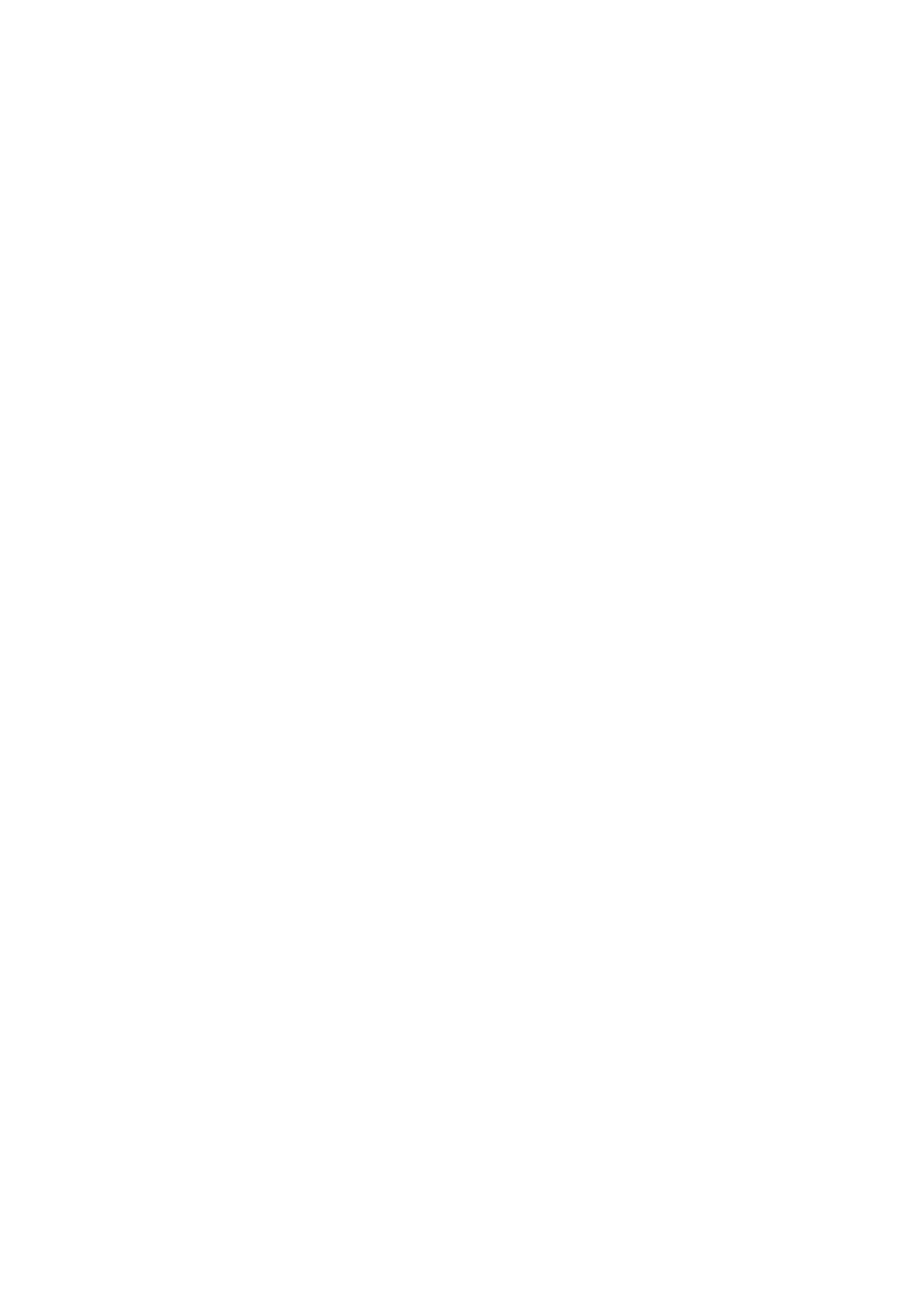# <span id="page-2-0"></span>**Preface**

As the title of this course of lectures suggests, my aim was not a system- **1** atic treatment of infinite groups. Instead I have tried to present some of the methods and results that are new and look promising, and that have not yet found their way into the books of Kurosh, Specht, Zassenhaus, Marshall Hall, Jr. The contents of Chapters 8, 10, 11, 12 were mostly still unpublished at the time of the lectures; those of Chapters 8 and 12 have recently appeared. All through the lectures I have drawn attention to the numerous problems that still defy our efforts at solution. The Theory of Groups is still very much alive today.

This course was delivered during the monsoon term, 1959, and extended over 36 lectures. I enjoyed every one of them. I am profoundly grateful to Professor K. Chandrasekharan for inviting me to spend this term at the Tata Institute of Fundamental Research. I also wish to record my gratitude to Mr. Pavman Murty, who took the notes and prepared them for circulation.

> **B.H. Neumann.** The University, MANCHESTER, 13, ENGLAND. December, 1959.

iii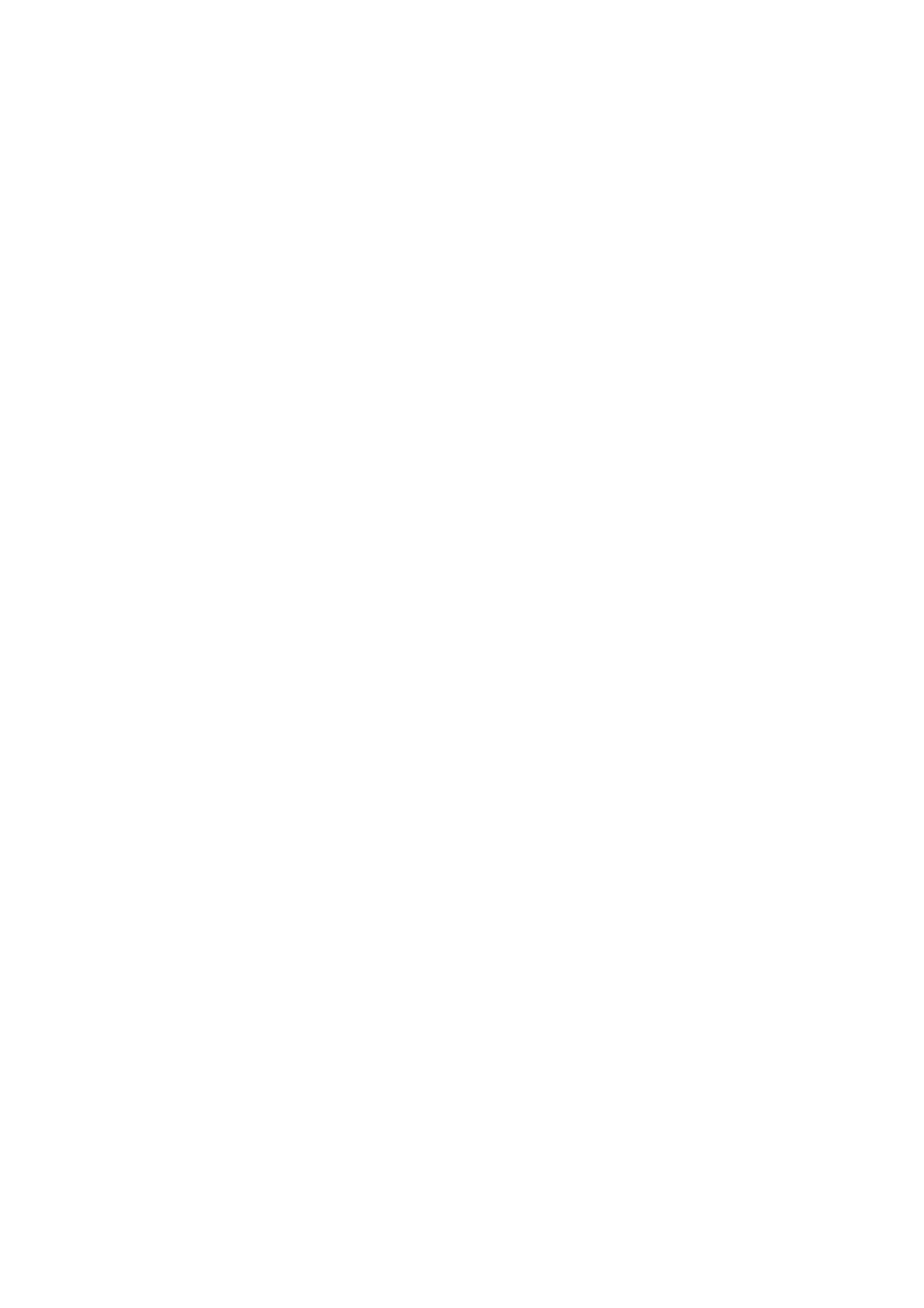# **Contents**

| <b>Preface</b> |   |                                                              |                |  |
|----------------|---|--------------------------------------------------------------|----------------|--|
| 1              |   | <b>Introduction, Definitions and Notations</b>               | 1              |  |
|                | 1 |                                                              | $\mathbf{1}$   |  |
|                | 2 |                                                              | $\overline{2}$ |  |
|                | 3 | Some elementary properties of groups                         | 3              |  |
|                | 4 |                                                              | 5              |  |
|                | 5 | The multiplication of subsets of groups                      | 6              |  |
|                | 6 |                                                              | 8              |  |
| 2              |   | <b>Generators and Relations</b>                              | 11             |  |
|                | 1 |                                                              | 11             |  |
|                | 2 |                                                              | 12             |  |
|                | 3 |                                                              | 13             |  |
|                | 4 |                                                              | 14             |  |
|                | 5 |                                                              | 15             |  |
|                | 6 |                                                              | 17             |  |
|                | 7 | The Word Problem for groups $\dots \dots \dots \dots \dots$  | 19             |  |
| 3              |   | <b>Homomorphisms of Groups</b>                               | 21             |  |
|                | 1 |                                                              | 21             |  |
|                | 2 | Equivalence relations and congruences                        | 26             |  |
|                | 3 | Factorisation of a homomorphism                              | 32             |  |
|                | 4 |                                                              | 33             |  |
|                | 5 | The graph of a binary relation $\ldots \ldots \ldots \ldots$ | 34             |  |

v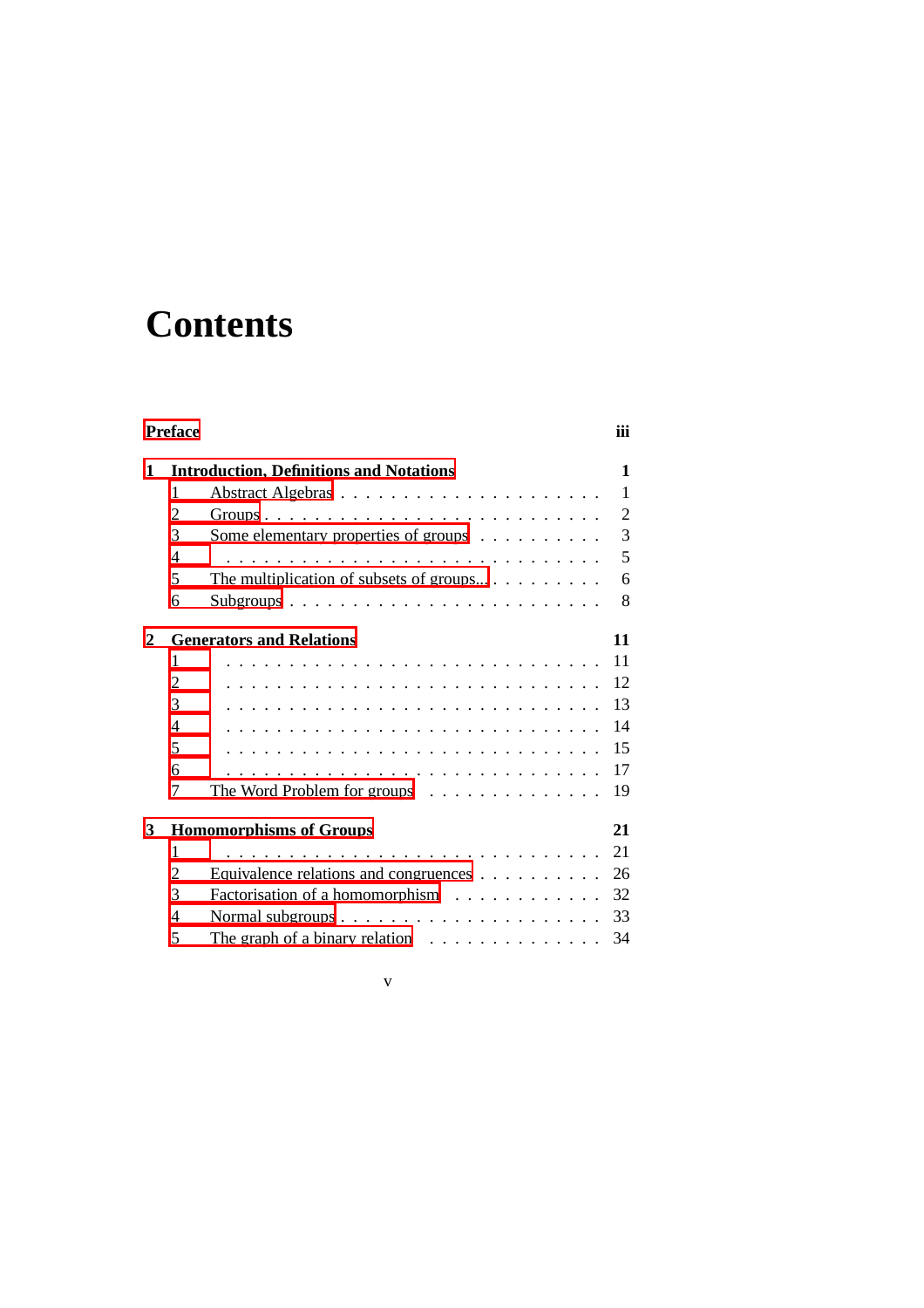|   | 6              | The graph of a congruence in a group $\ldots \ldots \ldots$         | 36  |
|---|----------------|---------------------------------------------------------------------|-----|
|   | 7              | The lattice of congruences and normal subgroups                     | 37  |
|   | 8              | Extension of a mapping of a set of $\ldots$                         | 39  |
| 4 |                | <b>Free Groups</b>                                                  | 43  |
|   | 1              |                                                                     | 43  |
|   | $\overline{2}$ |                                                                     | 43  |
|   | 3              |                                                                     | 46  |
|   | $\overline{4}$ | Dual property of free groups $\dots \dots \dots \dots \dots$        | 48  |
| 5 |                | <b>Identical Relations and Varieties of Groups</b>                  | 51  |
|   | 1              |                                                                     | 51  |
|   | $\overline{2}$ |                                                                     | 53  |
|   | 3              |                                                                     | 54  |
|   | 4              | A consequences of the result of Novikov                             | 55  |
|   | 5              |                                                                     | 56  |
|   | $\overline{7}$ |                                                                     | 60  |
|   | 8              |                                                                     | 61  |
| 6 |                | <b>Group-theoretical Constructions</b>                              | 63  |
|   | 1              |                                                                     | 63  |
|   | $\overline{2}$ | The splitting extension $\ldots \ldots \ldots \ldots \ldots \ldots$ | 68  |
|   | 3              |                                                                     | 72  |
|   | $\overline{4}$ |                                                                     | 73  |
|   | 5              | Regular permutation representations                                 | 75  |
|   | 6              |                                                                     | 76  |
|   | $\overline{7}$ |                                                                     | 82  |
| 7 |                | Varieties of Groups (Contd.)                                        | 87  |
|   | 1              |                                                                     | 87  |
|   | $\overline{2}$ |                                                                     | 95  |
| 8 |                | <b>An Embedding Theorem</b>                                         | 103 |
|   | 1              |                                                                     |     |
|   | $\overline{2}$ |                                                                     |     |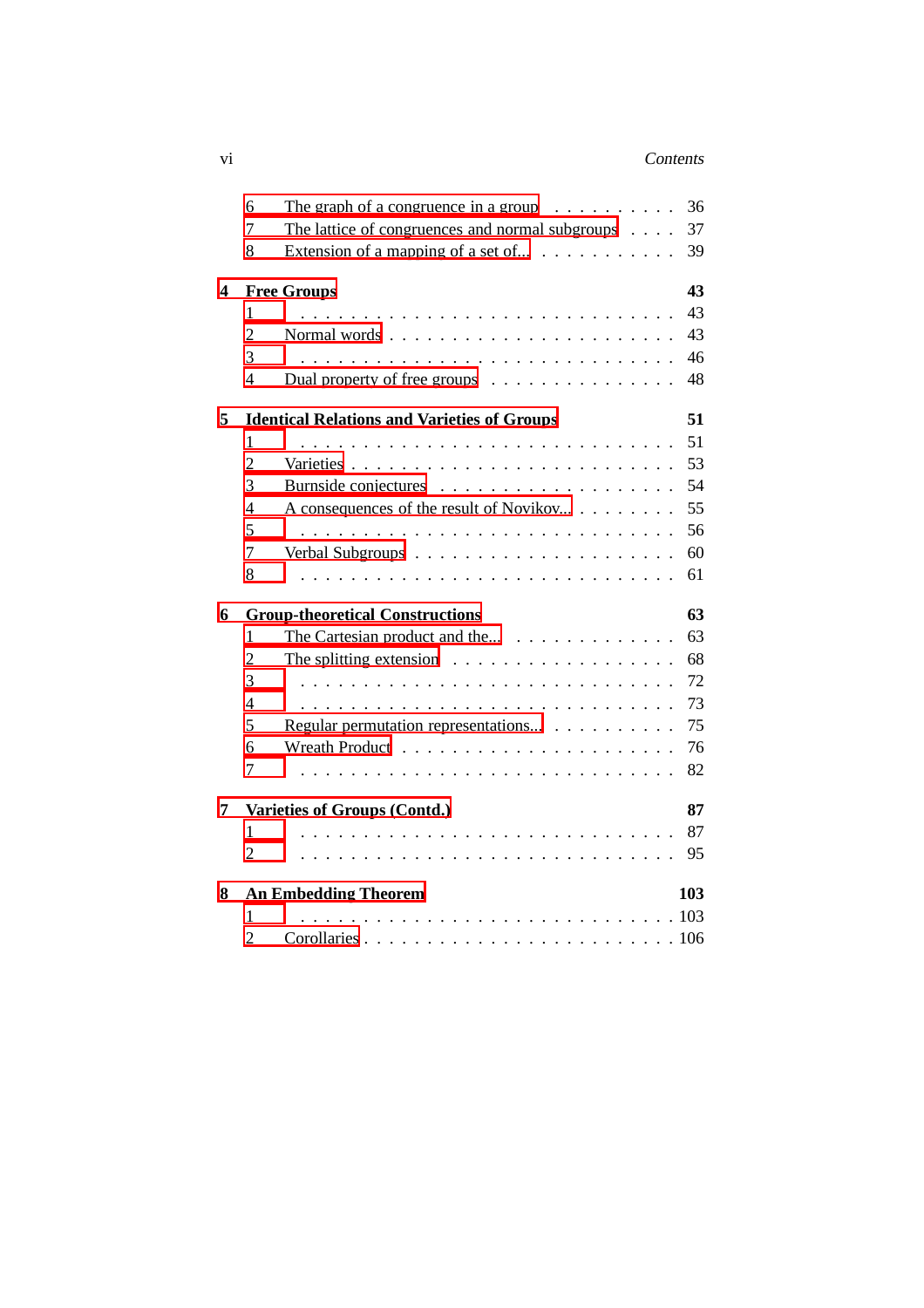### Contents vii

| 9 | <b>Generalised Free Products of Groups with Amalgamations 113</b> |     |
|---|-------------------------------------------------------------------|-----|
|   | 1                                                                 |     |
|   | 2                                                                 |     |
|   | 3                                                                 |     |
|   | $\overline{\mathcal{A}}$                                          |     |
|   | 5                                                                 |     |
|   | <b>10 Permutational Products</b>                                  | 135 |
|   | Permutational products and Scbreier's Theorem 135<br>1            |     |
|   | $\overline{2}$                                                    |     |
|   | 3                                                                 |     |
|   | $\overline{4}$                                                    |     |
|   | 5                                                                 |     |
|   | 6                                                                 |     |
|   | 11 Embedding of Nilpotent and Soluble Groups                      | 157 |
|   | 1                                                                 |     |
|   | 2                                                                 |     |
|   | 3                                                                 |     |
|   | 12 The Problems of Heinz Hopf                                     | 169 |
|   | 1                                                                 |     |
|   | 2                                                                 |     |
|   | 3                                                                 |     |
|   | Finitely generated soluble non-Hopf group 179<br>4                |     |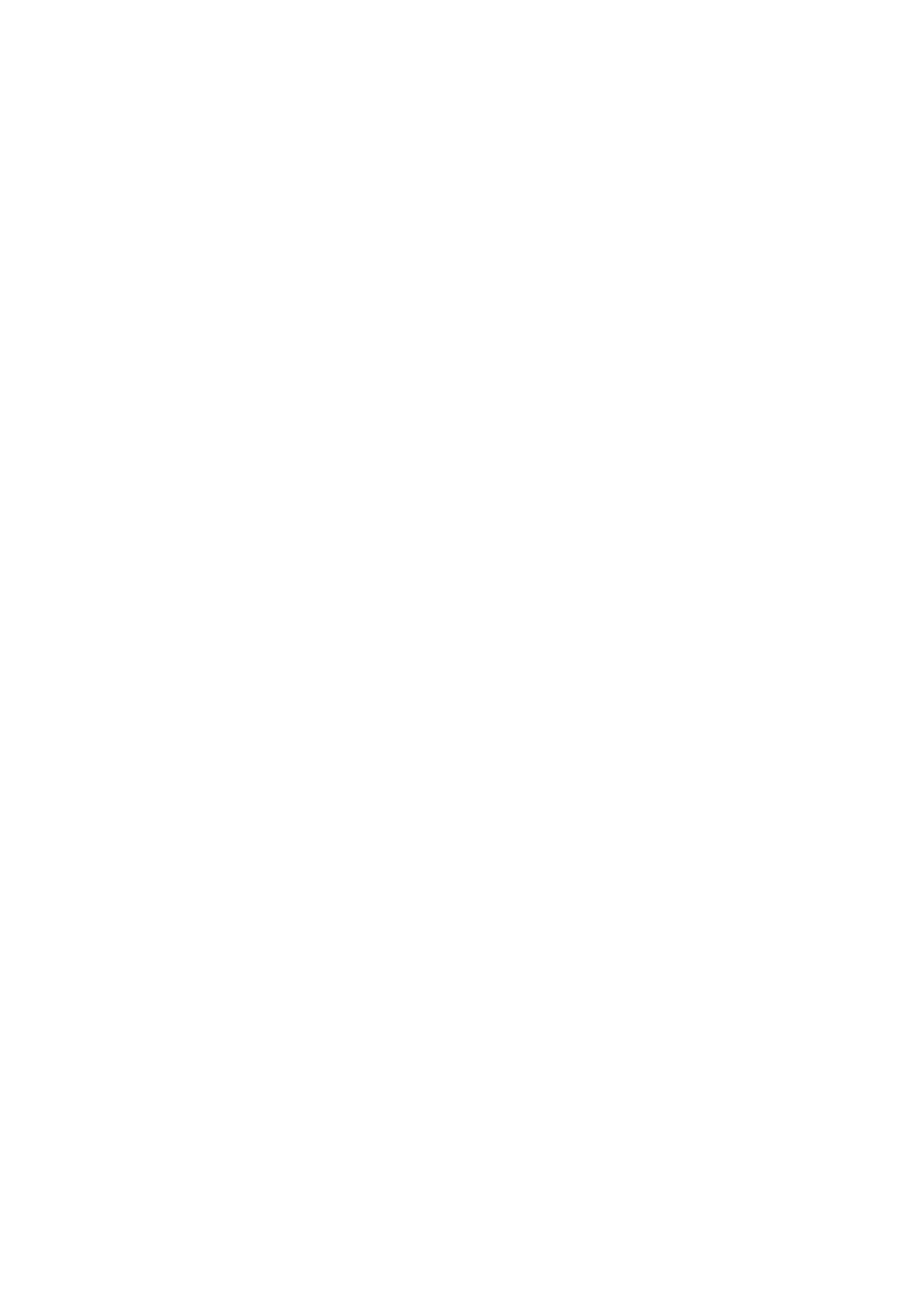# <span id="page-8-0"></span>**Chapter 1 Introduction, Definitions and Notations**

# <span id="page-8-1"></span>**1 Abstract Algebras**

In this chapter we shall derive certain properties of groups and fix certain **2** notations.

Let *E* be any set and Ω a set of functions defined on the *Cartesian products*

$$
E^o = \{\phi\}, E, E^2, \ldots E^n, \ldots
$$

with values in  $E$ , where  $\phi$  denotes the empty set and

 $E^n = \{(x_1, \ldots, x_n) | x_i \in E, i = 1, \ldots n\}.$ 

The pair (*E*, Ω) is called an *algebraic system* or an *abstract algebra*. *E* is called the *carrier* of the algebra  $(E, \Omega)$  and the elements of  $\Omega$  are called *operators*.

If  $\omega \in \Omega$  is a function on  $E^n$  with values in E, we say that  $\omega$  is in *n-ary operator* . Thus if  $\omega$  is an n-ary operator, then

 $\omega(x_1, ..., x_n) \in E$ , for all  $(x_1, ..., x_n) \in E^n$ .

A *nullary operator* is a function on the set  $\{\phi\}$  with value in *E*. Thus if  $\omega$  is a nullary operator then it is a function with the argument  $\phi$  and with value in *E*. We denote this value by  $\in \{ \}$ .

1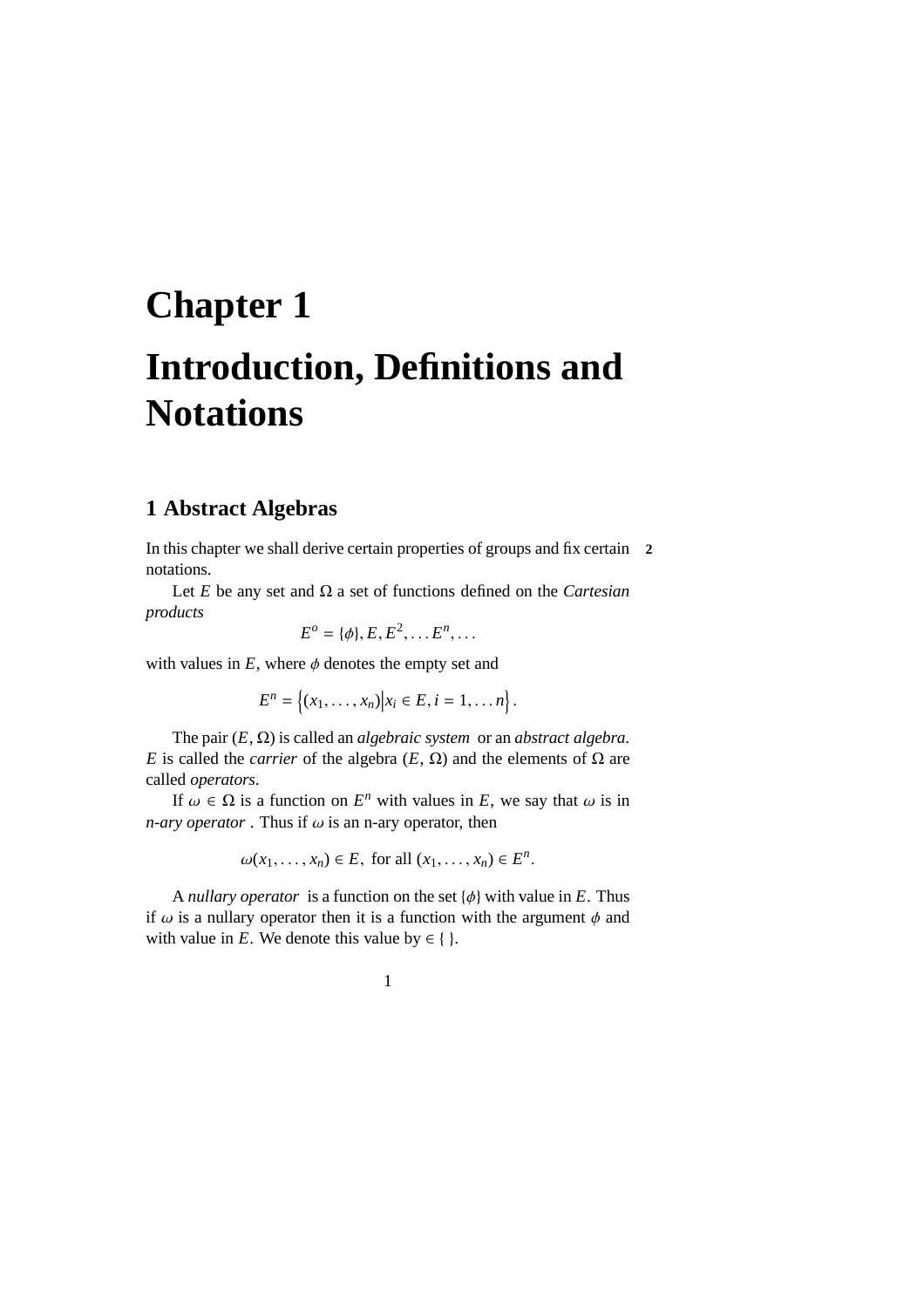We shall use the terms *unary* and *binary* operators for 1-ary and **3** 2-ary operators respectively.

# <span id="page-9-0"></span>**2 Groups**

We are here interested in a particular class of algebraic system called groups.

**Definition.** A group  $(G, \Omega)$  is an algebraic system with *G* as its carrier and Ω consisting of a nullary operator ∈, an unary operator *L* and a binary operator  $\pi$ , related by the following laws:

- (1)  $\pi$  (*x*,  $\pi$  (*y*, *z*)) =  $\pi$  ( $\pi$  (*x*, *y*), *z*), for every *x*, *y*, *z*  $\in$  *G* (Associative Law):
- (2)  $\pi(x, L(x)) = \in \{\}$ , for every  $x \in G$ ;
- (3)  $\pi$  (*x*,  $\in$  { }) = *x*, for every  $x \in G$ .

We shall for convenience write,

$$
\pi(x, y) = xy,
$$
  
\n
$$
L(x) = x^{-1},
$$
  
\n
$$
\in \{\} = 1.
$$

In this notation, it is customary to call *xy* the product elements *x* and *y*. The above three laws read as follows when written multiplicatively.

- (1')  $x(yz) = (xy)z$ , (Associative law)
- $(2')$   $xx^{-1} = 1$ ,
- (3')  $x1 = x$ .
- 

Because of (3′ **4** ) we say that 1 is a *right neutral* element. Similarly as suggested by  $(2')x^{-1}$  is a *right inverse* of *x*. For the sake of brevity we shall identify the group  $(G, \Omega)$  with its carrier *G* and refer to *G* as a group through this chapter.

If a group *G* in addition to the above three laws satisfies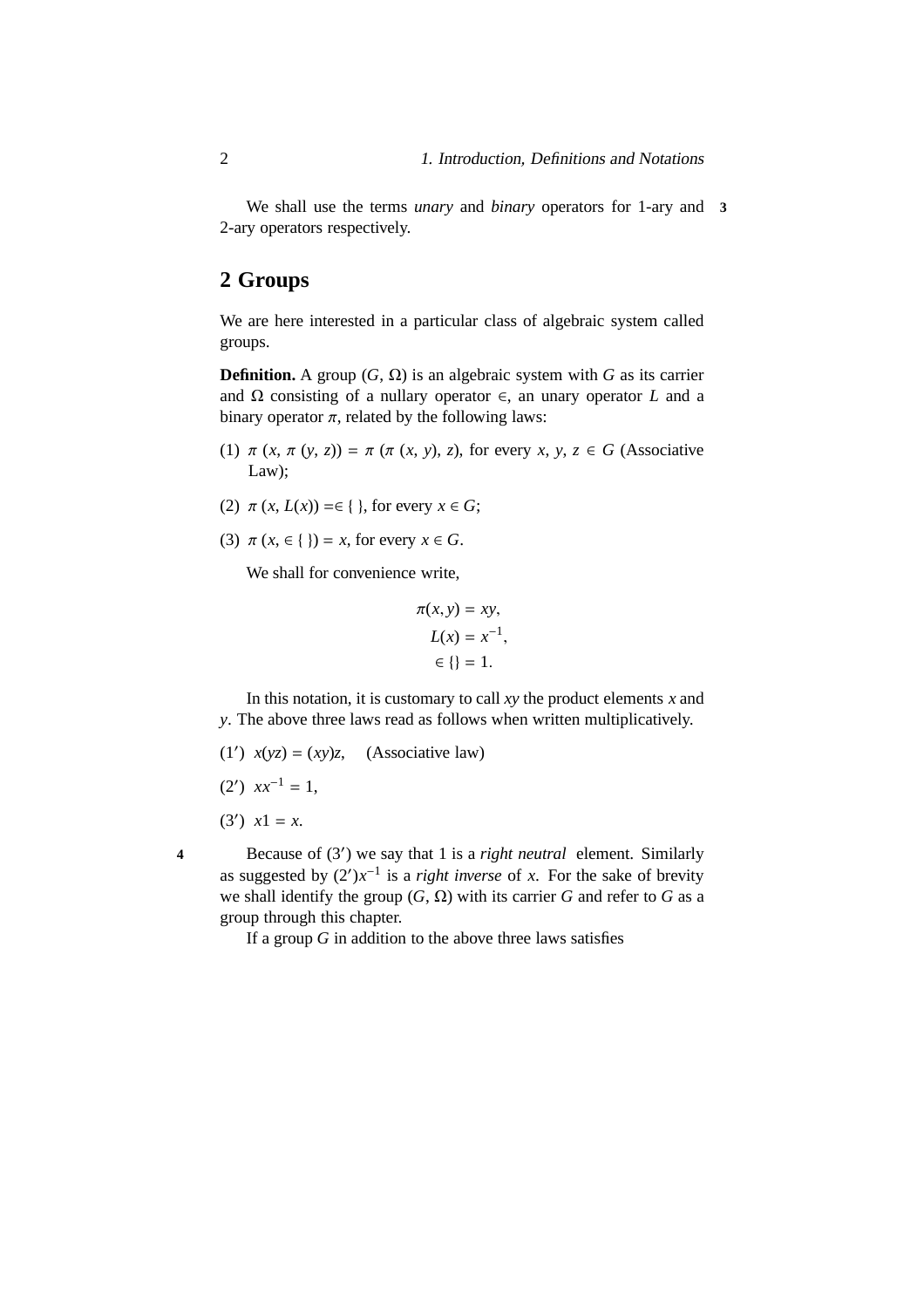- 3. Some elementary properties of groups 3
	- (4)  $\pi(x, y) = \pi(y, x)$ , for all  $x, y \in G$  (Commutative law) or
	- (4')  $xy = yx$  (in the multiplicative notation)

then *G* is an *abelian group* (or a *Commutative group*).

For the abelian group it is sometimes convenient to use the following additive notation

$$
\pi(x, y) = x + y
$$

$$
L(x) = -x
$$

$$
\in \{ \} = 0.
$$

# <span id="page-10-0"></span>**3 Some elementary properties of groups**

- (1) In the definition of a group the associative law is formulated for products of three elements of *G*. One can prove by induction on the number of factors that the corresponding law holds for products of any finite number of factors; in other words, the product will be independent of the way in which the brackets are inserted. The brackets are, therefore, irrelevant and will later on usually be omitted. The proof of the general associative law is straight forward and we omit it.
- (2) The right neutral element ′ *t* ′ is also a left neutral element; in other **5** words,

$$
1x = x
$$
, for all  $x \in G$ .

Proof. From law (3'), it follows that

$$
11=1,
$$

then

$$
1(xx^{-1}) = xx^{-1} \quad \text{from (2'),}
$$

$$
(1x)x^{-1} = xx^{-1} \quad \text{from (1')}.
$$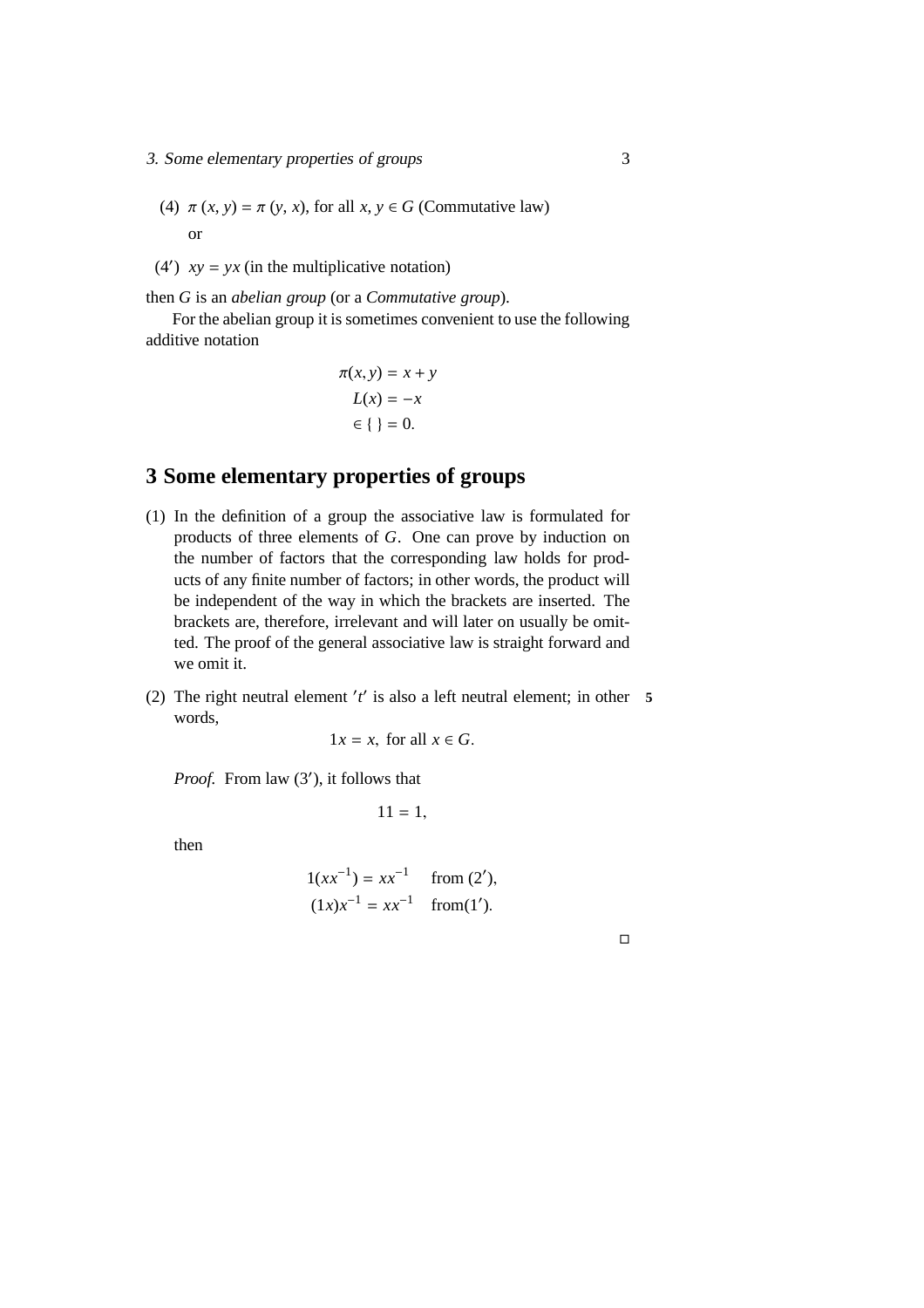Therefore,

 $((1x)x^{-1})(x^{-1})^{-1} = (xx^{-1})(x^{-1})^{-1}$ , where  $(x^{-1})^{-1}$  is the right inverse of  $x^{-1}$ .

An application of the associative law gives,

$$
(1x)(x^{-1}(x^{-1})^{-1}) = x(x^{-1}(x^{-1})^{-1}),
$$
  
and therefore  

$$
(1x)1 = x1 = x.
$$

Finally, by another application of the associative law,

$$
1(x1) = 1x = x
$$

This proves (2).

6 (3) The right inverse  $x^{-1}$  is also a left- inverse of *x*; in other words,

$$
x^{-1}x = 1, \text{ for all } x \in G.
$$

*Proof.*  $(x^{-1}x)x^{-1} = x^{-1}(xx^{-1}) = x^{-1}1 = x^{-1}$ . Therefore,

$$
((x^{-1}x)x^{-1})(x^{-1})^{-1} = x^{-1}(x^{-1})^{-1} = 1,
$$
  
\n $(x^{-1}x)(x^{-1}(x^{-1})^{-1}) = x^{-1}(x^{-1})^{-1} = 1.$ 

Hence,  $(x^{-1}x)1 = 1$ ,

$$
x^{-1}x = (x^{-1}x)1 = 1.
$$

This proves (3).  $\Box$ 

We say that 1 is a (two-sided) neutral element or unit element, now that it is both left neutral and right neutral. Similarly  $x^{-1}$  is an inverse of *x*.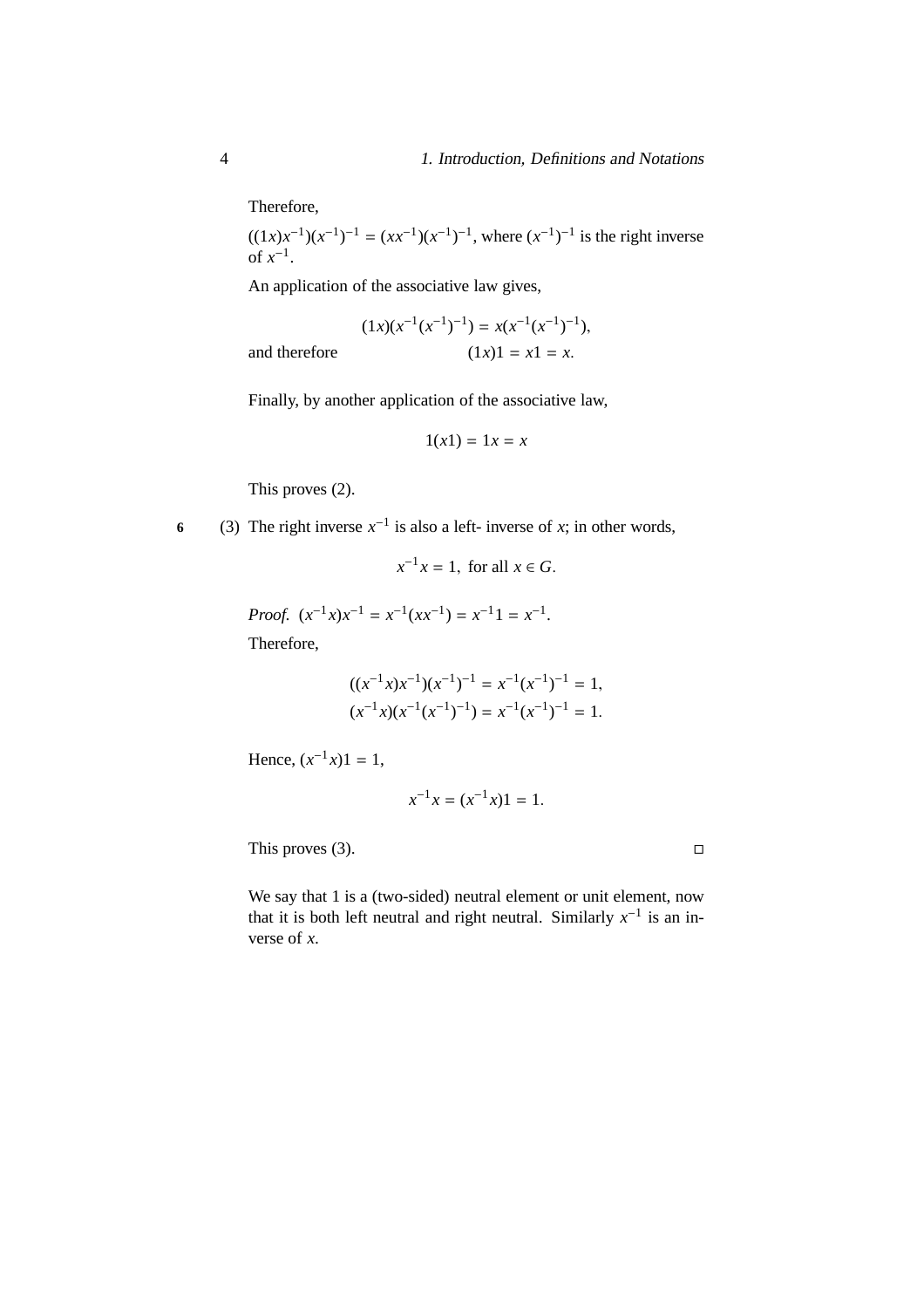(4) There is only one right neutral element in *G*. For let *n* be any right neutral element. An application of (2) immediately gives

$$
n=1n=1.
$$

This, in particular proves that 1 is the only neutral element of *G*.

(5) The equation  $ax = b$ , with  $a, b \in G$ , has the unique solution  $x =$  $a^{-1}b$ , in *G*. It is easy to verify that  $a^{-1}b$  is a solution of the above equation. Now if *x* and *y* are two solutions of the equation, we have

$$
x = 1x = (a^{-1}a)x = a^{-1}(ax) = a^{-1}(ay) = (a^{-1}a)y = 1y = y.
$$

This proves the uniqueness. **7** 

Thus in a group the left cancellation law holds. Dually it follows that the right cancellation law also holds. As a consequence of (5),  $x^{-1}$  is the only inverse of *x* and also *x* is the inverse of  $x^{-1}$ 

### <span id="page-12-0"></span>**4**

We note that we have defined groups by postulates of the from "for all  $x, y, z, \ldots, a$  certain equation is true". This does not mean that we have made no existential assumptions; but all existential assumptions have gone into the general algebraic frame work; that is to say, they are of the form "there is a nullary operator  $\in$ , a unary operator *L*", and so on. A class of algebraic systems that is singled out, like that of groups, by postulates of the form "for all  $x, \ldots$ , the equation  $\cdots$  holds" is said to be *equation-ally defined*, or a *variety* of algebraic systems. Thus groups, as we have defined them, form a variety. Not all important and interesting classes of algebraic systems form varieties; thus e.g. the class of fields is not a variety. This will be shown later.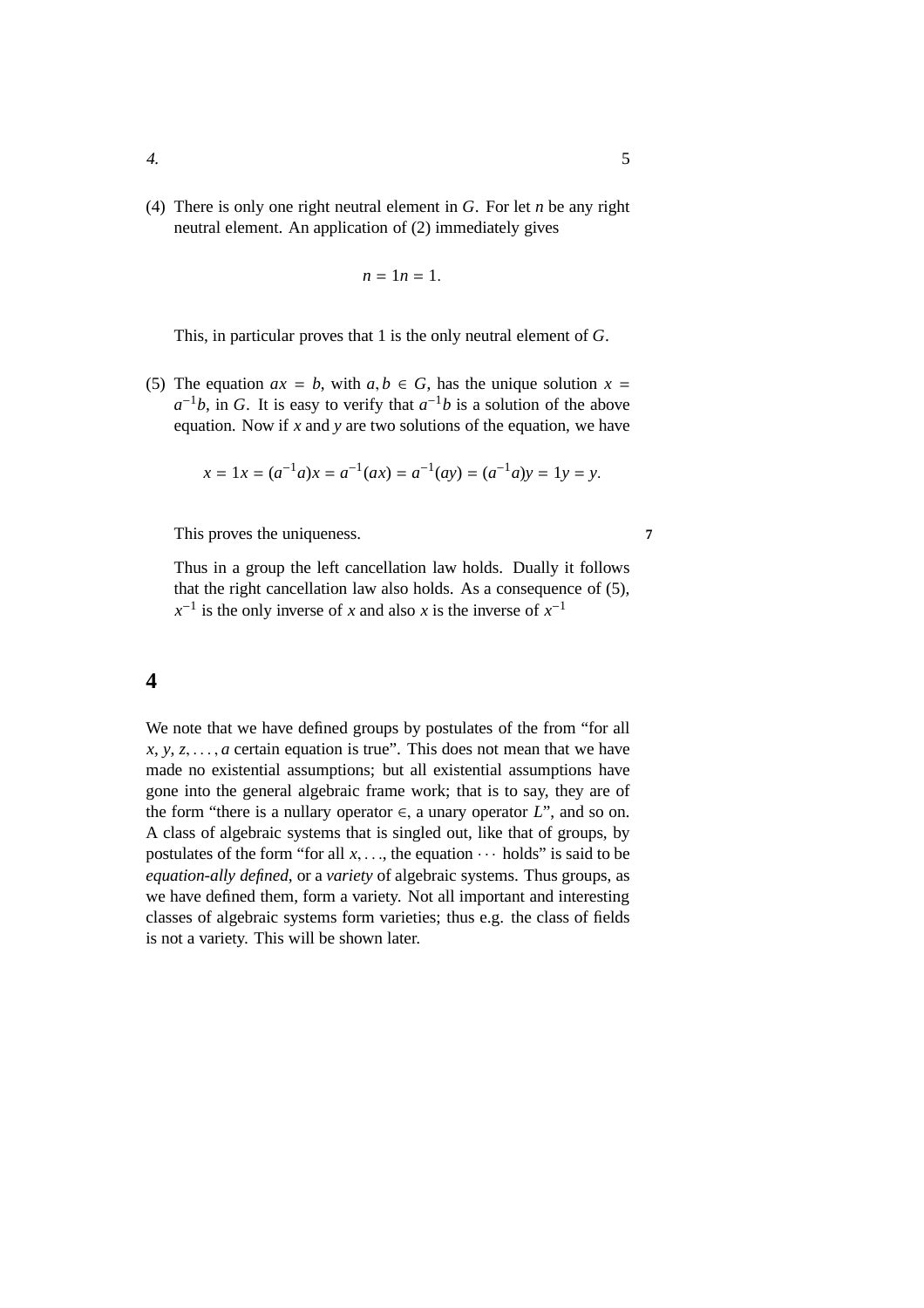# <span id="page-13-0"></span>**5 The multiplication of subsets of groups and its relation to the lattice operations**

Let  $(E, \Omega)$  be an algebraic system,  $\omega \in \Omega$ , an *n*-ary operator,  $X_1, \ldots, X_n$ , *n* subsets of the carrier *E*. We define the set

$$
\omega(X_1,\ldots,X_n) \subseteq E \text{ by}
$$

$$
\omega(X_1,\ldots,X_n) = \left\{\omega(X_1,\ldots,X_n) \middle| x_i \in X_i, i = 1,\ldots,n\right\}.
$$

**8** Let *G* be a group, *D*, *E* and *F* subsets of *G*. Correspondingly we have

$$
EF = \left\{ ef \middle| e \in E, f \in F \right\},\
$$

$$
E^{-1} = \left\{ e^{-1} \middle| e \in E \right\}.
$$

We denote the set  $E\{f\}$  by  $Ef$  and similarly  $\{e\}F$  by  $eF$ . Also we identify  ${e}{f}$  with element *ef*.

Using the associativity of the multiplication of the elements of *G* it is easy to verify that the same holds for the multiplication of sets. In other words,

 $D(EF) = (DE)F$ , for *D*, *E*, *F* subsets of *G*.

Let *F* ⊆ *G*, { $D_i$ }<sub>*i*∈*I*</sub> be a family of subsets of *G*; then

$$
(1) \ (\cup D_i)F = \cup D_iF.
$$

*Proof.* Let  $g \in (\cup D_i)F$ ; then

$$
g = df \text{ with } d \in \cup D_i, f \in F; \text{ now}
$$

$$
d \in D_j \text{ for some } j \in I; \text{ hence}
$$

$$
g = df \in D_j F \subseteq \cup D_i F,
$$

and thus, as *g* was arbitrary,

$$
(\cup D_i)F\subseteq \cup D_iF.
$$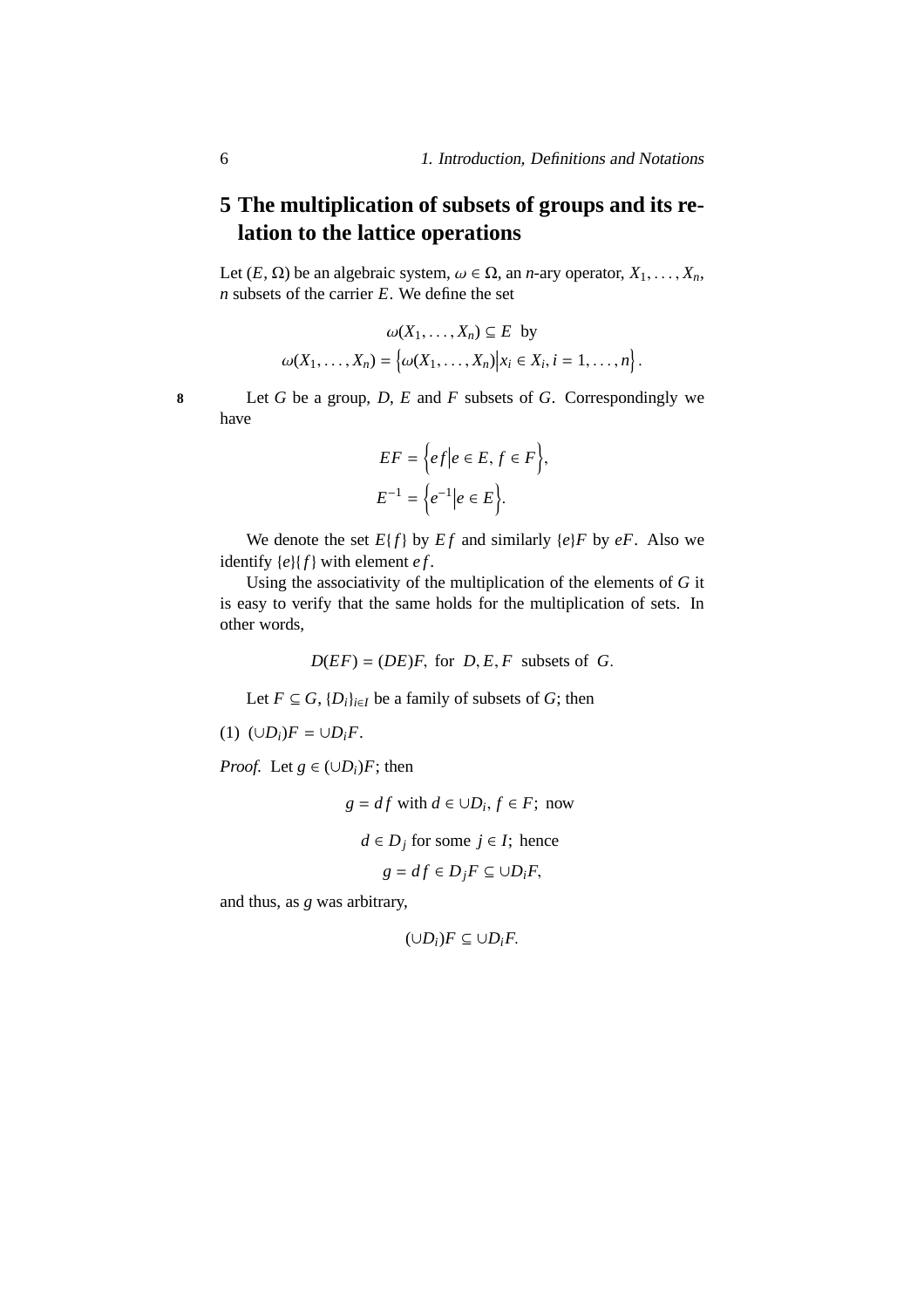5. The multiplication of subsets of groups...  $\overline{7}$ 

### 9 Conversely, if  $g \in \bigcup D_i F$ , then

$$
g \in D_j F \text{ for some } j \in I;
$$
  
thus 
$$
g = df \text{ with } d \in D_j, f \in F,
$$

Hence  $d \in \cup D_i$ , and therefore

 $g = df \in (\cup D_i)F$ , and again as *g* was arbitrary,

$$
\cup D_i F \subseteq (\cup D_i)F.
$$

Combining this with the above inclusion we have the required equality.

In particular, we have

$$
(D \cup E)F = DF \cup EF, \text{ for } D, E, F \subseteq G.
$$

 $\Box$ 

A similar straightforward verification shows that

(2)  $(∪D<sub>i</sub>)F ⊆ ∩D<sub>i</sub>F$ .

In particular, we have

$$
(D \cap E)F \subseteq DF \cap EF.
$$

The following example demonstrates that in general inclusion cannot be replaced by equality in (2).

Take *G* to be the additive group of integers, and

$$
E = \{1\}, D = \{-1\}, F = G
$$
, then  
 $(D \cap E)F = \phi$ ,  $DF \cap EF = G$ .

**10**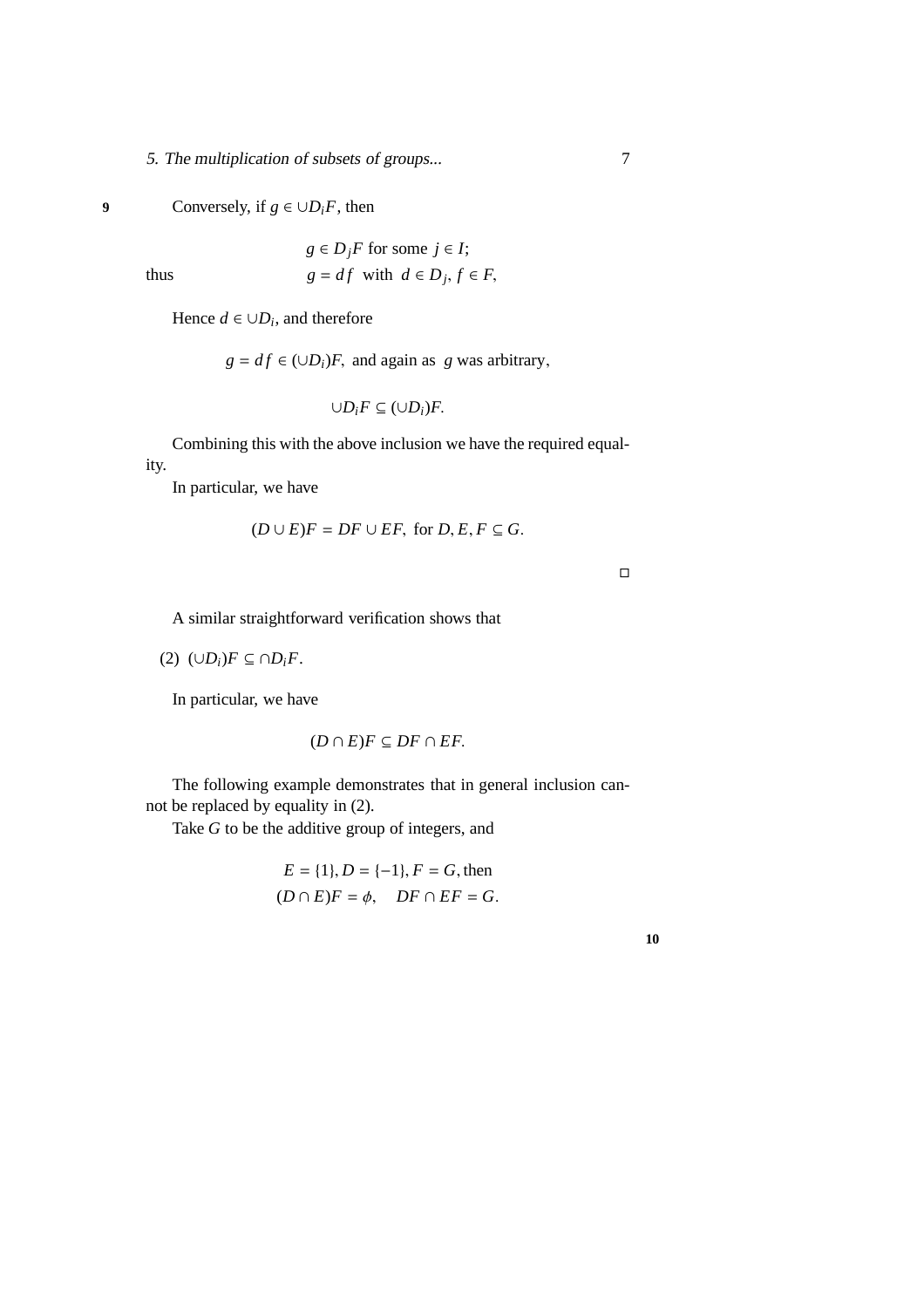## <span id="page-15-0"></span>**6 Subgroups**

Let  $S \subseteq G$ , and

- $(1) ∈ \{ \} ∈ S,$
- (2)  $L(s)S$ , for every  $s \in S$ ,
- (3)  $\pi(s, t) \in S$ , for every  $s, t \in S$ .

It is obvious that *S* is a group with the set of operators  $\Omega = \{ \epsilon, L, \pi \}.$ We call *S*, a *subgroup* of *G*. It should be noted that by definition a subgroup is non-empty. If a subgroup *S* of *G* is a proper subset of *G*, we call it a *proper subgroup*.

Hereafter the notation " $S \leq G$ " will be used for "*S* is a subgroup of *G*". When *S* is a proper subgroup of *G*, we shall write " $S < G$ ".

The definition of a subgroup is immediately seen to be equivalent to the following conditions.

- $(1') 1 \in S$ ,
- (2')  $S^{-1}$  ⊆  $S$ ,
- $(3')$  *SS*  $\subseteq$  *S*.

These three conditions can be replaced by the apparently weaker condition given in the following simple theorem.

**Theorem 1.** *The subset S of the group G is a subgroup if, and only if*

- $(i)$   $S \neq \phi$ ,
- (ii)  $SS^{-1} \subseteq S$ .
- 

Condition (ii) means that for any *s*,  $t \in S$ , the "right quotient"  $st^{-1} \in$ *S* : we then say that *S* is *closed* under right division. Similarly closure under left division can be defined.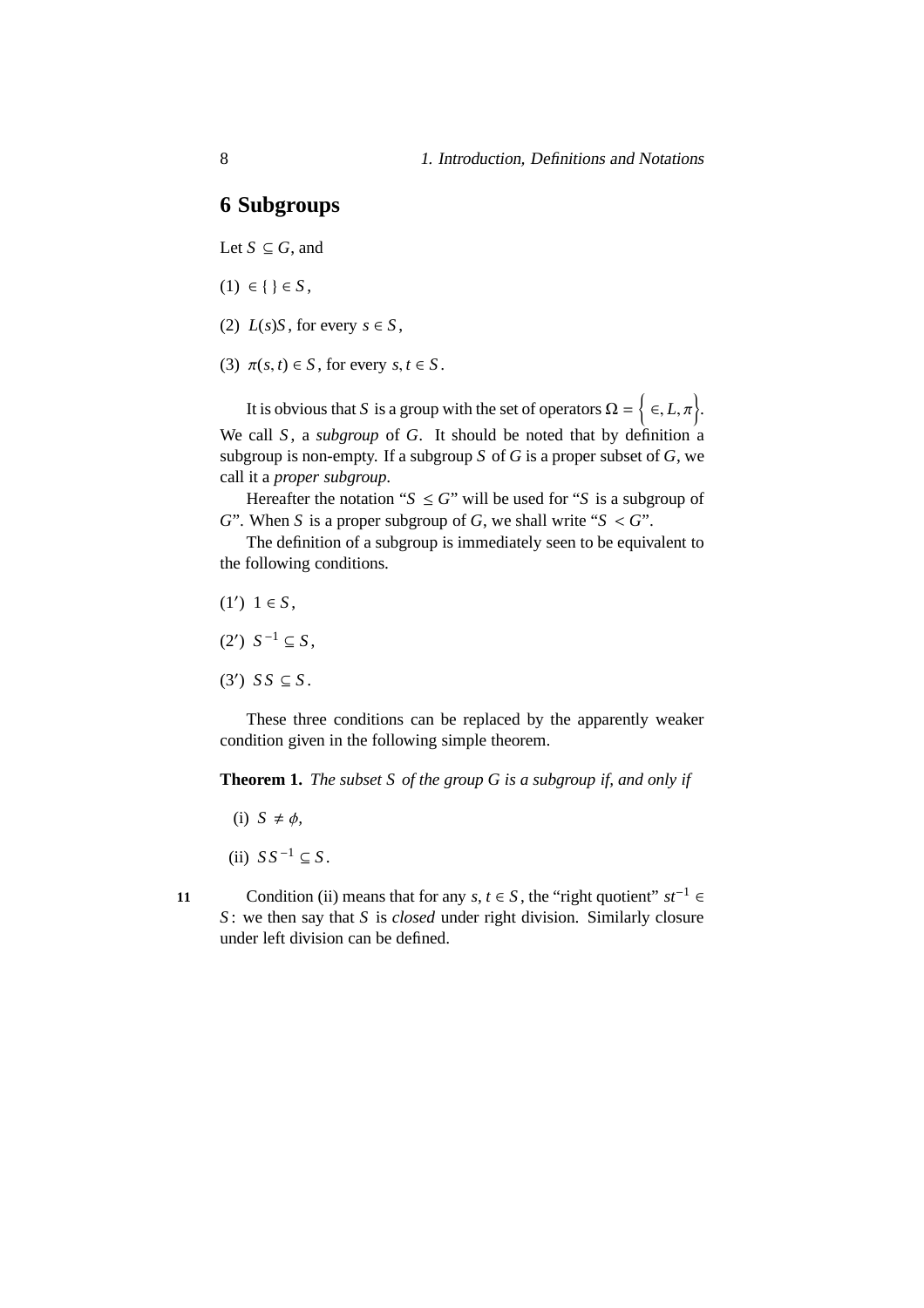6. Subgroups 9

*Proof.* The 'only if' part of the theorem is trivial. We proceed to prove the 'if' part. Since  $S \neq \phi$ , there is an element  $x \in S$ , and therefore by hypothesis

 $xx^{-1} = 1 \in S$ .

Now, for any  $x \in S$ ,

 $1x^{-1} = x^{-1} \in S$ .

 $y^{-1} \in S$ 

 $^{-1}$ )<sup>-1</sup> ∈ *S*.

Further, if  $x, y \in S$ , then by what we have just proved

and therefore,

This proves that *S* is a subgroup.  $\square$ 

Also, by symmetry it follows that a non-empty subset of *G*, closed under left division is a subgroup.

In the above theorem instead of right or left division, we can also take their transposes. In other words, a non-empty subset *S* of *G* is a subgroup if and only if it is closed under one of the following four binary operations.

(1)  $\varphi(x, y) = xy^{-1}$ , (2)  $\varphi^*(x, y) = y^{-1}x$ , (3)  $\psi(x, y) = x^{-1}y$ , (4)  $\psi^*(x, y) = yx^{-1}$ .

Graham Higman (Higman and Neumann, 1952) has suggested a **12** more general problem which stands unsolved in the case of non-abelian groups.

**Problem.** Let  $\varphi$  be a binary operator (expressible in terms of  $\varepsilon$ , *L*,  $\pi$  and two variables) with the property that  $S \subseteq G$  is a subgroup if only if

$$
(1) \ S \neq \phi
$$

(2)  $\varphi(x, y) \in S$ , for all  $x, y \in S$ .

What forms can  $\varphi$  take?

In the case of abelian groups it is proved that the only possibilities are the above four functions (which in this case reduce to only two functions, right and left division).

Nothing is known in the case of non-abelian groups.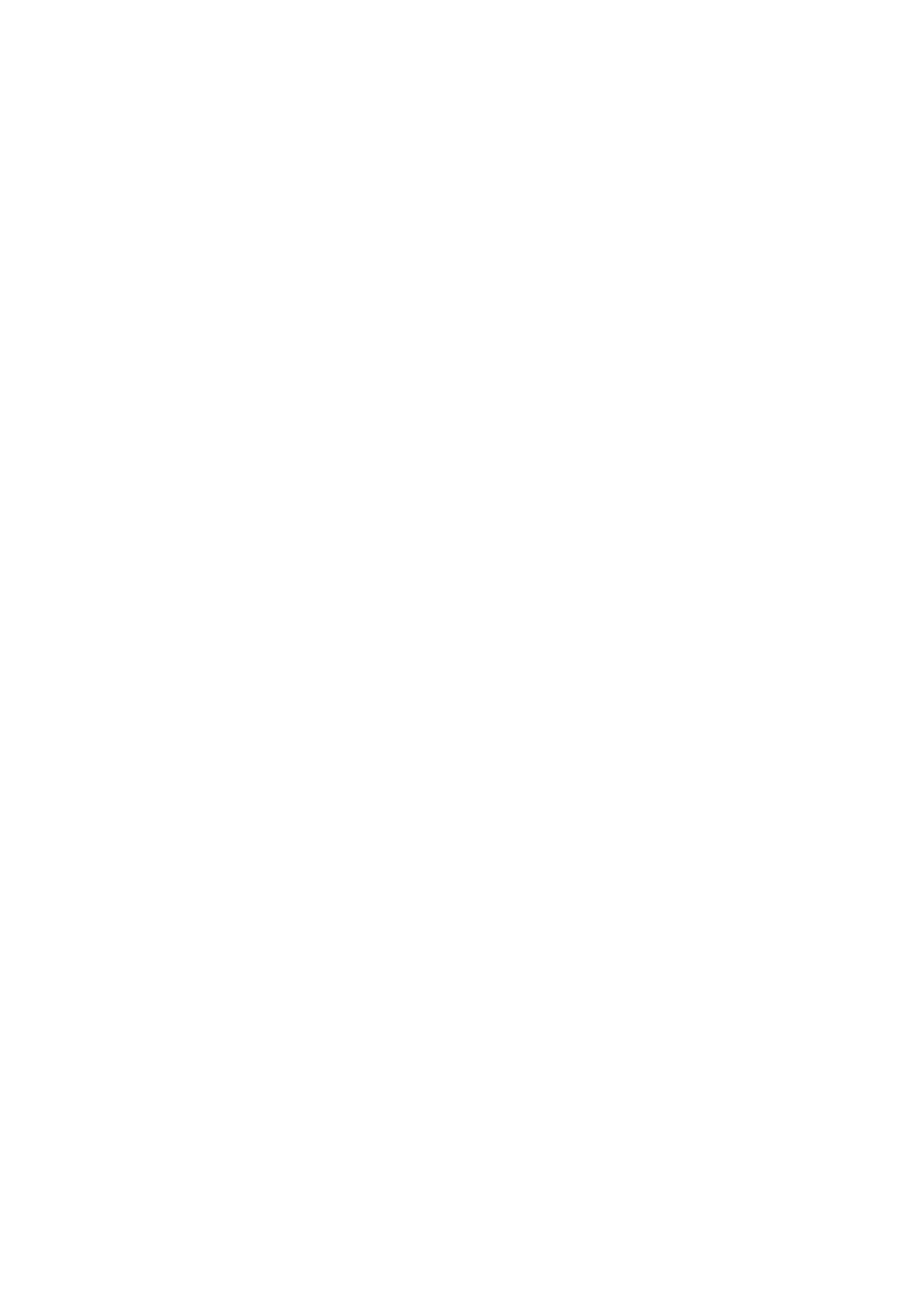# <span id="page-18-0"></span>**Chapter 2 Generators and Relations**

# <span id="page-18-1"></span>**1**

In this chapter we shall show how to construct the smallest subgroup **13** containing a given set of elements of group. The concept of relation will also introduced.

As an immediate consequence of the theorem of the last chapter, we have

**Theorem 1.** *The intersection of an arbitrary family of subgroups of a groups is a subgroup.*

Let *G* be a group and *E* a subset of *G*. The subgroup

$$
gp(E) = \bigcap_{E \subseteq S \subseteq G} S
$$

is the subgroup *generated by E*. We call *E* a set of *generators* of *gp*(*E*). Since a subgroup by definition is non-empty, it follows that

$$
gp(\phi) = \{1\}.
$$

We call {1} the *trivial subgroup* of *G*.

If *X* is any set, we denote by  $|X|$  its cardinal.

If  $E \subseteq G$  and  $|E| < \mathfrak{X}_0$ , then  $gp(E)$  is *finitely generated*. Similarly,  $gp(E)$  is countably generated if  $|E| \leq \mathfrak{X}_{\circ}$ .

If  $|E| = 1$ , then  $gp(E)$  is a *cyclic group*.

11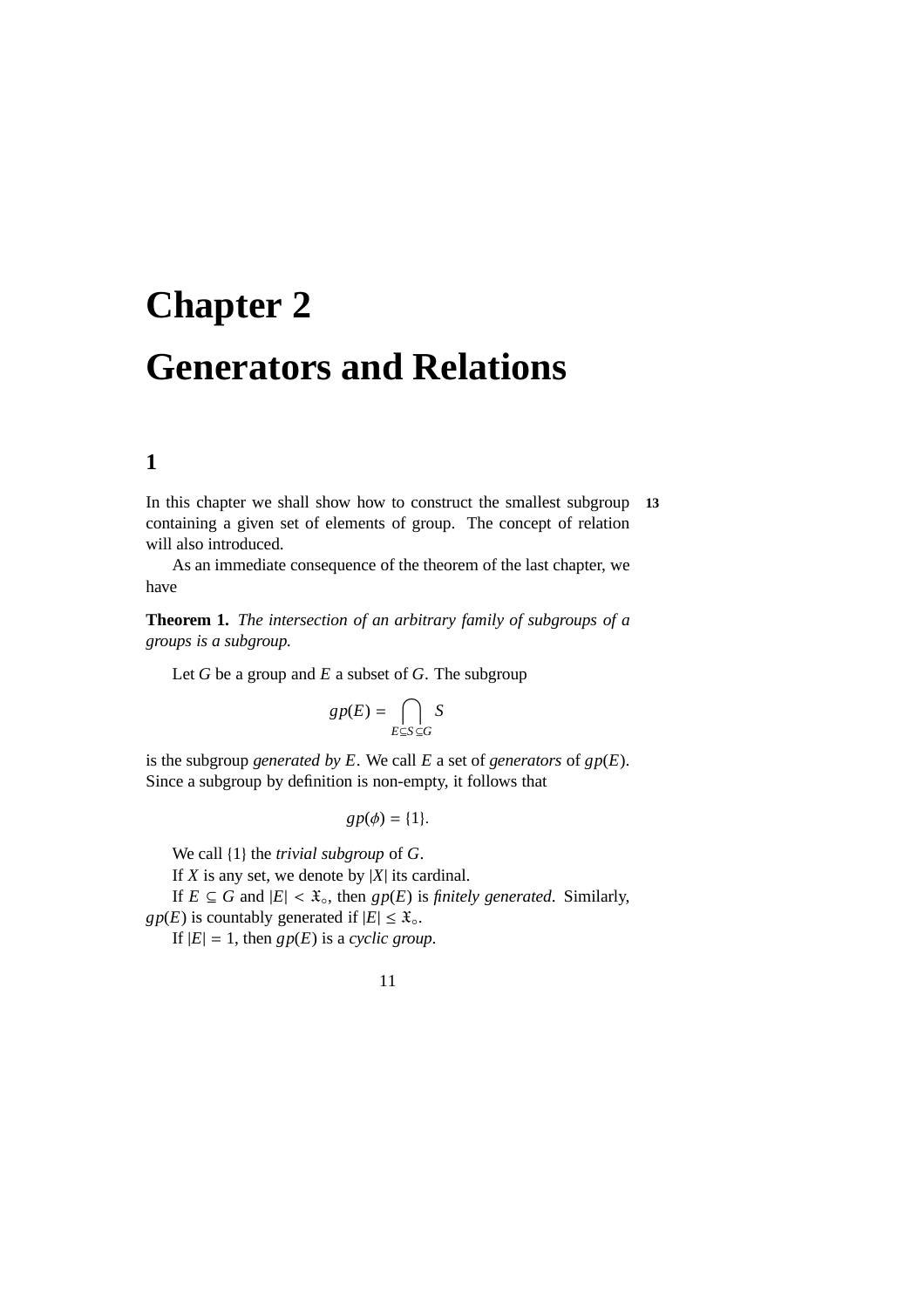We shall now construct  $gp(E)$ , given  $E \subseteq G$ . We construct a non- 14 decreasing sequence of sets inductively. Put  $E_1 = E \cup \{1\}$ .

Having defined  $E_1, \ldots, E_n$  define  $E_{n+1} = E_n E_n^{-1}$  write  $S = \bigcup_{n=1}^{\infty} E_n$ . It is immediately seen that

$$
E_1 \subseteq S.
$$

Also, if *T* is an arbitrary subgroup of *G* containing *E*, then

$$
E_1\subseteq T.
$$

If  $E_n \subseteq T$ , then also  $E_{n+1} \subseteq T$ . It follows that

<span id="page-19-1"></span>
$$
S \subseteq T \tag{1}
$$

and thus *S* 

$$
G \subseteq gp(E) = \bigcap_{E \subseteq T \le G} T.
$$

We now prove that *S* is a subgroup. *S* is non-empty and all the  $E'_n s$ contain 1. If  $f \in E_n$ , then

$$
f.1^{-1} = f \in E_{n+1}.
$$

Therefore  $E_n \subseteq E_{n+1}$ . Thus  $\{E_n\}$  is a non-decreasing sequence of sets. Let *x*, *y*,  $\in$  *S*; so that  $x \in E_m$ ,  $y \in E_n$  for some *m*, *n*. Put  $p =$ max(*m*, *n*). Then, *x* ∈ *E*<sub>*p*</sub>, *y* ∈ *E*<sub>*p*</sub> and hence  $xy^{-1}$  ∈ *E*<sub>*p*+1</sub> ⊆ *S*. This proves that *S* is closed under right division. Therefore *S* is a subgroup **15** containing *E*. Thus,  $gp(E) \subseteq S$ , and combining this with [\(1\)](#page-19-1), we get

$$
S = gp(E).
$$

#### <span id="page-19-0"></span>**2**

The above construction shows that any element of *E* has a 'representation' in terms of elements of *E* as

$$
w(e_1,\ldots,e_n)=e_1^{m_1}e_2^{m_2}\cdots e_n^{m_n}, m_i=\pm 1, e_i\in E, i=1,\ldots,n.
$$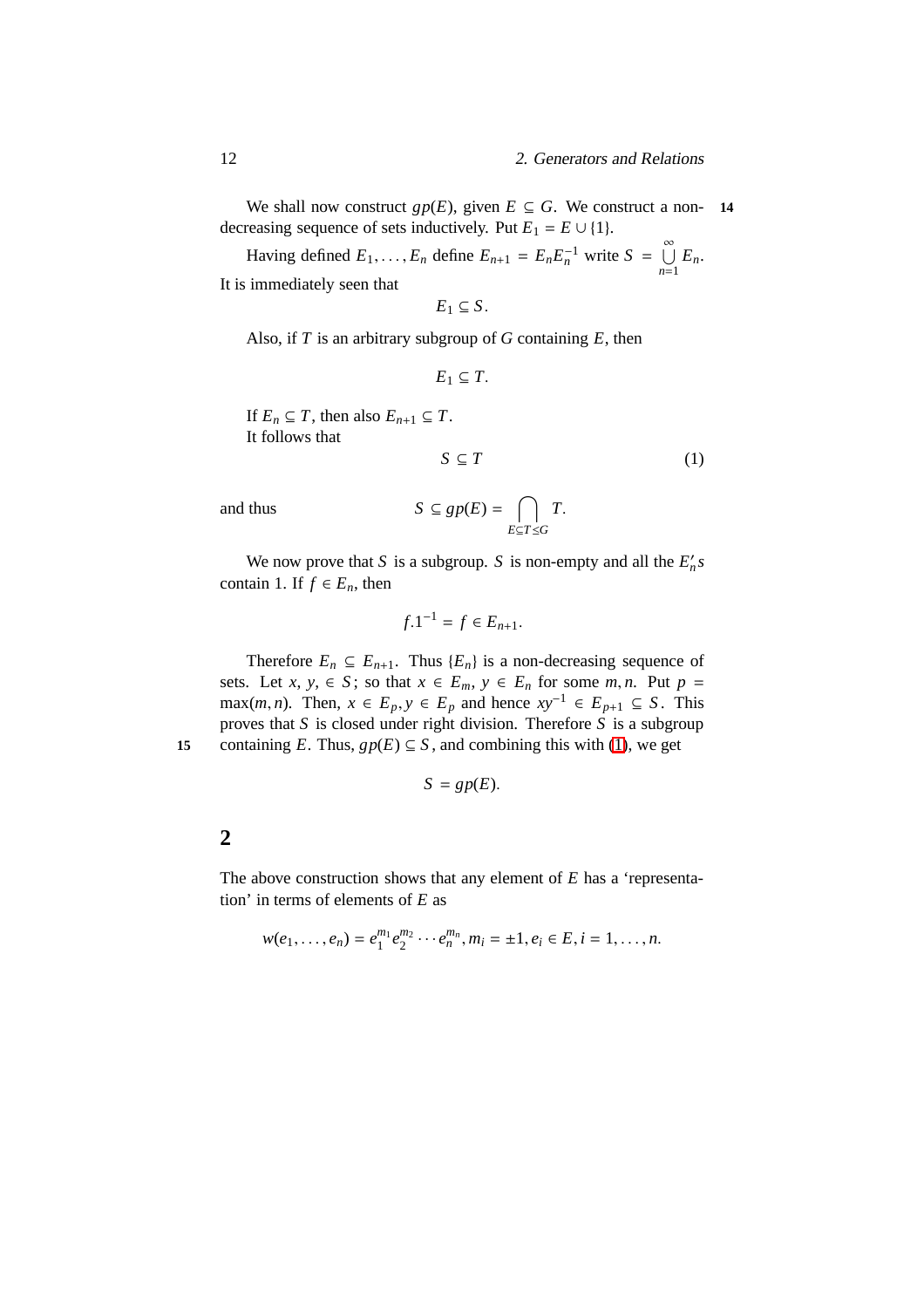Such expressions are called *words*. It is not assumed that differently indexed *e<sup>i</sup>* are different. Different words may represent the same element. For example,  $abb^{-1}c^{-1}$  and  $ac^{-1}$  are different words representing the same element *ac*−<sup>1</sup> . The word containing no *e* at all is the *empty word*. This represents the unit element, and we therefore denote it (somewhat ambiguously) by 1. It is easy to see that any element of *G* that can be represented by a word in the elements of  $E$  is in  $gp(E)$ . Thus we have,

**Theorem 2.** *The subgroup gp*(*E*) *consists of all the elements of G represented by the 'words' formed by the element of E.*

#### <span id="page-20-0"></span>**3**

Cyclic groups are the simplest types of groups which one comes across. The theorem below gives the structure of subgroups of a cyclic group.

**Theorem 3.** *If G is cyclic, all subgroups of G are cyclic.*

*Proof.* Let {*a*} be a generator of *G*. Then,

$$
gp({a}) = gp(a) = C.
$$

Let *S* be a subgroup of *G*. If =  $\{1\}$ , it is cyclic as claimed. If 16 {1} < *S* ≤ *G*, then there is an element  $a^k \text{ ∈ } S$ ,  $a^k \neq 1$ ; also,  $a^{-k} \in S$ . Let *N* be the set of positive integers defined by

$$
N = \left\{ n \middle| a^n \in S \right\}
$$

Since  $k$  ∈ *N* or  $-k$  ∈ *N*,  $N \neq \phi$ . Denote by *m* the least positive integer in *N*. We claim that *a<sup>m</sup>* is a generator of *S* .

Trivially,

 $gp(a_m) \leq S$ .

If  $c = a^{\ell} \in S$ , then  $|\ell| \ge m$ . Write

$$
\ell = mq + r, 0 \le r < m
$$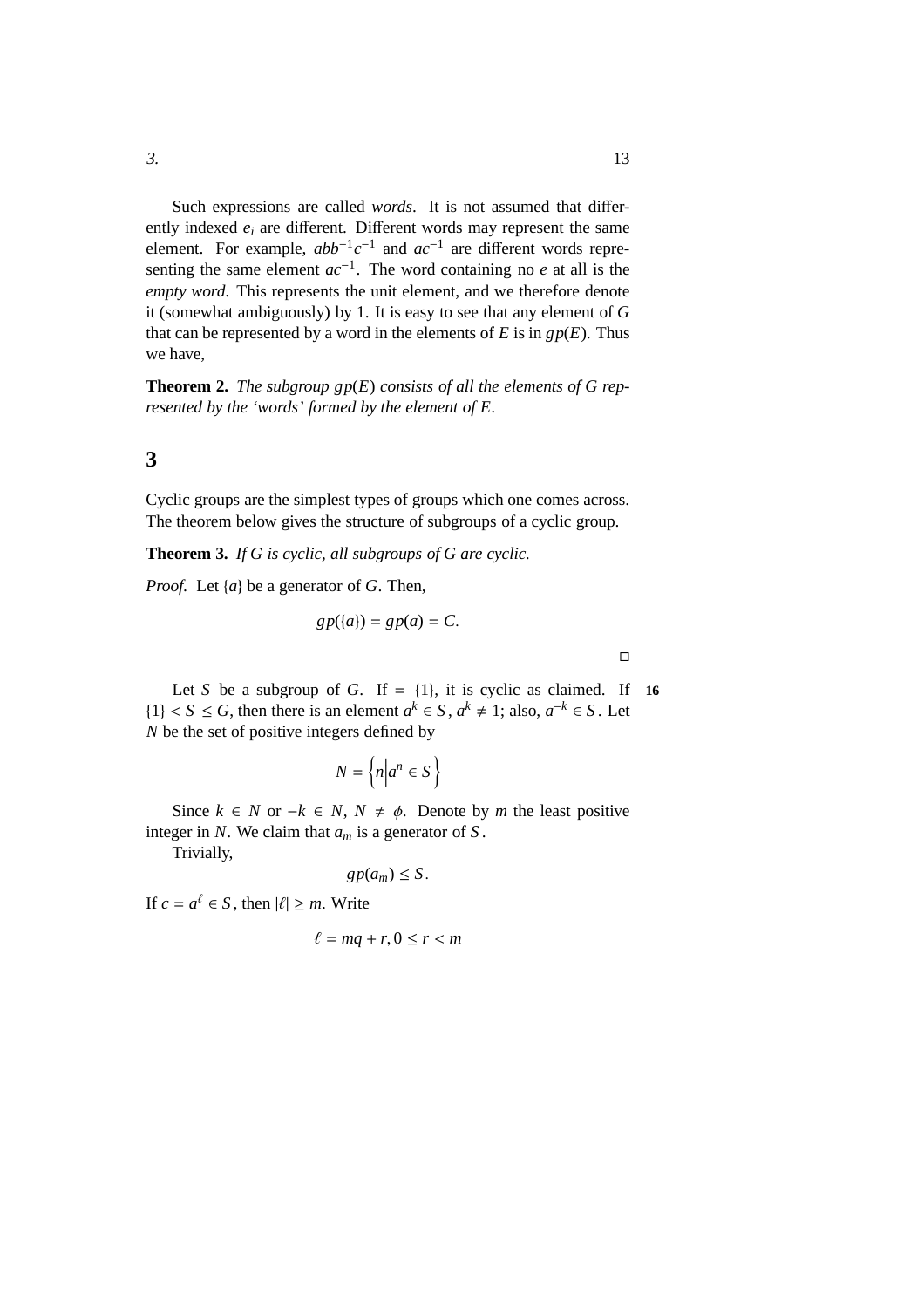Then  $a^r = a^{\ell} a^{-mq} \in S$ , and therefore  $r = 0$ . Hence  $c = a^{mq} \in gp(a^m)$ . Thus,

$$
S \le gp(a^m)
$$

Combining this with the above inequality, we have

$$
S = gp(a^m)
$$

and the theorem is proved.

#### <span id="page-21-0"></span>**4**

In this context, we ask the following question

**17 Problem.** What groups can be subgroups of two-generator groups?

A partial answer to this problem will be given now. It will be completely soled in the subsequent chapters.

**Theorem 4.** *Countably generated groups are countable.*

Let  $G = gp(E)$ , where *E* is countable. Let  $E = \{e_1, e_2, \dots\}$ . We have seen that  $gp(E)$  consists of all the elements represented by 'words' in  $e_1, e_2, \ldots$ 

If *g* is an element of *G* which can be represented by a word *w* in  $e_1, e_2, \ldots$ , then *g* can be written in the form

$$
g = w = e_{i_1}^{m_1} e_{i_2}^{m_2} \cdot e_{i_\ell}^{m_\ell},
$$

where the  $i_j$  are positive integers and  $m_i$  are integers, positive, zero, for negative. Note that different w's can represent the same element. Corresponding to each *m<sup>i</sup>* , we define

$$
m_i^+ = \max(m_i, 0),
$$
  

$$
m_i^- = \max(-m_i, 0).
$$

If  $m_i \geq 0$ , then  $m_i^+$  $i<sup>i</sup> = m<sub>i</sub>, m<sub>i</sub><sup>-</sup> = 0$ . If  $m<sub>i</sub> < 0$ , then  $m<sub>i</sub><sup>+</sup>$  $i^+ = 0, m^-_i = -m_i.$ Thus at most one of  $m_i^+$  $i^+$ ,  $m_i^-$  is non-zero.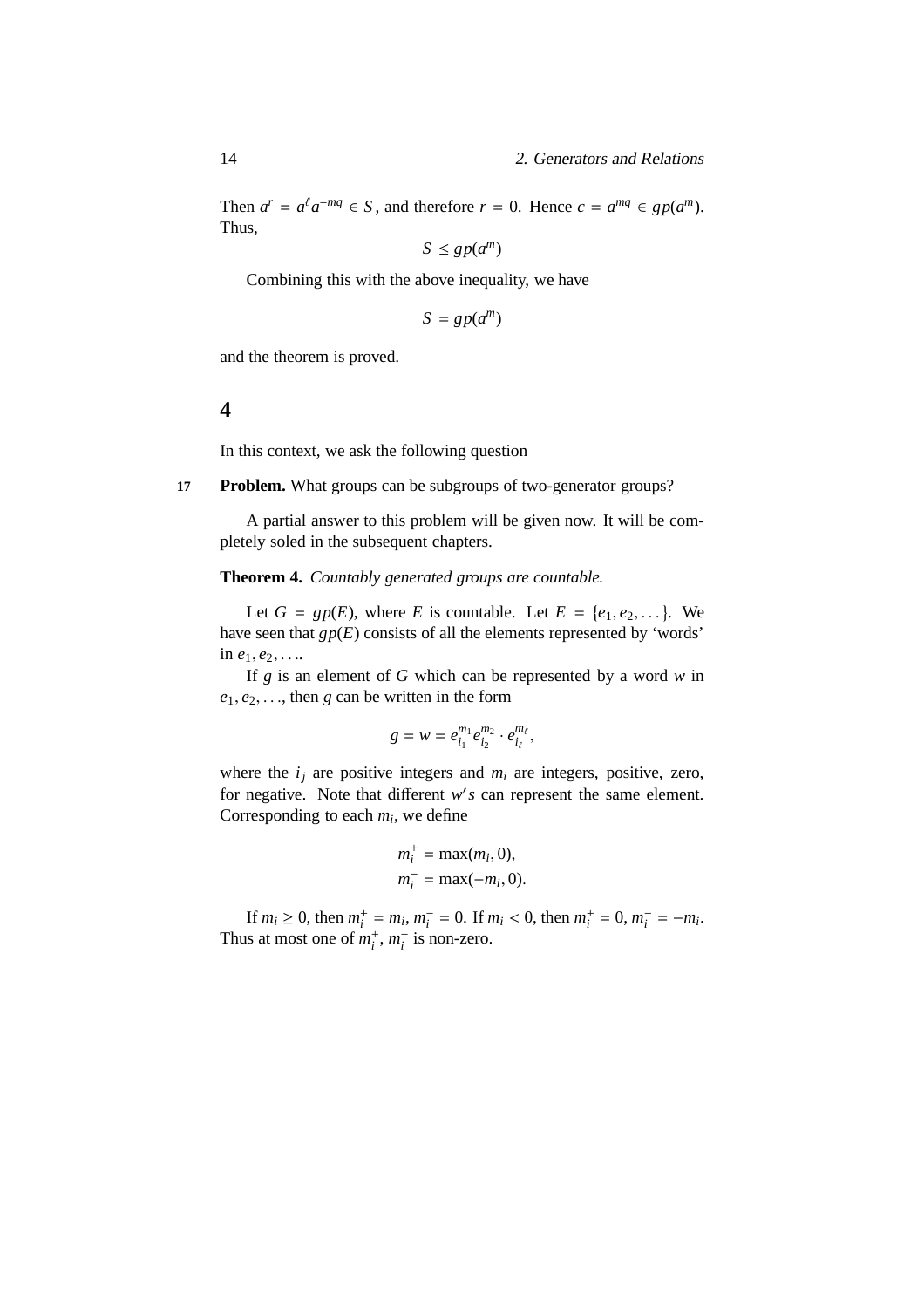We write  $\gamma(1) = 1$ . If  $e_{i}^{m_1}$  $\bar{e}^{m_1}_{i_1}$   $\bar{e}^{m_2}_{i_2}$  $\frac{m_2}{i_2} \cdot e_{i_\ell}^{m_\ell}$ **18** We write  $\gamma(1) = 1$ . If  $e_{i_1}^{m_1} e_{i_2}^{m_2} \cdot e_{i_\ell}^{m_\ell}$ , then define  $\gamma(w) = 2^{i_1} 3^{m_1^+} 5^{m_1^-} 7^{i_2}$  $11^{m_2^-} 13_2^{m^-}$  $\frac{m}{2}$  ...  $p_{3\ell}^{m_{\ell}^-}$  where  $p_n$  denotes the  $n^{th}$  prime when the set of all positive primes is arranged in increasing order.

The numbers  $\gamma(w)$  are called *Gödel numbers*.

Since every positive integer can be written as a product of prime powers uniquely, it follows that every positive integer is the Gödel number of *at most one* word; hence  $\gamma$  is 1 – 1. Therefore the set of words in *E*, and also  $gp(E)$ , is countable.

**Remark.** This theorem can also be proved by making use of the construction we have given for  $gp(E)$ . That is to say,

$$
gp(E)=\bigcup_{n=1}^{\infty}E_n,
$$

where  $E_1 = E \cup \{1\}$ ,  $E_{n+1} = E_n E_n^{-1}$ . If *E* is countable, so is  $E_1$ . If  $E_n$  is countable, so is  $E_{n+1}$  because  $|E_{n+1}| \leq |E_n^{-1}| |E_n^{-1}| = |E_n|^2$ . Therefore all the  $E'_n s$  are countable, and so is their union  $gp(E)$ .

**Corollary.** *Necessary for a group to be embeddable in a two-generator group is that it be countable*

### <span id="page-22-0"></span>**5**

Let  $G = gp(E)$  be a group with  $E$  as the set of generators. Then every element of *G* can be represented by a 'word' formed of some finite number of elements of *E*. We denote by  $w(e_1, \ldots, e_n)$  a word consisting **19** of the 'letters'  $e_1, \ldots, e_n$  only (not necessarily all). Let  $w(e_1, \ldots, e_n)$ ,  $v(e_1^1, \ldots, e_m^1)$  be two words in *E*. We say that

$$
w(e_1,\ldots,e_n)=v(e_1^1,\ldots,e_m^1)
$$

is a *relation* in *G*, if this equation holds when  $w(e_1, \ldots, e_n)$  and  $v(e_1, \ldots, e_n)$  $\frac{1}{1}, \ldots,$  $e'_{n}$ ) are considered as elements of *G*. Without loss of generality we can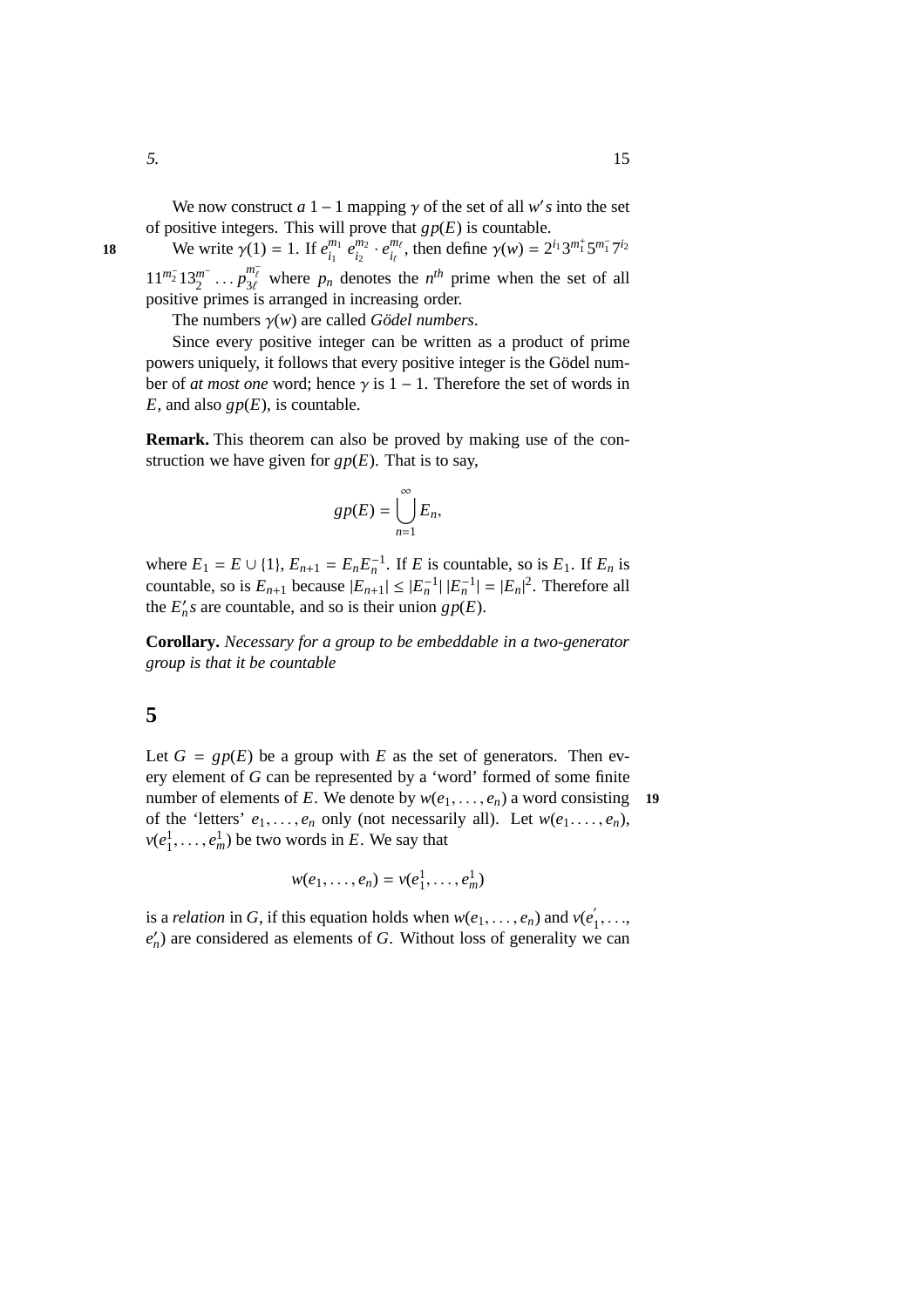write the above relation in the form

$$
w(e_1,\ldots,e_n)=v(e_1,\ldots,e_n).
$$

In the subsequent pages e will stand for  $(e_1, \ldots, e_n)$ . We say that

 $w(e) = u(e)$ 

is a *trivial relation* if it follows from the group axioms and does not depend upon the particular group under consideration. For example,

 $e_1e_2e_2^{-1}e_3e_4e_4^{-1} = e_1e_3e_5e_5^{-1}$ 

is a trivial relation. A relation of the the type

$$
e_1e_2=e_2e_1,
$$

if valid, is a non-trivial relation.

Let

$$
w(e_1, \ldots, e_n) = e_1^{m_1} e_2^{m_2} \cdot e_n^{m_n}, m_i = \pm 1, e_i \in E, i = 1, \ldots, n
$$
  
and 
$$
v(f_1, \ldots, f_r) = f_1^{\ell_1} f_2^{\ell_2} \cdots f_r^{\ell_r}, f_i \in E, \ell_i = \pm 1, i = 1, \ldots, 2
$$

**20** be two words. By the *product* of the words *w* and *v* (taken in this order), we mean the word

> $v = w(e_1, \ldots, e_r)v(f_1, \ldots, f_r) = e_1^{m_1}$  $\binom{m_1}{1}e_2^{m_2}$  $e_2^{m_2} \cdots e_n^{m_n} f_1^{l_1}$  $f_1^{l_1}, \ldots, f_1^{l_r}$ 1

similarly the *inverse* of *w* is defined to be the word

$$
w^{-1} = e_n^{-m_n} \cdots e_2^{-m_2} e_1^{-m_1}.
$$

We now state certain elementary properties of relations which are immediate from the definitions given above.

- (1)  $v(e) = v(e)$  is a trivial relation.
- (2) If  $u(\underline{e}) = v(\underline{e})$  is a relation, then so is  $v(\underline{e}) = u(\underline{e})$ .
- (3) If  $u(e) = v(e)$  and  $v(e) = w(e)$  are relations, then so is  $u(e) = w(e)$ .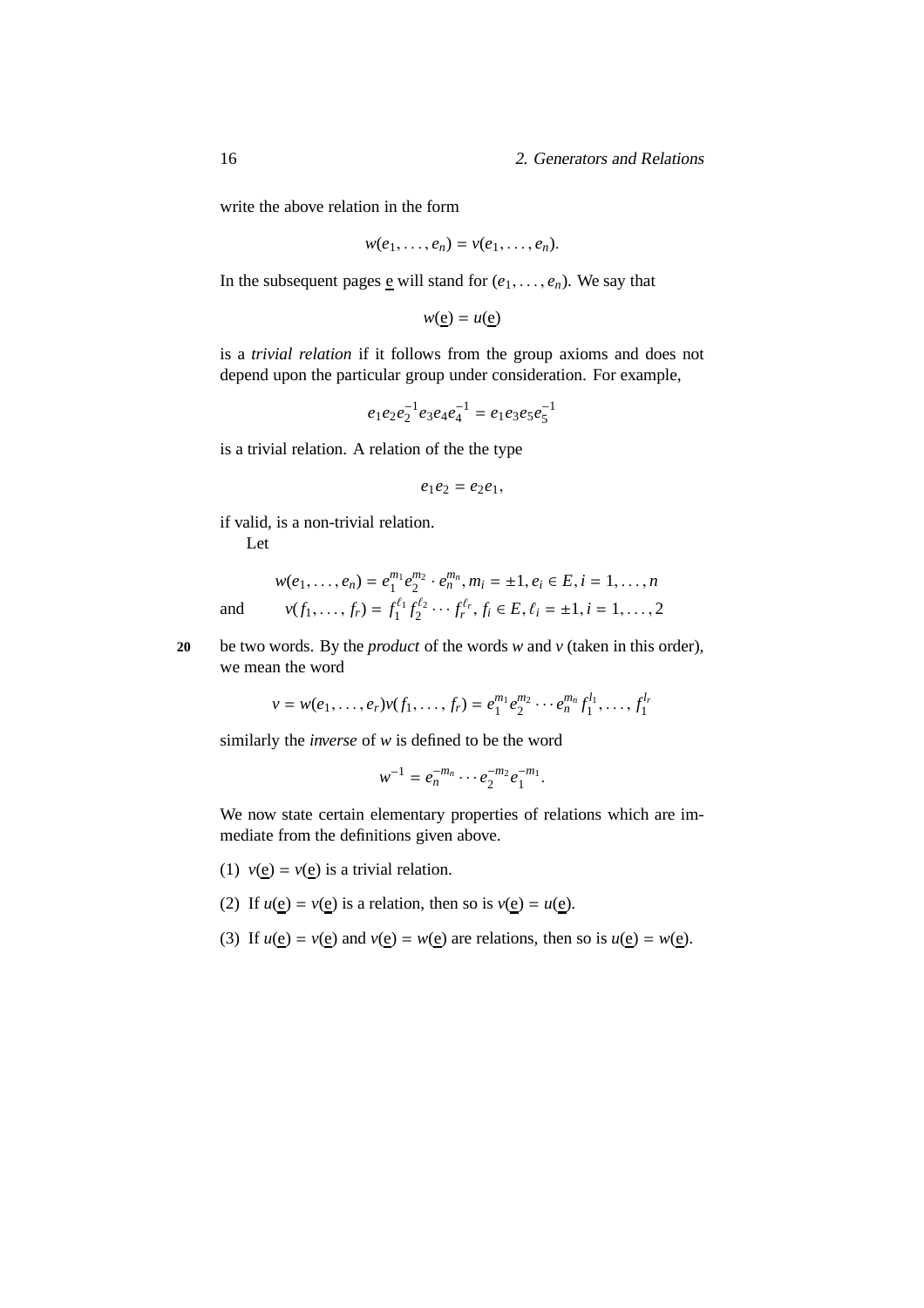- (4) If  $u(e) = v(e)$  is a relation, then so is  $u^{-1}(e) = v^{-1}(e)$
- (5) If  $u(e) = v(e)$  and  $u'(e) = v'(e)$  are relations then so is  $u(e)u'(e) = v(e)$ *v*(e)*v*<sup>'</sup>(e)
- (6) For any word  $u(\underline{e})$ ,

$$
u(\underline{\mathbf{e}})u^{-1}(\underline{\mathbf{e}}) = 1
$$

is a trivial relation.

### <span id="page-24-0"></span>**6**

In what follows, we shall abbreviate  $v(e)$  as  $v$  for convenience, when **21** confusion is not possible.

we say that a relation

 $u^* = v^*$ 

follows from (or is a consequence of) relations  $u_1 = v_1, \ldots, u_r = v_r$ , if it can be derived from these by a finite chain of applications of (1) - (6). We say that two relations  $u = v$  and  $u' = v'$  are equivalent if each follows from the other in the above sense.

**Example.** Every relation  $u = v$  is equivalent to a relation of the form

 $w = 1$ .

We can in fact prove this with

$$
w = uv^{-1}.
$$

Suppose that  $u = v$  is true. Then by (4), we have

$$
u^{-1}=v^{-1}
$$

An application of (2) gives

$$
v^{-1}=u^{-1}
$$

Also by (1),

 $u = u$ 

is a relation. **22**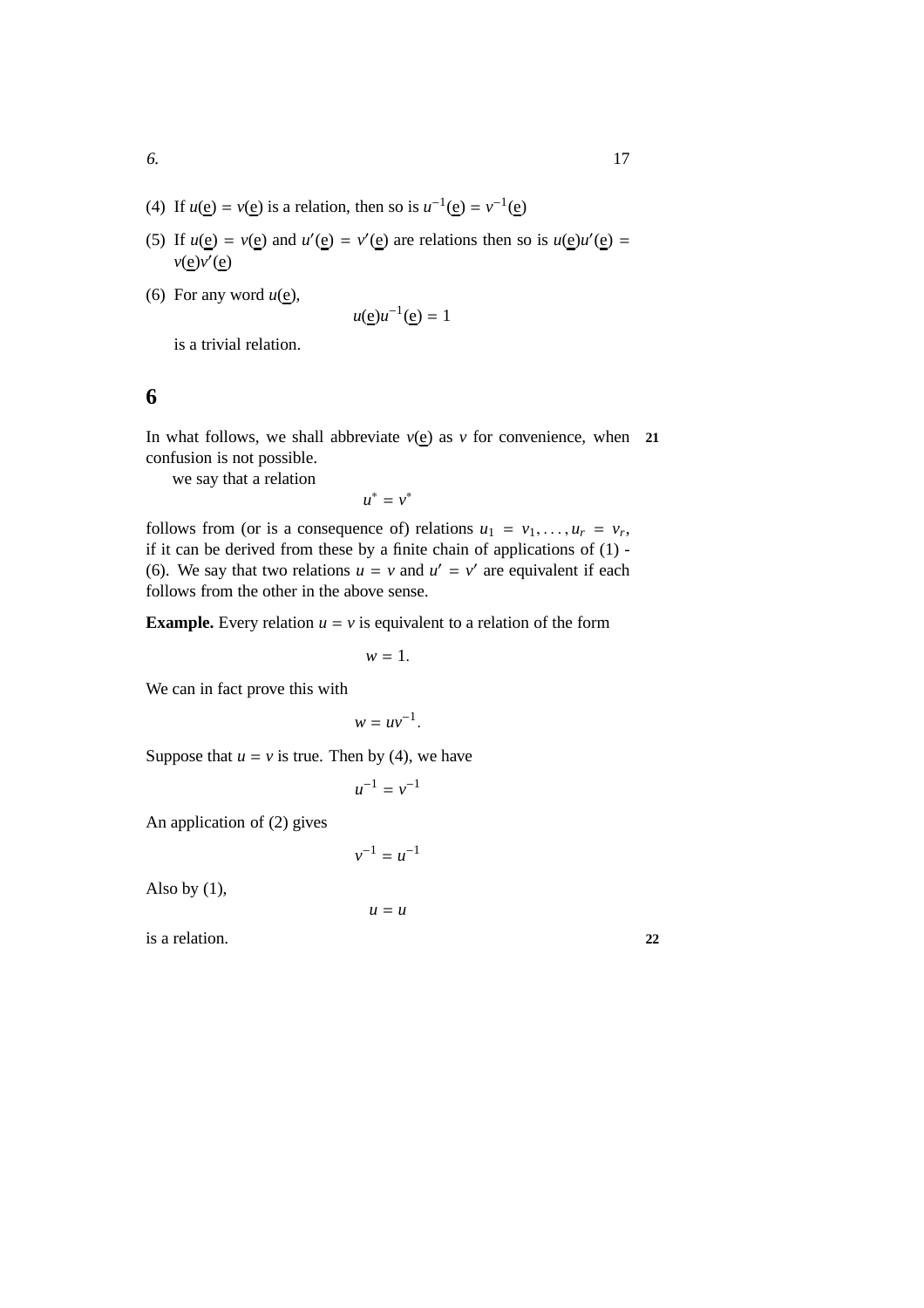Multiplying these two relations using (5), we get

$$
uv^{-1} = uu^{-1}
$$
  
By (6),  $uu^{-1} = 1$ 

is a relation. By the transitivity of relations  $((3))$ , we have

$$
uv^{-1}=1.
$$

Similarly we can prove that  $uv^{-1} = 1$  implies that  $u = v$ .

Let  $G = gp(E)$  be a group. Consider the set of relations valid in G. Let *R* be a set relations in the elements of *E* such that all relations in the elements of *E* follow from *R*.

We then say that *R* is a set of *defining relations* of the group with respect to the system to generators *E*. The group *G* is completely determined by *E* and *R*. We write

$$
G = gp(E; R)
$$

We call (*E*, *R*) a *presentation* of *G*.

*G* is *finitely presented* if there is some presentation (*E*; *R*) of *G* with  $|E| < N_0$  and  $|R| < N_0$ . Similarly a countably *presented* group is defined.

It is easy to see that all finite groups are finitely presented. An infinite cyclic group is also finitely presented.

**23** There exist groups which are finitely generated but not finitely presented. Examples will be given later.

The following problem about finitely presented groups is unsolved.

**Problem.** What groups can be embedded in finitely presented groups? <sup>[1](#page-25-0)</sup>

Not all countable groups can be embedded in finitely presented groups. But I know of no example of a countable group of which it can be proved that it cannot be embedded in a finitely presented group.

<span id="page-25-0"></span><sup>1</sup><sup>∗</sup> *note added November 1959.* A very significant advance towards a solution of this problem has recently been made by GRAHAM HIGMAN (unpublished). He has determined all finitely generated subgroups, and a large class of not finitely generated subgroups, of finitely presented groups.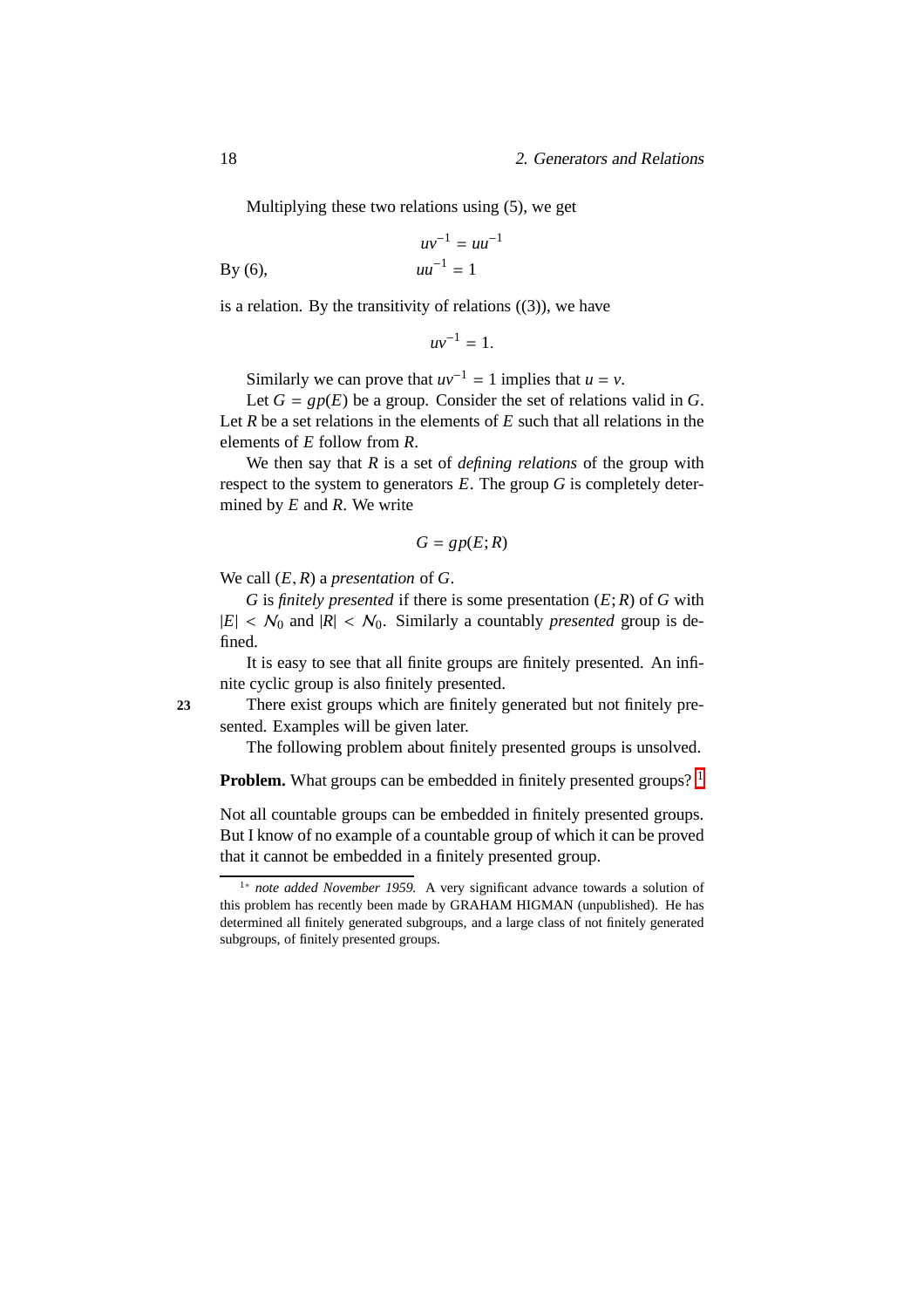### <span id="page-26-0"></span>**7 The Word Problem for groups**

In this section we give a brief account of what is known as the "Word Problem". This problem arose with the development of mathematical logic. A precise statement of the problem entirely depends upon a precise definition of the concept of a "procedure" (also, "algorithm", "rule", "effective procedure", "recurrive procedure", "computational procedure" of "process"), which was given by Church, Turing, Kleene and Post (see Kleene (1952)).

## **The Word Problem for groups**

Given a group presentation  $(E; R)$  of a group  $G$ , to give a "procedure" to decide, for any two words  $u^*$ ,  $v^*$  in the elements of  $E$ , whether

$$
u^*(e) = v^*(e)
$$

is a consequence of the relations *R*. Here, roughtly speaking a "proce- **24** dure" is a set of rules or instructions that could be so formulated as to be programmed for an automatic computer with the data  $E$ ,  $R$  and  $u^*$ , *v* ∗ (suitably coded) and the computer so programmed as to answer by a somehow cased "follows" or "does not follow".

A similar problem can be formulated for other algebraic systems. Markov and Post have proved the insolubility of the word problem in associative systems. Turing (1950) proved the insolubility of the word problem for semi-groups with cancellations. (A semi-group with cancellation is an algebraic system with an associative binary operator, with the property)

$$
ax = bx
$$
 implies  $a = b$ , and  
  $ya = yb$  implies  $a = b$ , for all  $x, y, a, b \in S$ ).

The solubility of the word problem for groups has been proved in special cases. Magnus (1932) has constructed a procedure to solve the word problem for an arbitrary group with a single defining relation. Similarly V. A. Tartakovski (1949) - (1952), H. Sheik (1956) and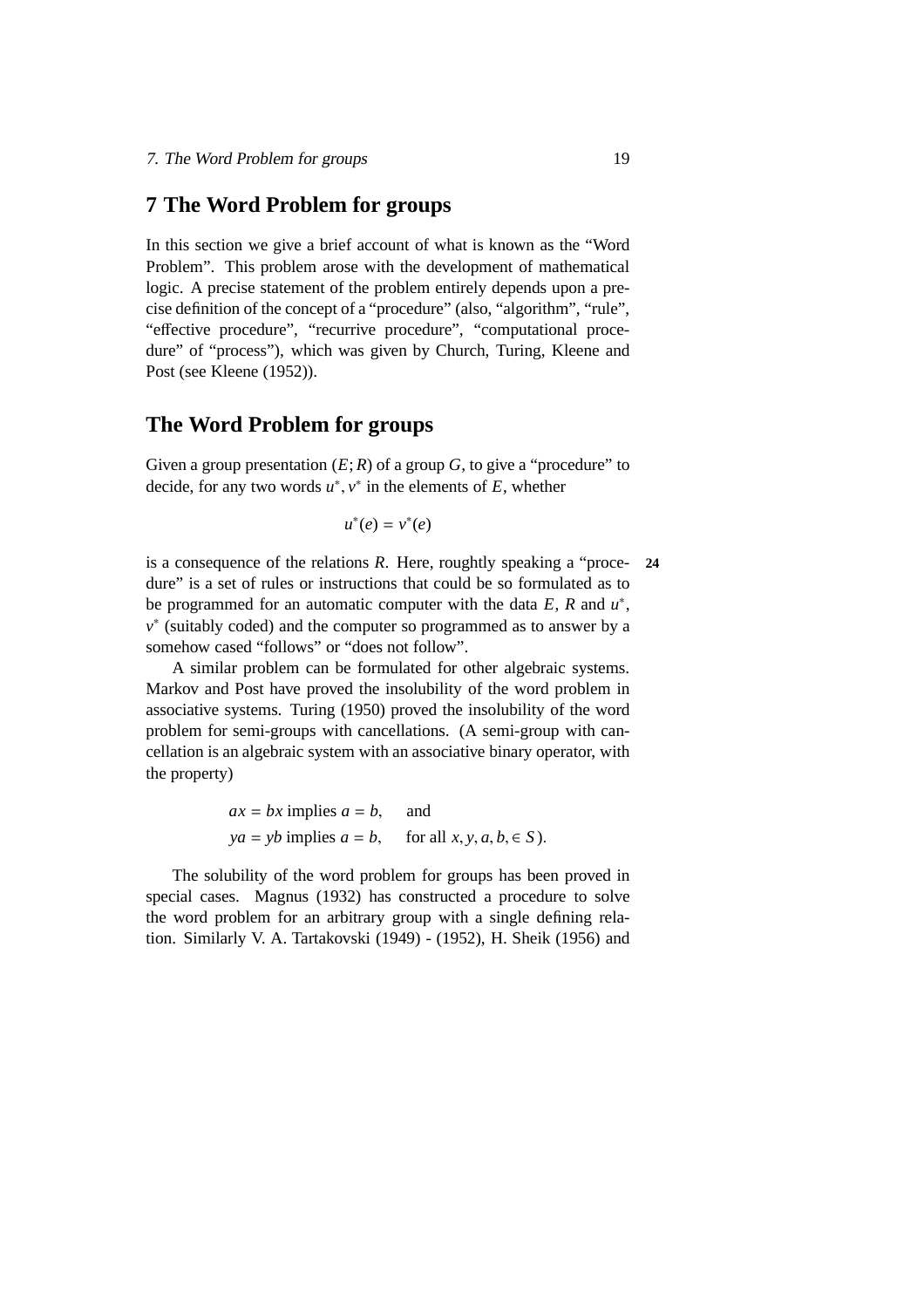J. L. Britton (1956), (1957) have given solutions for the word problem in special classes of groups. However, the question of the existence of **25** a procedure for the solution of the word problem for groups in general remained open until Novikov (1952), (1955), (1958) proved that in general the word problem for groups is not soluble. Later, Boone (1954) (1955) (1957) (1958) (1959) and Britton (1958) gave different proofs for the insolubility of the word problem for groups.

We conclude this chapter with a precise statement of the insolubility of the word problem for groups.

**Theorem (Novikov, Boone, Britton).** *There is a finite presentation* (*E*; *R*) *such that the word problem is insoluble in the group*

$$
G=gp(E;R),
$$

*in the sense that to every e*ff*ective procedure M that purports to solve the word problem for G, there is a word*  $w_M(e)$  *such that the equation* 

 $w_M(\underline{e}) = 1$ 

*defeats the procedure.*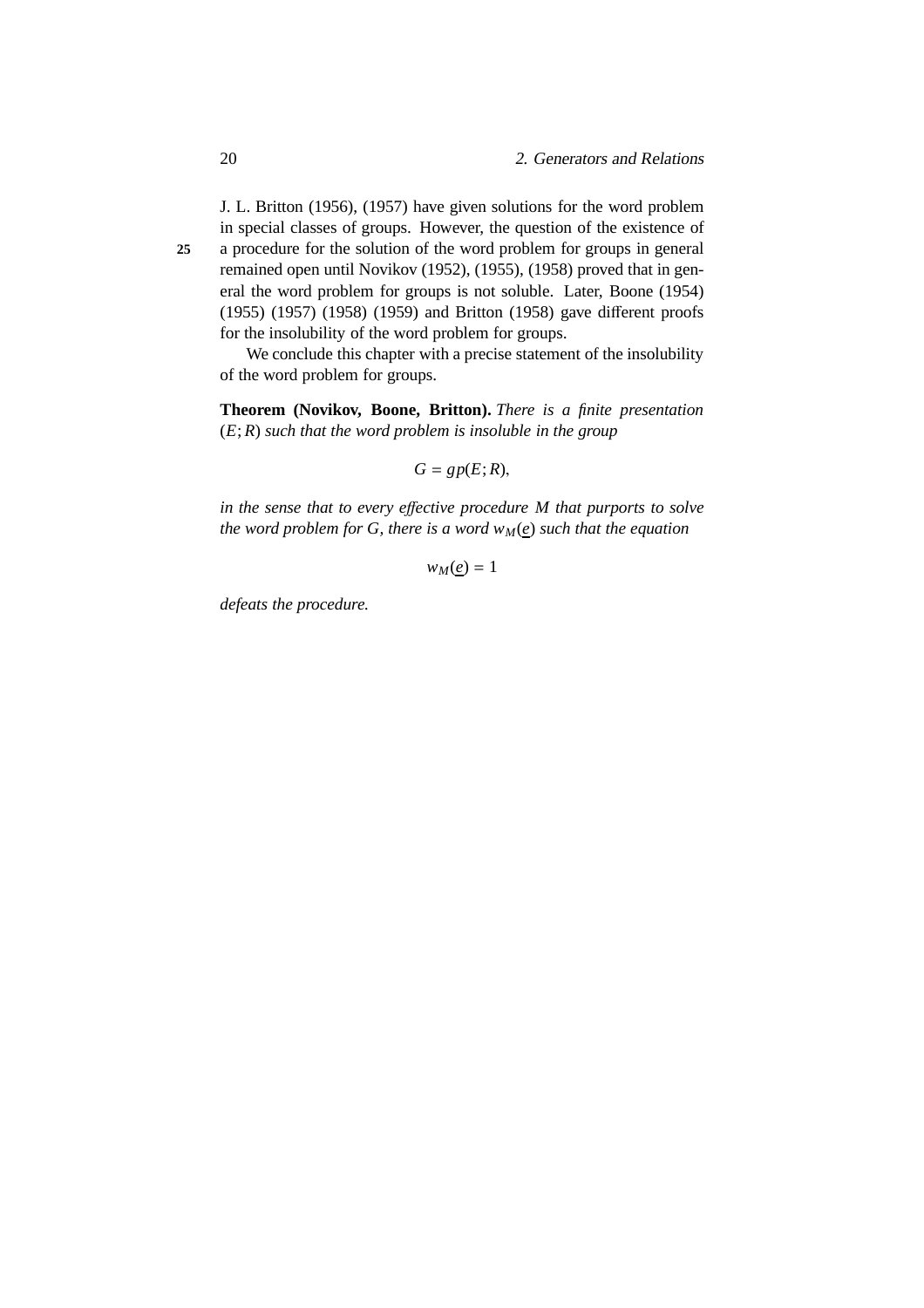# <span id="page-28-0"></span>**Chapter 3 Homomorphisms of Groups**

# <span id="page-28-1"></span>**1**

We shall, in the this chapter introduce the concepts of homomorphism, **26** isomorphism and other important mappings of a group into another group.

Let *G* and *H* be any two groups. A mapping  $\varphi$  if *G* into *H* is a *homomorphism* if it preserves the group operations. On the face of it  $\varphi$ has to satisfy

- (i)  $(∈ { } )$ <sup> $\varphi$ </sup> =∈{ }
- (ii)  $(l(g))^{\varphi} = l(g)^{\varphi}$ , for every  $g \in G$
- (iii)  $(\pi(g, g'))^{\varphi} = \pi(g^{\varphi}, g'^{\varphi})$ , for all  $g, g' \in G$ .

To make the notation less clumsy, we have used the same symbols  $\in$ , *l*,  $\pi$  for the operators of the groups *G* and *H*. These three conditions written in the multiplicative notation read as follows.

- (a)  $1^{\varphi} = 1$  (we use the same symbol '1' for the neutral elements of both *G* and *H*)
- (b)  $(g^{-1})^{\varphi} = (g^{\varphi})^{-1}$
- (c)  $(gg')^{\varphi} = g^{\varphi}g'^{\varphi}$
- 21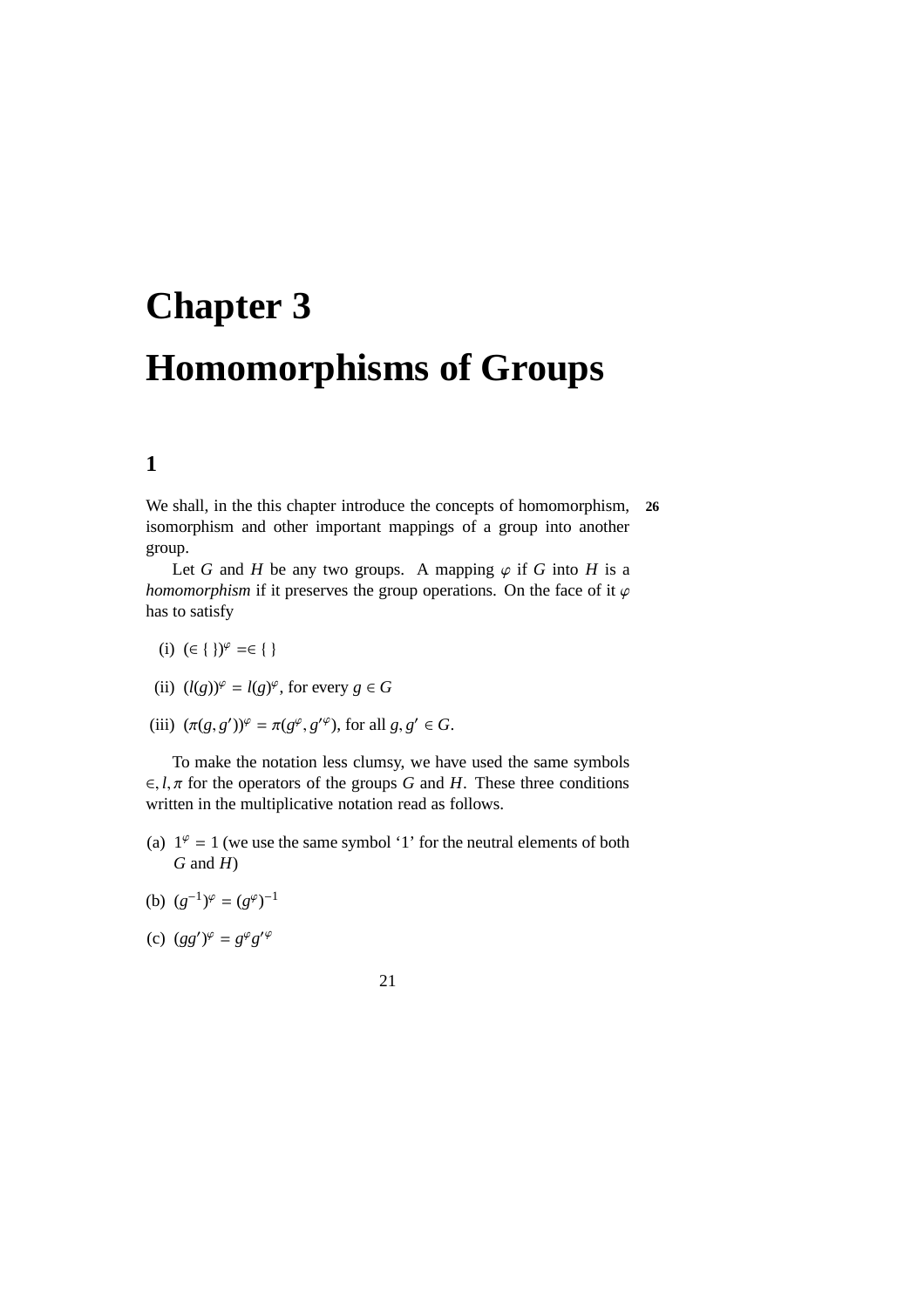The definition of homomorphism given here is capable of generalisation, and thus we can speak of a homomorphism of an algebraic system into another. But, here we shall confine our attention to groups. In the case of groups conditions (*a*) and (*b*) are contained in (*c*). Thus we have

**27 Theorem 1.** *A mapping*  $\varphi$  *of a group G into a group H is a homomorphism if and only if it satisfies* (*c*)*.*

*Proof.* If  $\varphi$  is a homomorphism of *G* into *H*, then trivially  $\varphi$  satisfies (*c*).

Now, let  $\varphi$  be a mapping of *G* into *H* satisfying (*c*). We first observe that in a group the natural element is the only idempotent element. (An element *x* is *idempotent* if it satisfies the equation  $x^2 = x$ .) For if *x* is any idempotent element of a group, then

$$
xx = x = x1;
$$
 therefore, 
$$
x = 1.
$$

Now,

$$
1^{\varphi}1^{\varphi}=(11)^{\varphi}=1^{\varphi}.
$$

Therefore  $1^{\varphi}$  is idempotent and hence the neutral element of *H*. Similarly

$$
g^{\varphi}(g^{-1})^{\varphi} = (gg^{-1})^{\varphi} = 1^{\varphi};
$$

$$
(g^{-1})^{\varphi} = (g^{\varphi})^{-1}.
$$

hence (*g*

Thus  $\varphi$  is a homomorphism of *G* into *H*.

**28** Let *X*, *Y* be any two sets and  $\theta$  a mapping of *X* into *Y*; further let *E* ⊆ *X*, *F* ⊆ *Y*. We define

$$
E^{\theta} = \{e^{\theta} | e \in E\}
$$
  

$$
F^{\theta^{-1}} = \{e | e \in X, e^{\theta} \in F\}
$$

The following two propositions are easy to verify.

Let  $\varphi$  be a homomorphism of a group *G* into another group *H*.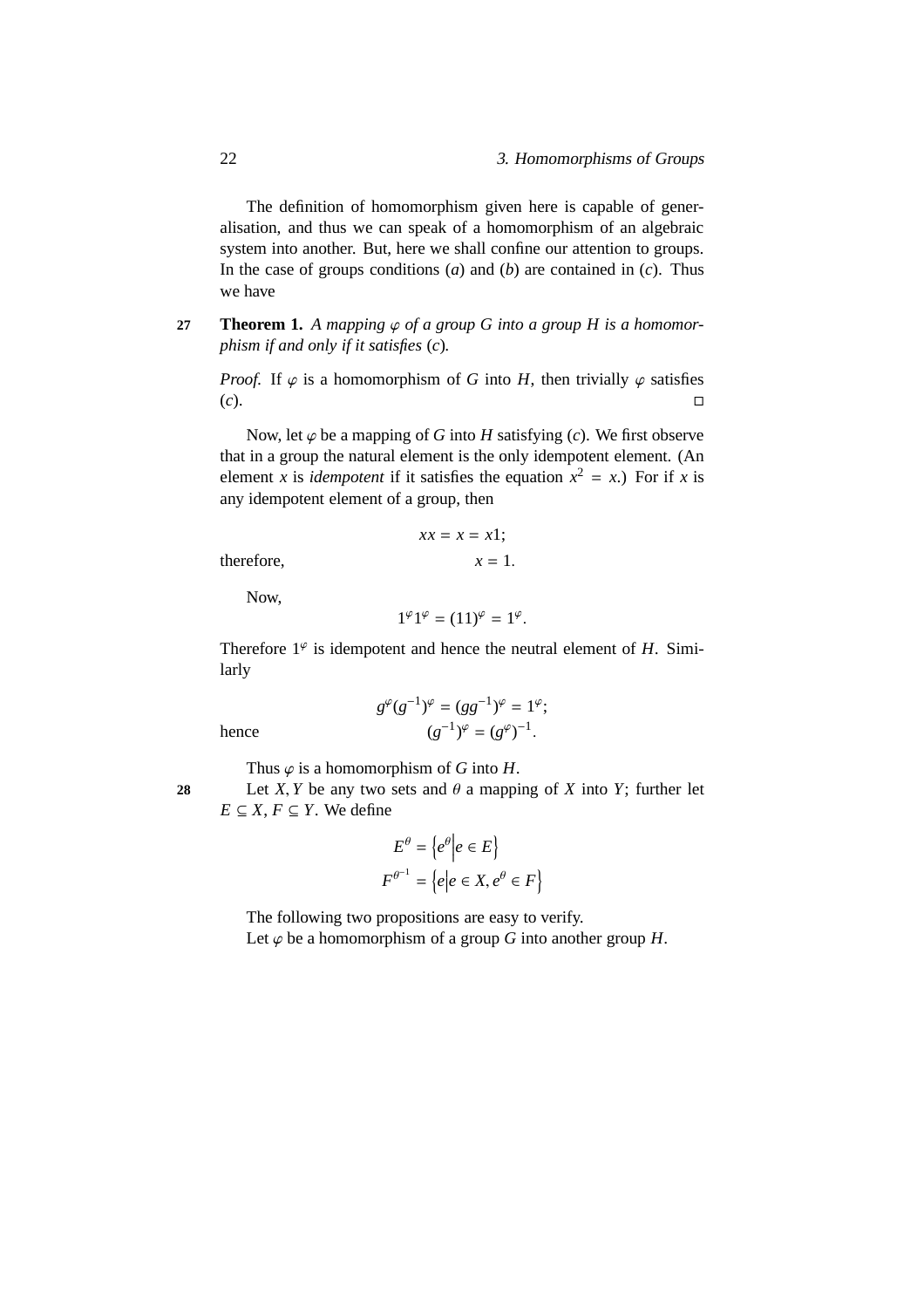- (A) If  $S \leq G$ , then  $S^{\varphi} \leq H$
- (B) If  $T \leq H$ , then  $T^{\varphi^{-1}} \leq G$ .

In particular,

$$
\left\{1\right\}^{\varphi^{-1}} = N \le G.
$$

The subgroup  $N \leq G$  is uniquely de terminal by  $\varphi$  and is called the *kernel* of the homomorphism.

A homomorphism  $\varphi$  or *G* into *H* is an *epimorphism* if it maps *G* onto *H*; in other words, if

$$
G^{\varphi}=H.
$$

A homomorphism  $\varphi$  of *G* onto *H* is a *monomorphism* if it is oneto-one (briefly  $1 - 1$ ), i. e.  $x^{\varphi} = y^{\varphi}$  implies  $x = y$ , for all  $x, y \in G$ . A homomorphism which is both an epimorphism and monomorphism is an *isomorphism*.

(C) If  $\varphi$  is an isomorphism of *G* onto*H*, then the inverse mapping  $\varphi^{-1}$  29 of  $\varphi$  exists and is an isomorphism of *H* onto *G*.

*Proof.* The equation

$$
g^{\varphi} = h, \text{ with } g \in G, h \in H,
$$

has one and only one solution in *G*. We define

$$
h^{\varphi^{-1}} = g, \text{ if } g^{\varphi} = h.
$$

The mapping  $\varphi^{-1}$  is 'onto', because for any  $g \in G$ , we have

$$
(g^{\varphi})^{\varphi^{-1}} = g.
$$

Also, if

$$
h^{\varphi^{-1}} = h'^{\varphi^{-1}}, \text{ with } h, h' \in H, \text{ and}
$$
  
\n
$$
g^{\varphi} = h, g'^{\varphi} = h', \text{ then}
$$
  
\n
$$
g = g', \text{ and therefore}
$$
  
\n
$$
h = g^{\varphi} = g'^{\varphi} = h'.
$$

Hence  $\varphi^{-1}$  is one-to-one.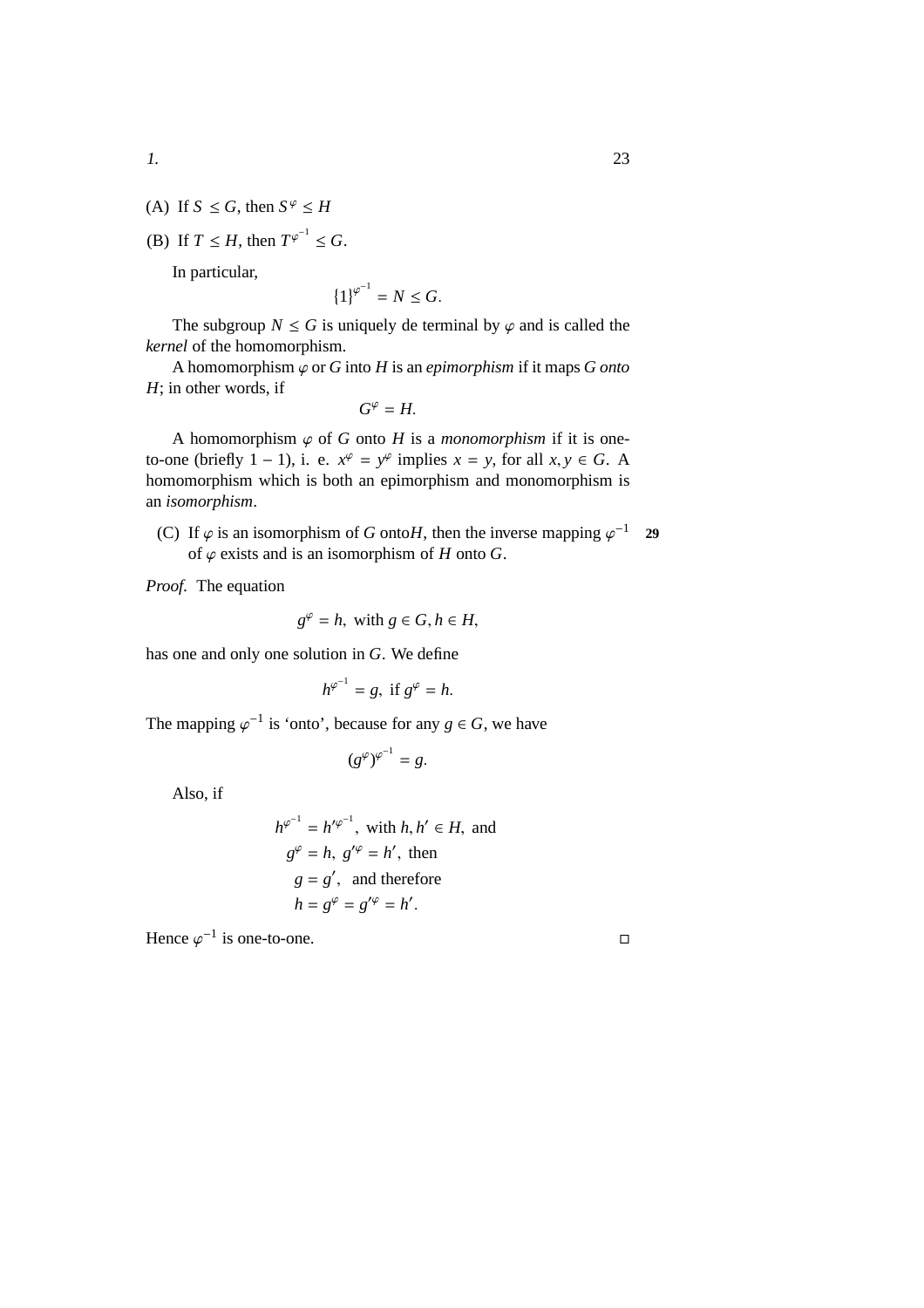Now, let  $h, h' \in H$ , with  $h = g^{\varphi}, h' = g'^{\varphi}$ , then  $(hh')^{\varphi^{-1}} = (g^{\varphi}g'^{\varphi})^{\varphi^{-1}}$  $= gg' = h^{\varphi^{-1}}h'^{\varphi^{-1}}$ . Hence  $\varphi^{-1}$  is an isomorphism of *H* onto *G*. It is easy to see that  $\varphi^{-1}$  is the two-sided inverse of  $\varphi$ , in other words; the composite mappings  $\varphi \varphi^{-1}$  and  $\varphi^{-1} \varphi$  are the identity mappings of G and *H* respectively.

**30** We say that two groups *G* and *H* are *isomorphic* if there is an isomorphism  $\varphi$  of *G* onto *H*. We then write

 $G \cong H$ .

Let *G*, *H* and *K* be any three groups and  $\varphi$  and  $\psi$  be homomorphism of *G* into *H* and *H* into *K* respectively. Then we have

(D) The composite mapping  $\varphi \psi$  of *G* into *K* is a homomorphism.

For let  $g \circ g' \in G$ ; then

$$
(gg')^{\varphi\psi} = ((gg')^{\varphi})^{\psi} = (g^{\varphi}g'^{\varphi})^{\psi} = (g^{\varphi})^{\psi} = (g'^{\varphi})^{\psi} = g^{\varphi\psi} = g^{\varphi\psi}
$$

In (*D*), if  $\varphi$  and  $\psi$  are isomorphisms then so is  $\varphi \psi$ . This is easy to verify.

It follows from the above considerations that isomorphism is an equivalence relation on the class of all groups. Thus, we have

- $(R)$   $G \cong G$ ;
- (S)  $G \cong H$  implies  $H \cong G$ ;
- (T)  $G \cong G \& H \cong K$  implies  $G \cong K$ .

Let *G* be a group. A homomorphism of *G* into itself is an *endomorphism*. An isomorphism of *G* onto itself is an *automorphism*.

The product of two homomorphisms, or more generally, the product of two mapping is defined only under certain restrictions, viz. that the **31** range of the first mapping is contained in the domain of the second. This

is, however, always the case for mapping of a set into itself. By mere computation one can verify the associativity of the multi-

plication of mappings whenever the multiplication is defined.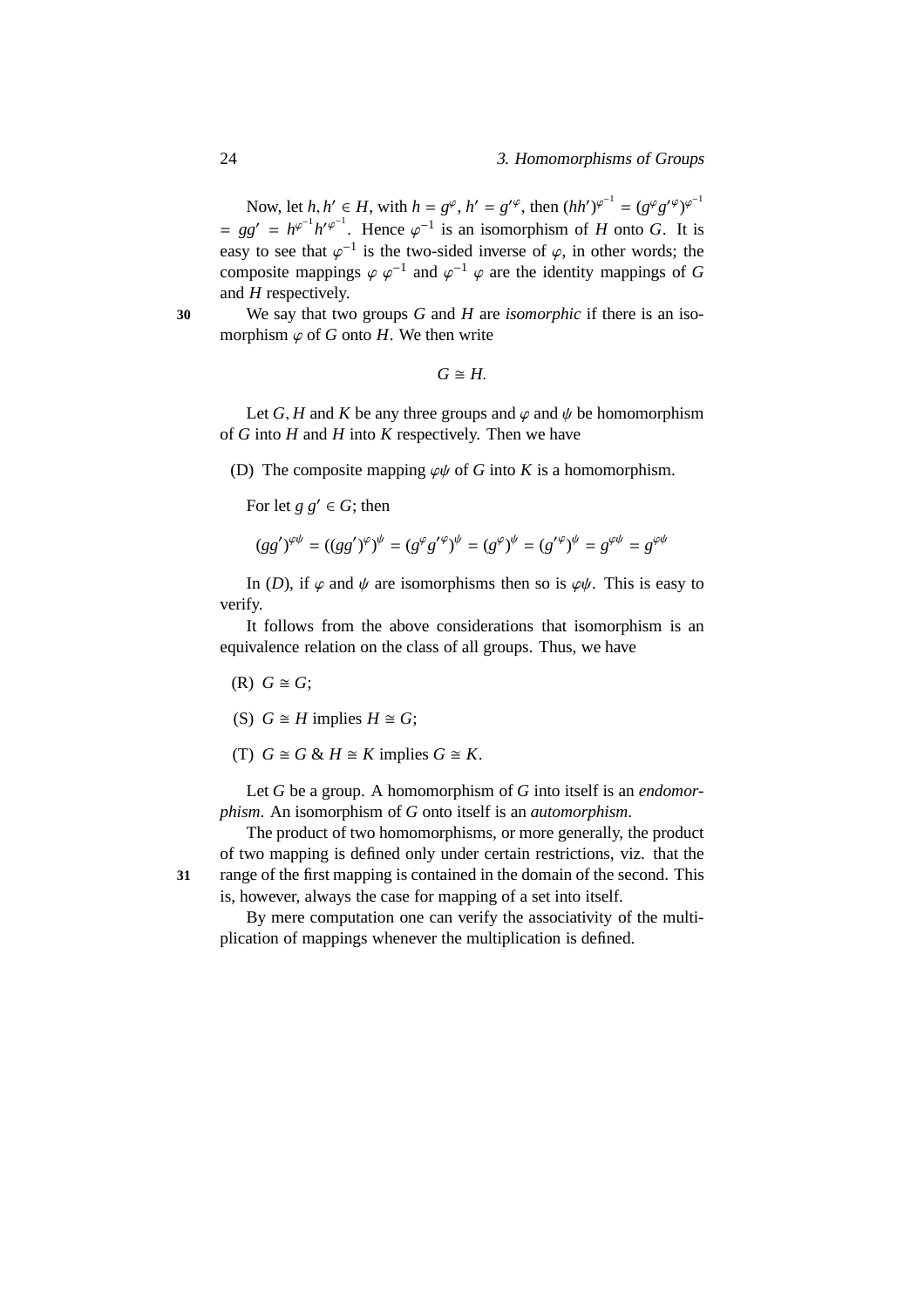Thus the set of all endomorphisms of a group *G* is closed under an associative binary operation and therefore forms an algebraic system called *semi-group*.

Now consider the set of all automorphisms of a group *G*. Trivially the identity mapping *L* belongs to this set and under the multiplication of automorphisms it acts as an unit element. By what we have already proved automorphism possesses a right inverse (in fact it is the two sided inverse) and the multiplication is associative.

Thus we have,

#### **Theorem 2.** *The set of all automorphisms of a group G forms a group.*

Let  $\varphi$  be an endomorphism of *G* possessing a left inverse  $\theta$  and a right inverse  $\psi$ . Then  $\varphi$  is an automorphism and  $\theta = \psi$ . For if,

then, (*x*

$$
x_1^{\varphi} = x_2^{\varphi}, \text{ with } x_1, x_2 \in G
$$

$$
(x_1^{\varphi})^{\theta} = (x_\alpha^{\varphi})^{\theta}
$$

i.e.,  $x_1 = x_1^{\varphi\theta}$  $y_1^{\varphi\theta} = x_2^{\varphi\theta}$  $\frac{\varphi\theta}{2} = x_2.$ 

Therefore  $\varphi$  is 1-1. Further for any  $x \in G$ , we have **32** 

 $(x^{\psi})^{\varphi} = x^{\psi \varphi} = x.$ 

Therefore,  $\varphi$  is 'onto' and hence an automorphism. This, in turn, proves that  $\theta = \psi$ .

Thus we have proved that the automorphisms of *G* are precisely the endomorphisms having a left inverse and right inverse. But an endomorphism which is not an epimorphism may possess a left inverse which is not a right inverse. Similarly an endomorphism which is not a monomorphism can have a right inverse which not a left inverse.

Let *X* be any set. A mapping  $\pi$  of *X* into itself is a *permutation* if it is 1-1 and 'onto'. Thus every automorphism of a group *G* is a permutation of *G*.

With the usual techniques, we can verify the following:

**Theorem 3.** *The set of all permutations on X form a group with the composite of permutations as the binary operation.*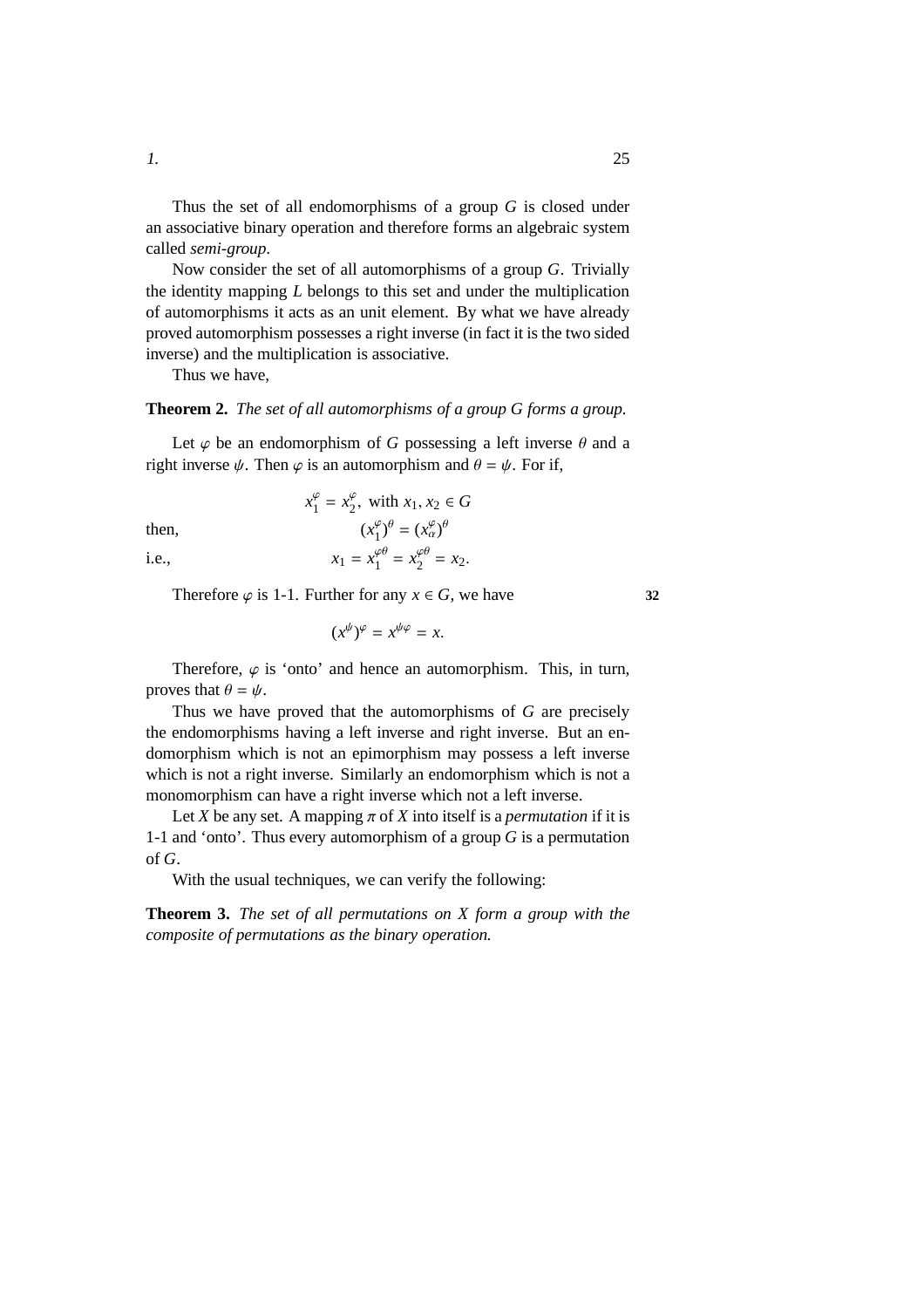# <span id="page-33-0"></span>**2 Equivalence relations and congruences**

Let *G* and *H* be any two sets, not necessarily groups,  $\varphi$ , a mapping of *G* into *H*. We introduce an equivalence relation '∼' as follows:

$$
g \sim g'
$$
 if and only if  $g^{\varphi} = g'^{\varphi}$ .

It is immediate that '∼' satisfies the following conditions:

$$
33 \qquad \text{(R)}\ \ g \sim g;
$$

- (S)  $g \sim g'$  implies  $g' \sim g$ , for all  $g, g' \in G$ ;
- (T)  $g \sim g'$ ,  $g' \sim g''$  implies  $g \sim g''$ , for all  $g, g', g'' \in G$ .

Hence '∼' is an equivalence relation.

Now let *G* and *H* be groups and  $\varphi$  a homomorphism of *G* into *H*. Then '∼' in addition to *R*, *S*, *T* also satisfies the following condition:

$$
g \sim g_1, g' \sim g_1'
$$
 implies  $gg' \sim g_1g_1'.$ 

For

$$
g^{\varphi}=g_1^{\varphi}, g'^{\varphi}=g_1'^{\varphi}.
$$

Therefore,

$$
(gg')^{\varphi} = g^{\varphi} g'^{\varphi} = g_1^{\varphi} g_1^{\varphi} = (g_1 g_1')^{\varphi}.
$$

Further

For *g*

$$
g \sim g_1
$$
 implies  $g^{-1} \sim g_1^{-1}$   
 $g^{\varphi} = g_1^{\varphi}$  implies  $(g^{-1}) = (g_1^{-1})^{\varphi}$ 

Such an equivalence relation is called a *congruence*.

**Definition.** Let *G* be a group and '∼' an equivalence relation satisfying the condition.

$$
g \sim g', g_1 \sim g'_1
$$
 implies  $gg_1 \sim g'g'_1$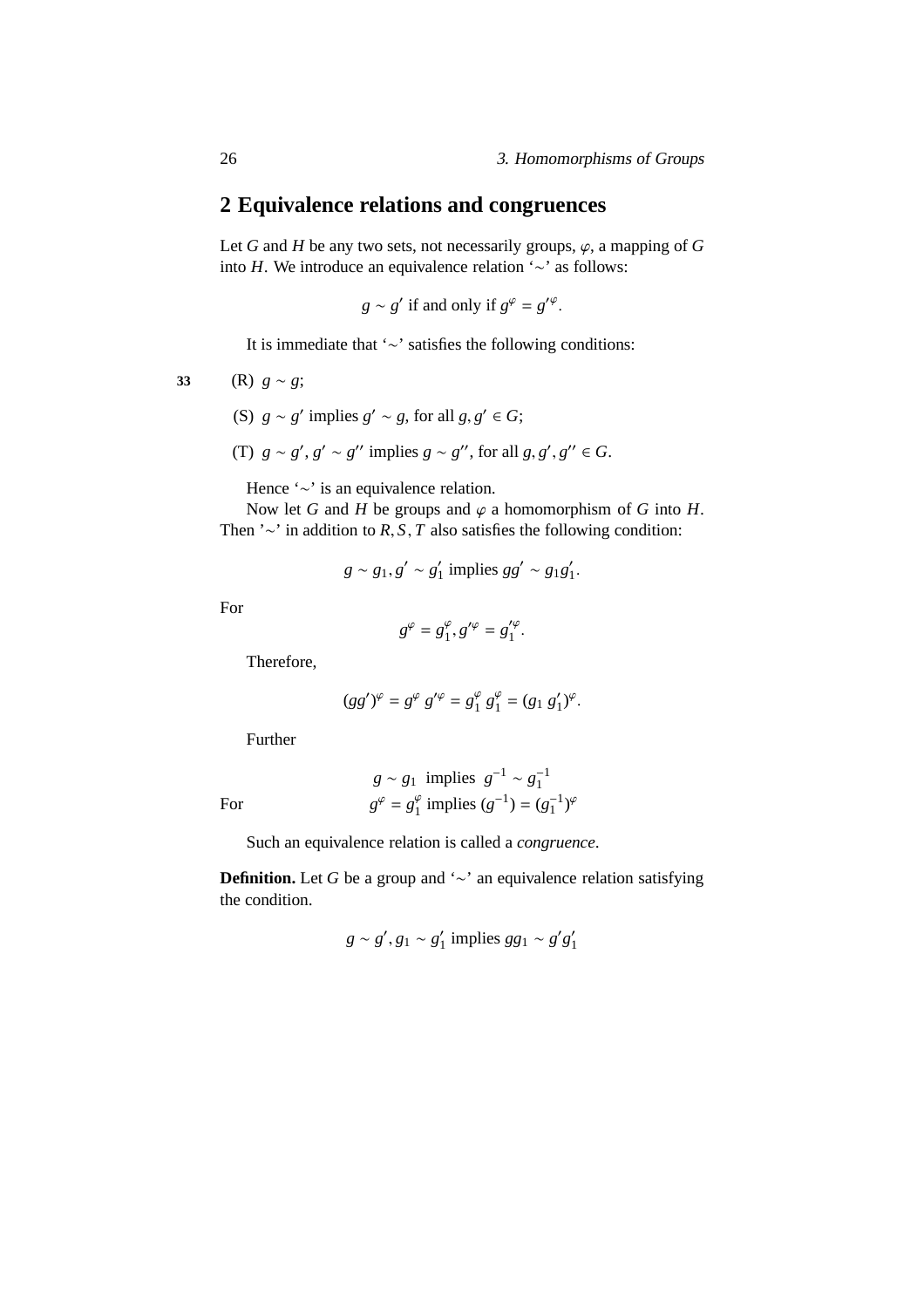#### 2. Equivalence relations and congruences 27

**34** Then we call '∼' a congruence. Strictly speaking we should also demand that

 $g \sim g'$  implies  $g^{-1} \sim g'^{-1}$ .

But in the case of groups our definition implies this. For if,

$$
g \sim g', \text{ then}
$$

$$
g' \sim g
$$

Now,

$$
g^{-1} \sim g^{-1}
$$
  

$$
g' g^{-1} \sim g g^{-1} = 1.
$$

and therefore

Again,

 $g'^{-1} \sim g'^{-1}.$ 

Therefore

$$
g^{-1} = g'^{-1}(g'g^{-1}) \sim g'^{-1}1 = g'^{-1}.
$$

Let *X* be any set,  $\varphi$  a mapping of *X* into another set *Y*. We have seen that *ϕ* induces an equivalence relation '∼' in *X*. Every equivalence relation splits *X* into disjoint *blocks*. Let '∼' be any equivalence relation in *X*. Define, for  $g \in X$ 

$$
[g] = \Big\{ x \in XE \Big| x \in g \Big\}.
$$

Then clearly either

$$
[g] \cap [h] = \phi,
$$
  
or  

$$
[g] = [h].
$$

Conversely every partition of *X* into blocks gives rise to an equiva- **35** lence relation. To see this we have only to define "*x* ∼ *y* if and only if *x*, *y* belong to the same block".

Now let *G* be a group and '∼' a congruence relation in *G*. That is to say,

$$
g \sim g_1, h \sim h_1
$$
 implies  $gh \sim g_1 h_1$ , for  $g, h, g_1, h_1 \in G$ .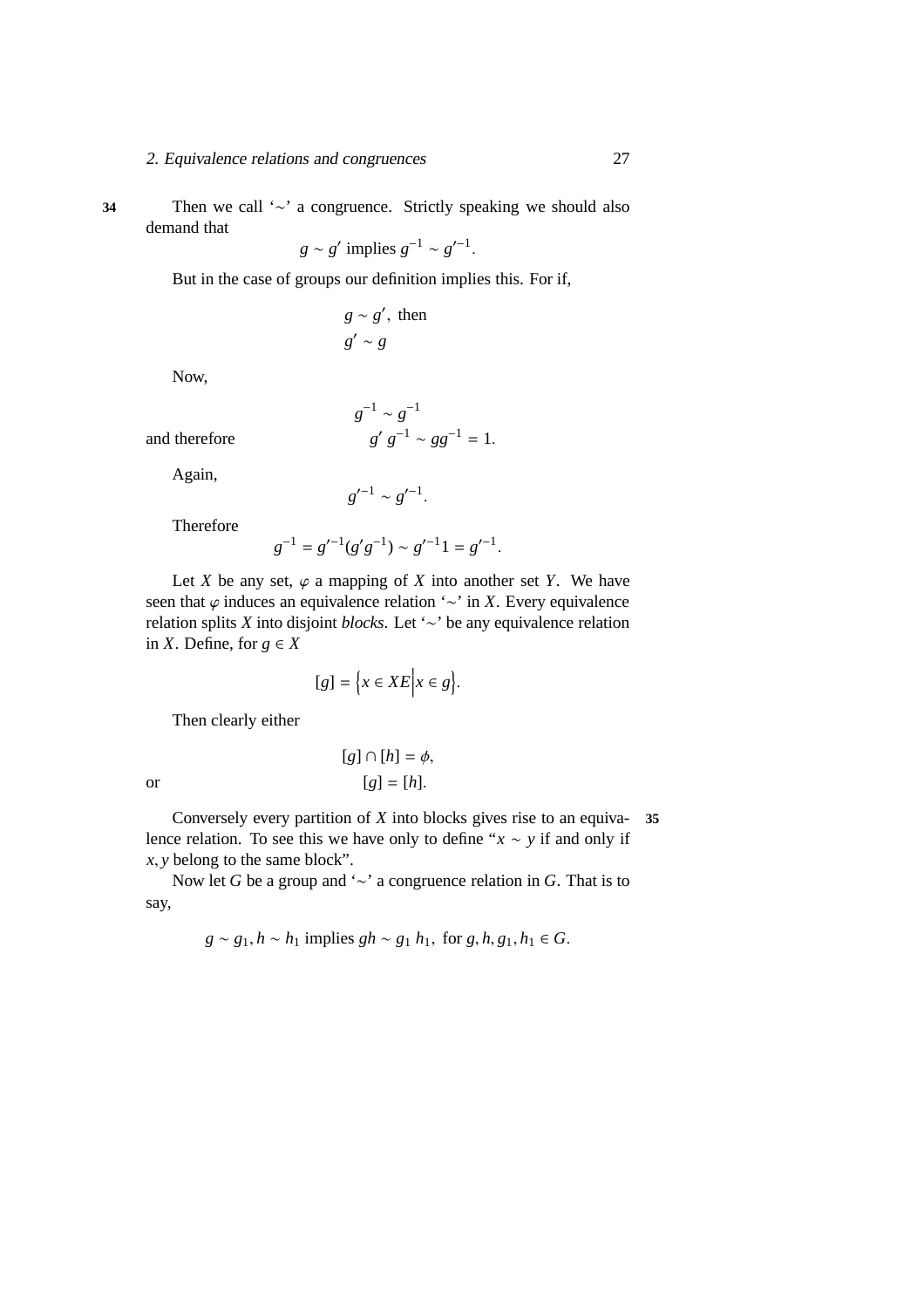In this case the block [*gh*] depends only on [*g*] and [*h*] and not on the particular element *g* and *h*. For if

| $[g] = [g']$ |                 |
|--------------|-----------------|
| and          | $[h] = [h']$    |
| then         | $[gh] = [g'h']$ |

This follows easily from the definition of a congruence in a group.

Now we shall prove that the product of [*g*] and [*h*] is again a block. In other words,

$$
[g][h] = [gh]
$$

Let, *p* ∈ [*gh*], then *p* ∼ *gh*. But

$$
g^{-1} \sim g^{-1}.
$$

Therefore

$$
g^{-1}p \sim g^{-1}(gh) = h
$$

**36** Thus

$$
p = g(g^{-1}p)
$$
, with  $g \in [g], g^{-1}p \in [h]$ 

−1

Hence

$$
p \in [g][h]
$$

thus

$$
[gh] \subseteq [g][h].\tag{1}
$$

Conversely if  $x \in [g][h]$ , then

$$
x = g'h', \text{ with } g' \in [g], h' \in [h]
$$

Hence

$$
g'h' \sim gh
$$
, and  
 $x = g'h' \in [gh].$ 

 $therefore$ 

This gives

$$
[g][h] \subseteq gh. \tag{2}
$$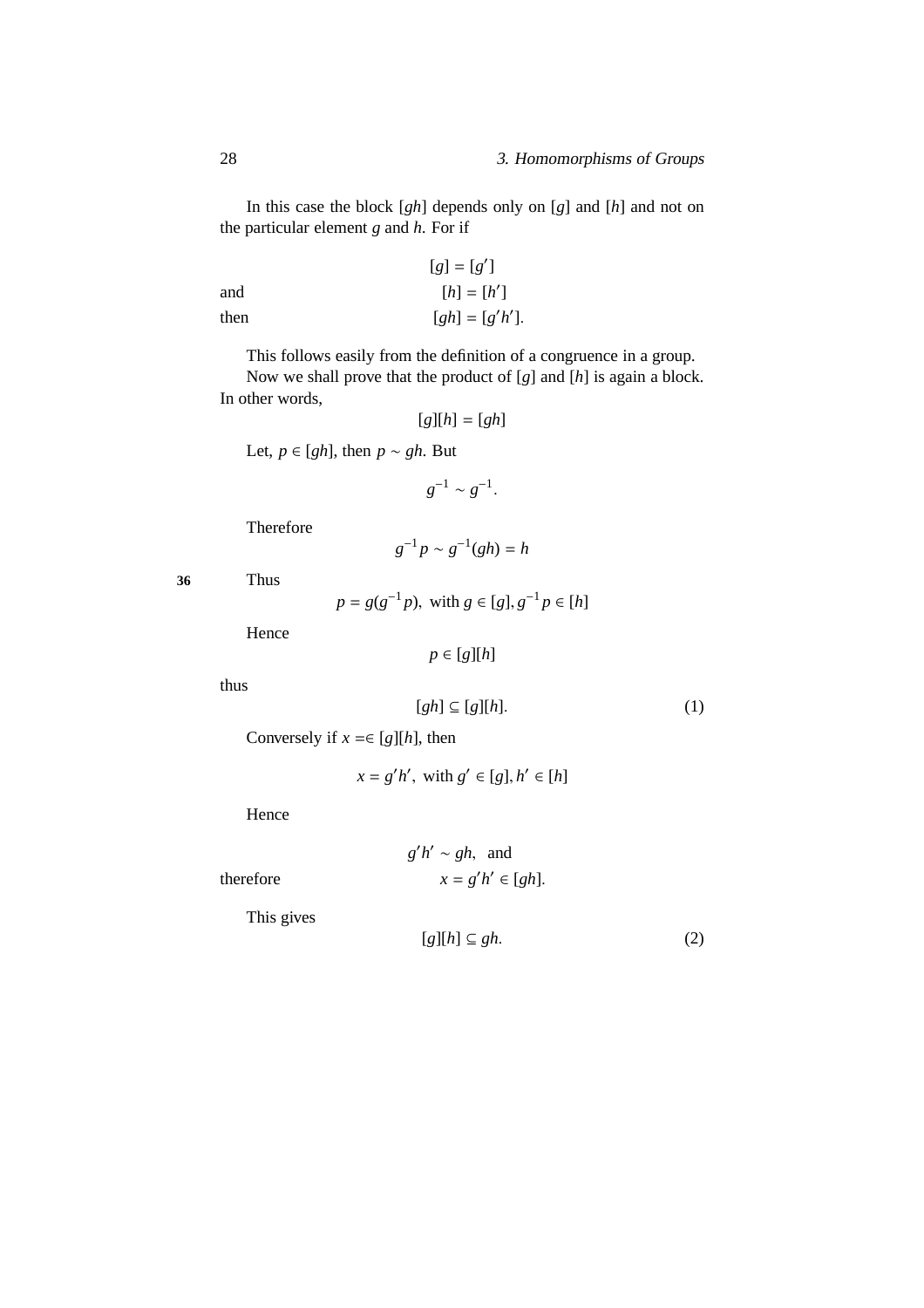2. Equivalence relations and congruences 29

Combining this with [\(1\)](#page-35-0) we have

 $[g][h] = [gh]$ 

This multiplication of blocks turns the set of blocks into a group. We have

$$
[1][g] = [1g] = [g]
$$

Similarly **37**

$$
[g][1] = [g1] = [g],
$$
  
\n
$$
[g][g^{-1}] = [gg^{-1}] = [1],
$$
  
\n
$$
[g^{-1}][g] = [g^{-1}g] = [1]
$$

The above equations prove the following theorem.

**Theorem 4.** *The books associated with a congruence in a group G from a group*

We denote this group by *G*/ ∼. The block [*l*] is the neutral element of this group and  $[g^{-1}]$  is the inverse of [*g*]. We call  $G / \sim$  the *quotient group* (also the *factor group*) with respect of the congruence '∼'

The notion of congruence, as well as the notion of the quotient algebra with respect to a congruence, can be defined much more generally than for groups, namely for arbitrary algebraic systems.

In the case of groups, the book [*l*] plays an important part. In fact we shall see that it completely determines the congruence associated with it.

We one define an epimorphism  $\theta$  of *G* onto *G* ∼. Write

$$
g^{\theta}=[g]
$$

The equation

$$
[gh] = [g][h]
$$

demonstrates that  $\theta$  is a homomorphism. Obviously  $\theta$  is onto  $G$ /  $\sim$  and **38** therefore  $\theta$  is an epimorphism.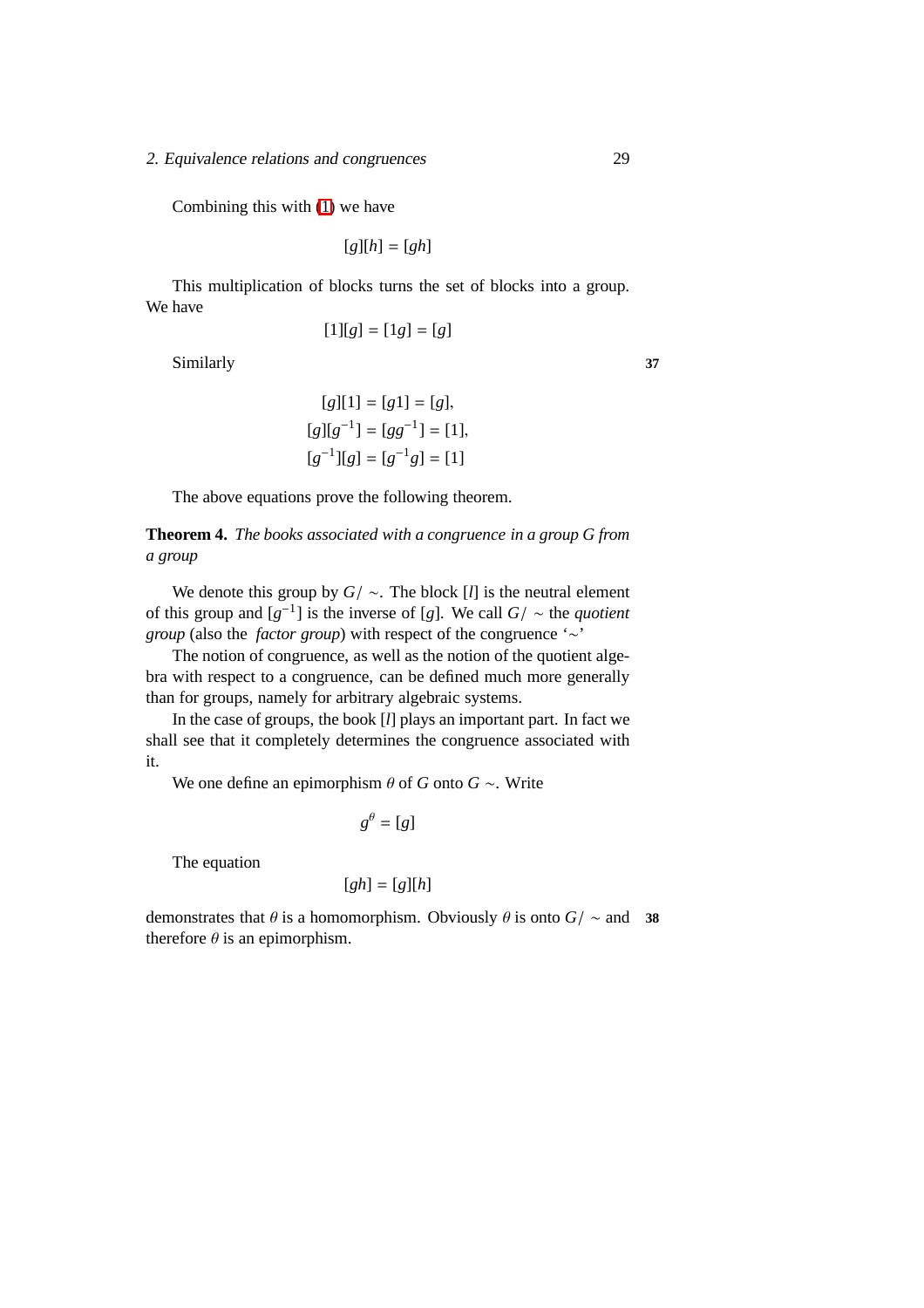#### 30 3. Homomorphisms of Groups

Consider now

$$
\{[1]\}^{\theta^{-1}} = \left\{ x \in G \middle| x^{\theta} = [1] \right\} = \left\{ x \in G \middle| [x] = [1] \right\}.
$$

We see from this that

 ${[1]}^{\theta-1} = [1]$  (considered as a set).

Thus  $[I]$  is the kernel of  $\theta$  and we denote it by *N*.

**Definition.** Let  $S \leq G$ ; then the set  $S_g$  is called a *right coset* of  $S$ . Similarly left cost coset is defined

We shall now prove that every block, with respect to a certain congruence is a right coset of the kernel of the epimorphism induced by the congruence under consideration.

Let '∼' be a congruence in *G* and θ the corresponding epimorphism of *G* onto *G*/ ∼, and again

$$
N = [1] = [1]^{\theta^{-1}}.
$$

Then

$$
[g] = Ng;
$$

for let  $x \in Ng$ ; then

 $x = ng$  with  $n \in N$ .

**39** Now,

|       | $n \sim 1, g \sim g$ , give |
|-------|-----------------------------|
|       | $ng \sim 1g = g$            |
| i.e., | $x = ng \in [g]$            |

Therefore

$$
Ng \subseteq [g]
$$

Conversely if  $x \in [g]$ , then

 $x \sim g, g^{-1} \sim g^{-1}$  imply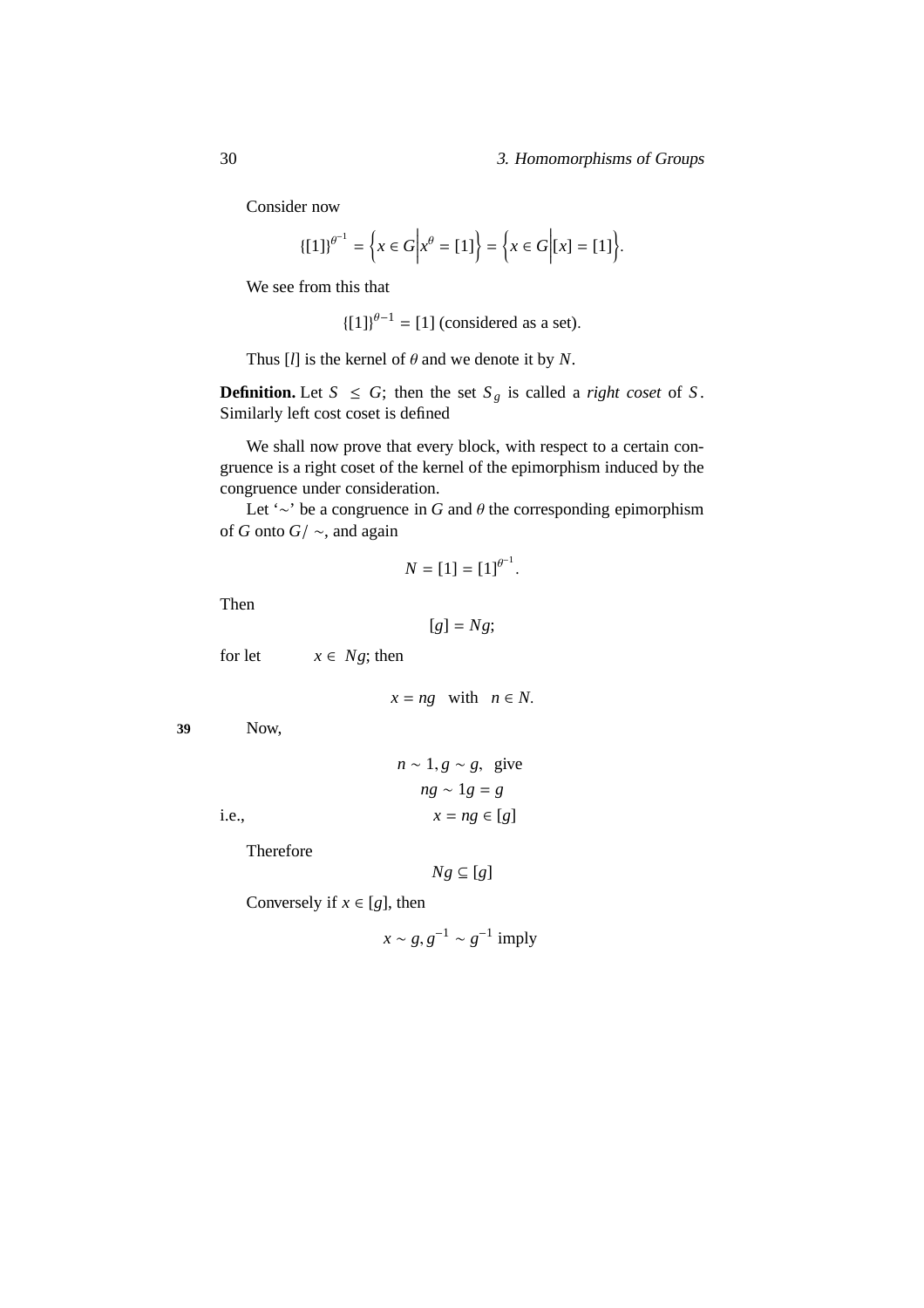2. Equivalence relations and congruences 31

$$
x g^{-1} \sim g g^{-1} = 1
$$

Therefore  $x = (xg^{-1})g \in Ng$ .

Thus

 $[g] \subseteq Ng$ , and it follows that  $[g] = Ng$ , as claimed

Similarly

 $[g] = gN$ 

Hence

$$
Ng = [g] = gN.
$$

Thus we have proved the following theorem. **40**

**Theorem 5.** Let '∼' be a congruence in G. The mapping  $\theta$  of G into *G*/ ∼ *defined by*

$$
g^{\theta} = [g] with g \in G
$$

*is an epimorphism with kernel N* = [1]*. Further every element of G*/  $\sim$ *is a right coset (left coset) of N. Also N commutes with every elements of G.*

Let *R* be the set of all congruences in *G*. Every ~∈ *R* in a 1 – 1 manner determines the associated natural epimorphism. Let  $\mathcal M$  denoted the set of all such associated natural epimorphisms. Also every  $\theta \in \mathcal{M}$  determines uniquely a kernel *N*. Let  $\mathcal N$  be the of all such kernels. By the above theorem every  $N \in \mathcal{N}$  determines completely all the blocks and therefore uniquely determines the associated congruences which in turn determines the natural epimorphism. The consideration above prove the following theorem.

**Theorem 6.** *There is a 'natural' 1-1 correspondence between*  $\mathbb{R}, \mathcal{M}$ and  $N$ .

*Because of the above theorem we shall write G/N for G/*  $\sim$  *where N is the kernel determined by* ∼*.*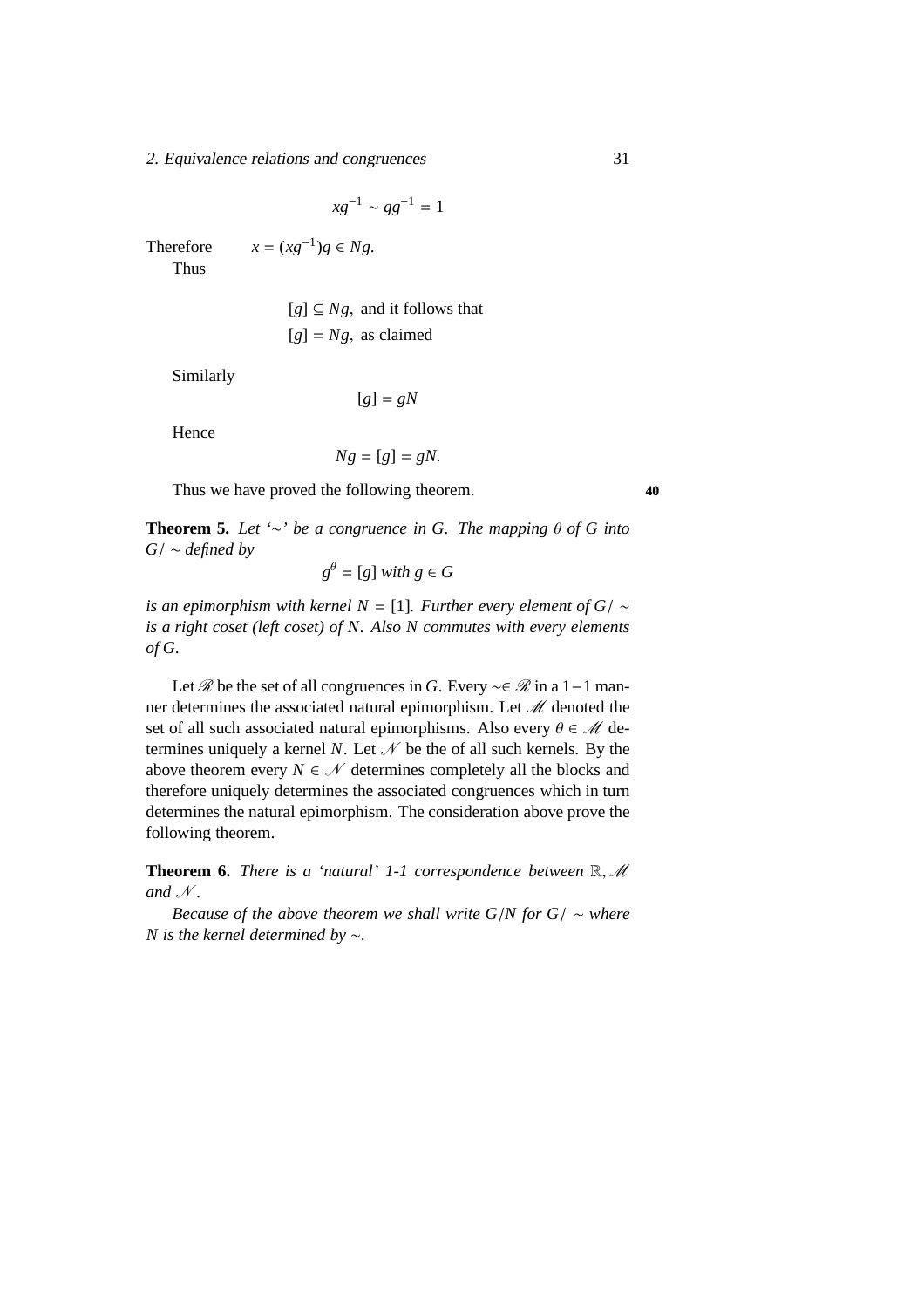# **3 Factorisation of a homomorphism**

We shall now show that every homomorphism of a group onto another can be factorised "canonically".

**Theorem 7.** Let G and H be any two groups,  $\varphi$  a homomorphism of **41** *G into H. Then*  $\varphi$  *can be factorised in the from*  $\varphi = \theta \psi$ *, where*  $\theta$  *is the* canonical epimorphism *(or natural epimorphism) of Gonto G*/ ∼ (= *G*/*N*)*,* ∼ *being the congruence determined by* ϕ*, and where* ψ *is a monomorphism of G*/ ∼ *into H.*

*Proof.* Define  $\psi$  on  $G$ / ~ with values in *H* by

$$
[g]^{\psi} = g^{\varphi}
$$

Let

 $[g] = [g']$ then  $g \sim g'$ and therefore  $\mathscr{S} = g'^{\varphi}.$ 

This proves that  $\psi$  is a defined mapping. Further,

$$
([g][h])^{\psi} = ([gh])^{\psi} = (gh)^{\varphi}
$$
  
=  $g^{\varphi}h^{\varphi} = [g]^{\psi}[h]^{\psi}$ , for all  $g, h \in G$ .

Also  $\psi$  is 1-1. For if

$$
[g]^{\psi} = [h]^{\psi}, \text{ with } g, h \in G, \text{ then}
$$
  

$$
g^{\varphi} = h^{\varphi}; \text{ that is}
$$
  

$$
g \sim h \text{ and}
$$

#### **42** therefore

 $[g] = [h].$ 

Thus  $\psi$  is a monomorphism of *G*/  $\sim$  into *H*. Now,

$$
g^{\theta\psi} = [g]^{\psi} = g^{\varphi}, \text{ for all } g \in G.
$$

Therefore

$$
\varphi=\theta\psi
$$

Hence the theorem.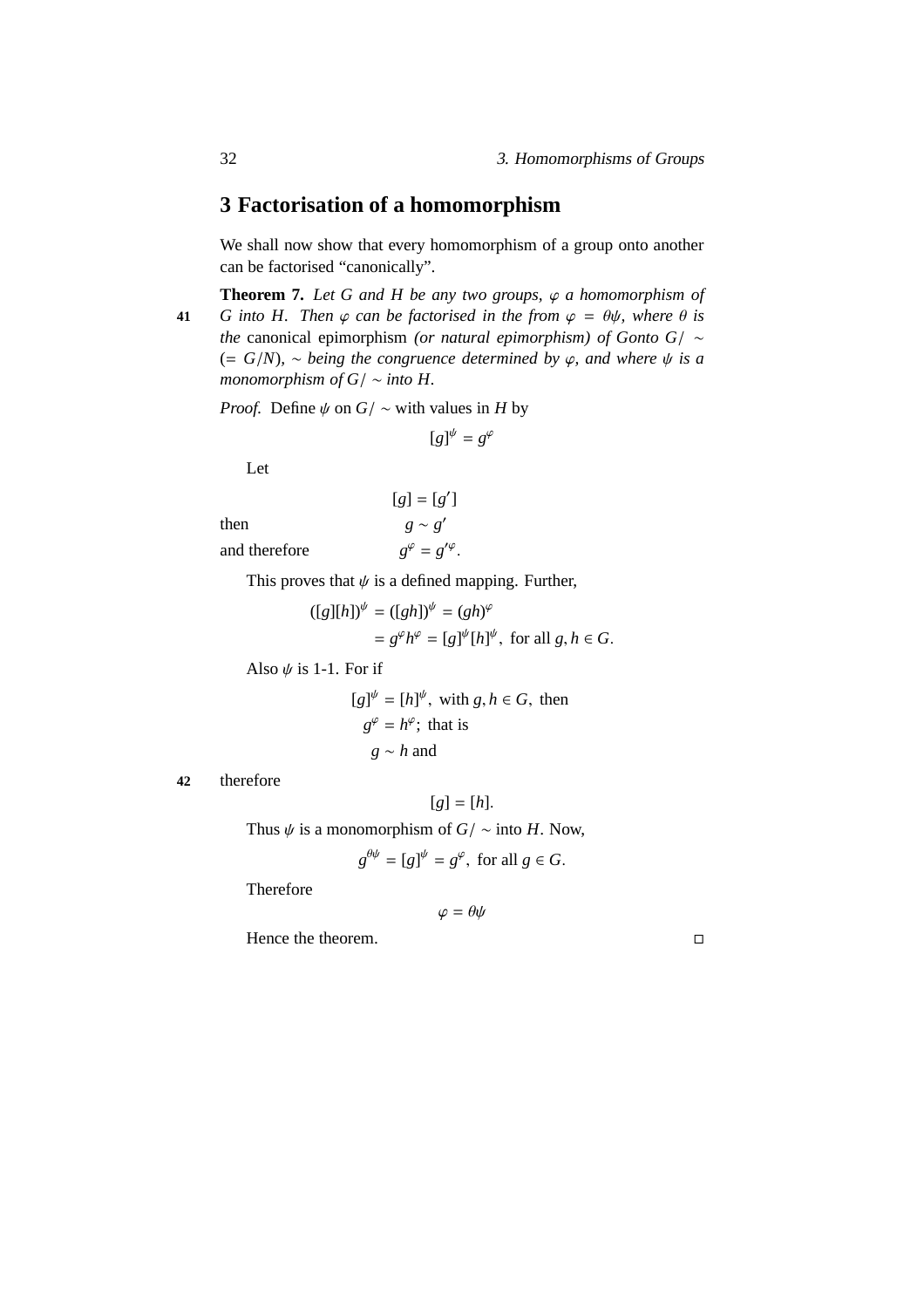# **4 Normal subgroups**

We now proceed to characterise the kernels of the homomorphisms of a group *G*. We have already seen that the kernel determined by a congruence in *G* commutes with all the elements of *G*. We shall prove that the kernel of any homomorphism of *G* has this property. The following establishes this.

**Theorem 8.** Let G and H be any two groups,  $\varphi$  a homomorphism of *G* into *H*. Then the kernel of  $\varphi$  *is also kernel N associated with the congruence '*∼*' determined by* ϕ*.*

*Proof.*

$$
\{1\}^{\varphi^{-1}} = \left\{x \middle| x^{\varphi} = 1\right\}
$$

$$
= \left\{x \middle| x^{\varphi} = 1^{\varphi}\right\} = \left\{x \middle| x \sim 1\right\}
$$

$$
= [1] = \left\{1\right\}^{\theta^{-1}} = N.
$$

Thus the kernel of any homomorphism of the group *G* into *H* commutes **43** with all the elements of *G*.

We now make the following definition.

**Definition.** Let  $N \leq G$ . Then is a *normal subgroup* (also self-conjugate or invariant) of *G* (notation  $N \triangle G$ ) if

$$
Ng = gN \text{ for all } g \in G.
$$

Thus the kernel of a homomorphism of *G* into *H* is a normal subgroup

Let *N*∆*G*. Define *x* ∼ *y* if and only if  $xy^{-1}$  ∈ *N*. A straight forward verification shows that '∼' is a congruence relation in *G*. Further,

$$
[1] = \left\{ x \middle| x \sim 1 \right\} = \left\{ x \middle| x \in N \right\} = N
$$

<span id="page-40-0"></span>Hence we have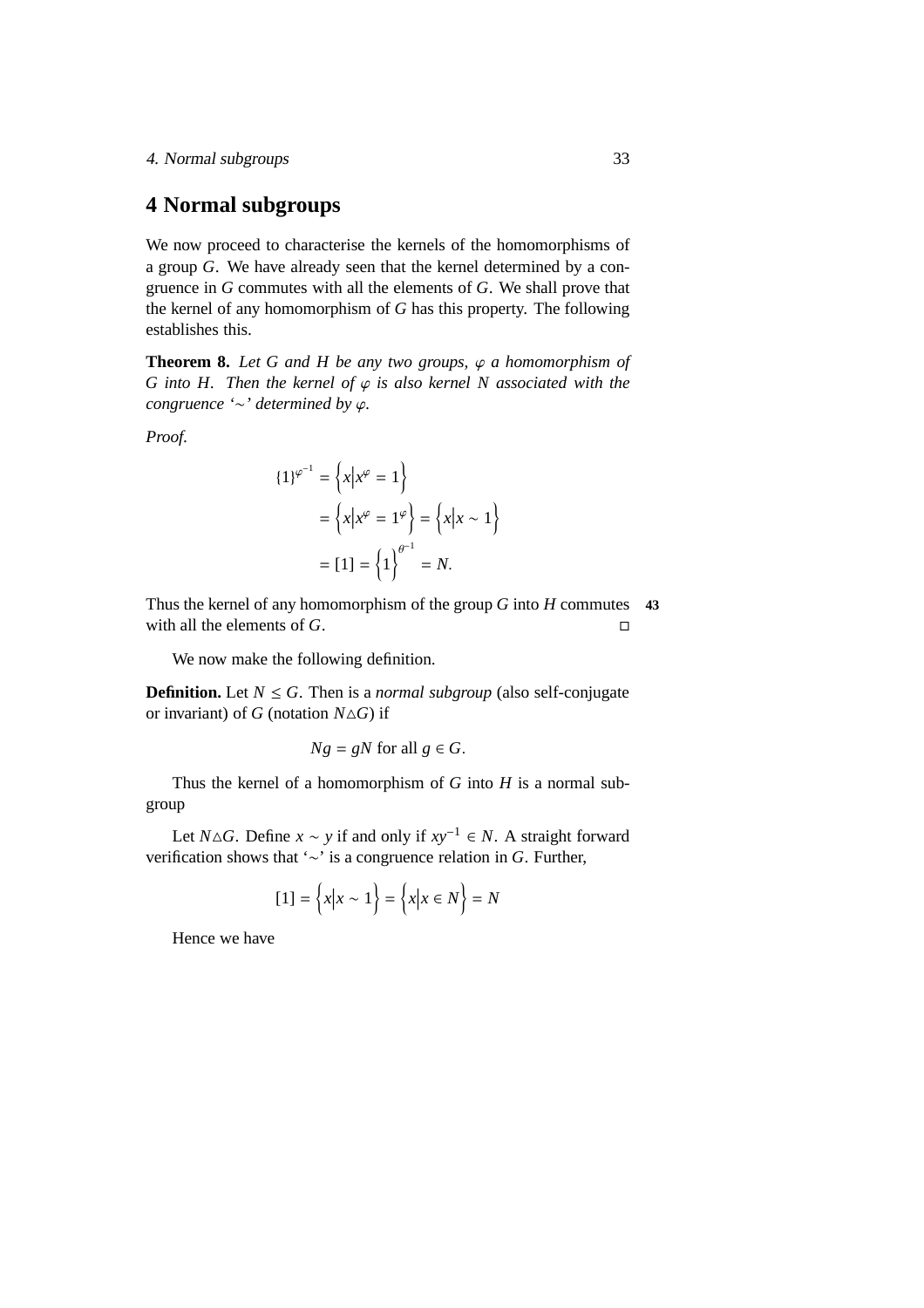**Theorem 9.** *Every normal subgroup N*△*G determines a congruence '*∼*' in G with*

 $[1] = N$ .

**Corollary.** *If N*△*G, then N is the kernel of some homomorphism of G.*

*Proof.* We have only to consider the natural epimorphism  $\theta$  of *G* onto *G*/ ∼ = *G*/*N*. Theorem [6](#page-69-0) and Theorem [9](#page-40-0) together imply □

<span id="page-41-0"></span>**Theorem 10.** Let  $\mathscr C$  be the set of all congruences in  $G, \mathscr N$  the set of all **44** *normal subgroup of G. Then there is a*  $1 - 1$  *mapping*  $\alpha$  *of*  $\ell$  onto  $\mathcal{N}$ , *in a natural way.*

*Proof.* Define α as

$$
\alpha(\sim) = \left\{ x \middle| x \sim 1 \right\} = [1] = N, \text{ for all } \sim \in \mathcal{C}
$$

 $\alpha$  serves our purpose.

# **5 The graph of a binary relation**

Let  $E$  be any set and '\*' a binary relation in  $E$ . With every such relation there is associated a set  $R \subseteq E \times E$ , namely

$$
R = \Big\{ (x, y) \Big| x \ast y, x \in E, y \in E \Big\}.
$$

The subset  $R$  is called the graph of the binary relation. Conversely to every  $R \subseteq E \times E$  there is a binary whose graph is R; and this correspondence is  $1 - 1$ . We shall usually identify the binary relation '\*' with its graph and refer to *R* itself as the binary relation. In particular, with this identification, an equivalence relation in *E* will be subset of  $E \times E$ . We shall now interpret the reflexive, symmetric and transitive laws in terms of the subset of the product set  $E \times E$ . We call the subset  $\triangle \subseteq E \times E$ , defined by

$$
\triangle = \left\{ (x, x) \middle| x \in E \right\}
$$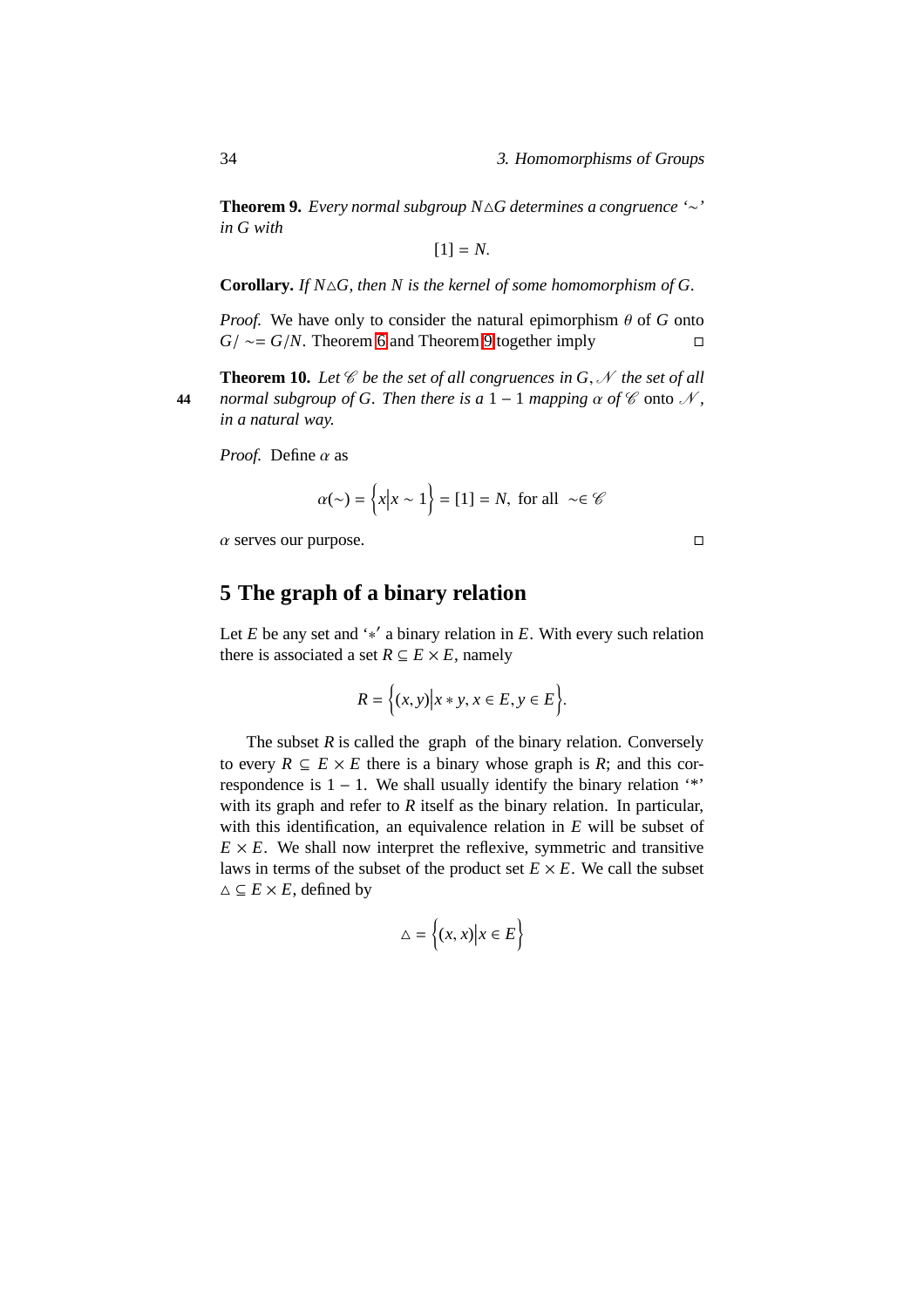the *diagonal* of  $E \times E$ .

Let *R* ⊆ *E* × *E*, *S* ⊆ *E* × *E* be two binary relations in *E*. Then

$$
R^{-1} = \left\{ (x, y) \middle| (y, x) \in R \right\}
$$

is the inverse of the relation *R*. By the *product* of the relations *R* and *S* **45** we mean the relation

$$
RS = \Big\{ (x, z) \Big| \exists y, y \in E, (x, y) \in R, (y, z) \in S \Big\}.
$$

Let  $R$  be a binary relations in  $E$ . Then  $R$  is reflexive if and only in  $\triangle$  ⊆ *R*; also *R* is symmetric if and if  $R^{-1}$  ⊆ *R*; finally *R* is transitive if and only if  $R^2 (= RR) \subseteq R$ . Thus *R* is equivalence relation if and only if it has all three properties:

$$
(R) \triangle \subseteq R,
$$

$$
(S) R^{-1} \subseteq R,
$$

 $(T)$   $R^2 \subseteq R$ .

It is immediate from the above definitions that

$$
R\Delta = \Delta R = R
$$
, for all  $R \subseteq E \times E$ .

Further the symmetric and transitive laws are in the equivalent to *R*−  $R^{-1}$  and  $R^2 = R$ , respectively. The following fact is formally analogous to Theorem [1](#page-178-0) of Chapter 1; we omit the proof.

**Theorem 11.**  $R \subseteq E \times E$  is an equivalence relation if and only if

- *(1)*  $R \neq \phi$
- $(2)$  *RR*<sup>−1</sup> ⊆ *R*.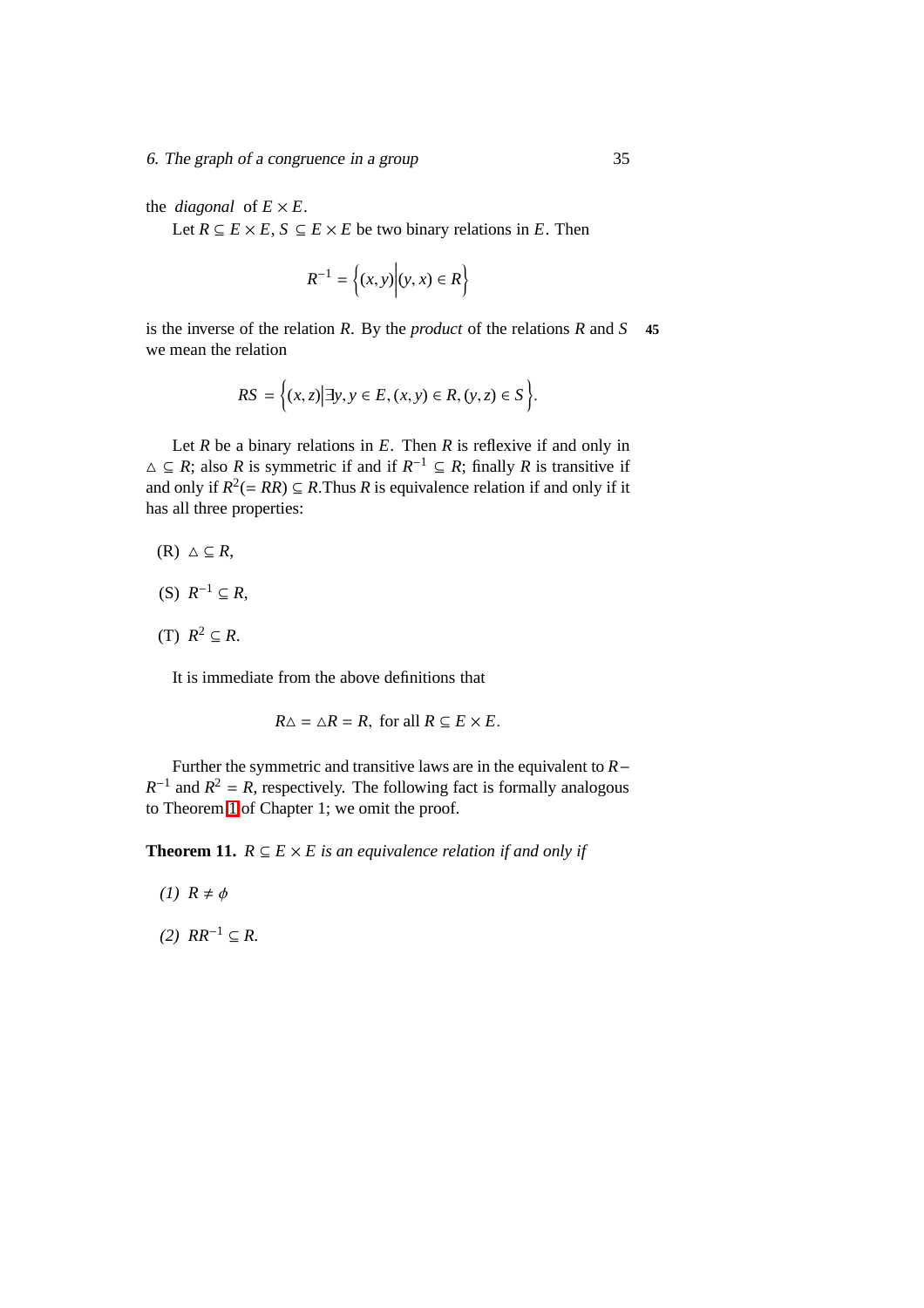# **6 The graph of a congruence in a group**

Let *G* be a group. Before considering the congruences in a group, we shall introduce a group structure on the product set  $G \times G$  in a natural 46 way. Define the unit element of  $G \times G$  to be (1,1) with  $1 \in G$ , the inverse of  $(g, h)$  to be  $(g^{-1}, h^{-1})$  and the product of  $(g, h)$  and  $(g', h')$  to be

 $(g, h)(g', h') = (gg', hh'), \text{ with } g, g', h, h' \in G.$ 

It is easily seen that this turns  $G \times G$  into a group. We call this group *the direct square* of *G*. In fact we can define the direct product of any family of groups. We shall have occasion to return to this topic later (See Chapter [6\)](#page-70-0).

Let  $R \subseteq G \times G$  be a congruence in *G*. Since

$$
\Delta \subseteq R,
$$
  
it follows that  

$$
(1, 1) \in R.
$$
  
If  

$$
(g, h) \in R \text{ and } (g', h') \in R \text{ then}
$$

$$
g \sim h \text{ and } g' \sim h'.
$$

Therefore

$$
gg' \sim hh';
$$
 that is  

$$
(gg', hh') \in R.
$$

Thus

$$
(g,h)(g',h')=(gg',hh')\in R.
$$

**47** Further if  $(g, h) \in R$ , then

*g* ∼ *h* and therefore  $g^{-1} \sim h^{-1}$ ; that is  $(g^{-1}, h^{-1})$  ∈ *R*.

Thus we have proved that *R* is a subgroup of  $G \times G$ , that is in symbols

 $R \leq G \times G$ .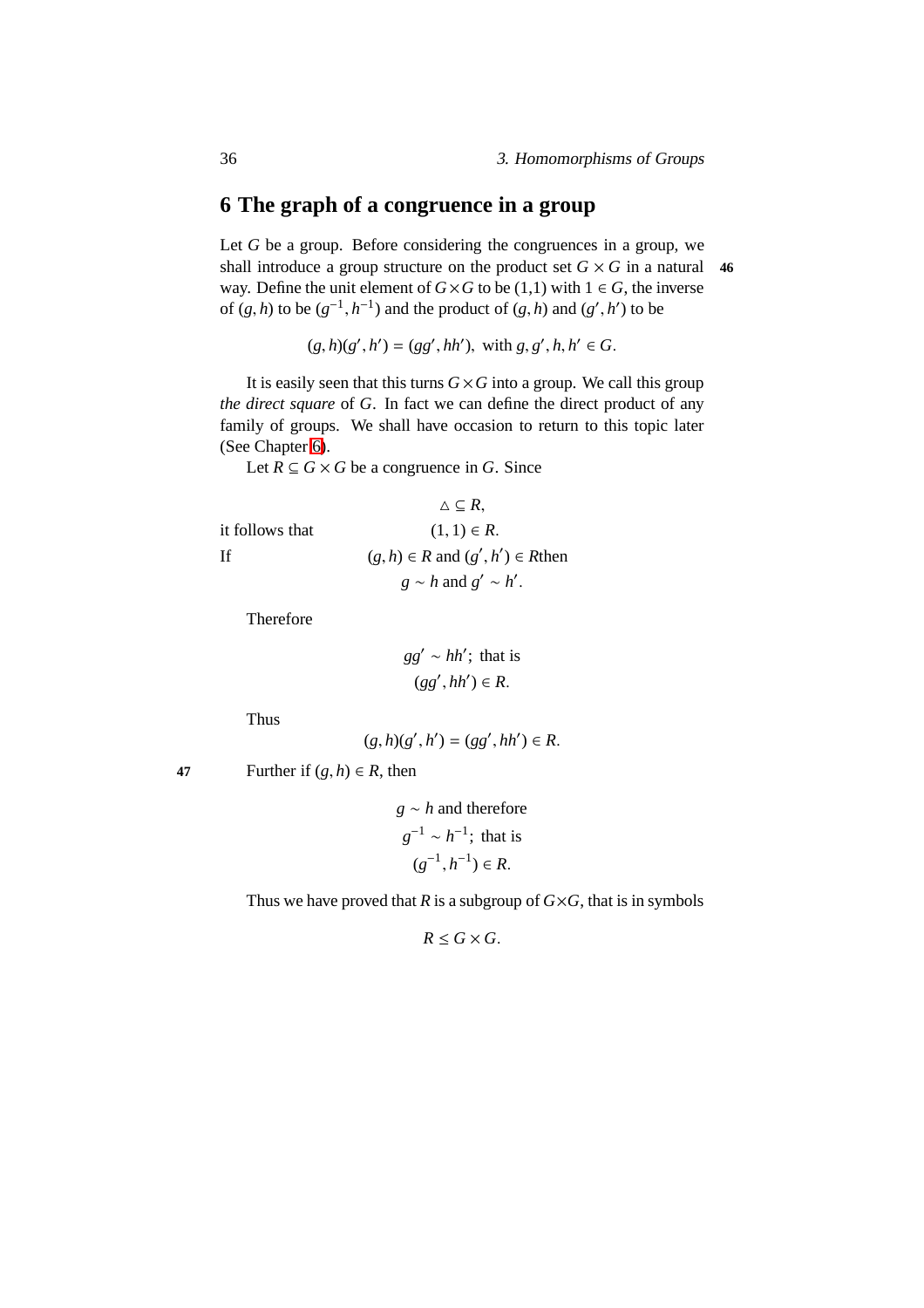Conversely reversing the above arguments we can prove that if *R* is an relation and  $R \leq G \times G$ , then *R* is a congruence in *G*. Thus we have following theorem.

**Theorem 12.** *The equivalence relation*  $R \subseteq G \times G$  *is a congruence in* G *if and only if*  $R \le G \times G$ 

## **7 The lattice of congruences and normal subgroups**

Let *R*, *S* be two binary relations in *E*. By the *intersection* of relations *R* and *S*, we mean the relation whose graph is  $R \cap S$ . The following theorem is an immediate consequence of the definition of an equivalence relation.

<span id="page-44-0"></span>**Theorem 13.** *The intersection of any family of equivalence relations in E is an equivalence relation.*

Let *S* be any binary relation in *E*. Then

 $R = R(S) \cap R_i$  is the equivalence relation *generated by S* where **48**  $S$  ⊆ $R_i$ 

*R<sup>i</sup>* runs all the equivalence relations containing *S* . In particular,

 $R(\phi) = \triangle$ 

is the *identity relation*.

In general, the union of two equivalence relations need not be an equivalence relation. We make the following definition.

**Definition.** Let  ${R_i}_{i \in I}$  be a family of equivalence relations. The *join* of  ${R_i}_{i \in I}$  is the equivalence relation generated by  $\bigcup_{R_i}$ .

The discussion above, leads to the following theorem.

**Theorem 14.** *The set of all equivalence relation in E is a lattice on*  $E \times E$  with " $\subseteq$  *in EXE" as the partial order.* 

In this case, the 'cap' and 'cup' operations are the set intersection and the 'join' as we have defined above.

Let us turn to groups. Let *G* be a group. Similar to Theorem [13,](#page-44-0) we have for congruences the following theorem.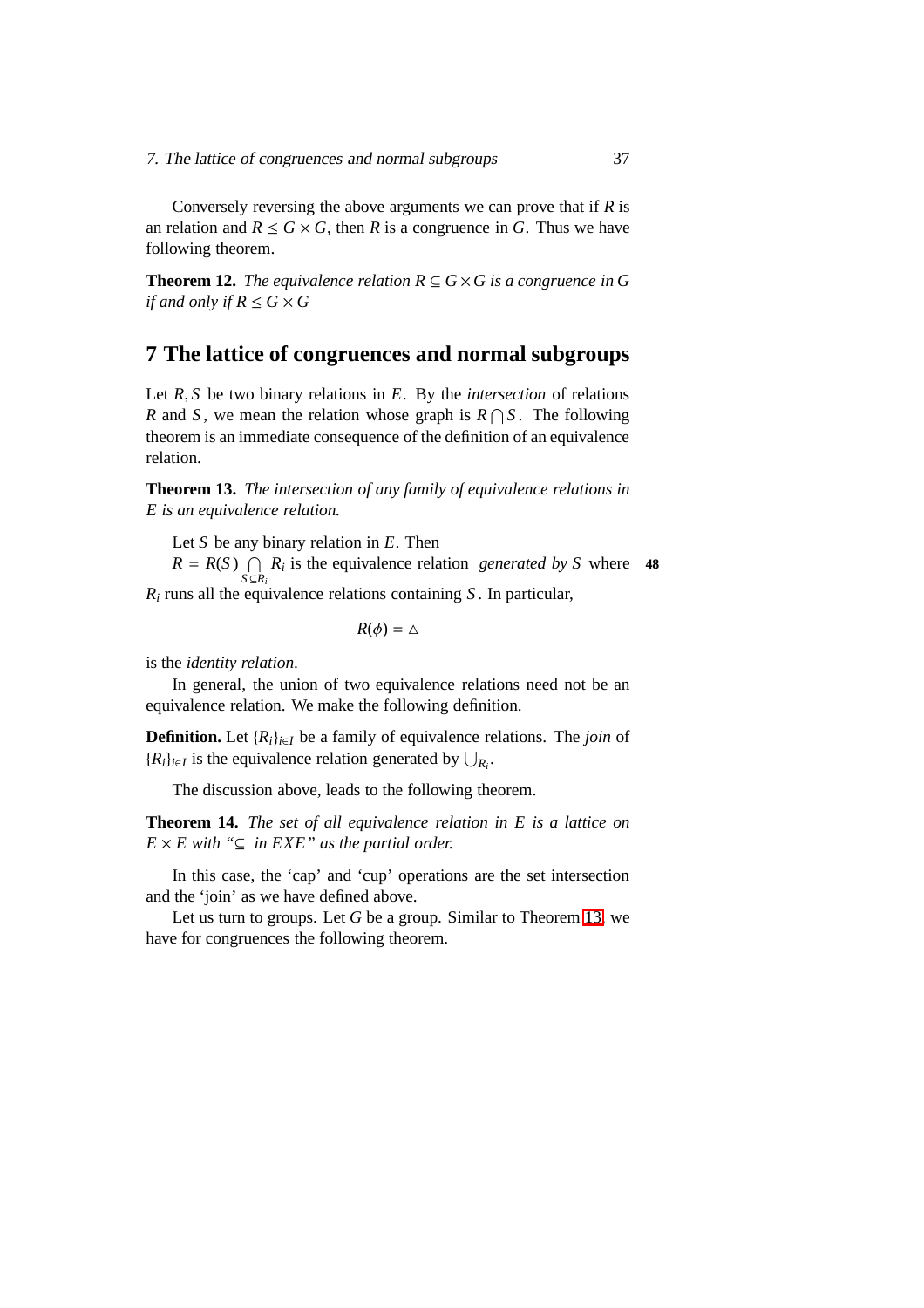**Theorem 15.** *The intersection of any family of congruences in G is again a congruence.*

Thus we can now speak of *the congruence generated by a binary relation* in *G*. As in the case of equivalence relations we can similarly define the join of a family of congruences in *G*. Note, however, that "join" means different things according as we deal with the lattices of equivalence or of congruences.

**49** Analogous to Theorem 14 is the following theorem.

**Theorem 16.** *The set R of all congruences in a group G is a lattice on*  $G \times G$  with " $\subseteq$  *in*  $G \times G$ " *as the partial order.* 

Of course, the 'cap' and the 'cup' operations again are the set intersection and the join. The lattice of congruences of a group have important properties. But we shall not discuss them here. We only mention that the lattice of congruences of a group *G* is not a sub-lattice of the lattice of equivalence relations.

Let us now consider the set  $\mathcal N$  of all normal subgroups of *G*. We shall show that  $\mathcal N$  is a lattice with set inclusion as the partial order. For this we need to following theorem, the proof of which is straightforward; and we omit it.

**Theorem 17.** *The intersection of a family*  $\{N_i\}_{i \in I}$  *of normal subgroups is a normal subgroup.*

We can now speak of the normal subgroup generated by a subset of *G*. An an immediate consequence of this theorem we have

**Theorem 18.** *The set*  $N$  *of all normal subgroups of G is a lattice with inclusion as the partial order.*

Here again the 'cap' operations is the intersection and the 'cup' operation is the "join", where the join of a family of normal subgroups is the normal subgroup generated by the union of the groups of this family.

We have already need (Theorem [10\)](#page-41-0) that there is natural 1-1 map-**50** ping  $\lambda$  of the set of all congruences in *G* onto  $\mathcal N$ . In fact this mapping is a lattice isomorphism of  $\mathcal R$  onto  $\mathcal N$ . To prove this we have only to show that this mapping  $\lambda$  preserves the partial order.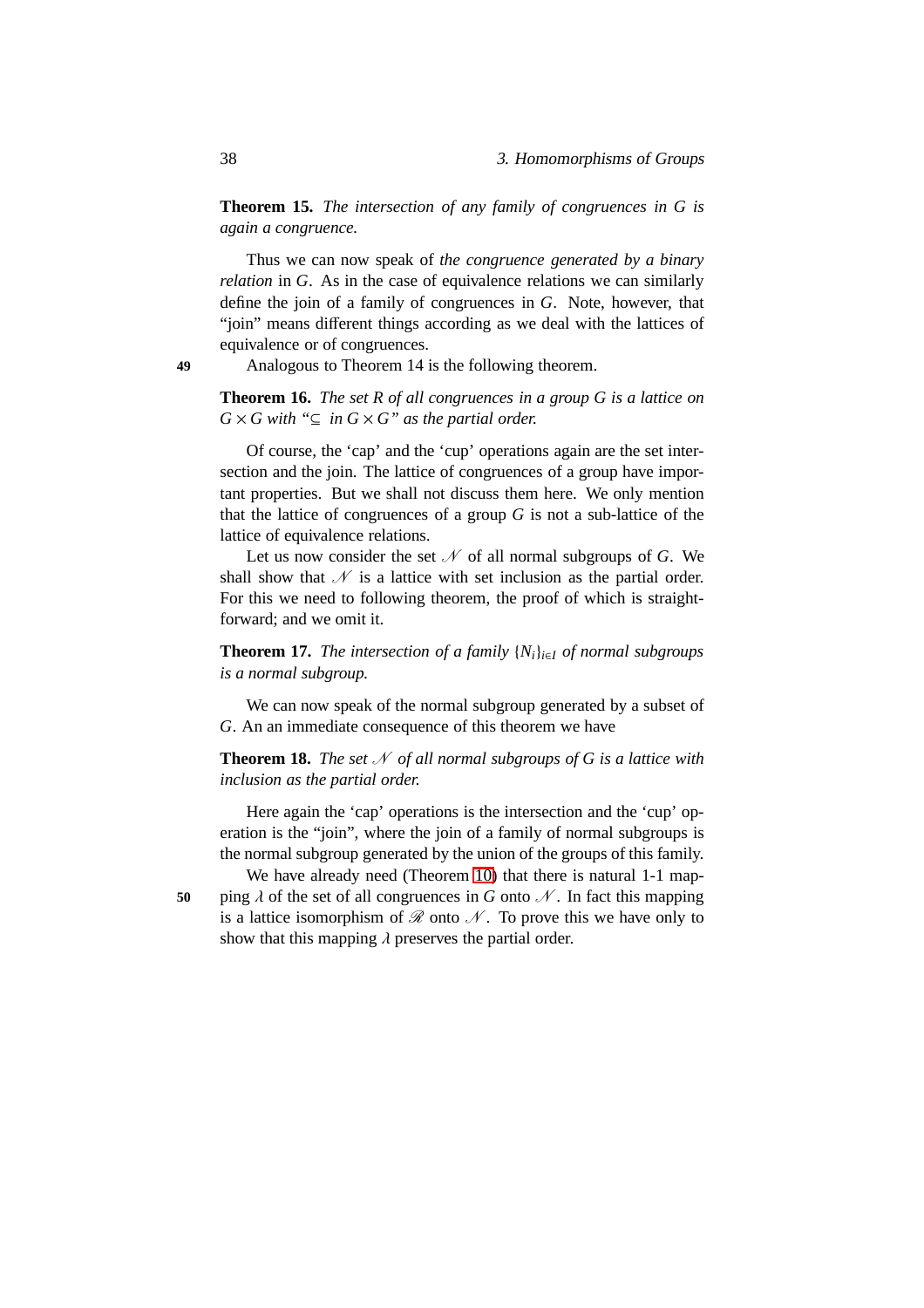8. Extension of <sup>a</sup> mapping of <sup>a</sup> set of... 39

Let  $R \subseteq R'$  with  $R, R' \in \mathcal{R}$ , and  $R^{\lambda} = N, R^{\lambda} = N'$ . Then,

$$
N = \left\{ x | (x, 1) \in R \right\} \subseteq \left\{ x | (x, 1) \in R' \right\} = N'
$$

Thus we have,

**Theorem 19.** *The lattice*  $\Re$  *and*  $\mathcal N$  *are isomorphic.* 

# **8 Extension of a mapping of a set of generators of a group to a homomorphism**

Let  $G = gp(E)$  and  $H = gp(F)$  be groups and  $\varphi$  an arbitrary mapping of *E* into *F*. Under what conditions can  $\varphi$  be extended to a homomorphism of *G* into *H*? In other words, when can a homomorphism  $\psi$  of *G* into *H* exists, with

$$
e^{\psi} = e^{\varphi}, \text{ for all } e \in E?
$$

Further if such a mapping  $\psi$  exists, is it unique? The mapping  $\varphi$ induces, in a natural way, a mapping  $\varphi^*$  on the set of all words in  $E$  with values in *H*; namely

$$
(w(\underline{e}))\varphi^* = w(\underline{e}^{\varphi}), \text{ where}
$$
  

$$
\underline{e}^{\varphi} = (e_1, \dots, e_n)^{\varphi} = (e_1^{\varphi}, \dots, e_n^{\varphi}), e_i \in E, i = 1, \dots, n.
$$

In general  $\varphi^*$  need not be a well define mapping of *G*. For an element **51** of *G* may have more than one word representation it and it is bot always true that the images by  $\varphi^*$  of all these words are the same elements of *H*. Whenever  $\varphi^*$  induces a mapping on *G*, we shall denote the induced mapping also by  $\varphi^*$ .

Suppose now, that  $\varphi$  can be extended to a homomorphism  $\psi$  of G into *H*. Let  $g = w(e) \in G$ . Then

$$
g^{\phi} = (w(\underline{e}))^{\psi} = w(\underline{e}^{\psi}) = w(\underline{e}^{\varphi}).
$$

<span id="page-46-0"></span>This shows that  $\varphi^*$  induces a mapping on *G* and that  $\psi$  coincides with  $\varphi^*$ . Conversely let  $\varphi^*$  induce a mapping on *G*. If  $g = w(\underline{e}), h = u(\underline{e})$ , then  $g^{\varphi^*} = w(\underline{e}^{\varphi})$ ,  $h^{\varphi^*} = u(\underline{e}^{\varphi})$ ; and  $(gh)^{\varphi^*} = (w(\underline{e})u(\underline{e}))^{\varphi^*} = w(\underline{e}^{\varphi})u(\underline{e}^{\varphi}) =$  $g^{\varphi^*} h^{\overline{\varphi^*}}$ . Hence  $\varphi^*$  is a homomorphism of *G* into *H*. Thus we have proved the following theorem.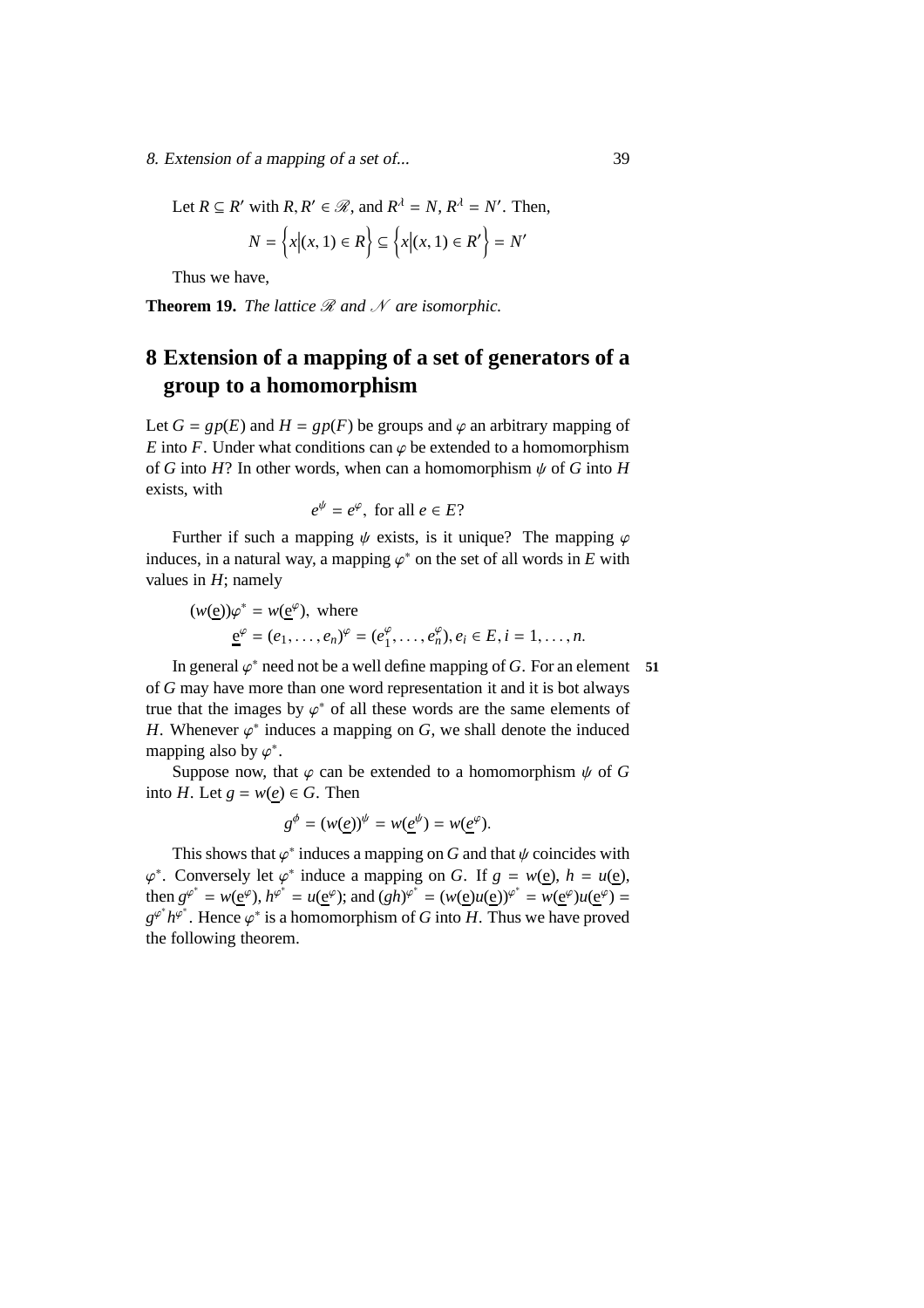40 3. Homomorphisms of Groups

**Theorem 20.** *The mapping*  $\varphi$  *can be extended to a homomorphism of G into H if and only if*  $\varphi^*$  *induces a mapping on G. Further, there can be only one such extension and this then coincides with*  $\varphi^*$ .

Let  $\varphi$  be a mapping of *E* into *H* and  $\varphi^*$  the mapping induced by  $\varphi$ on the set of all words in  $E$ . Suppose  $\varphi^*$  induces a mapping on  $G$ . Let

 $u(e) = v(e)$ 

be a relation in *G*. Suppose  $\varphi^*$  induces a mapping on *G*, we have

 $(u(\underline{e}))^{\varphi^*} = (v(\underline{e}))^{\varphi^*};$  $v(\underline{e}^{\varphi})$ 

that is

**52** is a relation valid in *H*.

Conversely suppose every relation

 $u(e) = v(e)$ 

in *G* leads to a valid relation

 $u(\underline{e}^{\varphi}) = v(\underline{e}^{\varphi})$  in *H*.

Now if *x* is any element in *G*, say

$$
x = u(\underline{e}).
$$

Then

$$
x^{\varphi^*} = (u(\underline{\mathbf{e}}))^{\varphi^*} = u(\underline{\mathbf{e}}^{\varphi}).
$$

If also

$$
x = v(\underline{e})
$$
  

$$
x^{\varphi^*} = (v(\underline{e}))^{\varphi^*} = v(\underline{e}^{\varphi})
$$

But

then *x*

$$
u(\underline{e}) = v(\underline{e}) \quad (= x)
$$

**53** is a relation in *G*. Therefore

$$
u(\underline{e}^{\varphi}) = v(\underline{e}^{\varphi})
$$

is valid relation in  $H$ ; that is  $\varphi^*$  induces a well-defined mapping on  $G$ . Hence by Theorem [20,](#page-46-0) we have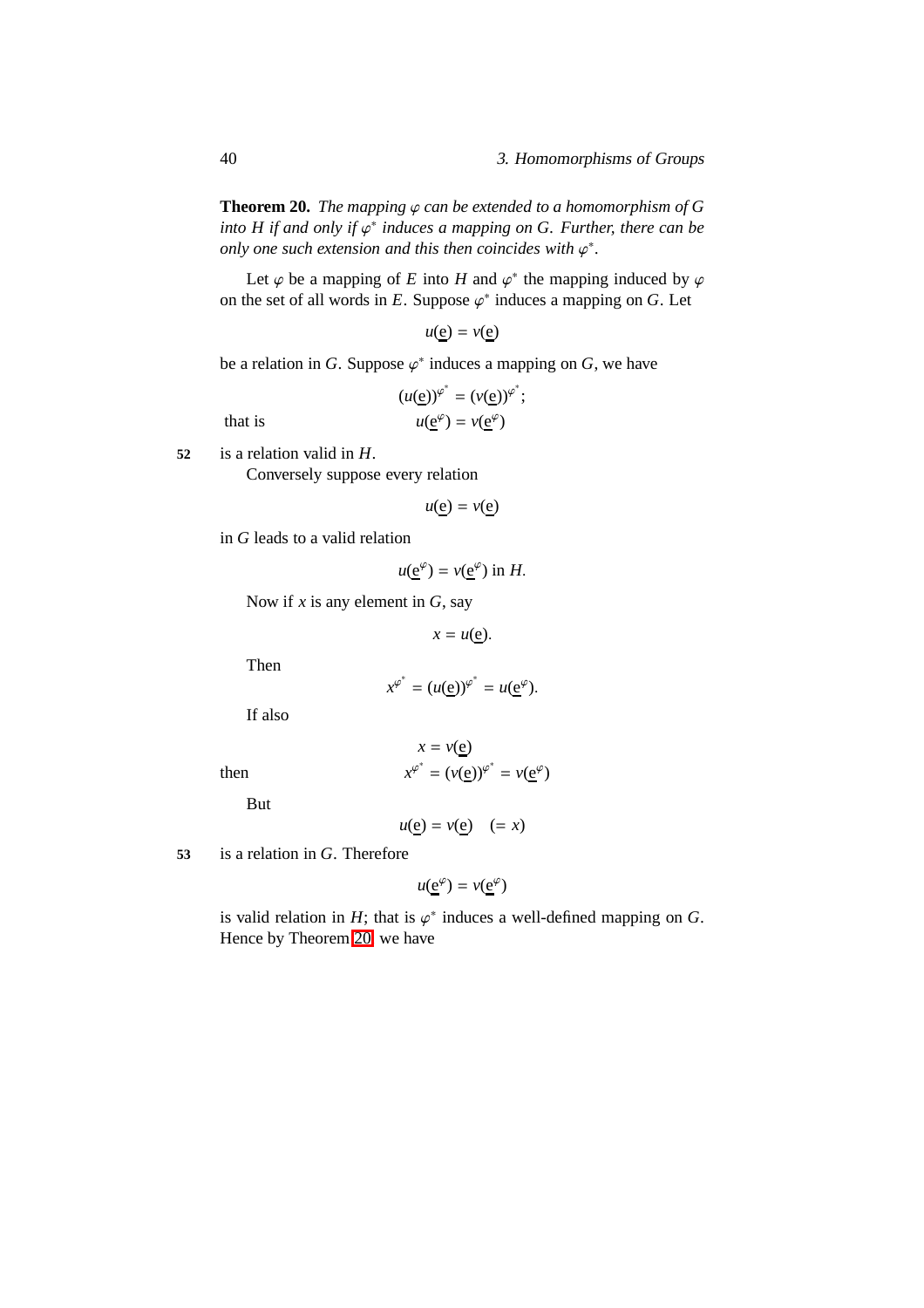8. Extension of <sup>a</sup> mapping of <sup>a</sup> set of... 41

**Theorem 21.** *A mapping*  $\varphi$  *of of E into H can be extended to a homomorphism of G* = *gp*(*E*) *into H if and only if every relation*

$$
u(\underline{e}) = v(\underline{e}) \text{ in } G
$$

*leads to a relation*

$$
u(\underline{e}^{\varphi}) = v(\underline{e}^{\varphi}) \text{ in } H.
$$

*Since every relation can be derived from the defining relations, we have the following corollary.*

**Corollary ven Dyck (1882).** *Let*  $G = gp(E)$  *and*  $H = gp(F)$ *, and let*  $\varphi$ *be a mapping of E into F. Then* ϕ *can be extended to a homomorphism of G into K if and only if every defining relation of the form*

$$
u(\underline{e}) = v(\underline{e})
$$

*turns into a valid relation*

$$
u(\underline{e}^{\varphi}) = v(\underline{e}^{\varphi})
$$

*between the elements of F upon applying.*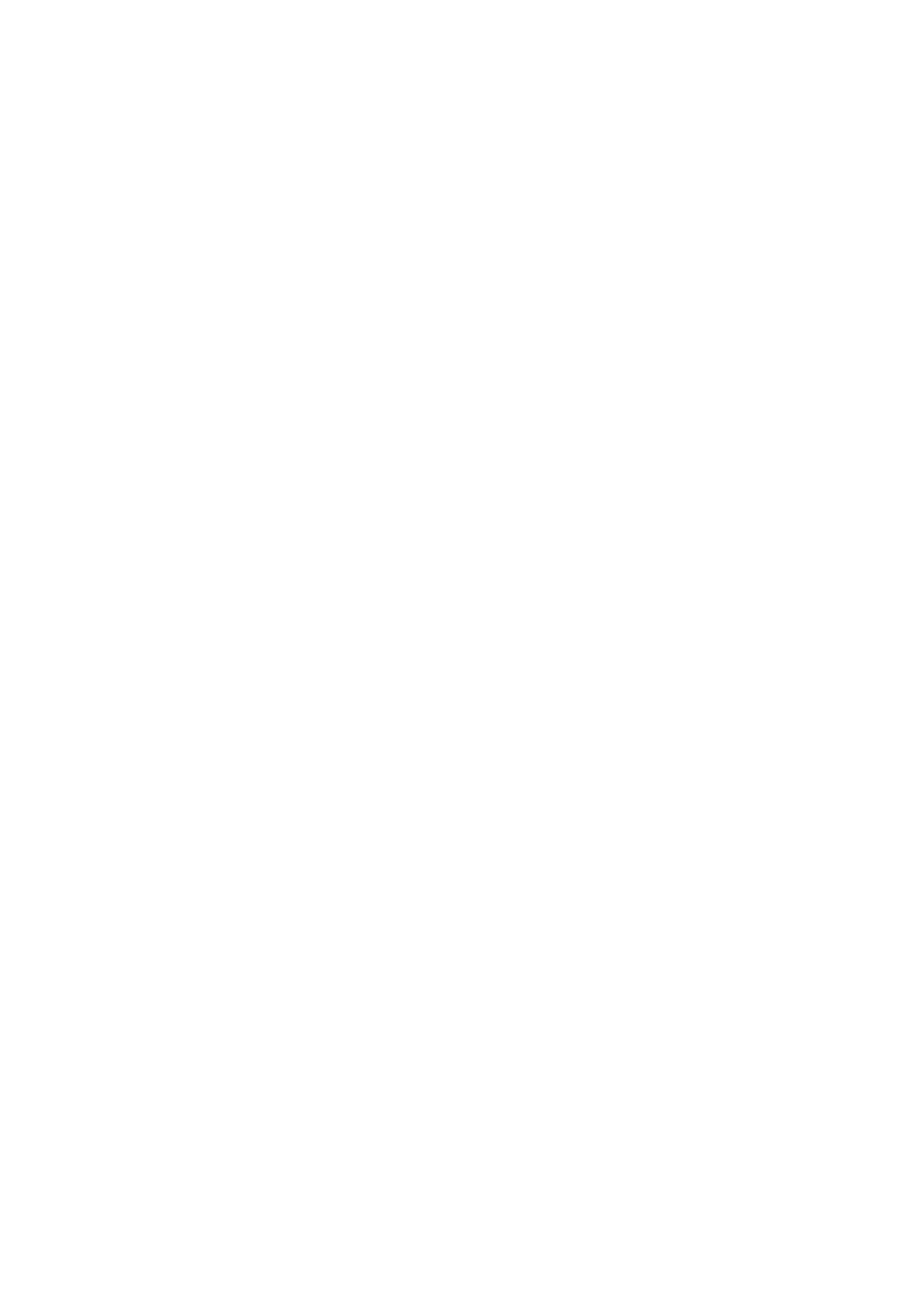# **Chapter 4 Free Groups**

## **1**

In this chapter we shall consider an important class of groups called **54** "free groups". Let  $E$  be a set of generation of a group  $F$ . We call  $F$  a free groups if  $F = gp(E; \varphi)$ . In other words, a free groups is one which, in a particular set of generations, does not have any defining relations and hence it is without non-trivial relations. An infinite cyclic group is a free group with one generator. An immediate consequence of Von Dyck's theorem is:

**Theorem 1.** *Every mapping of the generation set E of a free group*  $F = gp(E; \varphi)$  *onto a group H can be extended to a homomorphism of F into H.*

### **2 Normal words**

We now proceed to find what the elements of a free group look like. We make the following definition

**Definition.** (i) The empty word '1' is a normal word

- (ii) the words  $e_i^{m_1}$  $\frac{m_1}{i_1}e^{m_2}_{i_2}$  $\frac{m_2}{i_2} \cdots e_{i_\lambda}^{m_\lambda}$  $\frac{m_{\lambda}}{i_{\lambda}}$  is a normal word if
	- (a)  $m_i = \pm 1, i = 1, ..., \lambda$

43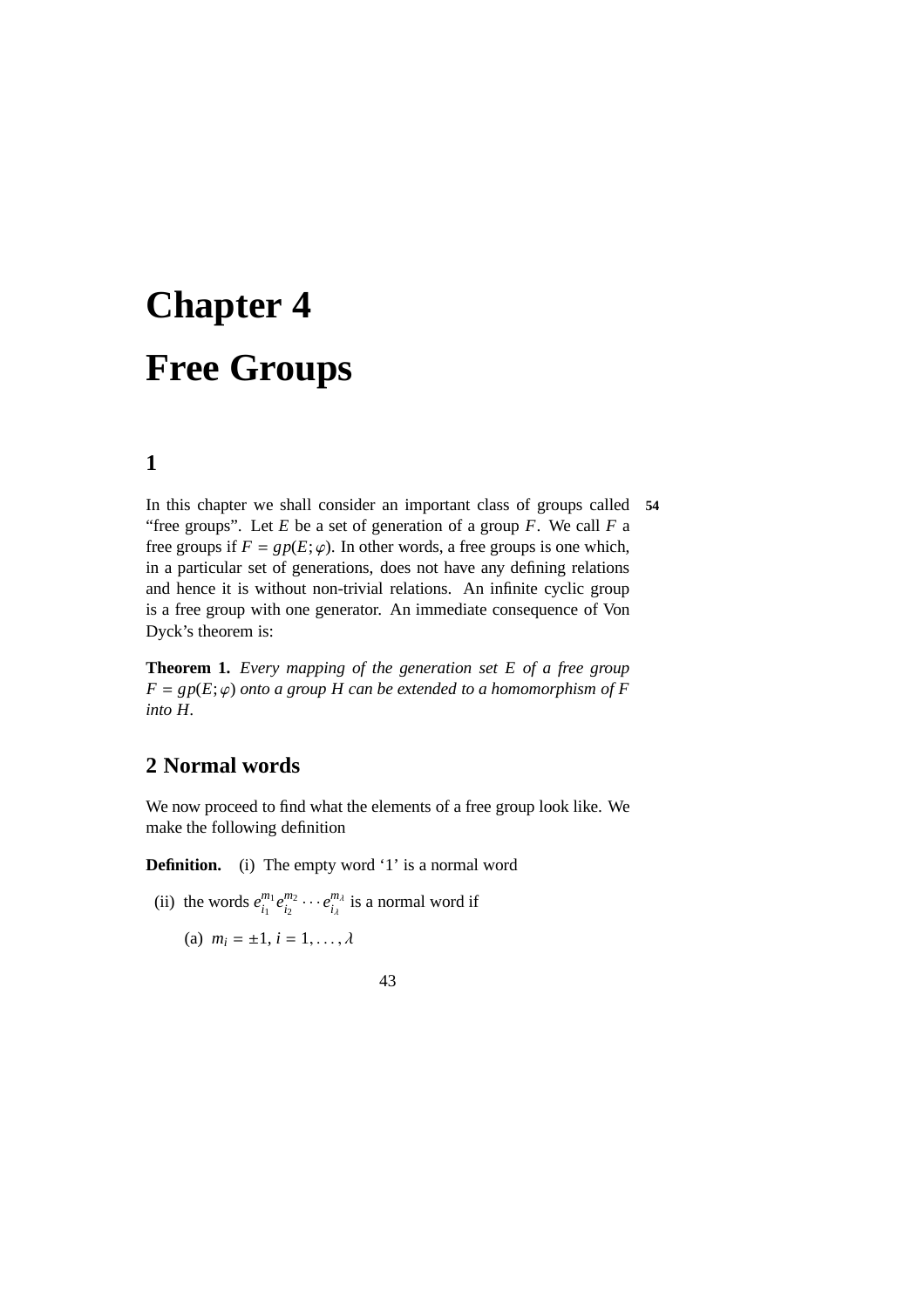(b) 
$$
i_j = i_{j+1} \Rightarrow m_j = m_{j+1}
$$
.

It is clear from this definition that a normal word is one which cannot **55** be "cancelled down" to a shorter word. The number of letters in a word *w* is the *length* if the word *w* and is denoted by  $\lambda(w)$ . We put  $\lambda(1) = 0$ .

The following theorem shows that any word can be cancelled down to a unique normal word.

**Theorem 2.** *Every word is trivially equal (i.e. equal by a trivial relation) to a normal word and this normal word is unique.*

*Proof.* We prove the first part of the theorem by induction on the length. Let  $G = gp(E)$  be a group and let  $w(e)$  be a word in *E*, with  $\lambda(w) = n$ . When  $n = 0$ , by definition *w* is the empty word and hence normal. Thus the theorem is true for  $n = 0$ . Assume that every word *v*, with  $\lambda(v) < n$ , is 'trivially equal' to a normal word. Let <sup>[1](#page-51-0)</sup>  $w = e_i^{m_1}$  $\frac{m_1}{i_1}e^{m_2}_{i_2}$  $\frac{m_2}{i_2} \cdots e_{i_n}^{m_n}$  $\binom{m_n}{i_n}$  and thus  $\lambda(w) = n.$ 

If *w* is normal, there is nothing to prove. If *w* is not normal, then there is a positive integer *j* such that  $i_j = i_{j+1}, m_j = -m_{j+1}$ . Put  $u = e_{i}^{m_1}$  $\frac{m_1}{i_1}e^{m_2}$  $e_{i_2}^{m_2} \cdots e_{i_{j-1}}^{m_{j-1}}$  $\sum_{i_{j-1}}^{m_{j-1}}$ ,  $u' = e_{i_{j+2}}^{m_{j+2}}$  $\sum_{i_{j+2}}^{m_{j+2}} \cdots e_{i_n}^{m_n}$  $\sum_{i_n}^{m_n}$ . Then  $w \equiv ue_{i_j}^{m_j}$  $\sum_{i_j}^{m_j} e_{i_{j-1}}^{m_{j+1}}$ *<sup>m</sup><sub>j+1</sub>*, *u'*. It is immediate that  $w = ue_i^{m_j}$  $\sum_{i_j}^{m_j} e_{i_{j-1}}^{m_{j+1}}$  $\int_{i_{j-1}}^{m_{j+1}} u' = uu' \equiv v$  is a trivial relation. But  $\lambda(v) = n - 2$ . Therefore induction hypothesis, there is a normal word *w'* such that  $v = w'$  is a trivial relation. Since  $w = v$  is also a trivial relation 56 it follows by transitivity that  $w = s'$  is a trivial relation. This proves the first part of the theorem.

We say that word *v* is obtained from the word *u* by an *'elementary reduction* ' if there is a 'letter' *e* in *u* such that  $u \equiv u'e^me^{-m}u''$  and

$$
v \equiv u'u'', m = \pm 1.
$$

To prove the uniqueness we required the following two lemmas.

<span id="page-51-1"></span>**Lemma 1.** *Two words*  $v$ ,  $v'$  *are trivially equal (i.e.*  $v = v'$  *is a trivial relation) if and only if there is a finite sequence of words*  $v = v_0$ ,  $v_1, \ldots, v_n = v'$ , such that for every  $i(1 \le i \le n)$ , either  $v_{i+1}$  is got from  $v_i$ *by elementary reduction or v<sup>i</sup> is got from vi*+<sup>1</sup> *by elementary reduction.*

<span id="page-51-0"></span><sup>&</sup>lt;sup>1</sup>We use  $\equiv$  for equality of words,  $=$  for equality of group elements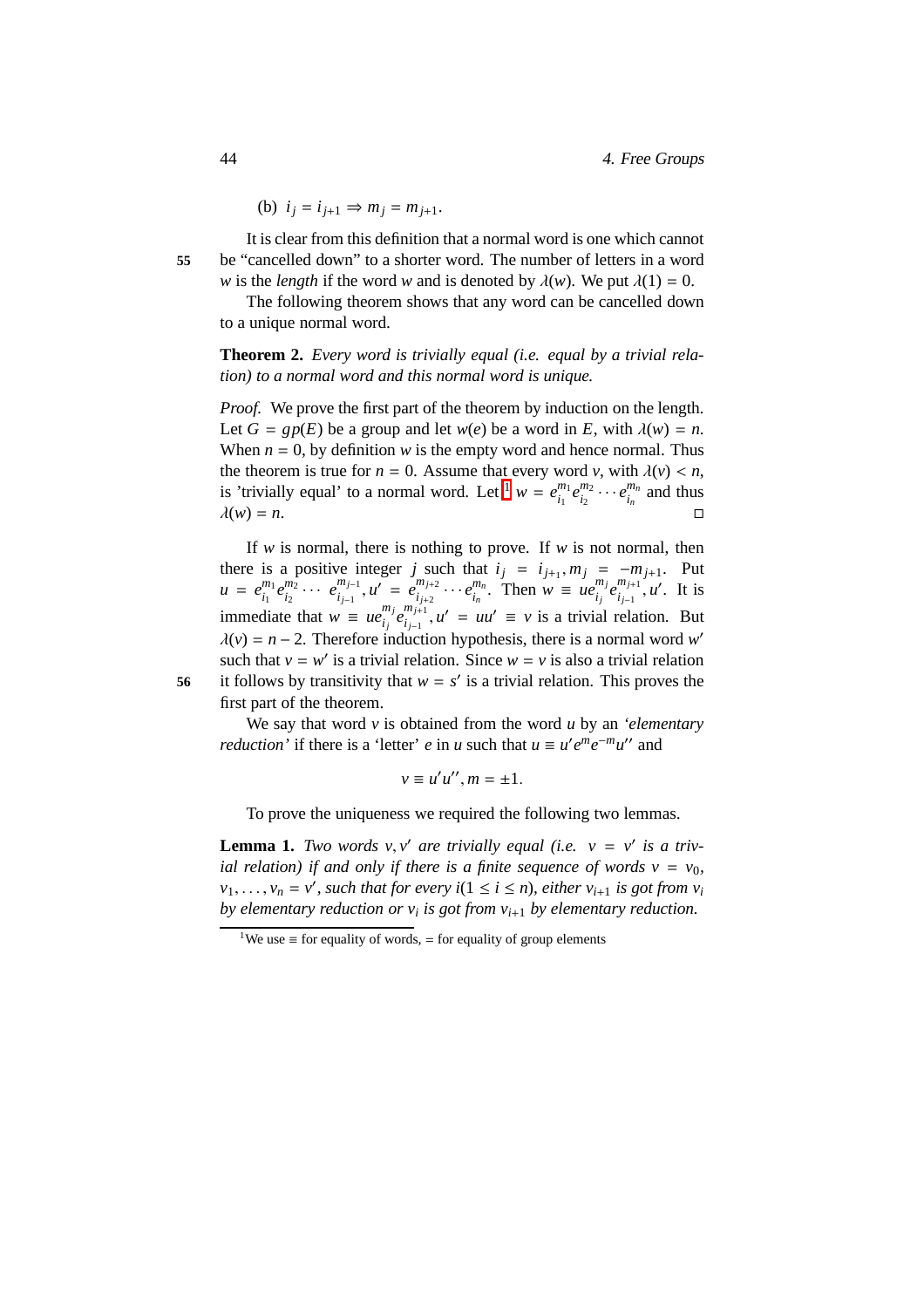2. Normal words 45

**Lemma 2.** *(The "Diamond Lemma"). If u*<sup>1</sup> *and u*<sup>2</sup> *are obtained from the same word v by elementary reduction, then either*  $u_1 \equiv u_2$ *, or each can be reduced by an elementary reduction to one and the same word v* ∗ *.*

*Proof.* Let

and  $u_1$ 

$$
v = e_{i_1}^{m_1} e_{i_2}^{m_2} \cdots e_{i_n}^{m_n},
$$
  
\n $i_j = i_{j+1}, m_j = -m_{j+1},$   
\n $i_k = i_{k+1}, m_k = -m_{k+1},$   
\nand  $u_1$  obtained by omitting  $e_{i_1}^{m_1} e_{i_{j+1}}^{m_{j+1}}$   
\nfrom  $v$ , and  $u_2$  by omitting  $e_{i_k}^{m_k} e_{i_{k+1}}^{m_{k+1}},$   
\nwhere we may without loss of gener-

ality suppose that  $j \leq k$ . Then if  $j = K$ , then  $u_1 \equiv u_2$  (trivially).  $\Box$  57

If 
$$
j = k - 1
$$
, then  $e_{i_j}^{m_j} e_{i_{k+1}}^{m_{k+1}} = e^m$ , say, and  

$$
u_1 \equiv e_{i_1}^{m_1} \cdots e_{i_{j-1}}^{m_{j-1}} e^m e_{i_{k+2}}^{m_{k+2}} \cdots e_{i_n}^{m_n} \equiv u_2.
$$

Finally, if  $j < k - 1$ , put

$$
v^* = e_{i_1}^{m_1} \cdots e_{i_{j-1}}^{m_{j-1}} e_{i_{j+2}}^{m_{j+2}} \cdots e_{i_{k-1}}^{m_{k-1}} e_{i_{k+2}}^{m_{k+2}} \cdots e_{i_n}^{m_n}.
$$

Then  $v^*$  is obtained from  $u_1$  by the elementary reduction that deletes *e mk*  $\sum_{i_k}^{m_k} e_{i_{k+1}}^{m_{k+1}}$  $\binom{m_{k+1}}{i_{k+1}}$  and from *u*<sub>2</sub> by similarly deleting  $e_{i_j}^{m_j}$  $\sum_{i_j}^{m_j} e_{i_{j+1}}^{m_{j+1}}$  $\frac{m_{j+1}}{i_{j+1}}$ .

We now give an intuitive argument to show that if two normal words are trivially equal, then they are identical. Let  $w$ ,  $w'$  be two words such that  $w = w'$  is a trivial relation. By lemma [1,](#page-51-1) there exists words  $w =$  $v_0, v_1, \ldots, v_n = w'$  such that either  $v_{i+1}$  is obtained from  $v_i$  by elementary reduction or vice versa, for  $i = 0, 1, \ldots, n$ . In the following figure we write  $v_{i+1}$  above  $v_i$  and connect it to  $v_i$  if  $v_{i+1}$  is obtained from  $v_i$  by elementary reduction.

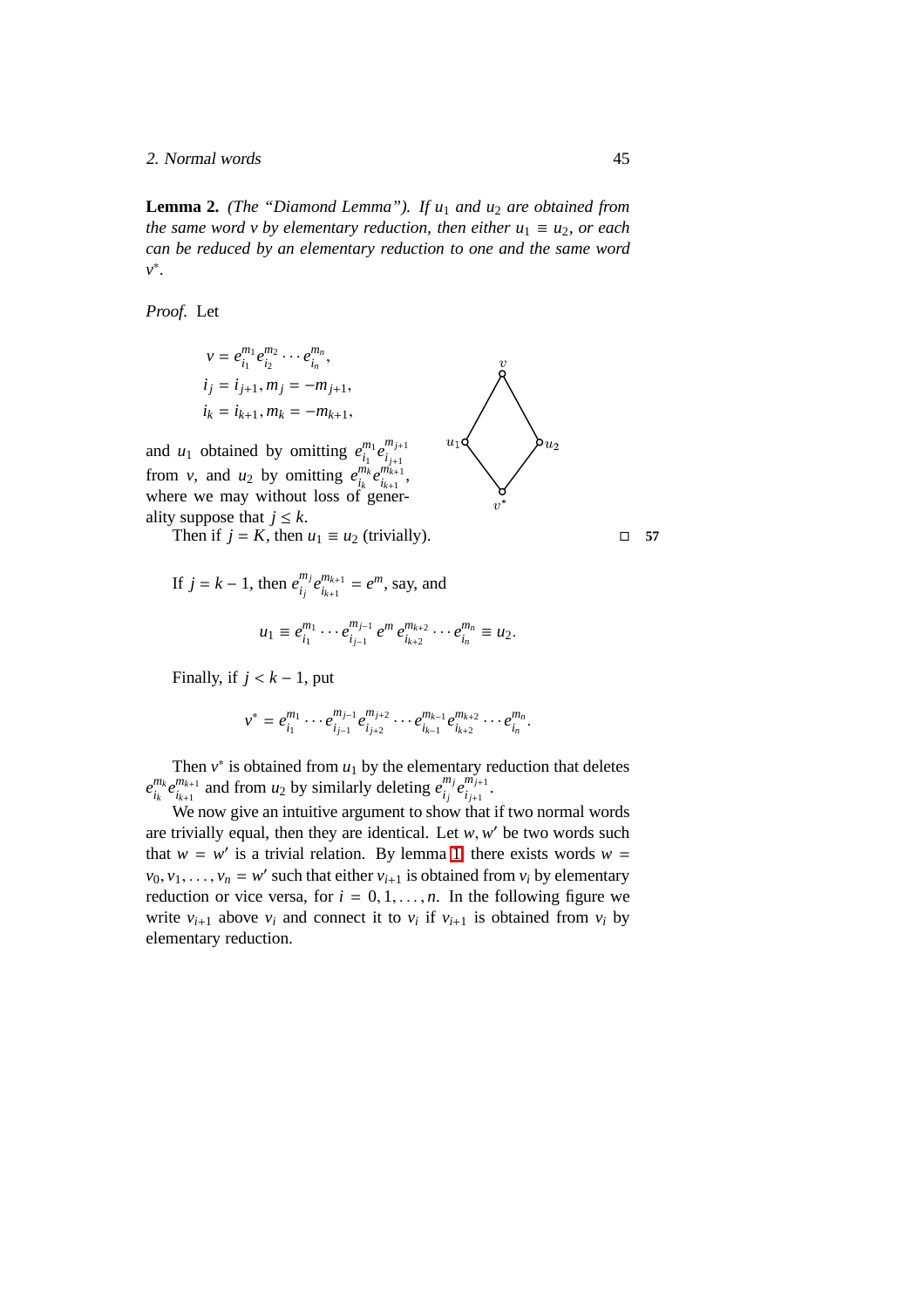

**58** A glance at the above figure shows that by several applications of the diamond lemma, we descend down to a word  $w^*$ , which is trivially equal to *w* and *w'*, or *w* and *w'* are identical. Now if *w* and *w'* are normal words which are trivially equal, then they have to be identical as further descent is not possible.

**59** A formal proof of the above lemma can be found in M.H.A Newman (1942).

**Corollary.** *If*  $G = gp(E)$ *, then every element*  $g \in G$  *has a representation*  $g = w(e)$  *where w is normal.* 

In particular in a free group, every element is representative by one and only one normal word. This follows from the fact that in a free group there are no non-trivial relations.

## **3**

Let *G* be any group with  $G = gp(E; R)$  and  $F = gp(E^0, \varphi)$  a free group such that  $|E^0| = |E|$ . There is a mapping  $\varphi$  of  $E^0$  onto *E* which is oneone. By Von Dyck's theorem  $\varphi$  can be extended to an epimorphism  $\varphi^*$ of *F* onto *G*.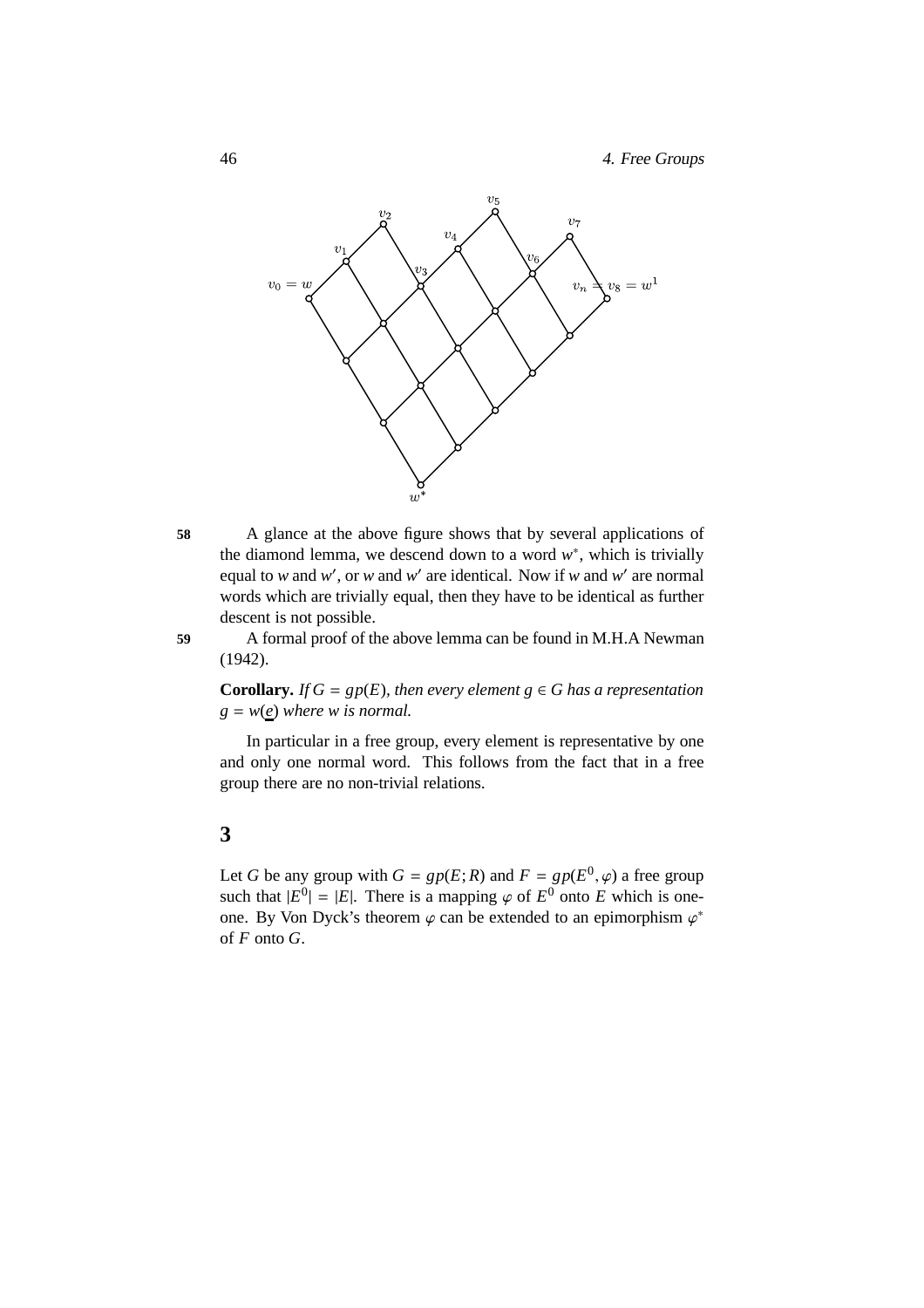Let  $N = \{1\}^{\varphi^{*^{-1}}}$  be the kernel of  $\varphi^*$ . Then  $N\Delta F$ . Let  $f \in F$ . Then  $f = w(\underline{e}^{0})$ . Without loss of generality we can assume that *w* is a normal word. We have

where *e*

$$
f^{\varphi^*} = w(\underline{e}) = g \in G
$$
  

$$
e^0 = (e_1^0, \dots, e_n^0)
$$
  

$$
e^0 = (e_1, \dots, e_n) \text{ and } e_i = e_i^{\varphi^e}.
$$

Now *f* ∈ *N* if and only if  $g = 1$ ; i.e.,  $f \text{ } \in N$  if only if  $w(e) = 1$  is a relation in *G*. Since any relation of *G* can be written in the form  $w = 1$ , it follows that *N* completely determines the relation in *G*. Hence *N* is called the *relation group* of *G*.

Further **60** 

$$
g\cong F/N.
$$

Thus we have the following theorem.

**Theorem 3.** *Every group is an epimorphic image of a free group and hence is isomorphic to a quotient group of a free group.*

If a set of defining relation *R* of *G* is given we can say something more about the structure of *N*. Let  $R = \{f_i \equiv w_i(\underline{e}) = 1 | i \in I\}$  be a set of  defining relations of *G*. Without loss of generality we can assume that all  $w_i$ (e) are normal words. We claim that *N* is the normal closure in *F* of  $\{f_i'\}_{i \in I}$ , where  $f_1'$  $C_1' = w_i(\underline{e}^0)$ . That is to say *N* is the normal subgroup of *F* containing  $\{f'_{1}\}_{i\in I}$ . In other words, if  $R' = \{f'_{1}\}_{i\in I}$ , then

$$
N=\bigcap_{R'\subseteq M\Delta F}M
$$

Since  $R' \subseteq N\Delta F$ , we have  $N' \subseteq N$ , where  $N'$  denotes the normal closure of  $R'$ . Consider now the quotient  $F/N'$ . All the defining relations  $w_i = 1, i \in I$  of *G*, are satisfied in  $F/N'$  as  $R' \subseteq N'$ . Hence any relation  $w = 1$  satisfied in *G* is also satisfied in *F*/*N*'. Let  $f \equiv w(e^0) \in N$ . Then  $w(e) = 1$  is a relation in *G* and therefore  $w(e^0)N' = N'$ . i.e.,  $w(e^0) \in N'$ . Hence  $N \subseteq N'$ .

In virtue of the reversed inclusion which we already have, this proves that  $N = N'$ .

The following theorem gives a method of construction for *N* ′

. **61**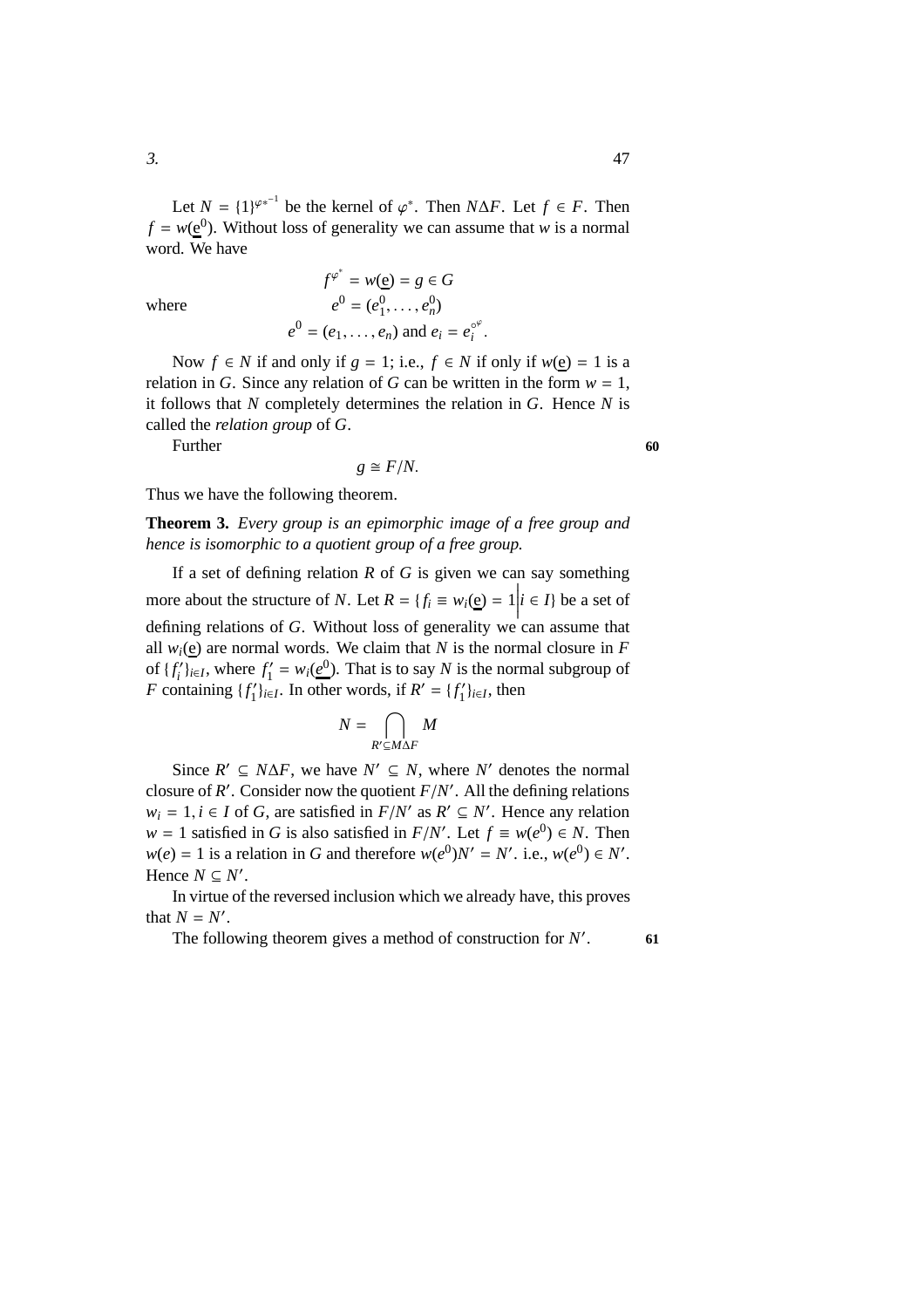**Theorem 4.** Let G be any group,  $S \subseteq G$ . Then the normal closure T of *S in G is the totality of all elements t of the form*

$$
t = g_1^{-1} s_1^{m_1} g_1 g_1^{-1} s_2^{m_2} g_2 \cdots g_\lambda^{-1} s_\lambda^m g_\lambda,
$$

*where*  $m_i = \pm 1$ ,  $\lambda$  *arbitrary*,  $g_i$ ,  $s_i$  *are arbitrary elements of* G *and* S *respectively.*

*Proof.* Let *T* denote the totality of such elements. Trivially *T* is contained in the normal closure of *S* . To complete the proof of the theorem, we have only to show that *T*∆*G*. That *T* is closed under right division is easy to verify, so that  $T \leq G$ . If  $g \in G$ , then

$$
g^{-1}tg = g^{-1}g_1^{-1} s_1^{m_1} g_1 g_2^{-1} s_2^{m_2} g_2 \cdots g_\lambda^{-1} s_\lambda^m g_\lambda g
$$
  
=  $(g_1g)^{-1} s_1^{m_1} (g_1g) (g_1g) (g_2g)^{-1} s_2^{m_2} (g_2g) \cdots (g_\lambda g)^{-1} s^m (g_\lambda g) \in T$ 

for arbitrary  $t \in T$ . Therefore  $T \Delta G$ . Hence the theorem. Determining to our *N*, we see that *N* consists of all elements of the form

$$
t_1^{-1} w_{i_1}^{\pm 1} t_1 t_2^{-1} w_{i_2}^{\pm 1} t_2 \cdots t_\lambda^{-1} w_{i_\lambda}^{\pm 1}
$$
, where

 $t'_{\lambda}$ *s* are arbitrary and  $w_{i_k} \in R'$ .

**4 Dual property of free groups**

**Theorem 5.** *If a group G is epimorphically mapped on a free group F, then G contains a free subgroup isomorphic to F, and in fact mapped* **62** *isomorphically onto F by the restriction to it of the epimorphism of G.*

*Proof.* Let  $\varphi$  be an epimorphism of *G* onto *F*. Let  $F = gp(E, \varphi)$ . Then  $e^{\varphi^{-1}}$  is a non-empty for every  $e \in E$ . Choose an  $e_1$  from  $e^{\varphi^{-1}}$ . Denote by  $E_1$  the set of all such  $e'_1$  *s*. Let  $F_1 = gp(E_1)$ . We claim that the restriction  $\varphi_1$  of  $\varphi$  to  $F_1$  ia an isomorphism of  $F_1$  onto  $F$ . That the mapping  $\varphi_1$  is an epimorphism is obvious, by our choice of  $e_1'$  $\int_1^t s$ . Now if  $g \in F$ , let  $w(e)$  he a normal word representing *g*. Then  $g^{\varphi_1} = (w(e))^{\varphi_1} = (w(e))^{\varphi} =$  $(w(\mathbf{e}_1^{\varphi})) = w(\mathbf{e}) = 1$  if and only if *w* is the empty word, as *F* is a free group. Hence the kernel of  $\varphi_1$  consists of the neutral elements alone and therefore  $\varphi_1$  is an isomorphism. Since any group isomorphic to a free group is also free, our theorem follows.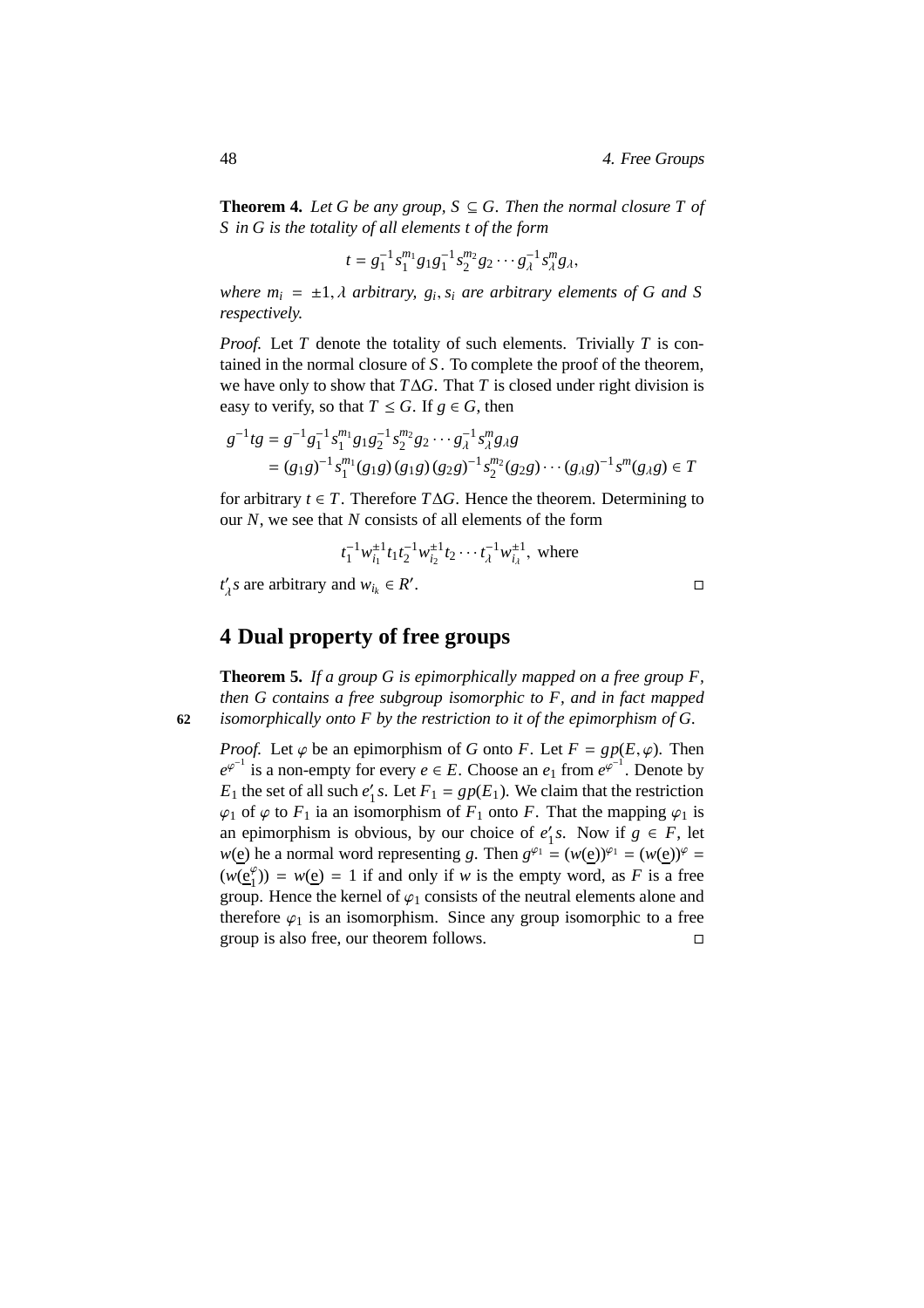**Theorem 6.** *Free groups generated by sets of the same cardinality are isomorphic.*

*Proof.* Let *E* and  $E^0$  be two sets such that  $|E| = |E^0|$ ,  $F = gp(E, \phi)$  and  $F^0 = gp(E^0, \phi)$ . Let  $\psi$  be a one-one mapping of  $E^0$  onto *E*. Extend it to an epimorphism of  $F^0$  onto  $F$ . We shall also denote this extended mapping by  $\psi$ .

Now  $(w(c^{\circ}))^{\psi} = w(e) = 1$  if and only if *w* is an empty word. This follows because we can without loss of generality take *w* to be a normal word. hence  $w(e^{0}) = 1$ . Therefore  $\psi$  is an isomorphism of  $F^{0}$  onto *F*.

This shows that the structure of a free group depends only on the **63** cardinality of its set of generators. We call  $|E|$  the rank of the free group  $gp(E, \phi)$ . A free of rank zero is the trivial group {1}. Free groups of rank 1 are finite cyclic groups.

It is natural to ask if free groups of different ranks are in fact different. The following theorem answer this question.

#### **Theorem 7.** *Free groups of di*ff*erent ranks are not isomorphic.*

To prove this theorem we need the following lemma, the proof of which we shall give later.

**Lemma.** To every cardinal number n there is group  $G_n$  that can be gen*erated by a set of cardinal n elements, but by no set of strictly smaller cardinal.*

#### **Proof of the theorem.** Let

$$
F_n = gp(E_n, \phi), |E_n| = n,
$$
  

$$
F_m = gp(E_m, \phi), |E_m| = m
$$

where *n* and *m* may be infinite cardinals. Choose  $G_n$  of the above lemma. Then there is a epimorphism  $\psi$  of  $F_n$  onto  $G_n$ . Assume that there is an isomorphism  $\varphi$  of  $F_m$  onto  $F_n$ . Then  $\varphi\psi$  is an epimorphism of  $F_m$  onto *G<sub>n</sub>*. Therefore  $E_m^{\varphi\psi}$  generates the group *G<sub>n</sub>*. Hence we have  $m = |E_m| \ge$  $|E_m^{\varphi\psi}| \ge n$  using the isomorphism  $\varphi^{-1}$ , we similarly get  $n \ge m$ . Hence  $m = n$ . Differently put,  $F_m$  and  $F_n$  are not isomorphic if  $m \neq n$ . Hence the theorem.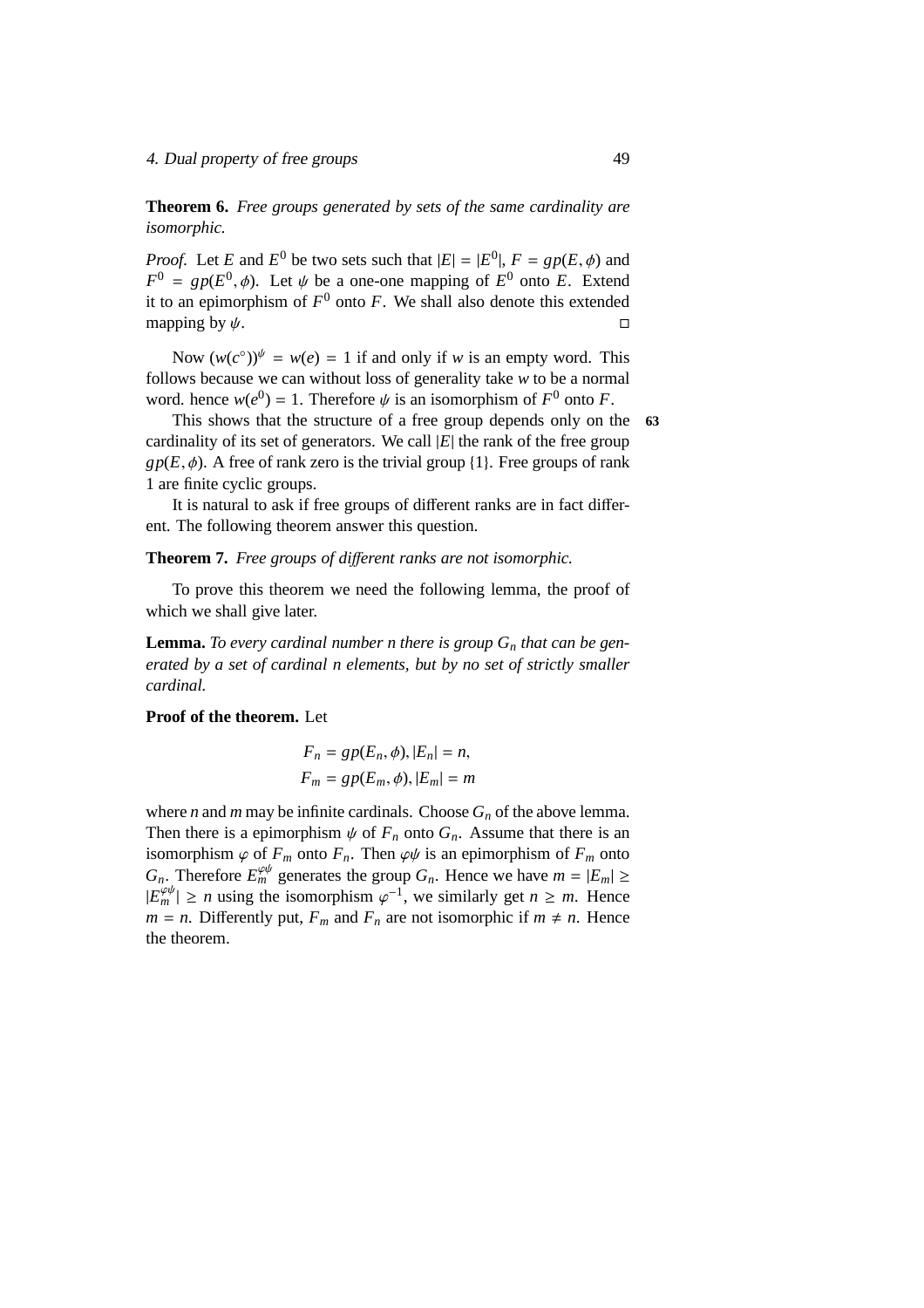**Proof of the lemma.** For every cardinal *n*, we shall construct a  $G_n$  with 64 the desired property. Let *M* be any set with  $|M| = m$ . Consider the set *G* of all finite subsets of *M*. We turn *G* into a group by defining the binary operation as the symmetric difference. That is to say, for every  $S, T \in G$ .

$$
ST = (S - T) \left( \int (T - S) \right)
$$

We take the empty set  $\phi$  as the unit element and each *S* as its own inverse. For we have

$$
S\phi = \phi S = S
$$
 and  $SS = \phi$ , for every  $S \in G$ .

The verification of the associativity of this multiplication is easy and therefore we omit it. Hence the multiplication defined in *G*, makes *G* a group. We claim that this group *G* is generated by the set of one-element subsets of *M*,  $E = \{x | x \mid x \in M\}$ . For if  $S = \{a_1, a_2, ..., a_k\}$ , it is easily seen that  $S = \{a_1\} \{a_2\} \cdots \{a_k\}$ . Further for every *S*,  $T \in G$ , we have  $ST = TS$ . Therefore *G* is commutative. We shall show that no set of cardinal  $\lt m$  generates *G*. Let  $E^0$  be a set of generators of *G* with  $E^0 = n$ , say. Then every elements  $x \in G$  can be written as

$$
x = s_1^{m_1} S_2^{m_2} \cdots S_k^{m_k}
$$
 with  $m_i = \pm 1, S_i \in E^0, i = 1, ..., k$ .

But in *G*, we have  $S = S^{-1}$ , for every  $S \in G$ . Therefore every  $x \in G$ , can be written as

$$
x = S_1 S_2 \cdots S_k
$$
 with district generators  $S_i \in E^0$ .

**65** Further, since *G* is commutative it follows that every finite subset of  $E^0$  determines only one element of *G*. Thus to every element  $x \in G$ , we can associated a finite subset of  $E^0$ . This shows that  $|G| \leq$  cardinal of the set of all finite subsets of  $E^0$ . But we know that if *X* is any set and *F* the set of all finite subset of *X*. Then

and  
\n
$$
|F| = 2^X \text{ if } |X| < \mathcal{N}_0
$$
\n
$$
|F| = X \text{ if } |X| \ge \mathcal{N}_0
$$

Thus if *m* is finite, we have, from the above inequality, that  $2^m \leq 2^n$ , and therefore  $m \le n$ . If *m* is infinite and *n* is finite, we have  $m \le 2^n$ , which is impossible. Hence if *m* is infinite, *n* must also be infinite, and again conclude that  $m \leq n$ . Hence the group *G* cannot be generated by a set of cardinals strictly smaller than *m*. This establishes the lemma.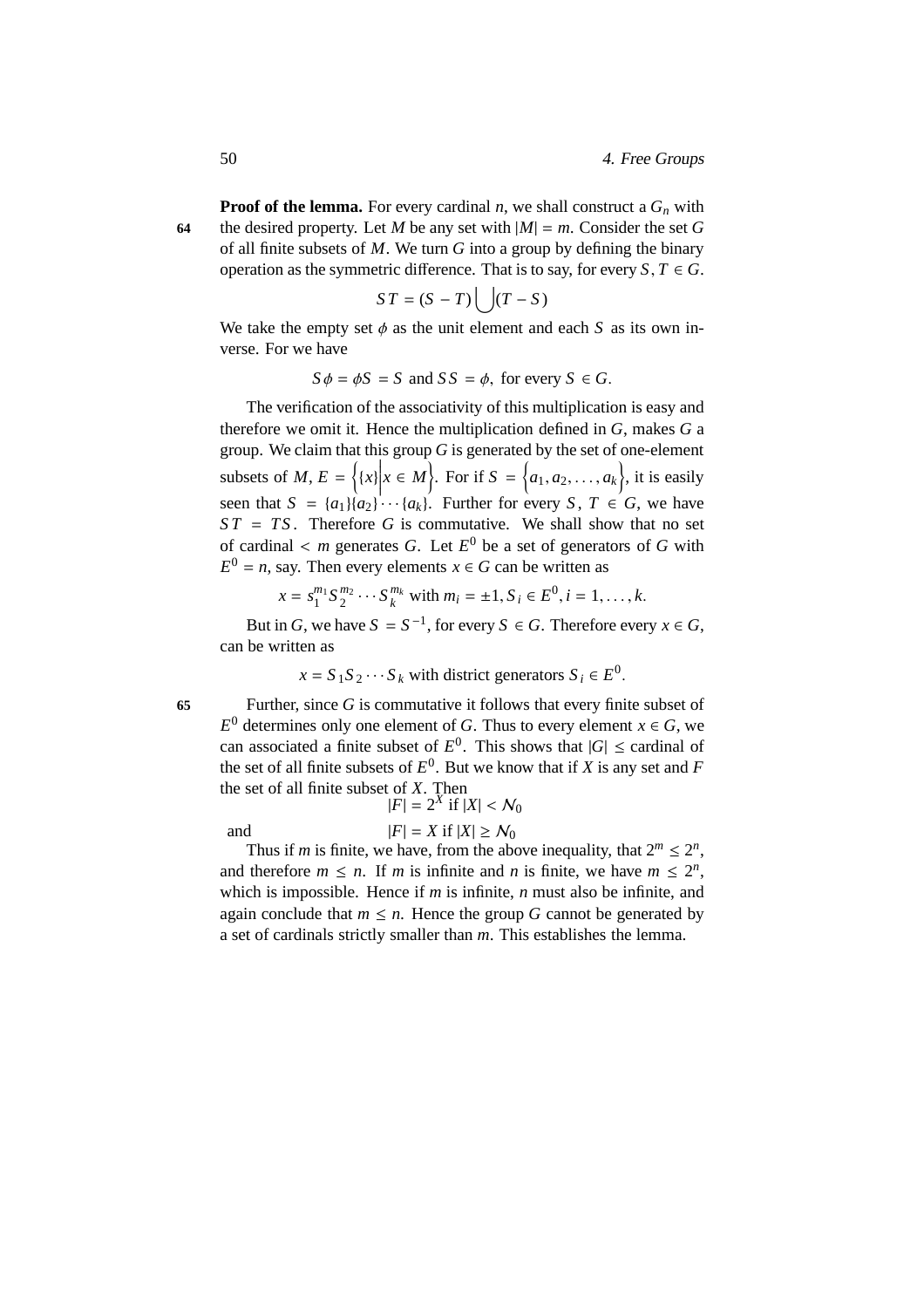# **Chapter 5 Identical Relations and Varieties of Groups**

**1**

In the preceding chapter we have seen that an arbitrary mapping from a **66** set generators of a free group into any other group can be extended to a homomorphism. In fact this property completely characterises the free groups. In order to generalise this notion of being "free", we introduce certain classes of groups called *varieties* of groups

While proving that the free groups of different ranks are not isomorphic we have come across an example of a group *G* in which the equation  $x^2 = 1$  holds for all *x* in *G*. Such equations are called *identical relations* or *laws*.

**Definition.** A law or identical relation is a relation of the form

$$
u(\underline{X}) = v(\underline{X})
$$

where *u* and *v* are words in  $\underline{X} = (X_1, \ldots, X_n)$ . We say that the law  $u(\underline{X}) = v(\underline{X})$  holds in a group *G* if the equation  $u(f) = v(f)$  holds when we substitute arbitrary elements  $g_1, \ldots, g_n$  of *G* for the "variables"  $X_1, \ldots, X_n$ . For instance if  $u(\underline{X}) = X_1 X_2$  and  $v(\underline{X}) = X_2 X_1$ , then in an abelian group the law  $u(\underline{X}) = v(\underline{X})$  holds.

The following fundamental relations can be easily verified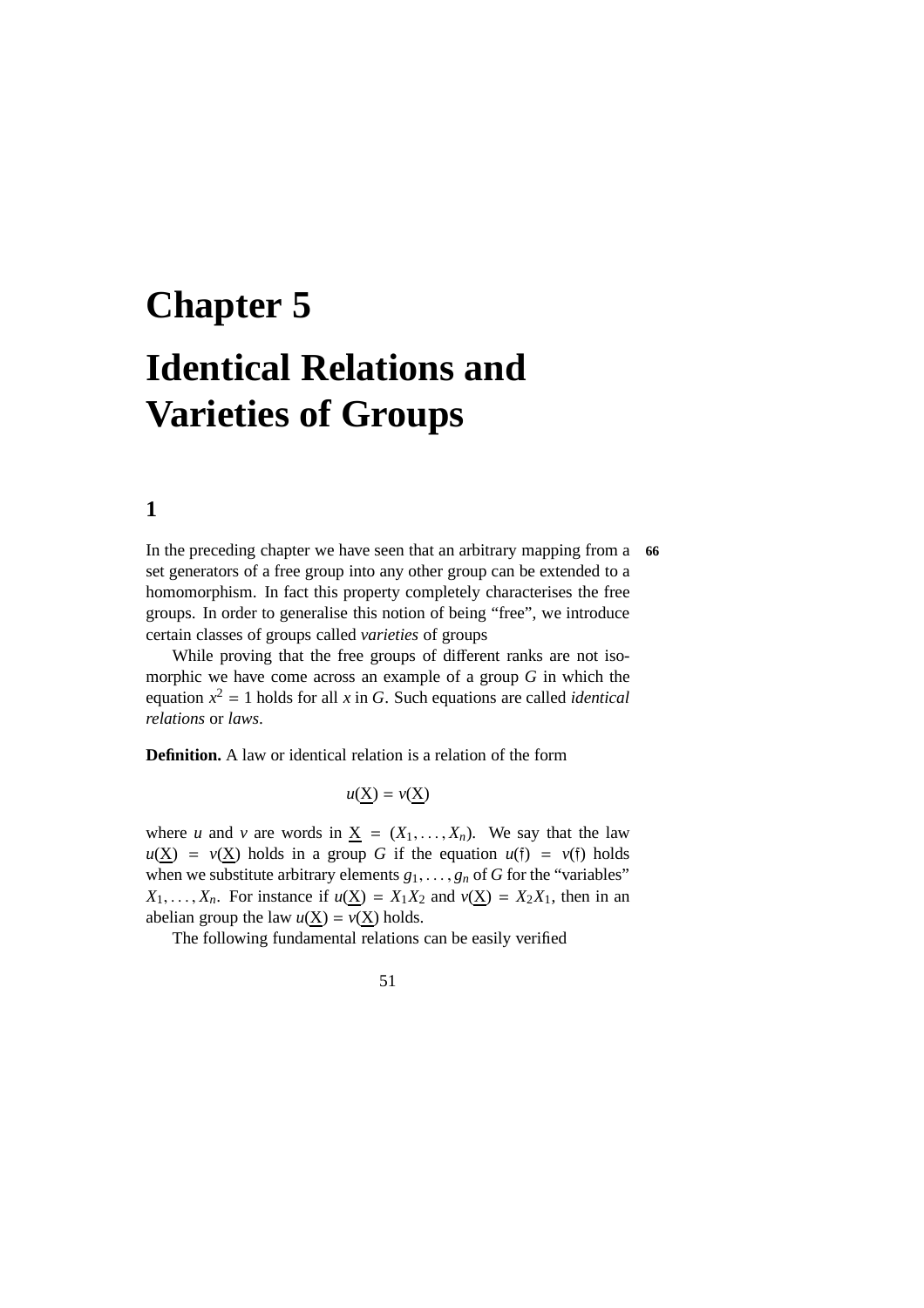- (1) If  $u \equiv v$ , then  $u = v$  is a law.
- (2) If  $u = v$ , is a law then so is  $v = u$ .
- **67** (3) If  $u = v$  and  $v = w$  are laws, then so is  $u = w$ .
	- (4) If  $u = v$  is a law, then so is  $u^{-1} = v^{-1}$ .
	- (5) If  $u = v$  and  $u' = v'$  are laws, then  $uu' = vv'$  is a law.
	- (6)  $XX^{-1} = 1$  and  $X^{-1}X = 1$  are laws.
	- (7) If  $u(X) \equiv u(X_1, ..., X_n) = v(X_1, ..., X_n) \equiv v(X)$  is a law and  $Y_1(Z)$ , ...  $Y_n(\underline{Z})$  are words in variables  $Z_1, \ldots, Z_p$  then  $u(Y_1(\underline{Z}), \ldots, Y_n(\underline{Z}))$  $= v(Y_1(Z), \ldots, Y_n(Z))$  is a law.

The rule (7) is a called the *substitution rule*.

[If we assume  $XX^{-1} = 1$  and (7) we can derive the law  $X^{-1}X = 1$ . For put  $Y = X^{-1}$ . Then  $YY^{-1} = 1$  is a law. i.e.  $X^{-1}(X^{-1})^{-1} = X^{-1}X = 1$ is a law.]

These rules can be used can be used to derive from given laws that are valid in a group further laws that "follow" from the given laws.

**Example.** If  $X^2 = 1$  is a law in a group, then so is

$$
XY=YX
$$

*Proof.* The law  $XY = YX$  is equivalent to  $X^{-1}Y^{-1}XY = 1$ . Now

$$
X^{-1}Y^{-1}XY = X^{-1}Y^{-1}XX^{-1}Y^{-1}XX^{-1}X^{-1}XYXY
$$
  
= 
$$
(X^{-1}Y^{-1}X)^2(X^{-1})^2(XY)^2
$$

Applying (5) and (7) we have  $X^{-1}Y^{-1}XY = 1$ , i.e.  $XY = YX$  is a law.  $\square$ 

It is easily seen (as for relations) that every law  $u(X) = v(X)$  is equivalent to a law  $w(X) = 1$ ; and it is often convenient to write all laws in this from.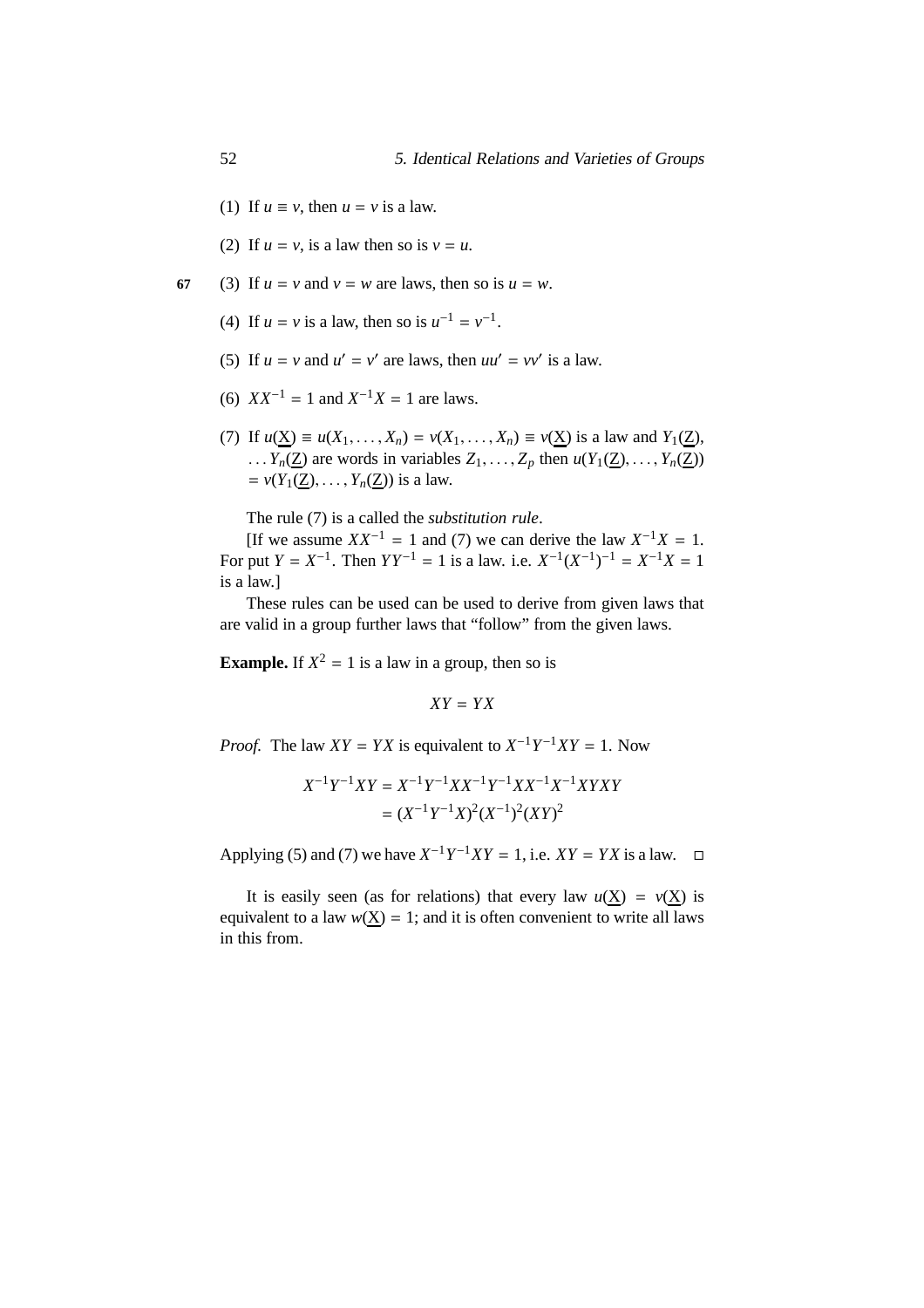2. Varieties 53

## <span id="page-60-0"></span>**2 Varieties**

Throughout this chapter we shall assume that the set of variables  $\left\{X_{1}, X_{2},\right.$ 

... is countable. This is just for convenience and not a real restriction.

Let *L* be a set of laws invariables  $\{X_1, X_2, \dots\}$ . The class of all groups satisfying the laws of *L* is called *variety*. We call this the variety *defined* by *L* and denote it by  $V_{=L}$  as it clearly depends on *L*. For example if *L* consists of the single law  $X_1^{-1}X_2^{-1}X_1X_2 = 1$ , then  $V_{=L}$  is the class of all abelian groups.

A variety may be defined by different sets of laws. For instance if  $L = \left\{ X_1^2 = 1 \right\}$ ,  $L' = \left\{ X_1^2 = 1, X_1^{-1} X_2^{-1} X_1 X_2 = 1 \right\}$ , then  $V_{=L} = V_{=L'}$ . It is easily seen that if  $L \subseteq L'$ , then  $V_{=L'} \subseteq V_{=L}$ . We say that a variety

*V* is *finitely based* if there exists a finite set of laws defining  $\frac{V}{r}$ .

In this context there are still some undecided questions.

**Problem.** Are all varieties of groups finitely based?

Let  $\sum_{n=1}^{\infty}$  be a class of groups, and consider the "least variety" to which all groups of  $\sum_{n=1}^{\infty}$  belong: this is the variety defined by all those laws that are (simultaneously) valid in all groups in  $\sum_{n=1}^{n}$ . We can take, as the simplest case  $\underset{=}{C}$  to consist of just a single group *G*.

**Problem.** If  $V$  is the least variety to which the finite group *G* belongs, is *V* necessarily finitely based?

Even this problem is not solved in general; only if *G* is further as- **68** sumed to be nilpotent is the answer known to be positive [R.C. Lyndon 1952]; of. also *p*.163.

Let  $V_{=L}$  be a variety, without loss of generality we can assume that all laws in *L* are of the form  $w = 1$ , where *w* is a normal word in the variables  $X_1, X_2, \ldots$  Let *E* be any set with  $|E| = n$ . Let *R* be the set of all relations of the form  $w(e_1, \ldots, e_m) = 1$  with  $e_i$  arbitrary elements of *E* and  $w(X_1, \ldots, X_m) = 1$  a law in *L* and  $m \le n$ . Consider the group  $F_L =$ *gp*(*E*; *R*). Now, if *G* is a group in the variety  $V_{=L}$ , then any mapping  $\varphi$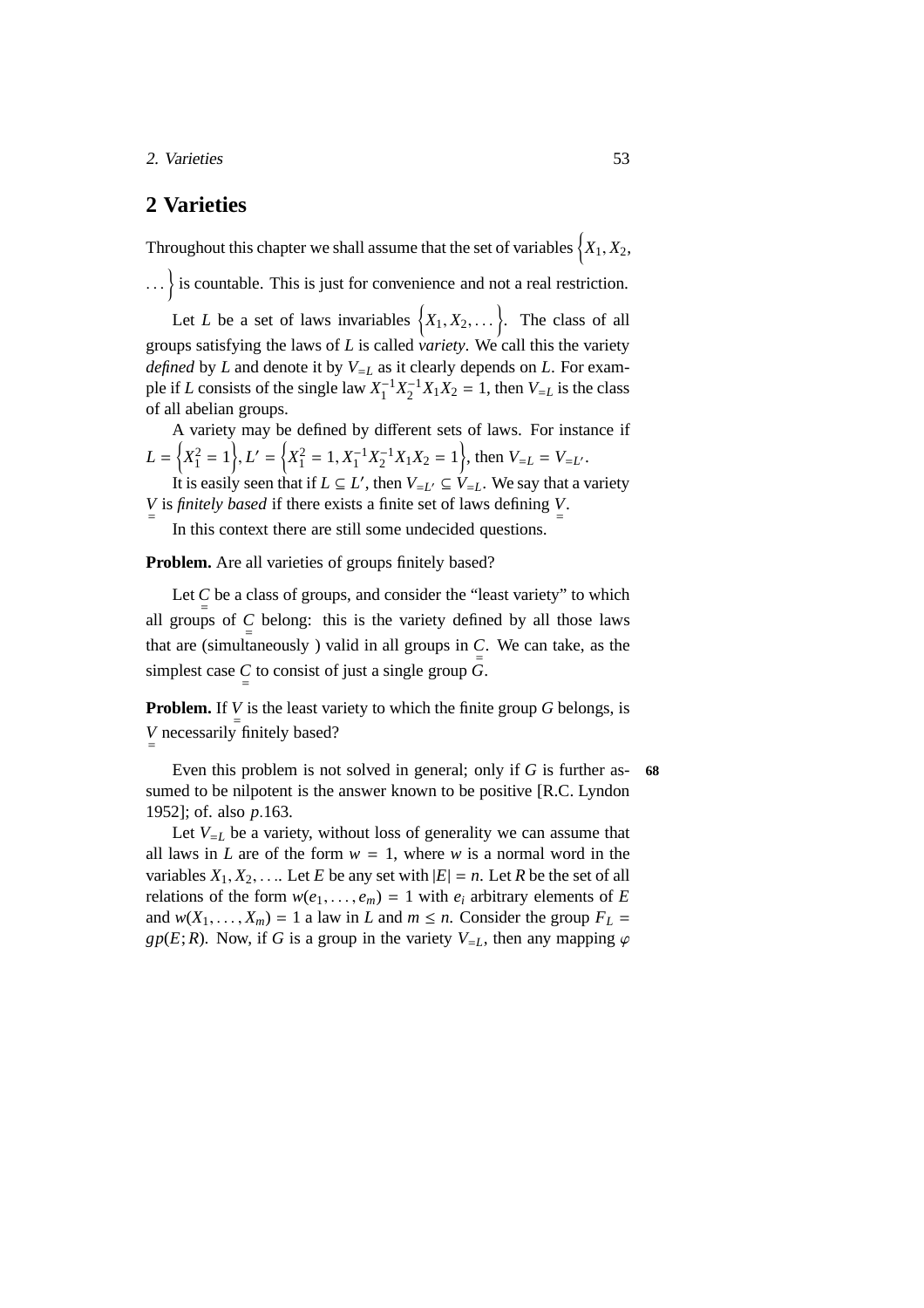of *E* into *G* is extendable to a homomorphism  $\varphi^*$  of  $F_L$  into *G*. For if  $w(e_1, \ldots, e_n) = 1$  is a relation in *R*, then  $w(X_1, \ldots, X_n) = 1$  is a law in *L*; and therefore, since  $G \in V_{=L}$ ,  $w(e_1^{\varphi})$  $e_1^{\varphi}, \ldots, e_n^{\varphi}$  = 1 is a relation in *G*. Thus the set  $R$  of defining relations in  $F_L$  go over to relations in  $G$  upon applying  $\varphi$ 

Therefore, by von Dyck's theorem the mapping  $\varphi$  is extendable to a homomorphism  $\varphi^*$  of  $F_L$  into G. Thus in a way, this is a generalisation of free groups, We call  $F_L$  a *free group of*  $V_{=L}$  (reduced free or relatively free) of rank *n*. It is easy to see that  $F_L$  itself is a member of  $V_{=L}$  and it depends upon *n*. In particular if *L* is the empty set we get the free group in the ordinary sense (in this context called *absolutely free groups)*.

### **3 Burnside conjectures**

69 Let *L* be the set consisting of the single law  $X^n = 1$ . We denote the corresponding  $V_{=L}$  by  $B_{=n}$ . Group of  $B_{=n}$  are called groups of *exponent n*. We call *B<sup>n</sup>* the *Burnside variety* after *W*. Burnside (1852-1927). There is a problem connected with this known as the Burnside conjectures (Burnside *W*.1902). We first state the original conjecture, now known as the Full Burnside Conjecture; and afterwards a weaker form, the socalled Restricted Burnside Conjecture. *Full Burnside Conjecture*. Every finitely generated group in  $B_{=n}$ , that is of finite exponent *n*, is finite. Let  $B_{d,n}$  denote a *d* generator free group of  $B_{=n}$ . The Full Burnside Conjecture is equivalent to saying that  $|B_{d,n}| < \mathcal{N}_0$ , for every positive integer *d* for every group with *d* generators and exponent *n* is an epimorphic image of  $B_{d,n}$ .

The following problem is weaker than the above conjecture.

#### **Restricted Burnside Conjecture.**

There is a bound  $\beta(d, n)$  such that every finite *d* generator group of exponent *n* has order  $\leq \beta(d, n)$ . This conjecture is an easy consequence of the full Burnside conjecture. For if the full conjecture is true, then  $B_{d,n}$  is finite and we can take  $\beta(d,n) = |B_{d,n}|$ . The present state of knowledge of the Burnside conjecture is for from complete. The following are the results so far obtained in this direction. In the following *d* denotes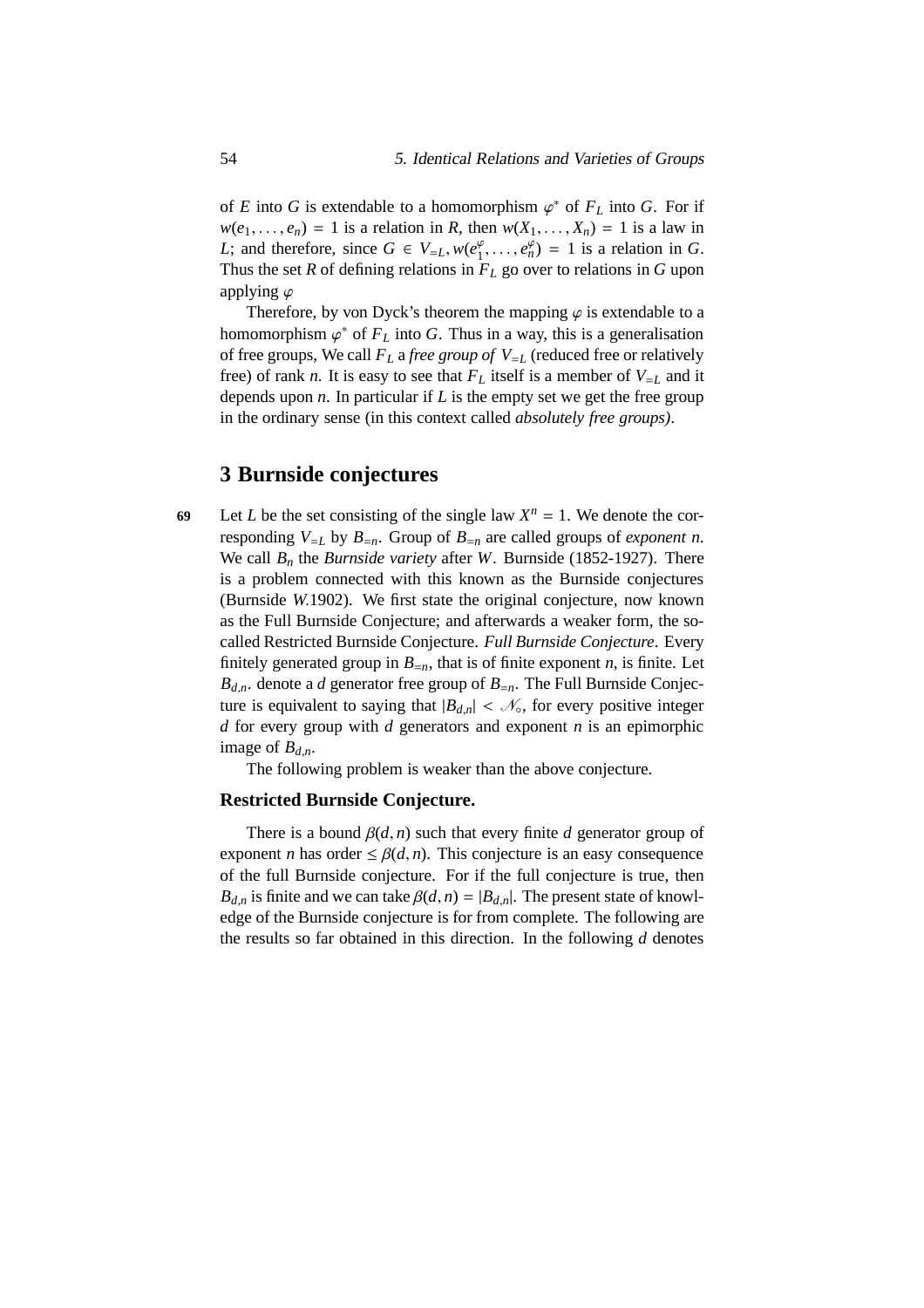the number of generators, *n* the exponent. We abbreviate the Restricted Burnside

Conjecture and the full Burnside conjecture *RBC* and *FBC* respec- **70** tively.

| d              | n             | <b>RBC</b> | <b>FBC</b> | <b>REMARKS</b>                                                 |
|----------------|---------------|------------|------------|----------------------------------------------------------------|
| all            | 2             |            | true       | Trivial. In fact $ B_{d,2}  = 2^d$ .                           |
| all            | 3             |            | true       | Burnside (1902). The order                                     |
|                |               |            |            | of $B_{d,3}$ was given by Levi                                 |
|                |               |            |            | and van der Waerden (1933).                                    |
|                |               |            |            | $ B_{d,3}  = 3^{d \choose 1} + {d \choose 2} + {d \choose 3}.$ |
| all            | 4             |            | true       | Sanov $(1940)$ . The order of                                  |
|                |               |            |            | $B_{d,4}$ is not known.                                        |
| $\overline{2}$ | 5             | true       | unsolved   | Kostrikin (1955).                                              |
| all            | 5             | true       | unsolved   | G.Higman (1956).                                               |
| all            | 6             | true       |            | P. Hall and G. Higman                                          |
|                |               |            |            | (1956).                                                        |
| all            | 6             |            | true       | M. Hall, Jr. (1959).                                           |
| all            | 12            | true       | unsolved   | P. Hall and G. Higman                                          |
|                |               |            |            | (1956).                                                        |
| all            | all prime     | p true     |            | Kostrikin(1959).                                               |
| all            | $pq$ $(p, q)$ | true       | unsolved   | follows form a combination                                     |
|                | different     |            |            | of Kostrikind (1959), Hall                                     |
|                | primes)       |            |            | and Higman(1956)                                               |
| all            | $4p$ (p, a    | true       | unsolved   |                                                                |
|                | prime)        |            |            |                                                                |
| 2              | ≥             | 72         | not true   | Novikov(1959).                                                 |

# **4 A consequences of the result of Novikov (1959) and Kostrikin (1959)**

Using the result of Novikov and Kostrikin, we shall derive an interesting **71** consequence. As the Burnside conjecture is not true for  $d = 2, n \ge$ 73, it follows that  $B_{2,73}$ , the 2 generator free group of  $B_{-73}$ , is infinite. But 73 is a prime, and therefore by Kostrikin's result, there exists a maximal finite 2 generator group of exponent 73. Let us denote this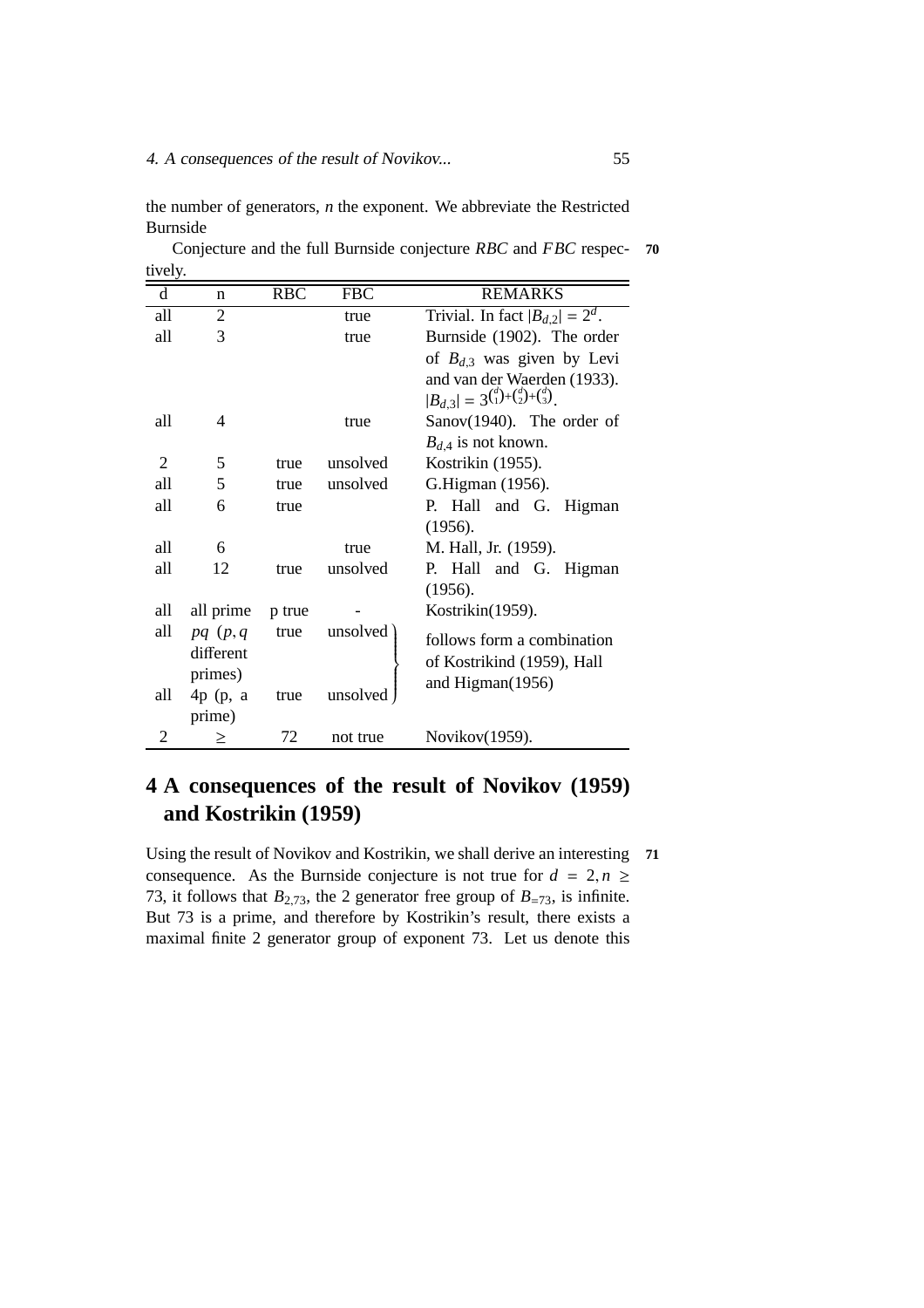group by  $B^*_{2,73}$ . We know that  $B^*_{2,73}$  is an epimorphic image of  $B_{2,73}$ and therefore is isomorphic to a quotient group of  $B_{2,73}$ . Thus  $B_{2,73}^* \cong$  $B_{2,73}/N$ ,  $N\Delta B_{2,73}$ . Therefore *N* is an infinite normal subgroup of finite index in  $B_{2,73}$ . We now state the following theorem without proof.

**Theorem (0, Schreier (1972); see Kurosh (1956) pp.36-37).** *A subgroup of finite index of a finitely generated group is finitely generated.*

By this theorem *N* is finitely generated. Now, it is known that a finitely generated group contains a maximal normal subgroup. (B.H. Neumann 1937*<sup>b</sup>* ). Let *M* be a maximal normal subgroup in *N*. Then it is easily seen that *N*/*M* is simple; that is to say, *N*/*M* does not contain any proper non-trivial normal subgroup. We assert that the group *N*/*M* is infinite. To prove this we quote another theorem with out proof.

**Theorem (R. Baer** 1953**).** *If a finitely generated group contains a proper subgroup of finite index it also contains a characteristic (for definition see section 6 of this chapter) proper subgroup of finite index.*

**72** If *N*/*M* is finite, by the above theorem, there exists a characteristic proper subgroup *K* of finite index in *N*. It follows that *K* is a normal subgroup of  $B_{2,73}$  and is of finite index in  $B_{2,73}$ . Therefore  $B_{2,73/K}$  is a finite group of exponent 73, whose order exceeds that of  $B^*_{2,73}$ . This is impossible. Therefore  $N/M$  is infinite. Thus we arrive at in infinite group *N*/*M* which is simple, finitely generated and of exponent 73.

## **5**

We return to the considerations of section [2.](#page-60-0) Let  $V_{=L}$  be a variety determined by a set of laws *L*. Without loss of generality we can assume that every law of *L* is of the form  $w(X_1, \ldots, X_n) = 1$  where  $w(X_1, \ldots, X_n)$ is a normal word in the variables  $X_1, X_2, \ldots$ . We denote by  $F_n$  the free group generated by the variables  $X_1, X_2, \ldots, X_n$  and by *F* the free group generated by all the variables  $X_1, X_2, \ldots$  That is to say,

$$
F_n = gp\left(\Big\{X_1, \ldots, X_n\Big\}, \phi\right),\ F_\omega = gp\left(\Big\{X_1, X_2, \ldots\Big\}, \phi\right)
$$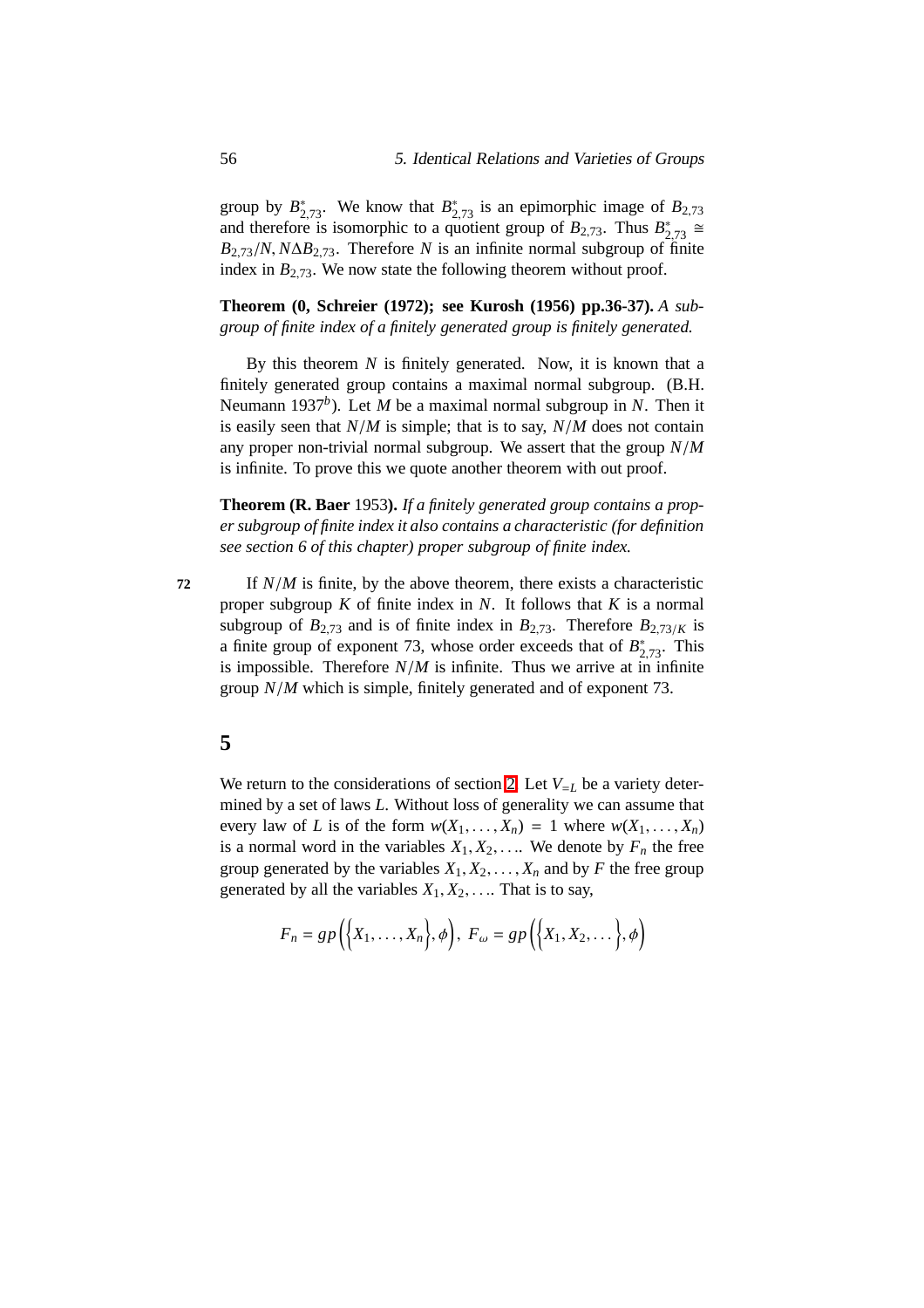By *F* we shall mean either  $F_n$  or  $F_\omega$ . With every  $V_{=L}$  we associate a subgroup  $W$  of  $F$  in the following way. Define

$$
\left\{ W = w(X_1, \dots, X_m) \middle| \begin{aligned} w(X_1, \dots, X_m) &= 1 \\ w(X_1, \dots, X_m) & \in^F \end{aligned} \right.
$$
 valid in all group of  $\subseteq L$ 

That *W* is a group is easy to verify.

Now let  $F_L$  be a free group of  $V_{=L}$  with  $E$  as the set of generators 73 and of the same rank as  $F$ . Consider some one-one mapping  $\varphi$  of  $X$  onto *E*, where *X* denotes the set of generators of *F*. We can extend  $\varphi$  to an epimorphism  $\varphi^*$  of *F* onto  $F_L$ . The kernel of  $\varphi^*$ , by the definition of *FL*, is precisely the group *W* we have defined above. Therefore *W* is a normal subgroup of *F* and  $F_L$  is isomorphic to  $F/W$ . The substitution rule which we have for laws in a group gives some more information about *W*. If  $w(x_1, X_2, \ldots, X_m) \in W$ , and  $Y_1(\underline{X}), \ldots, Y_m(\underline{X}) \in F$ , then also  $w(Y_1(\underline{X}), \ldots, Y_m(\underline{X})) \in W$ .

We make the following definition.

**Definition.** Let *E* be any set,  $S \subseteq E$  and  $\eta$  a mapping of  $E \to E$ . We say that the subset *S* admits the mapping  $\eta$  if  $S^{\eta} \subseteq S$ .

**Theorem 1.** *The subgroup*  $W \leq F$  *admits all endomorphisms of*  $F$ *.* 

*Proof.* Let  $\eta$  be any endomorphism of *F* and  $X_i^{\eta}$  $Y_i^{\eta} = Y_i(\underline{X})$ . If  $w(X_1, \ldots,$  $X_m$ ) is in *W*, then

$$
\left(w(X_1, X_2, \dots, X_m)\right)^{\eta} = w(X_1^{\eta}, \dots, X_m^{\eta})
$$
  
=  $w(Y_1(X), \dots, Y_m(X)) \in W$ .

Therefore  $W^{\eta} \subseteq W$ . This proved the theorem.

Let *G* be any group. For every  $t \in G$ , we define the mapping  $\varphi_t$  of *G* onto itself such that

$$
x^{\varphi_t} = t^{-1}xt \text{ for all } x \in G.
$$

now  $(xy)^{\varphi_t} = t^{-1}xyt = (t^{-1}xt)(t^{-1}yt) = (x)^{\varphi_t}y^{\varphi_t}$  for all *x* and *y* in *G*. 74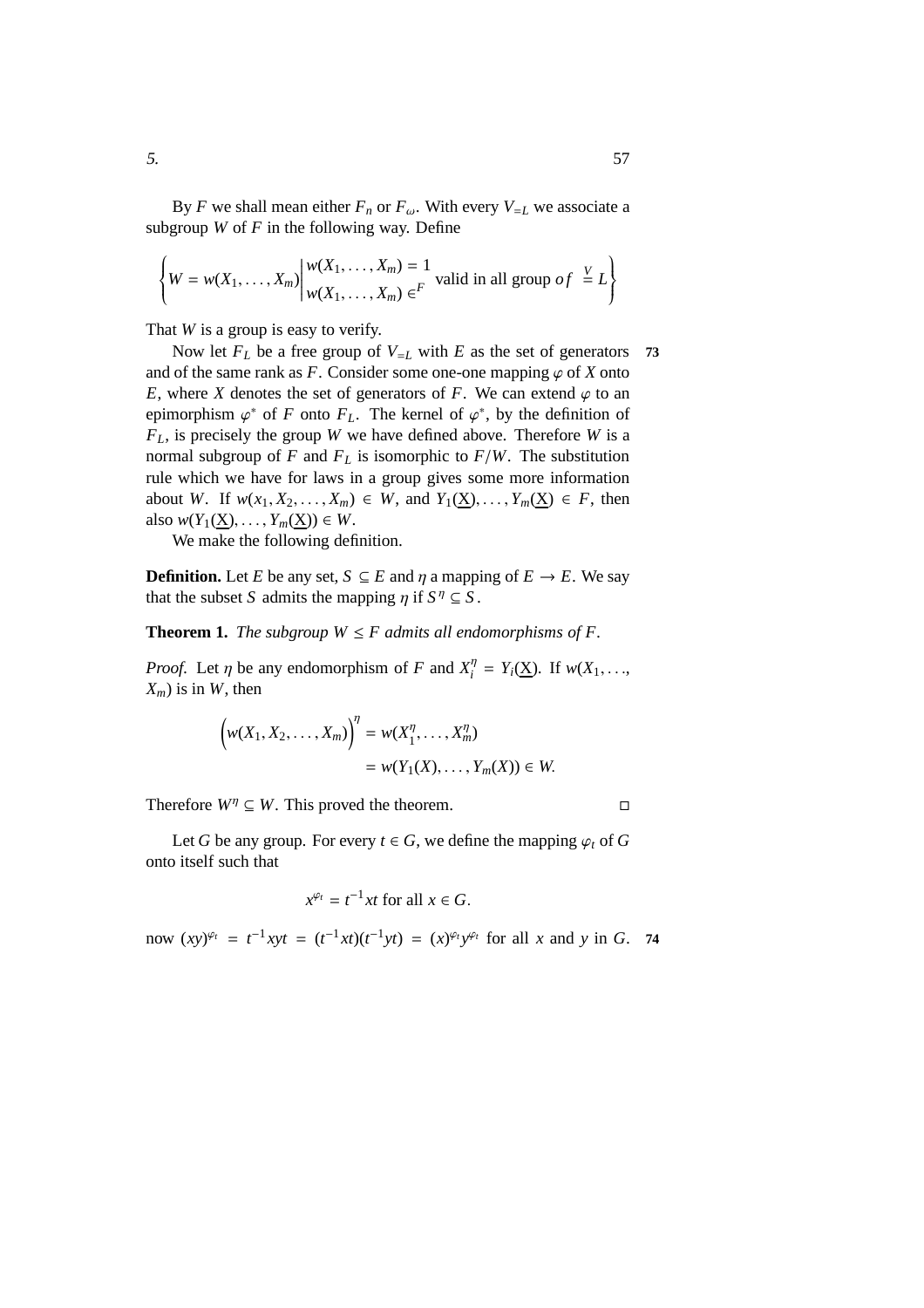Therefore  $\varphi_t$  is an endomorphism of *G*. But

$$
x^{\varphi_t \varphi_{t-1}} = (t^{-1}xt)^{\varphi_t} = t(t^{-1}xt)t^{-1} = x = x^{\varphi_t - 1\varphi_t}.
$$

Thus  $\varphi_t \varphi_{t-1} = \ell = \varphi_{t-1} \varphi_t$ ; in other every  $\varphi_t$  has a two sided inverse. Thus  $\varphi_t$  is an automorphism of *G*. We call  $\varphi_t$  an *inner automorphism* of *G*. An automorphism which is not an inner automorphism is called an *outer automorphism*.

Let us denote by  $A_I$  the set of all inner automorphisms of  $G$ . It is easy to see that  $A_I$  is a group. There is a natural mapping  $\varphi$  of  $G$  onto *A<sub>I</sub>* defined by  $s^{\varphi} = \varphi_s$  for all *s* in *G*. This mapping  $\varphi$  is easily seen to be an epimorphism. Then kernel  $Z$  of  $\varphi$  consists precisely of those elements of *G* which commute with every element of *G*. [For proofs see Kurosh (1955), Ch. 4, §12]. We call *Z* the center of *G*. By the definition of inner automorphisms it follows that *N*∆*G* if and only if *N* admits all inner automorphisms of *G*.

A subgroup  $H \leq G$  is *characteristic* in G if it admits all automorphisms of *G*. Similarly a subgroup  $H \leq G$  is *fully invariant* in *G* if it admits all endomorphisms of *G*. By the definition of full invariance it follows that the subgroup *W* in Theorem [1](#page-178-0) is fully invariant in  $F$ . Every fully invariant subgroup of *G* is trivially characteristic in *G* and every characteristic subgroup of *G* is normal in *G*. We remark that the centre **75** *z* of a group *G* is a characteristic subgroup. For if  $a \in Z$ , then  $ax = xa$ for every *x* in *G*. Therefore

$$
a^{\top}x^{\top} = (ax)^{\top} = (xn)^{\top} = x^{\top}a^{\top}
$$

for every automorphism  $\top$  of *G*. Now since  $x^{\top}$  runs through all the elements of *G* it follows that  $a^{\top}$  is in *Z* and therefore *Z* is a characteristic subgroup of *G*. In general the centre of a group is not a fully invariant subgroup. [See Kurosh (1955), ch. 4 15].

One can easily verify that the intersection of an arbitrary family of characteristic (fully invariant) subgroups of a group is a characteristic (fully invariant) subgroup. Thus we can talk of characteristic (fully invariant subgroup generated by a set of elements and also of the lattice of characteristic (fully invariant) subgroups of a group.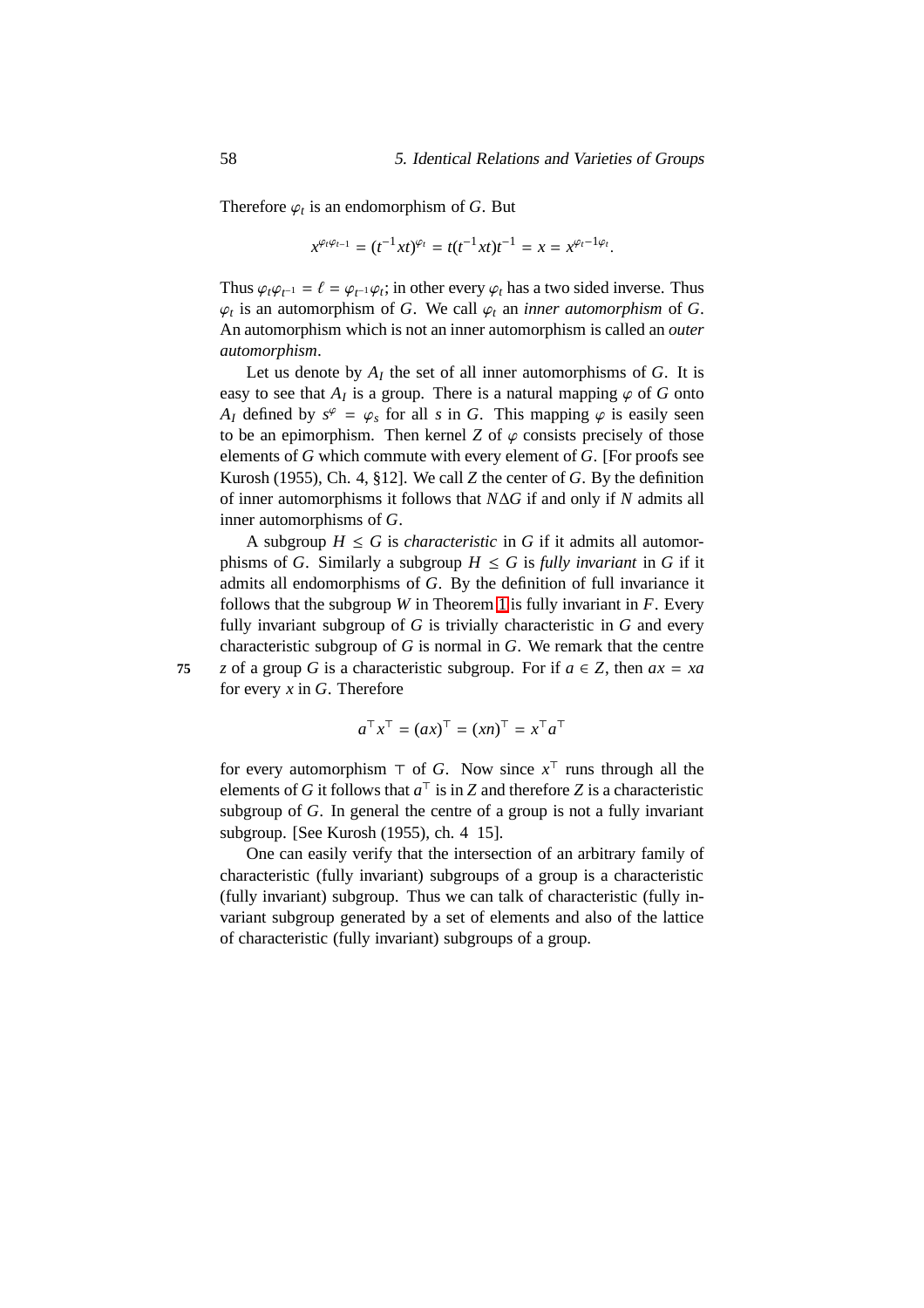In general a characteristic subgroup is not a fully invariant subgroup. [See Neumann and Neumann (1951)]. The following is an unsolved problem in this direction.

**Unsolved problem.** Is there a characteristic subgroup of a free group *F* of infinite rank which is NOT fully invariant in *F*?

**Theorem 2.** *The relation "characteristic" and "fully invariant" are transitive; that is to say, if*  $K \leq H \leq G$  with K characteristic (fully *invariant) in H and H characteristic (fully invariant) in G then K is characteristic (fully invariant) in G.*

*Proof.* Let  $\alpha$  be an automorphism of *G*;  $\alpha'$  the restriction of  $\alpha$  to *H*. 76 Then, because *H* is characteristic in  $G, H^{\alpha} \leq H$ . Applying the automorphism  $\alpha^{-1}$  to *H*, we have  $H^{\alpha-1} \leq H$ . Therefore  $H = (H^{\alpha-1})^{\alpha} \leq H^{\alpha}$ . Hence we have  $H^{\alpha} = H$ . i.e.  $H^{\alpha'} = H$ . Therefore  $\alpha'$  is an automorphism of *H*. Now since *K* is characteristic in *H*, we have  $K^{\alpha} = K^{\alpha'} \leq K$ . hence *K* is characteristic in *G*.

The proof in the case of full invariance is similar and actually even easier and we omit it.

The transitivity is not true for the relation "normal". In other words if *K*∆*H*∆*g*, in general it is not true that *K*∆*G*. For example take for *G* the symmetric group  $S_4$  of permutations on four letters or the alternating group *A*4. Let

$$
H = V_4 = \left\{ 1, (12)(34), (13)(24), (14)(23) \right\} \text{ and}
$$

$$
K = \left\{ 1, (12)(34) \right\}.
$$

We know that *H*∆*G*, and *K*∆*H*. Now (123) ∈ *A*<sub>4</sub>. (123)<sup>-1</sup> = (132) and  $(123)^{-1}K(123) = \{1, (14)(23)\}$  ≠ *K*. Therefore *K* is not normal in *G*.

We say that  $\hat{H} \leq G$  is *accessible* (or *subnormal*) in *G* (notation *H*∆∆*G*) if there exists subgroups  $H_0 = H, H_1, \ldots, H_n = G$ , such that *H*<sub>0</sub>∆*H*<sub>1</sub>∆*H*<sub>2</sub> · · · ∆*H*<sub>*n*</sub>.

The accessible subgroups of finite group were introduced by H. Wielandt (1939) and further studied by H. Wielandt and recently by **77**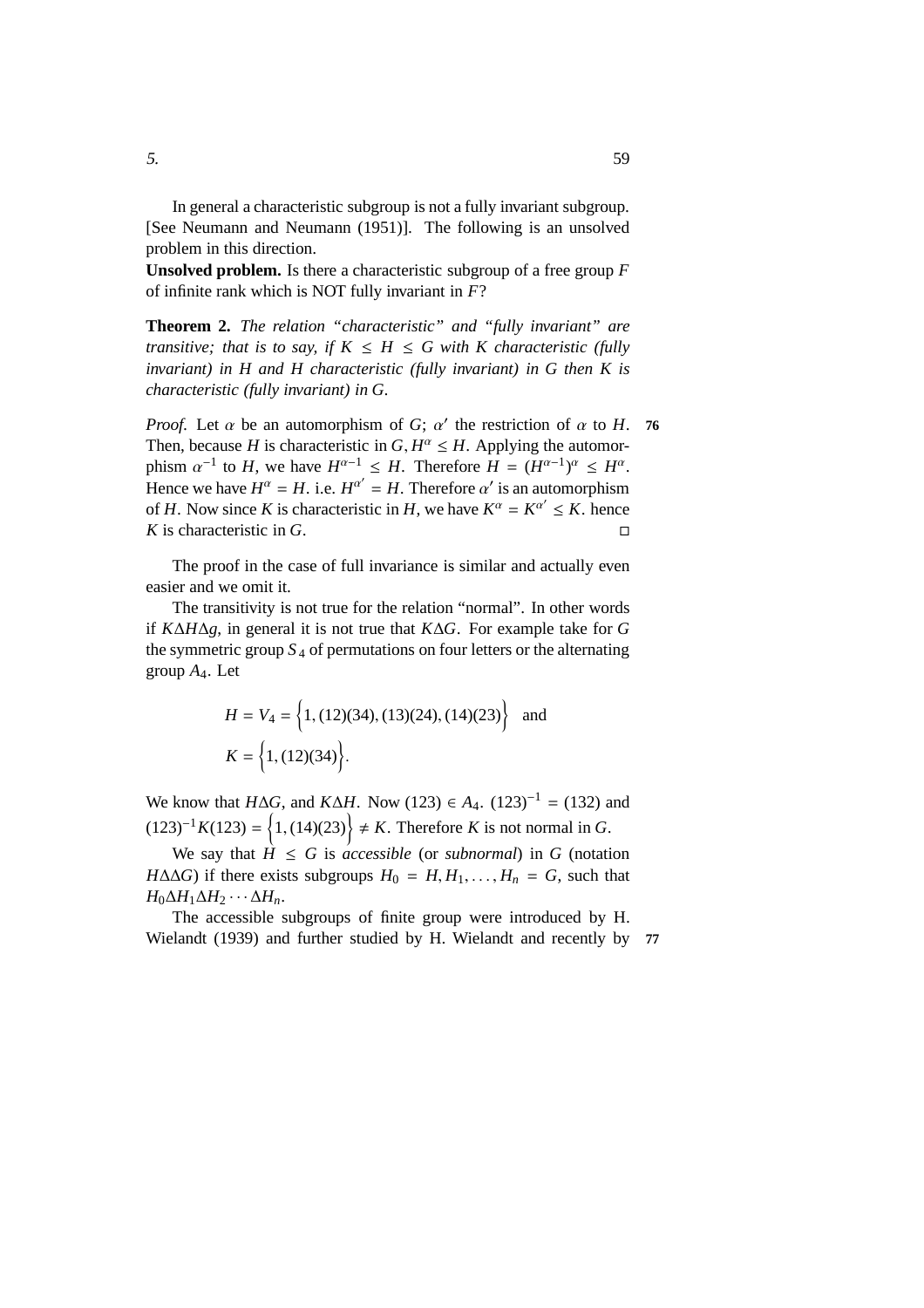B. Huppert. It is easy to verify that the intersection of two and hence the intersection of a finite number of accessible subgroups is an accessible subgroup. The intersection of an infinite number of accessible subgroups need not be an accessible subgroup.

If a group *G* has a composition series [Kurosh (1955), *CH*.5, §16] then the join of any two accessible groups is again an accessible group (Wielandt (1939)). The following is an unsolved problem.

**Unsolved problem.** Is the join of two accessible subgroup of an infinite group (without composition series) accessible?

# **7 Verbal Subgroups**

Let *L* be any set of words <sup>[1](#page-67-0)</sup> in the variables  $X_1, X_2, \ldots$  and *G* a group. Consider the set,

$$
S = \left\{ w(g_1, \ldots, g_n) \middle| w(x_1, \ldots, x_n) \in L, g_i \in Gi = 1, 2, \ldots n \right\}
$$

This is not in general a subgroup of *G*. We call  $H = gp(S) \le G$ , the word *subgroup* or a *verbal subgroup* defined by *L*.

#### **Theorem 3.** *Every verbal subgroup H of a group G is fully invariant.*

*Proof.* Let η be an endomorphism of *G* and the verbal subgroup *H* be defined by *L*. It is enough to prove that  $S^{\eta} \subseteq S$ , for every endomorphism  $\eta$  of *G*, where *S* is the set of generators of *H* as defined above. Now if  $w(g_1, ..., g_n) \in S$ ,  $w(X_1, ..., X_n) \in L_\eta$ , then  $\{w(g_1, ..., g_n)\}^{\eta} =$ *w*(*g* η 78  $w(g_1^n, \ldots, g_n^n) \in S$ . Therefore  $S^n \subseteq S$ ; this is true of every endomorphism of *G*. Hence *H* is fully invariant in *G*. The converse of this theorem is

**Theorem 4.** *Every fully invariant subgroup of a free group is verbal.*

not true in general; but happens to be in the case of free group.  $\Box$ 

<span id="page-67-0"></span><sup>&</sup>lt;sup>1</sup>This is a slight change of notation - earlier *L* stood for a set of laws = 1, now only for the set of their left-hand sides.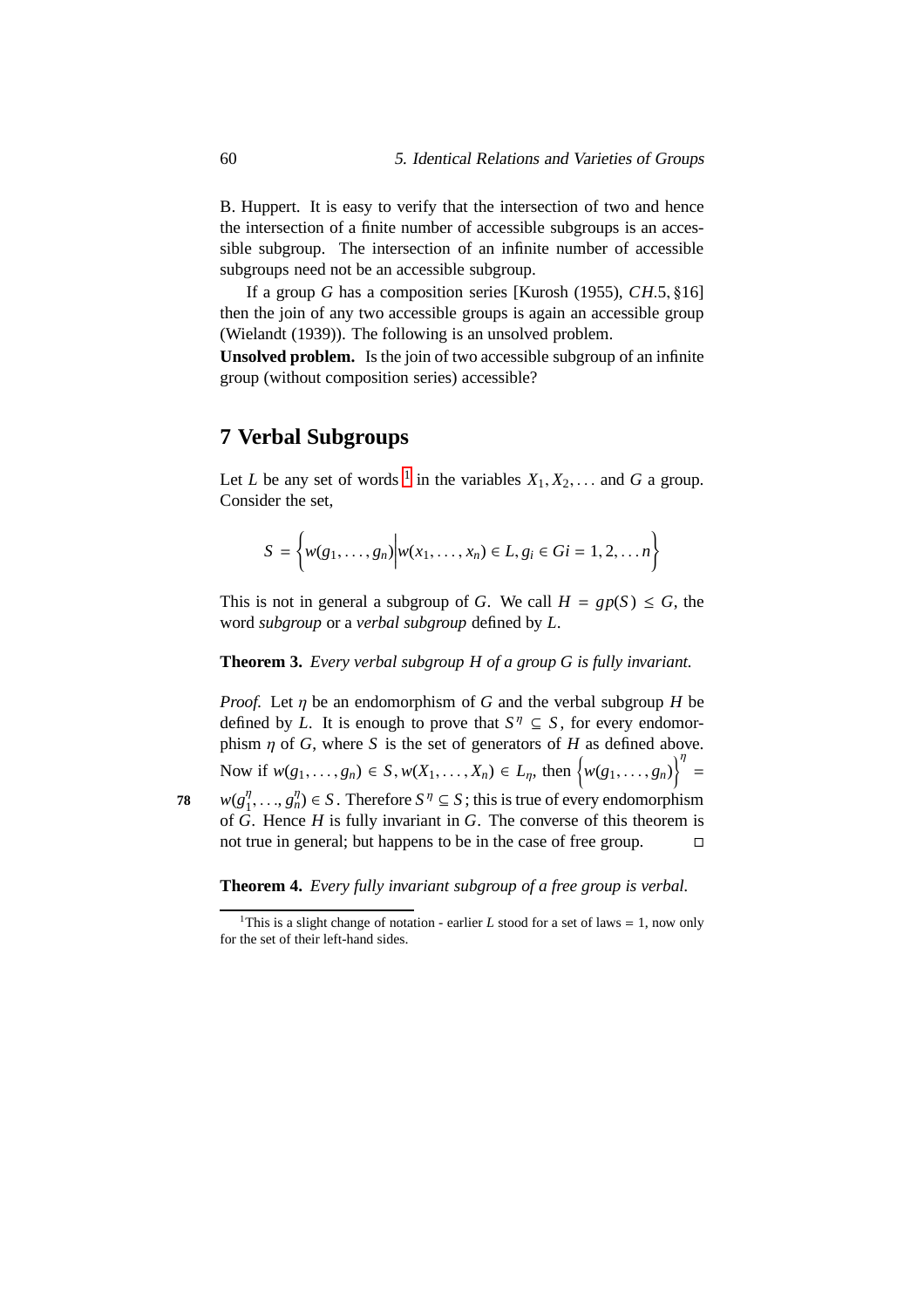*Proof.* Let *W* Be a fully invariant subgroup of a free group *F*. Let *L* be the set of all normal words that occur in *W*. If  $Y_1(\underline{X}), \ldots, Y_n(\underline{X}) \in F$ , where  $\underline{X} = (X_1, \ldots, X_n)$  and  $X_i \in X$ , and where X denotes the set of variables as well as the set of generators of *F*, then the mapping defined by

$$
X_i^{\eta} = Y_i(\underline{X}), \ i = 1, \ldots, n,
$$

can be extended to an endomorphism of  $F$  which also we denote by  $\eta$ . Now if  $w(X_1, ..., X_n) \in L$ , then  $w(X_1, ..., X_n)$ <sup> $\eta$ </sup> =  $w(Y_1(\underline{X}), ..., Y_n(\underline{X})) \in$ *W* as *W* is fully invariant in *F*. Therefore

$$
S = \left\{ w(Y_1(Y_1(\underline{X}), \dots, Y_n(\underline{X})) \middle| \right\}
$$
  

$$
w(X_1, \dots, X_n) \in L, Y_i(\underline{X}) \in F, i = 1, 2, \dots n \right\}
$$

is contained in *W*. But clearly also  $W \subseteq S$ . Thus  $S = W$ , and also  $gp(S) = W$ . Hence the theorem.

It follows that the intersection of any arbitrary family of verbal subgroup of a free group is a verbal subgroup. In general in an arbitrary group this is not true [B.M. Neumann (1937*<sup>a</sup>* )]. It is easy to verify that the join of two verbal subgroups of a group is a verbal subgroup.

### **8**

We shall now give an important example of a verbal subgroup. Let *G* **79** be any group. Let *L* consist of the single word  $X_1^{-1}X_2^{-1}X_1X_2 = [X_1, X_2]$ . The verbal subgroup *G* ′ of *G* defined by *L* is called the *commutator subgroup* or *derived subgroup* of *G*.

Evidently the commutator subgroup of an abelian group is the trivial group. For any group it is easily seen that the quotient group  $G/G'$  is abelian [Kurosh (1955)].

**Theorem 5.** *Let W be a verbal subgroup, defined by a set L of words, of the free group F. Then the quotient group F*/*W is the free group of*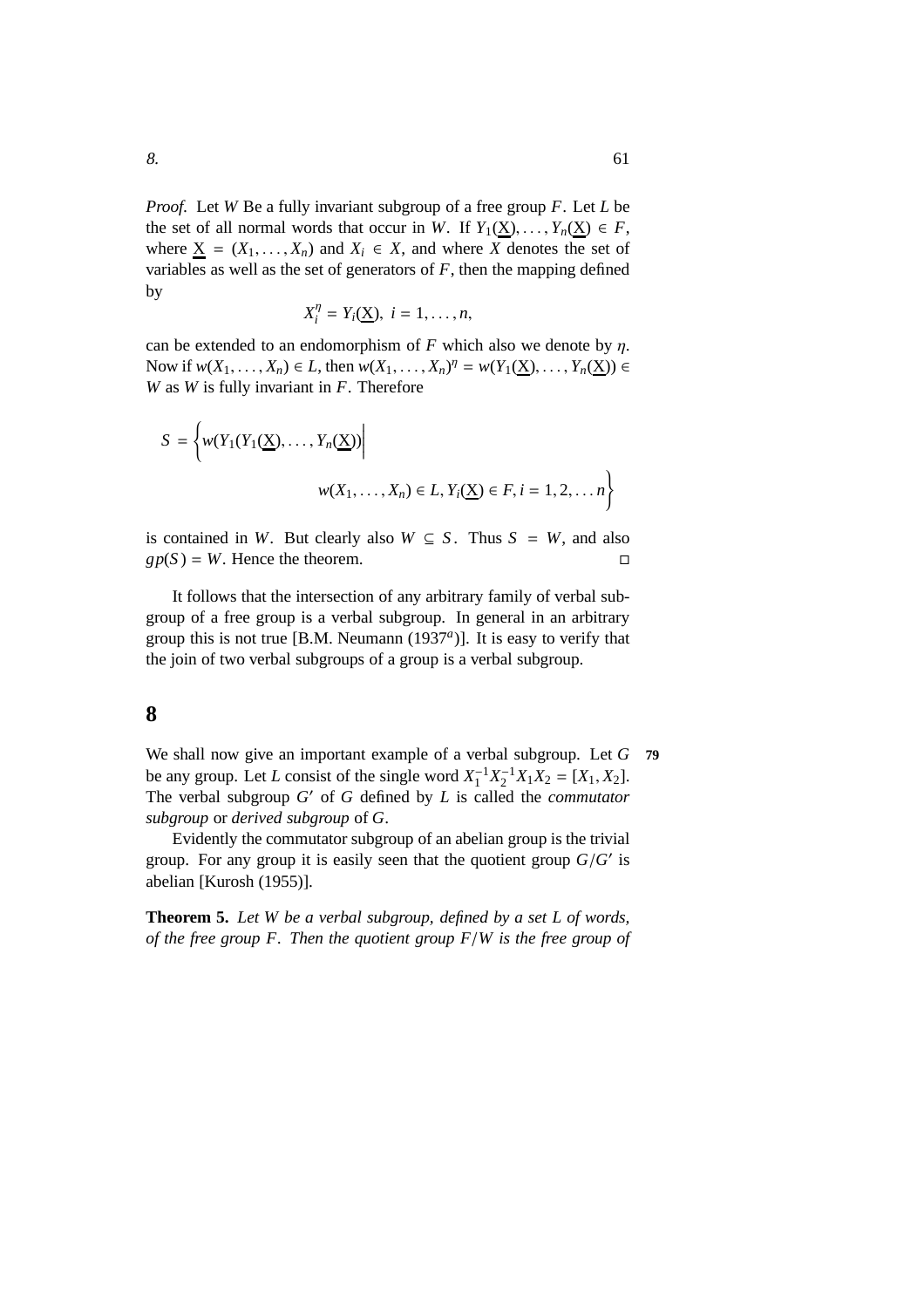*the variety*  $V_{=L}$  *defined by the laws*  $w(X) = 1$ *, for all*  $w(X) \in L$  *and it has the same rank as F.*

*Proof.* Now  $F_L$ , the corresponding free group of the variety  $V_{=L}$ , is isomorphic to  $F/W^*$ , where  $W^*$  consists of all  $w(X_1, \ldots, X_n)$  such that  $w(X_1, \ldots, X_n) = 1$  is a law in all the groups of  $V_L$ . We also know that  $W^*$ is fully invariant in *F*. If  $w(X_1, \ldots, X_n)$  is in *L*, then  $w(Y_1(\underline{X}), \ldots, Y_n(\underline{X}))$  $\in$  *W*<sup>\*</sup> for arbitrary  $Y_i(\underline{X}) \in F$ . Therefore  $W \leq W^*$ . Now  $F/W \in V_{=L}$ . Therefore, if  $w(X_1, \ldots, X_n) \in W^*$  then the law  $w(X_1, \ldots, X_n) = 1$  holds in *F*/*W*. In other words  $w(X_1, ..., X_n)$  ∈ *W*. Therefore  $W^*$  ≤ *W*; we get  $W = W^*$ . Hence the theorem.

<span id="page-69-0"></span>**Theorem 6.** *Every verbal subgroup W of a free group F is the fully invariant closure of the set L (i.e. the fully invariant subgroup generated* by L) of words consisting of either one or no word of the from  $X_1^k$  and **80** *apart from that "commutator words" i.e. words contained in the derived group F*′ *.*

*Proof.* We have already remarked that the quotient group  $F/F'$  is abelian. Therefore every  $w \in W$  can be written as  $w = X_1^{k_n}$  $\frac{k_n}{1} \cdot X_n^{k_n} w'$  with  $w' \in$ *F*<sup>'</sup>. Let  $\eta$  be the endomorphism of *F* defined by  $X_1^{\eta}$  $y_1^{\eta} = X_1, X_i^{\eta}$  $\frac{\eta}{i} = 1$  for  $i \neq 1$ . Since *W* is fully invariant in *F* it follows that  $w^n = X_1^{k_1}$  $X_1^{k_1} w^{\prime \eta} = X_1^{k_1}$  $\frac{\kappa_1}{1}$ . Similarly  $\eta_i$  defined by  $X_i^{\eta_i}$  $\frac{\eta_i}{i} = X_1$  and  $X_j^{\eta_i}$  $j^{n_i}$  = 1 for  $j \neq i$ , generates an endomorphism of *F* and therefore  $w^{\eta_i} = X_1^{k_i}$  $X_1^{k_i}w^{\prime\eta_i} = X_1^{k_i}$  $_1^{k_i}$ , since  $w^{\prime \eta_i} = 1$ . Let  $gp(X_1^k) = gp(X_1) \cap W$ . Then  $k/k_i$  for  $i = 1, 2, \ldots, n$ . If  $\Pi_i$  is the endomorphism defined by  $X_1^{\Pi_i}$  $X_1^{\Pi_i} = X_i, X_j^{\Pi_i}$  $\frac{\prod_i}{j}$  = 1 for  $i \neq j$ , then  $(X^k)^{\prod_i}$  =  $X_i^k \varphi W$ . Let *L* be the set consisting of  $X_1^k$  and all the *w*'s that occur when each  $w \in W$  is written as  $w = X_1^{k_1}$  $x_1^{k_1} \cdots x_n^{k_n} w'$ . It is easily seen that any invariant subgroup of *F* that contains *L* also contains *W*. But *W* itself is fully invariant in *F*. Hence *W* is the fully invariant closure of *L*. When  $k = 0$ , *L* is a subset of *W'*. .

**Corollary B.M. Neumann,** 1937<sup>1</sup>. If  $k \neq 1$ , then the reduced free *groups of the variety are non-isomorphic for different ranks. [If k = 1, the free groups of the variety are all the trivial groups.]*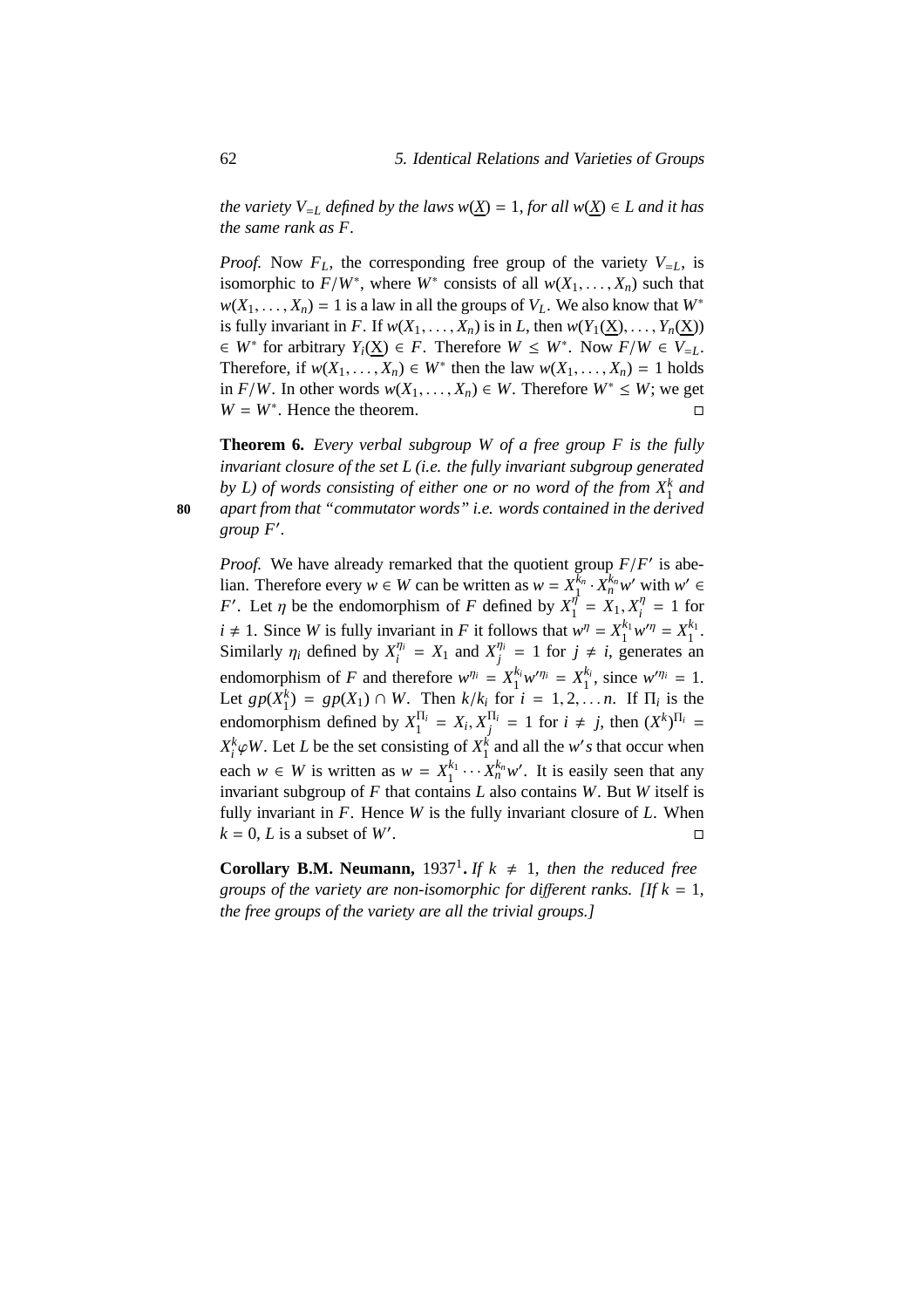# <span id="page-70-0"></span>**Chapter 6 Group-theoretical Constructions**

# **1 The Cartesian product and the direct product of a family of groups**

Let  $\big\{ G_i \big\}$ *i*∈*I* be a family of group indexed by a non-empty set *I*. Let *T* **81** denote the set of all functions on *I* with values in *G<sup>i</sup>* . Consider the set *P* defined by

$$
P = \bigg\{ f \in T \bigg| f(i) \in G_i \text{ for all } i \in I \bigg\}.
$$

We turn *P* into a group by introducing the following multiplication: If  $f, g \in P$ . Then

 $fg = h$ , where  $h(i) = f(i)g(i)$ , for all  $i \in I$ .

It is easy to see that *h* ∈ *P*. We take the function *e* ∈ *P*, defined by

$$
e(i) = 1_i
$$
 for every  $i \in I$ 

(where  $1_i$  is the unit element of  $G_i$ ) as the unit element. For,

$$
ef = fe = f, \text{ for all } f \in P.
$$

63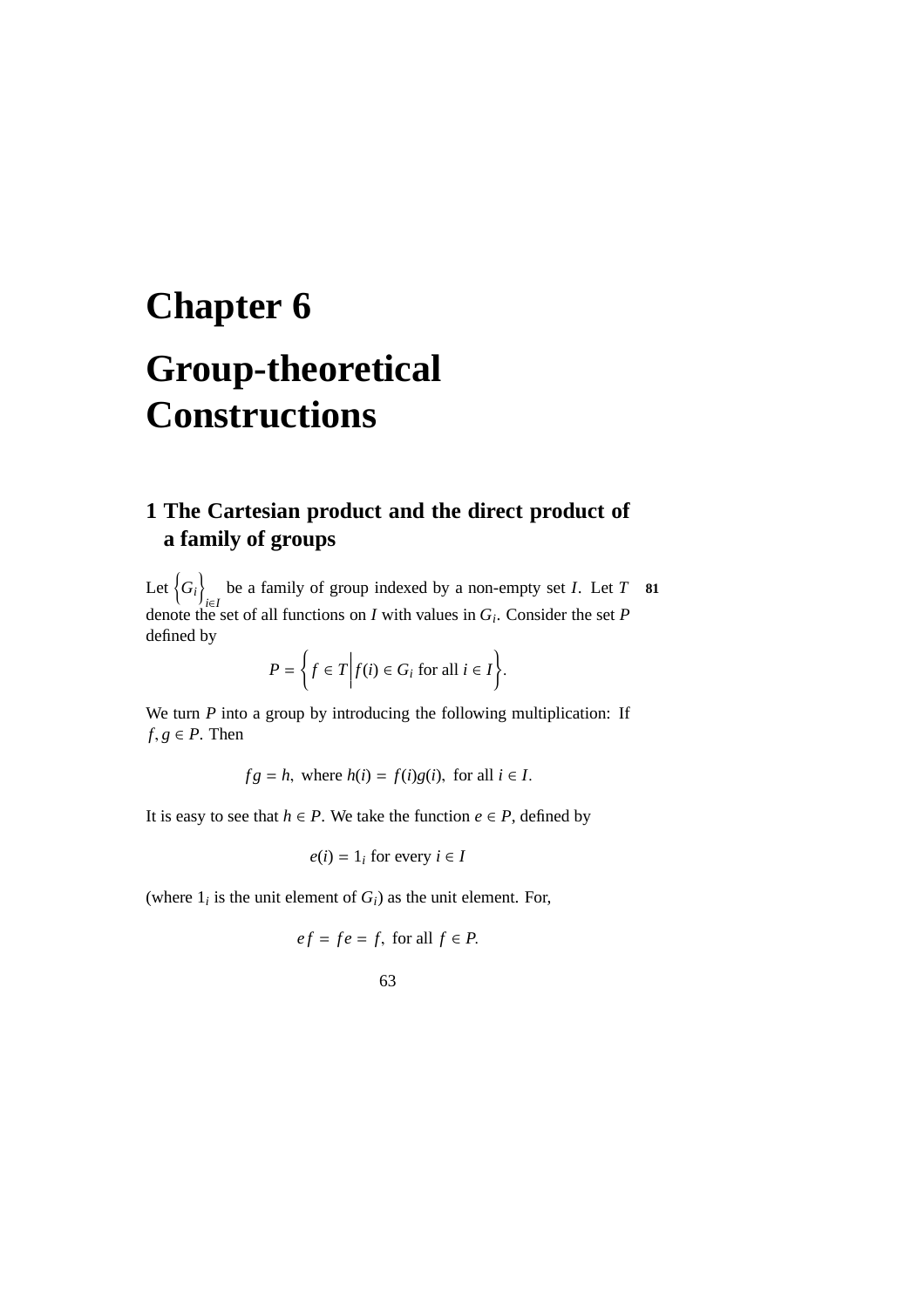For every  $f \in P$ , we take the function  $f^{-1}$  defined by

$$
f^{-1}(i) = (f(i))^{-1}
$$
, for every  $i \in I$ ,

as the inverse of *f*. It is easy to verify that  $f^{-1} \in P$  and  $ff^{-1} = f^{-1}f =$ **82** *e*, for every  $f \in P$ . We have only to verify the associative law. Let  $f, g, h \in P$ . We have

$$
((fg)h)(i) = (fg)(i)h(i) = (f(i)g(i))h(i) = f(i)(g(i)h(i))
$$
  
= f(i)(gh)(i) = (f(gh))i,

for every  $i \in I$ . Therefore for all  $f, g, h \in P$ ,

$$
(fg)h = f(gh).
$$

This proves that *P* is a group. We call *P* the *Cartesian product* (unrestricted, full, or strong direct product) of  $\{G_i\}$ *i*∈*I* .

Consider now the set  $P^*$  defined by

$$
P^* = \left\{ f \middle| f \in P \text{ and } \left| \left\{ i \middle| f(i) \neq 1_i \right\} \right| < \chi_0 \right\}.
$$

That is to say,  $P^*$  consists precisely of all  $f \in P$  with  $f(i) = 1_i$  except for a finite number of indices  $i$ . It is easy to see that  $P^*$  is a subgroup of *P*. The subgroup *P* ∗ is known as the *direct product* (restricted or weak direct product) of  $\{G_i\}$ *i*∈*I* If  $|I|$  <  $\chi$ <sub>0</sub>, then *P* = *P*<sup>\*</sup>; that is to say, the concepts of the Cartesian product and the direct product coincide when the index set is finite. The two products we have just defined are important, and they occur frequently in the group theory.

Hereafter, we shall denote all the unit elements that occur by 1; unless is a possibility of confusion.

Consider now, for every  $i \in I$ , the set

$$
H_i = \left\{ f \middle| f \in P \text{ and } f(j) = 1 \text{ for all } j \neq i \right\}.
$$

83 We claim that  $H_i \Delta P$  and that  $H_i \cong G_i$ . Let  $f, g \in H_i$ . Then  $f(j) =$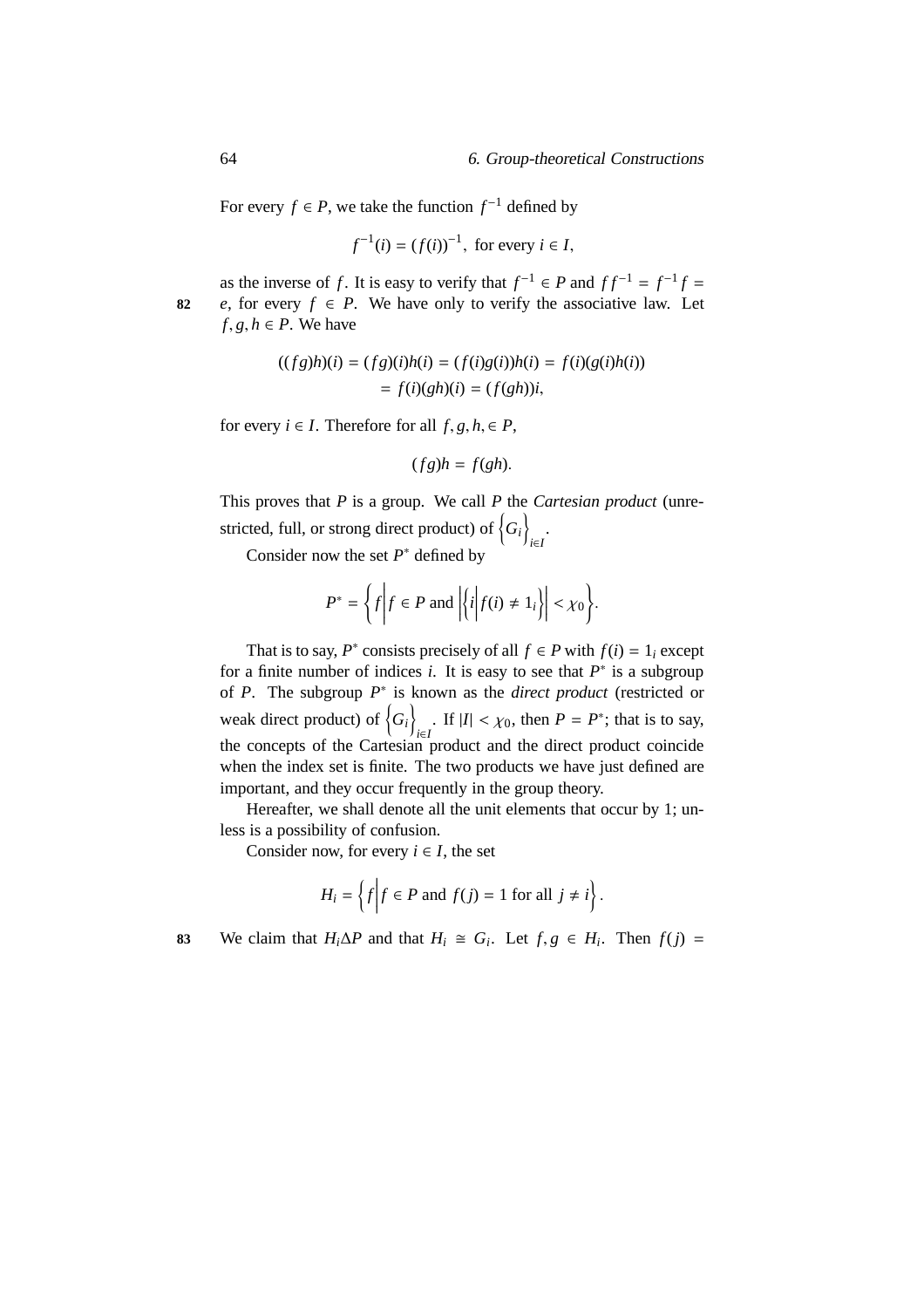1, *g*(*j*) = 1, for *j* ≠ *i*. Therefore,  $f^{-1}g(j) = f^{-1}(j)g(j) = (f(j))^{-1}g(j)$  =  $1^{-1}1 = 1$ , for all  $j \neq i$ . Hence  $f^{-1}g \in H_i$ , and therefore  $H_i \leq P$ . In fact  $H_i \le P^* \le P$ . Now, let  $f \in P$ ,  $h \in H_i$ . Then

$$
(f^{-1}hf)(j) = (f(j))^{-1}h(j)f(j) = (f(j))^{-1}1f(j) = 1, \text{ for } j \neq i.
$$

Therefore  $H_i \Delta P$ . Consider now the mapping  $\prod_i$  of *P* onto  $G_i$  defined by

$$
f^{\prod_i} = f(i)
$$
, for every  $f \in P$ .

We have, for arbitrary  $f, g \in P$ ,

$$
(fg)^{\prod i} = (fg)(i) = f(i) = f(i)g(i) = f^{\prod_i}g^{\prod_i}.
$$

Therefore  $\prod_i$  is a homomorphism and in fact, clearly, an epimorphism. We call  $\prod_i$  the projection of *P* onto  $G_i$ . Let us now restrict  $\prod_i$ to the subgroup  $H_i$ . We shall denote this restricted mapping also by  $\prod_i$ . We claim that  $\prod_i$  is an isomorphism of  $H_i$  onto  $G_i$ . To check that this mapping is 'onto', we have only to observe that for every  $a \in G_i$ , the function  $h_a \in H_i$  defined by

$$
h_a(j) = 1
$$
 for  $j \neq i$ , and  $h_a(i) = a$ 

is mapped on a by  $\prod_i$ . Obviously, the kernel of  $\prod_i$  in  $H_i$  is trivial, and **84** therefore

$$
H_i \cong G_i
$$
, for all  $i \in I$ .

Thus we have in  $P$  isomorphic copies of the groups  $G_i$ . The group *P* is something called the *internal Cartesian product* of {*Hi*}*i*∈*<sup>I</sup>* , and the *external Cartesian product* of {*Gi*}*i*∈*<sup>I</sup>* .

It is easy to see that for  $i \neq j$ , every element of  $H_i$  commutes with every element of *H<sup>j</sup>* .

We have already seen that  $H_i \Delta P^*$ , for all  $i \in I$ . We assert now that  $P^*$  is the subgroup generated by  $\{H_i\}_{i \in I}$  in *P*. Trivially

$$
gp(\{H_i\}_{i\in I}) \leq P^*.
$$

Let now  $f^* \in P^*$  with  $f^*(i_j) = a_j \neq 1, j = 1, ..., n$  and  $f^*(i) = 1$  for  $i \neq i_1, \ldots, i_n$ . Define  $h_{i_j} \in H_{i_j}$ .  $j = 1, \ldots, n$  as follows:

$$
h_{i_j}(i_j) = a_j, h_{i_j}(i) = 1 \text{ for } i \neq i_j.
$$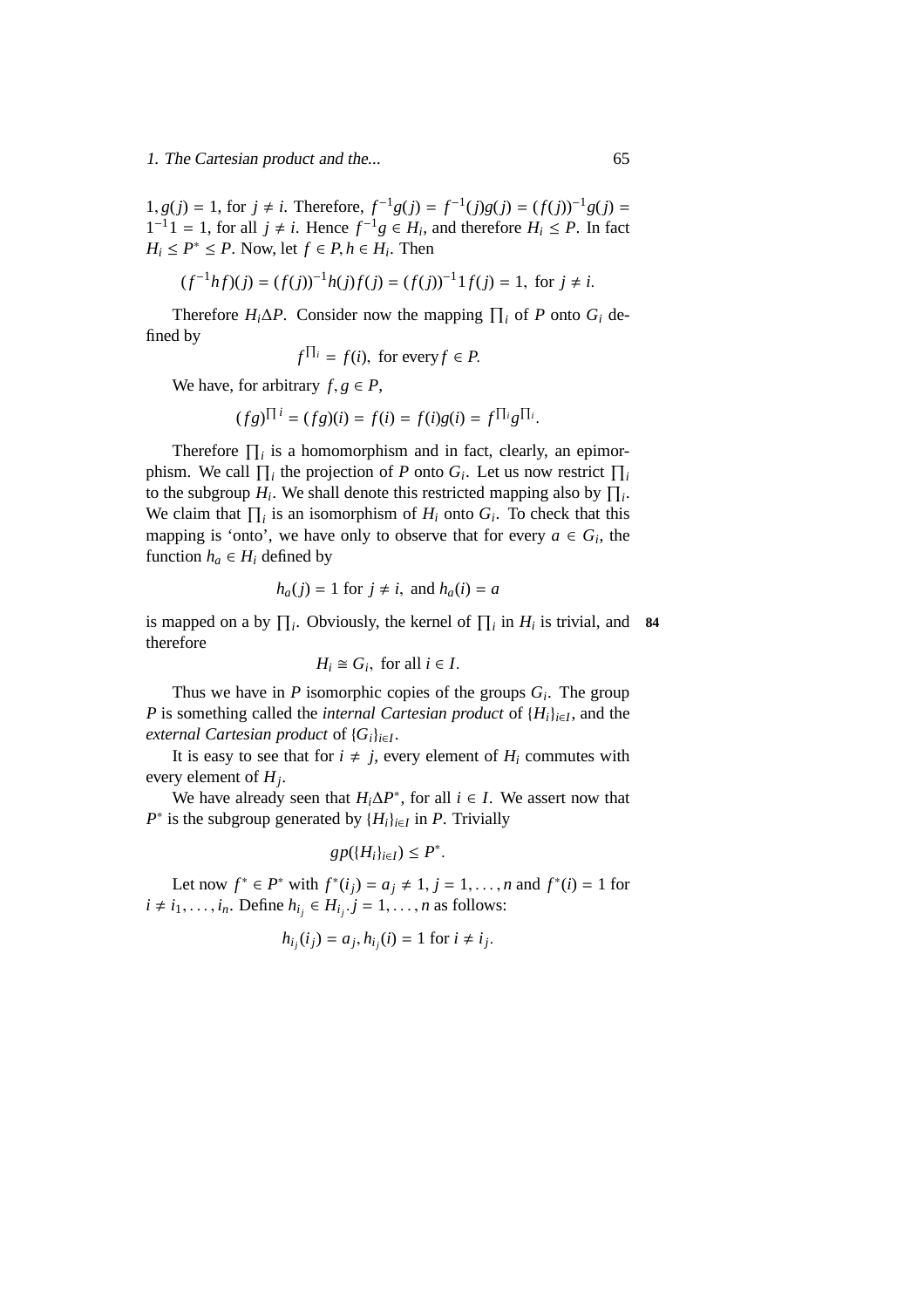Then

$$
f^* = h_{i_1} h_{i_2} \cdots h_{i_n} \in gp(\{H_i\}_{i \in I}).
$$

Therefore,  $P^* = gp(\lbrace H_i \rbrace_{i \in I})$ .

The following, theorem and the example we give show that certain properties of the  $G_i$  are retained in the direct product, but not in the Cartesian product.

**85** We call a group *periodic* if all of its elements are of finite order.

**Theorem 1.** *The direct product of periodic groups is periodic.*

*Proof.* Let  $f \in P^*$ . Let

$$
\bigg\{i\bigg|i\in I, f(i)\neq 1\bigg\}=\bigg\{i_1,\ldots,i_n\bigg\}.
$$

If *m* is the least common multiple of the orders of  $f(i_1), \ldots, f(i_n)$ , then  $f^m = 1$ . This proves the theorem.

In general this is not true for Cartesian products *P*. For example, let  $G_i = gp(a_i : a_i^{i+1} = 1), i = 1, 2, 3, ...;$  that is to say,  $G_i$  is a cyclic of order  $i + 1$ , generated by  $a_i$ . Consider  $f_0 \in P$  defined by

$$
f_o(i) = a_i, i = 1, 2, 3, \dots
$$

For any positive integer *m*, we have

$$
f_0^m(m)=a_m^m\neq 1,
$$

therefore *f<sup>o</sup>* is of infinite order.

Let  ${G_i}_{i \in I}$  be a countable family of countable groups. Then  $P^* =$  $gp({H_i}_{i \in I})$  is countably generated, since each  $H_i$ , being isomorphic to *Gi* , is countable. On the other hand, the Cartesian product of a countably infinite family of non-trivial countable groups has the cardinal of the continuum. For it is easily seen that

$$
2^{\mathcal{N}_o} \leq |P| \leq \mathcal{N}_o^{\mathcal{N}_o} = 2\mathcal{N}_o.
$$

**86** We have already remarked that the Cartesian product and the direct product of a family of groups are equal if the index set *I* is finite. (The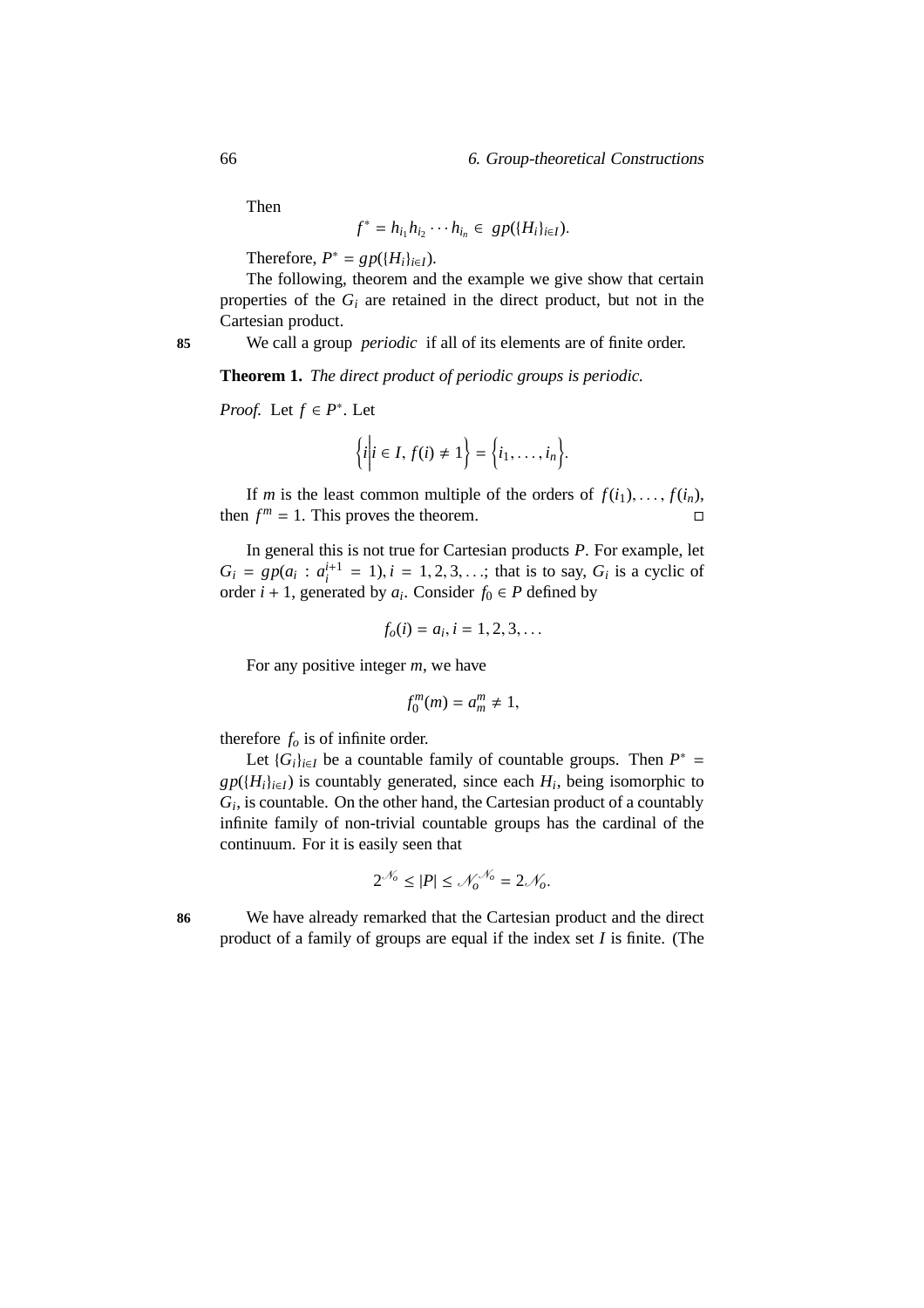converse is also true if there are no trivial groups in the family.) If  $I = \{1, 2, \ldots, n\}$ , we denote this product by

$$
P = P^* = G_1 \times G_2 \times \cdots \times G_n
$$

(Note that the same notation is used for the set product of the  $G_i$ ; but there is little danger of confusion.)

The following theorems are easy to prove. We shall state them here without proof.

**Theorem 2.** *If*  $\{G_i\}_{i\in I}$  *and*  $\{G'_i\}_{i\in I}$  *are two families of groups indexed by the same set I, and*

$$
G_i \cong G'_i \text{ for every } i \in I,
$$

*then*  $P \cong P'$  *and*  $P^* \cong P'^*$  *where*  $P, P'$  *denote the Cartesian products of* {*G*<sub>*i*</sub>}<sub>*i*∈*I and* {*G*<sub>*i*</sub><sup>*}*<sub>*i*∈*I*</sub> *respectively, and*  $P^*$ ,  $P'^*$  *the corresponding direct*</sub></sup> *products.*

**Theorem 3.** *If*  $\{I_j\}_{j \in J}$  *is a partition of the index set I, and*  $P_j$ ,  $P_j^*$  *are the Cartesian product and direct product of the family* {*Gi*}*i*∈*I<sup>j</sup> , then the Cartesian product (direct product) of*  ${P_j}_{j \in J}({P_j^*}_{j \in J})$  *is isomorphic to the Cartesian product (direct product of* {*Gi*}*i*∈*<sup>I</sup> .*

In particular, if  $I = \{1, 2, 3\}$ , we have

$$
G_1 \times (G_2 \times G_3) \cong (G_1 \times G_2) \times G_3.
$$

If the  $G_i$  are all isomorphic to a group  $G$ , then we call  $P$  the *Carte-* 87 *sian power* of *G*, and *P* ∗ the *direct power* of *G*. By Theorem [2,](#page-180-0) we may replace all the  $G_i$  by  $G$ . Then  $P$  will be the set of all functions on  $I$  with values in *G*. We denote this set by  $G^I$ . If  $f, g \in G^I$ , then  $fg(i) = f(i)g(i)$ . The unit element is the function  $e \in G^I$  such that  $e(i) = 1$  for all  $i \in I$ . The inverse of  $f \in G^I$  is the function  $f^{-1}$  such that  $f^{-1}(i) = (f(i))^{-1}$  for all  $i \in I$ .

When *I* is a finite set, say  $I = 1, 2, ..., n$ , we write  $G^n$  for  $G^I$ .

The Cartesian or direct power of a group *G* does not depend on the index set *I*, but only on the cardinal of *I* (See Kuroshm 1955, §17).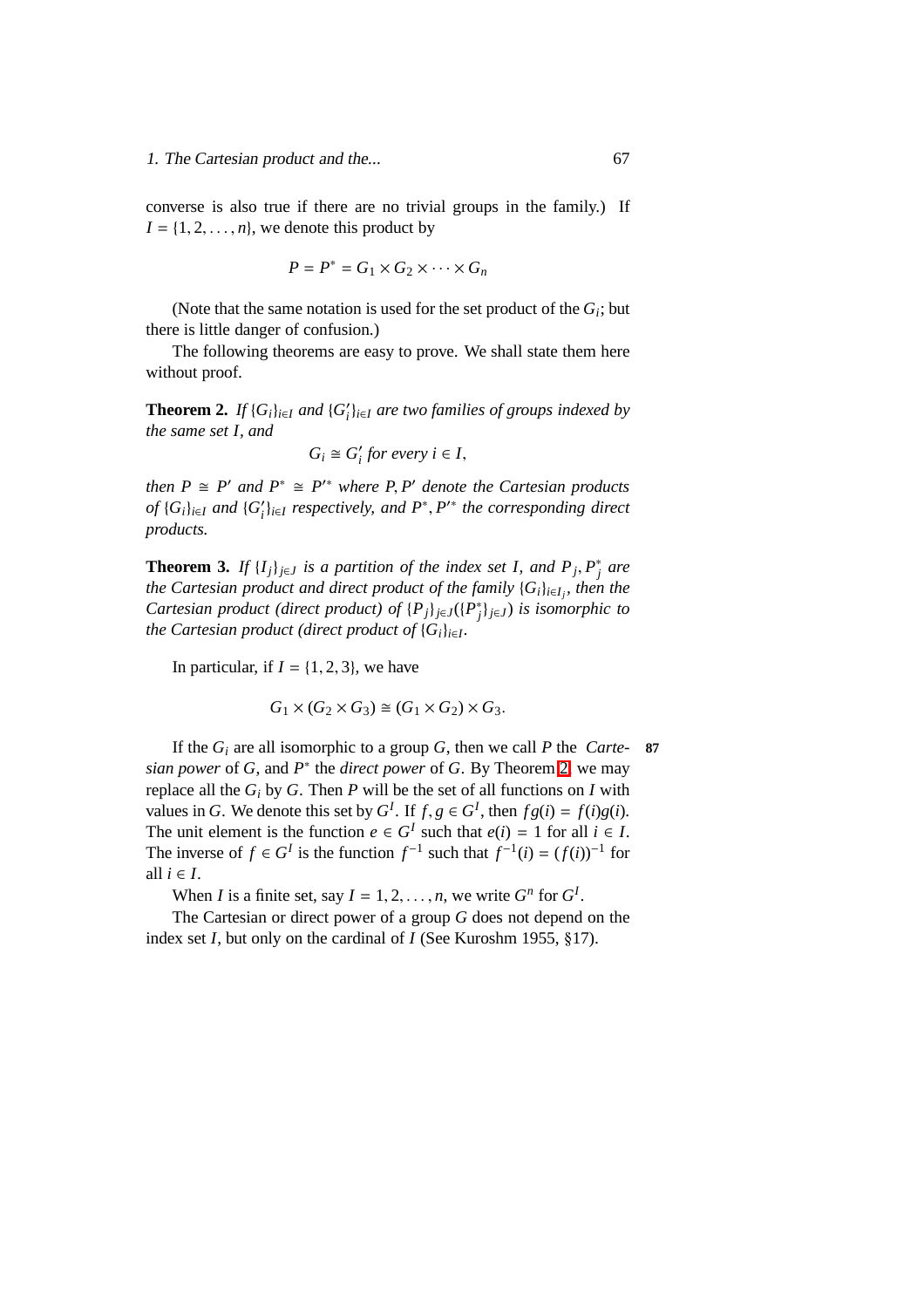## **2 The splitting extension**

In this section we shall give a group-theoretical construction which is more general then the direct product. This construction will be later used in proving certain embedding theorems.

Let *G* be any group, and  $A\Delta G$ , with  $G/A \cong B$ . We call *G* an *extension* of *A* by *B*. We now pose the following question. Given two groups *A* and *B*, does there exist an extension of *A* by *B*? We assert that the direct product of *A* and *B* is one such extension. For, let  $G = A \times B$  be the direct product of *A* and *B*. According to our definition of the direct product an element of *G* is a function *f* on the set {1, 2} with values in **88** *A* ∪ *B*, such that  $f(1) \in A$ , and  $f(2) \in B$ . We shall denote this function by the pair ( $f(1)$ ,  $f(2)$ ); in other words ( $a, b$ )  $\in A \times B$  is the function on {1, 2} such that *f*(1) = *a*, *f*(2) = *b*. Further, if  $(a, b)$ ,  $(a', b')$  ∈ *A* × *B*, then

$$
(a, b)(a', b') = (aa', bb');
$$

the unit element of  $A \times B$  is (1, 1) and  $(a^{-1}, b^{-1})$  is the inverse of  $(a, b)$  in our new notation. We have seen in the last section that the projection  $\prod_2$ of *G* onto *B* is an epimorphism with the set  $\{(a, 1) | a \in A\}$  as the kernel. Clearly, the kernel is isomorphic to *A* in a natural way. If we identify this set with *A*, we have

 $G/A \cong B$ .

Thus *G* is an extension of *A* by *B*. But in general this is not the only extension of *A* by *B*.

We shall now give another method of constructing an extension of *A* by *B*. Let  $\alpha$  be a homomorphism of *B* into the group of automorphisms of *A*; this is to say  $\alpha(b)$  for any  $b \in B$  is an automorphism of *A*, and further  $\alpha(bb') = \alpha(b)\alpha(b')$  for all  $b, b' \in B$ : this is the homomorphism property of α. We take the product *set*

$$
G = B \times A = \left\{ (b, a) \middle| b \in B, a \in A \right\},\
$$

and make it a group by introducing the following multiplication:

$$
(b, a)(b', a') = (bb', a^{\alpha(b')}a')
$$
, for  $b, b' \in B$ , and  $a, a' \in A$ .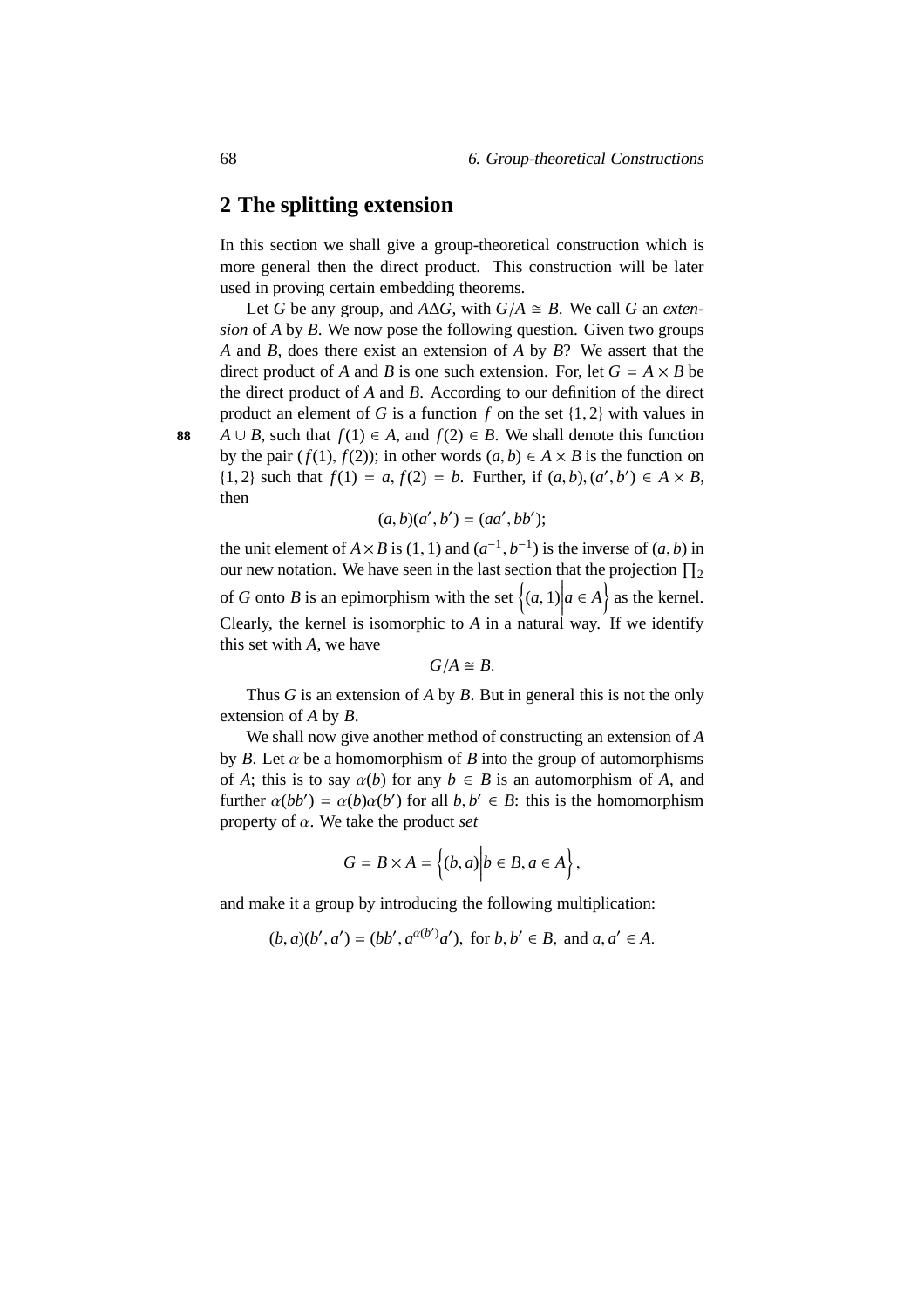#### 2. The splitting extension 69

We take (1, 1) as the unit elements of *G*. (The unit elements of both **89** *A* and *P* are denoted by 1. ) For

$$
(1,1)(b,a) = (1b,1^{\alpha(b)}a) = (b,a)
$$

as  $\alpha(b)$ , being an automorphism of *A*, must map 1 on 1; and

$$
(b, a)(1, 1) = (b1, a^{\alpha(1)}1) = (b, a),
$$

since  $\alpha$  is a homomorphism and thus  $\alpha(1)$  must be the unit be the unit element of the group of automorphisms of *A*, that is the identity automorphism. The inverse of  $(b, a)$  we take as

$$
(b,a)^{-1}=(b^{-1},(a^{\alpha(b^{-1})})^{-1})
$$

For,

$$
(b, a)(b^{-1}, (a^{\alpha(b^{-1})})^{-1}) = (bb^{-1}, a^{\alpha(b^{-1})}((a^{\alpha(b^{-1})})^{-1}) = (1, 1).
$$

Similarly,

$$
(b^{-1}, (a^{\alpha(b^{-1})})^{-1})(b, a) = (b^{-1}b, ((a^{\alpha(b^{-1})})^{-1})^{\alpha(b)}a).
$$

But

$$
((a^{\alpha(b^{-1})})^{-1})^{\alpha(b)} = ((a^{\alpha(b^{-1})})^{\alpha(b)})^{-1}
$$
  
= 
$$
(a^{\alpha(b^{-1})\alpha(b)})^{-1} = ((a^{\alpha(b^{-1}b)})^{-1} = (a^{\alpha(1)})^{-1} = a^{-1}.
$$

Therefore,  $(b^{-1}, (a^{\alpha(b^{-1})})^{-1})(b, a) = (1, 1)$ . We have now only to verify the associative law. Let  $(b, a)$ ,  $(b', a')$  and  $(b'', a'') \in B \times A$ . Then

$$
((b, a)(b', a'))(b'', a'') = (ba, a^{\alpha(b')}a')(b'', a'')
$$
  

$$
= ((bb')b'', (a^{\alpha(b')}a')^{\alpha(b'')}a'')
$$
  

$$
= (b(b'b''), (a^{\alpha(b')\alpha(b'')}a'^{\alpha(b'')})a'')
$$
  

$$
= (b(b'b''), a^{\alpha(b'b'')}a'^{(b'')}a'')
$$
  

$$
= (b, a)(b'b'', a'^{(b'')}a'')
$$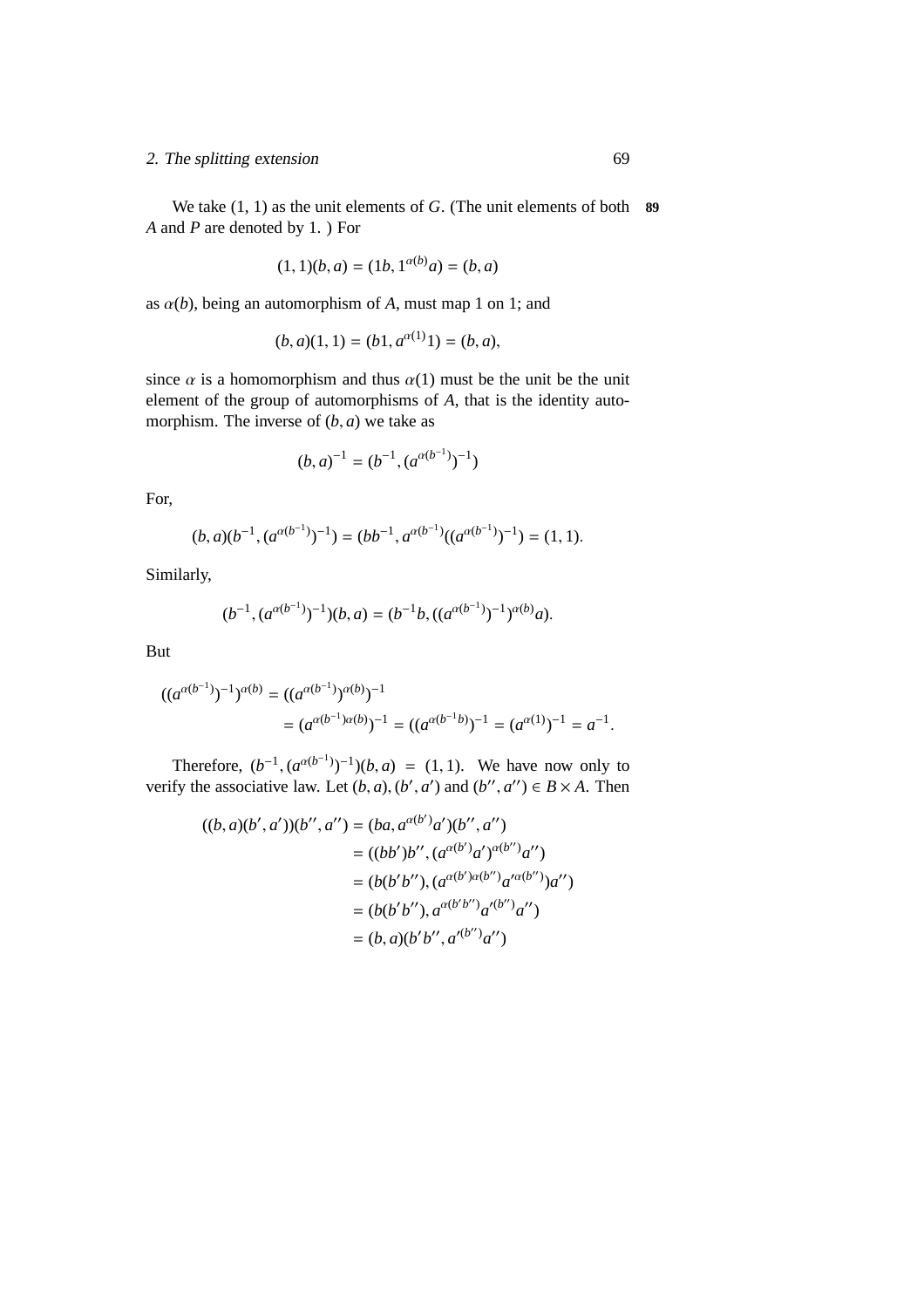$$
= (b, a)((b', a')(b'', a'')).
$$

Thus  $B \times A$  is a group with the multiplication we have defined. **90** 

To show that *G* is an extension of *A* by *B*, we have first to identify *A* with some subgroup of *G*. In other words we have to find a suitable monomorphic image of *A* in *G*. Consider the mapping  $\prod_1$  of *A* into *G* defined by

$$
a^{\prod_1} = (a, a)
$$
 for all  $a \in A$ .

Now,

$$
(aa')^{\prod_1} = (1, aa') = (11, a^{\alpha(1)}a') = (1, a)(1, a') = a^{\prod_1} a'^{\prod_1}
$$

and  $a^{\prod_1} = (1, 1)$  if and only if  $a = 1$ . Therefore  $\prod_1$  is a monomorphism of *A* into *G*, the monomorphic image the subgroup  $\{(1, a)$ <br>We identify *A* with this monomorphic image: in other word  $a \in A$   $\leq G$ .

**91** We identify *A* with this monomorphic image; in other words we write a for  $(1, a)$ , for all  $a \in A$ .

Similarly, consider the mapping the mapping  $\prod_2$  of *B* into *G* defined by

$$
b^{\prod_2} = (b, a), \text{ for all } b \in B.
$$

We have

$$
(bb')^{\prod_2}=(bb',1)=(bb',1^{\alpha(b')}\mathbf{1})=(b,1)(b',1)=b^{\prod_2}b'^{\prod_2}
$$

Further  $b^{\prod_2} = (1, 1)$  if and only if  $b = 1$ . Therefore  $\prod_2$  is a monomorphism of *B* into *G*, and

$$
B^{\prod_{2}} = \left\{ (b, a) \middle| b^* \in B \right\} \leq G.
$$

We identity *B* with  $B^{\prod_2}$  and write *b* for  $(b, a)$ , for all  $b \in B$ . Now,

$$
ba = (b, a)(1, a) = (b1, 1^{\alpha(1)}a) = (b, a).
$$

Therefore every element  $(b, a)$  of  $G$  can be written as

$$
(b, a) = ba
$$
, with  $b \in B, a \in A$ .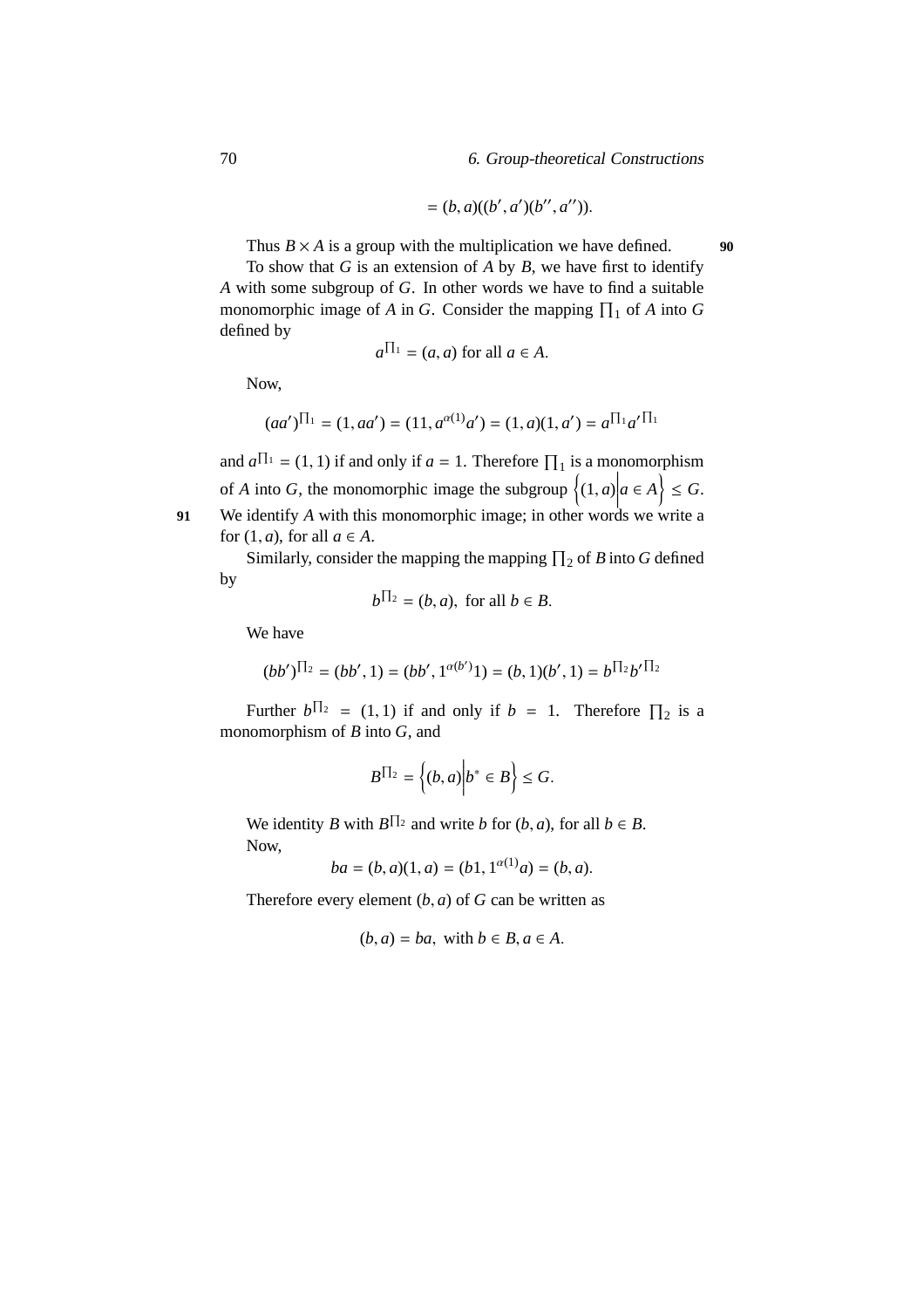#### 2. The splitting extension 71

By the identification we have made, it is easily seen that  $A \cap B = \{1\}$ . We claim that the representation of a pair  $(b, a)$  as a product ba is unique. For if

$$
ba = b'a', \text{ with } b, b' \in B, a, a' \in A,
$$

then  $b'^{-1}b = a'a^{-1}$ . But  $A \cap B = \{1\}$ . Hence, 92

$$
b'^{-1}b = a'a^{-1} = 1
$$
, i.e,  $a = a', b = b'$ .

Consider now the mapping  $\prod$  of *G* onto *B* defined by

$$
(ba)^{\Pi} = b.
$$

(Note that the uniqueness of the representation ba ensure that  $\Pi$  is a mapping. ) We assert that  $\Pi$  is an epimorphism of *G* onto *B* with *A* as kernel, For,

$$
((ba)(b'a'))^{\Pi} = (bb'a^{\alpha(b')}a')^{\Pi} = bb' = (ba)^{\Pi}(b'a')^{\Pi}
$$

for all  $b, b' \in B$ ,  $a, a' \in A$ . It is easy to see that the kernel of  $\prod$  is *A* and therefore

$$
A\Delta G, G/A \cong B.
$$

Hence *G* is an extension of *A* by *B*. We call *G* a splitting extension (split extension or semi-direct product) of *A* by *B*.

By the above construction it follows that *G* depends on the homomorphism  $\alpha$  also. In particular, if we take for  $\alpha$  the trivial homomorphism, that is, the mapping which maps every element of *B* onto the identity automorphism of *A*, it is easy to see that the corresponding splitting extension is the direct product of *A* and *B*.

If  $\alpha$  is an isomorphism of *B* onto the group of automorphisms of *A*, then corresponding splitting extension is known as the *holomorph* of *A*. **93** We note that in a splitting extension of *A* by *B*,

$$
b^{-1}ab = a^{\alpha(b)} \text{ for all } a \in A;
$$

that is to say, all the automorphism  $\alpha(b)$  of *A* are induced by inner automorphisms of the splitting extension. In particular when *G* is the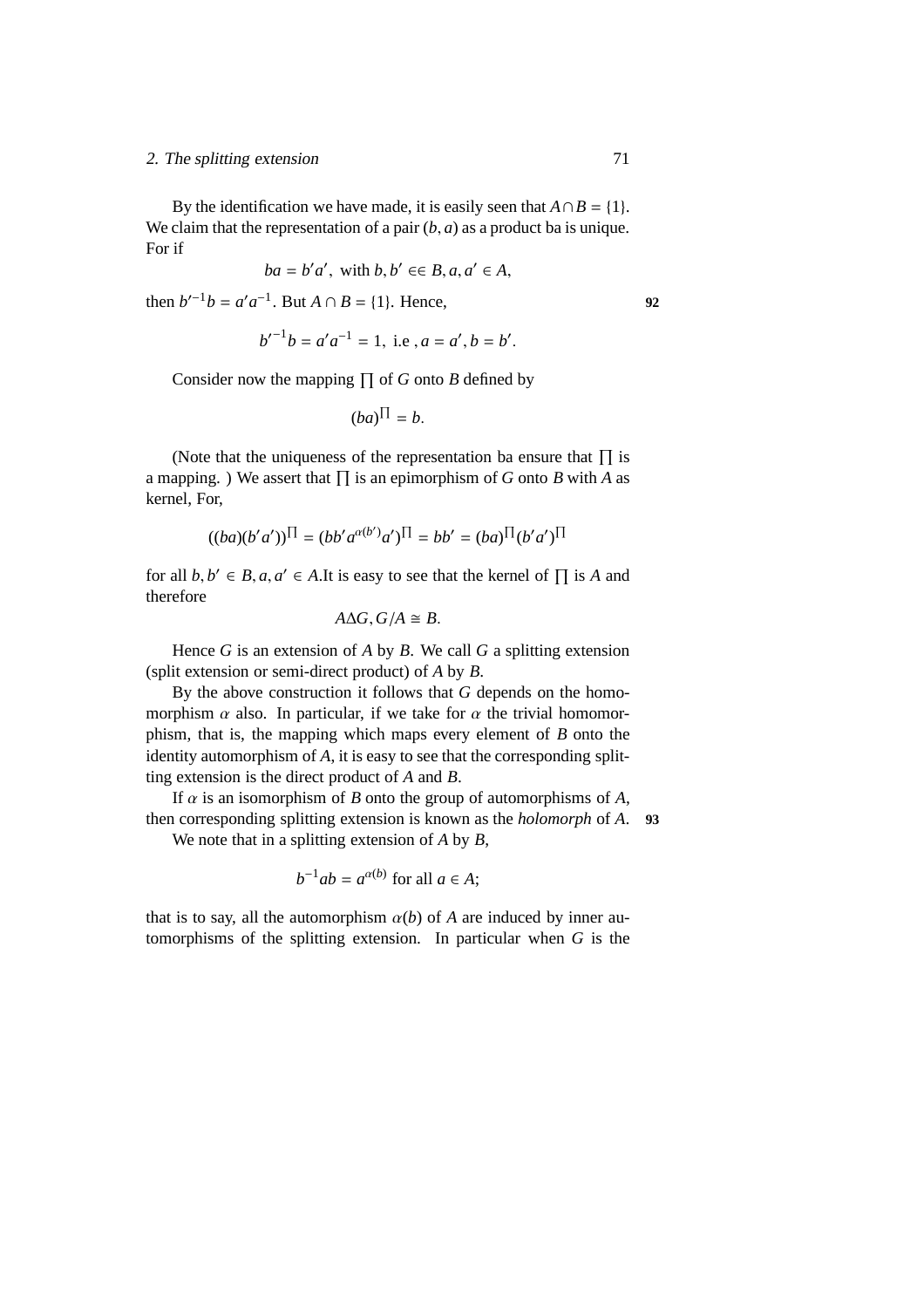holomorph of *A*, all the automorphisms of *A* are induced by the inner automorphisms of *G*.

Not all extensions of *A* by *B* are necessarily splitting extensions. Consider the group  $Q$  generated by two elements  $i$ ,  $j$  with the defining relations

$$
i^{-1}ji = j^{-1}, j^{-1}ij = i^{-1}.
$$

This group is known as the *quaternion* group (see Coxeter and Moser, 1957). It is not difficult to prove the order of *Q* is 8, the element *i* is four, and the only subgroup of order 2 in *Q* is {1,  $i^2$ }. Let now  $A = gp(i)$ . Then the subgroup *A* being of index 2 in *Q* is a normal subgroup of *Q*. Thus *Q* is an extension of *A* by a cyclic group of order 2. But the only subgroup of order 2 of Q is  $gp(i^2)$ , which is contained in A. Therefore Q is not a splitting extension of A. The subgroup  $gp(i^2)$  is also normal in *Q*, as it is the only subgroup of order 2 of *Q*. But

$$
Q/gp(i^2) \cong V_4 = gp(a, b : a^2 = b^2 = 1).
$$

**94** However, *Q* contains only one subgroup of order 2, hence cannot contain any subgroup isomorphic to  $V_4$ . Therefore  $Q$  is not a splitting extension of  $gp(i^2)$ .

#### **3**

The quaternion group *Q* is a finite group which is presented by two generators and two relations. Let *G* be a group generated by a minimal set of generators consisting of *d* elements, and let the number of defining relations in these generators be  $e$ . It is not difficult to prove that if  $e < d$ , then the group  $G$  is infinite. Thus for finite groups, one necessarily has  $e \geq d$ . Obviously the finite cyclic group are examples of finite groups with  $e = d = 1$ . Some examples of finite groups with  $e = d = 2$  can be found in B.H.Neumann (1956).

H.Mennicke (Kiel, Germany now Glasgow ) has shown that the following group is finite:

$$
G = gp(a, b, c : a^b, b^3, b^c = b^3, c^a = c^3).
$$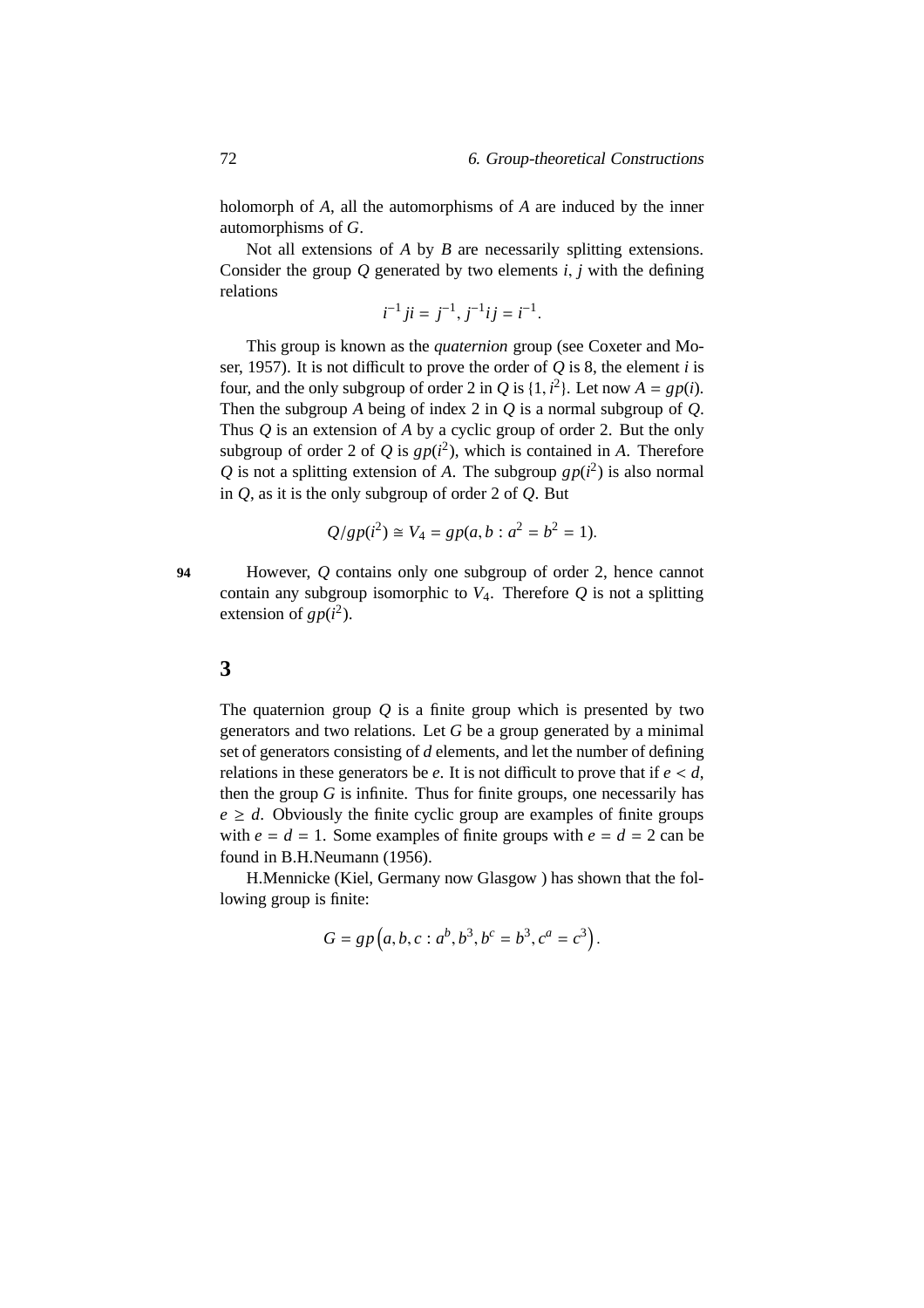It is not difficult to verify that *G* cannot be generated by generated by fewer than three elements; thus *G* is an example of a finite group with  $e = d = 3$ . Later Mennicke and *I.P.* Macdonald (Manchester) independently have given an infinite sequence if finite groups with  $e =$  $d = 3$ . (The results of Mennick and Macdonald are to be published in Arch. Math. and Canod J.math., respectively. This suggests the following

**Unsolved problem.** Are there finite groups with  $e = d = 4$  that cannot be generated by fewer than 4 elements? **95**

#### **4**

Let *G* be a group, and *A*, *B* subgroups of *G* satisfying the following conditions:

(i)  $G = AB$ , (ii)  $A \cap B = \{1\}$ 

We call G the *general product* of the subgroups  $A$  and  $B^1$  $B^1$ .

If *G* is the general product of its subgroups *A* and *B*, then it can also be written as  $G = AB$ . For,

$$
G = G^{-1} = (AB)^{-1} = B^{-1}A^{-1} = BA.
$$

Every  $g \in G$  can be represented as the product of an element of *A* and an element of *B*. Moreover, this representation is unique. For, if  $g = ab = a'b'$  with  $a, a' \in A, b, b' \in B$ , then

$$
a'^{-1} = b'b^{-1} \in A \cap B = \{1\}
$$

Hence  $a'^{-1}a = 1 = b'b^{-1}$ , i.e,  $a = a', b = b'$ .

We have seen (section 2 of this chapter) that if *G* is a splitting extension of its subgroup *A* by a subgroup *B*, then

(i)  $G = BA$ , (ii)  $B \cap A = \{1\}$  and (iii)  $A \Delta G$ .

We claim that conditions (i), (ii) and (iii) are sufficient in order that *G* be a splitting extension of *A* by *B*. To prove this, we define a mapping **96**  $\alpha$  of *B* into the group of automorphisms of *A* as follows: for every  $b \in B$ ,

$$
a^{\alpha(b)} = b^{-1}ab \text{ for all } a \in A.
$$

<span id="page-80-0"></span><sup>&</sup>lt;sup>1</sup>Note:- In the recent literature it is also often called the Zappa-Szep-Redei product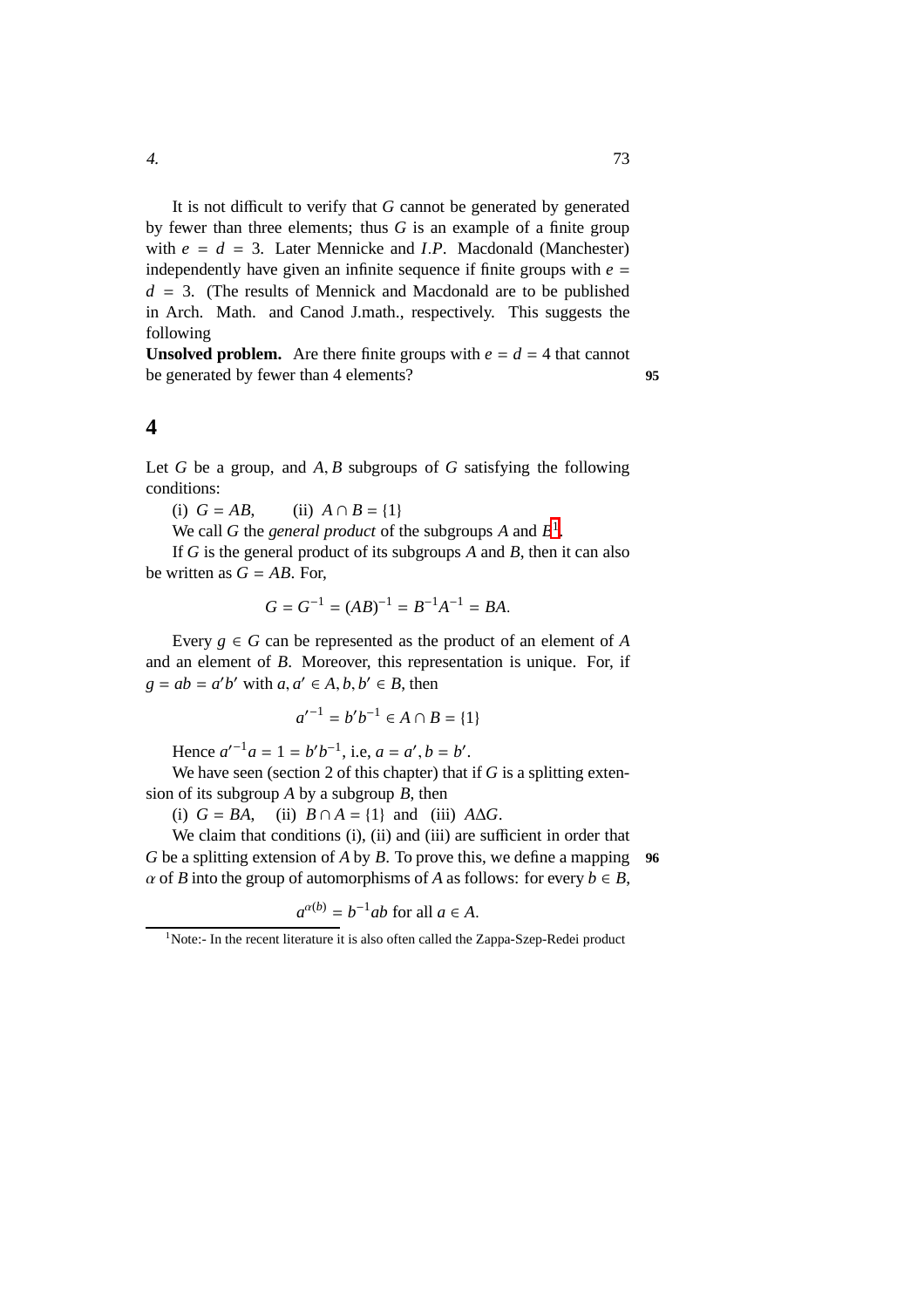Since  $A\Delta G$ , it admits all inner automorphisms of *G*, and hence  $\alpha(b)$ is an automorphism of *A*. We assert that  $\alpha$  is a homomorphism of *B* into the group of automorphisms of *A*. For,

$$
a^{\alpha(bb')} = (bb')^{-1}a(bb') = b'^{-1}(b^{-1}ab)b' = b'^{-1}a^{\alpha(b)}b'
$$
  
= 
$$
(a^{\alpha(b)})^{\alpha(b')} = a^{\alpha(b)\alpha(b')}
$$

for every  $a \in A$  and all  $b, b' \in B$ . Hence

$$
\alpha(bb') = \alpha(b)\alpha(b')
$$
 for all  $b, b' \in B$ ;

that is,  $\alpha$  is a homomorphism.

The condition (ii) immediately gives  $ba = b'a'$  is and only if  $b =$  $b'$ ,  $a = a'$ . Now,  $(ba)(b'a') = bb'b'^{-1}ab'a' = bb'a^{\alpha(b')}a'$ . This proves that *G* is a splitting extension of *A* by *B*.

If, decides conditions (*i*), (*ii*) and (*iii*), *G* also satisfies (*iv*) *B*∆*G*, then *G* is the direct product of *A* and *B*. For,

$$
a^{\alpha(b)} = b^{-1}ab = aa^{-1}b^{-1}ab = a[a, b]
$$

for all  $a \in A, b \in B$ . And since  $A \Delta G$ ,  $B \Delta G$ , we have

 $[a, b] = (a^{-1}b^{-1}a)b = a^{-1}(b^{-1}ab)A \cap B = \{1\},\$ i.e.,  $[a, b] = 1$ , for all  $a \in A, b \in B$ .

97 That is  $a^{\alpha(b)} = a$  for all  $a \in A$ ; thus  $\alpha(b)$  is the identity automorphism of *A* for every  $b \in B$ . Therefore,  $\alpha$  is the trivial homomorphism, and *G* is the direct product of *A* and *B*.

Conversely if *G* is the (internal) direct product of its subgroup *A* and *B*, then *G* satisfies (i), (ii), (iii) and (iv).

Then we have

- **Theorem 4.** 1. *G is a splitting extension of A by B if and only if it satisfies conditions (i), (ii) and (iii).*
	- 2. *G is the direct product of A and B if and only if it satisfies conditions (i), (ii), (iii) and (iv).*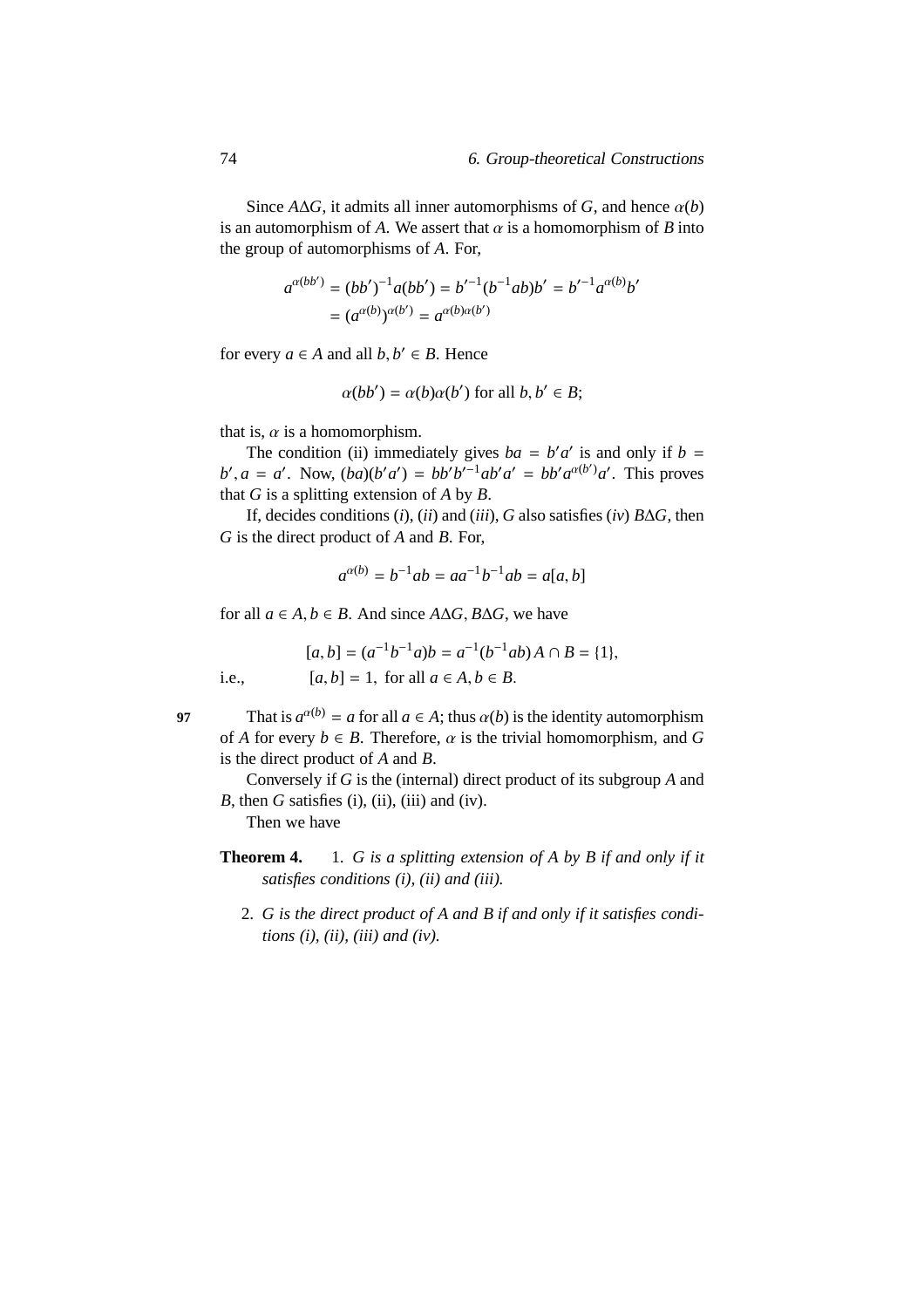# **5 Regular permutation representations of a group by right multiplications**

Let *G* be a group. We know that the set of all one-one mapping of *G* onto *G*, or *permutations* of *G* forms a group (called the symmetric group) with the composition of mapping as multiplication. We shall embed *G* in this permutation group; in other words, we shall find a monomorphic image of *G* in this group.

For every  $g \in G$ , we define a permutation  $\rho(g)$  of *G* by

$$
x^{\rho(g)} = xg, \text{ for all } x \in G.
$$

It is easy to verify that  $\rho(g)$  is a permutation of *G*; but this also **98** follows from the homomorphism property to be moved now. Consider the mapping  $\rho$  of *G* into the group of permutations of *G*, defined by

$$
g^{\rho} = \rho(g) \text{ for all } g \in G.
$$

We claim that  $\rho$  is a monomorphism. Let  $g, h \in G$ . Then

$$
x^{\rho(gh)} = x(gh) = (xg)h = x^{\rho(g)}h = (x^{\rho(g)})^{\rho(h)}
$$
  
=  $x^{\rho(g)}$ , for all  $x \in G$ .

Therefore,

$$
\rho(gh) = \rho(g)\rho(h), \text{ for all } g, h \in G.
$$

Further,  $\rho(g) = 1$  means

$$
x^{\rho(g)} = xg = x, \text{ for all } x \in G.
$$

In particular if we take  $x = 1$ , we get  $g = 1$ . Hence  $\rho$  is a homomorphism with trivial kernel, that is, a homomorphism. Thus  $G \cong \rho(G)$ .

We call  $\rho(g)$ a *right multiplication*, and  $\rho(G)$  the regular permutation representation by right multiplications.

In this context, we can realise the holomorph of *G* as a subgroup of the symmetric group  $S_G$  of all permutation of  $G$ , namely as the normaliser of  $\rho(G)$  in  $S_G$ .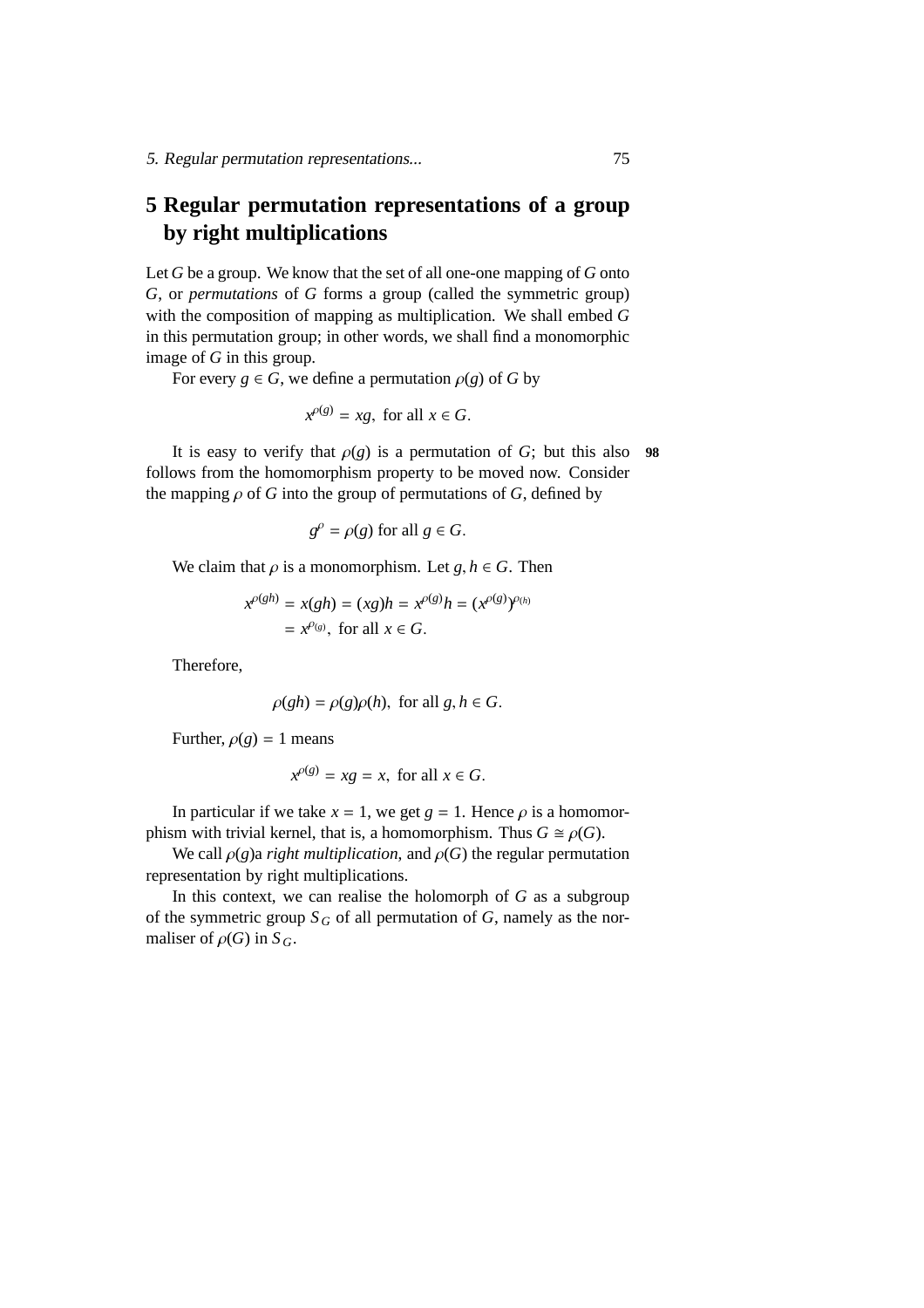# **6 Wreath Product**

**99** Let *A* be an abstract group, and *B* a permutation group of a set *Y*. Consider  $A<sup>Y</sup>$ , the Cartesian power of  $A$ ; this consists of all functions on *Y* with values in *A*. If  $f, g \in A^Y$ , then

$$
fg(y) = f(y)g(y), \text{ for all } y \in Y.
$$

We want to represent *B* as an automorphism group of  $A<sup>Y</sup>$ . In other words we want to find a homomorphism of *B* into the group of automorphisms of  $A^Y$ . For every  $b \in B$ , we define a mapping  $\alpha(b)$  of  $A^Y$  into  $A^Y$ by

$$
f^{\alpha(b)}(y) = f(y^{b^{-1}}) \text{ for all } y \in Y.
$$

We first prove that  $\alpha(b)$  is an endomorphism of  $A<sup>Y</sup>$ . We have

$$
(fg)^{\alpha(b)}(y) = (fg)(y^{b^{-1}}) = f(y^{b-1})g(y^{b^{-1}})
$$
  
=  $f^{\alpha(b)}(y)g^{\alpha(b)}(y) = (f^{\alpha(b)}g^{\alpha(b)})(y),$ 

for all  $y \in Y$ . Therefore

$$
(fg)^{\alpha(b)} = f^{\alpha(b)}g^{\alpha(b)}
$$
, for all  $f, g \in A^Y$ .

Further,

$$
f^{\alpha(bb')}(y) = f(y^{(bb')^{-1}}) = f(y^{b'^{-1}b^{-1}})
$$
  
=  $f((y^{b'^{-1}})^{b^{-1}}) = f^{\alpha(b)(y^{b'^{-1}})} = (f^{\alpha(b)})^{\alpha(b')}(y)$   
=  $f^{\alpha(b)\alpha(b')}(y)$ , for all  $y \in Y$ .

100 Hence  $\alpha(bb') = \alpha(b)\alpha(b')$ 

Again, this is true for all 
$$
b, b' \in B
$$
, hence the mapping  $\alpha$  of  $B$  into the semigroup of endomorphisms of  $A^Y$  is a homomorphism. It follows that  $\alpha(B)$  is a group, and also that every  $\alpha(b)$  is an automorphism of  $A^Y$ . (Incidentally, one easily verifies that  $\alpha$  is a monomorphism, provided that  $A$  is non-trivial).

We now form the splitting extension *P* of  $A<sup>Y</sup>$  by *B* in terms of  $\alpha$ . Every element *p* of *P* can be written uniquely as

$$
p = bf, b \in B, f \in A^Y.
$$

*Y*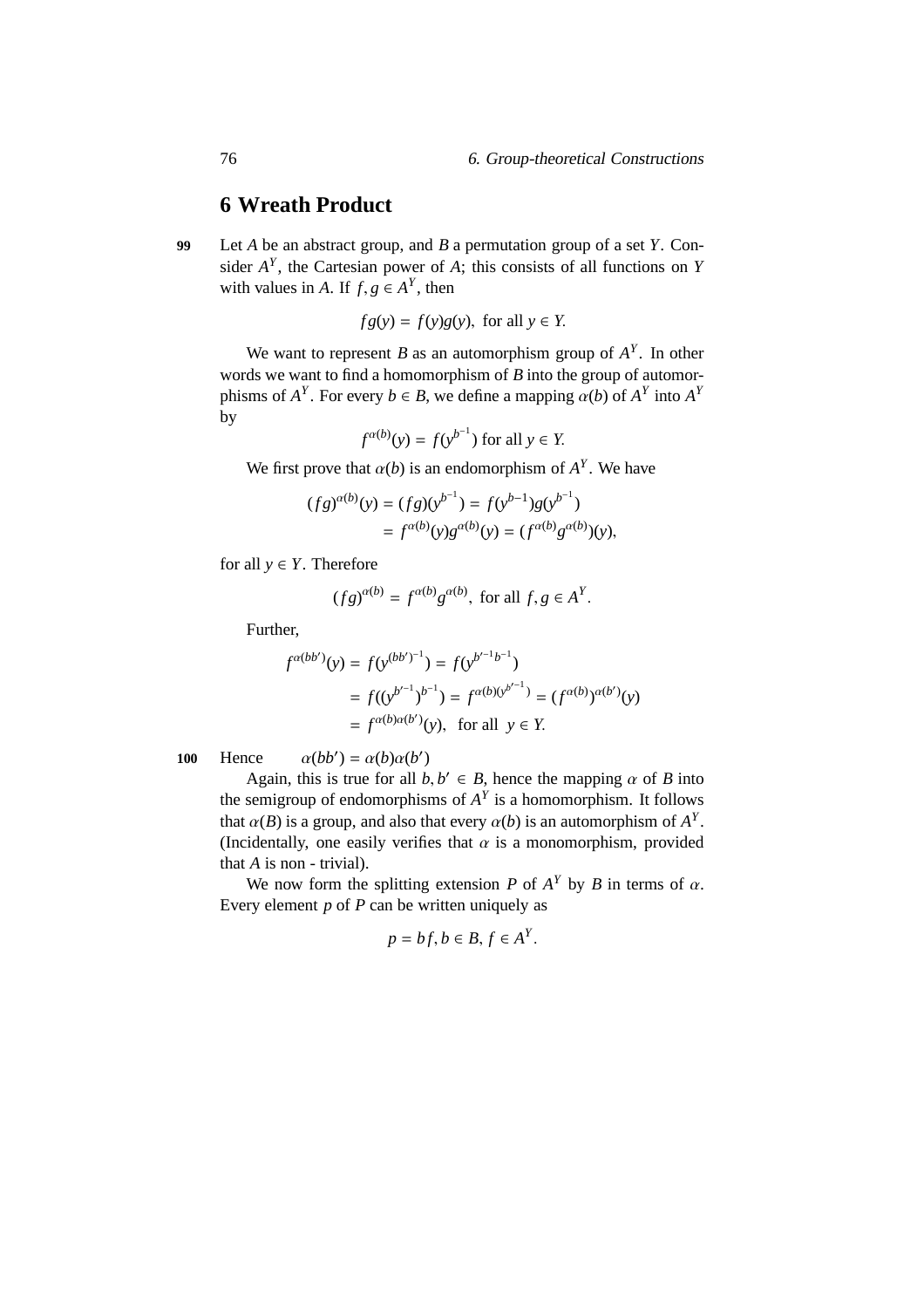#### 6. Wreath Product 77

if  $p' = b' f'$  with  $b' \in B$ ,  $f' \in A<sup>Y</sup>$  is any other element of *P*, then

$$
pp' = (bf)(b'f') = bb'f^{\alpha(b')}f'
$$

We call *P* the (*Cartesian, full, or unrestricted) wreath product of A* and *B* write

$$
P = AWrB
$$

(P. Hall uses the notation  $A\bar{b}B$ , see *P*. Hall (1954<sup>*b*</sup>).) ).) **101**

Instead of taking the Cartesian power  $A<sup>Y</sup>$ , we could start with the corresponding direct power of *A*; we then arrive at a group *P* ∗ the *direct (or restricted) wreath product* of *A* and *B*, and we write

$$
P^* = AwrB.
$$

(*P*. Hall uses the notation  $A\bar{z}B$ . If *Y* is a finite set, the two wreath products are equal:

$$
AWrB = AwrB.
$$

Next we shall consider the case when both *A* and *B* are abstract groups. We represent *B* as a permutation group of  $Y = B$  by right multiplications and form the wreath product *P* of *A* and the permutation group of *Y* which represents *B*. We call *P* the wreath product of the abstract groups *A* and *B*. We shall identify every element *b* of *B* with the corresponding right multiplication  $\rho(b)$  and write *b* for  $\rho(b)$ ; that is,

$$
y^{\rho(b)} = y^b, \text{ for all } y \in B.
$$

As before  $\alpha$  is the homomorphism of *B* into the group of automorphism of  $A^B$  defined by

$$
f^{\alpha(b)}(y) = f(y^{b^{-1}}) = f(yb^{-1}), \text{ for all } y \in B.
$$

This is a slight simplification of the notation, and we further simplify it by writing *b* for  $\alpha(b)$ . Thus we write

$$
f^{b}(y) = f(yb^{-1}), \text{ for all } y \in B, f \in A^{B}.
$$

(This accords with our usual notation, by which  $b^{-1}fb = f^b$ ).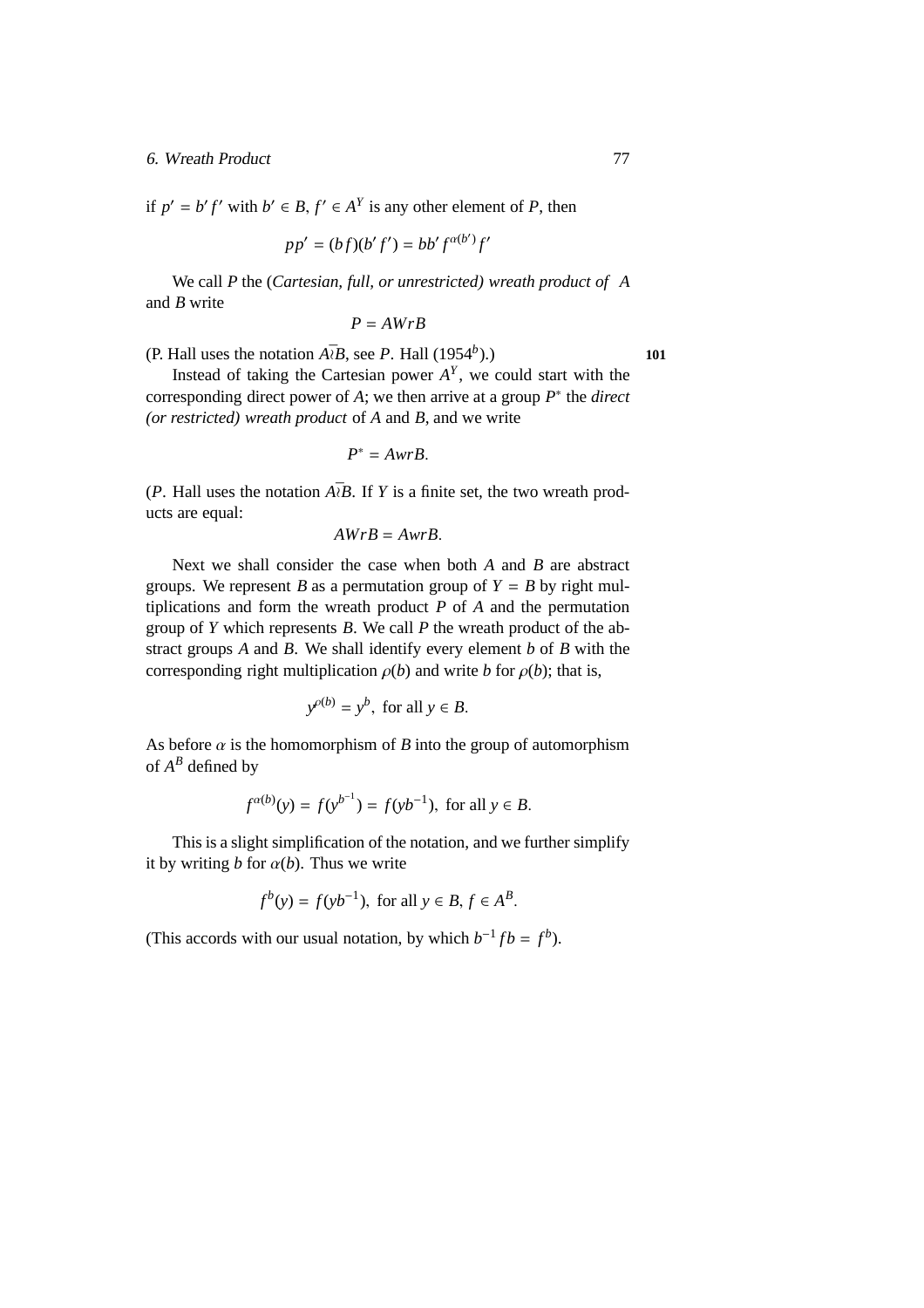Every element *p* of *P* can be written uniquely as  $p = bf$  with  $b \in$ *B*,  $f \in A^B$ ; and

$$
(bf)(b' f') = bb' f^{b'} f'
$$
, for all  $b, b' \in B, f, f' \in A^B$ .

**102** Thus by this convention of identifying the abstract group *B* with the group of all right multiplications of *B*, we form the wreath product of any two abstract groups.

Now suppose both *A* and *B* are permutation groups, say of sets *X* and *Y* respectively. In this case we can give a particularly simple permutation representation on the product set *X Y* for the wreath product of *A* and *B*. To this end, we reverse the order of the factors in the splitting extension *P* of  $A<sup>Y</sup>$  by *B*, that is, we now write the element of *P* in the form *Y*

$$
p = fb, f \in A^Y, b \in B.
$$

Then multiplication of such products takes the form

$$
(fb)(f'b') = fbf' - b^{-1}bb' = ff'^{b-1}bb'
$$
  
=  $f^*b^*$  say,

where  $f^* = ff'^{b^{-1}} \in A^Y$  and  $b^* = bb' \in B$ . For every *fb* of *P*, we define a mapping  $(f, b)$  of the set  $X \times Y$  into itself as follows:

$$
(x, y)^{(f,b)} = (x^{f(y)}, y)
$$
, for all  $(x, y) \in X \times Y$ .

We shall now show that the mapping  $\varphi$  of *P* into the set of all mapping of  $X \times Y$  into itself, defined by

$$
(fb)^{\varphi} = (f, b)
$$

103 is a monomorphism. Let  $fb, f'b' \in P$ , with  $f, f' \in A^Y, b, b' \in B$ .

Then

$$
(fb)(f'b') = ff^{b-1}bb' = f^*b^*.
$$

Now,

$$
(x,y)^{(f,b)(f',b')}=\left(x^{f(y)},y^{b}\right)^{(f',b')}
$$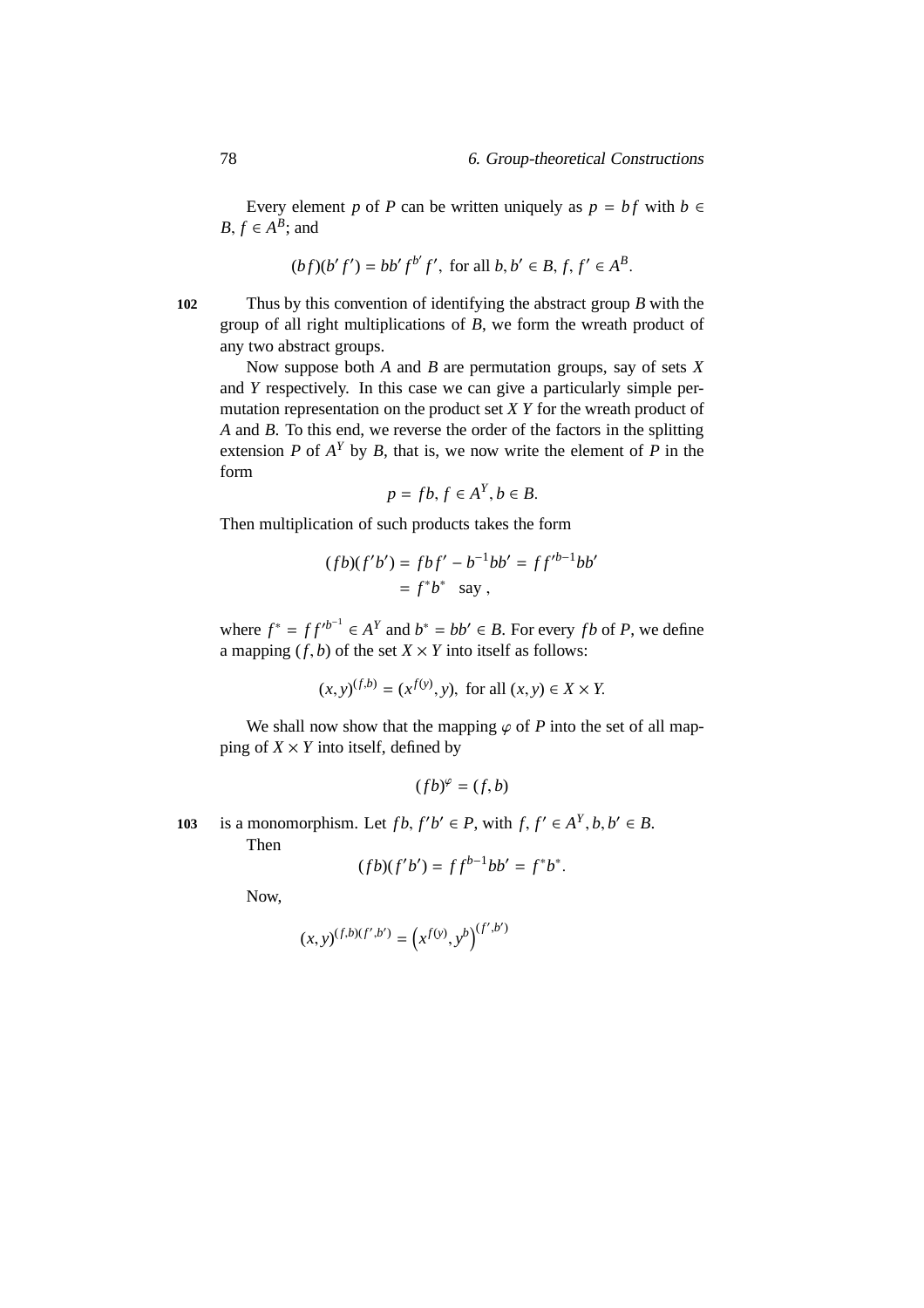#### 6. Wreath Product 79

that is,

$$
= \left( (x^{f(y)})^{f'(y^b)}, (y^b)^{b'} \right)
$$
  
=  $\left( x^{f(y)^{f'^{b-1}}}(y), y^{bb'} \right)$   
=  $\left( x^{f f'^{b-1}}(y), y^{bb'} \right) = \left( x^{f^*}(y), y^{b^*} \right);$ 

and as this is true for all  $(x, y) \in X \times Y$  it follows that

$$
(b, b)(f', b') = (f^*, b^*),
$$
  

$$
((fb)(f'b')) = (fb)(f'b')
$$

This proves that  $\varphi$  is a homomorphism.

It follows that every  $(f, b)$  is a permutation of  $X \times Y$ . We claim that  $\varphi$  is a monomorphism of  $P$  into the symmetric group of permutations of  $X \times Y$ . For if  $(f, b) = (f', b')$ , then

$$
(x, y)^{(f,b)} = (x^{f(y)}, y^b) = (x^{f'(y)}, y^{b'}) = (x, y)^{(f', b')}
$$

for all  $(x, y) \in X \times Y$ . Hence **104** 

$$
x^{f(y)} = x^{f'(y)} \text{ for all } x \in X
$$

Therefore  $f(y) = f'(y)$ .

Again this holds for all  $y \in Y$ ; thus  $f = f'$ . Similarly,  $y^b = y^{b'}$  for all  $y \in Y$ ; hence  $b = b'$ . This show that  $\varphi$  is a monomorphism. Thus we have represented *P* as a group of permutations of  $X \times Y$ .

In the following, we shall identify the wreath product of the permutation groups *A* and *B* (of the sets *X* and *Y* respectively), with its representation as a permutation group of  $X \times Y$ .

The above permutation representation of the wreath product of two permutation groups makes the wreath product associative. In other words, if *A*, *B* and *C* are permutation groups of sets *X*, *Y*, and *Z* respectively, then

$$
(AWrB)WrC \cong AWr(BWrC).
$$

In fact, if we make the natural identification of  $((x, y), z) \in (X \times Y) \times Z$ and

$$
(x, (y, z)) \in X \times (Y \times Z)
$$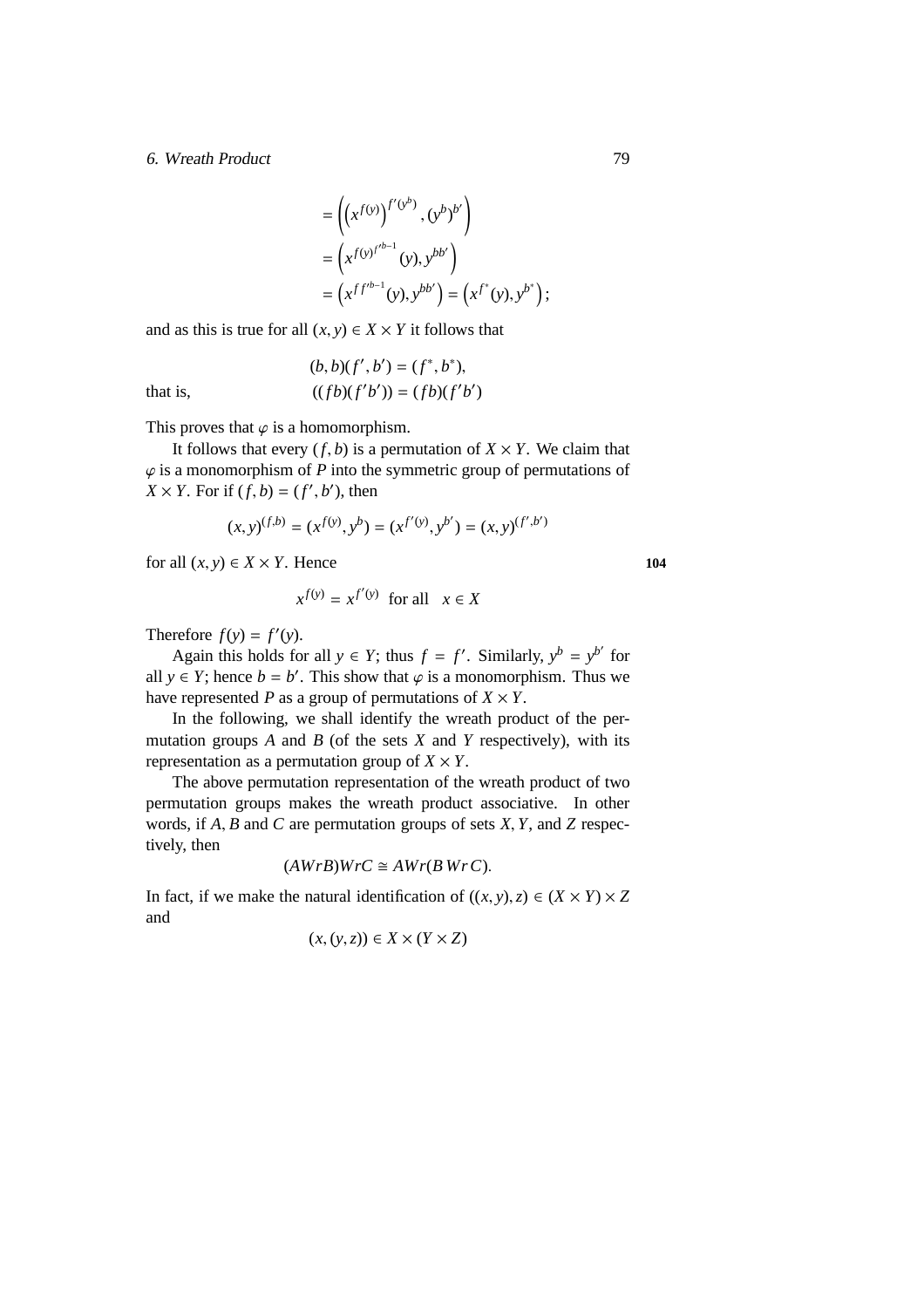with the triplet  $(x, y, z) \in X \times Y \times Z$  then  $(AWrB) WrC$  and  $AWr(BWrC)$ become the same permutation group of  $X \times Y \times Z$ . This will consist of 105 the mapping  $(F, g, c)$  where  $F \in A^{Y \times Z}, g \in B^z, c \in c$  and

$$
(x, y, z)^{(F,g,c)} = (x^{F(y,z)}, y^{g(z)}, z^c).
$$

Write  $P = AWrB$ ,  $Q = BWrC$ . Then

$$
P = \Big\{ (f, b) \Big| f \in A^Y, b \in B \Big\},\
$$

and 
$$
(AWrB)WrC = PWrC = \{(\varphi, c) | \varphi \in P^z, c \in C\}
$$

Now, if  $\varphi \in P^z$ ,  $\varphi(z)$  is of the form

$$
\varphi(z)=(f_z,b_z), f_z\in A^Y, b_z\in B.
$$

Write

$$
f_z(y) = F(y, z), b_z = g(z).
$$

We have

$$
((x, y), z)^{(\varphi, c)} = ((x, y)^{\varphi(z)}, z^c)
$$
  
=  $((x, y)^{(f_z, b_z)}, z^c) = ((x^{f_z(y)}, y^{b_z}), z^c)$   
=  $((x^{F(y, z)}, y^{g(z)}, z^c))$   
=  $(x^{F(y, z)}, y^{g(z)}, z^c)$  (by our identification)  
=  $(x, y, z)^{(F, g, c)}$  (say).

Conversely, by retracing the above steps, one can easily see that **106** any triplet of the form  $(F, g, c)$  with  $F \in A^{Y \times Z}, g \in B^Z$  and  $c \in C$  is ( by our identification) an element of (*AWrB*)*WrC*. Thus the group  $(AWrB)WrC$  consists of all permutations of  $X \times Y \times Z$  of the form  $(F, g, c)$ with  $F \in A^{Y \times Z}, g \in B^Z, c \in C$ , and

$$
(x, y, z)^{(F,g,c)} = (x^{F(y,z)}, y^{g(z)}, z^c)
$$

for all  $(x, y, z) \in X \times Y \times Z$ .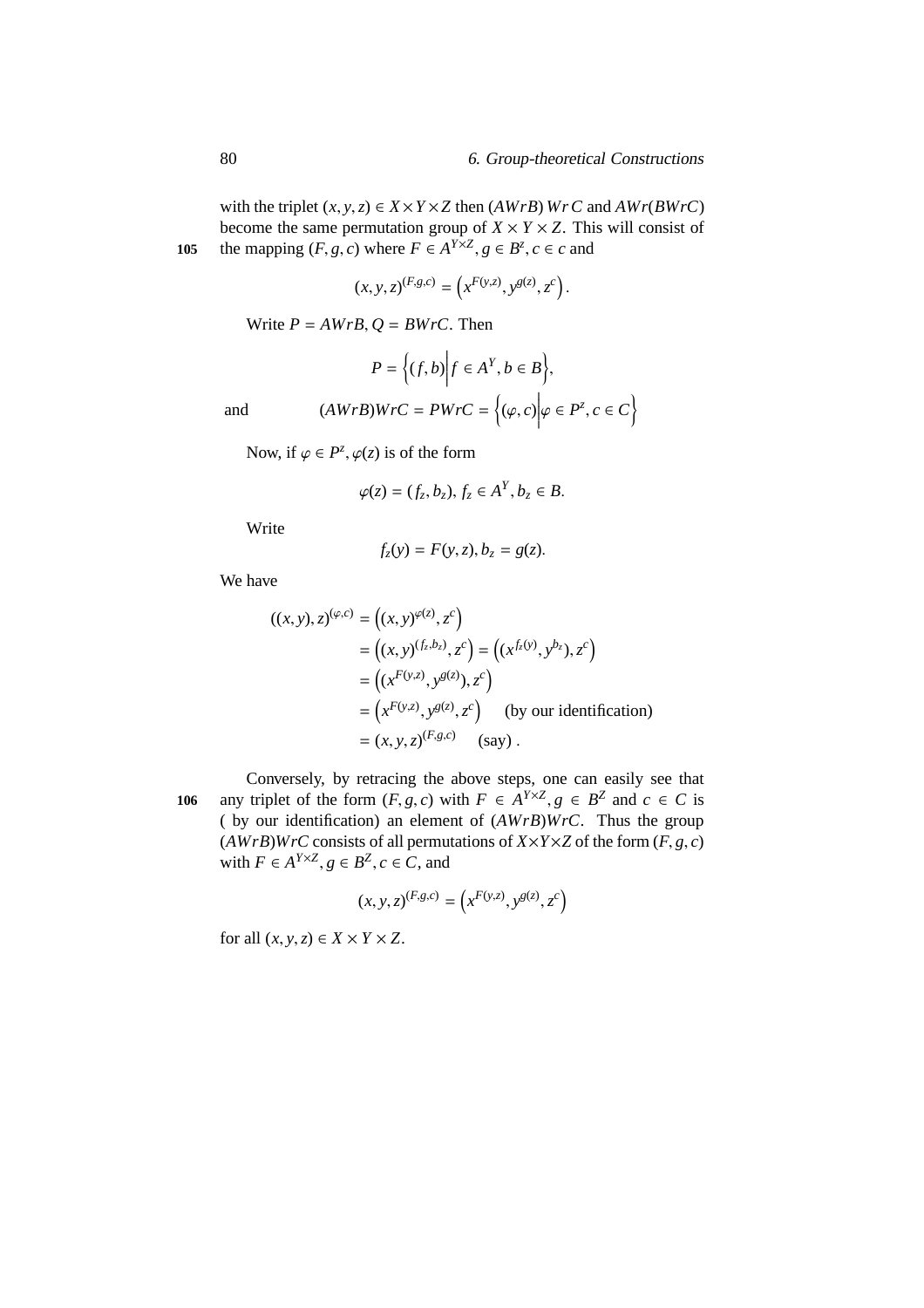#### 6. Wreath Product 81

Similarly, we have

$$
Q = \{(g, c) | f \in B^z, c \in C\},\
$$
  
and  

$$
AWr(BWrC) = AWrQ = \{(F, q) | F \in A^{Y \times Z}, q \in Q\}
$$

$$
Let q = (g, c) \in Q. Then
$$

$$
(x, (y, z))^{(F,q)} = (x^{F(y,z)}, (y, z)^q)
$$
  
=  $(x^{F(y,z)}, (y^{g(z)}, z^c))$   
=  $(x^{F(y,z)}, y^{g(z)}, z^c)$ , again by our identification  
=  $(x, y, z)^{(F,g,c)}$ .

Conversely, we can prove that any  $(F, g, c)$  is an element of  $AWr(B)$ *WrC*). Thus we have proved that

$$
(AWrB)WrC = AW(BWrC).
$$

Let us now compute the cardinality of the group (*AWrB*)*WrC*. It is easy to see that

$$
|AWrB| = |B||A|^{ |Y |}
$$
  
and  

$$
|(AWrB)WrC| = |AWrB|^{ |Z |} |C|
$$

$$
= (|B||A|^{ |Y |})^{|Z|} |C| = |A|^{ |Y||Z|} |B|^{ |Z |} |C|
$$

$$
= |AWr(BWrC)| \text{ because of associativity.}
$$

In general the wreath product of two abstract groups as we have **107** defined it is not associative. Let *A* and *B* be two abstract groups. Then by definition  $AWrB$  is a group with the set  $B \times A^B$  as carrier and therefore

$$
|AWrB| = |A|^{|B|} |B|.
$$

Let now *A*, *B*, *C* be three abstract groups of orders say 2, 3, 5 respectively

$$
|A| = 2, |B| = 3, |C| = 5.
$$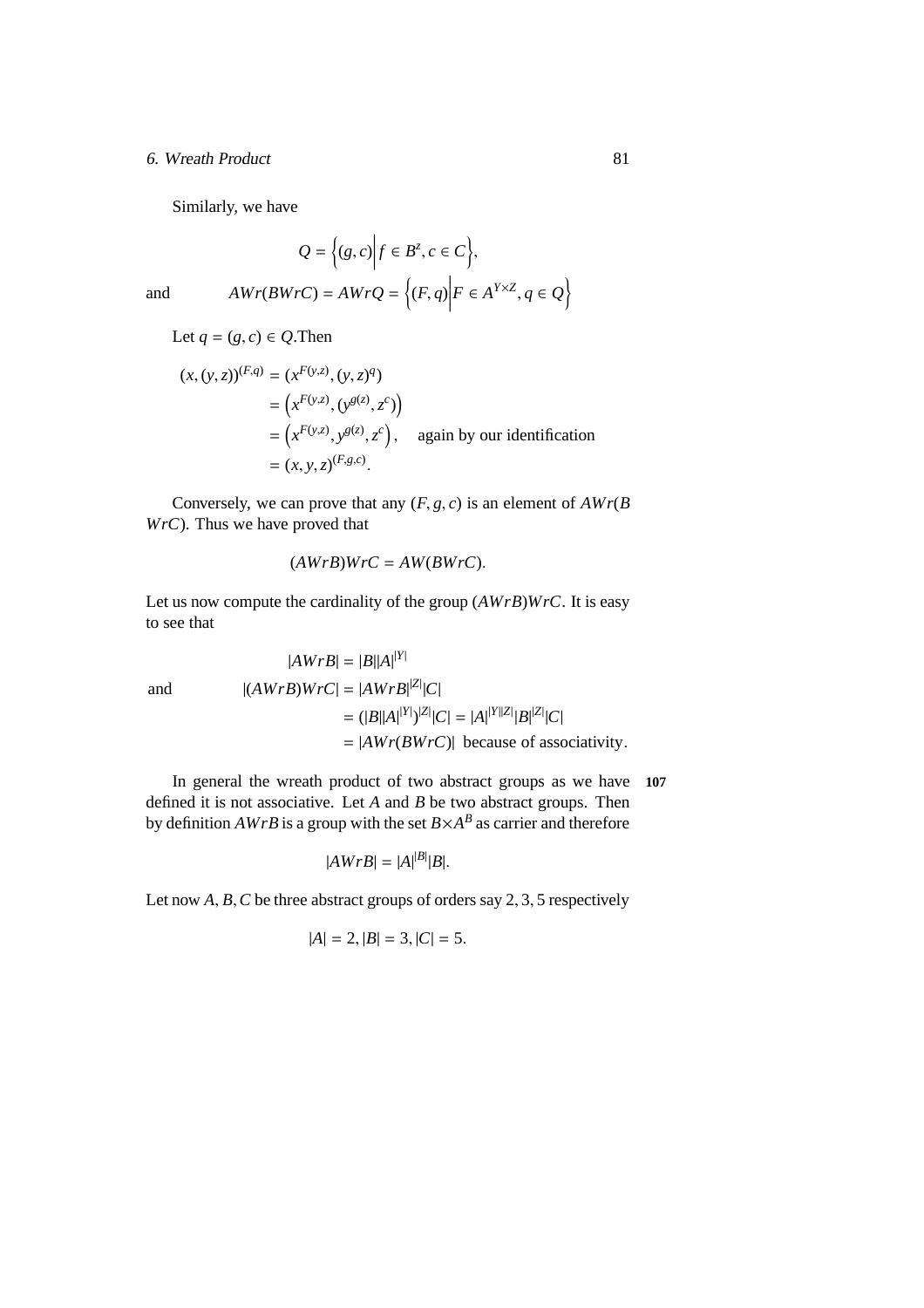Then we have

$$
|AWrB| = |A|^{|B|}|B| = 2^3 3
$$
, and  
 $|(AWrB)WrC| = |AWrB|^{|C|}|C| = (2^3 3)^5 5 = 2^{15} 3^5 5$ 

on the other hand  $|BWrC| = |B^{|C|}|C| = 3^55$  and

$$
|AWr(BWrC)| = |A|^{|BWrC|} |BWrC| = 2^{3^5.5} 3^5 5.
$$

**108** Hence

$$
AWr(BWrC) \neq (AWrB)WrC.
$$

Thus in general the wreath product of abstract groups is not associative and the wreath products of two groups *A* and *B* depends upon the permutation representation we choose for *B*.

## **7**

We shall later have occasion to use the wreath product of group while certain embedding theorems. As a first illustration of wreath products and their usefulness, we ally them to find the sylow subgroups of finite symmetric groups.

Let *A* and *B* be cyclic groups of order 3, say

$$
A = gp(a_o : a_0^3 = 1), B = gp(b_0 : b_0^3 = 1).
$$

The groups *A* and *B* can be regarded as permutation groups on the set  $X = \{1, 2, 3\} = Y$  by identifying  $a_0$  and  $b_0$  with the cycle (123); thus

$$
1^{a_0} = 2, 2^{a_0} = 3, 3^{a_0} = 1,
$$

and similarly for  $b_0$ . Write  $P = AWrB$ . The group P has permutation representation on the set  $X \times Y$ , since the groups *A* and *B* are permutation groups on the set  $X = Y\{1, 2, 3\}.$ 

Now,

$$
X \times Y = \{(1, 1), (1, 2), (1, 3), (2, 1), (2, 2), (2, 3), (3, 1), (3, 2), (3, 3)\}
$$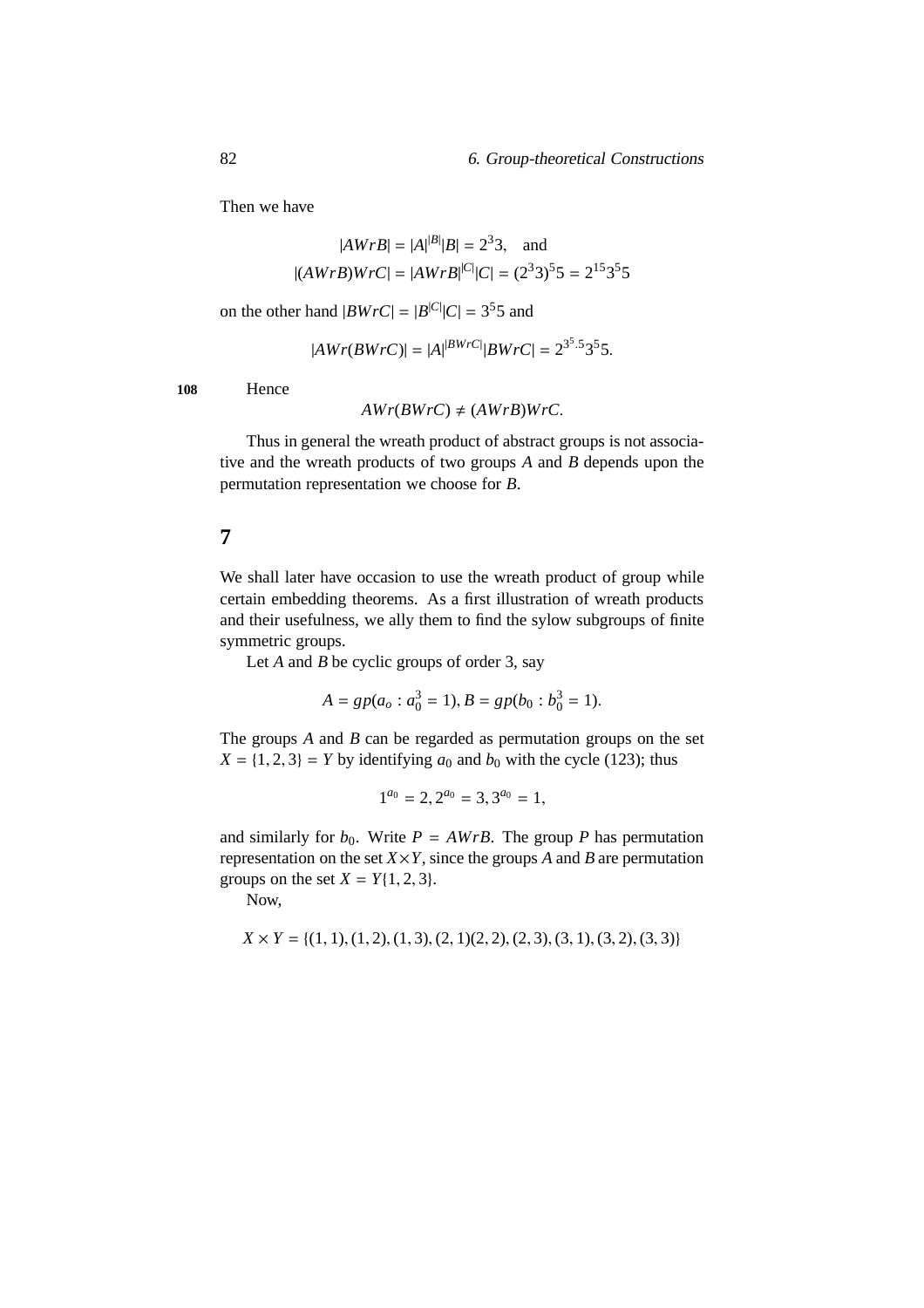**109** For convenience, we rename these pairs 1, 2, 3, 4, 5, 6, 7, 8, 9 in the same order; i.e.,

| $(1, i) = i$ ,     | $(i = 1, 2, 3)$ |
|--------------------|-----------------|
| $(2, j) = 3 + j$ , | $(j = 1, 2, 3)$ |
| $(3, k) = 6 + k,$  | $(k = 1, 2, 3)$ |

The group  $A^Y = A \times A \times A$  consists of all functions on the set {1, 2, 3} with values in *A*. In our usual notation,

$$
P = \{(f, b) | f \in A \times A \times A, b \in B\},\
$$

where  $(f, b)$  is the permutation of  $X \times Y$  such that

$$
(x, y)^{(f,b)} = (x^{f(y)}, y^b), x \in X, y \in Y.
$$

Define *f<sub>i</sub>* ∈  $A^Y$ , *i* = 1, 2, 3 by

$$
f_i(j) = 1
$$
 for  $i \neq j$ ,  $f_i(i) = a_0(j = 1, 2, 3)$ .

Then it is easy to verify that

$$
A^Y = gp(f_1, f_2, f_3).
$$

Since  $(f, b) = (f, 1)(1, b)$  for all  $f \in A^Y$ ,  $b \in B$ , we have

$$
P = gp((f_1, 1), (f_2, 1), (f_3, 1), (1, b_0)).
$$

Now we can easily write down the permutations  $(f_1, 1), (f_2, 1)(f_3, 1)$ and  $(1, b_0)$ . We have **110** 

$$
(1,1)^{(f_1,1)} = (1^{f_1(1)}, 1^1) = (2, 1)
$$

$$
(2,1)^{(f_1,1)} = (2^{f_1(1)}, 1^1) = (3, 1)
$$

$$
(3,1)^{(f_1,1)} = (3^{f_1(1)}, 1^1) = (1, 1)
$$

and  $(i, j)^{(f_1, 1)} = (i^{f_1(j)}, j^1) = (i, j)$ , for  $i = 1, 2, 3, j = 2, 3$ .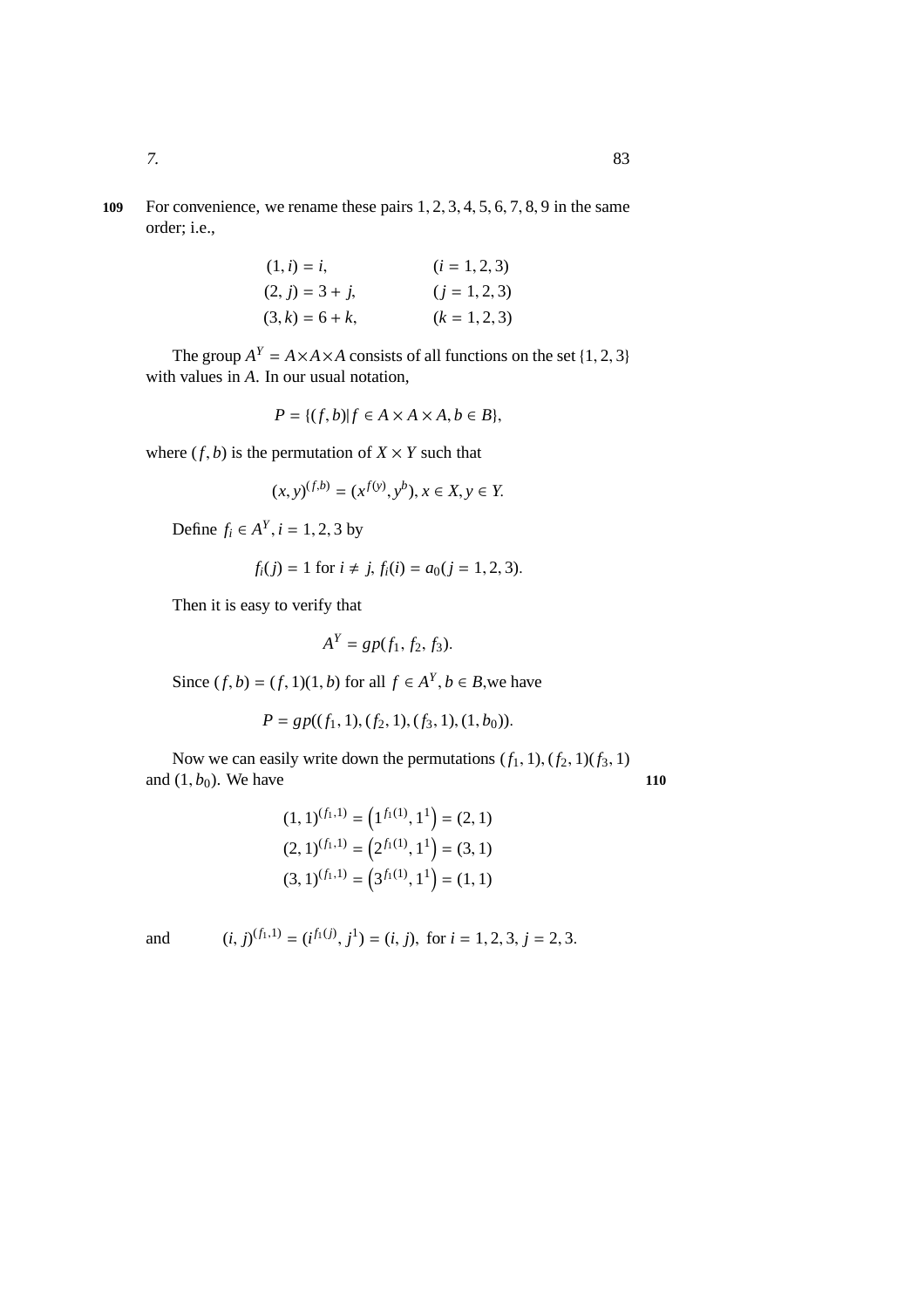Thus, in the alternative notation

$$
(f_1, 1) = (147).
$$

Similarly,  $(f_2, 1) = (258)$ ,  $(f_3, 1) = (369)$ . Further

$$
(1, 1)^{(1, b_0)} = (1^{1(1)}, 1^{b_0}) = (1, 2)
$$

$$
(1, 2)^{(1, b_0)} = (1, 3)
$$

$$
(1, 3)^{(1, b_0)} = (1, 1),
$$

and so on. Therefore,

$$
(1,b_0)=(123)(256)(789)\\
$$

**111** But

$$
(1, b0)-1(f1, 1)(1, b0)
$$
  
= (321)(654)(987)(123)(456)(789)  
= (258) = (f<sub>2</sub>, 1)

Similarly,  $(1, b_0)^{-1}(f_2, 1)(1, b_0) = (f_3, 1).$ 

Hence the group  $P$  is generated by the two permutations  $(f_1, 1)$  and  $(1, b_0)$ ; that is, by (147) and (123)(456)(789). We also note that *P* is here represented as a group of permutations of degree 9, that is, as a subgroup of the symmetric group  $S_9$ . The order of the group  $P$  is

$$
|P| = |A|^{|Y|} |B| = 3^3 3 = 3^4.
$$

It is easy to see that  $3^4T9!$ ; that is  $3^4$  is the highest power of 3 dividing the order  $9!ofS_9$ . Thus *P* is a "sylow subgroup" of *S*<sub>9</sub>.

Let *G* be a finite group, and *p* a prime. If  $p^k T G$ , the *G* has subgroups of order *p k* . Such subgroups are called *sylow subgroups.* There are a number of important theorems (known as sylow theorems) about these subgroups. See e.g Kurosh (1956, §54) and Zassenhaus (1958, Ch. IV, p. 135).

The example considered above is a particular case of the following theorem.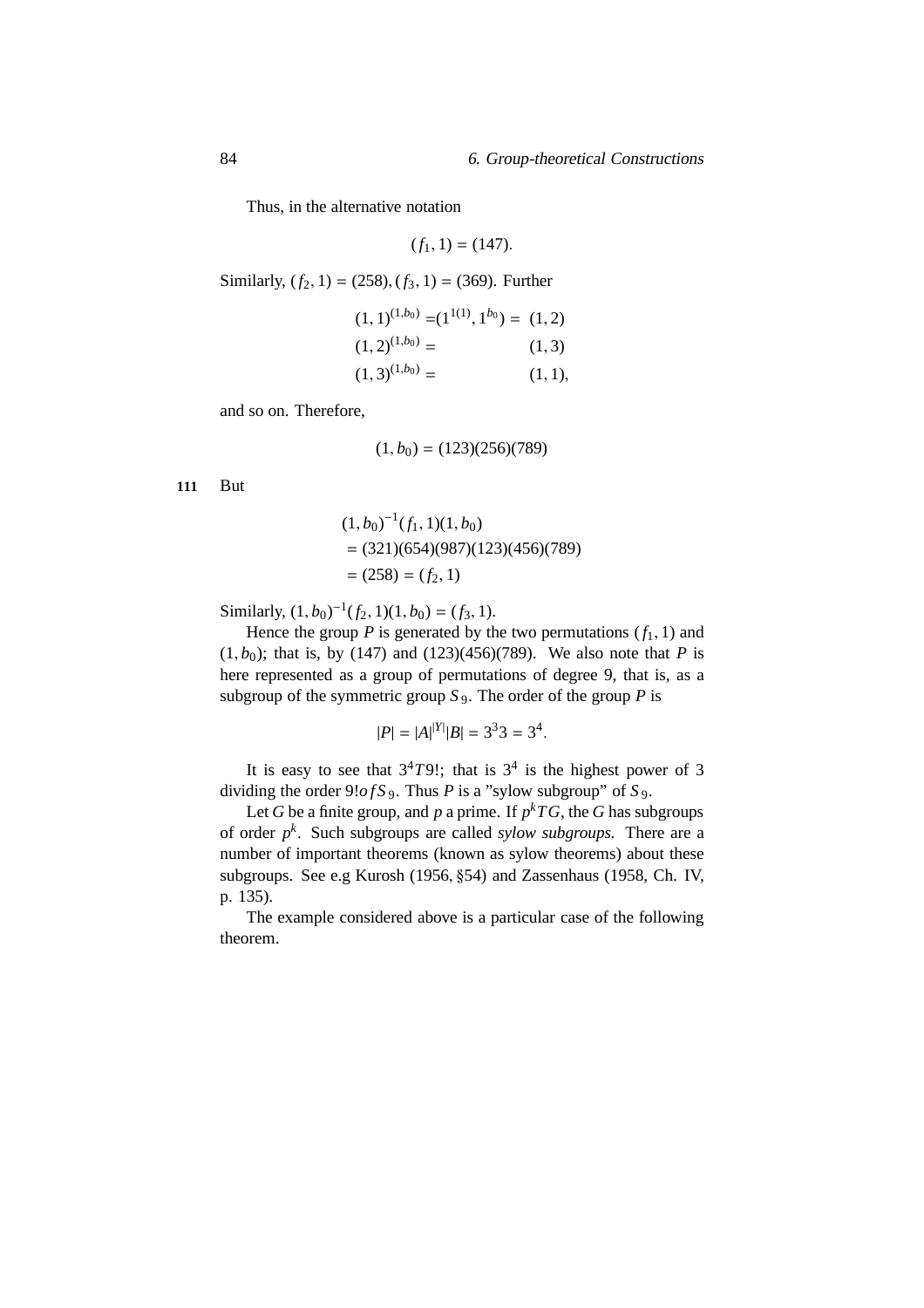## **112 Theorem 5** (Kaloujnine, 1948). *The sylow p-subgroup of*  $S_{p^n}$  *is the wreath product*

$$
P_n = C_p W r C_p W r \cdots W r C_p (n \text{ times})
$$

*were*  $C_p = gp(c_0 : c_0^p)$  $\binom{p}{0}$  = 1) *is the cyclic group of order p. The group*  $C_p$ *can be regarded as the subgroup generated by the cycle*  $(12 \cdots p)$  *in* S<sub>*p*</sub>.

Let 
$$
X = \{1, 2, ..., p\} = X_1 = \cdots = X_n
$$
, and

$$
Z = \Big\{ (x_1, x_2, \ldots, x_n) \Big| x_i \in X_i, i = 1, \ldots, n \Big\};
$$

that is to say,

$$
Z = X_1 \times X_2 \cdots \times X_n = X^n.
$$

We rename the elements  $(x_1, \ldots, x_n)$  of *Z*, and write  $1 + \sum_{i=1}^n (x_i - 1)p^{i-1}$ for  $(x_1, \ldots, x_n)$ . We note that  $|Z| = p^n$ . In the new notation, we have  $P_n \leq S_{p^n}$ .

Since the wreath product is associative (note that we are using permutation groups), we get

$$
P_n = P_{n-1} W r C_p.
$$

Therefore  $|P_n| = |P_{n-1}|^p |C_p| = |P_{n-1}|^p p$  $= p^{k(n)}$  (say). Here  $k(n)$  is defined by the recurrence relation

$$
k(1) = 1, k(n) = pk(n - 1) + 1.
$$

We shall prove by induction that **113** 

$$
p^{k(n)} \top p^n;
$$

For  $n = 1$ , this is obvious. Assume that

$$
p^{k(n-1)} \top p^{n-1};
$$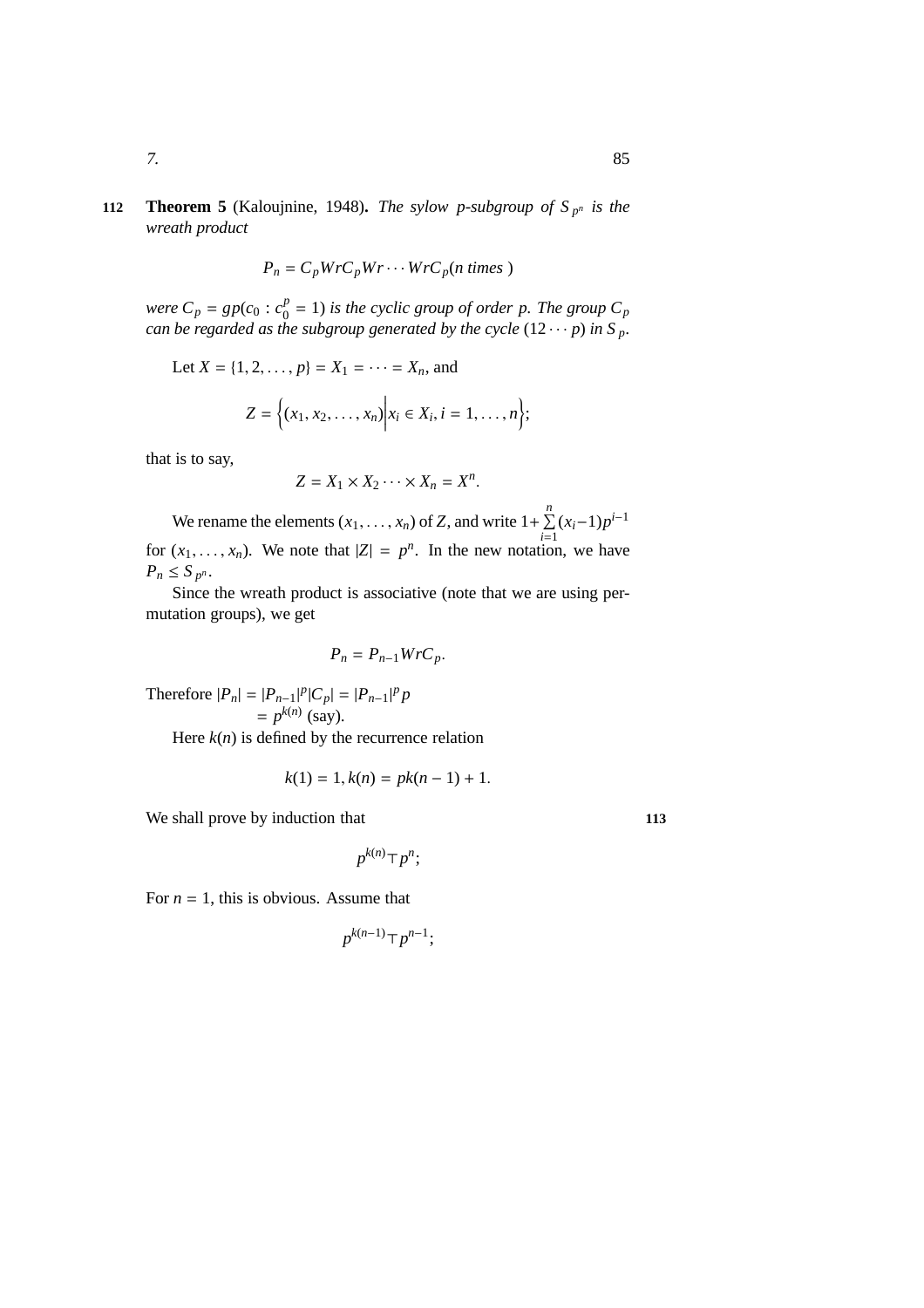Now,

$$
p^{n} = \left(\prod_{r=1}^{p^{n-1}} r\right) \left(\prod_{r=1}^{p^{n-1}} (p^{n-1} + r)\right) \left(\prod_{r=1}^{p^{n-1}} (2p^{n-1} + r)\right) \cdots \left(\prod_{r=1}^{p^{n-1}} ((p-1)p + r)\right)
$$

We have  $p^{s} \top (mp^{n-1} + r)$  if and only if  $p^{s} \top r$ ,  $m < p - 1, 1 \le r \le p^{n-1}$ . Therefore,

$$
p^{k(n-1)} \top \prod_{r=1}^{p^{n-1}} (mp^{n-1} + r)
$$
 for  $m < p - 1$ .

But  $p^{k(n-1)+1}$   $\top$   $\prod_{r=1}^{p^{n-1}}$  $p^{n-1}$  ((*p* − 1)*p*<sup>*n*-1</sup> + *r*), since the last term of this product is  $p^n$ . Hence  $(p^{k(n-1)})^p p = p^{k(n)} \top p^n$ ; for all *n*, Thus  $P_n$  is a sylow subgroup of  $S_{p^n}$ . It is not difficult to use this result to compute the sylow subgroups of any symmetric group *S <sup>m</sup>*.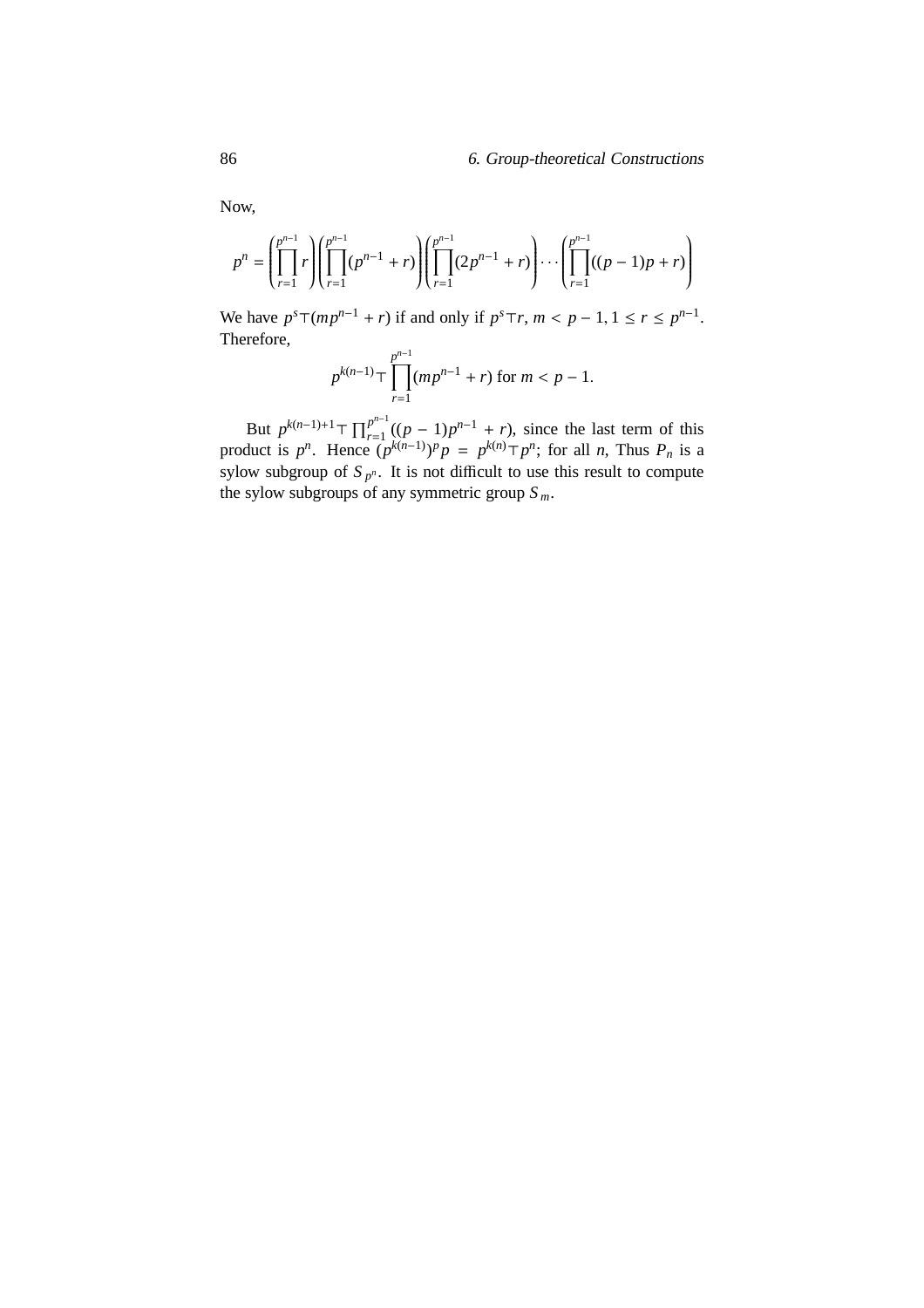# **Chapter 7 Varieties of Groups (Contd.)**

# **1**

Let *V* be a variety defined by a set of laws *L*, that is *V* consists of all **114** groups in which the laws of *L* hold. If  $G \in V$  and  $H \leq G$ , then  $H \in V$ . Let  $G'$  be any epimorphic image of  $G$ ; that is, there is an epimorphism  $\varphi$  of *G* onto *G'*. Now if

$$
w(X_1,\ldots,X_n)=1
$$

is a law in *V*, then it is also a law in *G'*. For, let  $g'_1$  $j_1', \ldots, g_n'$  be arbitrary elements of  $G'$ . Because  $\varphi$  is an epimorphism, there exist elements  $g_1, \ldots, g_n \in G$  such that

$$
g_i^{\varphi}=g_i',1,\ldots,n.
$$

Now,

$$
(w(g_1, ..., g_n))^{\varphi} = 1 = w(g_1^{\varphi}, ..., g_n^{\varphi})
$$
  
i.e.,  $w(g_1', ..., g_n') = 1$ ; thus  
 $w(X_1, ..., X_n) = 1$ 

is a law in *G*. Therefore

$$
G' \in V
$$
  

$$
87
$$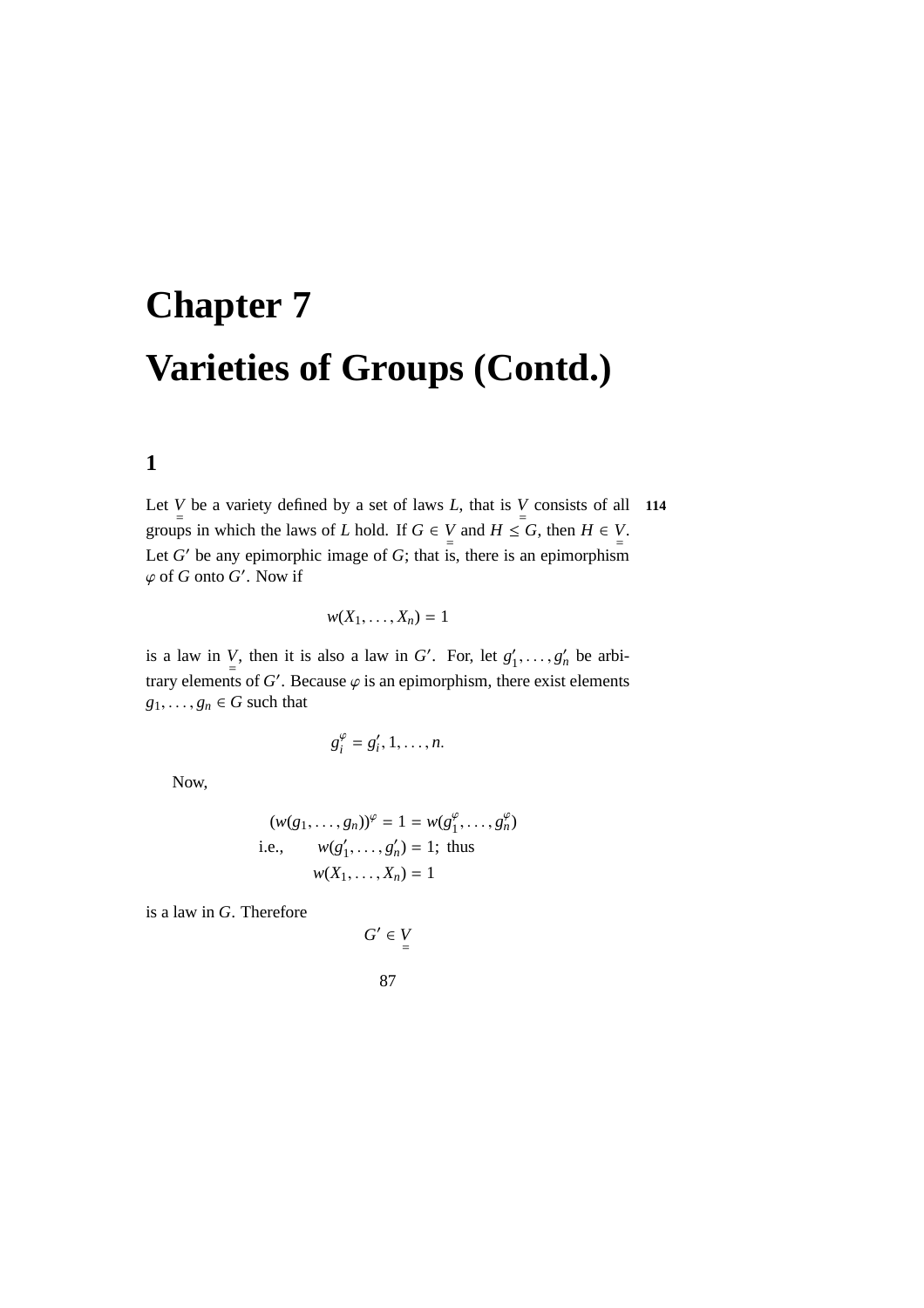Let  $\{G_i\}_{i \in I}$  be an arbitrary family of groups of *V*. We assert that the **115** cartesian product *P* of  ${G_i}_{i \in I}$  is in the variety *V*. Consider

$$
f^* = w(f_1, \ldots, f_n) \in P
$$

where  $f_1, \ldots, f_n$  are arbitrary elements of *P* and

$$
w(X_1,\ldots,X_n)=1,
$$

is a law in *L*. Then

$$
f^*(i) = w(f_1(i), \dots, f_n(i)) = 1, \text{ for all } i \in I, \text{ since}
$$
  

$$
f_1(i), \dots, f_n(i) \in G_i \text{ and } G_i \in V. \text{ Therefore}
$$
  

$$
f^* = w(f_1, \dots, f_n) = 1p \text{ that is}
$$
  

$$
w(X_1, \dots, X_n) = 1,
$$

is a law in *P*. That is

$$
P\in V_{\equiv}.
$$

Hence we have prove

**Theorem 1.** *Every variety is closed under the operations of forming subgroups* (*S* )*, epimorphic maps* (*Q*) *and cartesian products* (*R*)*.*

Theorem 1, enables us to make new groups of a variety  $\bigvee_{n=1}^{\infty}$  by using there which we already know. A variety in general is not closed under the operation of "wreathing".

**116** The converse of the above theorem is also true. Before proceeding to prove the converse we wish to remark that many of the concepts which we have introduced for groups can be generalised to abstract algebraic system in a natural way. For example, we can speak of a subalgebraic system of an algebraic system, a homomorphism of an algebraic system in to another, the cartesian product of a family of algebraic systems. Note that the concept of direct product cannot in general be introduced in the theory of algebraic system, as we may not have an analogue of the neutral element of a group. Thus proofs of Theorem [1](#page-178-0) and Theorem [2](#page-180-0) can easily be carried over to abstract algebraic systems.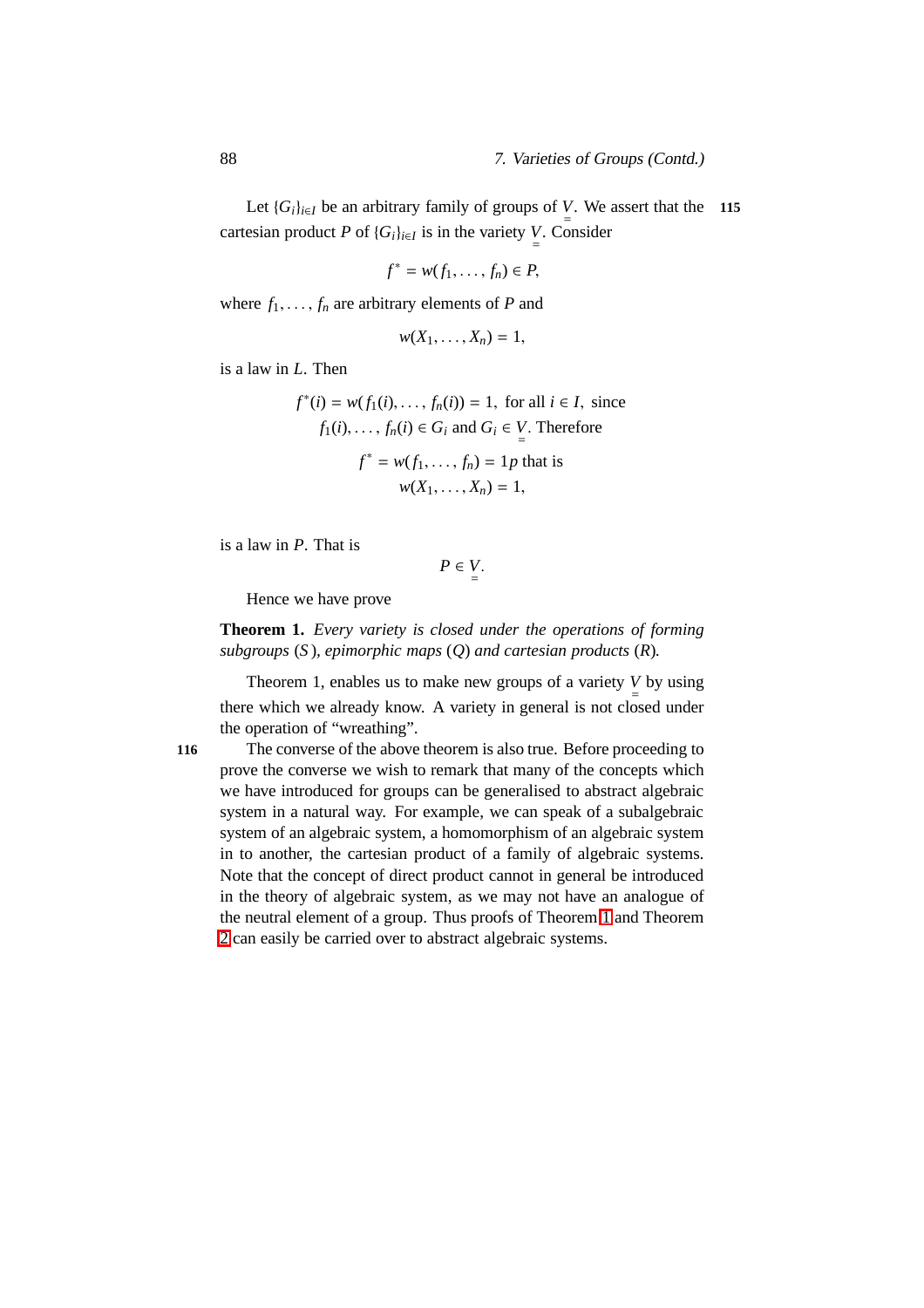**Theorem 2.** *A class of groups closed under the operations Q*, *R*, *S is a variety.*

We first prove two lemmas.

Let  $\frac{G}{p}$  be a class of groups. We form the closure  $\frac{C}{p}$  of  $\frac{G}{p}$  under the operations Q, R, S. Let  $V$  be the least variety containing  $G$ . By Theorem [1](#page-178-0) *V* is closed under the operations  $Q, R, S$ . Therefore

$$
\underset{=}{C} \subseteq V.
$$

**Lemma 1.** There is a group  $G^*$  with the following properties:

- (i)  $G^*$  ∈  $C$
- (ii) Every law  $w(X) = 1$

valid in  $G^*$ , is valid in every group of  $G$  ( and is hence a law of  $V$ ).

*Proof.* Consider the class  $\frac{F}{p}$  of all finitely generated groups of  $\frac{C}{q}$ . We **117** split *F* into disjoint classes *H* of mutually isomorphic groups, that is any two groups of  $\frac{F}{p}$  are isomorphic if and only if they belong to the same *H*<sub>c</sub>. From each *G* we choose a group  $H_\alpha$  and form the cartesian product  $G^*$  of  $H_\alpha s$ . Since each  $H_\alpha \in C$ , and  $C$  is closed under the operations  $Q, R, S$ , we have

$$
G^* \in C.
$$

Let

$$
w(X_1,\ldots,X_n)=1,
$$

be a law in  $G^*$  and  $G \in \mathbb{C}$ . For any  $g_1, \ldots, g_n \in G$ , let

$$
H = gp(g_1, \ldots, g_n) \, (\le G).
$$

Now,  $G \in G$  and  $C$  is closed under the operations of taking subgroups.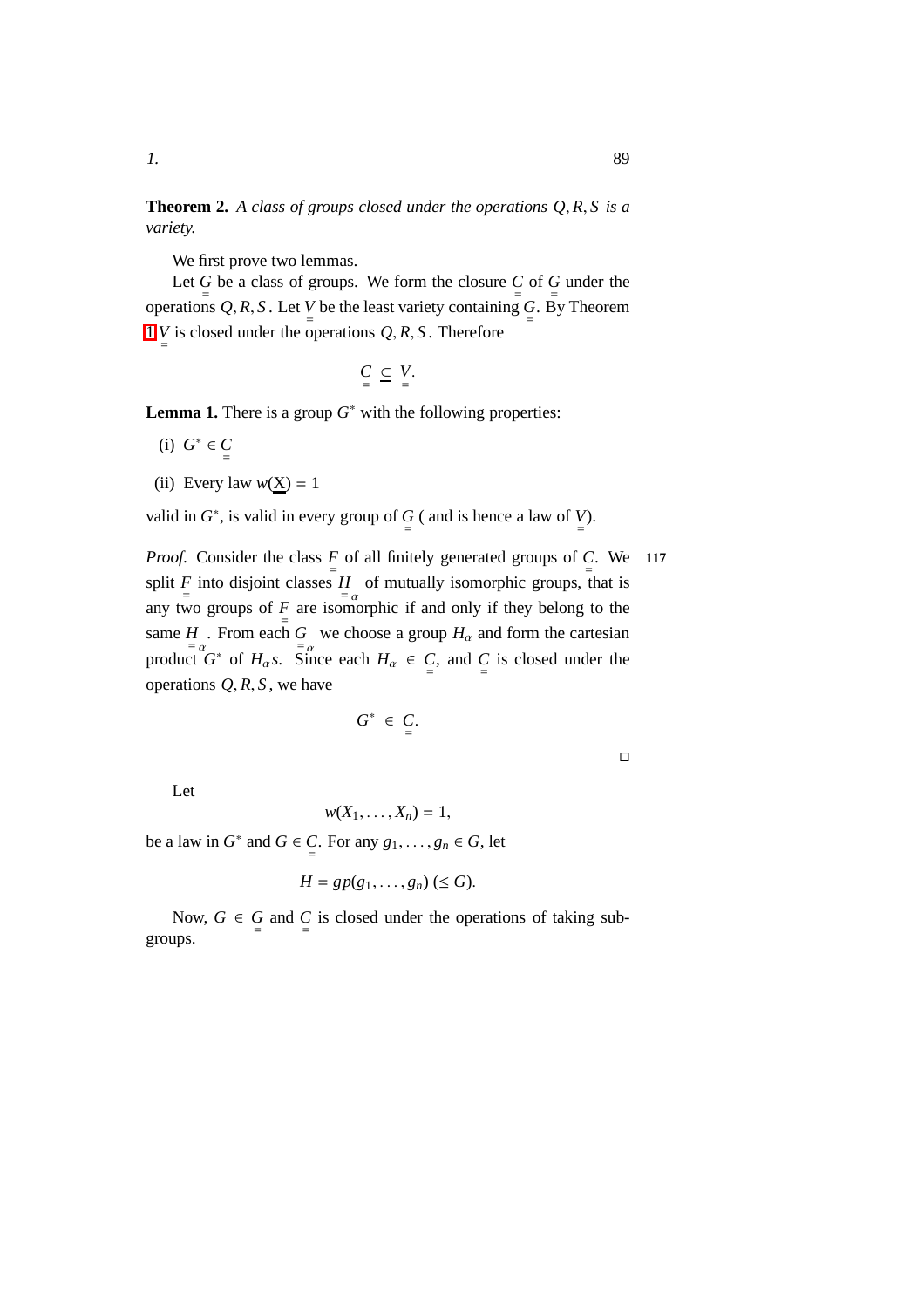#### 90 7. Varieties of Groups (Contd.)

Therefore

$$
H \in C; \text{ infact}
$$

$$
H \in F.
$$

$$
=
$$

Hence

$$
H \simeq H_{\alpha}
$$
 for some  $\alpha$ .

Denote this isomorphism by  $\theta$ . Let  $\varphi_{\alpha}$  be the projection of  $G^*$  onto *H*<sub>α</sub>. Then  $\varphi_{\alpha} \theta^{-1}$  is an epimorphism of *G*<sup>\*</sup> onto *H*.

**118** Therefore,

as 
$$
w(X_1, \ldots, X_n) = 1
$$

is a law in  $G^*$ , it is also a law in  $H$ , and thus in particular

$$
w(g_1,\ldots,g_n)=1
$$

is a relation in *H* and in *G*. But  $g_1, \ldots, g_n$  were arbitrarily chosen in *G*. Hence

$$
w(X_1,\ldots,X_n)=1
$$

is a law in *G*. Thus every law valid in  $G^*$  is also valid in  $\frac{G}{F}$  and hence in *V* = .

We have to verify from an axiomatic set-theoretic point of view that the construction of the cartesian product of the  $H_\alpha$  is legitimate, that is to say we have to verify that the  $H_\alpha$  form a family (or that they can be indexed by a set ). Note that we have made a distinction between "class" and "set", though no emphasis has been placed on this distinction, as being outside group theory proper.

Now, every  $H_{\alpha}$  is isomorphic to a quotient group of a free group of finite rank, say

$$
H \simeq F_n/R,
$$

where  $F_n$  is the free group of rank *n* and *R* a suitable normal subgroup **119** of  $F_n$ . Clearly  $F_n$  is countable for every *n* and therefore the cardinality of the set of all such Rs cannot exceed  $2^{N0}$ . Hence there cannot be more  $H_{\alpha}$  *s* than  $\mathcal{N}_0 2^{\mathcal{N}0} = 2^{\mathcal{N}0}$ ; and thus they form a family. Hence we have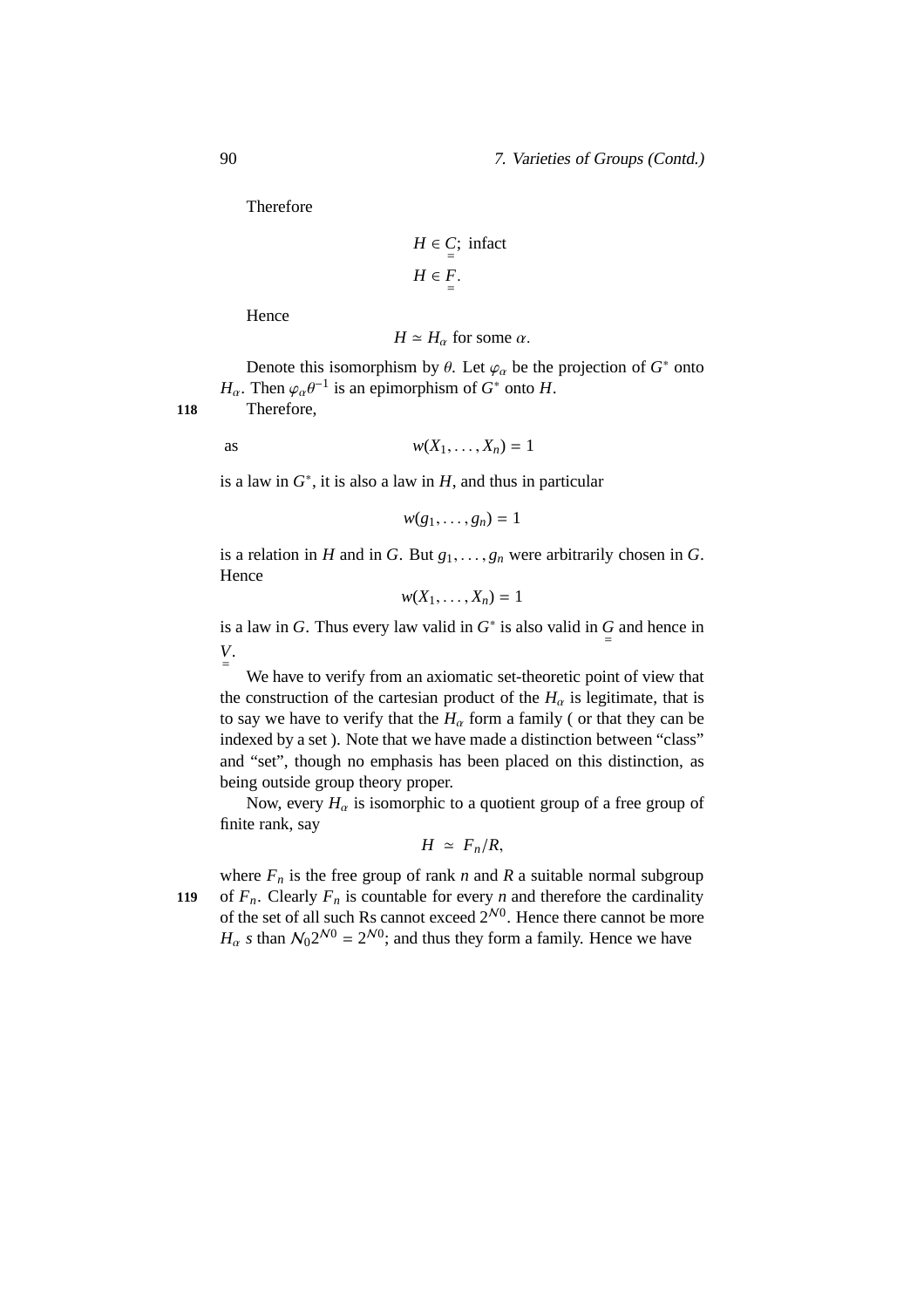**Corollary.** *The group G*<sup>∗</sup> *of the lemma can be chosen to have order*

$$
|G^*| \le 2^{2^{\mathcal{N}_0}}
$$

.

**Lemma 2.** Let  $G^*$  be a group with the property that every law valid in  $G^*$  is also valid in  $G$  ( and hence in *V*), and let *I* be a set. Then there is a subgroup  $F^* \leq G^{*^{G^*}}$  such that  $F^*$  is generated by a set of cardinal |*I*|, say

$$
F^* = gp(\{f_i\}_{i \in I})
$$

and if  $G \in V$  is also generated by a set of cardinal |*I*|, say

$$
G=gp(\{e_i\}_{i\in I}),
$$

then there is an epimorphism  $\varphi$  of  $F^*$  onto G with

$$
f_i^{\varphi} = e_i, \ i \in I.
$$

*Proof.* Every element of  $G^{*^{G^{*^f}}}$  is a function on  $G^{*^I}$  with values in  $G^*$ . To every *i*  $\in$  *I*, we define  $f_i \in G^{*^{g^{*^{p_i}}}}$ , by

$$
f_i(g) = g(i), \text{ for all } g \in G^{*^I}.
$$

Let 120

 $F^* = gp(\{f_i\}_{i \in I}).$ 

We define the mapping  $\varphi$  of  $\{f_i\}_{i \varphi I}$  onto  $\{e_i\}_{i \in I}$  by

$$
f_i = e_i, \text{ for all } i \in I.
$$

We claim that  $\varphi$  can be extended to an epimorphism of  $F^*$  onto  $G$ . To prove this we have only to show that all the relations of  $F^*$  go over to the relations of *G* upon applying  $\varphi$ .

Let

$$
u(f_{i_1},\ldots,f_{i_n})=1,
$$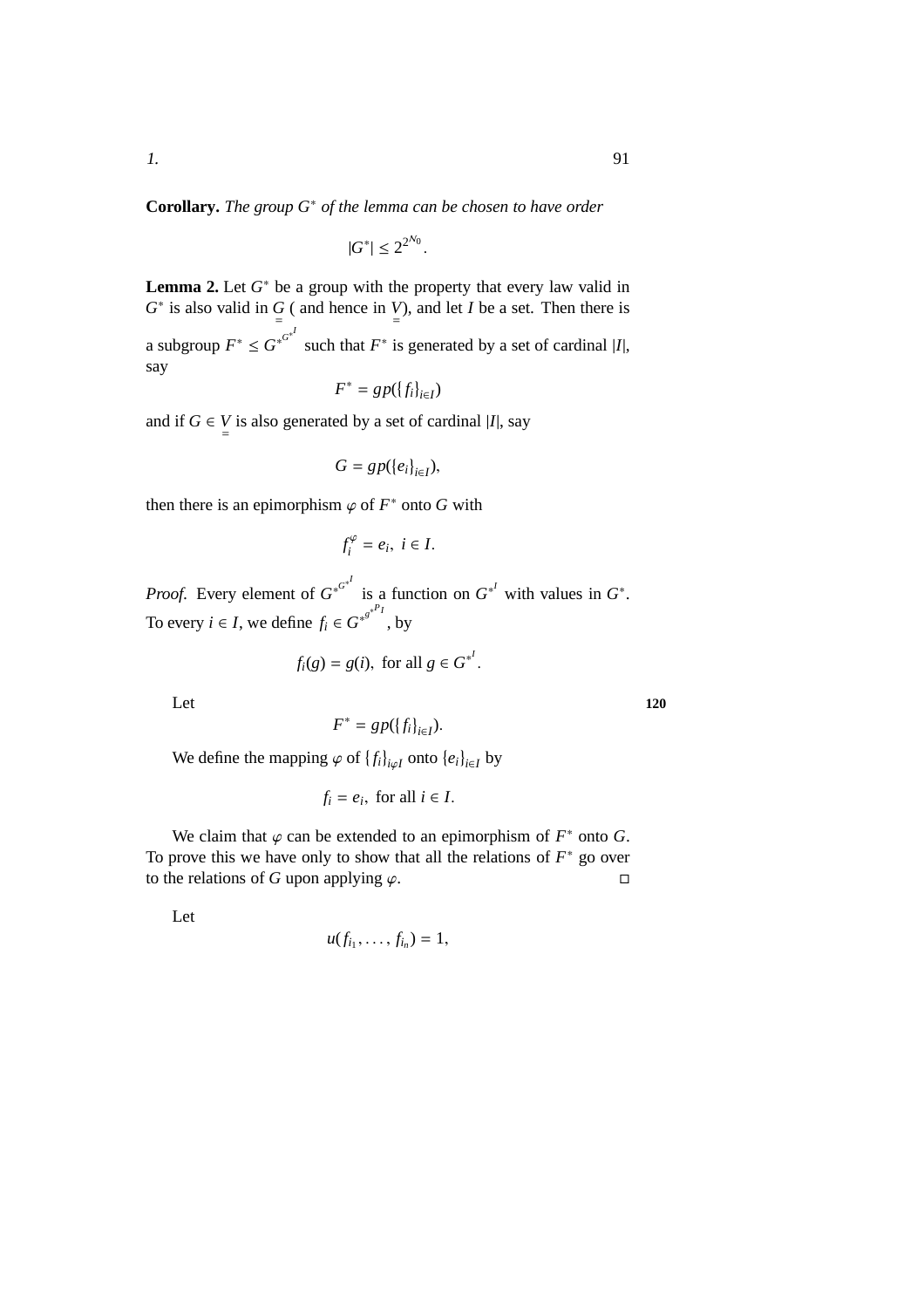#### 92 7. Varieties of Groups (Contd.)

be a relation in  $F^*$ , with  $f_{i_1}, \ldots, f_{i_n} \in F^*$ . Then

$$
u(f_{i_n},\ldots,f_{i_n})(g) = 1, \text{ for all } g \in G^{*}
$$

i.e., 
$$
u(f_{i_n},..., f_{i_n}(g)) = 1
$$
, for all  $g \in G^{*}$ 

i.e.,  $u(g(i_1),..., g(i_n)) = 1$ , for all  $g \in G^{*'}$ .

Let  $g_1^*$  $i_1^*, \ldots, j_n^*$  be arbitrary elements of  $G^*$ . There is an element of  $G^{*}$ , that is a function on *I* to  $G^*$ , which takes the values  $g_1^*$  $i_1^*, \ldots, g_n^*,$  at  $i_1, \ldots, i_n$  respectively. We only have to define  $h \in G^{*'}$  by

$$
h(i_1) = g_1^*, \ldots, h(i_n) = g_n^*
$$

**121** and *h*(*i*) arbitrary otherwise, say

$$
h(i) = 1 \text{ when } i \neq i_1, \ldots, i_n.
$$

Then

$$
u(g_1^*,\ldots,g_n^*)=u(h(i_1),\ldots,h(i_n))=1,
$$

thus, as  $g_1^*$  $n_1^*, \ldots, n_n^*$  where arbitrary elements of  $G^*$ ,

$$
u(X_1,\ldots,X_n)=1
$$

is a law in  $G^*$  and therefore a law in  $\bigcup_{n=1}^{\infty}$  that is,

$$
u(X_1,\ldots,X_n)=1
$$

is a law in *G* in particular

$$
u(e_{i_1},\ldots,e_{i_n})=1.
$$

This proves  $\varphi$  can be extended to an epimorphism of  $F^*$  onto G. Hence the lemma.

**Proof of Theorem 2.** We shall now prove that

$$
\underline{C} = \underline{V}.
$$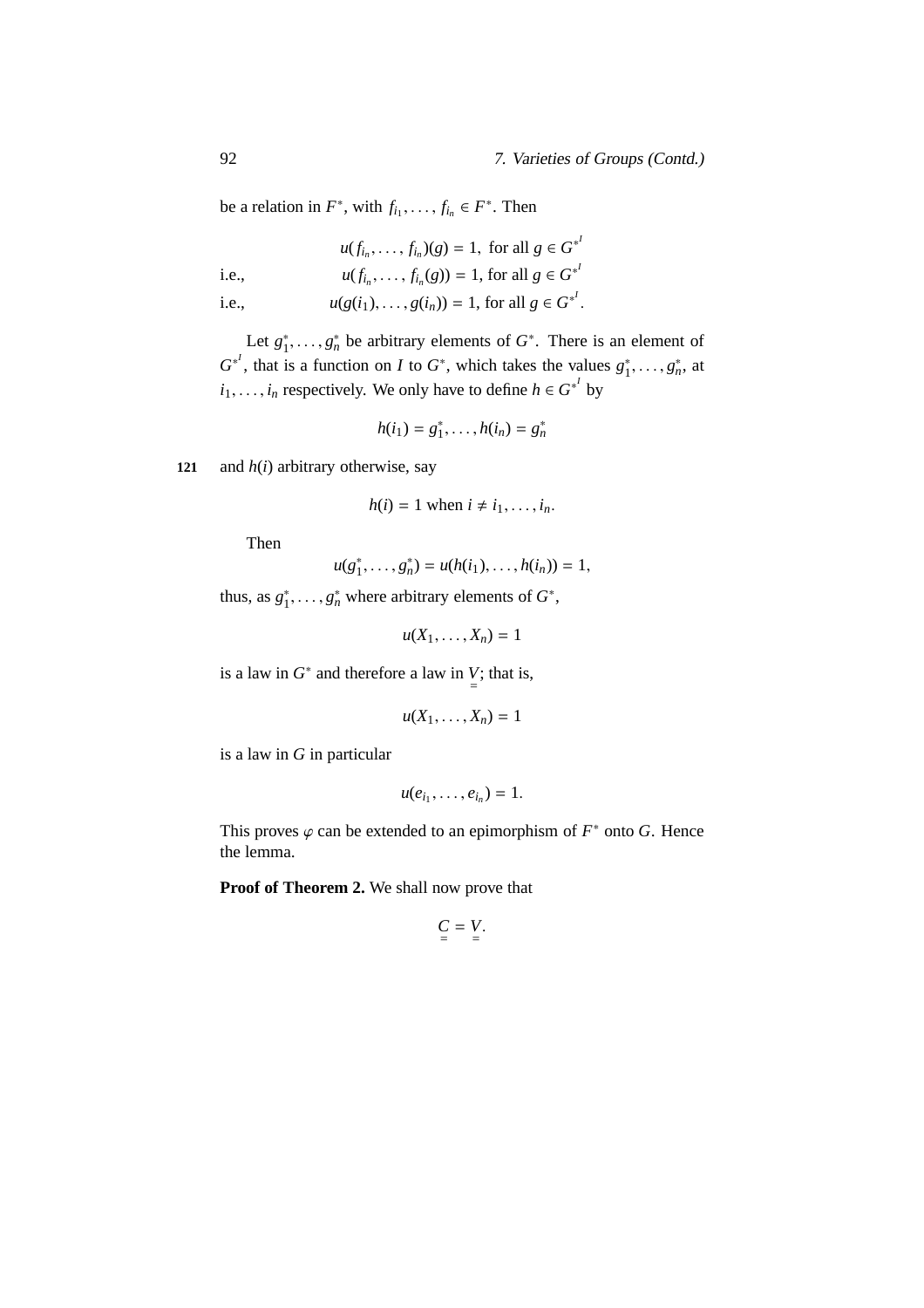Let *G* be any group of *V* and *E* be a set of generators of *E*,

$$
G=gp(E).
$$

By Lemma [1,](#page-178-0) there is a group  $G^* \in C$  such that every law in  $G^*$  is  $\leq$ 122 a law in *V*. We choose an index set *I* with  $|I| = |E|$ . Then by Lemma [2,](#page-180-0) there is a subgroup  $F^* \leq G^{*^{G*}}$  such that *G* is an epimorphic images of

 $F^*$ . Now, since  $C$  is closed under the operations  $Q, R, S$ , we have

$$
G^* \in C;
$$

and therefore *G*, being an epimorphic image of  $F^*$ , is in  $\underset{=}{C}$  that is

 $V \subseteq C$ .

combining this with the reversed inclusion which we have already proved, we get

 $C = V$ .

**Corollary 1.** *The group F*<sup>∗</sup> *is a reduced free group, of rank* |*I*|*, of the variety V* = *.*

**Corollary 2.** Let the class  $G$  consist of a single group  $G_0$  only, and let *G*<sup>0</sup> *be finite. Then every reduced free group F*<sup>∗</sup> *of finite rank d of the least variety V* = *containing G*<sup>0</sup> *is finite, and its order is bounded by*

$$
|F^*| \leq |G_0|^{|G_0|^d}
$$

*Proof.* Take  $G_0$  as the  $G^*$  of Lemma [2](#page-180-0) and  $|I| = d$ . By Corollary [1,](#page-178-1) the **123** group *F* ∗ is a reduced free group of rank *d*.

Further

$$
|F^*| \le |F_0|^{|G_0^d}
$$

Now, since  $F^*$  is a finite group it has finite number of defining relations, say

$$
u_i(\underline{f})=1, i=1,\ldots,n.
$$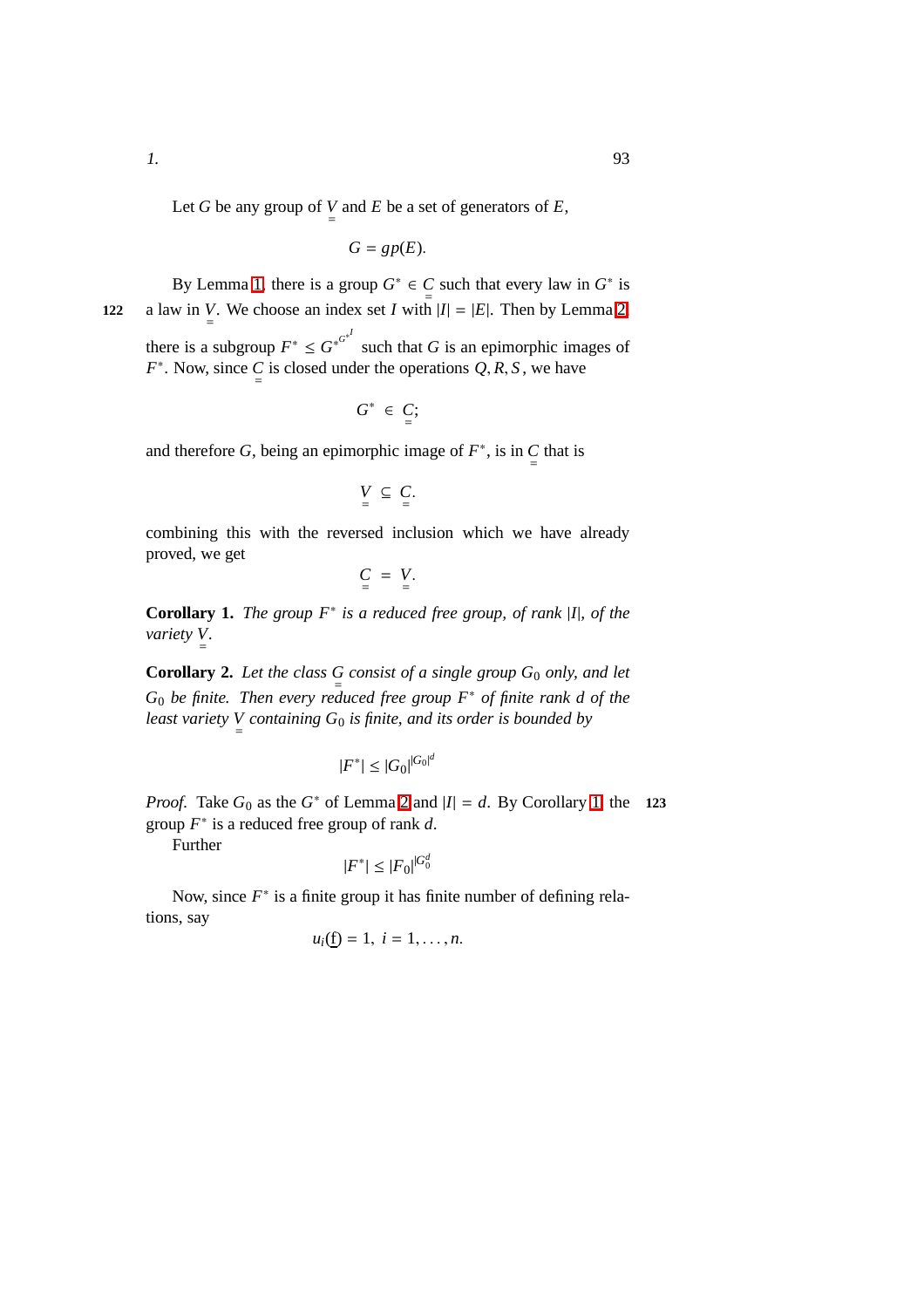We have already proved that

$$
u_i(\underline{X})=1, i=1,\ldots,n
$$

are laws in *V*. Therefore every law of *V* not involving more than *d* variables is a consequence of these *n* laws. In other words, the set of laws, not involving more than *d* variables, where *d* is an arbitrary positive integer, is "finitely based". Notice that this does not prove that  $V =$ based. (See section 2, ch.5, p.67).  $\square$ 

**Theorem 3** (P. Hall (unpublished)). *Let*  $F = gp(\{f_i\}_{i \in I})$  *be a group with the property that every mapping* η *of fi i*∈*I into F can be extended to an endomorphism of F. Then F is a reduced free group of rank* |*I*| *of the least variety containing F.*

*Proof.* Let

$$
u(f_{i_1},\ldots,f_{i_n})=1,
$$

**124** be a relation in *F*. We assert that

$$
u(X_1,\ldots,X_n)=1
$$

is a law in *F*. Let  $b_1, \ldots, b_n$  be arbitrary elements of *F*. Consider the mapping  $\eta$  of  $\{f_i\}_{i \in I}$  into *F* defined by

$$
f_{i_k}^{\eta} = b_k, \ k = 1, \ldots, n
$$

and arbitrarily otherwise, say

$$
f_i=f_i, i\neq i_1,\ldots,i_n.
$$

 $\Box$ 

By the hypothesis of the theorem,  $\eta$  can be extended to an endomorphism of  $F$ . which we also denote by  $\eta$ . Now

$$
u(b_1,\ldots,b_n)=u(f_{i_1}^{\eta},\ldots,f_{i_n}^{\eta})=(u(f_{i_1},\ldots,f_{i_n}))^{\eta}=1^{\eta}=1.
$$

As  $b_1, \ldots, b_n$  were chosen arbitrarily in *F*,

$$
u(X_1,\ldots,X_n)=1
$$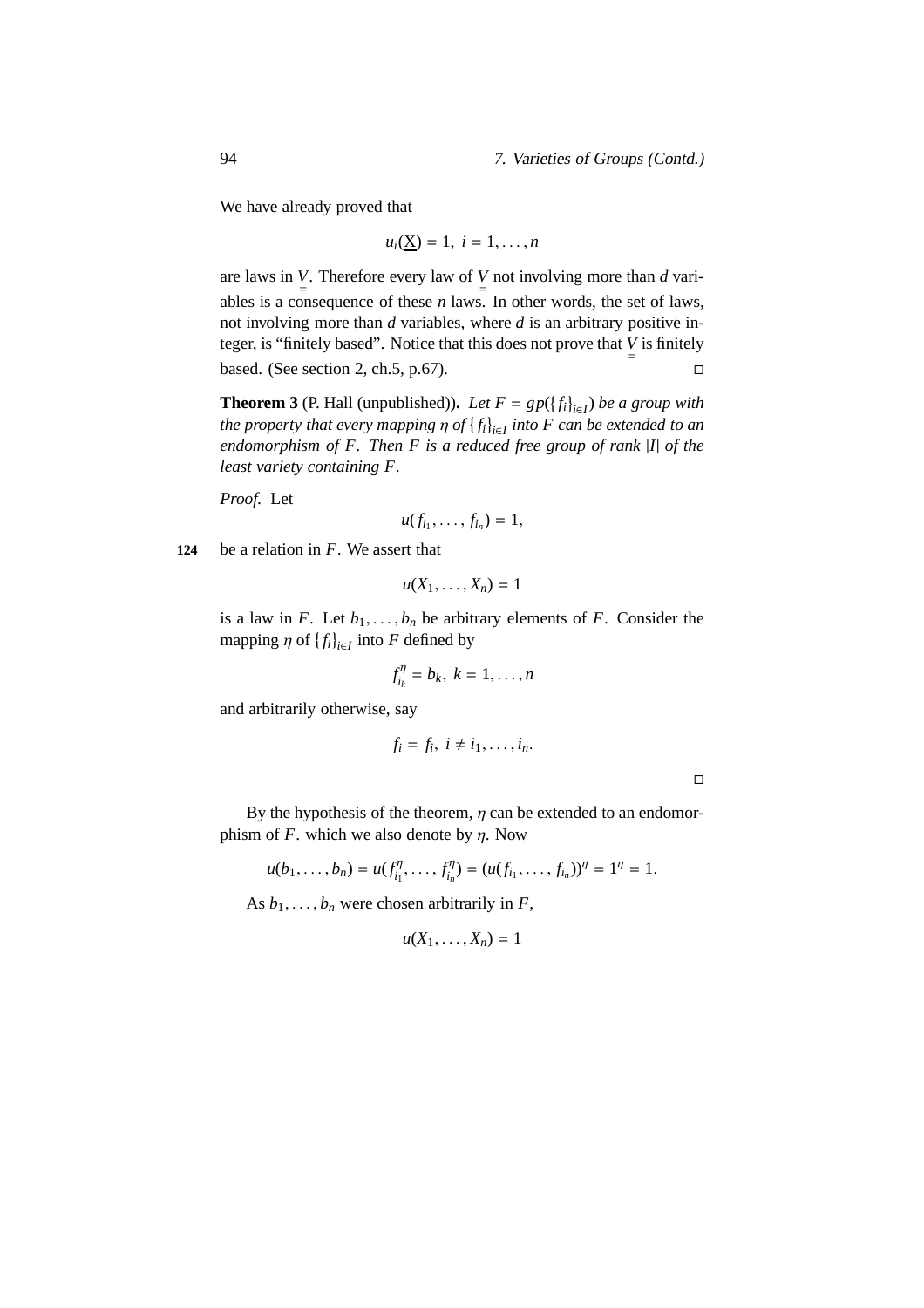is a law in *F*.

It follows that  $F$  is written as the factor group of a free group with respect to a normal ("relation") subgroup  $R$ , then  $R$  is verbal in the free group ( $cf$ . Chapter 5). By Theorem 5,  $p.79$  *F* then is a reduced free group of rank |*I*| as claimed.

## **2**

In this section we shall construct new varieties out of given varieties. **125**

Let  $C, D$  be any two classes of groups. We say that a group G is a  $\underset{=}{C}$  by −*D* group if *G* is an extension of a group  $A \in \underset{=}{C}$  by a group *B* ∈ *D*. We define the class  $C - by -D$  as the class of all such groups *G*. [ Thus e.g. a finite-by-abelian group is one with a finite normal subgroup whose factor group is abelian.]

Let  $U, V$  be two varieties defined by the set of laws *M* and *N* respectively, where

$$
M = \{u_i(\underline{X}) = 1\}_{i \in I} \text{ and}
$$
  

$$
N = \{v_j(\underline{X}) = 1\}_{j \in J}.
$$

Without loss of generality we can assume that the set *X* of variables is countable, say

$$
X = \{X_1, X_2, \ldots\}.
$$

We denote by  $F$  the free group on these variables,

$$
F = gp(X, \phi).
$$

Our objective is to prove that the class  $U - by -V$  is a variety. Let

$$
U = \{u(\underline{X})|u(\underline{X}) = 1 \text{ a law in } \underline{U}\}
$$
  
and 
$$
V = \{v(\underline{X})|v(\underline{X}) = 1 \text{ a law in } \underline{V}\}.
$$

We know that the groups  $U, V$  are verbal subgroups of  $F$ ; in fact **126** *U*, *V* are the verbal subgroups generated by the left-hand sides of *M* and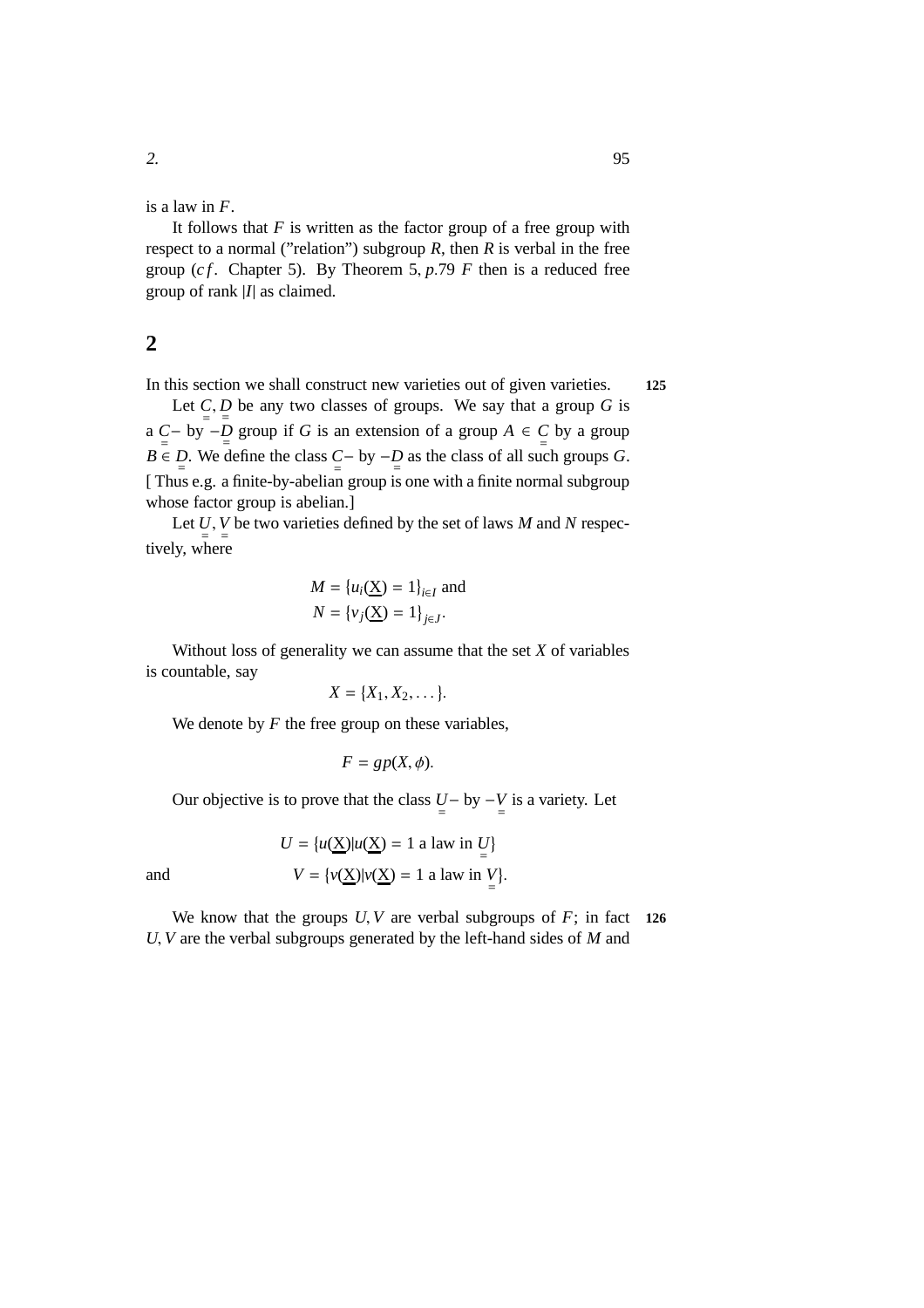*N* respectively. We shall also denote these left-hand sides by *M* and *N* respectively.

Let

$$
u(X_1,\ldots,X_m)=1,
$$

be a law in  $\underset{=}{U}$  and

$$
v_i(X_1,\ldots,X_{n_i})=1, i=1,\ldots,m,
$$

be laws in  $V$ . Write

$$
w(\underline{X}) = u(\underline{v}(\underline{X})) = u(v_1(X_1, \ldots, X_{n_1}), v_2(X_{n_1+1}, \cdots, X_{n_1+n_2}),
$$
  
...,  $v_m(X_{n_1+,\cdots+n_{m-1}+1}, \ldots, X_{n_1+\cdots+n_m})).$ 

Let *L* denote the set of all laws of the form  $w(X) = u(v(X)) = 1$ , with *u*( $\bar{X}$ ) ∈ *U*, *v*( $\underline{X}$ ) ∈ *V*. We also denote the set of all left-hand sides of *L* by *L*. Let *W* be the verbal subgroup generated by *L* in *F* and  $\underline{W}$  be the variety defined by *L*. We shall use the notation

and 
$$
W = U_{\circ}V
$$

$$
W = UV.
$$

$$
= \frac{W}{V} = \frac{V}{V}
$$

**127** We shall now prove that

$$
\underline{U} - by - V = UV.
$$

If *H* is any set of words in the variables  $X_1, X_2, \ldots$  and *G* any group, then we denote the verbal subgroup defined by *H* in *G* by *GH*. In particular

$$
W = F_L = F_W, \ U = F_U = F_{\{u_i\} \ i \in I}, \ V = F_V = F_{\{v_j\} \ j \in J}.
$$

Let *G* be any group in the class  $U - by -V$ . Then there exist groups *A*, *B*, such that

$$
A \Delta G
$$
,  $G/A \simeq B$ , with  $A \in U$ ,  $B \in V$ ;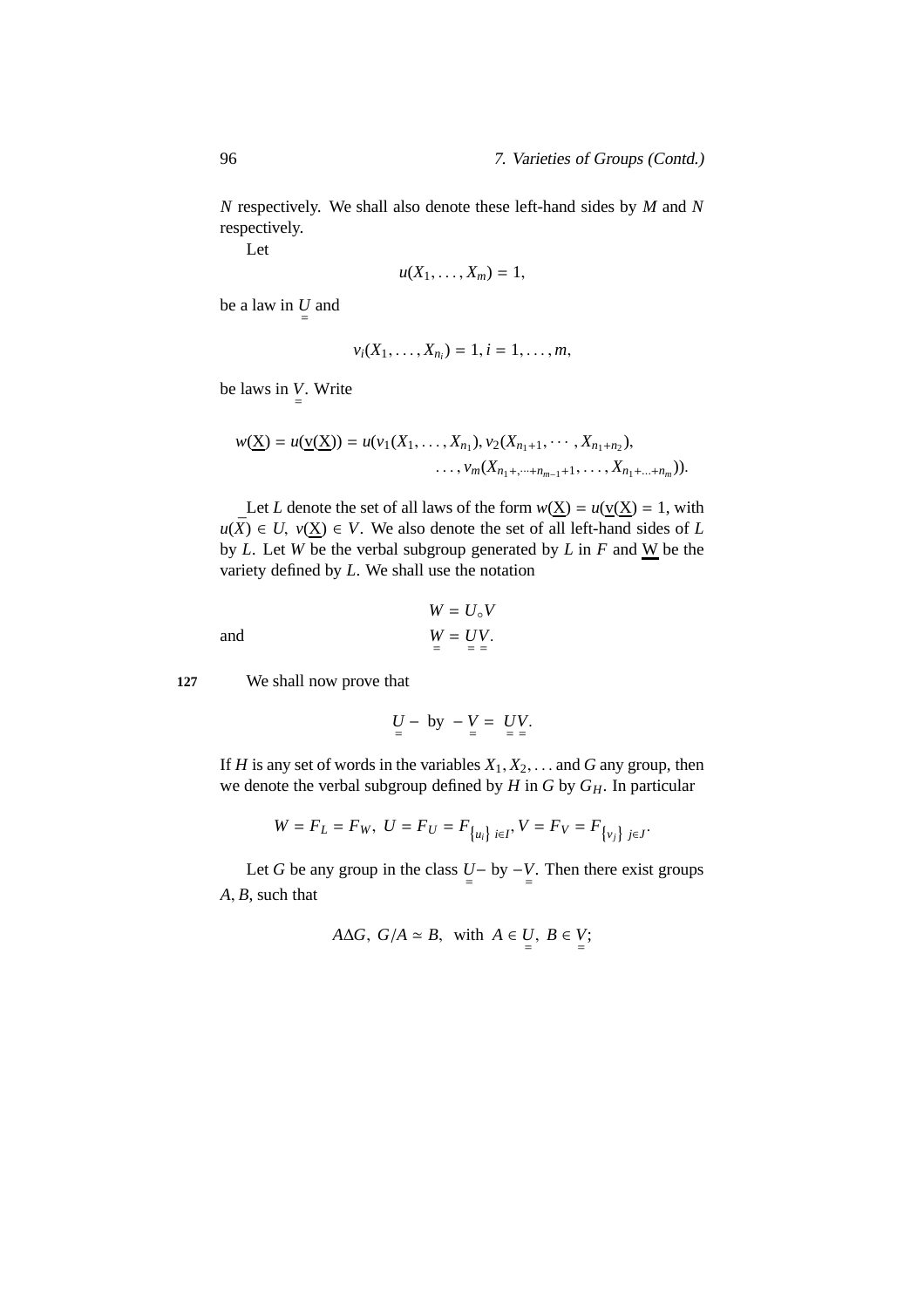that is, there is an epimorphism  $\beta$  of  $G$  onto  $B$  with  $A$  as its kernel. We assert that the verbal subgroup defined by *V* in *G*, namely  $G_V$ , is a subgroup of *A*. For consider

$$
v(g_1, \dots, g_n) \text{ with } v(\underline{X}) \in V, g_1, \dots, g_n \in G;
$$
  
we have  $(v(g_1, \dots, g_n))^{\beta} = v(g_1^{\beta}, \dots, g_n^{\beta}) = 1$ , since  $B \in V$ .  
Hence

$$
G_V \leq A.
$$

Now if

$$
w(\underline{X}) = u(\underline{v}(\underline{X})) \in W, \text{ where}
$$
  

$$
\underline{v}(\underline{X}) = (v_1(\underline{X}), \dots, v_m(\underline{X})), \text{ then}
$$

 $v_i(g) \in G_V \leq A$ , with *gs* belonging to *G* and for  $i = 1, \ldots, m$ . Since

$$
u(X_1,\ldots,X_m)=1
$$

is a law in  $\underset{=}{U}$  and hence in *A*, we have

$$
u(\underline{v}(g)) = 1; \text{ that is}
$$

$$
u(\underline{v}(\underline{X})) = 1
$$

is a law in *G* in other words,

$$
G\in W=U V.
$$

Hence

$$
\underset{=}{U} - by - V \subseteq \underset{=}{U}V.
$$

Conversely let *G* be any group of the variety  $U V$ . The verbal subgroup  $G_V$  is fully invariant and hence trivially normal in  $G$ . It is easy to **129** verify that  $G/G_V \in V$ . (This is in fact true for any group *G*.) We claim that

$$
G_V \in U;
$$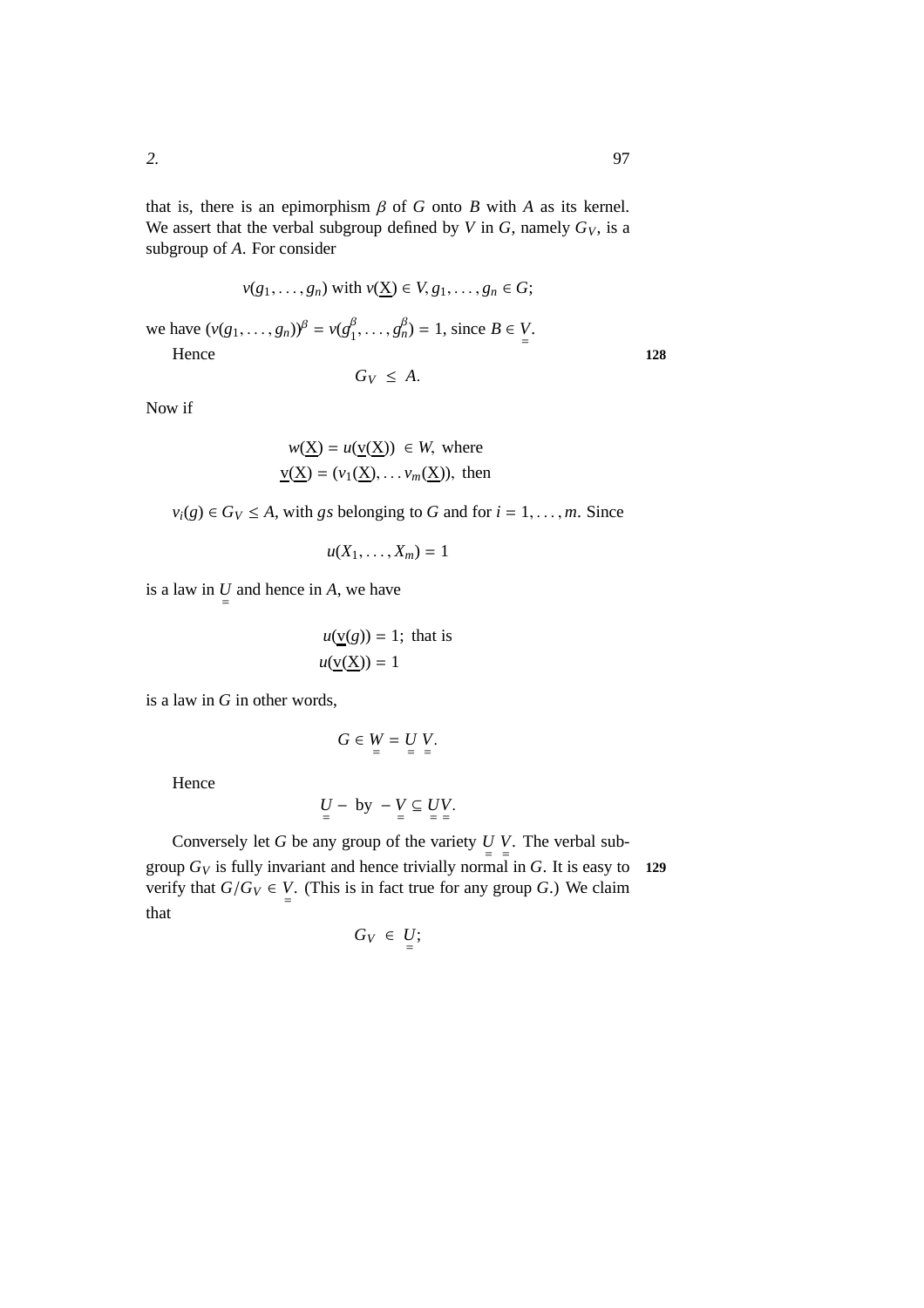#### 98 7. Varieties of Groups (Contd.)

for let

$$
u(X_1,\ldots,X_m)=1
$$

be any law in  $\underline{U}$  and  $v_1(\underline{g}), \ldots, v_m(\underline{g}) \in G_V$ ; then

$$
u(\underline{v}(g)) = u(v_1(g), \dots, v_m(g)) = 1;
$$
  

$$
u(X_1, \dots, X_m) = 1
$$

that is,

$$
u(X_1,\ldots,X_m)=
$$

is a law in *GV*.Hence

*i.e.*,

$$
G_V \in U,
$$
  

$$
G \in U - \text{ by } -V.
$$

Therefore,

$$
\underbrace{UV\_U}_{=}\underbrace{-}U - by - V.
$$

Combining this with the above reversed inclusion we get

$$
UV = U - by - V.
$$

130 This proves that  $U - by - V$  is a variety. In the case of varieties we shall use the simpler notation and write  $UV$  instead of  $U$  -by  $-V$ .

**Theorem 4** (Hanna Neumann, 1956)**.** *The multiplication of varieties is associative.*

*Proof.* Let *T* , *U* , *V* be three varieties defined by the set of laws *L*, *M* and  $\frac{1}{2}$ ,  $\frac{0}{2}$ ,  $\frac{1}{2}$ *N* respectively. The variety  $\frac{TV}{I}$  is defined by all laws of the form

$$
w(\underline{X}) = t(\underline{u}(\underline{X})) = 1, \text{ where}
$$
  

$$
t(\underline{X}) = 1 \text{ and } u(\underline{X}) = 1
$$

are laws in  $\frac{T}{p}$  and  $\frac{U}{p}$  respectively. Therefore the variety  $\left(\frac{T}{U}\right)V$  is defined by all laws of the form

$$
w(\underline{v}(\underline{X})) = t(\underline{u}(\underline{v}(\underline{X}))) = 1, \text{ where}
$$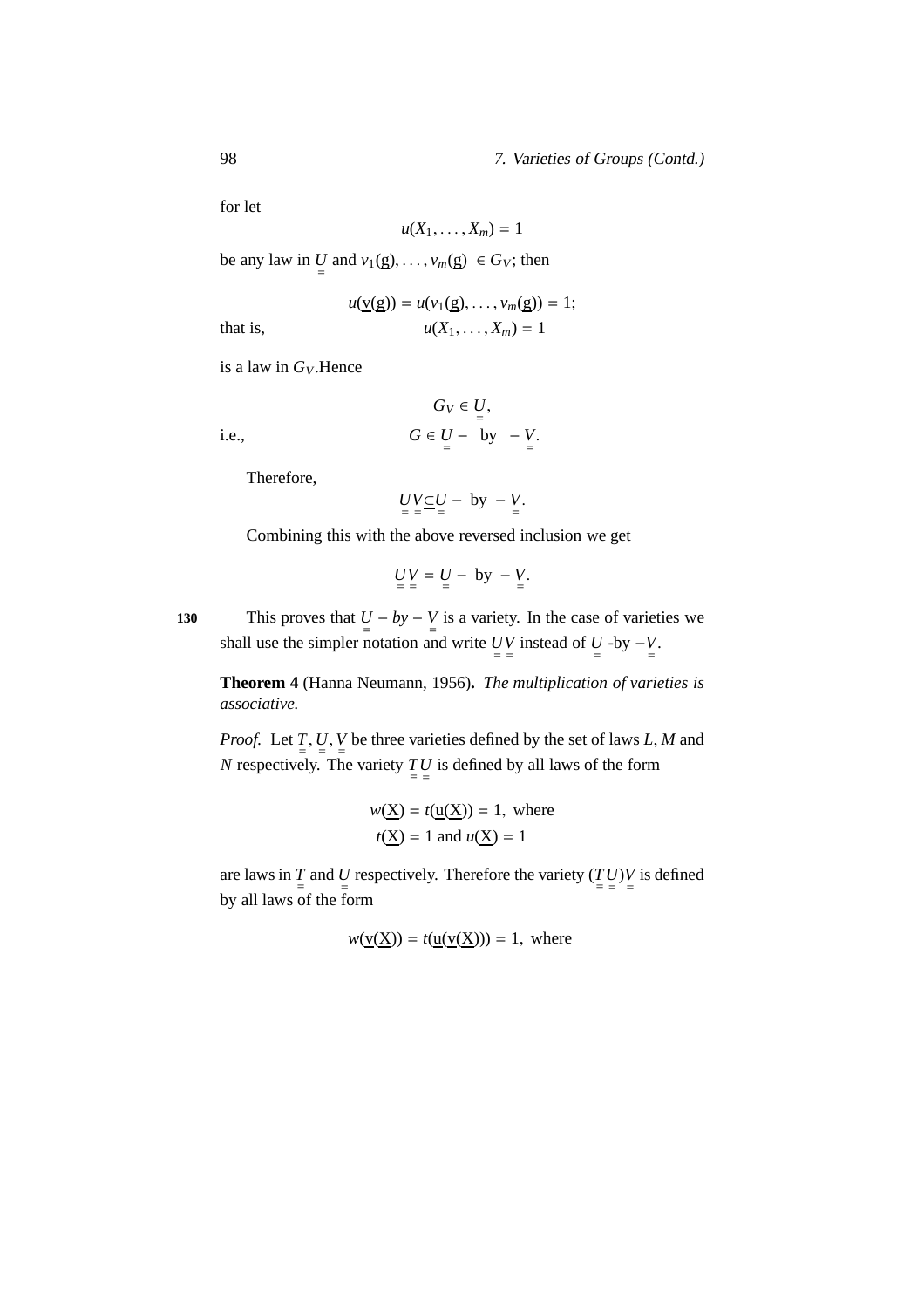$\Box$ 

 $\underline{v}(\underline{X}) = 1$  are laws in  $\underline{v}$ . Similarly one can see that the variety  $\underline{T}(UV)$  is also defined by all laws of the form

$$
t(\underline{\mathsf{u}}(\underline{\mathsf{v}}(\underline{\mathsf{X}})))=1.
$$

This proves that

$$
(\underline{T}\underline{U})\underline{v} = \underline{T}(\underline{U}\underline{V}).
$$

The above theorem can also be proved in the following way. We first observe that if  $U =$  is any variety defined by a set of laws  $M$ , then **131** 

 $G \in U$ 

if and only if

$$
G_M=\{1\}.
$$

Further if  $V$  is any other variety defined by a set laws *N*, then

$$
G\in UV,
$$

if and only if

 $(G_N)_M = 1.$ 

For if,  $G \in UV$ , then  $G_N \in U$ . Hence

$$
G \in (\underbrace{T}_{=}\underbrace{U}_{=})\underbrace{V}_{=}
$$

if and only if

$$
((G_N)_M)_L=1.
$$

Let the variety *UV* be defined by *P*. Then  $G \in T(UV)$  if and only if

$$
(G_P)_L=1.
$$

To prove the theorem we have only to prove that

$$
G_P=(G_N)_M.
$$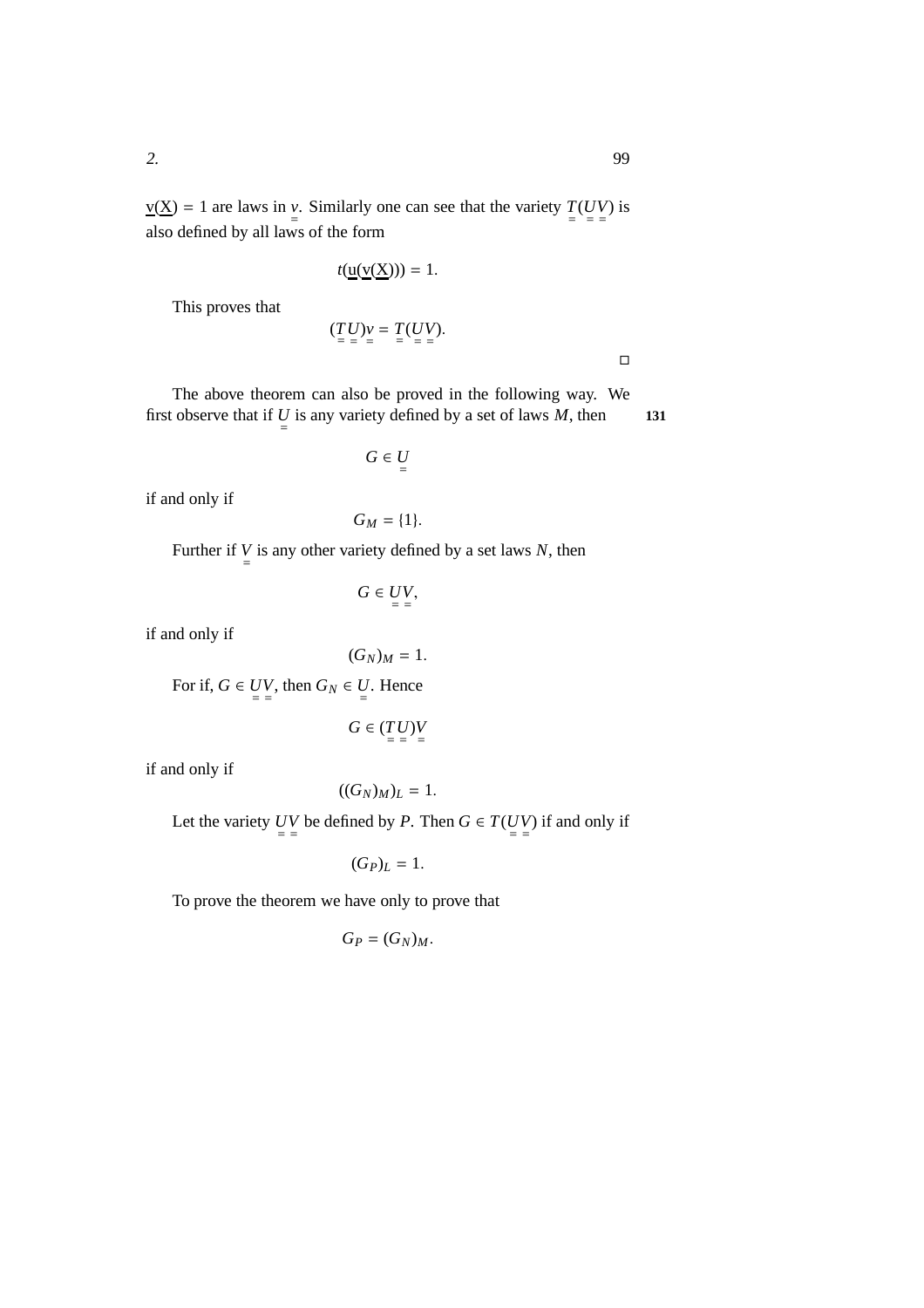It is easy to verify that *G<sup>P</sup>* is the least normal subgroup of *G* such **132** that  $G/G_P \in UV$ . Now,

$$
((G/(G_N)_M)_N)_M = (G_N)_M/(G_N)_M = \{1\};
$$

that is to say

$$
G/(G_N)_M \in UV.
$$

Further if *S* is any normal subgroup of *G* such that

$$
G/S \in UV, \text{ then}
$$

$$
((G/S)_N)_M = \{1\}; \text{that is}
$$

$$
(G_N)_M \leq S.
$$

Thus  $(G_N)_M$  is the unique minimal normal subgroup of *G* such that

$$
(G_N)_M\in UV.
$$

Therefore

$$
G_P=(G_N)_M.
$$

This proves the theorem.

The associative law does not hold for arbitrary classes of groups; in 133 other words if  $C$ ,  $D$ ,  $E$  are three classes of groups, then in general

$$
(C - by - D) - by E \neq C - by (D - by - E).
$$

Consider the following example. Let  $\frac{C}{p}$  be the class of all cyclic groups. Consider the normal series of *A*4,

$$
\{1\}\triangle C\triangle B\triangle A_4, \text{ where}
$$
  
\n
$$
B = \{1, (12)(34), (13)(24), (14)(23)\},
$$
  
\n
$$
C = \{1, (12)(34)\}.
$$

The groups  $A_4/B$ ,  $B/C$  and *C* are cyclic groups; that is  $A_4/B \in C$ and

$$
B \in C - by - C; thus
$$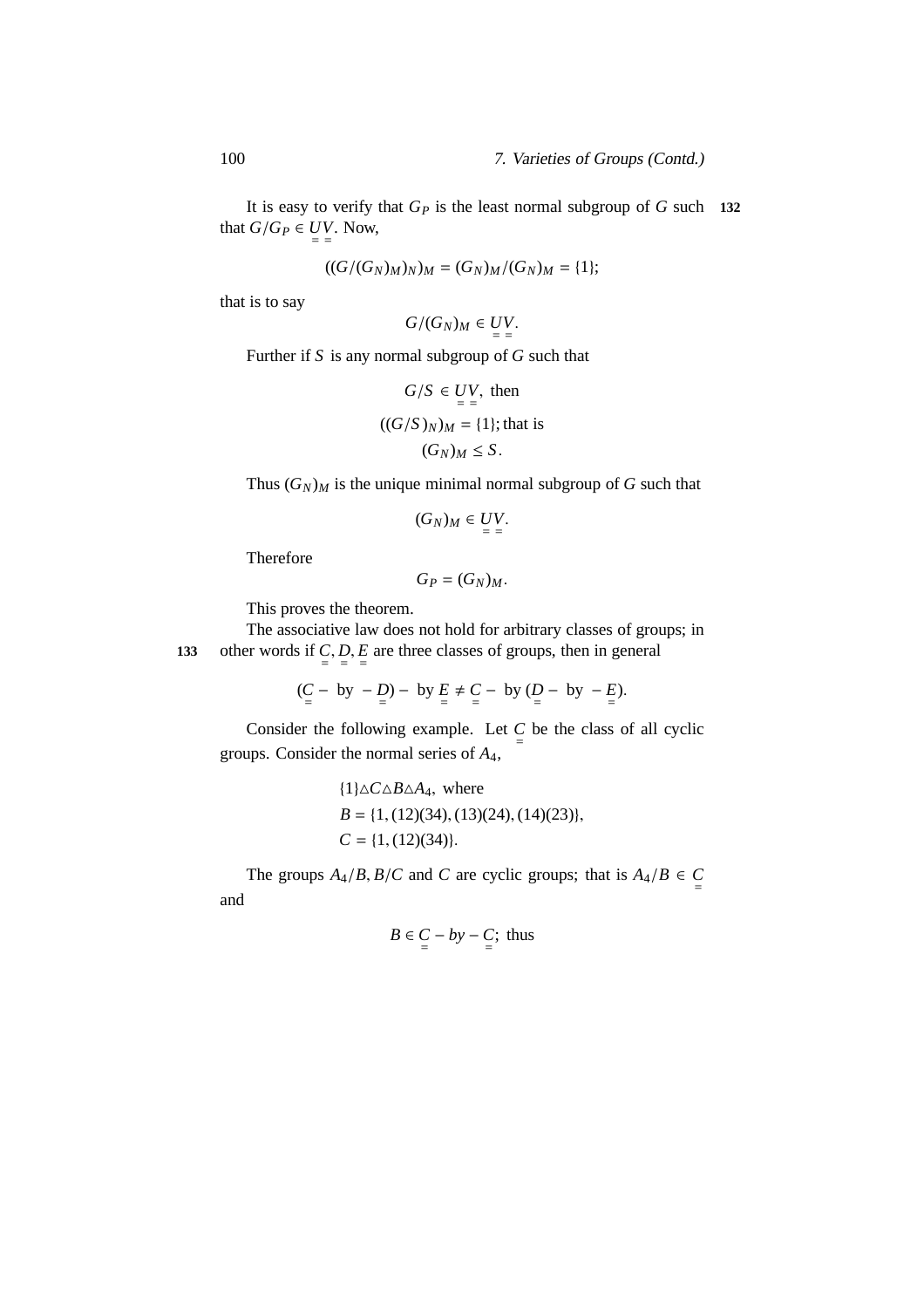$$
A_4 \in (\underbrace{C}_{=} - by - \underbrace{C}_{=} ) - by - \underbrace{C}_{=}.
$$

But,  $A_4 \notin C$  – by –  $(C - by - C)$ , as  $A_4$  does not contain any cyclic normal subgroup.

Let *U* be variety. We define  $U^1 = U, U^{n+1} = U^n U = U U^n$ . As the multiplication of varieties is associative,  $U_{\frac{1}{2}}$ *n* is uniquely determined.

Let *A* be the variety of all abelian groups. We call the variety  $\frac{A}{p}$ *n* the variety of *soluble groups* of length *n*. A group *G* is *soluble* if it is in  $\frac{A}{p}$ *n* for some *n*. It is immediate that

$$
\underline{A}^1 \subseteq \underline{A}^2 \subseteq \underline{A}^3 \subseteq \ldots,
$$

It is easy to verify that this definition is equivalent to the following **134** more usual definition which can be found in most text books on group theory.

A group *G* is soluble if there exits a "normal series".

$$
\{1\} = H_0 \triangle H_1 \triangle H_2 \triangle \cdots \triangle H_n = G
$$

with  $H_{i+1}/H_i$  abelian, for  $n = 0, 1, \ldots, n-1$ . When *G* is finite and soluble, then *G* has a series with the corresponding factor groups cyclic. A (not necessarily finite) group *G* is said to be *polycyclic* if it has a normal series with the corresponding factor groups cyclic. Thus every finite soluble group is a polycyclic group. Polycyclic groups were first studied by Hirsch who called them S-groups. The term "polycyclic " is due to P. Hall who introduced it as a part of a systematic terminology.

The class of all soluble groups do not form a variety. One can prove that for every integer *n*, there is a  $G_n \in A$  $^n$ ,  $G_n \notin A$ *n*−1 . Consider the cartesian product *P* of  $G_n$ ,  $n = 1, 2, \ldots$  If *P* were soluble, then  $P \in$  $A^m$ , for some *m*. Therefore every  $G_n$ , being an epimorphic image of a subgroup of *P* is in  $A^m$ . This is absurd. Thus, the class of all soluble groups is not closed under the operation of taking cartesian products and therefore does not from a variety.

We have already remarked in Chapter 1 that the class of all fields does not form a variety. To see this, it suffices to observe that the class of **<sup>135</sup>**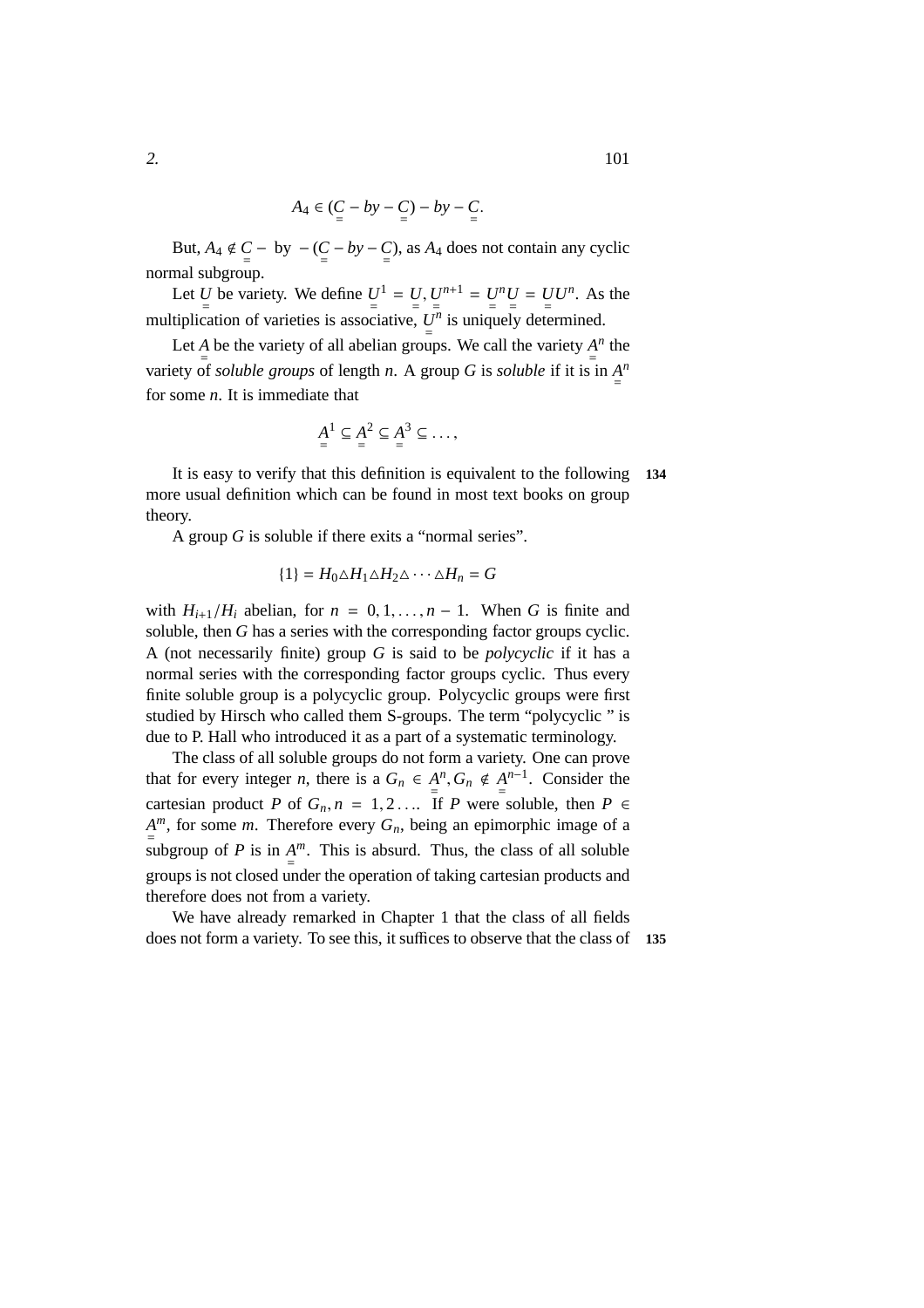fields is not closed under the operation of forming cartesian products: in fact one easily sees that the direct product of two fields contains proper zero-divisions and thus cannot be a field.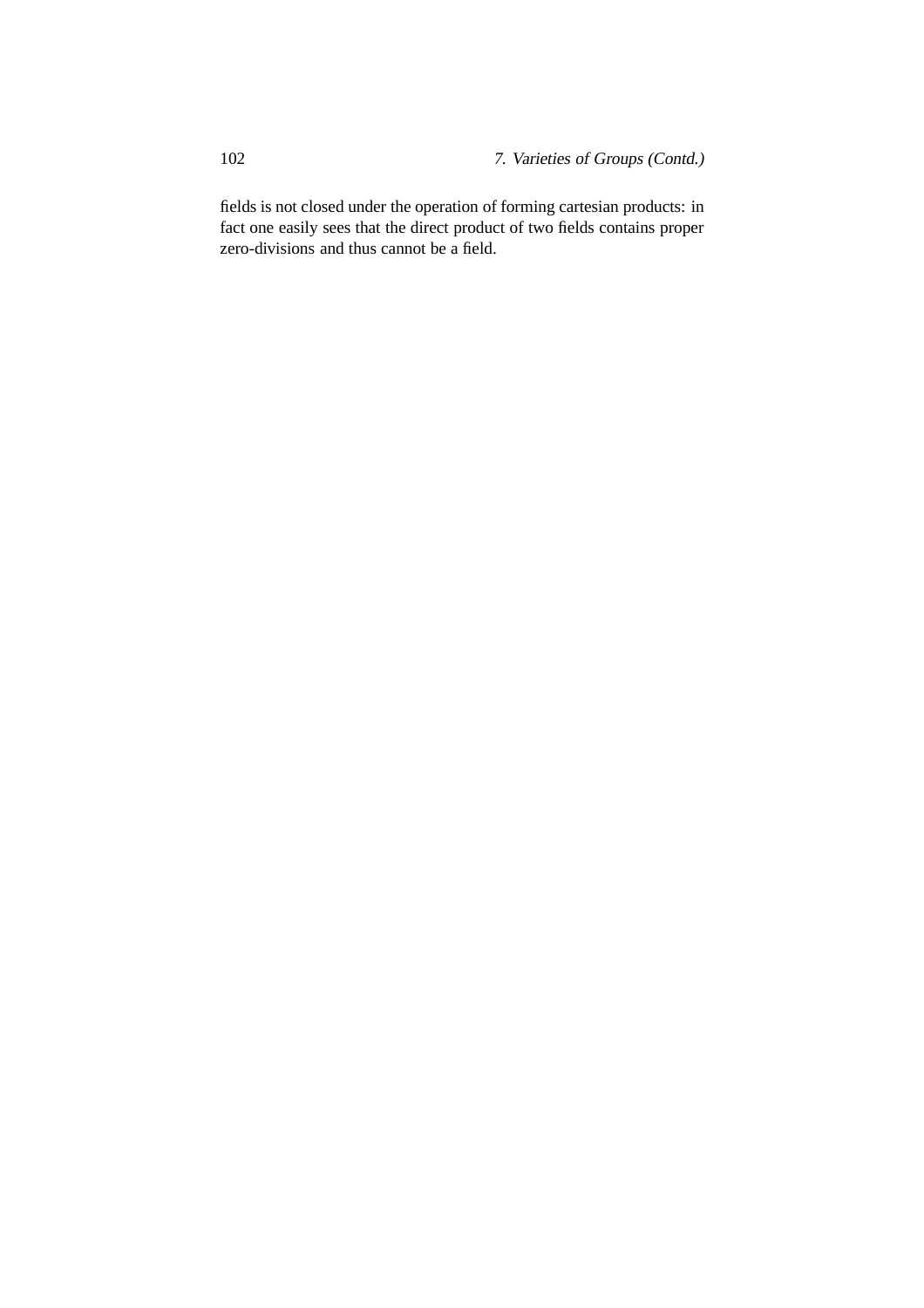# **Chapter 8 An Embedding Theorem**

# **1**

The group theoretical constructions which we have discussed in Chapter **136** [6](#page-70-0) will be used to prove the following embedding theorem.

**Theorem 1** (Higman,Neumann and Neumann)**.** *Every countable group G can be embedding in a* 2*-generator group H.*

*Proof.* Let

$$
G=gp(a_1,a_2,\ldots)
$$

be a group generated by  $\{a_i\}_{i \in I}$  where *I* is countable; and let *C* be an infinite cyclic group generated by an element *c*,thus

 $C = gp(c)$ .

[Later we shall modify this by choosing  $C$  is a finite cyclic group provided that certain conditions are satisfied; cf *p*.146.]

We form the wreath product of the groups *G* and *C*,

$$
P = GWrC.
$$

Every element of *P* is of the form  $c^s f$  where *f* is a function on *C* with values in *G* and the product of any two elements  $c^s f$  and  $c^t g$  of *P* 137 is given by

103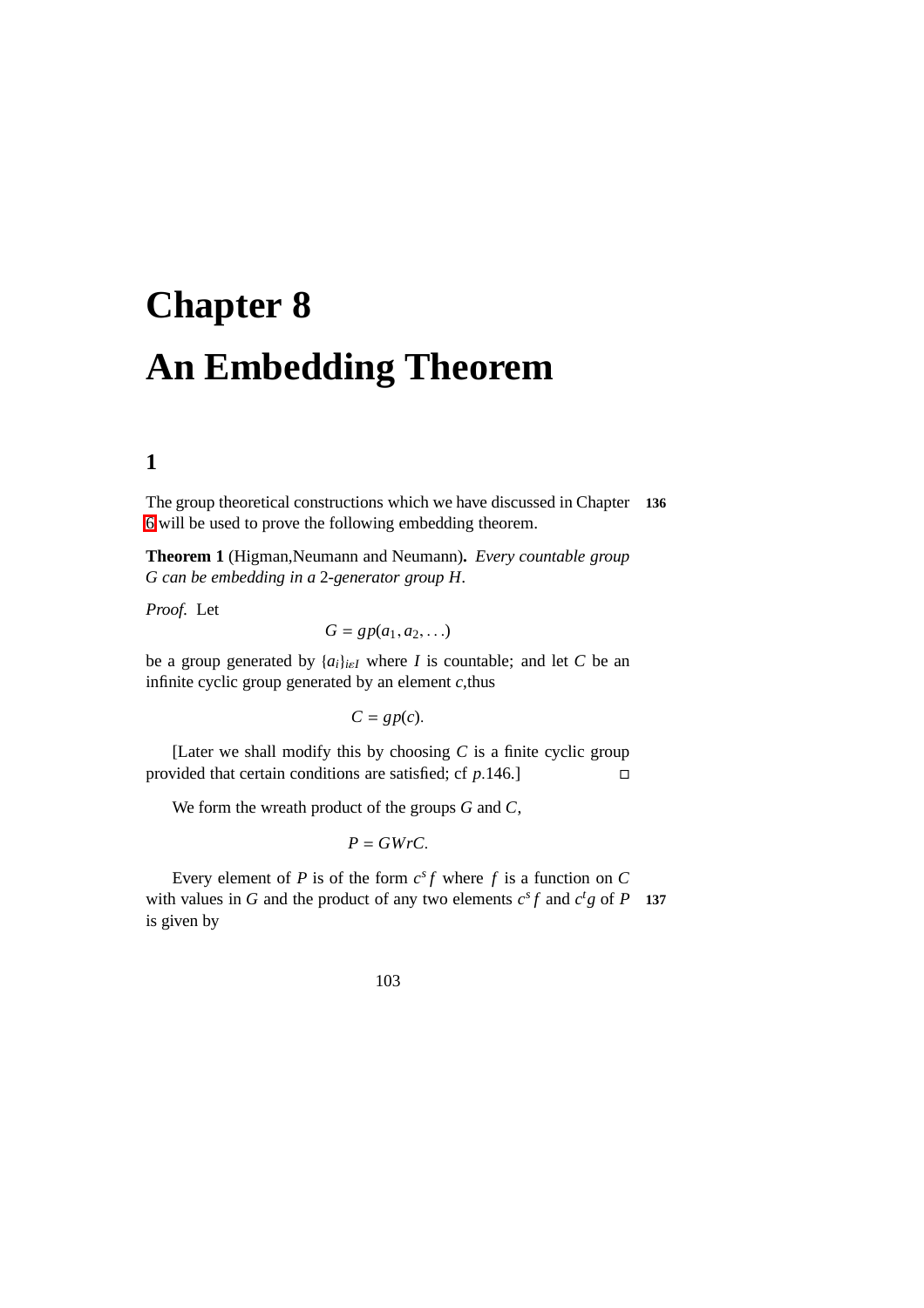$$
(c^s f)(c^s g) = c^{s+t} f^{c^t} g
$$
, where  $f, g \in G^C$ , and  
 $f^{c^t}(c^n) = f(c^{n-t})$ , for  $n = 0, \pm 1, \pm 2, ...$ 

In the group  $P$  (and in fact in  $G^C$ ) we single out certain elements  $g_i, i \in I$ , defined by

$$
g_i(c^j) = g_i^{-j}, i \in I, j = 0, \pm 1, \pm 2, \dots
$$

We now compute the elements  $k_i$ ,  $i \in I$ , where

$$
k_i = [g_i, c].
$$

As

$$
k_i = g_i^{-1}c^{-1}g_ic = g_i^{-1}g_i^c,
$$

we see that  $k_i \in G^C$ ; and

$$
k_i(c^j) = g_i^{-1} g_i^c(c^j) = g_i^{-1}(c^j) g_i^c(c^j)
$$
  
=  $g_i^{-1}(c^j) g_i(c^{j-1}) = a_i^j a_i^{-(j-1)} = a_i.$ 

Thus  $k_i$  are constant functions taking the value  $a_i$  for all  $c_s^j$ . The constant functions clearly form a group  $G^{\Delta}$  and this is isomorphic to G. We call  $G^{\triangle}$  the diagonal subgroup of  $G^C$ . [The diagonal can be defined **<sup>138</sup>** in arbitrary cartesian powers, not only of groups.] It is not difficult to see that all constant functions are generated by those among them whose values are the generators  $a_i$  of  $G$ , thus

$$
gp({k_i}_{i\in I})=G.
$$

Note also that we have embedded *G* in the commutator subgroup of *P*.

Now let *B* be a cyclic group generated by an element *b* and let *B* be "big enough" to contain  $b_i \in B$ ,  $i \in I$ , satisfying the following conditions

$$
b_i \neq 1, b_i \neq b_j \text{ for } i \neq j
$$

and  $1 \neq b_i b_j, b_i b_j \neq b_k$ , for all *i*, *j*,  $k \in I$ . This we can achieve by taking *B* to be infinite cyclic group

$$
B = gp(b), \text{ if } |I| = \mathcal{N}_0:
$$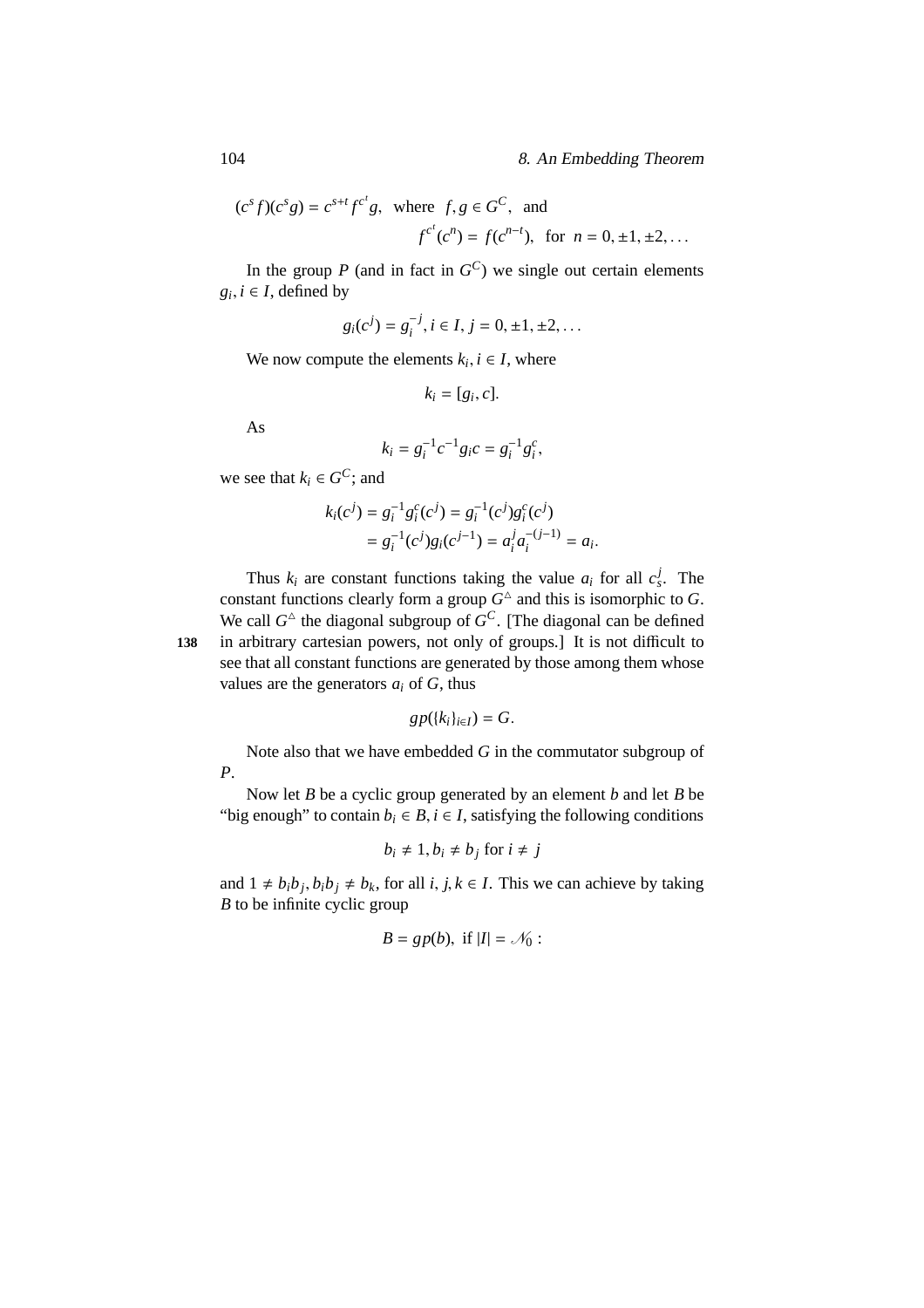and if  $|I| = g < \mathcal{N}_o$ , we can either take *B* to be the infinite cyclic group or

$$
B = gp(b; bm = 1), m = 3d \text{ or } m \ge 4d - 1.
$$

When *B* is the infinite cyclic group or  $m = 3d$ , we choose for instance

$$
b_i = b^{3i-1}, i \in I.
$$

If  $m \geq 4d - 1$ , we choose

$$
b_i = b^{2i-1}, i \in I.
$$

It is easy to verify that  $b_i$ ,  $i \in I$  satisfy the above conditions. We now **139** form the wreath product of *P* and *B*. Let

$$
Q=PWrB.
$$

Define  $q \in Q$  (in fact  $q \in P^B$ ) by

$$
q(1) = c
$$
  

$$
g(b_i^{-1}) = g_i, i \in I,
$$

and  $q(y) = 1$ , for  $y \neq 1$ ,  $b_i^{-1}$ ,  $i \in I$ . Define further

$$
h_i[q^{b_i}, q] \in P^B \le Q, \text{ for } i \in I.
$$

We now compute *h<sup>i</sup>*

$$
h_i(1) = [q^{b_i}, q](1) = [q^{b_i}(1), q(1)]
$$
  
=  $[q(b_i^{-1}), q(1)] = [g_i, c] = k_i;$   

$$
h_i(b_j^{-1}) = [q^{b_i}, q](b_j^{-1}) = [q^{b_i}(b_j^{-1}), q(b_j^{-1})]
$$
  
=  $[g(b_j^{-1}b_i^{-1}), q(b_j^{-1})].$ 

next *hi*(*b*

Now, we have chosen *b<sup>i</sup>* , such that

$$
1 \neq b_i b_j, b_i b_j \neq b_k
$$
, for  $i, j, k \in I$ .

Therefore we have **140**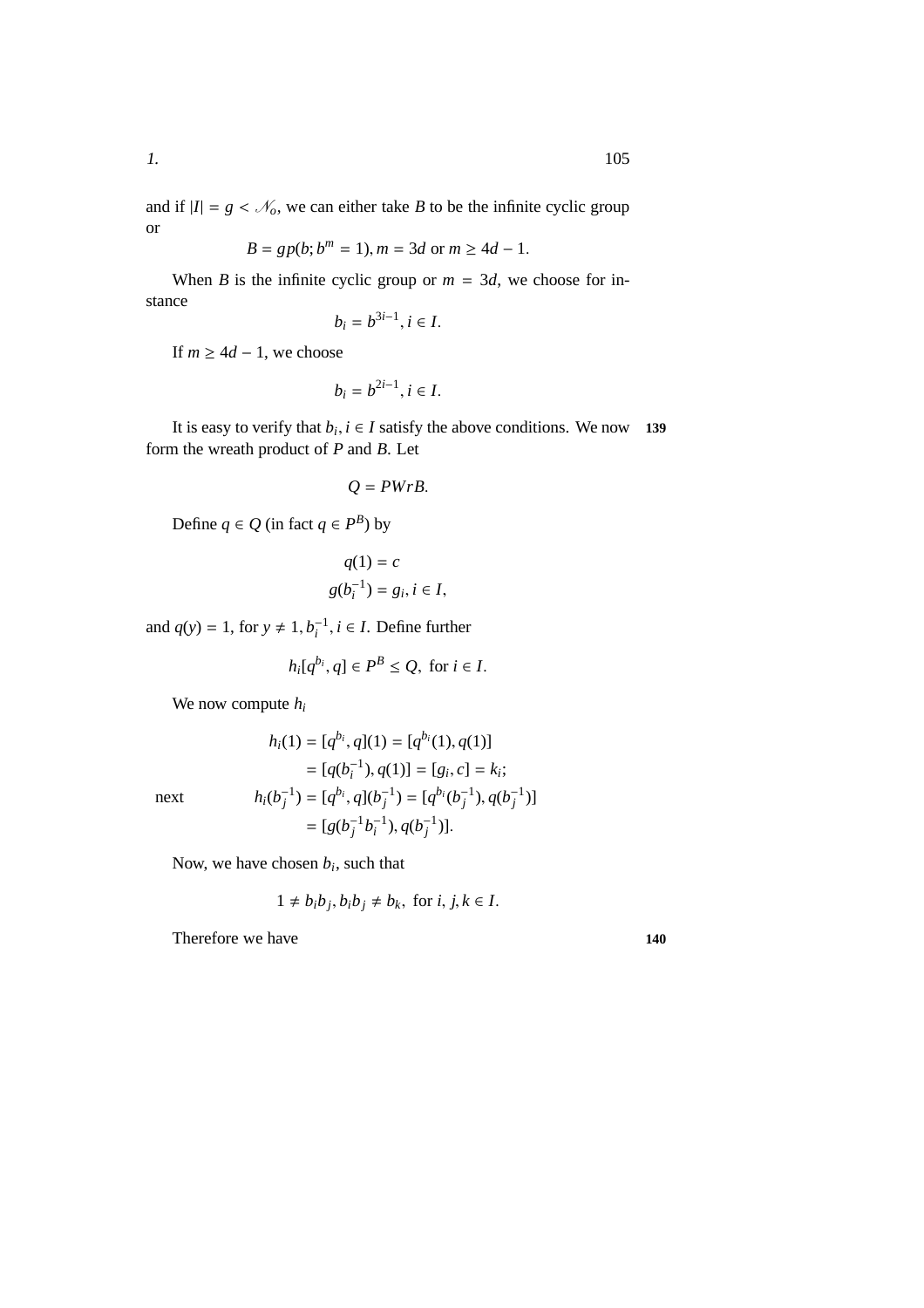$$
h_i(b_j^{-1}) = [q(b_j^{-1}b_i^{-1}), q(b_j^{-1})] = [1, g_j^{-1}] = 1, j \in I.
$$

Finally

$$
h_i(y) = [q^{b_i}(g), q(y)] = [q^{b_i}(y), 1] = 1, \text{ for } y \neq 1, b_j^{-1}, j \in I.
$$

Thus

$$
h_i(1) = k_i,
$$
  

$$
h_i(y) = 1, y \neq 1.
$$

We denote the group generated by the  $h_i$  by  $G^*$ ; it is then obvious that

$$
G^* = gp(\{h_i\}_{i \in I}) \cong gp\{k_i\}_{i \in I} \cong G.
$$

Further

$$
G^* \le gp(q, b) = H
$$

This proves the theorem.

This theorem was first proved (Higman, Neumann, Neumann, 1949) using quite different methods. The proof (Neumann and Neumann, 1959) which we have given here provides answer to a number of interesting questions of the form: if *G* has the property *P*, can *H* be chosen **141** to have the property *P* or some property closely related to *P*?

**2 Corollaries**

2.1 If  $G \in V$ , a variety, then  $H \in VA$ <sup>2</sup>. For  $G^C \in V$  and  $P = G \, Wr \, C \in V$  $VA$ , and therefore,

$$
Q = PWrB \in VA^2
$$

Since  $H \leq Q$ , we have

$$
H \in \underset{=}{VA}^2.
$$

In particular if  $G \in A$  $\ell$ , we get

$$
H \in \underline{A}^{\ell+2}
$$
; thus we have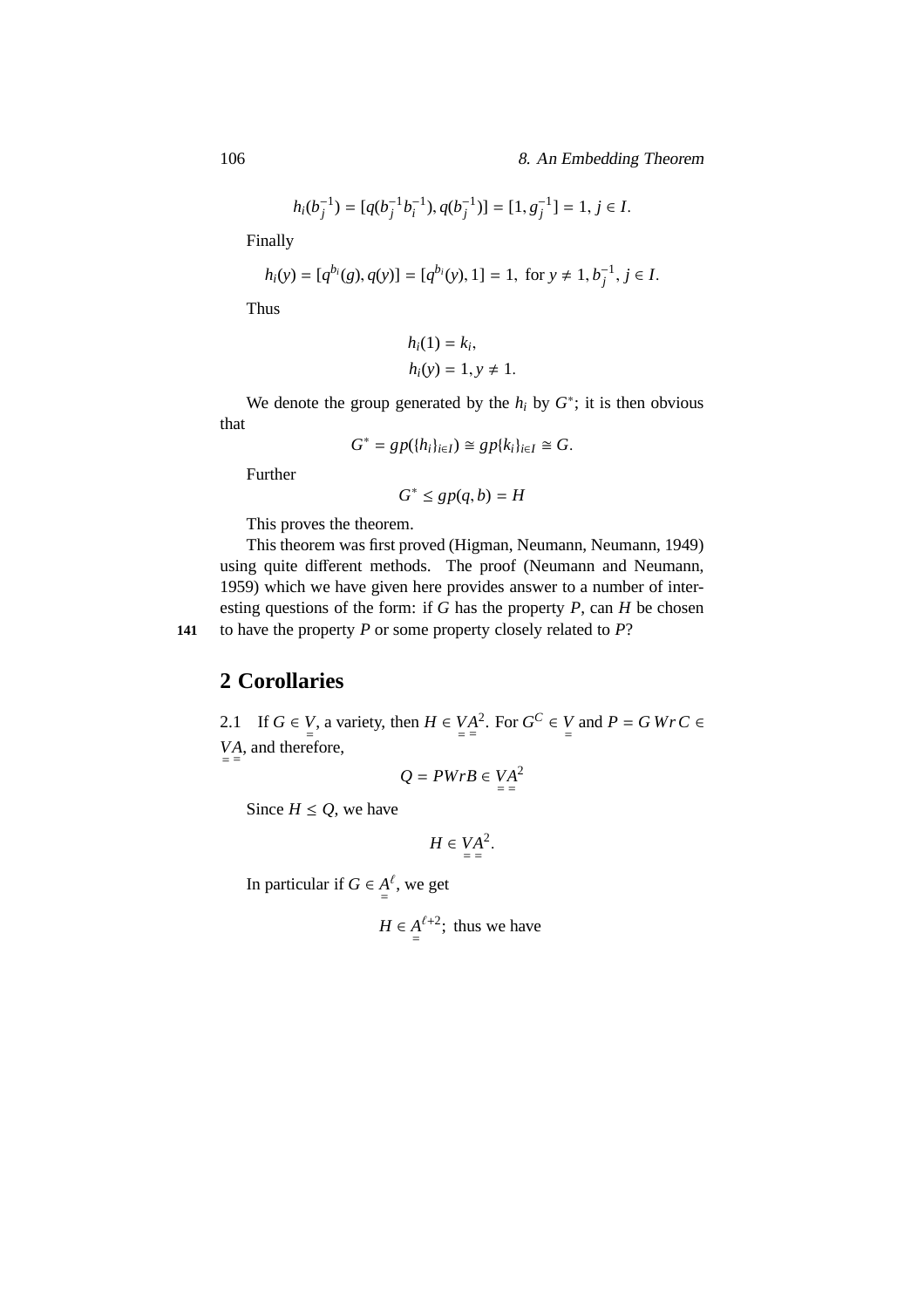#### 2. Corollaries 107

2.2 A countable group which is soluble of length  $\leq \ell$  can be embedded in a 2-generator group, soluble of length  $\ell + 2$ .

This is the best possible result in the sense that we can make examples of groups that are countable and soluble of length  $\leq \ell$  and which cannot be embedded in any finitely generated soluble group of length  $\ell + 1$ .

We shall have give an example with  $\ell = 1$ ; that is, we shall give an example of a countable abelian group which cannot be embedded in any finitely generated metablian group. In this context, we need a theorem which we state here without proof Theorem (*P*. Hall, 1954<sup>b</sup>). A finitely generated metabelian group satisfies the maximal condition for normal subgroups.

Consider the group *G* with a countable set of generators  $a_1, a_2, \ldots$  142 presented by

$$
G = gp(a_1, a_2, \dots; a_1^p = 1, a_2^p = a_1, \dots, a_{i+1}^0 = a_i, \dots),
$$

where  $p$  is a prime. It is easy to verify that  $G$  is isomorphic to the group of all  $p^n$  th roots of unity for  $n = 1, 2, \ldots$  The group *G* is known as "Prufer  $p^{\infty}$  - group" or quasi-cyclic group. This group has many interesting properties. For instance all proper subgroups of *G* are finite cyclic groups. For if  $H \neq 1$  is a proper subgroup of *G*, then

$$
H=gp(a_n),
$$

where *n* is the least positive integer such that  $a_{n+1} \notin H$ . It is easy to verify that

$$
G/H\cong G.
$$

Thus all the factor groups of *G* are either isomorphic to *G* or the trivial group.

We shall now show that *G* cannot be embedded in a finitely generated metabelian group.

Assume *G* to be embedded in a metabelian group *K*. We shall identify the isomorphic of *G* in *K* with *G* and take  $G \leq K$ . Consider the 143 canonical mapping  $\varphi$  of *K* onto  $K/K'$  where  $K'$  is the derived subgroup of *K*. Since all the factor groups of *G* are either isomorphic to *G* or the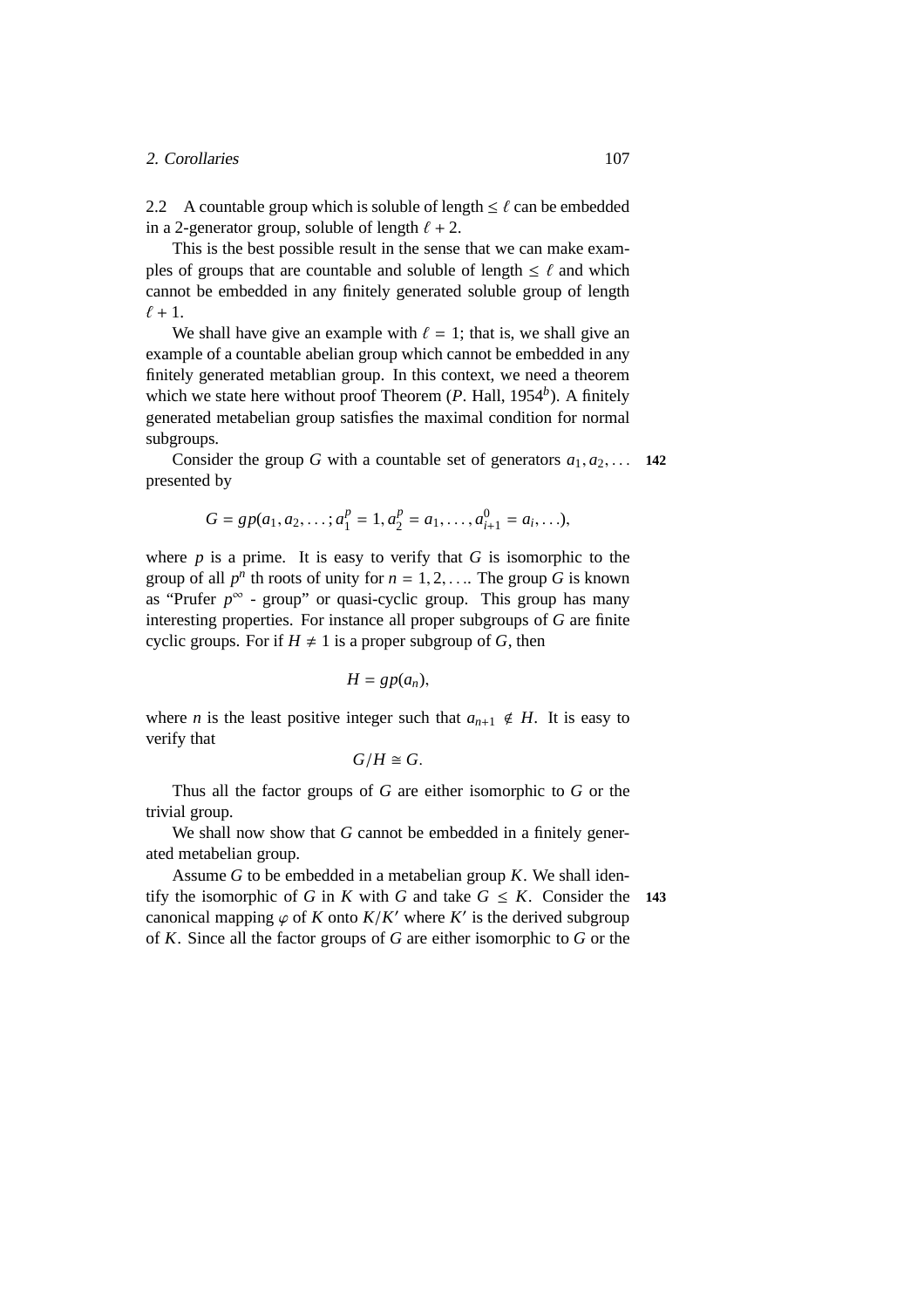trivial group, the image  $G_1$  of  $G$  under  $\varphi$  is either group or is isomorphic to *G*.

Now if  $G_1 \cong G$ , then  $G_1$  is not finitely generated. But we know that every subgroup of a finitely generated abelian group is finitely generated. (See Kurosh, 1955§20, *p*.149) Therefore, *K*/*K* ′ and hence *K* is not finitely generated.

On the other hand, if *G* is the trivial group, then

$$
G\leq K'.
$$

Let  $G^K$  be the normal closure of  $G$  in  $K$ . Then

$$
G^K \leq K'.
$$

Define  $A_n \leq G^K$  by

$$
A_n\Big\{g\Big|g\in G^K, g^{p^n}=1\Big\}.
$$

Since *K* is merabelian, *K'* is abelian. Therefore  $A_n$  is a group, for every *n*. We claim that  $A_n$  are invariant in  $G^K$ . For, let  $\eta$  be an endomorphism of *G*<sup>*K*</sup>, then  $(g<sup>n</sup>)<sup>p<sup>n</sup></sup> = (g<sup>p<sup>n</sup></sup>)<sup>n</sup> = 1<sup>n</sup> = 1$ , for all  $g \in A_n$ ; that

$$
A_n^{\eta} \leq A_n.
$$

**144** Therefore *A<sup>n</sup>* are fully invariant and thus, a fortiori, characteristic in  $G^K$ . But

 $G^K \triangle K$ ( trivially ).

Hence,

 $A_n \triangle K$ , for all *n*.

Now we assert that

 $A_1 \leq A_2 \leq A_3 \cdots$ 

is an infinite strictly ascending chain. For,

$$
a_{n+1} \in A_{n+1} \text{ and } a_{n+1} \notin A_n.
$$

Therefore by P. Hall's theorem *K* cannot be finitely generated. Thus *G* cannot embedded in any finitely generated metabelian group.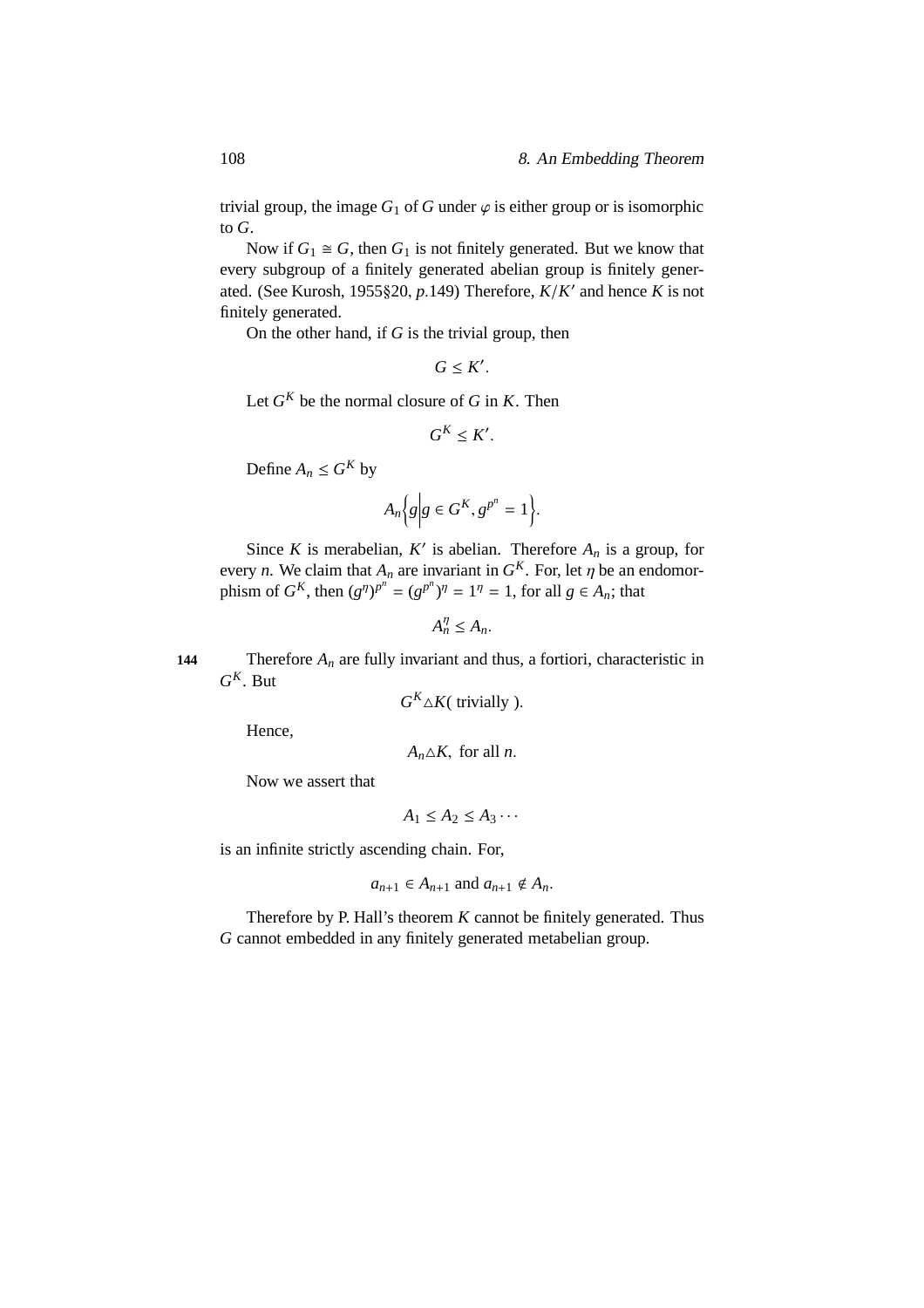#### 2. Corollaries 109

2.3 If *G* is abelian, in the proof of Theorem [1](#page-178-0) we can take the group *C* to be of order 2. But in this case we define  $g_i \in G^C$ ,  $i \in I$ , by

$$
g_i(1) = a_i
$$
  
 
$$
g_i(c) = 1, \text{ where } C = gp(c; c^2 = 1).
$$

Then, 145

$$
k_i = [g_i, c] = g_i^{-1} g_i^c \in G^c, i \in I \text{ and}
$$
  
\n
$$
k_i(1) = g_i^{-1}(1) g_i^c(1) = a_i^{-1},
$$
  
\n
$$
k_i(c) = g_i^{-1}(c) g_i^c(c) = a_i.
$$

It is easy to verify that when *G* is abelian the mapping  $\varphi$  of  $\{a_i\}_{i \in I}$ into  $P = G WrC$  defined by

$$
a_i^{\varphi} = k_i, i \in I
$$

can be extended a monomorphism of *G* into *P*. Now one can proceed as in the proof of the Theorem [1.](#page-178-0)

If further, *G* is finitely generated, we have seen that *B* could be taken to be a finite group. We have

2.4 If  $G \in A$  and finitely generated, then  $H \in A$ <sup>3</sup> can be chosen as an abelian-by-finite group.

Now,

$$
G^C \Delta P
$$
; and  
 $(G^C)^B \Delta P^B$ .

hence (*G*

It is easy to verify that

$$
P^B/(G^C)^B \cong (P/G^C)^B.
$$

Now, since  $|B| < \infty$  and  $|P/G^C| < \infty$ , we have **146** 

$$
|P^B/(G^C)^B| < \infty.
$$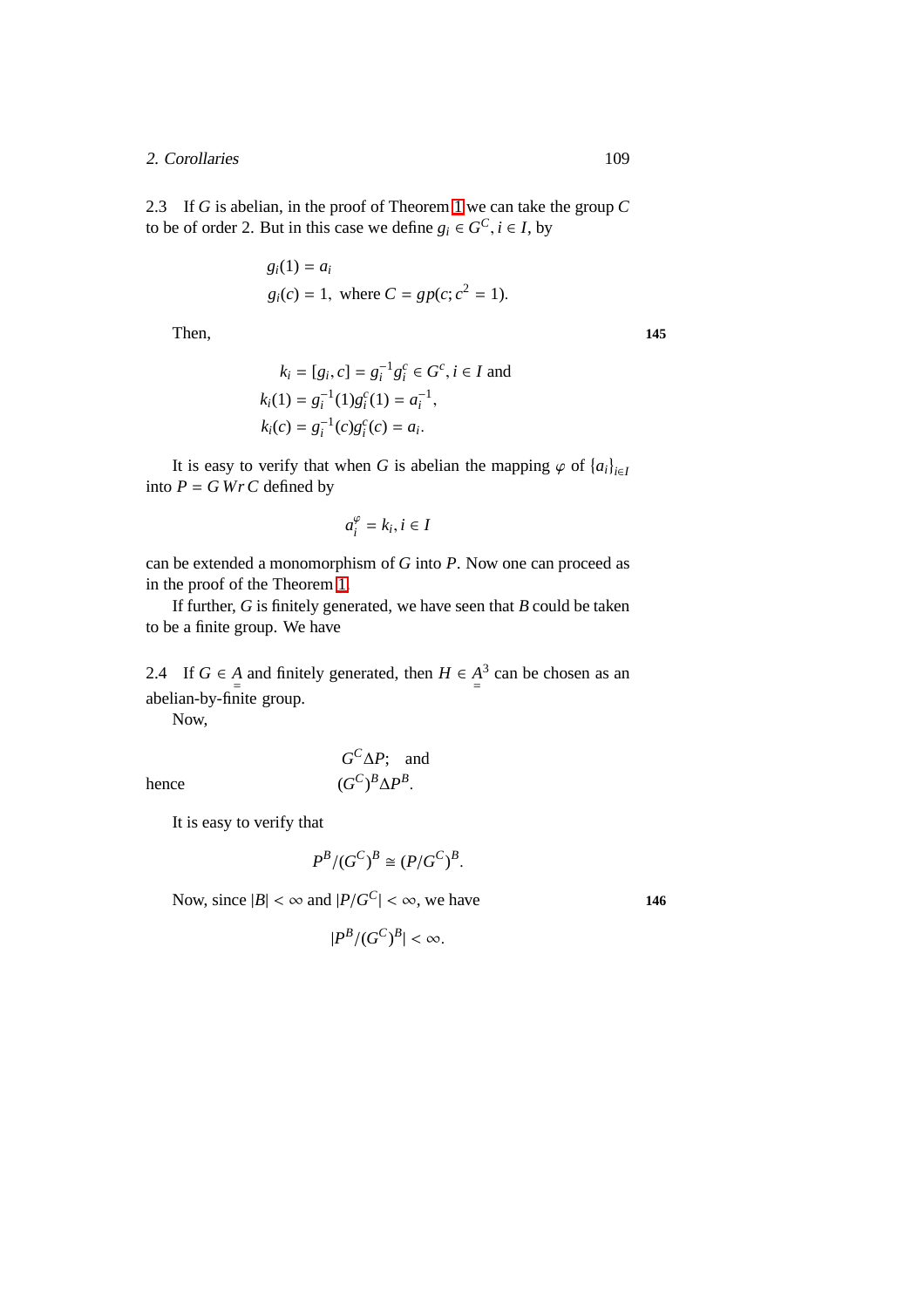#### 110 8. An Embedding Theorem

Now for any  $f \in (G^C)^B$ , we have

$$
b^{-1}fb = f^b(G^C)^B.
$$

Therefore

$$
(G^C)^B \Delta g p(P^B, b) = Q.
$$

Further,

$$
Q/P^B = \frac{Q/(G^C)^B}{P^B/(G^C)^B}
$$

Since,  $|Q/P^B| < \infty$ ,  $|P^B/(G^C)^B| < \infty$ , follows that

$$
|Q/(G^C)^B| < \infty.
$$

As  $G$  is abelian, the group  $Q$  is abelian- by - finite. It is not difficult to prove that the property of being abelian-by-finite is inherited by subgroups (and also by factor groups).

2.5 If  $a_i^n = 1$  $a_i^n = 1$ , for all  $i \in I$ , in the embedding procedure of Theorem 1 **147** we can take *C* be to be a cyclic group of order *n*. It is easy to verify that in this case the functions  $g_i$  are un ambiguously defined.

2.6 It *G* has finite exponent *n* and is finitely generated, say by *d* elements, then *H* can be chosen of finite exponent  $n^{2+r}$ , where *r* is an integer such that  $m = n^r$  is a possible choice for the order of the group *B* occurring in the proof of the theorem; that is  $m = 3d$  or  $m \geq 4d - 1$ . Now,

$$
P = G \, Wr \, C,
$$

where *C* is a cyclic group of order *n*. Since *G* is a group of exponent *n*, so is *G <sup>C</sup>*. Further

$$
P/G^C \cong C.
$$

If  $x \in P$ , then  $x^n \in G^C$ , and

$$
(x^n)^n = x^{n^2} = 1;
$$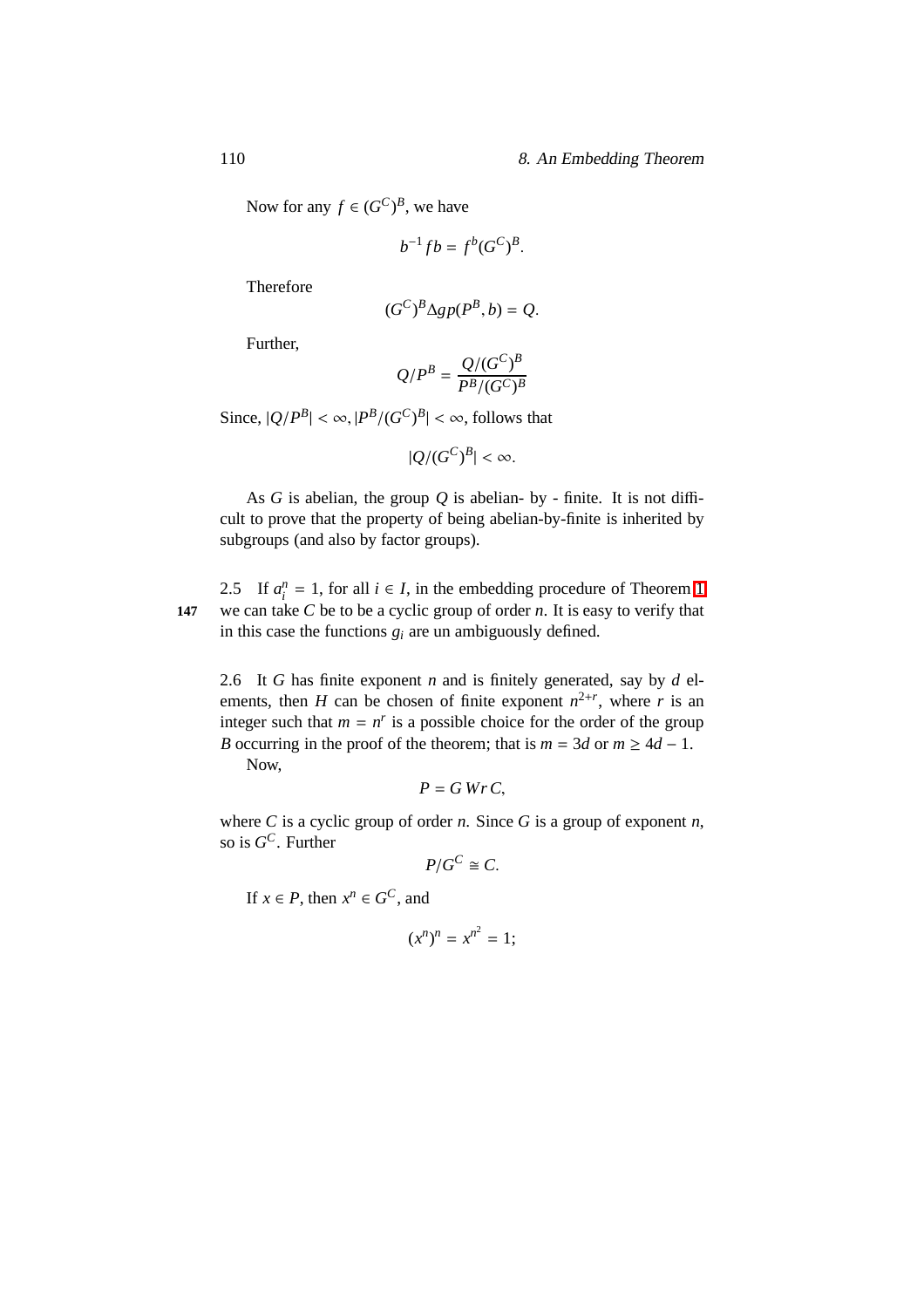#### 2. Corollaries 111

that is *P* and therefore  $P^E$  is of exponent  $n^2$ . Again

 $Q/P^B \cong B$ ,

where *B* has been chosen to be a finite cyclic group of order  $n^r$ .

Now if  $y \in Q$ , then  $y^{n^r} \in P^B$ , and therefore

$$
(y^{nr})^{n^2} = y^{n^{2+r}} = 1,
$$

that is *Q*, and hence  $H \le Q$  is of exponent  $n^{2+r}$ 

From Corollary 6, we immediately get the following reduction theorems for the Burnside conjectures.

2.7 Reduction Theorem for the Full Burnside Conjecture All finitely generated groups of exponent *n*, are finite if all 2-generator groups of exponent  $n^s$ , for all *s*, are finite.

This "reduction theorem" was first proved by Sanov (1945). It has lost interest in view of Novikov's recent results.

2.8 Reduction Theorem for the Restricted Burnside Conjecture It there is a number  $\beta(n^k, 2)$  such that every finite 2−generator group of exponent *n*<sup>k</sup> has order  $\leq \beta(n^k, 2)$ , then there is a number  $\beta(n, d)$  such that every finite d-generator group with  $d \leq \frac{1}{4}$  $\frac{1}{4}(n^{k-2} + 1)$  and of exponent *n* has order  $\leq \beta(n, d)$ . In fact,

$$
\beta(n,d) \leq \beta(n^k, 2).
$$

. **148**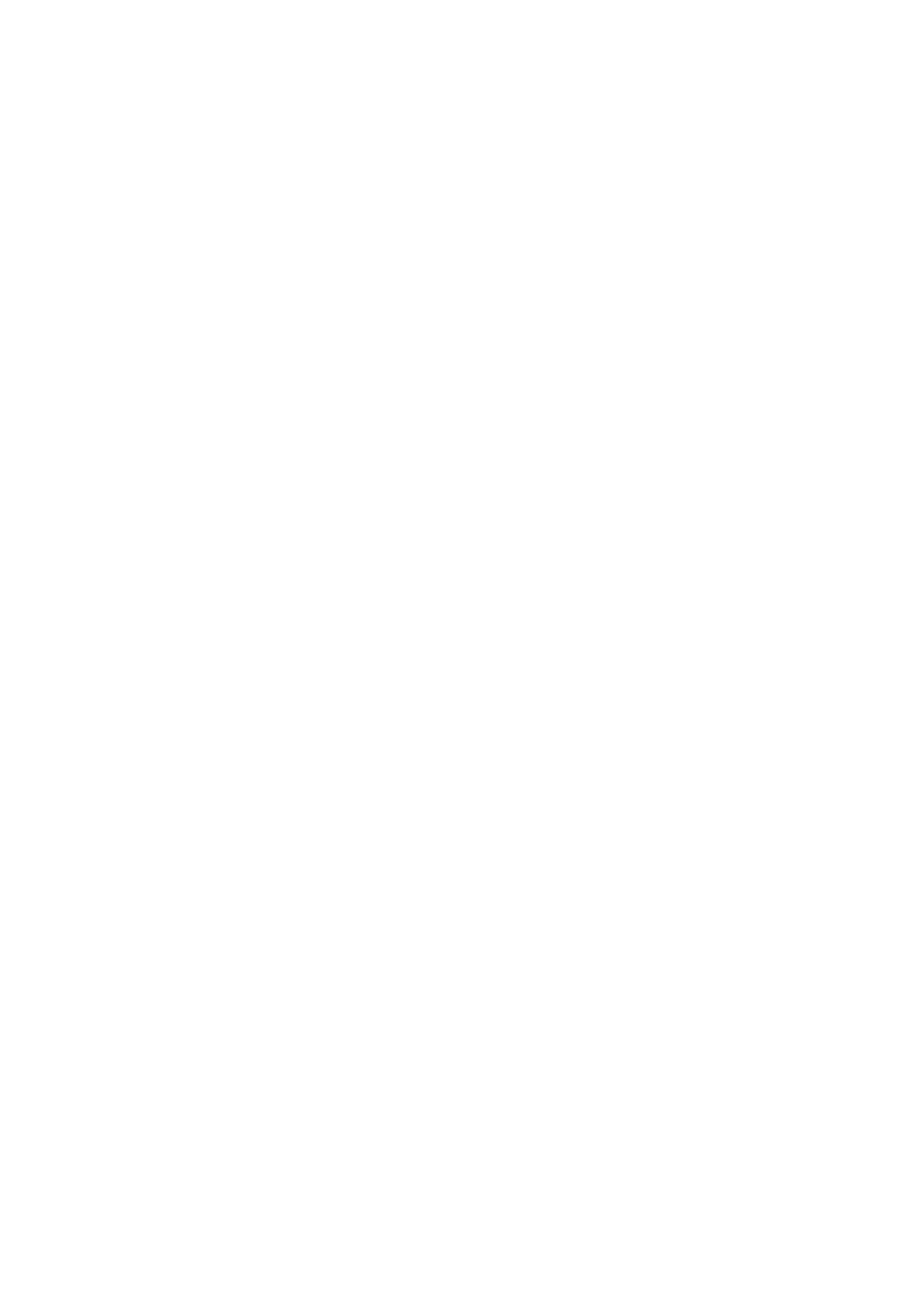# **Chapter 9 Generalised Free Products of Groups with Amalgamations**

# **1**

In this chapter we shall consider the question under what conditions a **149** given family of groups with prescribed intersections can be embedded in a group. More precisely the problem is the following.

Let  $\{G_i\}_{i \in I}$  be a family of groups and  $\{H_{ij}\}_{i \in I}$  be a given family of subgroups of  $G_i$ , for every  $i \in I$ . We then ask: does there exist a group *P* and monomorphism  $\theta_i$  of  $G_i$  into *P* for every  $i \in I$  with the property

$$
G_i^{\theta_i} \cap G_j^{\theta_j} = H_{ij}^{\theta_i} = H_{ji}^{\theta_j}, \text{ for all } i, j \in I?
$$

Certain conditions are necessary for the existence of such a group. First we note that

 $H_{ii} = G_i$ .

Since  $H_{ij}$  and  $H_{ji}$  are to be mapped onto the same subgroup of *P*, they must be isomorphic. In fact  $\varphi_{ij}$ , the restriction of  $\theta_i \theta_j^{-1}$  to  $H_{ij}$ , must be an isomorphism of  $H_{ij}$  onto  $H_{ji}$ . It is immediate that

$$
\varphi_{ij}\varphi_{ji}=\ell,
$$

the identity map of  $H_{ij}$  onto itself. Further,  $150$ 

113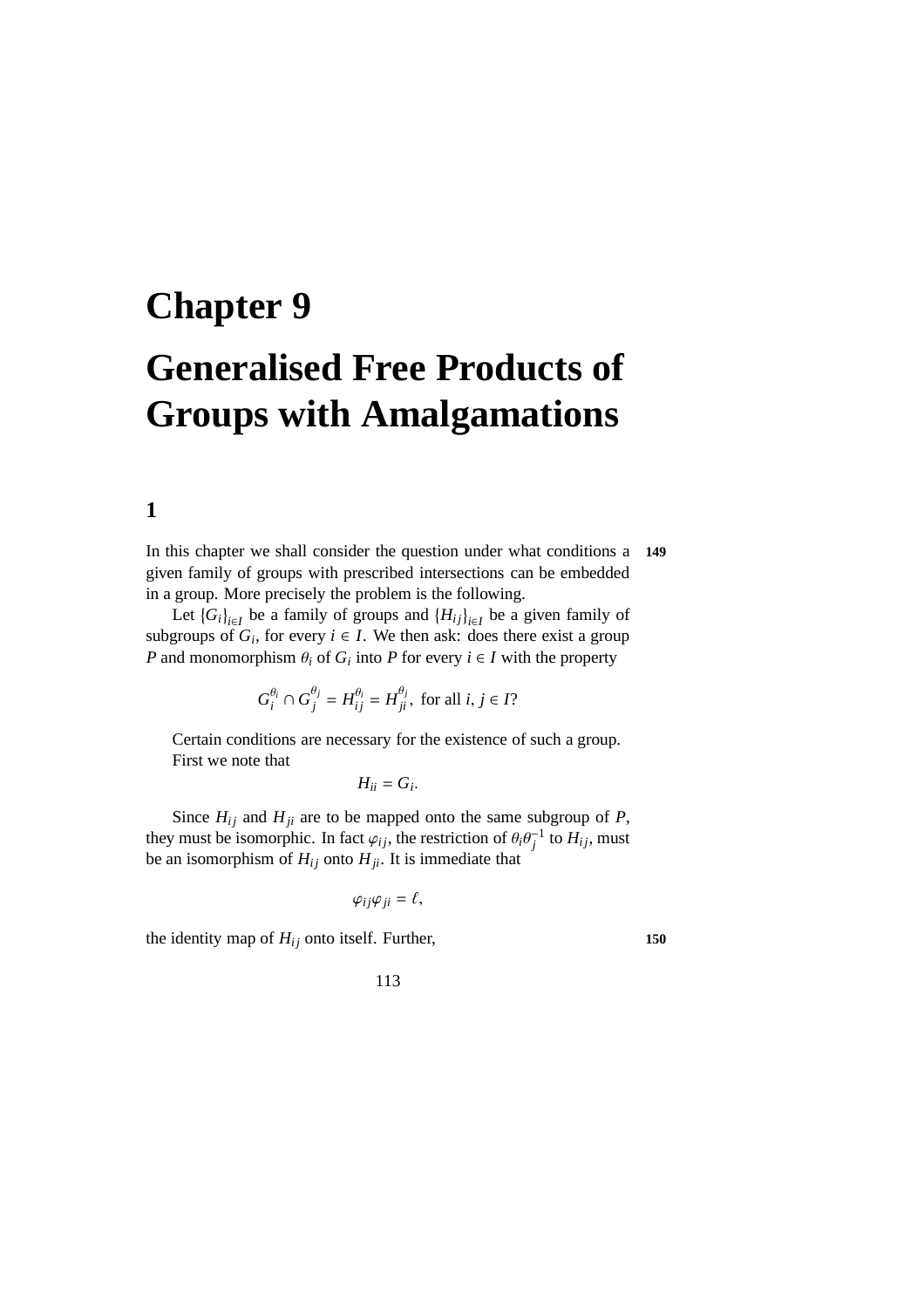$$
G_i^{\theta_i} \cap G_j^{\theta_j} \cap G_k^{\theta_k} = H_{ij}^{\theta_i} \cap H_{ik}^{\theta_i} = H_{ji}^{\theta_i} \cap H_{jk}^{\theta_j} = H_{ki}^{\theta_k} \cap H_{kj}^{\theta_k}.
$$

Thus the three intersections,

$$
H_{ij} \cap H_{ik}, H_{ji} \cap H_{jk}, H_{ki} \cap H_{kj}
$$

must be mapped onto one and the same subgroup

$$
G_i^{\theta_i} \cap G_j^{\theta_j} \cap G_k^{\theta_k}.
$$

Now

$$
(H_{ij} \cap H_{ik})^{\varphi_{ij}} = (H_{ij} \cap H_{ik})^{\theta_i \theta_j^{-1}} = (H_{ij}^{\theta_i} \cap H_{ik}^{\theta_i})^{\theta_j^{-1}} = H_{ji} \cap H_{jk}^{\theta_i}.
$$

The mapping  $\varphi_{ij}\varphi_{jk}$  is an isomorphism of  $H_{ij} \cap H_{ik}$  onto  $H_{ij} \cap H_{ik}$ ; in fact

$$
\varphi_{ij}\varphi_{jk}=\varphi_{ik} \text{ on } H_{ij}\cap H_{ik}.
$$

We can similarly write down further necessary conditions which arise from the fact that the the intersection of more than three groups **151**  $H_{ij}$ ,  $H_{ik}$ , ... are to be mapped onto one and the same intersection of groups  $G_i^{\theta_i}$  $_{i}^{\theta_{i}},G_{j}^{\theta_{j}}$  $j$ ,.... But once the necessary conditions in terms of the intersection of three groups are satisfied other such conditions involving more than three groups are automatically satisfied. For instance, say four groups  $G_i$ ,  $G_j$ ,  $G_k$ ,  $G_\ell$ . Then

$$
(H_{ij} \cap H_{ik} \cap H_{i\ell})^{\theta_i} = H_{ij}^{\theta_i} \cap H_{ik}^{\theta_i} \cap H_{i\ell}^{\theta_i}
$$
  
\n
$$
= (H_{ij}^{\theta_i} \cap H_{ik}^{\theta_i}) \cap (H_{ij}^{\theta_i} \cap H_{i\ell}^{\theta_i})
$$
  
\n
$$
= (H_{ji}^{\theta_i} \cap H_{jk}^{\theta_j})(H_{ji}^{\theta_j} \cap H_{i\ell}^{\theta_j})
$$
  
\n
$$
= H_{ji}^{\theta_i} \cap H_{jk}^{\theta_j} \cap H_{j\ell}^{\theta_j}, \text{ and so on.}
$$

It is easy to verify that

$$
\varphi_{ij}\varphi_{ik}\varphi_{k\ell}=\varphi_{i\ell} \text{ on } H_{ij}\cap H_{ik}\cap H_{i\ell}.
$$

Thus we have proved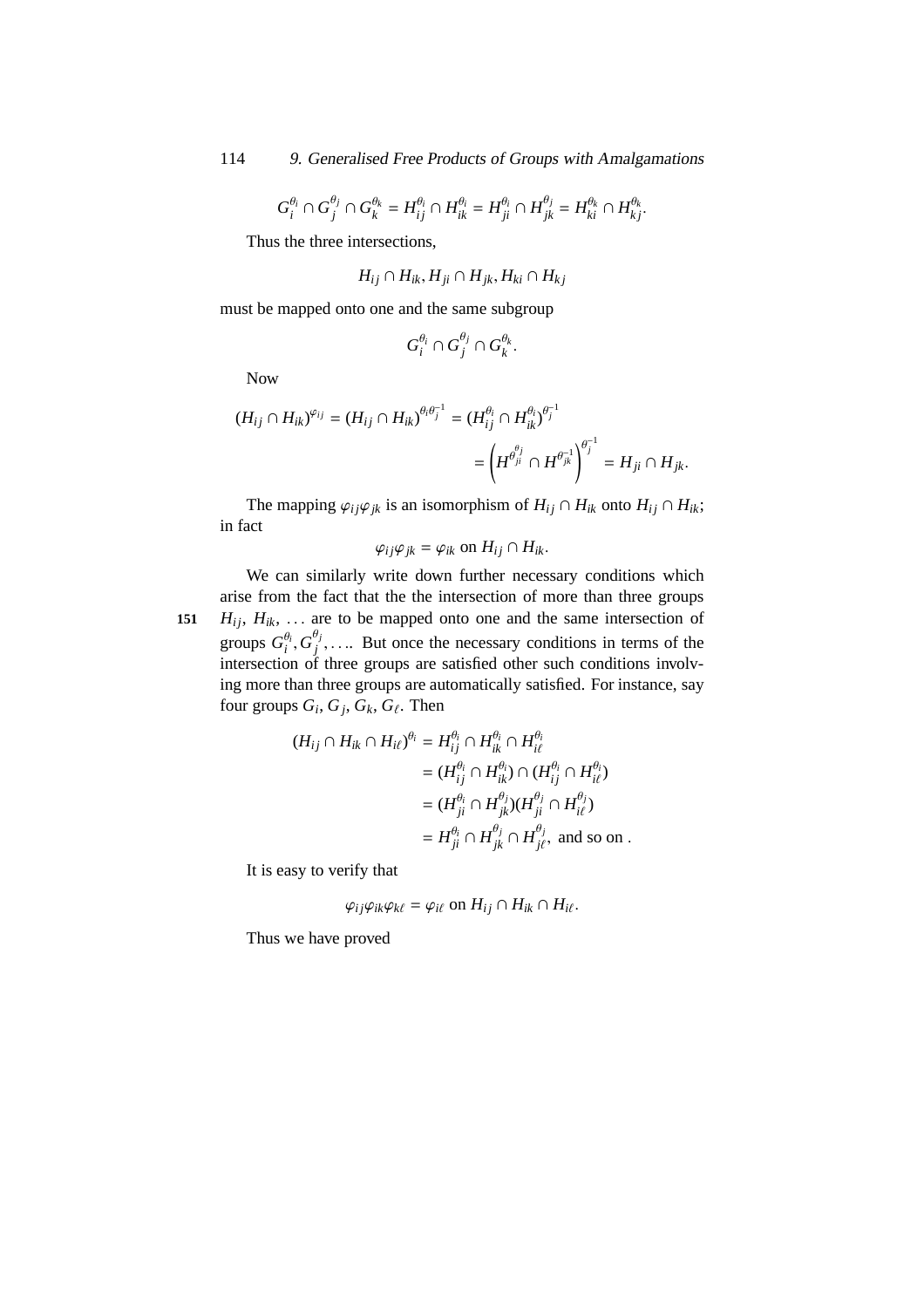**Theorem 1.** In order that  ${G_i}_{i \in I}$  be embeddable in a group with pre $s$ *cribed intersections*  $\{H_{ij}\}_{(i,j)\in I\times I}$  *it is necessary that there be isomorphisms*  $\varphi_{ij}$  *of*  $H_{ij}$  *onto*  $H_{ji}$  *satisfying the following conditions.* 

- (1)  $\varphi_{ij}\varphi_{ji} = \ell$ , the identity map of  $H_{ij}$  onto itself **152**
- (2)  $\varphi_{ij}$  maps  $H_{ij} \cap H_{ik}$  onto  $H_{ji} \cap H_{ik}$
- (3)  $\varphi_{ij}\varphi_{ik} = \varphi_{ik}$  on  $H_{ij} \cap H_{ik}$ , for all *i*, *j*,  $k \in I$ .

Here after we shall refer to the family of subgroups  $\{H_{ij}\}_{(i,j)\in I\times I}$  satisfying the necessary conditions of Theorem [1](#page-178-0) as the family of *amalgamated subgroups*.

Let  ${G_i}_{i \in I}$  be a family of groups with amalgamated subgroups  $\{H_{ij}\}_{(i,j)I\times I}$  and et

$$
G_i = gp(E_i; R_i)
$$

be a presentation of  $G_i$  with generators  $E_i$  and a set of defining relations *Ri* . Let

$$
H_{ij} = gp(D_{ij}), \text{ where}
$$
  

$$
H_{ij} = \{d_{ijv}\},
$$

*v* running over some index set. Since  $H_{ij}$  and  $H_{ji}$  are isomorphic, we can choose generators  $D_{ij}$  in such a way that

$$
D_{ij}^{\varphi_{ij}} = D_{ji}
$$
 and  

$$
d_{ijv}^{\varphi_{ij}} = d_{iv}.
$$

Thus v runs over one and the same index set for  $D_{ij}$  and  $D_{ij}$ . Without 153 loss of generality we can take

$$
\bigcup_j D_{ij} \subseteq E_i.
$$

Now for every  $i \in I$ , we take a set  $E_i^*$  with  $|E_i| = |E_i^*|$ ; that is there is a 1 – 1 and onto map  $\theta_i^*$  of  $E_i$  onto  $E_i^*$ . Let  $R_i^*$  be the set of all relations defined by

$$
R_i^* = \left\{ r \left( e_1^{\theta_i^*}, \ldots, e_n^{\theta_i^*} \right) = 1 \middle| (r(e_1, \ldots, e_n) = 1) \in R_i, e_1, \ldots, e_n \in E_1 \right\}
$$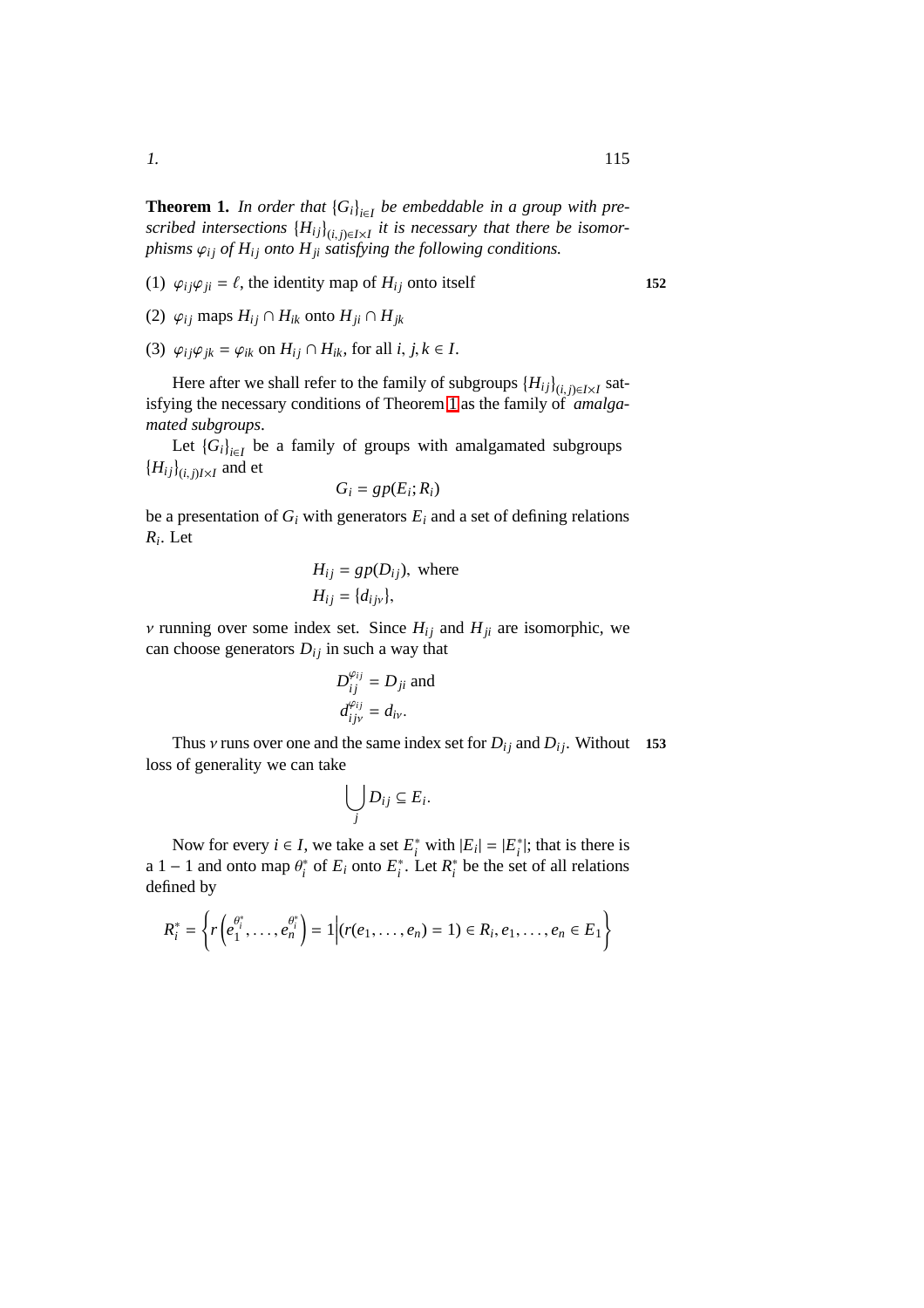Let

$$
P^* = gp\left(\bigcup_{i \in I} E_i^{\theta_i^*}; \bigcup_{i \in I} R_i^*, d_{ijv}^{\theta_i^*} = d_{ijv}^{\theta_i^*}, \text{ for all } i, j, v\right)
$$

We shall refer to the collection  ${G_i}_{i \in I}$  with amalgamated subgroups  ${H_{ij} \in \}_{(i,j)I \times I}$  as an *amalgam*. If there exists a group *P* embedding the family  $\{G_i\}_{i \in I}$  with amalgamated  $\{H_{ij} \in \}_{(i,j)I \times I}$ , we say that "*P* embeds the amalgam".

**Theorem 2.** *If there exists a group P embedding the amalgam, then the group P*<sup>∗</sup> *also embeds the amalgam and if* θ*<sup>i</sup> is the corresponding canonical monomorphism of G<sup>i</sup> into P, then there is a homomorphism* ϕ *of P*<sup>∗</sup> *into P, mapping*

$$
G_i^* = gp(E_i^{\theta_i^*}) \le P^*
$$

**154** *isomorphically onto*  $G_i^{\theta_i^*}$  *such that* 

$$
(G_i^* \cap G_j^*)^{\varphi} = G_i^{\theta_i} \cap G_j^{\theta_j} = H_{ij}^{\theta_i} = H_{ji}^{\theta_j}.
$$

*Proof.* Define the mapping  $\varphi$  of  $\bigcup_{i \in I}$  $E_i^{\theta_i^*}$  into *P* by

$$
(e_i^{\theta_i^*})^{\varphi} = e_i^{\theta_i}, \text{ for } e_i \in R_i \text{ and}
$$

where  $\theta_i$  is the embedding monomorphism of  $G_i$  into P. We claim that  $\varphi$  can be extended to a homomorphism of  $P^*$  into  $P$ .

For let

$$
r_1(e_{i_1}^{\theta_i^*},\ldots,e_{i_n}^{\theta_i^*})=1
$$
 we a relation in  $R_i^*$ .

Then

$$
\left(r_i\left(e_{i_1}^{\theta_i^*},\ldots,e_{i_n}^{\theta_i^*}\right)\right)=r_i\left(e_{i_1}^{\theta_i^*}\varphi,\ldots,e_{i_n}^{\theta^*i}\varphi\right)=r_i\left(e_{i_1}^{\theta_i},\ldots,e_{i_n}^{\theta_i}\right)=1,
$$
  
since 
$$
r_1(e_{i_1},\ldots,e_{i_n})=1
$$

is a relation in  $R_i$  and  $\theta_i$  is a monomorphism of  $G_i$  into  $P$ . **155** Further,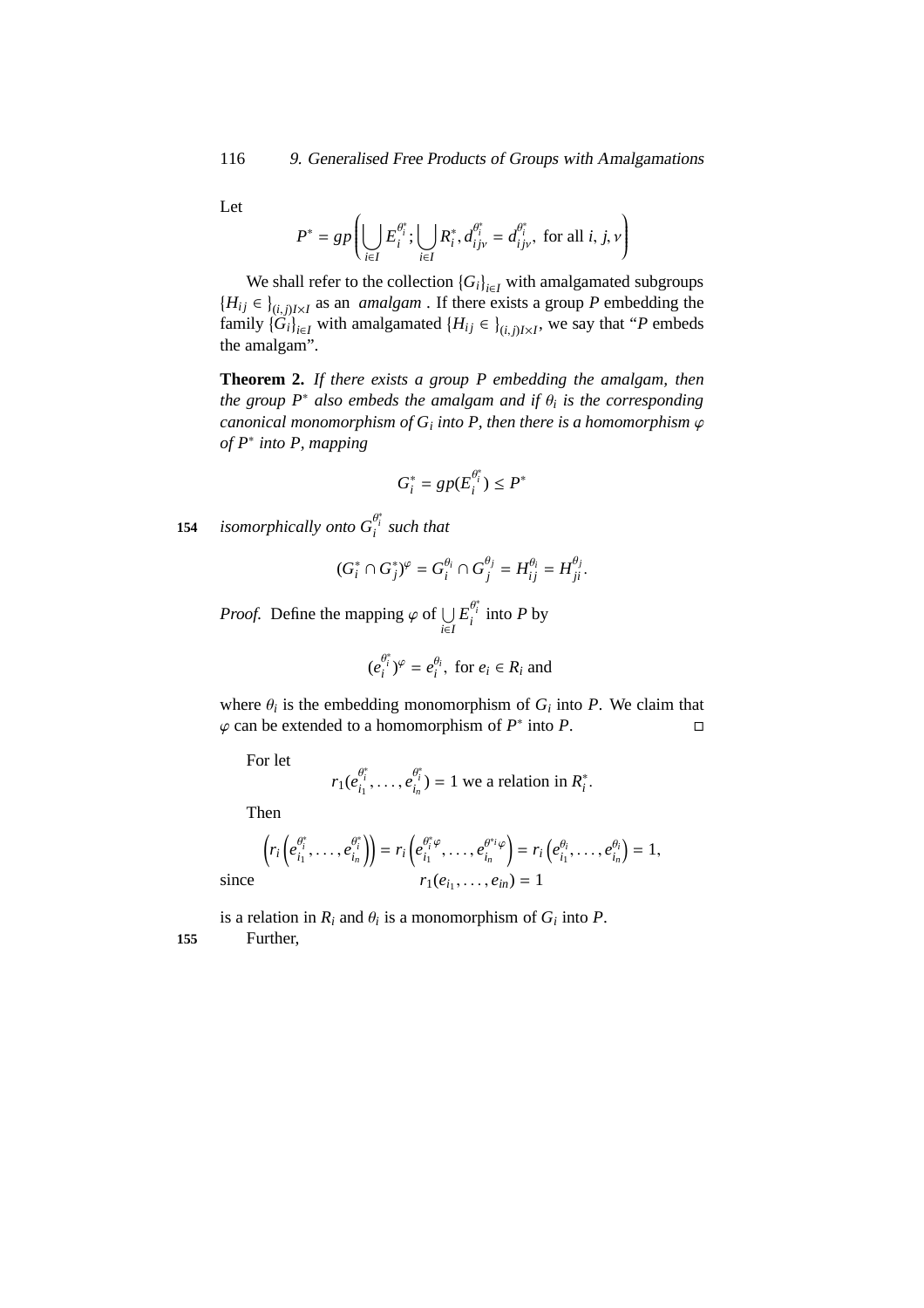For, *d*

Thus the defining relations of  $P^*$  go over to relations of  $P$  upon applying  $\varphi$  and therefore  $\varphi$  can be extended to a homomorphism of  $P^*$ into *P*, by von Dyck's Theorem. We shall denote this homomorphism also by  $\varphi$ . Again an application of von Dyck's theorem shows that  $\theta_i^*$ , the mapping of  $E_i$  into  $P^*$ , can be extended to a homomorphism of  $G_i$ into  $P^*$ , which we also denote by  $\theta_i^*$ . It is obvious that

 $\frac{\varphi_{ij}}{ijv} = d \frac{\theta_i \theta_j^{-1}}{ijv} = d_{jiv}.$ 

 $d_i^{\theta_i}$  $\frac{\theta_i}{ijv} = d_{ij}^{\theta_j}$ 

ϕ*i j*

$$
G_i^{\theta_i^*}=G_i^*.
$$

We claim that (since  $P$  embeds the amalgam)  $\theta_i^*$  is a monomorphism of  $G_i$  into  $P^*$ . By the definition of

$$
\theta_i^* \varphi = \theta_i \text{ on } G_i.
$$

Therefore the kernel of  $\theta_i^*$  is contained in that of  $\theta_i$ . But  $\theta_i$ , being a monomorphism has trivial kernel. Therefore  $\theta_i^*$  has a trivial kernel; **156** that is  $\theta_i^*$  is a monomorphism of  $G_i$  into  $P^*$ . To show  $P^*$  embeds the amalgam we have only to prove that

$$
G_i^{\theta_i^*}\cap G_j^{\theta_j^*}=H_{ij}^{\theta_i^*}=H_{ji}^{\theta_j^*}, i,j\in I.
$$

Now,

$$
H_{ij}^{\theta_i^*} = \left( gp(\lbrace d_{ijv} \rbrace) \right)^{\theta_i^*} = gp \left( \lbrace d_{ijv}^{\theta_i^*} \rbrace \right)
$$
  
\n
$$
= gp \left( \lbrace d_{jiv}^{\theta_j^*} \rbrace \right) = \left( gp(\lbrace d_{ijv} \rbrace) \right)^{\theta_j^*} = H_{ji}^{\theta_j^*}; \text{ and}
$$
  
\n
$$
H_{ij}^{\theta_i^*} = H_{ji}^{\theta_j^*} \subseteq G_i^{\theta_j^*} \cap G_j^{\theta_j^*}.
$$
  
\nLet  $h^* \in G_i^{\theta_i^*} \cap G_j^{\theta_j^*}$ . Then,  
\n
$$
h^{*^{\varphi}} \in (G_i^{\theta_i^*} \cap G_i^{\theta_j^*})^{\varphi} \subseteq G_i^{\theta_i^* \varphi} \cap G_j^{\theta_j^* \varphi} = G_i^{\theta_i^*} \cap G_j^{\theta_j^*}.
$$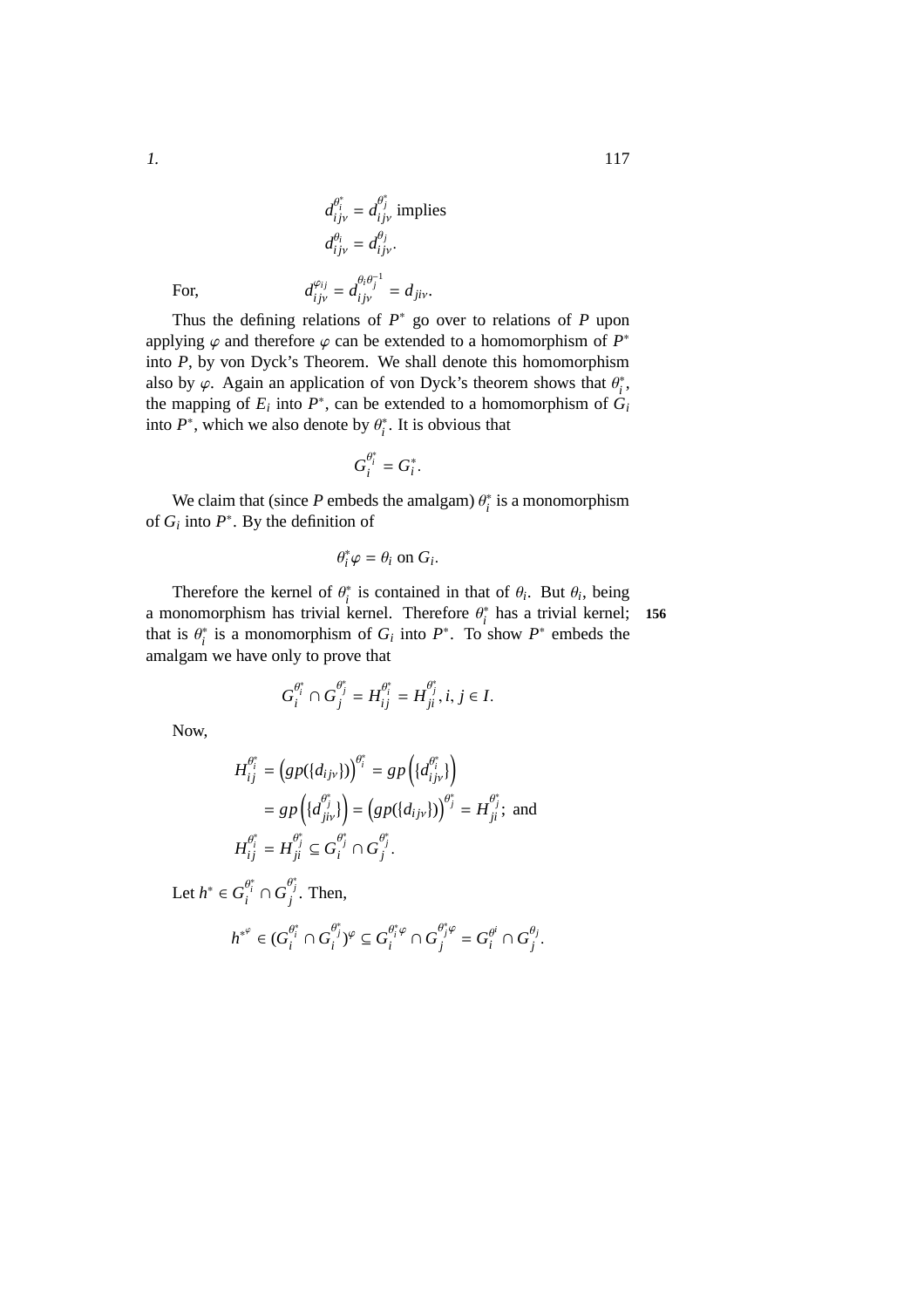Now *P* embeds the amalgam. Hence

$$
h^{*^{\varphi}} \in G_i^{\theta_i} \cap G_j^{\theta_j} = H_{ij}^{\theta_i} = H_{ji}^{\theta_j}
$$

Therefore there is a unique  $h \in H_{ij}$  such that

$$
h^{*^{\varphi}} = h^{\theta_i} \in H_{ij}^{\theta_i}.
$$

157 Now  $\theta_i^*$  is an isomorphism of  $G_i$  onto  $G_i^*$ . Therefore

$$
h^{*^{\theta_i^{*^{-1}}}} = h; \text{ that is}
$$
  

$$
h^{\theta_i^*} \in H_{ij}^{\theta_i^*}; \text{ that is to say}
$$
  

$$
G_i^{\theta_i^*} \cap G_j^{\theta_j^*} \subseteq H_{ij}^{\theta_i^*}
$$

Combining this with the reversed inclusion which we have already proved we have

$$
G_i^{\theta_i^*} \cap G_j^{\theta_j^*} = H_{ij}^{\theta_i^*} = H_{ji}^{\theta_j^*}.
$$

This proves that  $P^*$  embeds the amalgam. Further  $\varphi$  restricted to  $G_i^{\theta_i^*}$ is precisely the mapping  $\theta_i^{*-1}\theta_i$  and hence is 1 − 1; that is the mapping  $\varphi$ restricted to  $G_i^{\theta_i^*}$  is a monomorphism.

We shall refer to  $P^*$  as the "canonic group" of the amalgam and  $\theta_i^*$ as the "canonic homomorphism" of *G<sup>i</sup>* into *P*∗.

If  $P^*$  embeds the amalgam, we call  $P^*$  the *generalised free product* of the amalgam. The name " generalised free product" is justifiable as **158** there is a homomorphism of  $P^*$  into any group that embeds the amalgam.

### **2**

If all the amalgamated subgroups  $H_{ij}$  are trivial, then the cartesian product of  ${G_i}$  is one that embeds the amalgam. Therefore the corresponding *P*<sup>∗</sup> also embeds the amalgam; this is known as the *free product* of the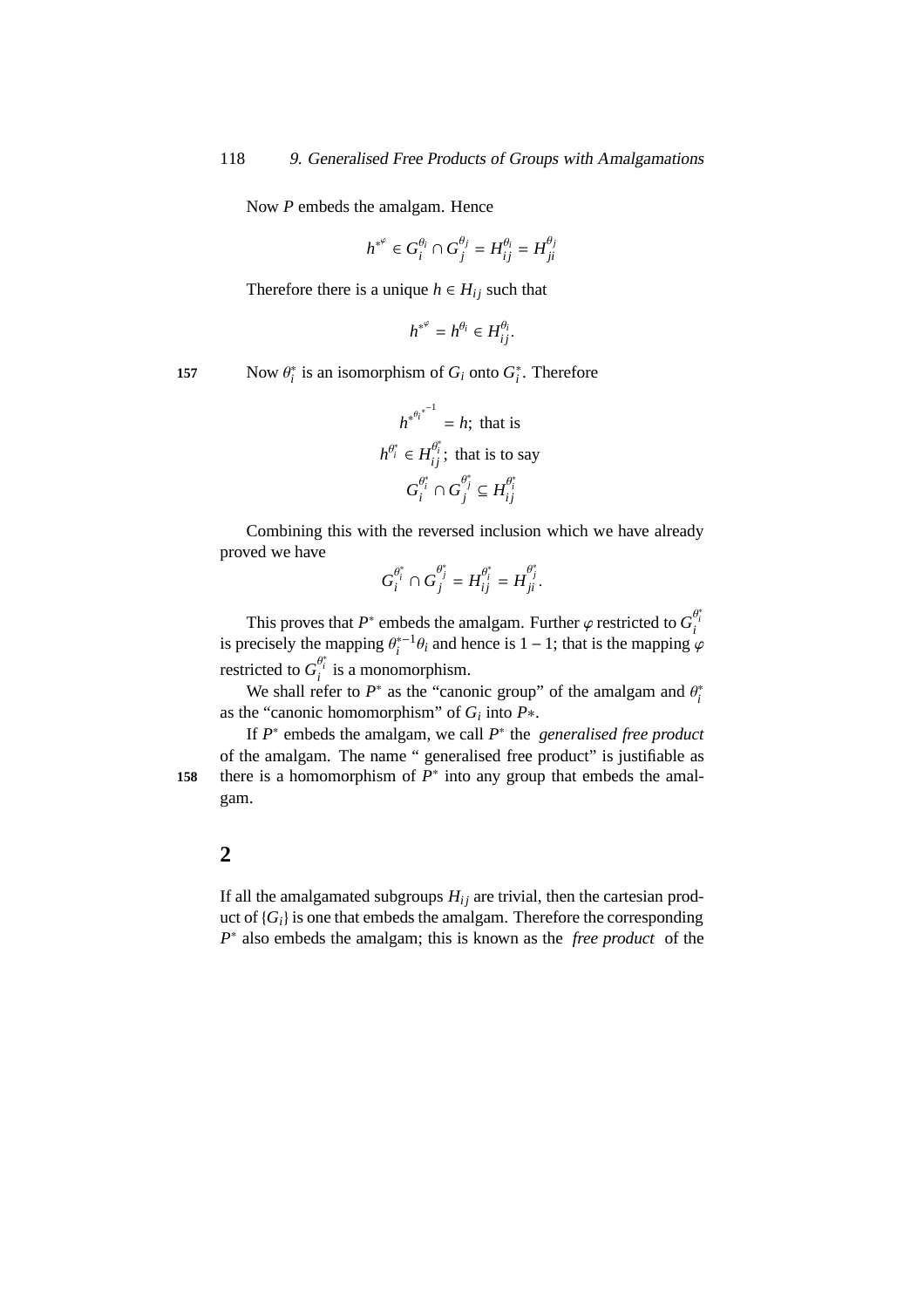family of groups  ${G_i}$ . Free products occur naturally in applications of group theory. For instance the free group

$$
G = gp(E; \phi)
$$

is the free product of infinite cyclic groups  $\{gp(e_i)\}_{e_i \in E}$ . Another example of a free product is the following. Consider the set *M* of all linear transformations of the form

$$
z^{\varphi} = \frac{az+b}{cz+d}
$$
 with  $ad - bc = \pm 1$ , where

 $a, b, c, d$  are rational integers. It is not difficult to verify that *M* is a group with composite of maps as the multiplication. The group *M* is known as the *modular group* . This group *M* is the free product of two cyclic groups of order 2 and 3 generated by  $\alpha$  and  $\beta$  respectively where

$$
z^{\alpha} = -\frac{1}{z}; \alpha^2 = \ell \text{ and}
$$
  

$$
z^{\beta} = -\frac{1}{z - 1}; \beta^3 = \ell \text{ thus}
$$
  

$$
M = gp(\alpha, \beta; \alpha^2 = \beta^3 = 1).
$$

(See Coxeter and Moser 1957*pp*.85 − 88; the group is there called **159** the *projective* modular group in 2- dimensions.)

The generalised free products, too, appear naturally in topology. For instance the clover knot group (i.e. the fundamental group of the residual space in  $S<sup>3</sup>$  of the clover knot) is the generalised free product of two infinite cyclic groups say gp(a) and gp(b) with  $gp(a^2)$  and  $gp(b^3)$  as the amalgamated subgroups. More generally any torus knot group is the generalised free product of two infinite cyclic groups gp(a) and ga(b) with  $gp(a^m)$  and  $gp(a^n)$  amalgamated.

## **3**

We can make examples of amalgams which cannot be embedded in any group. Consider the following amalgam.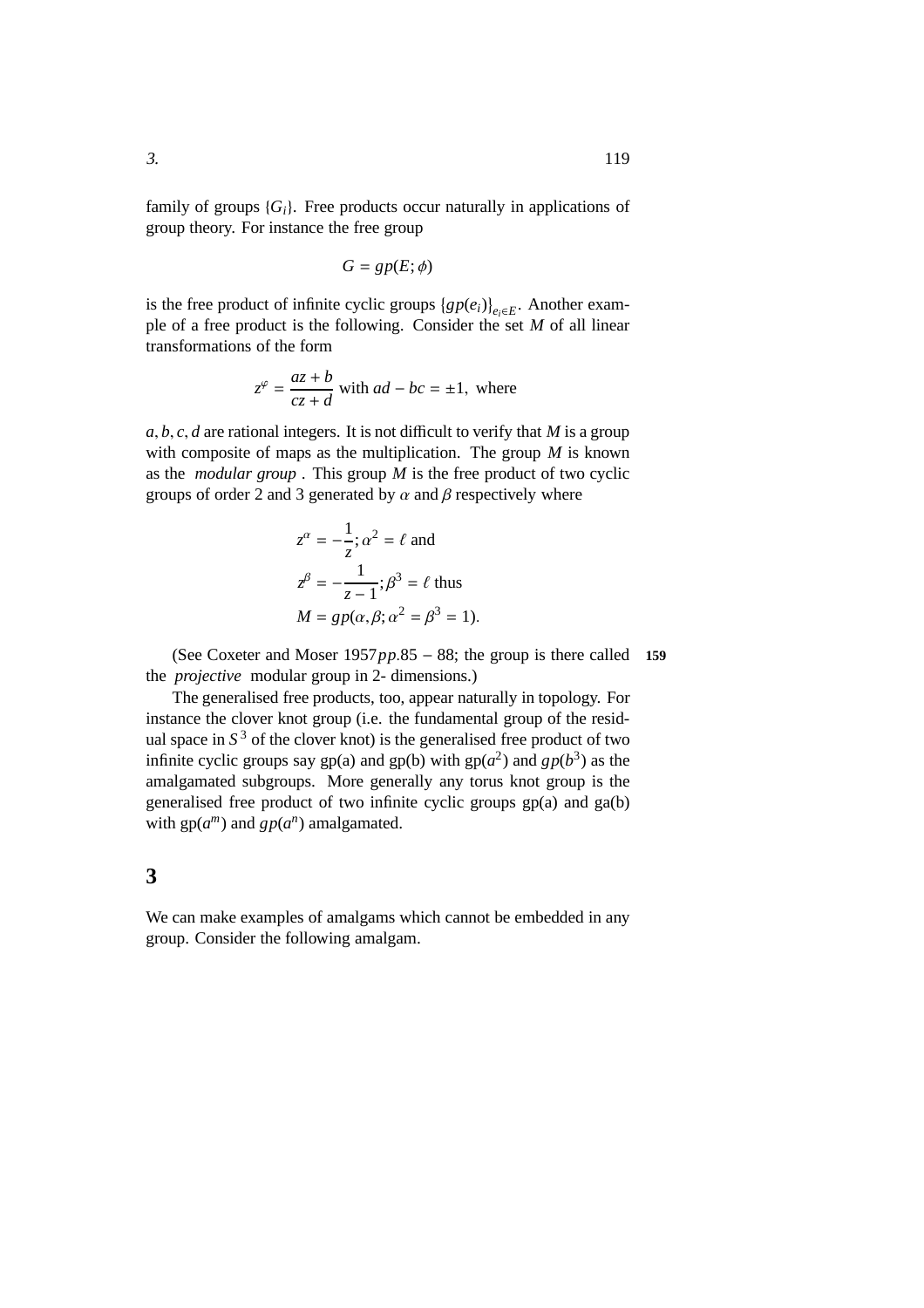Let,

$$
G_1 = gp(g_1, h_1, k_1; h_1^2 = k_1^2 = 1, h_1, k_1 = 1, g_1^2 = 1, h_1^g = k_1).
$$

This is known the "dihedral group" of order 8 and it is precisely the group of automorphisms of a square. (One can describe  $G_1$  also as the wreath product of two cyclic groups of order 2). We select the alternating group *A*<sup>4</sup> as *G*2, presented as follows.

$$
G_2=gp(g_1,h_2,k_2;g_2^3=1,h_2^{g_2}=k_2,k_2^{g_2}=h_2k_2.
$$

160 We take  $C_6$ , the cyclic group of order 6, as  $G_3$  and give it rather an "unorthodox" presentation; that is

$$
G_3 = gp(c, d; c^2 = d^3 = 1; [c, d] = 1)
$$

The following we take as the amalgamated subgroups.

| $H_{12} = gp(h_1, k_1) \le G_1,$ | $H_{21} = gp(h_2, k_2) \le G_2$ |
|----------------------------------|---------------------------------|
| $H_{13} = gp(g_1) \le G_1,$      | $H_{31} = gp(c) \le G_3$        |
| $H_{23} = gp(g_2) \le G_2,$      | $H_{32} = gp(d) \le G_3.$       |

The amalgamating isomorphisms  $\varphi_{ij}$  are to map  $h_1$  on  $h_2, k_1$  on  $k_2, g_1$  on *c*,  $g_2$  on *d*.

It this amalgam can be embedded in a group, then the canonic group  $P^*$  also embeds the amalgam. Now  $P^*$  is the group generated by

$$
g_1, h_1, k_1, g_2, h_2, k_2, c, d
$$

with defining relations consisting of the defining relations of  $G_1, G_2, G_3$ and the following amalgamating relations.

$$
h_1 = h_2, k_1 = k_2, g_1 = c, g_2 = d.
$$

Now in  $P^*$ , we have,

$$
h_1 = h_1^{[c,d]} = h_1^{[g_1,g_2]} = h_1^{g^{-1}} g_2^{-1} g_1 g_2 = k_1^{g_1^{-1} g_1 g_2} = k_2^{g_1^{-1} g_1 g_2}
$$
  
= 
$$
h_2^{g_1 g_2} = h_1^{g_1 g_2} = k_1^{g_2} = k_2^{g_2} = h_2 k_2 = h_1 k_2;
$$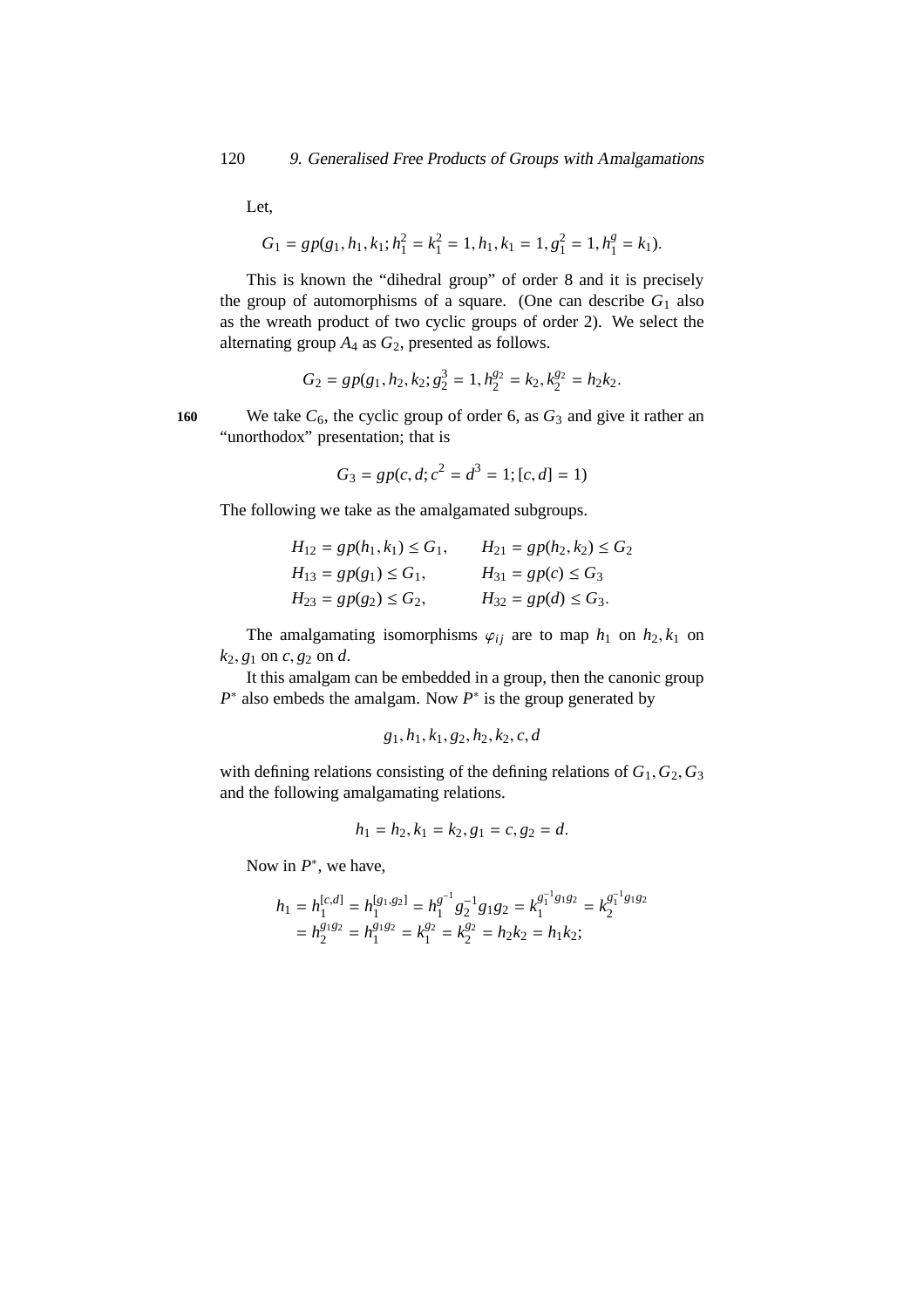**161** that is

 $k_2 = 1$  and therefore  $h_2 = 1$ .

Hence,

 $h_1 = h_2 = k_1 = k_2 = 1.$ 

Thus,

 $P^* \cong C_0$ 

and therefore cannot embed the amalgam ; that is to say the amalgam we have considered cannot be embedded in any group. Note that the amalgam satisfies the necessary conditions. Thus an amalgam is not always embeddable in a group.

## **4**

We can impose certain conditions on the amalgam to make it embeddable in a group. A special case when all the amalgamate subgroups coincide with a single group was first studied by Schreier (1927).

**Theorem 3** (Schreier, 1927)**.** *If all the amalgamated subgroups coincide* **162** *(with a single group) then the amalgam is embeddable.*

Before proceeding to prove the theorem we make a definition. Let *G* be any group and  $H \leq G$ . Then *G* can be written as the union of disjoint left cosets of *H*. We choose one representative for each of these left cosets. The set of all such representatives is called a *left transversal* of *H* in *G*. Similarly a right transversal of *H* in *G* can be defined. If *S* is a left transversal of *H* in *G*, then

> $G = S H$ , with the property  $S' \subseteq S$ ,  $G = S'H$  implies  $S' = S$ .

(We call |S| the index of *H* in *G*; notation  $|S| = |G : H|$ ). Every element  $g \in G$  can be written as

$$
g = sh, \text{ with } s \in S, h \in H.
$$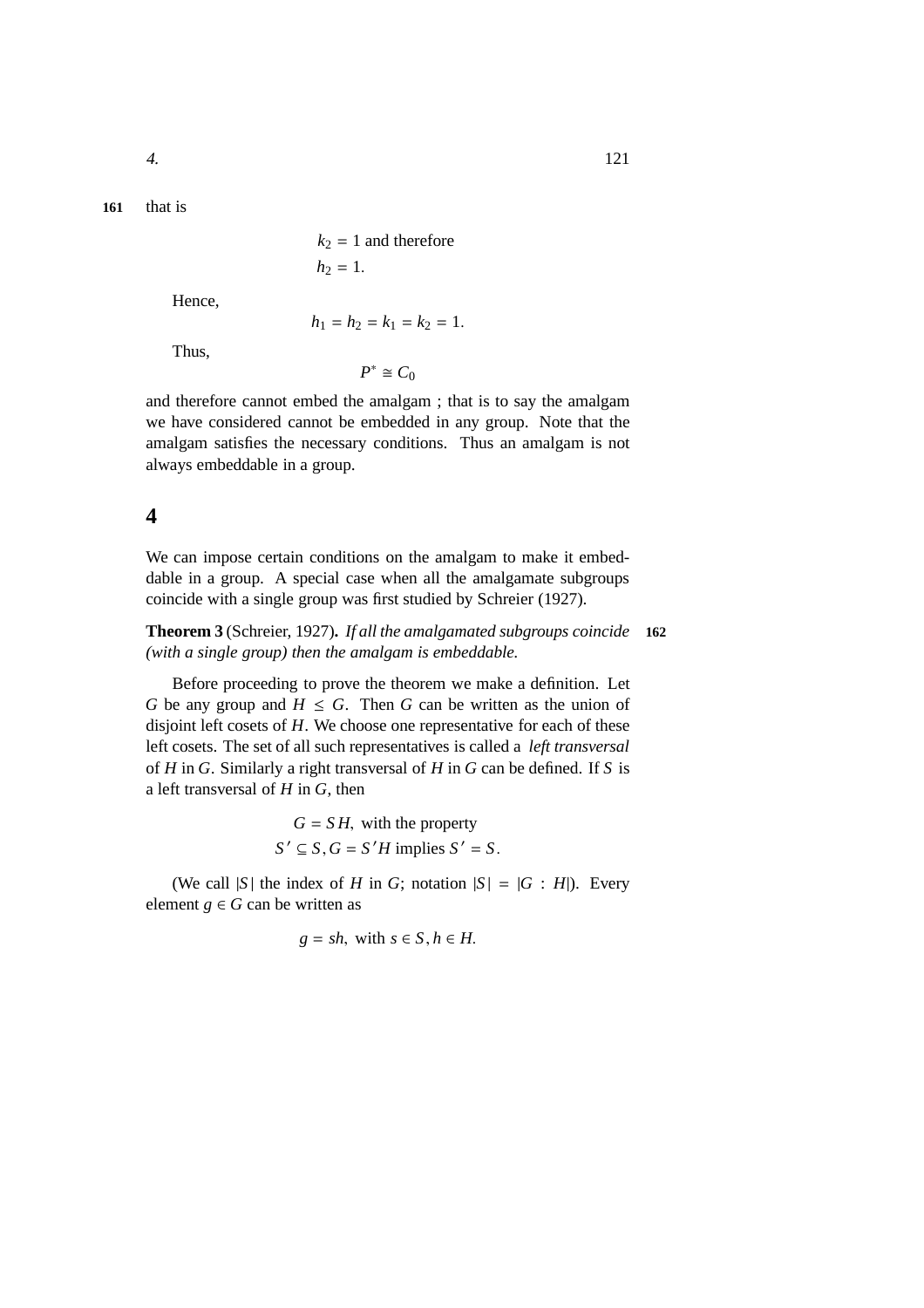Moreover, this representation is unique. For if

$$
g = sh = s'h', s \neq s', s, s' \in S, h, h' \in H,
$$

then

$$
s^{-1} s' = hh'^{-1} \in H
$$
; that is  

$$
sH = s'H
$$
; and therefore by our

**163** choice of *S* ,

$$
s=s',h=h'.
$$

It is often convenient to choose the transversal in such a way that *H* is represented by 1.

We shall give two proofs of Theorem [3.](#page-185-0) The second proof will be given in the next chapter, and applied there to give further embedding theorems.

**First proof of Theorem 3.** Let  ${G_i}_{i \in I}$  be a family of groups and let *G*<sup>*i*</sup> contain an isomorphic copy of a given group *H*, for every  $i \in I$ . Without loss of generality we can think of all these isomorphic copies as identified with each other, i.e.,

$$
H\leq G_i, i\in I.
$$

We call the  $G_i$  the *constituents* of the amalgam. We choose a left transversal  $S_i$  of  $H$  in  $G_i$ , for each  $i \in I$ , and we here represent  $H$  always by 1; thus  $1 \in S_i$ , for all  $i \in I$ . Now we pick out certain words in the elements of *G<sup>i</sup>* . We call

$$
w = s_1 s_2 \dots s_n h
$$

a *normal word* if it satisfies the following three conditions:

- 1) Each  $s_v$ ,  $v = 1, \ldots, n$ , is a representative  $\neq 1$  belonging to one of the left transversals we have chosen, say  $S_{i(v)}$ ;
- **164** 2)  $i(v) \neq i(v + 1)$ , for  $v = 1, \ldots, n$ , in other words, no two consecutive *s*<sup>ν</sup> appearing in *w* belong to the same set of representatives.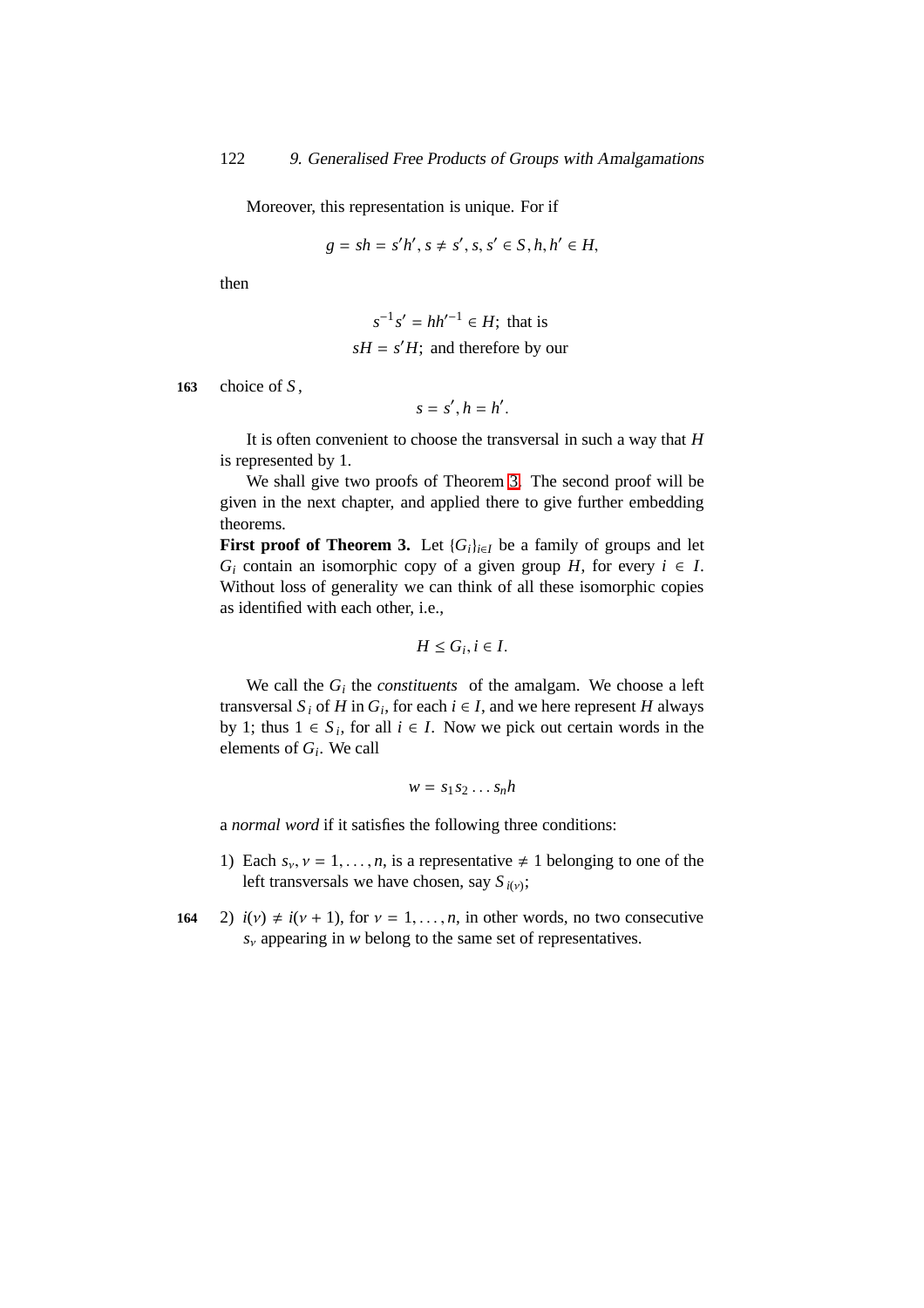3)  $h \in H$ .

We call *n* the *length* of the normal word *w* and denote it by  $\ell(w)$ . In particular *n* may be zero also. In fact

 $\ell(w) = 0$ 

if and only if  $w \in H$ . We denote by  $w<sub>o</sub>$  the normal word consisting of the identity element alone. Let *W* be the set of all normal words. Consider the mapping  $\rho(g)$  of *W* into *W*, for all  $g \in \bigcup_i G_i$ , defined as follows.

For  $g \in G_k, k \in I$  and

$$
w = s_1 s_2 \cdots s_n h \in W
$$

we put

$$
w^{\rho(g)}=w',
$$

where *w'* is defined as follows.

(i) If  $n > 0$ ,  $i(n) = k$ ; that is  $s_n$  lies in the same group  $G_k$  as g, then  $s_n h$ g is a certain element of  $G_k$  and are be uniquely written as

$$
s_n hg = s'h', s' \in S_k, h' \in H.
$$

We then put

$$
w' = s_1 s_2 \cdots s_{n-1} s'h', \text{ if } s' \neq 1
$$
  
and 
$$
w' = s_1 s_2 \cdots s_{n-1} h', \text{ if } s' = 1.
$$

(ii) If  $n = 0$  or  $n > o$  and  $i(n) \neq k$ ; that is if  $s_n \notin G_k$ , we represent 165  $hg \in G_k$  as

|           | $hg = s'h', s' \in S_k, h' \in H$                  |
|-----------|----------------------------------------------------|
| and write | $w' = s_1 s_2 \cdots s_n s' h'$ , if $s' \neq 1$ ; |
| and       | $w' = s_1 s_2 \cdots s_n h'$ if $s' \neq 1$ .      |

Thus  $w' = w^{\rho(g)}$  is defined for every  $w \in W$  and it is easy to verify that  $w'$  is again a normal word. If  $g$  is contained in more than one constituents  $G_i$ , say  $g \in G_j \cap G_k$ , then  $g \in H$  and we can define *w*' according to (*i*) or (*ii*). Now, if

$$
s_n hg = s'h'
$$
, then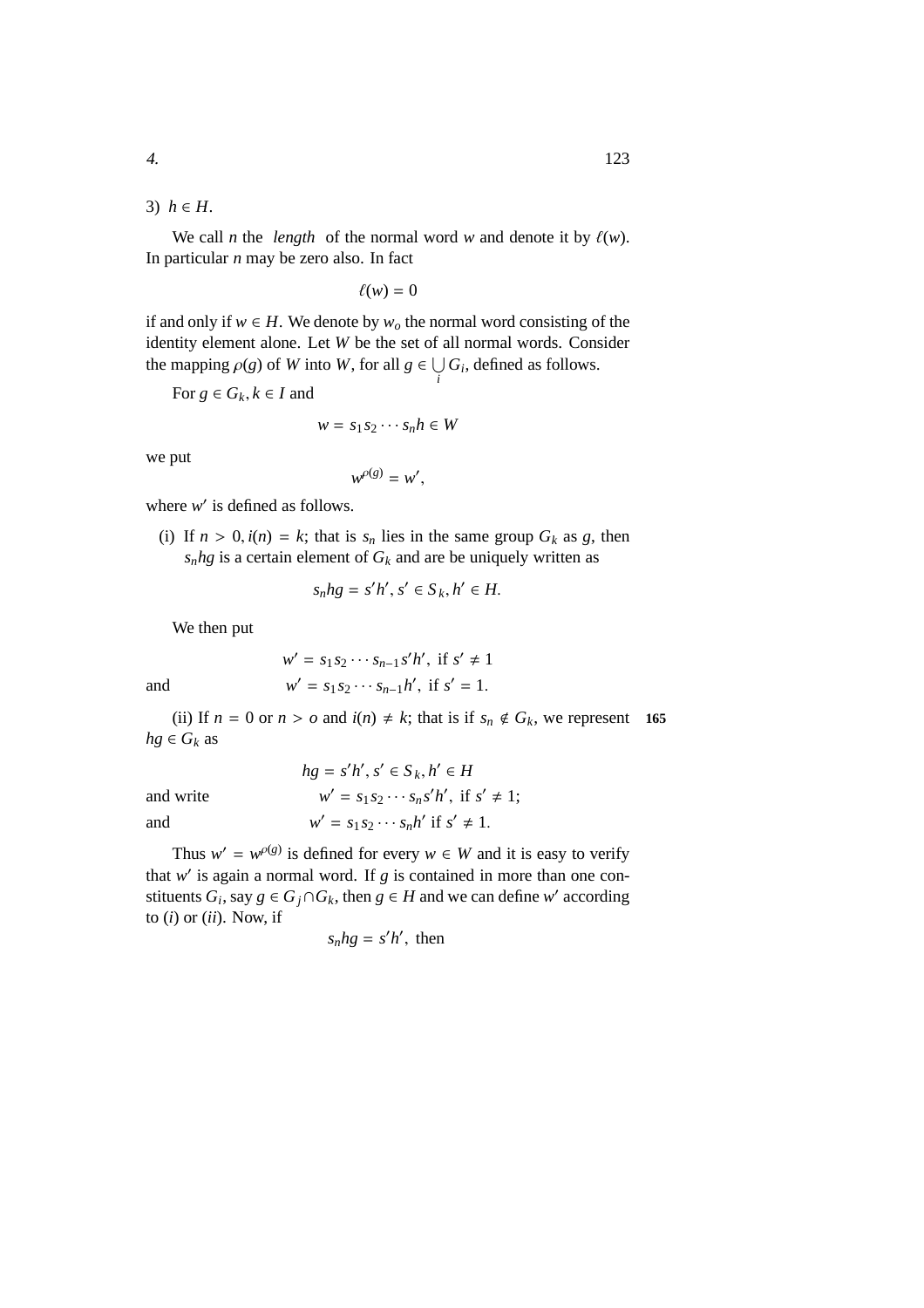since  $g \in H$ ,

and 
$$
s_n = s'
$$

$$
gh = h'.
$$

**166** Therefore according to (*i*), we have

$$
w' = s_1 s_2 \cdots s_{n-1} s'h' = s_1 s_2 \cdots s_n h g.
$$

On the other hand, computing  $w'$  according to  $(ii)$  we have, as

$$
hg = h',
$$
  

$$
w' = s_1 s_2 \cdots s_n h' = s_1 s_2 \cdots s_n hg.
$$

Thus we get the same w' whichever way we compute it. We shall now show that

$$
\rho(gg') = \rho(g)\rho(g'), \text{ for } g, g' \in G_k.
$$

Put

$$
w^{\rho(g)} = w', w'^{\rho(g')} = w'', w^{\rho(gg')} = w^*.
$$

(1) If  $n > 0$ ,  $i(n) = k$ ; then

$$
s_n hg = \in G_k.
$$

We write

$$
s_n hg = s'h', s' \in S_k, h' \in H \text{ and}
$$
  

$$
s'h'g' = s'h'', s'' \in S_k, h'' \in H.
$$

**167** Now,

$$
w'' = s_1 s_2 \cdots s_{n-1} s'' h'' \text{ if } s'' \neq 1
$$
  

$$
w'' = s_1 s_2 \cdots s_{n-1} h'' \text{ if } s'' = 1.
$$

and *w*

On the other hand let

$$
s_n h(gg') = s^*h^*, s^* \in S_k, h^* \in H.
$$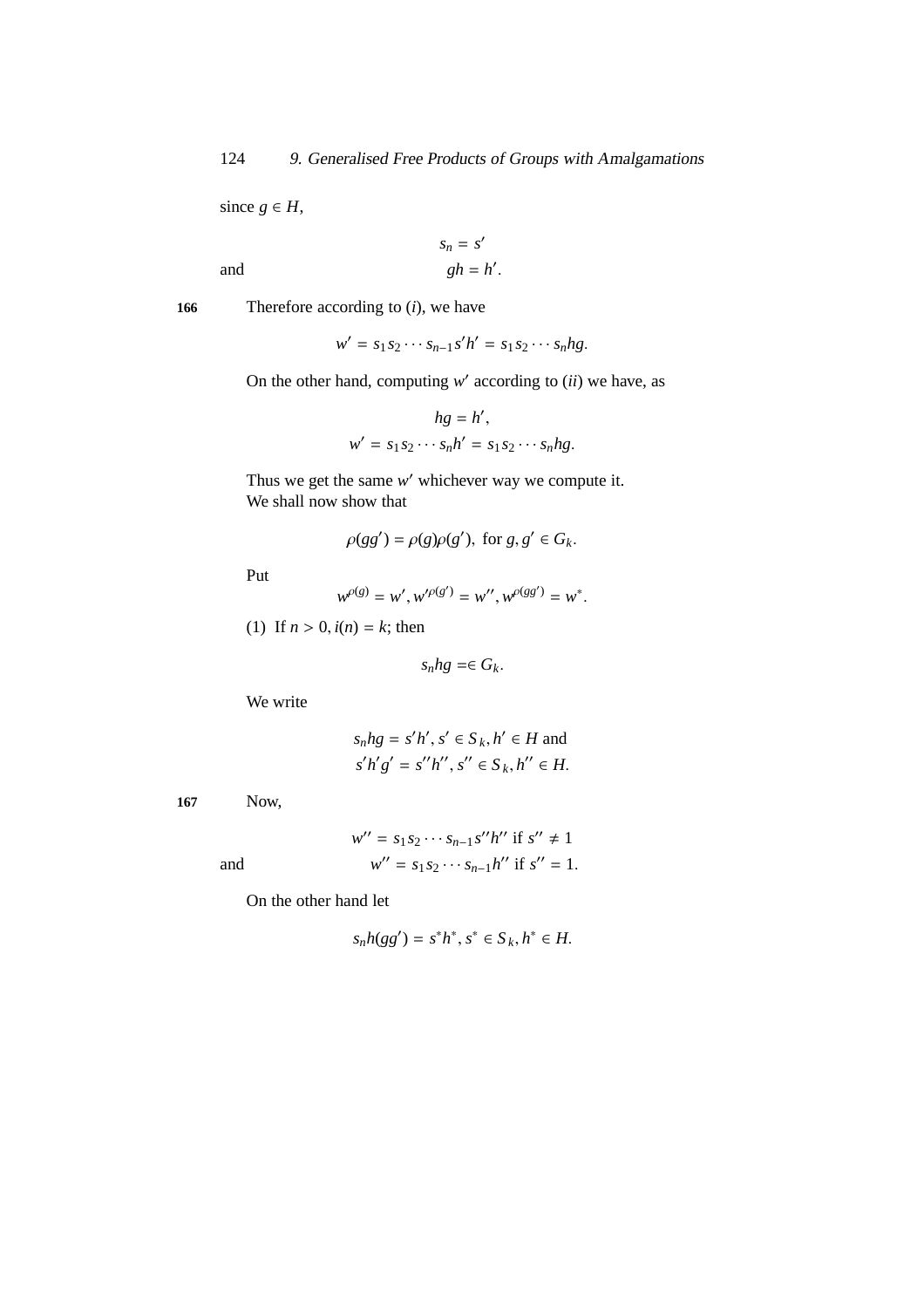Then

$$
w^* = s_1 s_2 \cdots s_{n-1} s^* h^* \text{ if } s^* \neq 1
$$
  

$$
w^* = s_1 s_2 \cdots s_{n-1} h^* \text{ if } s^* = 1.
$$

But,

and *w*

$$
s_n h(gg') = (s_n hg)g' = s'h'g' = s''h''.
$$

Therefore,

$$
s^* = s'', h^* = h''; \text{ that is}
$$

$$
w'' = w^*.
$$

Notice that it does not matter whether  $s' = 1$  or not as  $i(n - 1) \neq k$  **168** and in either case we have to consider  $s'h'g'$  to compute  $w''$ .

(2) If  $n = 0$  or if  $n > 0$ ,  $i(n) \neq k$ , write

$$
hg = s'h', s' \in S_k, h' \in H
$$
  

$$
s'h'g' = s''h'', s'' \in S_k, h'' \in H.
$$

Then,

and *s*

and *w*

$$
w'' = s_1 s_2 \cdots s_n s'' h''
$$
 if  $s'' \neq 1$   

$$
w'' = s_1 s_2 \cdots s_n h''
$$
 if  $s'' = 1$ .

On the other hand if we put

 $h(gg') = s^*h^*, s^* \in S_k, h^* \in H$ , we have *w* \* =  $s_1 s_2 \cdots s_n s^* h^*$  if  $s^* \neq 1$ and *w* \* =  $s_1 s_2 \cdots s_n h^*$  if  $s^* = 1$ .

But, **169**

$$
s^*h^* = h(gg') = (hg)g' = s'h'g' = s''h''.
$$

Therefore

$$
s^* = s'', h^* = h''; \text{ that is}
$$

$$
w^* = w'.
$$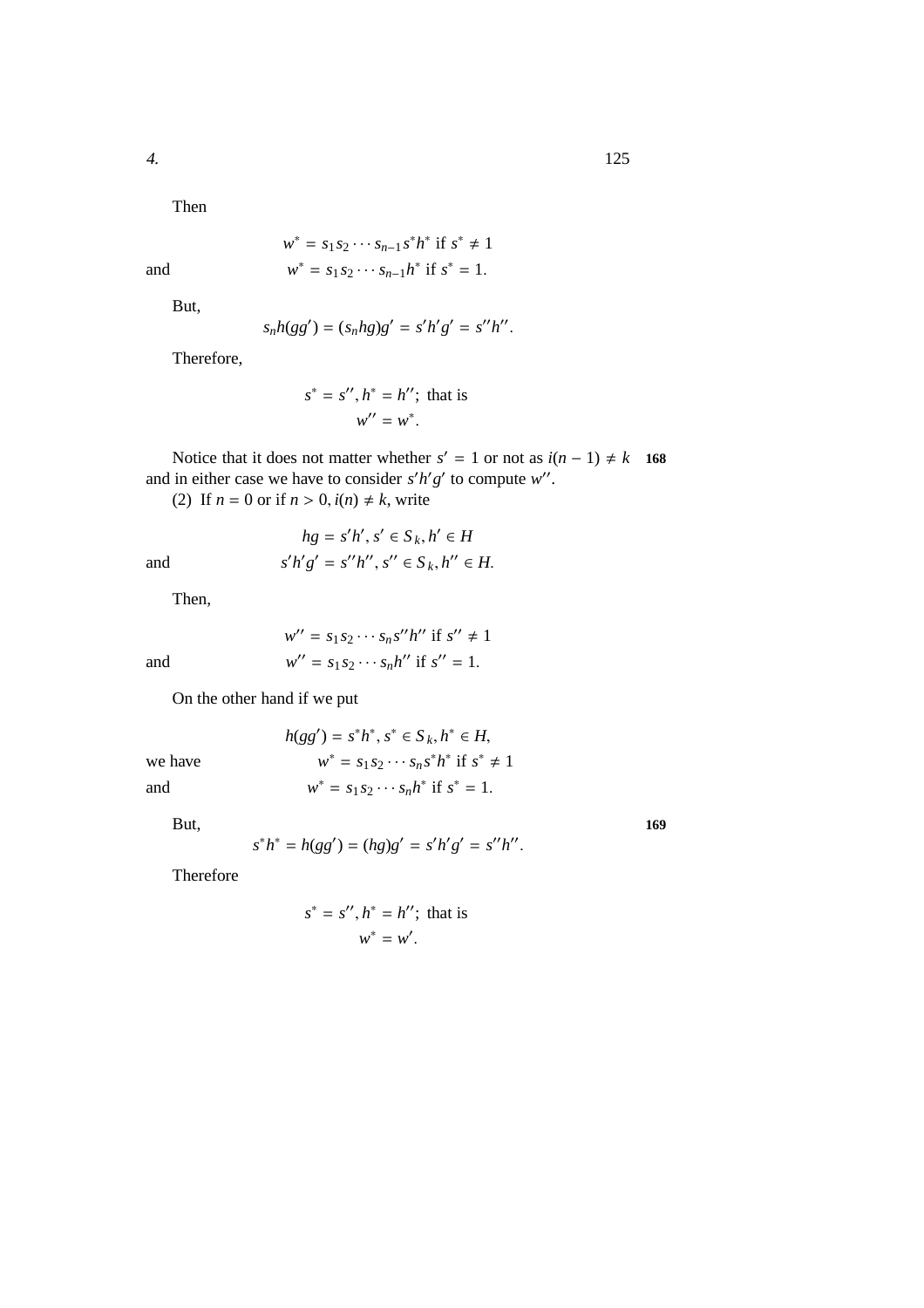In this case also not does not matter whether  $s' = 1$  or  $s' \neq 1$ . Thus we proved that in both the cases

$$
w^{\rho(gg')} = \left(w^{\rho(g)}\right)^{\rho(g')}
$$

As this is true for all  $w \in W$ , we have

$$
\rho(gg') = \rho(g)\rho(g').
$$

Again, as this true for all  $g, g' \in G_k$  we conclude that mapping  $\rho_k$  of  $G_k$  into the semigroup of the mappings of *W* into itself, defined by

$$
g^{\rho_k} = \rho(g), \text{ for all } g \in G_k
$$

is a homomorphism; and therefore the image  $G_k^{\rho_k}$  $\frac{\rho_k}{k}$  is a group. Hence every  $\rho(g)$ ,  $g \in G_k$  has a two sided inverse, that is  $\rho(g)$  is a permutation of *W*, for all  $g \in G_k$ . We claim that  $\rho$  is an isomorphism of  $G_k$  onto  $G_k^{\rho_k}$ 170 of *W*, for all  $g \in G_k$ . We claim that  $\rho$  is an isomorphism of  $G_k$  onto  $G_k^{\rho_k}$ . For, if

$$
\rho(g) = L, g \in G_k, \text{ then}
$$

$$
w_o^{\rho(g)} = w_o
$$

But,

$$
w_o^{\rho(g)} = sh, \text{ where}
$$
  
 
$$
g = sh, s \in S_k, h \in H.
$$

Therefore,

$$
sh = 1;
$$
 that is  

$$
s = 1, h = 1
$$
  
i.e., 
$$
g = 1.
$$

Hence the kernel of  $\rho_k$  is trivial; that is to say,  $\rho_k$  is an isomorphism of  $G_k$  onto  $G_k^{\rho_k}$  $\ell_k^{\rho_k}$ . Let  $\Sigma$  denote the group of permutations of *W* generated by the  $G_i^{\rho i}$  $i^{n}$ , *i*  $\in I$ ; that is

$$
\sum = gp(\left\{G_i^{\rho i}\right\}).
$$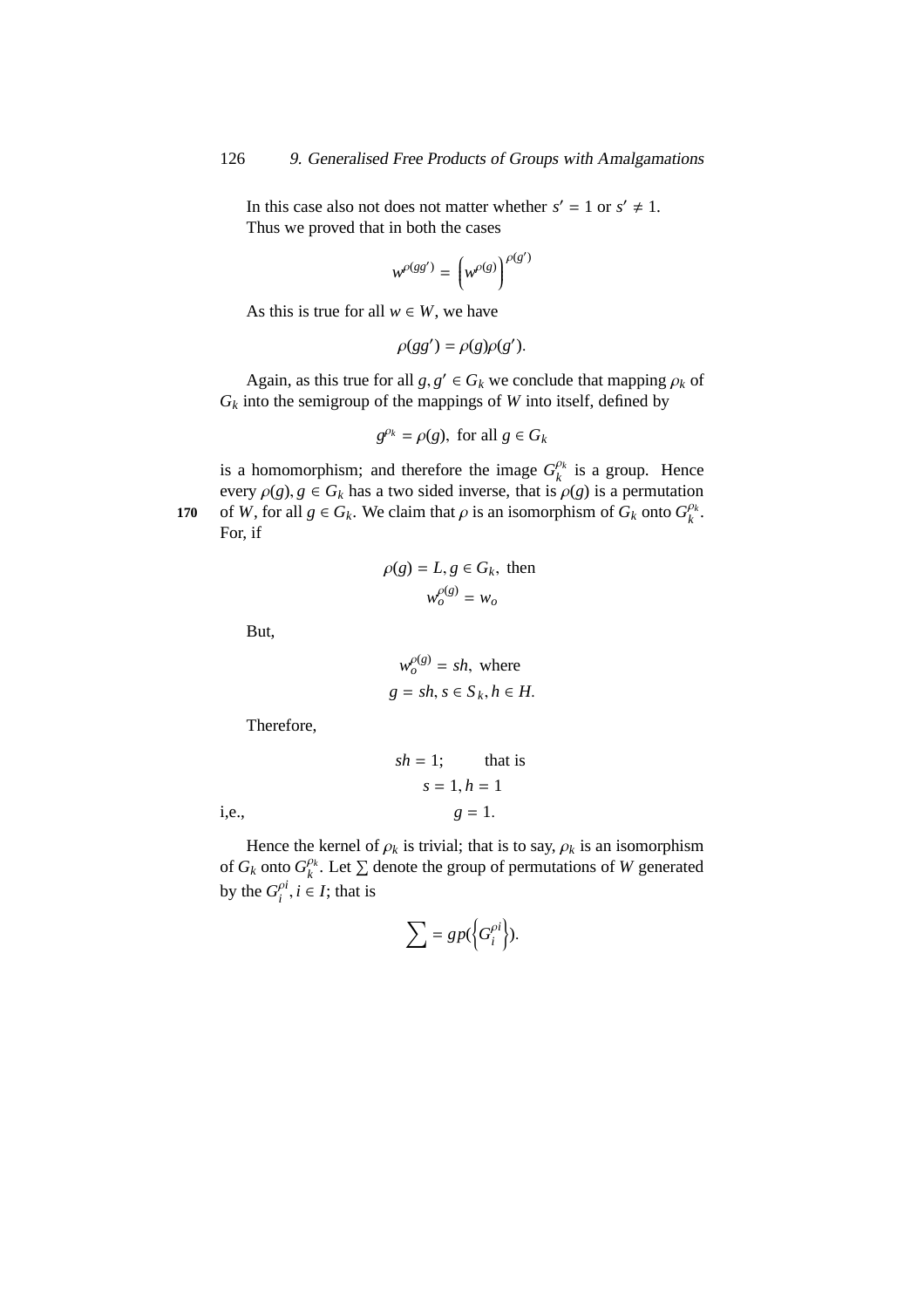By what we have just proved all groups  $G_i$  are embedded in by the isomorphism ρ*<sup>i</sup>* . Now let

$$
g^{\rho_i} = g'^{\rho_k}, g \in G_i, g' \in G_i, g' \in G_k. i \neq k;
$$
  

$$
\rho(g) = \rho(g').
$$

that is

Let 171

$$
g = sh
$$
 with  $s \in S_i$ ,  $h \in H$ , and  
\n $g' = s'h'$  with  $s' \in S_k$ ,  $h' \in H$ .

Then,

$$
w_o^{\rho(g)} = sh \text{ or } h, \text{ according as } s \neq 1 \text{ or } s = 1.
$$

Similarly,

$$
w_o^{\rho(g')} = s'h'
$$
 or h' according as  $s' \neq 1$  or  $s' = 1$ .

But

$$
w_o^{\rho(g)} = w_o^{\rho(g')}.
$$

Therefore

$$
s = s' = 1, h = h';
$$
 that is  

$$
g = g' = h.
$$

Hence

$$
g^{\rho_i}=g'^{\rho_k}\in H^{\rho_i}=H^{\rho_k},
$$

Thus, **172**

$$
G_k^{\rho_k} \cap G_i^{\rho_i} = H^{\rho_i} = H^{\rho_k}, \text{ for all } i, k \in I.
$$

This proves that the group  $\Sigma$  embeds the amalgam under consideration.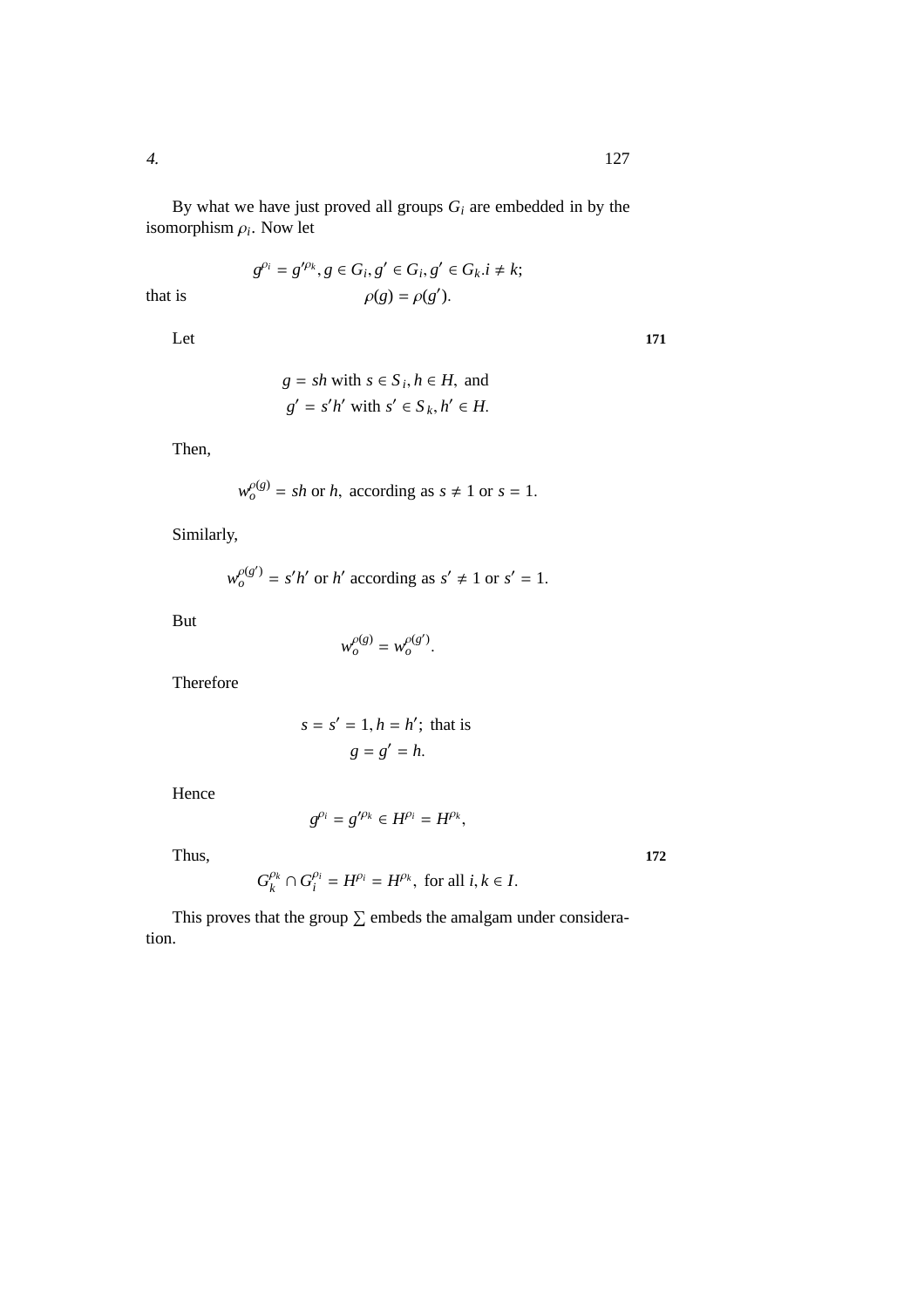**5**

We shall now turn *W* into a group isomorphic to  $\Sigma$  by defining a suitable multiplication in *W*, in fact  $\Sigma$  will turn out to be the right-regular permutation representation of the group *W*, we are to define. Consider the mapping  $\eta$  of  $\Sigma$  into *W* defined by

$$
\sigma^{\eta} = w^{\sigma}_{o}, \text{ for every } \sigma \in \sum.
$$

Let

$$
w = s_1 s_2 \cdots s_n h
$$

be any normal word in *W*. Put

$$
\sigma = \rho_{(s_1)}\rho_{(s_2)}\cdots\rho_{(s_n)}\rho_{(h)}.
$$

It is easy to verify that

$$
w_o^{\sigma} = s_1 s_2 \cdots s_n \cap = w
$$

Thus the mapping is 'onto' *W*. Now we shall show that  $\eta$  is 1 − 1. **173** We shall first prove the following lemma.

#### **Lemma 1.** *Let*

$$
\sigma = \rho_{(g_1)} \cdots \rho_{(g_m)} \in \sum, \text{ with } g_\mu G_{i(\mu)} (1 \leq \mu \leq m).
$$

*and*  $i(\mu) \neq i(\mu + 1)$ . Then the length of the normal word  $w_o^{\sigma}$  is m if  $m > 1$ *and further*

$$
w_o^{\sigma} = s_1 s_2 \cdots s_m h \text{ with } s_{\mu} \in S_{i(\mu)}, 1 \le \mu \le m, h \in H.
$$

If  $m = 1$ , then the length of  $w_o^{\sigma}$  is 0 or 1 according  $g_1$  is in *H* or not.

*Proof.* The proof of the lemma will be by induction. For  $m = 2$ , we have

$$
\sigma = \rho(g_1)\rho(g_2), g_1 \in G_{i(1)}, g_2 \in G_{i(2)}, i(1) \neq i(2).
$$

Now,

$$
w_o^{\rho(g_1)} = s_1 h_1 \text{ with } 1 \neq s_1 \in S_{i(1)}, h \in H
$$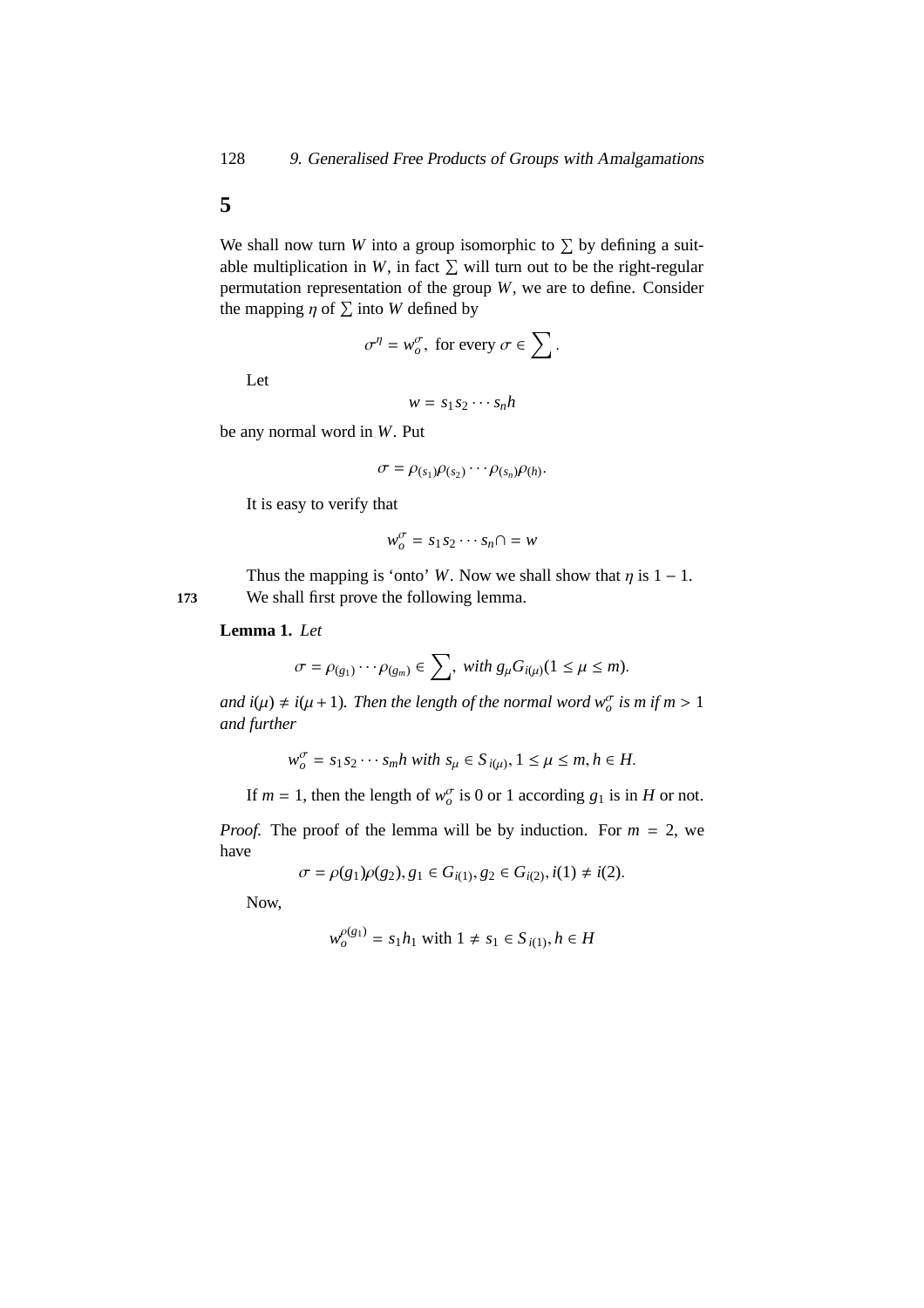and *w*

and  
\n
$$
g_1 = s_1 h_1;
$$
  
\nand  
\n $w_o^{\sigma} = (w_o^{\rho(g_1)})^{\rho(g_2)} = s_1 s_2 h_2, 1 \neq s_2 \in S_{i(2)}, h \in H$   
\nand  
\n $h_1 g_2 = s_2 h_2.$ 

 $\Box$ 

Thus **174**

$$
\ell(w^{\sigma}_o)=2.
$$

Assume the lemma to be true for all or with  $2 \le r < m$ . Let  $m > 2$ . Put

$$
\hat{\sigma} = \rho(g_1)\rho(g_2)\cdots \rho(g_{m-1}).
$$

Then by induction hypothesis

$$
w_o^{\hat{\sigma}} = s_1 s_2 \cdots s_{m-1} h', s_\mu \in G_{i(\mu)}, 1 \le \mu \le m-1, h' \in H.
$$

Now,

$$
w_o^{\sigma} = \left(w_o^{\hat{\sigma}}\right)^{\rho(g_m)} = (s_1 s_2 \cdots s_{m-1} h)^{\rho(g_m)}
$$
  
=  $s_1 s_2 \cdots s_{m-1} s_m h$ , where  

$$
h' g_m = s_m h, 1 \neq s_m \in S_{i(m)}, h \in H.
$$

This completes the induction and proves that

$$
\ell(w_o^{\sigma}) = m \text{ if } m > 1.
$$

If  $m = 1$ , then

$$
\sigma = \rho(g_1).
$$

It is obvious that  $\ell(w_o) = 0$  or 1 according as  $g_1$  is in *H* or not. **175** Now if,

$$
w^{\sigma}_{o} = w^{\sigma}_{o}, \sigma, \sigma' \in \sum,
$$

then

$$
w_o^{\sigma\sigma'^{-1}}=w_o.
$$

Choose *m* to be the least positive integer such that

$$
\sigma \sigma'^{-1} = \rho(g_1) \cdots \rho(g_m), \text{ with } g_i i G_{i(\mu)}, 1 \le \mu \le m.
$$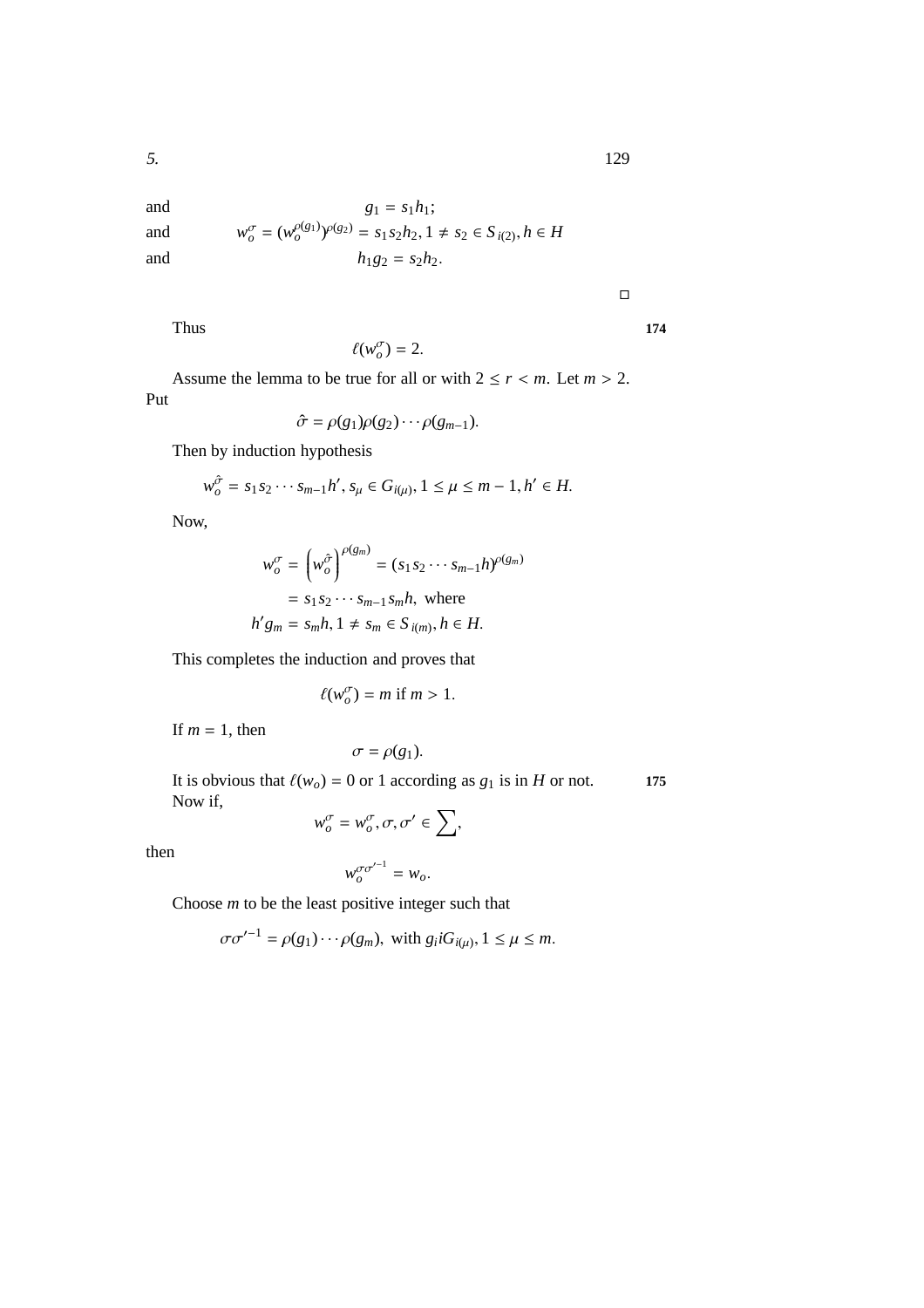If  $m > 1$ , then  $i(\mu) \neq i(\mu + 1)$ . For, otherwise  $\sigma \sigma'^{-1}$  can be "shrunk" by amalgamating  $g_{\mu}$  and  $g_{\mu+1}$ . Hence by the above lemma it follows that

$$
\ell(w_o^{\sigma\sigma'^{-1}})=m>1.
$$

Since

$$
w_o^{\sigma\sigma'^{-1}} = w_o,
$$

this is absurd.

Therefore,  $m = 1$ ; thus let

$$
\sigma\sigma'^{-1} = \rho(g_1), g_1 \in G_{i(1)}.
$$

**176** Then

$$
w_o^{\sigma \sigma^{-1}} = s_1 h_1, \text{ where}
$$
  
 
$$
g_1 = s_1 h_1 \text{ with } s_1 \in S_{i(1)}, h_1 \in H.
$$

But

$$
w_o^{\sigma \sigma'^{-1}} = w_o;
$$
 and therefore  
\n
$$
s_1 = 1, h_1 = 1;
$$
 that is  
\n
$$
g_1 = 1:
$$
 that is to say  
\n
$$
\sigma \sigma'^{-1} = \rho(g_1) = L.
$$

Hence

$$
\sigma=\sigma'.
$$

Thus the mapping  $\eta$  of  $\Sigma$  onto *W* is 1 – 1. We now put a group structure on *W* in the following way.

Define

$$
wow' = w_o^{\sigma \sigma^{-1}}, \text{ where } w, w' \in W
$$
  
and 
$$
w_o^{\sigma} = w, w_o^{\sigma'} = w'.
$$

One can easily verify that *W* is turned into a group with this multi-177 plication and that the group  $\Sigma$  is the right regular permutation representation of the group *W*. Further, *W* being isomorphic to  $\Sigma$  also embeds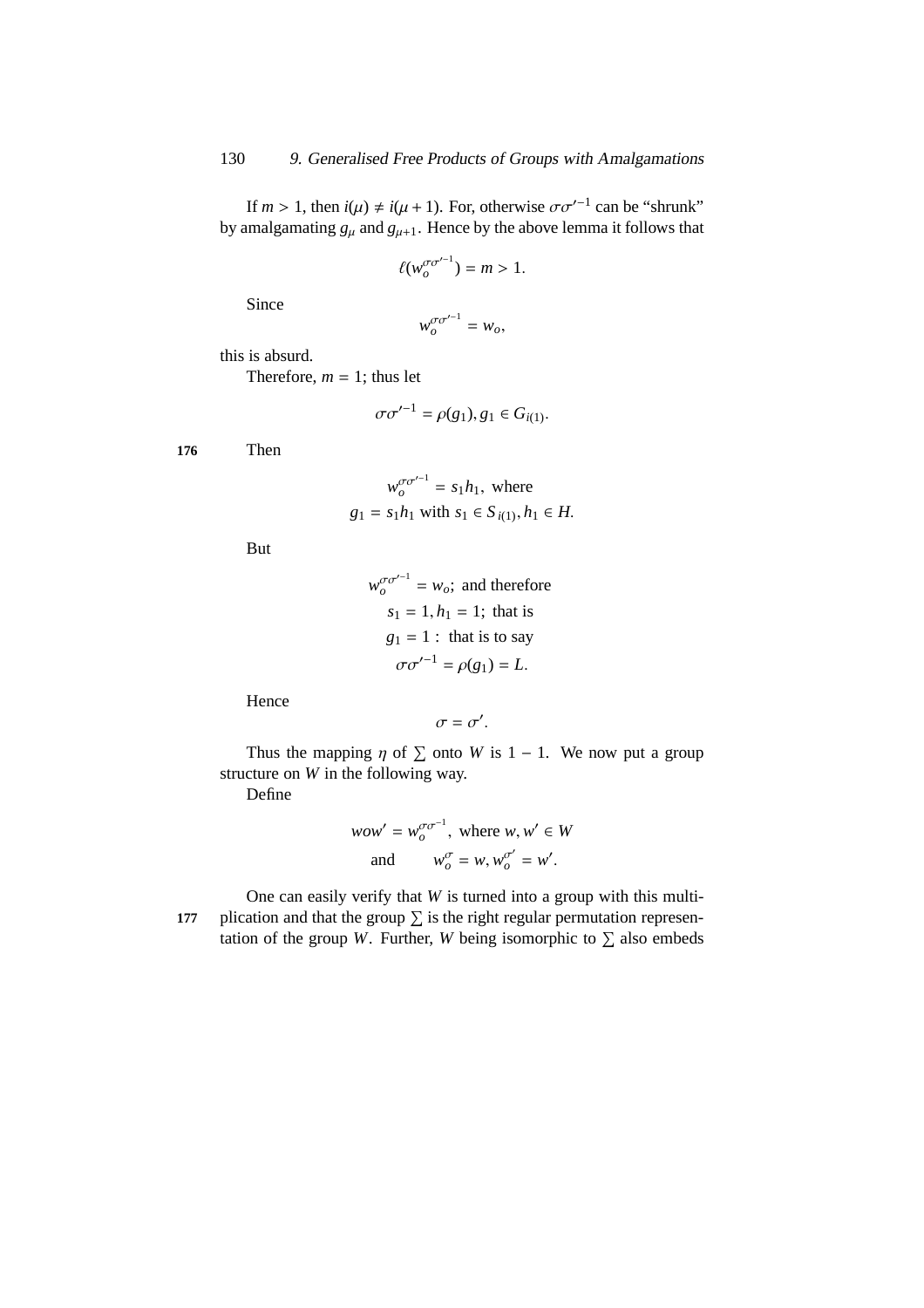the amalgam. To return to our old notation, *W* will be renamed *P*. We shall identify the groups  $G_k^{\rho_k \eta}$  $g_k^{\rho_k \eta}$  with  $G_k$ . Under this identification,

$$
G_k \leq P
$$
, for all  $k \in I$ .

Further

$$
G_i \cap G_j = H \text{ in } P.
$$

Let

$$
w = s_1 s_2 \cdots s_n h \in W, s_\mu \in S_{i(\mu)} 1 \le \mu \le n, h \in H.
$$

It is easy to verify that

$$
w = s_1 \circ s_2 \circ \cdots \circ s_n \circ h.
$$

If

$$
w' = s'_1 s'_2 \cdots s'_m h',
$$

then in general the usual product of the words  $w$  and  $w'$  is not a normal word. If

$$
\sigma = \rho(s_1)\rho(s_2)\cdots\rho(s_n)\rho(h) \text{ and}
$$

$$
\sigma' = \rho(s'_1)\rho(s'_2)\cdots\rho(s'_m)\rho(h'), \text{ then}
$$

$$
w_0w' = w_0^{\sigma\sigma'} = (s_1s_2\cdots s_nh)^{\sigma'} = w^{\sigma'}.
$$

Now, **178**

$$
\sigma\sigma' = \rho(s_1)\cdots\rho(s_n)\rho(h)\rho(s'_1)\cdots\rho(s'_m)\rho(h').
$$

If  $s_n$  and  $s'_1$  do not be in the same constituent, then by our lemma

$$
w_o^{\sigma\sigma'} = w_o^{\rho(s_1)\cdots\rho(s_n h)\rho(s'_1)\cdots\rho(s'_m h')}
$$

is of length  $n + m$  and

$$
wow' = w_o^{\sigma \sigma'} = s_1 s_2 \cdots s_n s^{(1)} s^{(2)} \cdots s^{(m)} h^{(m)}
$$

where

$$
h s_1' = s^{(1)} h^{(1)}
$$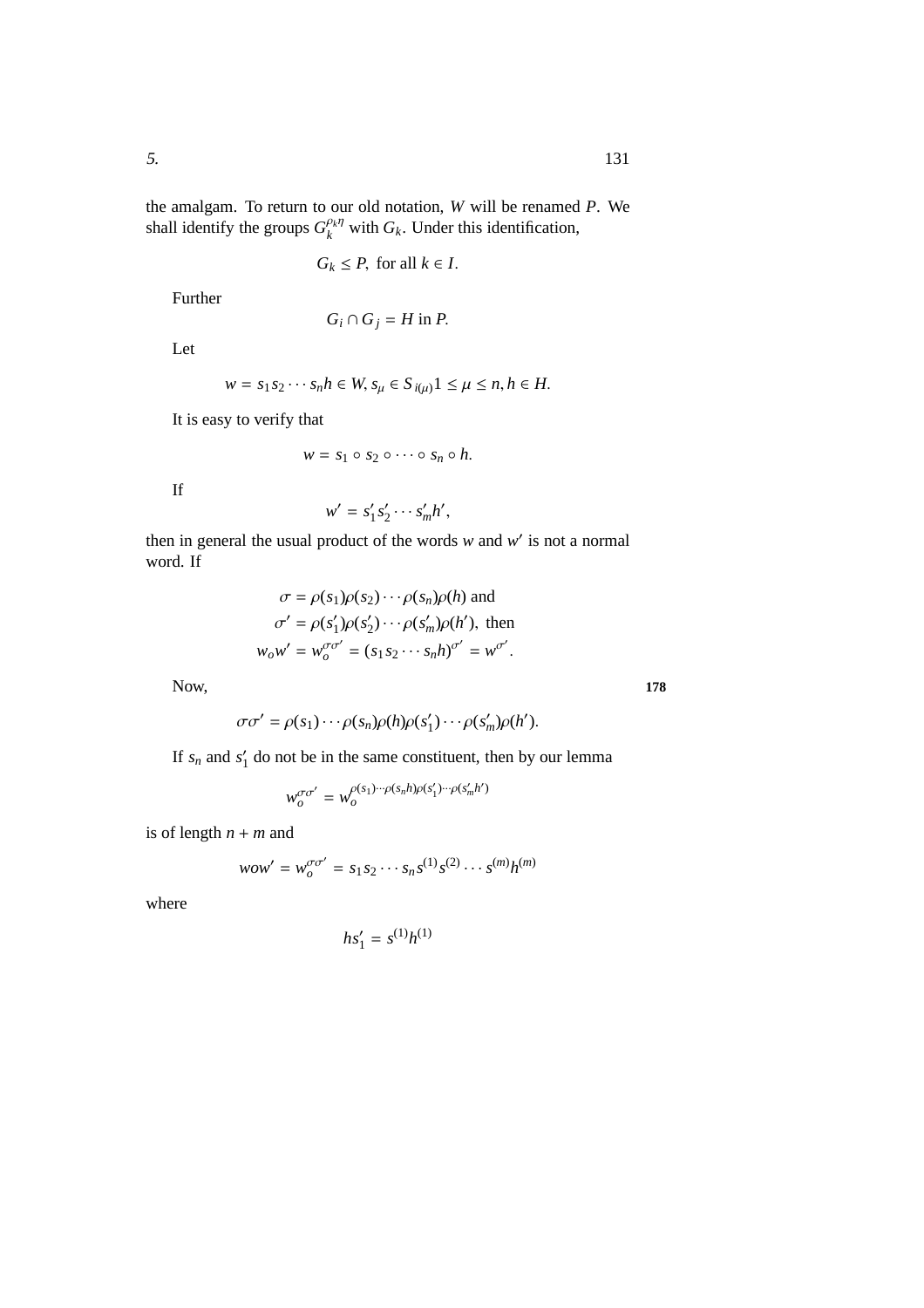

On the other hand if *s* ′ 179 On the other hand if  $s'_1$  and  $s_n$  are in the same constituent, we amalgamate  $s_n h$  and  $s'_1$  $\frac{7}{1}$  and write

$$
s_n h s_1' = s^{(1)} h^{(1)}
$$

and proceed as in the above case.

We now proceed to show that  $\Sigma$  is the generalised free product of the amalgam. Let

$$
u(\rho(g))=L
$$

be a relation in  $\Sigma$ ; we show that it follows from the relations of the groups  $\rho(G_i)$ . We write the relation in the form

$$
\rho(g_1)\rho(g_2)\cdots \rho(g_n)=L,
$$

where  $g_{\nu}G_{i(\nu)}, \nu = 1, \ldots, n$ . [This can be done because  $(\rho(g))^{-1}$  =  $\rho(g^{-1})$ .] If  $n = 1$ , then we have  $\rho(g_1) = L$ , and we have seen already that this implies  $g_1 = 1$ , so the relation is trivial. Assume then that  $n > 1$ . We claim that there are two successive elements  $g_v, g_{v+1}$  out of the same constituent, that is  $i(v) = i(v + 1)$ ; for if not, then

$$
\ell(w_o^{\rho(g_1)\rho(g_2)\cdots \rho(g_n)})=n>1,
$$

by our lemma, and this contradicts the assumed relation. Now in  $G_{i(v)}$ , there is a product  $g^*$ , say of  $g_\nu$  and  $g_{\nu+1}$ , so that

$$
g_{\nu}g_{\nu+1}=g^*
$$

180 is a relation in  $G_i(y)$ ; thus also

$$
\rho_{(g_\gamma)}\rho_{(g_{\gamma+1})} = \rho_{(g^*)}
$$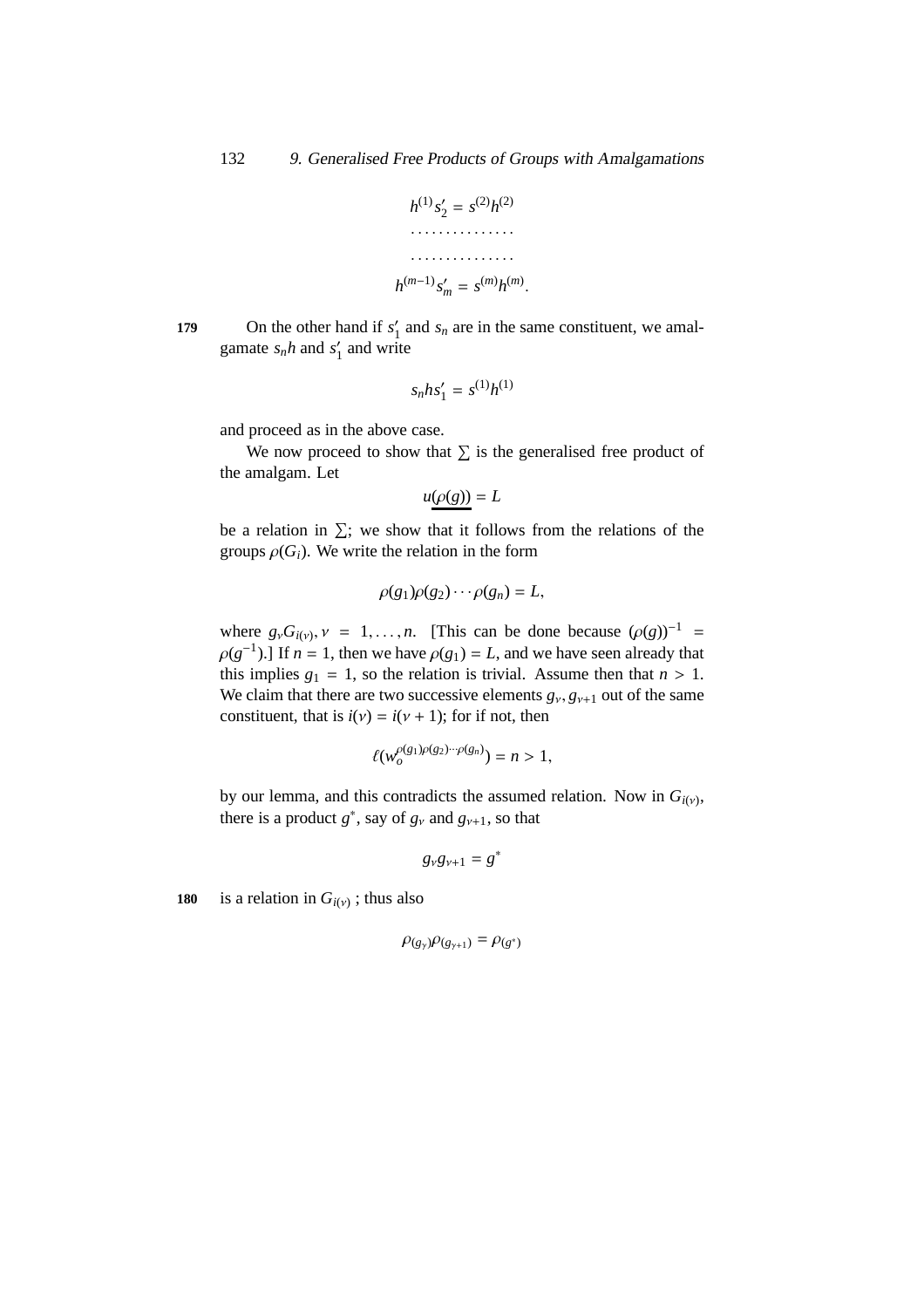is a relation in  $\rho_{(G_{i(v)})}$ , that is a consequence of the defining relations of  $\rho_{(G_{i(v)})}$ . By means of this relation we can now reduce the given relation to a shorter one,

 $\rho(g_1) \cdots \rho(g_{\gamma-1}) \rho(g^*) \rho(g_{\nu+2}) \cdots \rho(g_n) = \ell.$ 

By an easy induction one deduces that the given relation follows from the defining relations of the constituent groups. This proves the theorem:

**Theorem 4.** The group  $\sum$  and hence P is the generalised free prod*uct of the family of groups Gi <sup>i</sup>*∈*<sup>I</sup> with all the amalgamating subgroups coinciding with H.*

We immediately have the following consequence:

**Corollary.** The group  $\sum$  (and hence P) does not depend upon the trans*versals S <sup>i</sup> of H in G<sup>i</sup> that have been chosen.*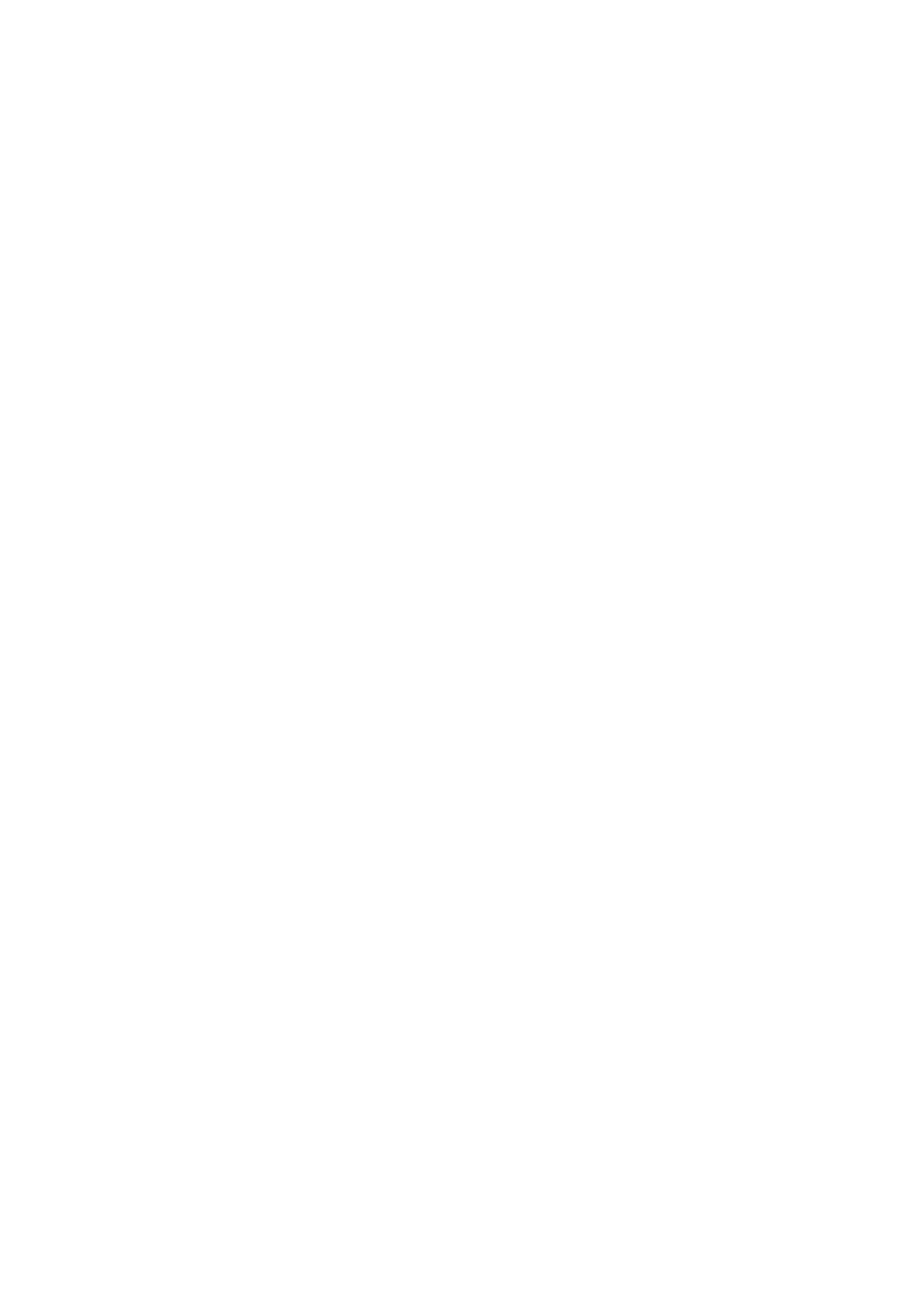# **Chapter 10 Permutational Products**

## **1 Permutational products and Scbreier's Theorem**

In this chapter we shall introduce another product called the "permuta- **181** tional product" of an amalgam. The permutational product of an amalgam will be used in giving an alternative proof of Schreier's Theorem. The embedding group we are going to construct will be in general different from the generalised product of the amalgam in question. Once we construct a group embedding the amalgam the existence of the generalised free product follows Theorem 2 of the preceding chapter.

It the following we will be considering an amalgam of two groups. This is just for convenience. The same proof carries over the case of an amalgam of an arbitrary family of groups with a single amalgamated subgroup.

Let the amalgam consist of groups *A*, *B* with the amalgamated subgroup  $H, H \leq A, H \leq B$ . We choose arbitrary left transversals  $S, T$  of  $H$ in *A* and *B* respectively. Thus every *a* ∈ *A* and *b* ∈ *B* can be uniquely written as

$$
a = sh, s \in S, h \in H
$$
  

$$
b = th_1, t \in T, h_1 \in H.
$$

Consider the product set  $K = S \times T \times H$ . Our object is to realise 182 the embedding group as a permutation group of the set *K*. For every  $a \in A, b \in B$  we define mappings  $\rho_{(a)}, \rho_{(b)}$  of *K* into *K* as follows.

135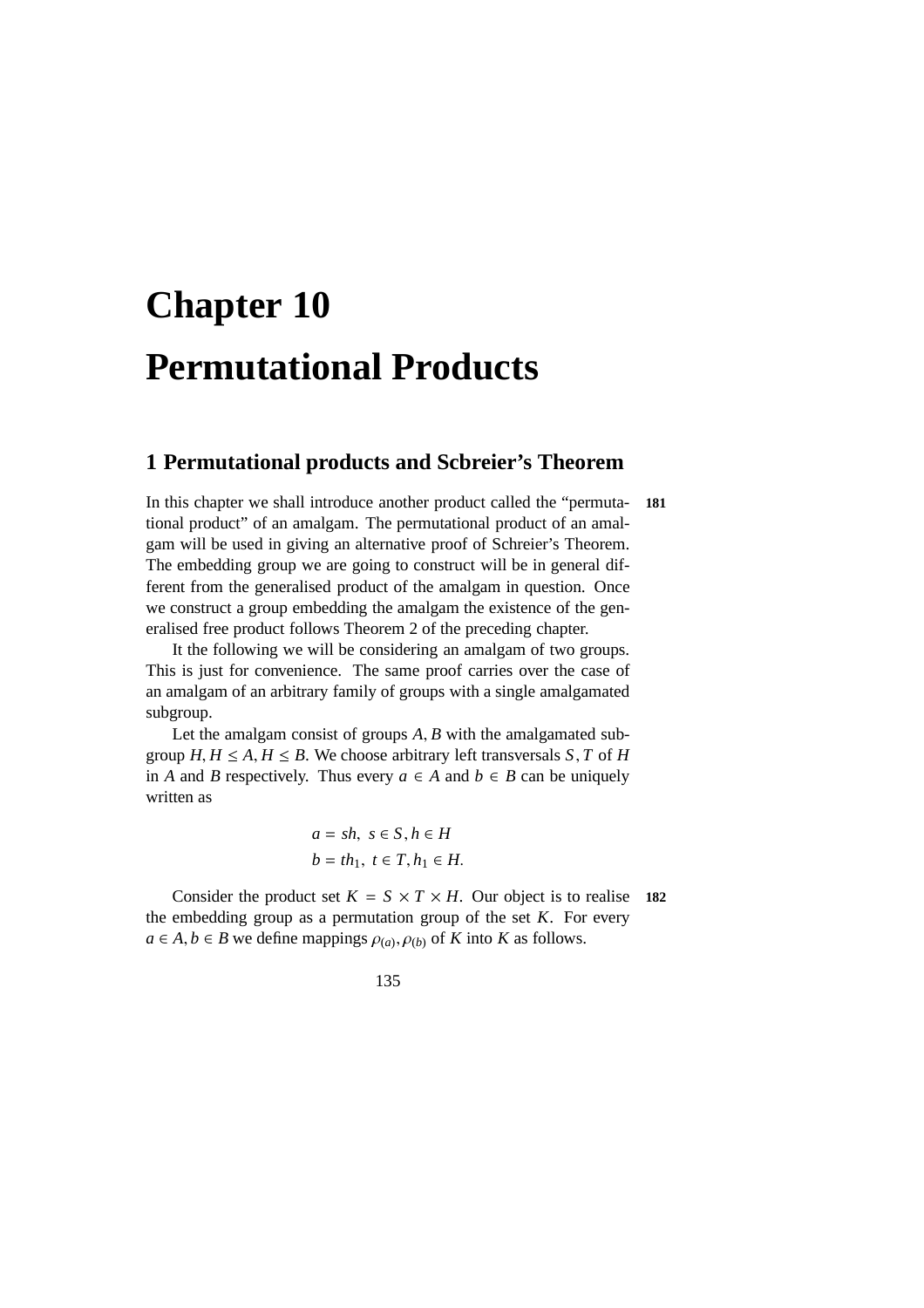Let 
$$
k = (s, t, h) \in K
$$
,  $s \in S$ ,  $t \in T$ ,  $h \in H$ . Then put

where  
\n
$$
k^{\rho(a)} = k' = (s', t', h'),
$$
\n
$$
s'h' = s h a,
$$
\n
$$
t' = t.
$$

Similarly we define

|       | $k^{\rho_{(b)}} = k^{\prime\prime} = (s^{\prime\prime}, t^{\prime\prime}, h^{\prime\prime}),$ |
|-------|-----------------------------------------------------------------------------------------------|
| where | $s''h'' = t h b$ ,                                                                            |
| and   | $s'' = s$ .                                                                                   |

If  $h^* \in H$ , then  $\rho_{(h^*)}$  can be defined in two ways, once considering it as an element of *A* and the other time considering it as an element of *B*. But,

$$
s h h^* = s' h',
$$
  
s  

$$
s = s', h' = h h^*.
$$

*implies* 

**183** Similarly

$$
thh^* = t'' h'',
$$

$$
t = t'', h'' = hh^*.
$$

 $i$  *implies* 

Therefore, whatever way we compute  $k^{\rho(h^*)}$ , we get

$$
k^{\rho(h^*)} = (s, t, hh^*);
$$

hence our definition of  $\rho$  is unambiguous. Also,  $\rho(h^*)$  when applied to any  $(s, t, h) \in K$  leaves *s*, *t* unaltered.

Conversely one can easily verify that if  $\rho(x)$ ,  $x \in A$  or *B*, does not alter *s*, *t* when applied to a triplet  $(s, t, h) \in K$ , then  $x \in H$ .

Now consider the mapping  $\rho_A$  of *A* into the semigroup of all mappings of *K* into itself defined by

$$
a^{\rho_A} = \rho(a), \text{ for all } a \in A.
$$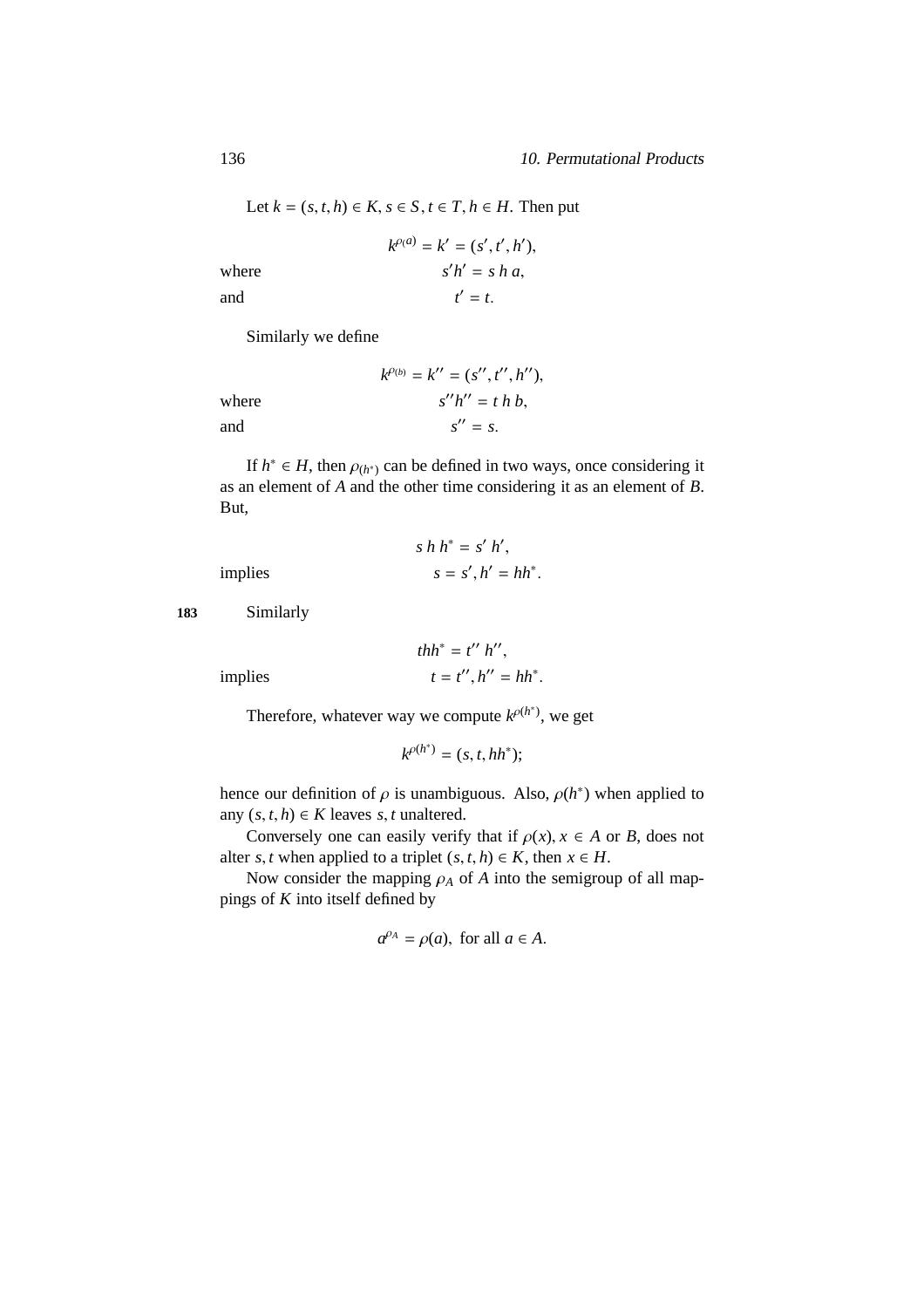#### 1. Permutational products and Scbreier's Theorem 137

Let  $a, a_1 \in A$ ,  $(s, t, h) \in K$ . We have,

|             | $(s, t, h)^{\rho(a)} = (s', t', h'),$         |
|-------------|-----------------------------------------------|
| with        | $s'h' = s h a$ ,                              |
| and         | $t' = t$                                      |
| and further | $(s', t', h')^{\rho(a_1)} = (s'', t'', h''),$ |
| where       | $s''h'' = s'h' a_1$ .                         |
| and         | $t'' = t'$ .                                  |

But **184** 

$$
sh(aa_1) = (sha)a_i = s'h'a_i = s''h''.
$$

Therefore,

$$
(s, t, h)^{\rho(a a_1)} = (s'', t'', h'') = (s, t, h)^{\rho(a)\rho(a_1)}.
$$

As this is true for all  $(s, t, h) \in K$ , we have

$$
\rho(aa_1) = \rho(a)\rho(a_1).
$$

Again as this is true for all  $a, a_1 \in A$  it follows that the mapping  $\rho_A$ is a homomorphism. Therefore the homomorphic image  $A^{\rho A} = \rho(A)$  is a group. Hence every  $\rho(a)$ ,  $a \in A$  has a two sided inverse; that is,  $\rho(a)$  is a permutation group of *K*. Further if

$$
\rho(a) = L, a \in A,
$$

then for every  $(s, t, h) \in K$ , we have

$$
(s,t,h)^{\rho(a)}=(s,t,h).
$$

Therefore, 185

$$
sha = sh ; that is
$$

$$
a = 1
$$

that is  $\rho_A$  is an isomorphism of *A* onto  $A^{\rho_A} = \rho(A)$ . Similarly the mapping  $\rho_B$  of *B* into the semigroup of all mapping of *K* into itself defined by

$$
b^{\rho_B} = \rho(b), \text{ for all } b \in B
$$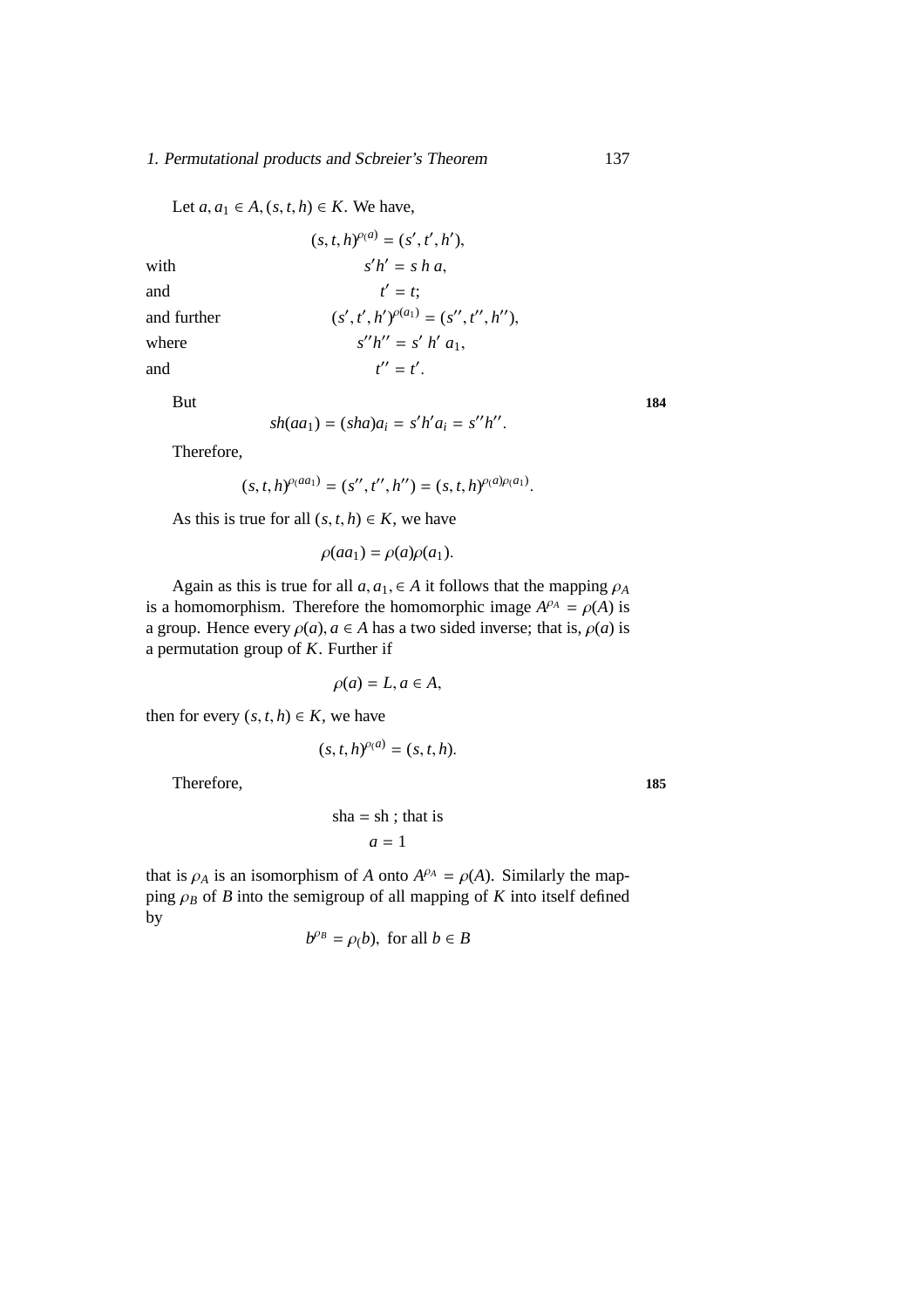is a monomorphism; that is *B* is isomorphic to  $B^{\rho_B} = \rho(B)$ . Denote by *P* the permutation group of *K* generated by  $\rho(A)$  and  $\rho(B)$ ,

$$
P = gp(\rho(A), \rho(B)).
$$

It is evident that *P* contains isomorphic copies of *A* and *B* namely  $A^{\rho_A}$  and  $B^{\rho_B}$ . We claim that

$$
A^{\rho_A} \cap B^{\rho_B} = H^{\rho_A} = H^{\rho_B}.
$$
  
Let 
$$
\rho_{(a)} = \rho_{(b)}, a \in A, b \in B.
$$

**186** Then  $\rho_{(a)}$  fixes both *s*, *t* of any  $(s, t, h) \in K$ . Therefore,

$$
a\in H.
$$

Similarly,

 $b \in H$ .

Now, since  $\rho_A$  is an isomorphism and

 $\rho_{(a)} = \rho_{(b)},$ 

it follows that

$$
a = b \in H
$$
; thus  

$$
A^{\rho_A} \cap B^{\rho_B} = H^{\rho_A} = H^{\rho_B}.
$$

Hence *P* embeds the amalgam. This proves Schreier's Theorems. We call *P* a *permutational product* of the amalgam. This proof of Shchreier's theorem immediately leads us to the following corollary.

**Corollary.** *An amalgam of two finite groups is embeddable in a finite group.*

In this context we mention the following unsolved problem. **Unsolved problem.** If an amalgam of  $n(n > 2)$  finite groups embeddable in a group, is it embeddable in a finite group?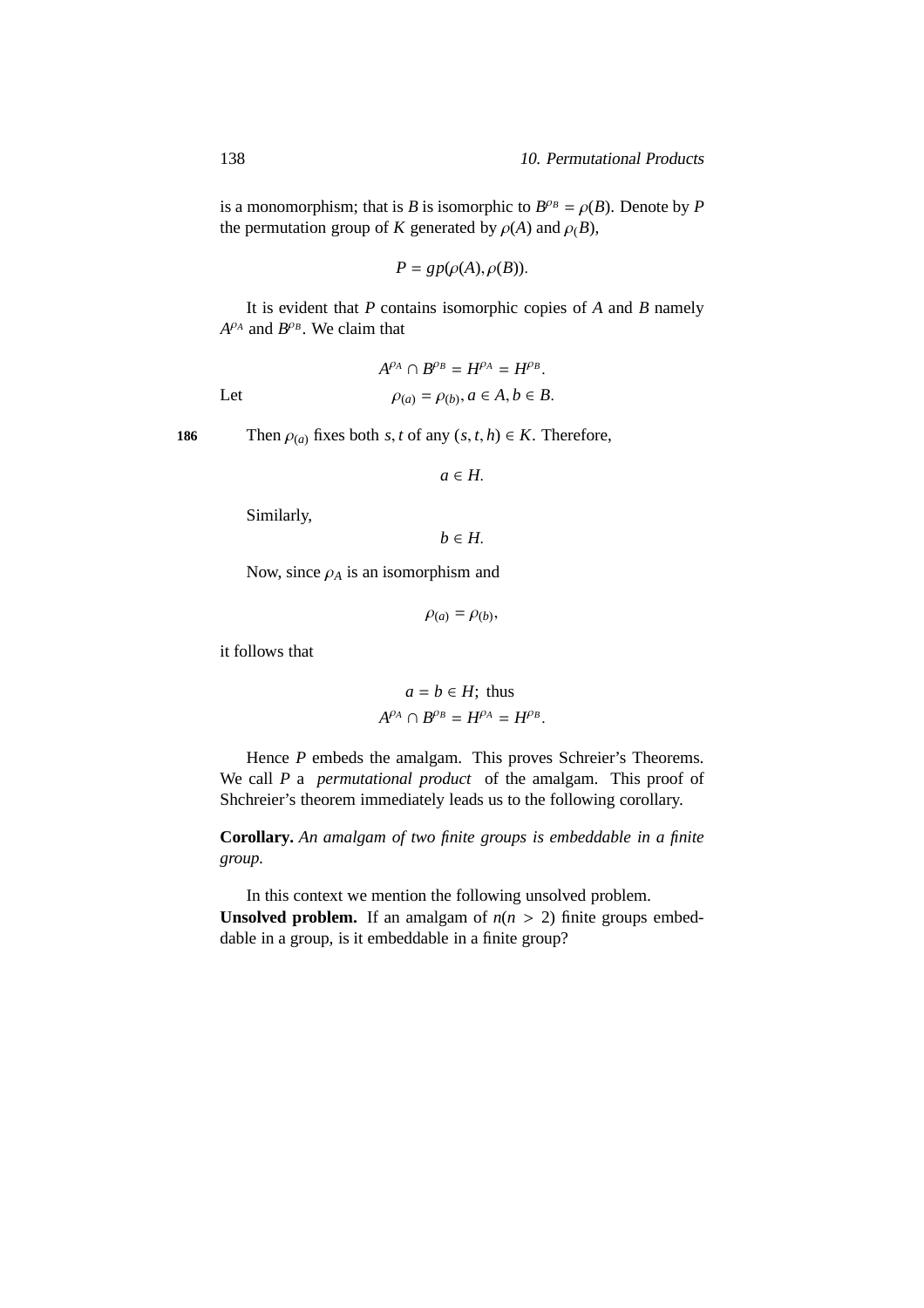**2**

**187** Now we shall consider amalgams of abelian groups. We ask the following question: If an amalgam of *n* abelian groups is embeddable in a group, is it embeddable in an abelian group ?

For  $n = 2, 3, 4$ , the answer to this question is 'yes'; for  $n = 5$ . 'no' ( see Hanna Neumann, 1951 and B. H. Neumann and Hanna Neumann, 1953). For  $n = 2$ , we shall prove the assertion.

We shall start with a more general situation. Let *A* and *B* be any two groups and *H*, *H*<sup>1</sup> be isomorphic subgroups of *A* and *B* respectively, and let *H*, *H*<sup>1</sup> be contained in the centres of *A* and *B*,

$$
H \leq \text{centre}(A), H_1 \leq \text{centre}(B).
$$

Let  $\theta$  be an isomorphism of *H* onto  $H_1$ . Consider the direct product  $A \times B$  of *A* and *B*. We shall denote an arbitrary element of  $A \times B$  by

$$
a \times b
$$
, with  $a \in A, b \in B$ .

Consider  $N \subseteq A \times B$ , defined by

$$
N = \left\{ h^{-1} \times h_1 \middle| h_1 = h^{\theta} \right\}.
$$

Now if  $x = h^{-1} \times h_1$ ,  $y = h'^{-1} \times h'_1$  $l'_1 \in N$  with

$$
h_1 = h^{\theta}, h'_1 = h'^{\theta}, \text{ then}
$$
  
\n
$$
xy^{-1} = (h^{-1} \times h_1)(h'^{-1} \times h_1)^{-1} = (h^{-1} \times h_1)(h' \times h'_1)^{-1}
$$
  
\n
$$
= h^{-1}h' \times h_1h'_1
$$
  
\n
$$
= (hh'^{-1})^{-1}(\text{ As }, h, h' \in \text{ centre (A)})
$$
  
\n
$$
= (hh'^{-1})^{-1} \times h_1h_1^{-1}.
$$

But, **188**

$$
(hh'^{-1})^{\theta} = h^{\theta}(h^{\theta})^{-1} = h_1h_1^{'-1}
$$

.

Therefore,

$$
xy^{-1} \in N
$$
; that is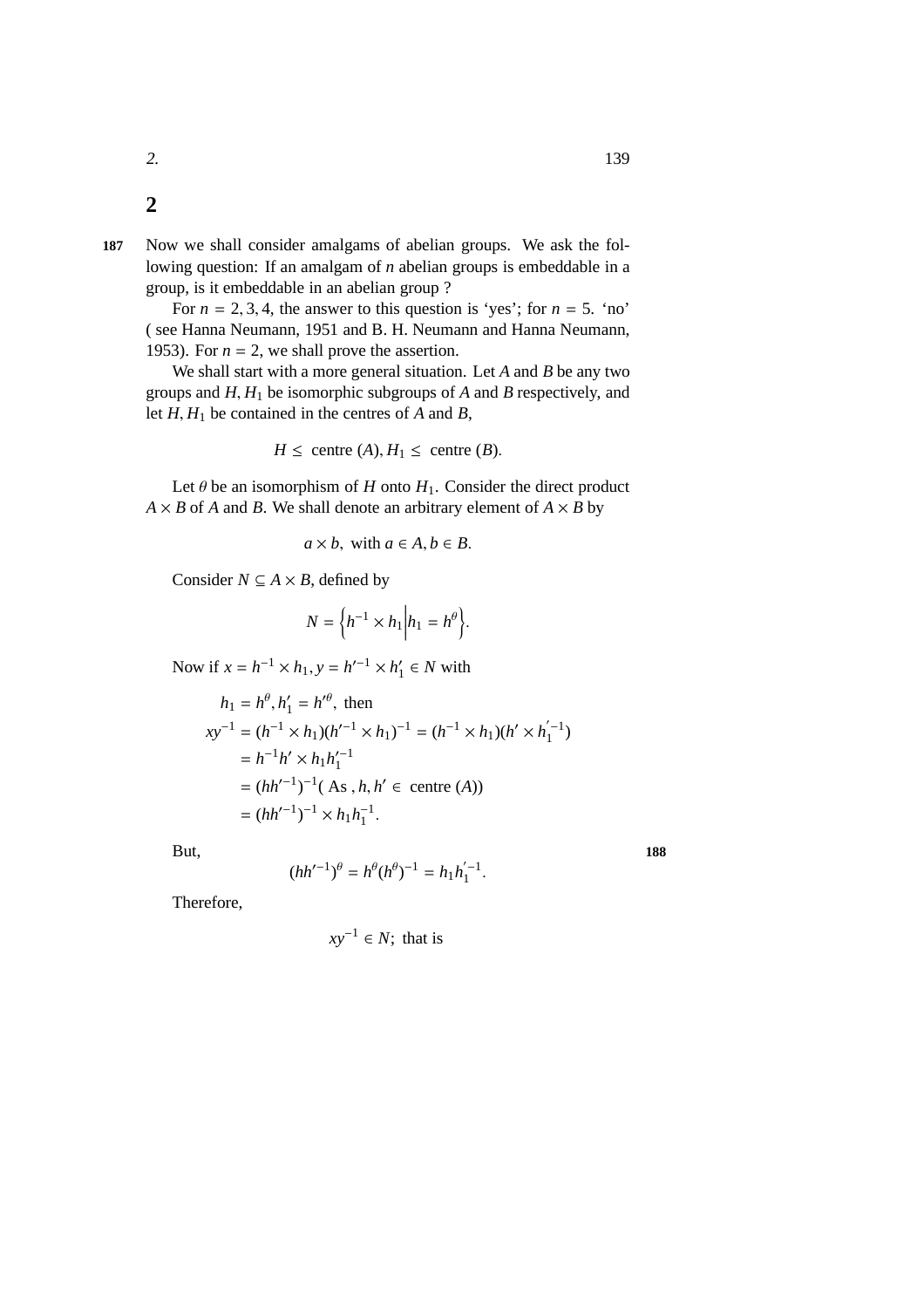140 10. Permutational Products

$$
N \le A \times B.
$$

It is easy to verify that

$$
N \le \text{centre } (A \times B)
$$

$$
N\Delta A \times B
$$

 $\alpha$ <sup>*A*</sup>  $\beta$  *A*  $\beta$  *A*  $\beta$  *A*  $\beta$ 

Consider now the quotient group  $A \times B/N$ . We claim that the mapping  $\pi$  of *A* into  $A \times B/N$  defined by

$$
a^{\pi} = (a \times 1)N \in A \times B/N, a \in A.
$$

**189** is a monomorphism. That it is a homomorphism is easy to verify. Now if

$$
a \times 1 \in N
$$
, then  
 $a \times 1 = h^{-1} \times h^{\theta}$ , for some  $h \in H$ ;

that is,

$$
a=h^{-1}, 1=h^{\theta}.
$$

Since  $\theta$  is an isomorphism,

$$
1 = h^{\theta}
$$
 implies  $h = 1$ ; that is  

$$
a = h^{-1} = 1.
$$

θ

Hence  $\pi$  has a trivial kernel; that is  $\pi$  is a monomorphism. Similarly the mapping  $\pi_1$  of *B* into  $A \times B/N$  defined by

$$
b^{\pi_1} = (1 \times b)N \in A \times B/N, b \in B
$$

is a monomorphism. Thus the groups *A* and *B* are monomorphically embedded in  $A \times B/N$ . We assert that  $A \times B/N$  embeds the amalgam in question. To see this we have only to prove

$$
A^{\pi} \cap B^{\pi_1} = H^{\pi} = H_1^{\pi_1}.
$$

Now for any  $h \in H$ , we have

$$
(h \times 1)(1 \times h^{\theta})^{-1} = h \times (h^{\theta})^{-1} \in N : \text{ that is}
$$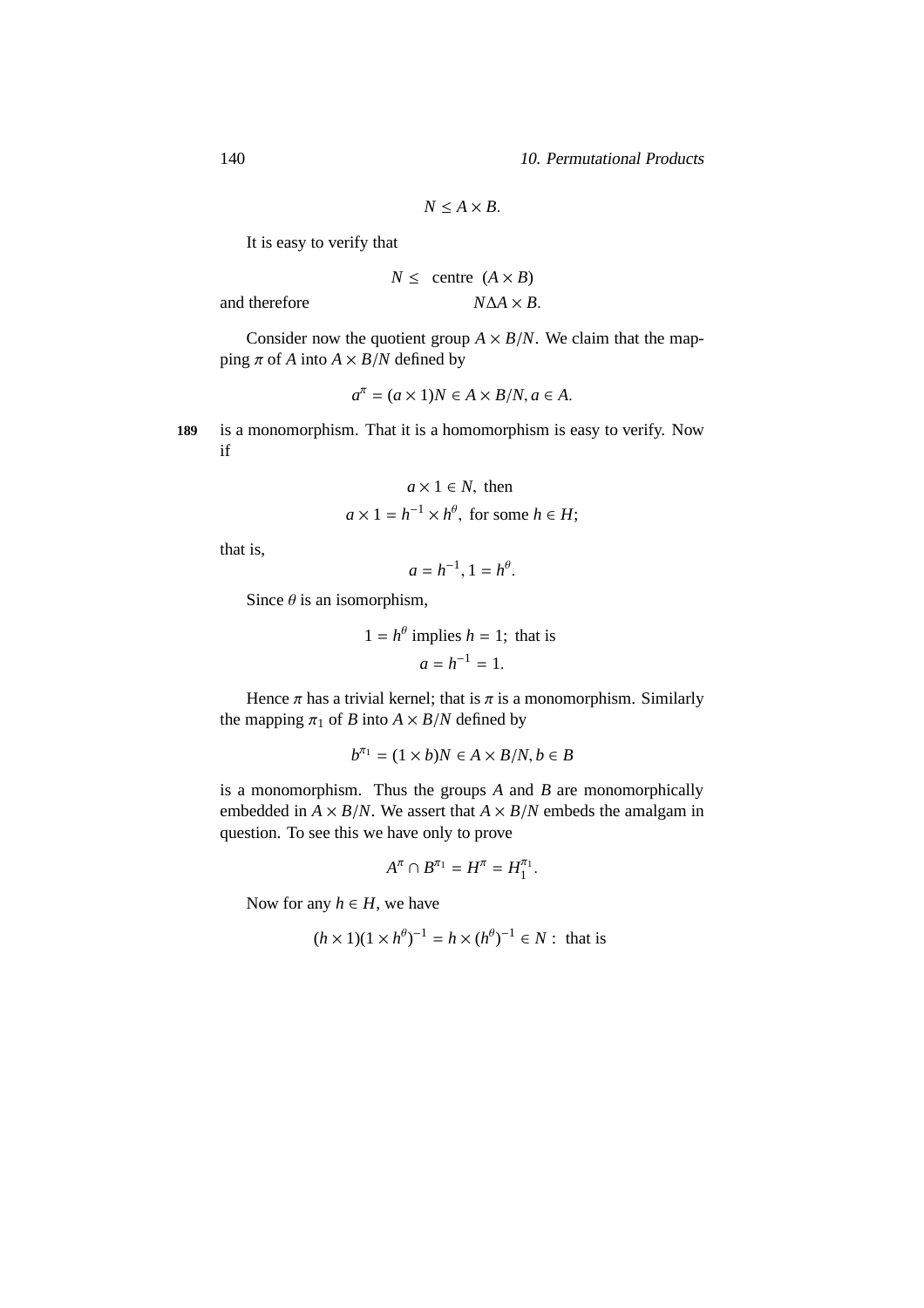$$
(h \times 1)N = (1 \times h^{\theta})N.
$$

**190** Making *h* run through all the elements of *H*, we get

 $H^{\pi} = H_1^{\pi}$ .

It is immediate that

$$
H^{\pi}=H_1^{\pi_1}\subseteq A^{\pi}\cap B^{\pi_1}.
$$

Conversely if  $x \in A^{\pi} \cap B^{\pi_1}$ , then

$$
x = (a \times 1)N = (1 \times b)N
$$
 for some  $a \in A, b \in B$ .

This gives

$$
a \times b^{-1} \in N
$$
; that is  
\n $a = h, b = h^{\theta}$  for some  $h \in H$ ; that is  
\n $x = (h \times 1)N \in H^{\pi} = H_1^{\pi_1}$ .

Hence

$$
A^{\pi} \cap B^{\pi_1} \subseteq H^{\pi} = H_1^{\pi_1}.
$$

Combining this with the above inclusion we have

$$
A^{\pi} \cap B^{\pi_1} = H^{\pi} = H_1^{\pi_1}.
$$

This proves that  $A \times B/N$  embeds the amalgam. It is evident that **191** 

$$
A \times B/N = A^{\pi} B^{\pi_1},
$$

and every element of  $A^{\pi}$  commutes with every element of  $B^{\pi_1}$ . We call  $A \times B/N$  a "generalised direct product" of the amalgam. [This is also called a "central product" by some authors.]

Let *A* and *B* any two groups each containing an isomorphic copy of a group *H*. Without loss of generality we can take  $H \leq A, H \leq B$ . Let *A* and *B* embedded monomorphically in a group *G*. We shall identify these monomorphic images with *A* and *B* respectively and take

$$
A\leq G, B\leq G.
$$

We call *G* a *generalised direct product* of the amalgam of *A* and *B* with the amalgamated subgroup *H* if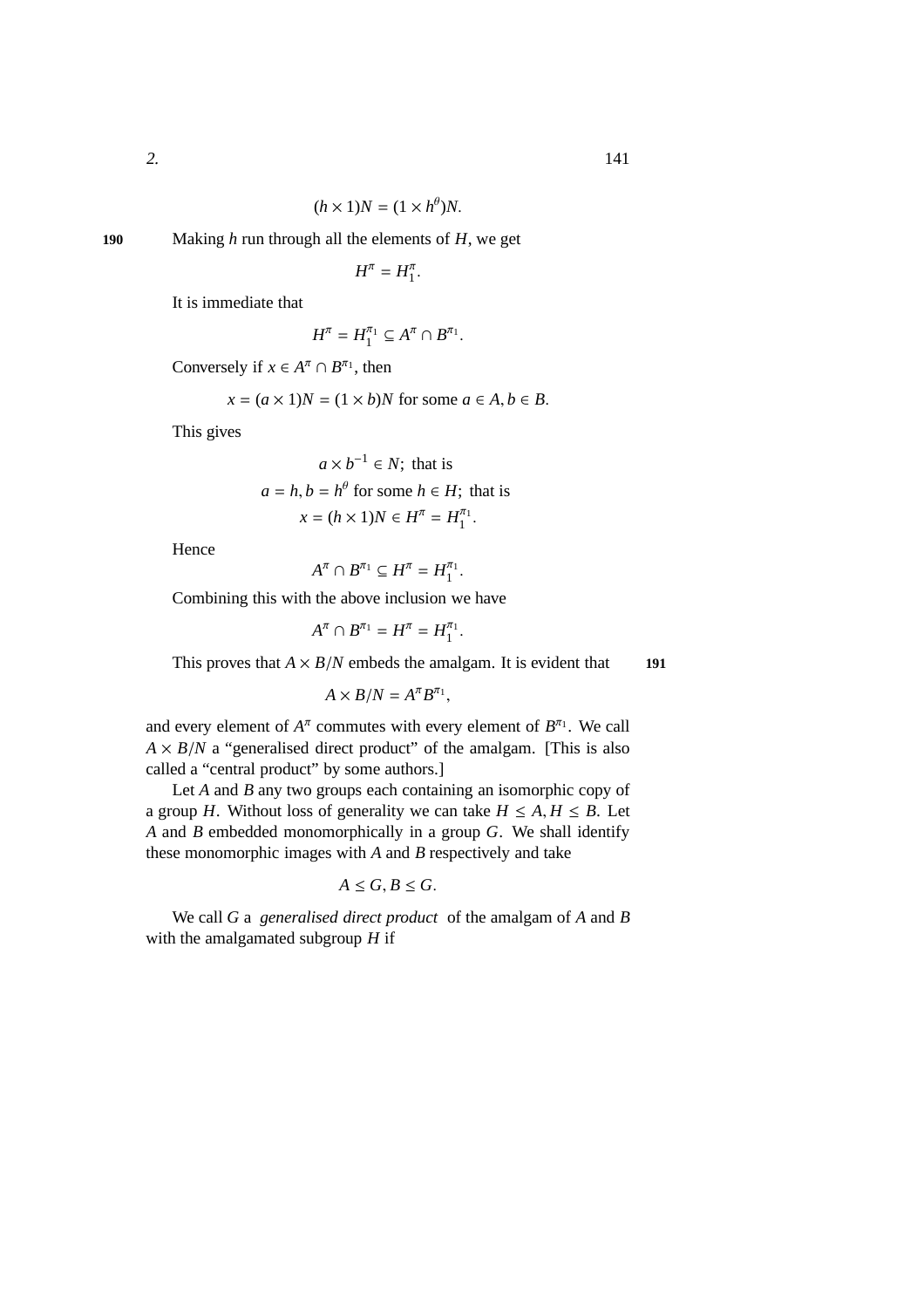- (i)  $G = AB$
- (ii)  $A \cap B = H$
- (iii) Every element of *A* commutes with every element of *B*

In particular when *H* is the trivial group we get the usual direct product. In order that a generalised direct product of the amalgam in question may exists necessary that

$$
H \leq \text{centre}(A), H \leq \text{centre}(B).
$$

**192** This is immediate from (iii). We have also proved that the condition is sufficient.

Let *G* be a generalised direct product of the amalgam consisting of groups *A* and *B* with an amalgamated subgroup *H*. Consider the mapping  $\varphi$  of  $A \times B/N$  onto G defined by

$$
((a \times b)N)^{\varphi} = ab \quad G.
$$

Once can easily verify that  $\varphi$  is an isomorphism. In other word, the generalised direct product of an amalgam in unique upto an isomorphism. Thus we can speak of *the* generalised direct product of an amalgam. In contract to this, the permutational product of an amalgam is in general not unique. We shall soon make an example. We summarise the results proved above in the following;

**Theorem 1.** *The generalised direct product of an amalgam consisting of groups A and B with an amalgamated subgroup H exists if and only if*

 $H \leq$  *centre*  $(A), H \leq$  *centre*  $(B)$ ;

*and it is unique to an isomorphism.*

Taking *A* and *B* to be abelian groups we have,

**Corollary.** *An amalgam of two abelian groups is embeddable in an abelian group;*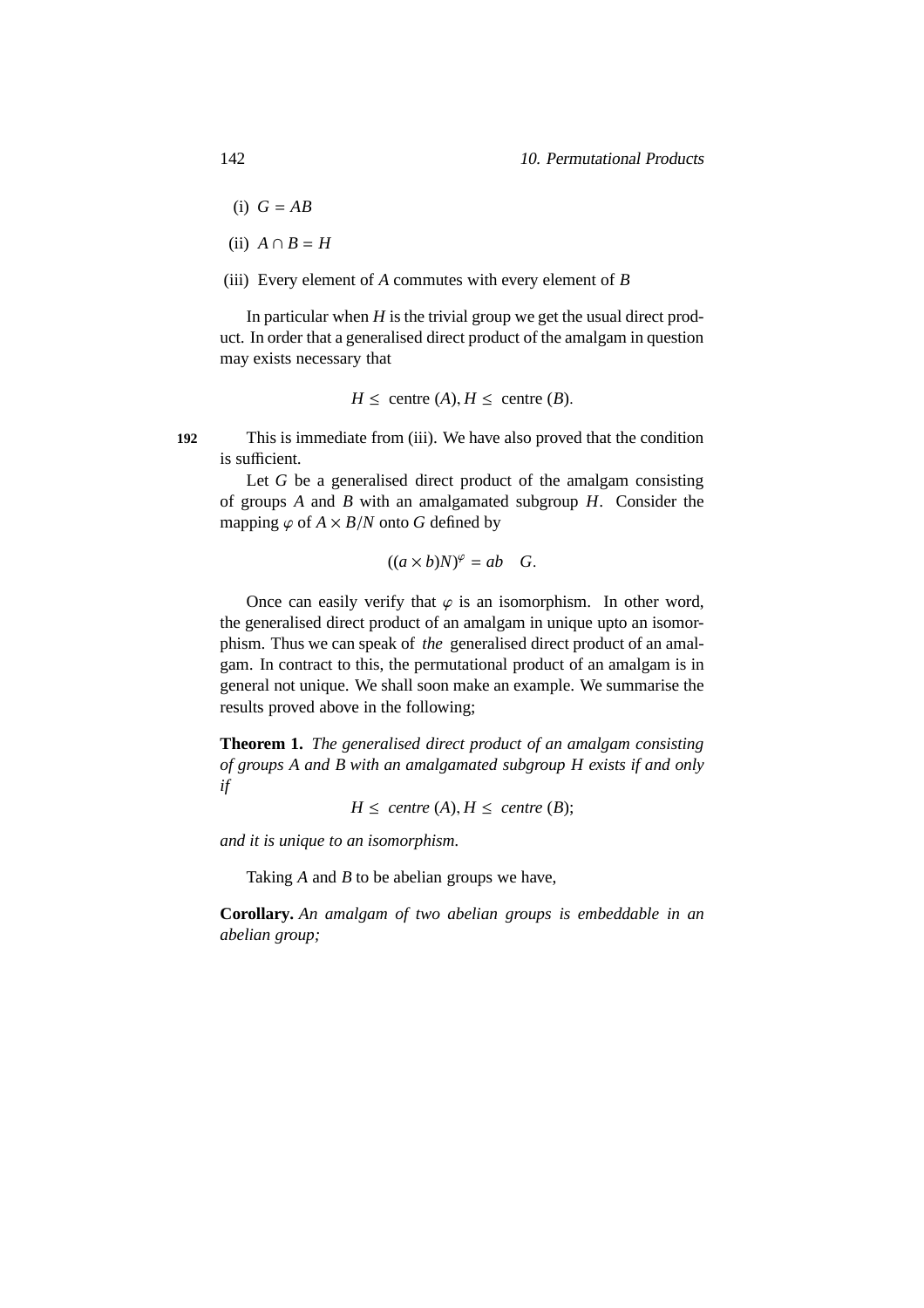- **3**
- **193** Consider again the amalgam of two groups *A* and *B* with an amalgamated subgroup *H* with,  $H \le$  centre  $(A), H \le$  centre  $(B)$ . As before, we choose transversals *S*, *T* of *H* in *A* and *B* respectively and form permutational product *P* on the set  $K = S \times T \times H$ . We show now that in this case every  $\rho(a)\rho(A)$  commutes with every element  $\rho(b) \in \rho(B)$ . Let  $(s, t, h) \in K$ ,  $\rho(a) \in \rho(A)$ ,  $\rho(b) \in (B)$ . Then,

$$
(s, t, h)^{o(a)} = (s_1, t_1, h_1), \text{ with}
$$

$$
s_1 h_1 = sha, t = t_1;
$$

$$
(s_1, t_1, h_1)^{o(b)} = (s_2, t_2, h_2), \text{ with}
$$

$$
t_2 h_2 = t_1 h_1 b, s_2 = s_1
$$

Now from the above equations it follows that

$$
thb = th(h_1^{-1}t_1^{-1}t_2h_2) = t_1h(h_1^{-1}t_1^{-1}t_2h_2).
$$

But  $H \leq$  centre (*B*). Therefore,

$$
thb = t_2 t_1 t_1^{-1} h h_1^{-1} h_2 = h_2 h h_1^{-1} h_2.
$$

Hence we have,  $194$ 

$$
(s, t, h)^{\rho(b)} = (s, t_2, hh_1^{-1}h_2)
$$

Again from the above equations and since  $H \leq$  centre (*A*), we have

$$
s(hh_1^{-1}h_2)a = (sha)h_1^{-1}h_2 = (s_1h_1) = s_1h_2 = s_2h_2.
$$

Therefore

$$
(s, t, g)^{\rho(b)\rho(a)} = (s, t_2, hh_1^{-1}h_2)^{\rho(a)} = (s_2, t_2, h_2);
$$
  
= 
$$
(s, t, h)^{\rho(a)\rho(b)}.
$$

As this is true for all  $(s, t, h) \in K$ , we get

$$
\rho(a)\rho(b) = \rho(b)\rho(a).
$$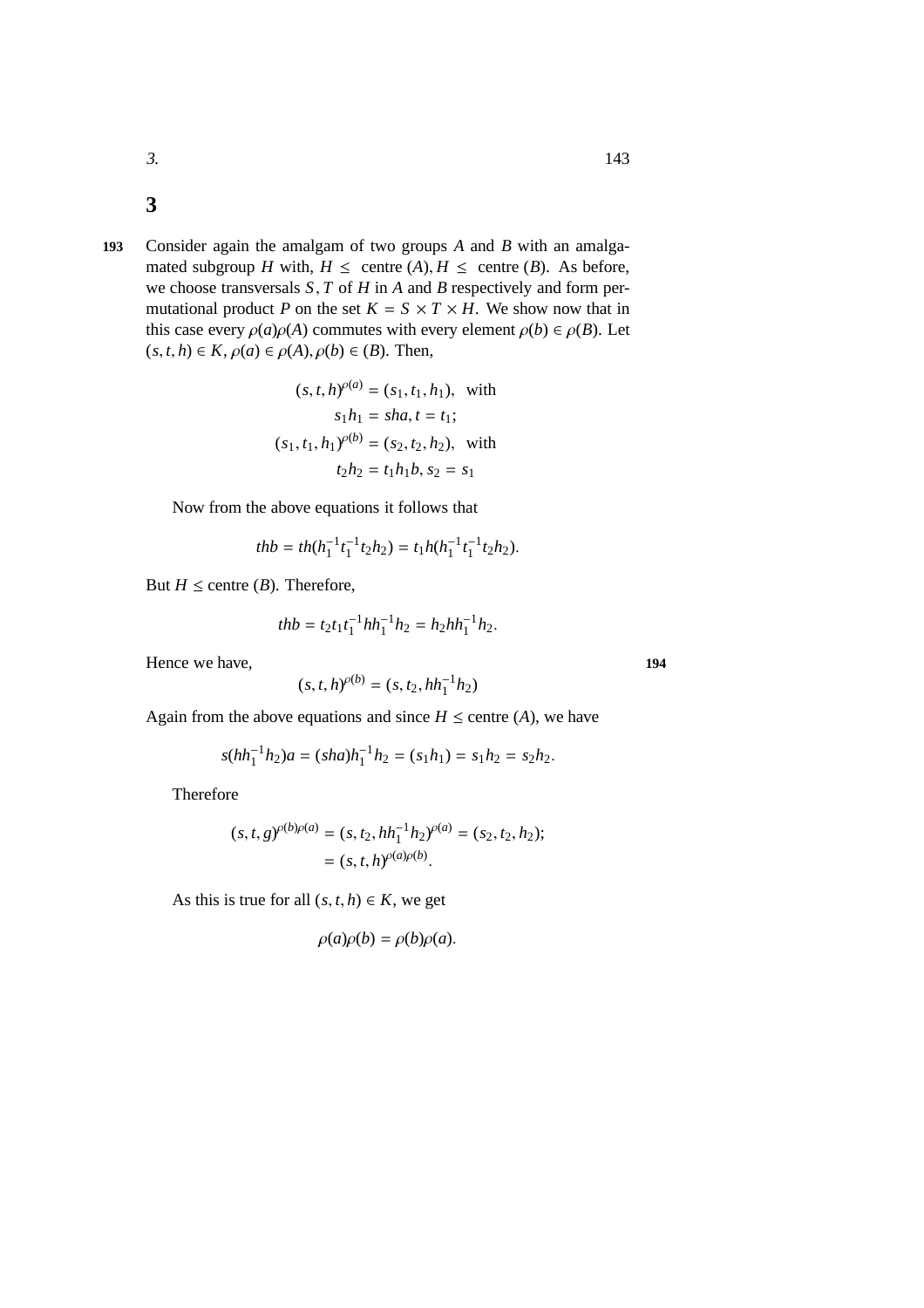This is true for all  $a \in A, b \in B$ . Since

$$
P = gp(\rho(A), \rho(B))
$$

embeds the amalgam, we have proved that *P* is the generalised direct product of the amalgam. Thus we have:

**195 Theorem 2.** *If H is central in both A and B, then the permutational product of the amalgam is the generalised direct product.*

The uniqueness of the generalised product gives:

**Corollary.** *Under the assumptions of the above theorem the permutational product does not depend upon the transversals chosen.*

Incidentally, not that in this case the permutational product is not the generalised free product. For in the generalised free product  $a \in A - H$ and *b* ∈ *B* − *H* do not commute.

In general, the permutational product depends upon the transversals chosen. We give here an example. Take *A*, *B* to be groups isomorphic to  $S_3$  and  $H$  to be a subgroup of order 2 of  $S_3$ . For  $A, B, H$  we give the following presentations.

$$
A = gp (p, r; p3 = r2 = (pr)2 = 1),
$$
  
\n
$$
B = gp (p, r; q3 = r2 = (qr)2 = 1),
$$
  
\n
$$
H = gp (p, r; p2 = 1).
$$

For the transversals of *H* in *A* and *B*, first we choose

$$
S_1 = \left\{1, p, p^2\right\}, T_1 = \left\{1, q, q^2\right\}
$$

We rename the elements of  $K_1 = S_1 \times T_1 \times H$ , for convenience:

$$
(1, 1, 1) = 1; \t(p, 1, 1) = 4; \t(p^2, 1, 1) = 7; (1, q, 1) = 2; \t(p, q, 1) = 5; \t(p^2, q, 1) = 8; (1, q^2, 1) = 3; \t(p, q^2, 1) = 6; \t(p^2, q^2, 1) = 9; (1, 1, r) = 1'; \t(p, 1, r) = 4'; \t(p^2, 1, r) = 7';
$$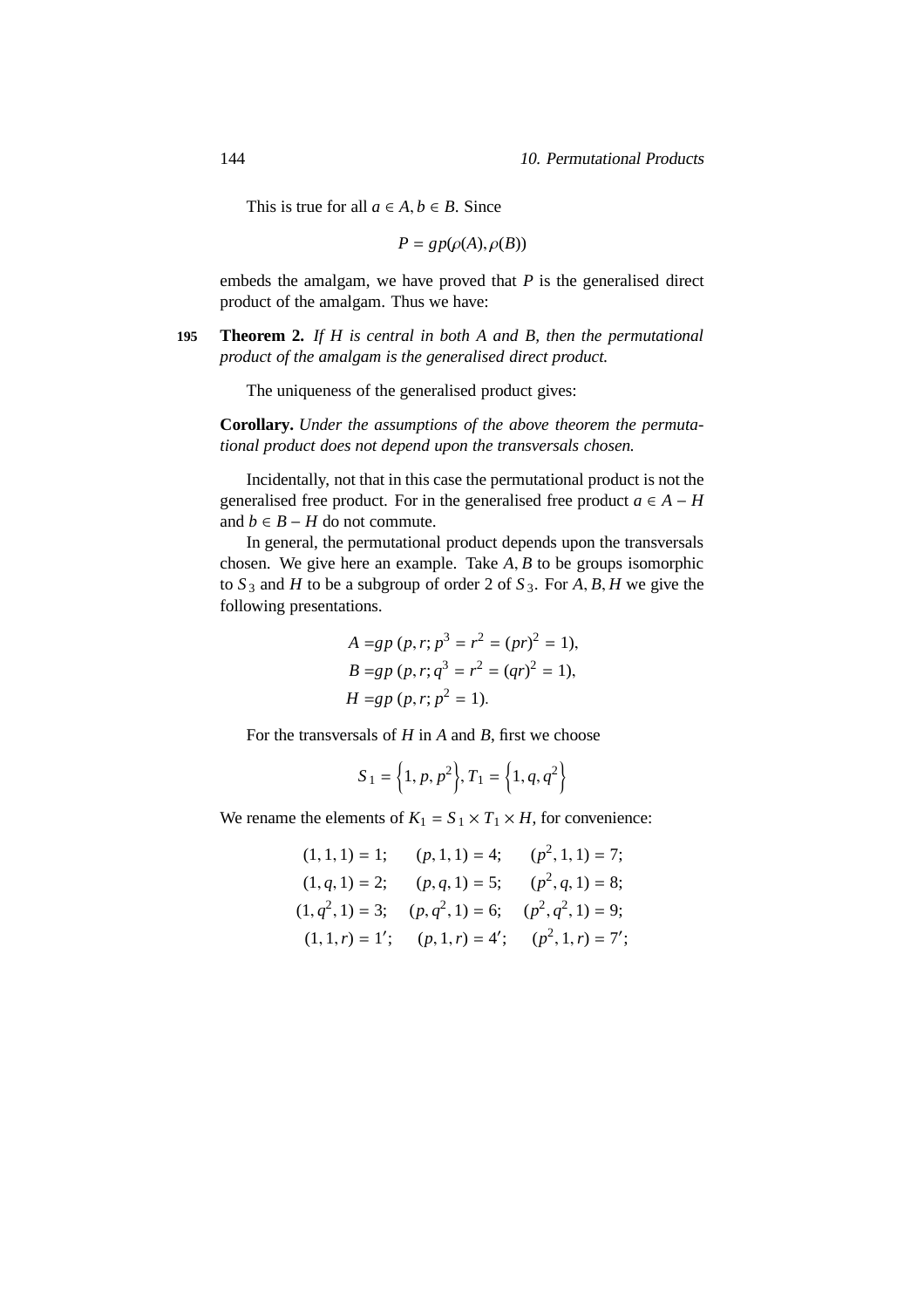$$
(1, q, r) = 2'; \t(p, q, r) = 5'; \t(p2, q, r) = 8';(1, q2, r) = 3'; \t(p, q2, r) = 6'; \t(p2, q2, r) = 9'.
$$

By a straightforward computation one obtains: **196**

$$
\rho(p) = (147)(258)(369)(1'7'4')(2'8'5')(3'9'6'),
$$
  
\n
$$
\rho(r) = (11')(22')(33')(44')(55')(66')(77')(88')(99'),
$$
  
\n
$$
\rho(q) = (123)(456)(789)(1'3'2')(4'6'5')(7'9'8').
$$

One can easily verify that

$$
[\rho(p), \rho(q)] = L.
$$

Thus  $\rho(p)$  and  $\rho(q)$  generate a group of order 9. Let  $p_1$  denote the permutational product of the amalgam,

$$
P_1= gp(\rho(p), \rho(q), \rho(r)).
$$

It is not difficult to verify that  $P_1$  is an extension of  $gp(\rho(p), \rho(q))$ by  $gp(\rho(r))$ . Thus **197** 

$$
|P_1|=18.
$$

Now we choose different transversals and form the permutation product. Choose  $\overline{a}$  $\Delta$  $\epsilon$  $\Delta$ 

$$
S_2 = \{r, p, p^2\}, T_2 = T = \{1, q, q^2\}
$$

to form the permutational product. Let

$$
K_2 = S_2 \times T_2 \times H.
$$

As before we rename the elements of  $K_2$ 

$$
(r, 1, 1) = 1; \t(r, q, 1) = 2; \t(r, q2, 1) = 3; (p, 1, 1) = 4; \t(p, q, 1) = 5; \t(p, q2, 1) = 6; (p2, 1, 1) = 7; \t(p2, q, 1) = 8; \t(p2, q2, 1) = 9; (r, 1, r) = 1'; \t(r, q, r) = 2'; \t(r, q2, r) = 3'; (p, 1, r) = 4'; \t(p, q, r) = 5'; \t(p, q2, r) = 6';
$$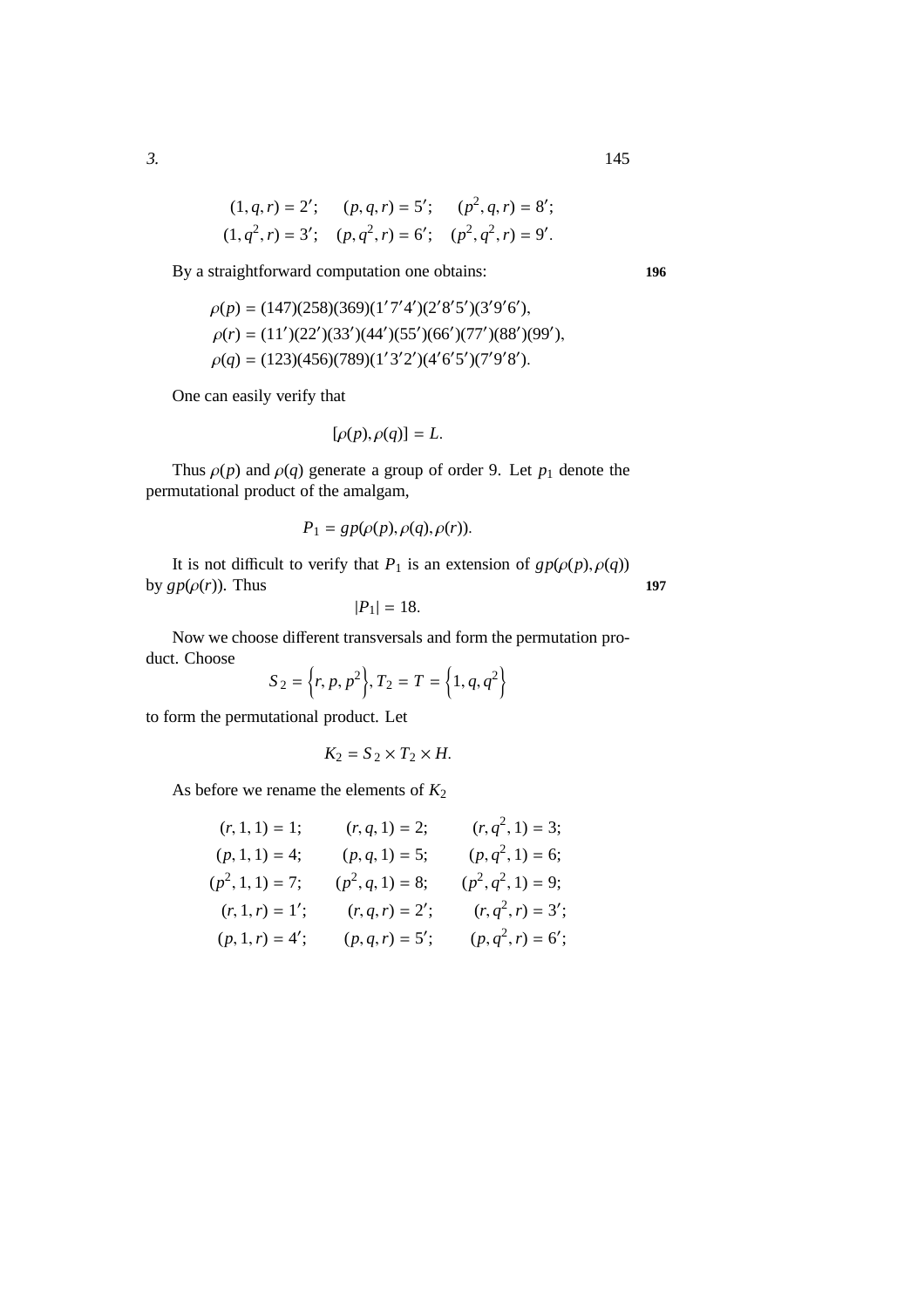146 10. Permutational Products

$$
(p^2, 1, r) = 7'; \qquad (p^2, q, r) = 8'; \qquad (p^2, q^2, r) = 9'.
$$

As we have not changed the transversal  $T_1$ , of *H* in *B*,  $\rho(q)$  and  $\rho(r)$  198 are not altered. The only generator that is altered is  $\rho(p)$ . One can again compute it without difficulty:

$$
\rho(p) = (17'4')(28'5')(39'6')(1'47)(2'58)(3'69)
$$

Now

$$
[\rho(p), \rho(q)] = (132)(456)(1'2'3')(7'8'9').
$$

Thus  $gp(\rho(p), \rho(q))$  is not elementary abelian; in fact it turns out to be a group order 81. The group  $P_2$ , the permutational product with the above choice of transversals is given by

$$
P_2 = gp(\rho(p), \rho(q), \rho(r)); and
$$
  

$$
P_1 \neq P_2.
$$

Thus, in general, by selecting different transversals we get different permutational products. If we choose the transversals  $\{r, p, p^2\}$ ,  $\{r, q, q^2\}$ of *H* in *A*, *B* respectively, the corresponding permutational product  $P_3$ we get, is a group of order 9; in fact it is the direct product of the alternating group, *A*<sup>9</sup> and a group of order 2 and therefore not soluble, whereas  $S_3$  is metabelian. Thus the permutational product of two metabelian group with an amalgamated sub ground need not even be soluble.

### **4**

**199** Consider now the amalgam of any two groups with an amalgamated subgroup, say *H*. We have already seen that if *H* is central both in *A* and in *B*, then the permutational product does not depend upon the transversals of *H* chosen in *A* and *B*. We now prove that if *H* is central in *A*, then the permutational product is independent of the transversal of *H* in *B* we choose to form the product. More precisely we have

**Theorem 3.** Let  $H \leq$  *center* (A), *S a transversal of*  $H$  *in* A.If  $T$ ,  $T'$  are *any two transversals of H in B, then the permutational product P on the set*  $K = S \times T \times H$  *and the permutational product*  $P'$  *on*  $K' = S \times T' \times H$ *are isomorphic.*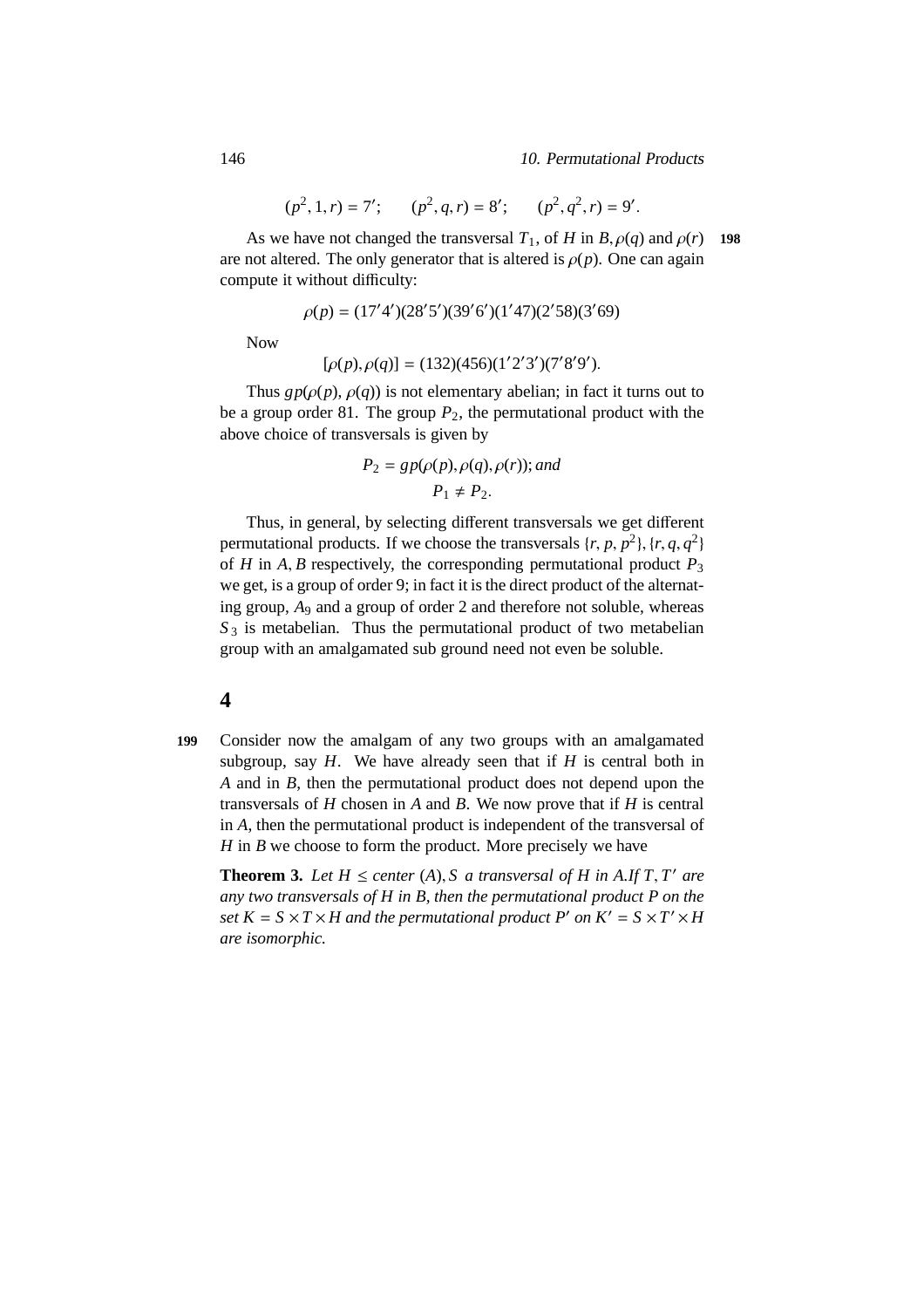*Proof.* Let  $\rho'(a)$ ,  $\rho(b)$   $a \in A$ ,  $b \in B$ , denote the permutations on the set *K*<sup> $\prime$ </sup> corresponding to permutations  $\rho(a)$ ,  $\rho(b)$  on the set *K*. Consider the mapping  $\varphi$  of *K* into *K'*,

$$
(s, t, h)^{\varphi} = (s, t', h'), s \in S, h, h' \in H, t \in T, t' \in T'
$$

defined by

$$
h'=th.
$$

*t* ′

 $\Box$ 

It is obvious that  $\varphi$  is 1 – 1 and onto and

$$
(s, t', h')^{\varphi-1} = (s, t, h), s \in S, t \in T, t' \in T', h, h' \in H,
$$
  
 $th = t'h'.$ 

 $where$ 

Now for  $a \in A$ , let us compute 200

$$
(s, t', h')^{\varphi^{-1}}(a\varphi), (s, t', h') \in K'.
$$

We have

$$
(s, t', h')^{\varphi^{-1}} = (s, t, h)
$$
, where  
\n $th = t'h', t \in T, h \in H$ ; and  
\n $(s, t, h)^{\varphi(a)} = (s_1, t_1, h_1)$ , where  
\n $s_1h_1 = sha, t = t_1, s_1 \in S, h_1 \in H$ ; and

finally,

$$
(s_1, t_1, h_1)^{\varphi} = (s_1, t'_1, h'_1)
$$
, where  
 $t'_1h'_1 = t_1h_1, t'_1 \in T', h'_1 \in H$ .

Now,

$$
t_1'h_1' = t_1h_1 = th_1 = th.h^{-1}h_1 = t'h'h^{-1}h_1.
$$

Therefore, 201

$$
t_1' = t', h_1' = h'h^{-1}h_1.
$$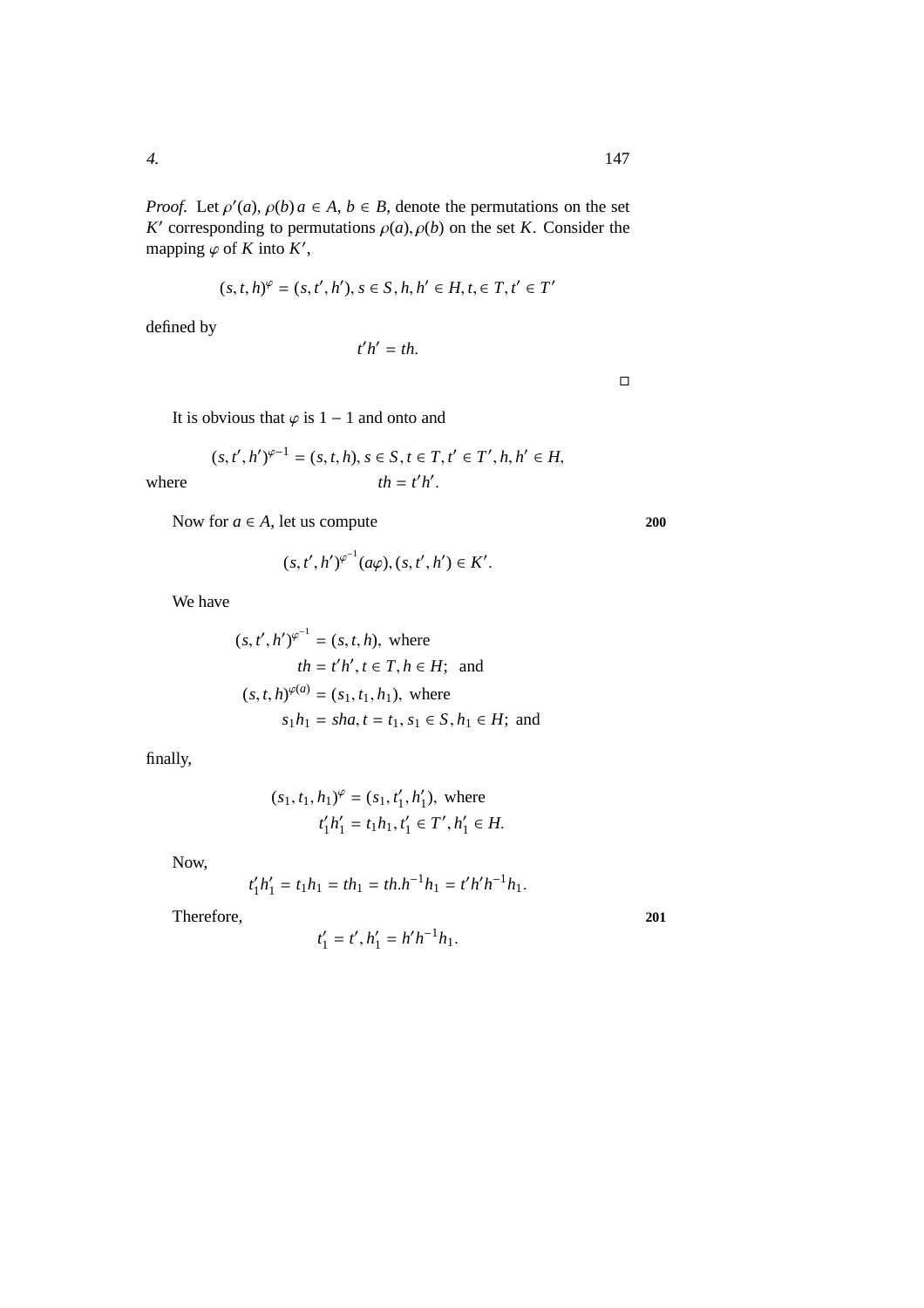Using the hypothesis that  $H \leq$ centre (*A*), we get

$$
(sa)h = sha = s_1h_1; \text{ that is}
$$

$$
sa = s_1h_1h^{-1} \text{ and}
$$

$$
sh'a = (sa)h' = (s_1h_1h^{-1})h' = s_1(h_1h^{-1}h') = s_1h'_1.
$$

Thus

$$
(s, t', h')^{\varphi^{-1}\rho(a)\varphi} = (s_1, t'_1, h_1) = (s_1, t', h'_1) = (s, t', h')^{\rho'(a)}.
$$

As this is true for all  $(s, t', h') \in K'$ , we have

 $\varphi^{-1}\rho(a)\varphi = \rho'(a).$ 

Now consider  $\varphi^{-1} \rho(b) \varphi$ , for  $b \in B$ . We have

|       | $(s, t'h')^{\varphi-1} = (s, t, h), th = t'h';$ |
|-------|-------------------------------------------------|
| and   | $(s, t, h)_{\rho(b)} = (s, t_1, h_1),$          |
| where | $t_1h_1 = thb, t_1 \in T, h_1 \in H$ :          |
| and   | $(s, t, h_1)^{\varphi} = (s, t'_1, h'_1),$      |
| where | $t'_1h'_1 = t_1h_1, t_1 \in T', h'_1 \in H.$    |

**202** But,

$$
t'h'b = thb = t_1h_1 = t'_1h'_1.
$$

Therefore,

$$
(s, t', h')^{\varphi - 1\rho(b)\varphi} = (s, t'_1, h'_1) = (s, t', h')^{\rho(b)}.
$$

Again as this is true for all  $(s, t', h') \in K'$ , we get

$$
\varphi^{-1}\rho(b)\varphi = \rho'(b).
$$

It is obvious that the mapping  $\eta$  of  $\rho(A) \cup \rho(B)$  into  $\rho'(A) \cup \rho'(B)$ defined by −1

$$
\rho(x)^{\eta} = \varphi^{-1} \rho(x) \varphi, x \in \rho(A) \cup \rho(B),
$$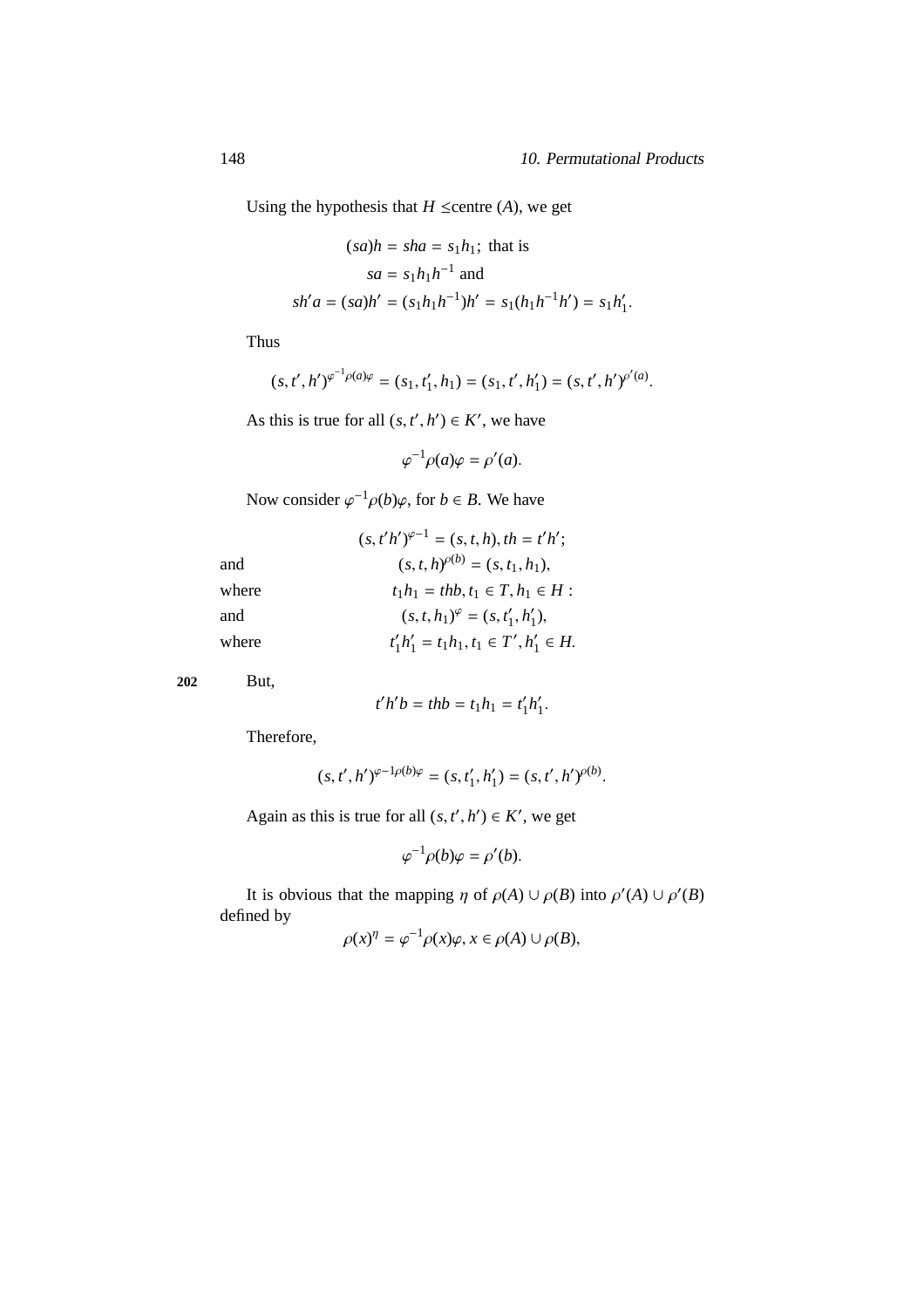is 1 − 1 and 'onto '. Further if

$$
u(\rho(x_1),\ldots,\rho(x_n)=L),
$$

is a relation in  $P_1$ , with

$$
x_i \in \rho(A) \cup \rho(B), i = 1, \ldots, n,
$$

then

$$
u(\rho(x_1)^{\eta},\ldots,\rho(x_n^{\eta})=(u(\rho(x_1),\ldots,\rho(x_n))^{\eta})=\varphi^{-1}
$$
  

$$
u(\rho(x_i),\ldots,\rho(x_n))\varphi=\varphi^{-1}\ell\varphi=L.
$$

Therefore by von Dyck's Theorem, η can be extended to an isomor- **203** phism of *P* onto *P'*, as  $\rho(A) \cup \rho(B)$  and  $\rho'(A) \cup \rho'(B)$  generate *P* and *P'* respectively. This proves the theorem.

### **5**

We shall now consider questions of the form:

If the groups *A* and *B* have the property  $P$ , can the amalgam be embedded in a group  $P$  with the property  $P$ ?

Let  $P$  be a property of groups. We say that a group  $G$  has the property P *locally* if every finite set of elements of *G* is contained in a subgroup of *G* having P. In particular, a group *G* is *locally finite* if every finitely generated subgroup of *G* is finite. Similarly we can speck if *locally soluble* and *locally nilpotent* groups.

A locally finite group is obviously periodic. For a long time nothing was known about the converse of this statement; but the recent results of Novikov provide example of periodic groups that are not locally finite.

Consider an amalgam of groups *A*, *B* with an amalgamated subgroup *H*. We ask if *A* and *B* are locally finite, can the amalgam be embedded in a locally finite group? The answer to this question, in general, is 'no'. **204** But if we impose certain 'good' conditions on *H* such an embedding can be achieved. The answer to the above question is 'yes' if *H* is finite or *H* is central both in *A* and *B*. (See Theorems [4](#page-193-0) and [5.](#page-159-0)) If *H* is central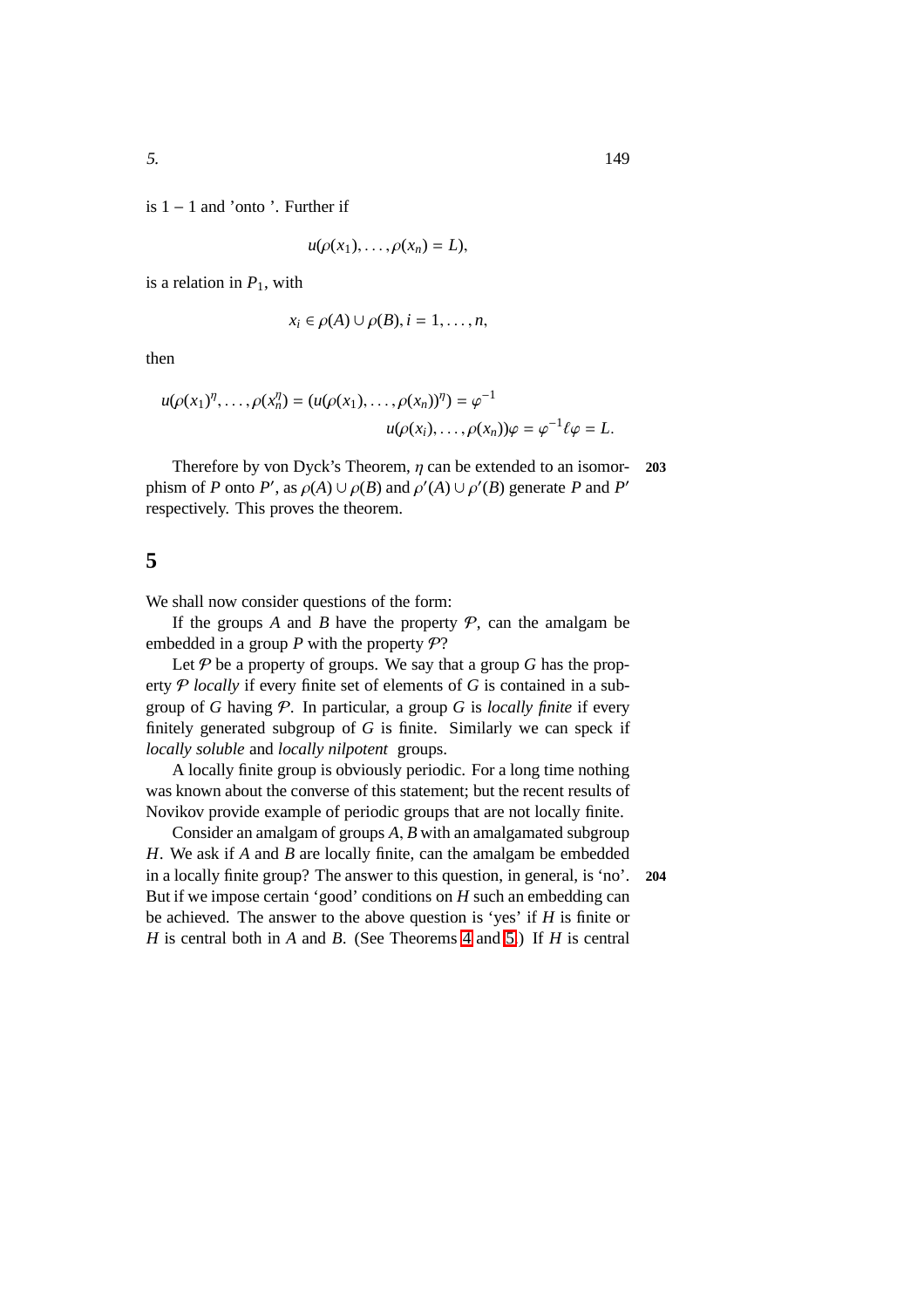only in *A* or *B*, the answer is not completely known; for a partial result, see the end of this Chapter.

We can repeat the same question replacing "locally finite" by "periodic"; that is, we ask: if *A* and *B* are periodic, can the amalgam be embedded in a periodic group? Again, in general, the answer is 'no'. If *H* is central in both *A* and *B*, the answer is 'yes'. Nothing is known in the case when *H* is finite or when *H* is central only in *A* or *B*.

We now give an example to show that if *A* and *B* are locally finite, the amalgam need not even be embeddable in a periodic group.

Let *C* be a periodic abelian group in which the orders of the elements is unbounded. For instance we can take *C* to be the Prufer  $p^{\infty}$  -group. Let

$$
H=C\times C.
$$

Take

$$
A = gp(H, a; a4 = 1, (c, d)a = (d-1, c), \text{ for all } (c, d) \in H)
$$
  
and 
$$
B = gp(H, b; b3 = 1, (c, d)b = (c-1d, c-1), \text{ for all } (c, d) \in H).
$$

**205** *A* is the splitting extension of *H* by the cyclic group (of order 4) generated by a; similarly, *B* is the splitting extension of *H* by the cyclic group (of order 3) generated by *b*. It is not difficult to show (cf. the lemma in the next section) that an extension of a locally finite group by a locally finite group (or as we also say a locally finite-by-locally finite group) is itself locally finite. Thus *A* and *B* are locally finite. Their intersection is, of course,

$$
A\cap B=H.
$$

Let *P* be any group embedding the amalgam, consider the element

$$
p = ab \in P.
$$

We have for any  $(c, d) \in H$ ,

$$
(c,d)^p = (c,d)^{ab} = (d^{-1},c)^b = (dc,d).
$$

It is easy to verify that

$$
(c, d)^{p^n} = (d^n c, d)
$$
, for  $n = 1, 2, 3, ...$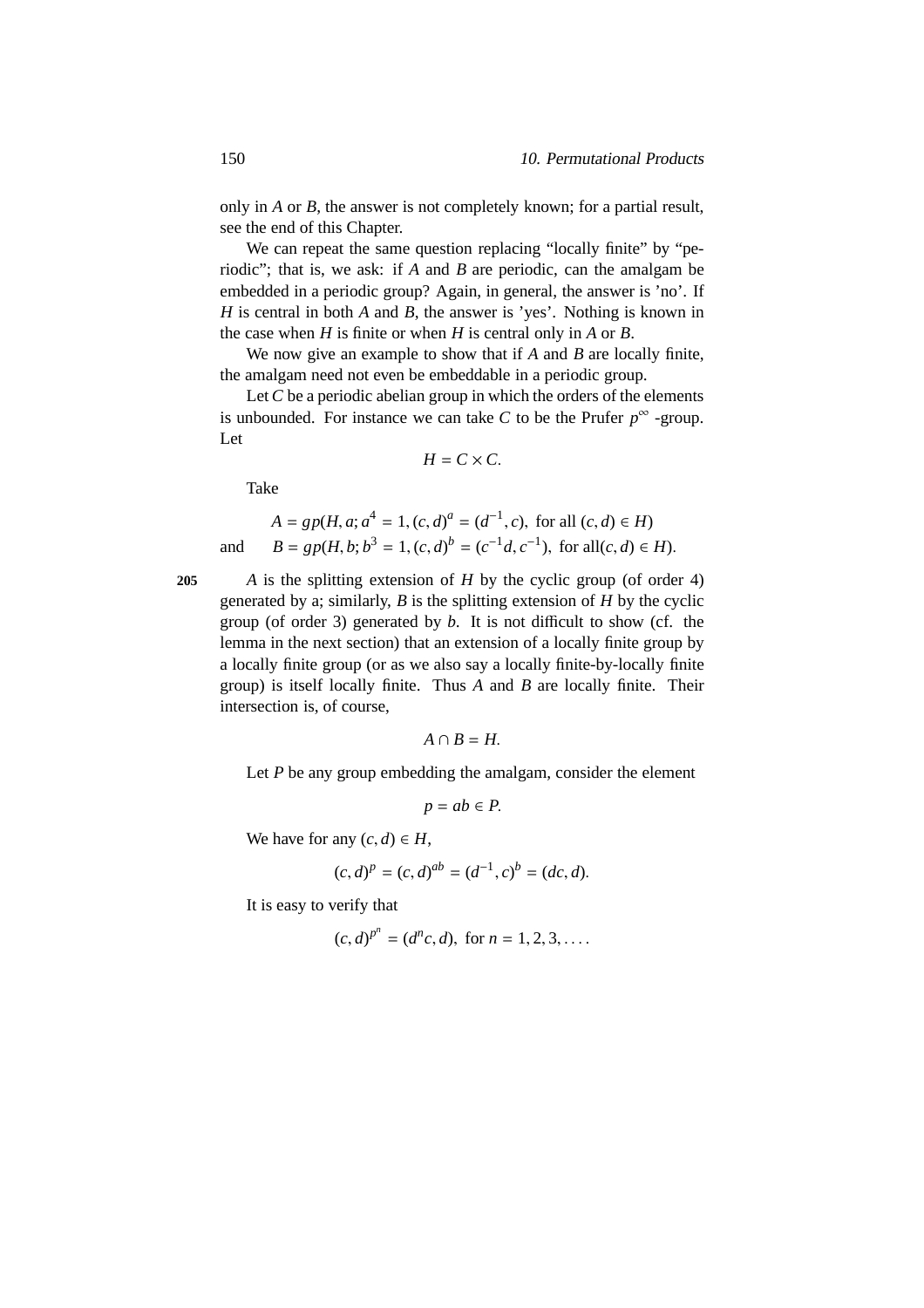6. 151

#### **206** If *p* were of finite order, say *m*, then

$$
(c,d)^{p^m} = (d^m c, d) = (c,d);
$$

that is,

$$
d^m c =: \text{that is}
$$
  

$$
d^m =, \text{ for all } d \in H.
$$

This contradicts our choice of *H*. Therefore *P* is not periodic.

## **6**

In this section we shall give two sufficient conditions for the amalgam of two locally finite groups *A* and *B* with an amalgamated subgroup *H* to be embeddable in a locally finite group.

**Theorem 4.** *The amalgam of two locally finite groups A and B with an amalgamated subgroup H is embeddable in a locally finite group if H is central both in A and B.*

*Proof.* Since

$$
H \leq
$$
 centre  $(A), H \leq$  centre  $(B),$ 

the generalised direct product *P* of the amalgam exists. We claim that *P* is locally finite. One can prove this directly. But, we shall deduce it from a more general lemma.

**Lemma.** *An extension of a locally finite group by a locally finite group is a locally finite group.*

*Proof.* Let *P* be an extension of a locally finite group *A* by a locally **207** finite group *B*, so that

$$
A \triangle P, P/A \cong B.
$$

Let  $p_1, \ldots, p_n$  be arbitrary elements of *P*, where *n* is any positive integer and

$$
G=gp(p_1,\ldots,p_n).
$$

 $\Box$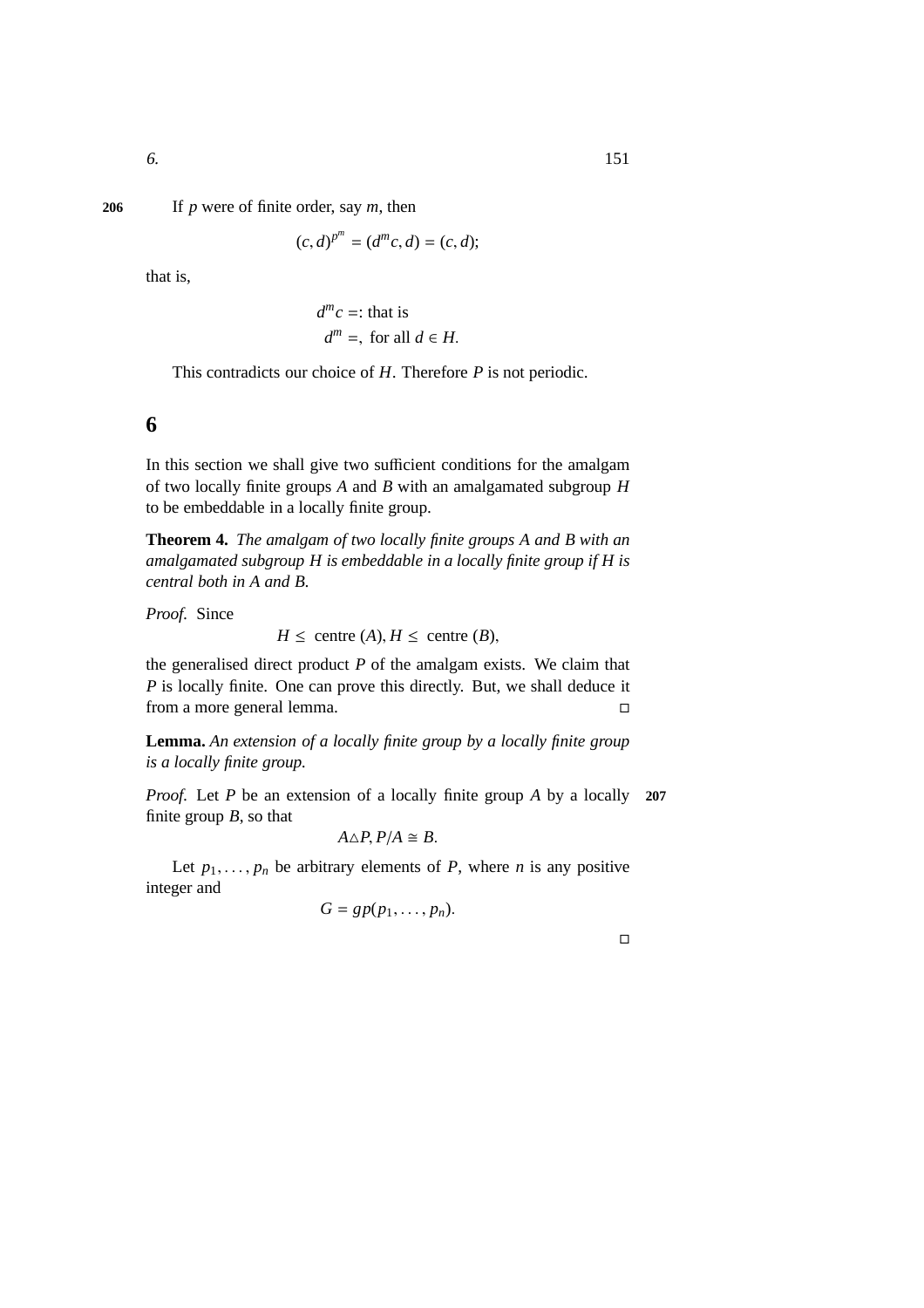Consider the canonical mapping  $\varphi$  of *P* onto *P*/*A*. We have

$$
|G^{\varphi}| = |gp(p_1^{\varphi}, \dots, p_n^{\varphi})| < \infty, \text{ since }
$$

*P*/*A* is isomorphic to *B* and thus locally finite. If  $\varphi_0$  is the restriction of  $\varphi$  to *G*, we have

$$
\varphi_0^{-1}\Big\{1\Big\}=G\cap A, G^{\varphi_0}=G^{\varphi}.
$$

Therefore,

$$
G/G\cap A\cong G^{\varphi}.
$$

Now since *G* is finitely generated and  $G \cap A$  has finite index in  $G$ , by a theorem of Schreier (1927, cf, e.g Kurosh 1956, p. 36) also *G* ∩ *A* is finite generated. Therefore the local finiteness of *A* implies that the group *G*∩*A* is finite. Now, since *G*∩*A* and *G*/*G*∩*A* are finite, *G* itself is

<span id="page-159-0"></span>**208** finite. This prove that *P* is locally finite. Now to complete that proof of Theorem [4,](#page-193-0) we have only to remark that the generalised direct product *P* of the amalgam is an extension of *A* by a factor group of *B* (namely by  $B/H$ ).

**Theorem 5.** *The amalgam of locally finite groups A and B with an amalgamated subgroup H is embeddable in a locally finite group if H is finite.*

*Proof.* Choose transversals *S*, *T* of *H* in *A* and *B* respectively and form the permutational product *P* of the amalgam on the set  $K = S \times T \times H$ . Let,

$$
G=gp(p_1,\ldots,p_r), p_i\in P, i=1,\ldots.r
$$

be any finitely generated subgroup of *P*. Each *p<sup>i</sup>* is a word in the elements of  $\rho(A)$  and  $\rho(B)$ . Let  $\rho(a_i)$ ,  $i = 1, \ldots, m$  and

$$
\rho(b_i), i = 1, \ldots, \ell, a_i \in A, b_i \in B
$$

occur when  $p_i$  are expressed as words in the elements of  $\rho(A)$  and  $\rho(B)$ . Let,

$$
A_1 = gp(a_1, ..., a_m, H)
$$
 and  

$$
B_1 = gp(b_1, ..., b_m, H)
$$
; so that  

$$
G = gp(p_1, ..., p_r) \le gp(\rho(A_1), \rho(B_1), \rho(H)) = P_1(say).
$$

 $\Box$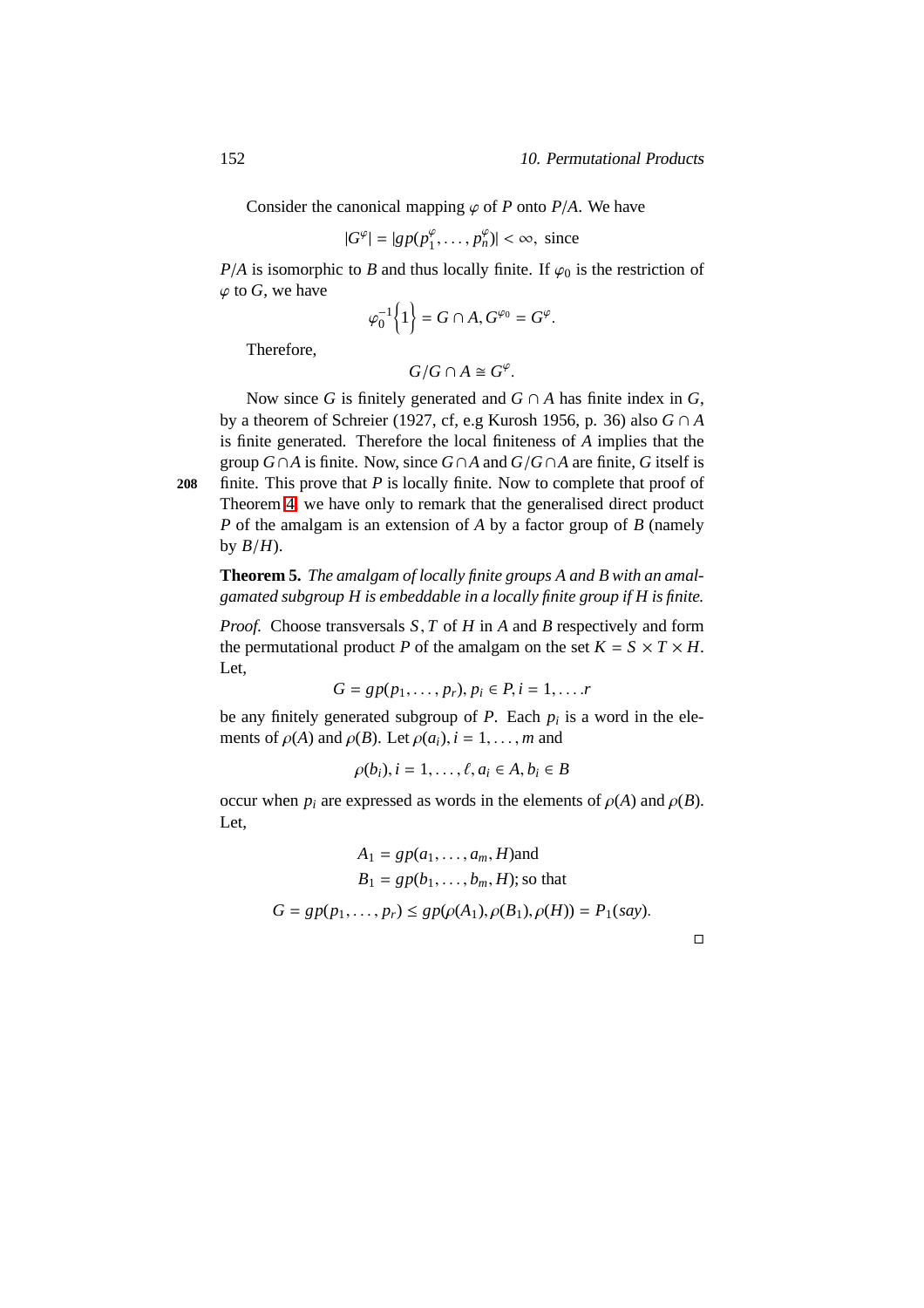Now since *H* is finite and *A* and *B* are locally finite, the groups *A*<sup>1</sup> **209** and  $B_1$  are finite. Further

$$
A_1 \cap B_1 = H.
$$

We now define  $K_{ab} \subseteq K$ ,  $a \in A$ ,  $b \in B$  by

$$
K_{ab} = \left\{ (s, t, h) \middle| s \in aA_1, t \in bB_1 \right\}
$$

Since  $A_1$ ,  $B_1$  and  $H$  are finite, each  $K_{ab}$  is finite; in fact,

$$
|K_{ab}|=|S\cap aA_1||T\cap bB_1||H|=|A_1:H||B_1:H||H|=\frac{|A_1||B_1|}{|H|}.
$$

Further for  $a, c \in A, b, d \in B$  either

$$
K_{ab} \cap K_{cd} = \phi \text{or}
$$

$$
K_{ab} = K_{cd}.
$$

For, if  $(s, t, h) \in K_{ab} \cap K_{cd}$ , then

*s* ∈  $aA_1$  ∩  $cA_1$ ,  $t \in bB_1$  ∩  $dB$ ; hence  $aA_1 = cA_1, bB_1 = dB_1$ , and  $K_{ab} = K_{cd}$ .

Now since every  $(s, t, h) \in K_{st}$ , it follows that  $K = \bigcup_{a \in A, b \in B} K_{ab}$ . We 210 claim that every  $K_{ab}$  admits  $P_1$ . For let  $(s, t, h) \in K_{ab}$ ; then, for  $i =$  $1, \ldots, m$ ,

$$
(s, t, h)^{\rho(a_i)} = (s_1, t_1, h_1)
$$
 where  
 $s_1h_1 = sha_i, t_1 = t;$ 

Thus

and 
$$
s^{-1} s_1 = h a_i h_1^{-1} \in A_1,
$$

$$
sA_1 = s_1 A_1.
$$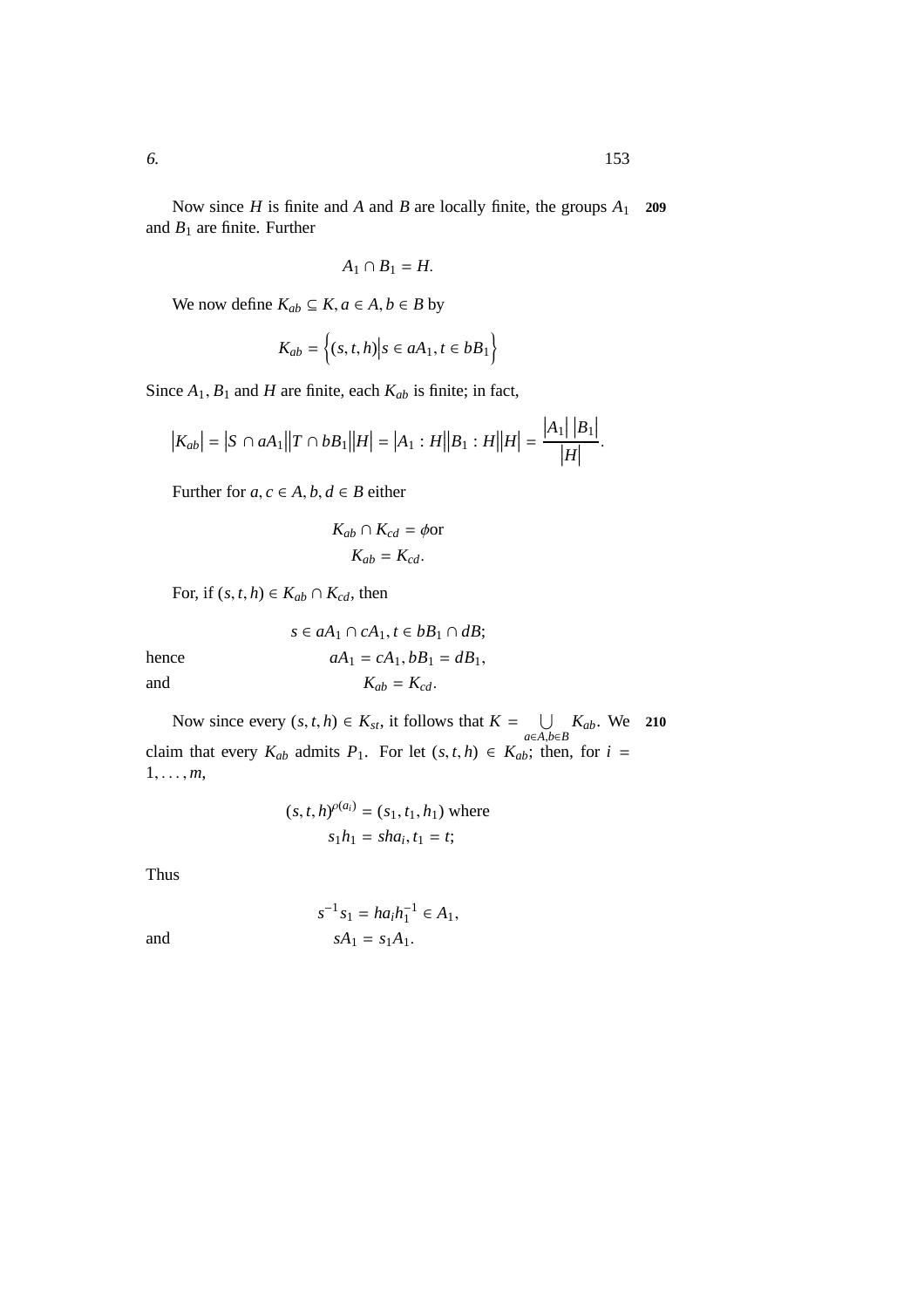But  $(s, t, h) \in K_{ab}$ . Therefore

$$
s_1A_1 = sA_1 = aA_1
$$
; that is,  $s_1 \in aA_1$ .

Moreover,  $t_1 = t \in bB_1$ . Hence  $(s, t, h)$ <sup> $\rho(a_i) \in K_{ab}$ . Similarly it can</sup> be proved that

$$
(s, t, h)^{o(a_i)} \in K_{ab}
$$
, for every  $(s, t, h) \in K_{ab}$ .

211 It is also obvious that, for every  $h' \in H$ ,

$$
(s,t,h)^{\rho(h')} \in K_{ab}, (s,t,h) \in K_{ab}.
$$

Thus for every  $a \in A, b \in B$ , the elements of  $P_1$  restricted to  $K_{ab}$ are permutations of the set  $K_{ab}$ . Hence  $P_1$  is a subgroup of the Cartesian product of symmetric groups of permutations on the sets  $K_{ab}$ . Now since all of the sets  $K_{ab}$  have the same cardinal, the group  $P_1$  can be regarded as a subgroup of a Cartesian power of the group  $S(F)$  where  $S(F)$  is the symmetric group of permutations on a set  $F$  of cardinal  $|K_{ab}|$ . Now the group  $P_1$  is finitely generated. The following lemma proves that the group  $P_1$  is finite.

**Lemma.** *Let E be a finite group, Y any set and Q a finitely generated subgroup of E*<sup>γ</sup> *. Then Q is finite.*

*Proof.* Let  $Q = gp(q_1, \ldots, q_n) \in E^Y$ , with  $q_i \in E^Y$ . Consider the *n*tuples

$$
(q_1(y),\ldots,q_n(y)), y \in Y.
$$

Since  $F$  is finite, there can only be a finite number of distinct such *n*-tuples. In fact the number *N* of distinct n-tuples cannot exceed  $|E^n|$ . Let  $y_1, \ldots, y_N \in Y$ . be such that

$$
(q_1(y),\ldots,q_n(y)), i=1,\ldots,N
$$

**212** are *N* distinct *n*-tuples. Let

$$
Y_0 = \left\{y_1, \ldots, y_N\right\}
$$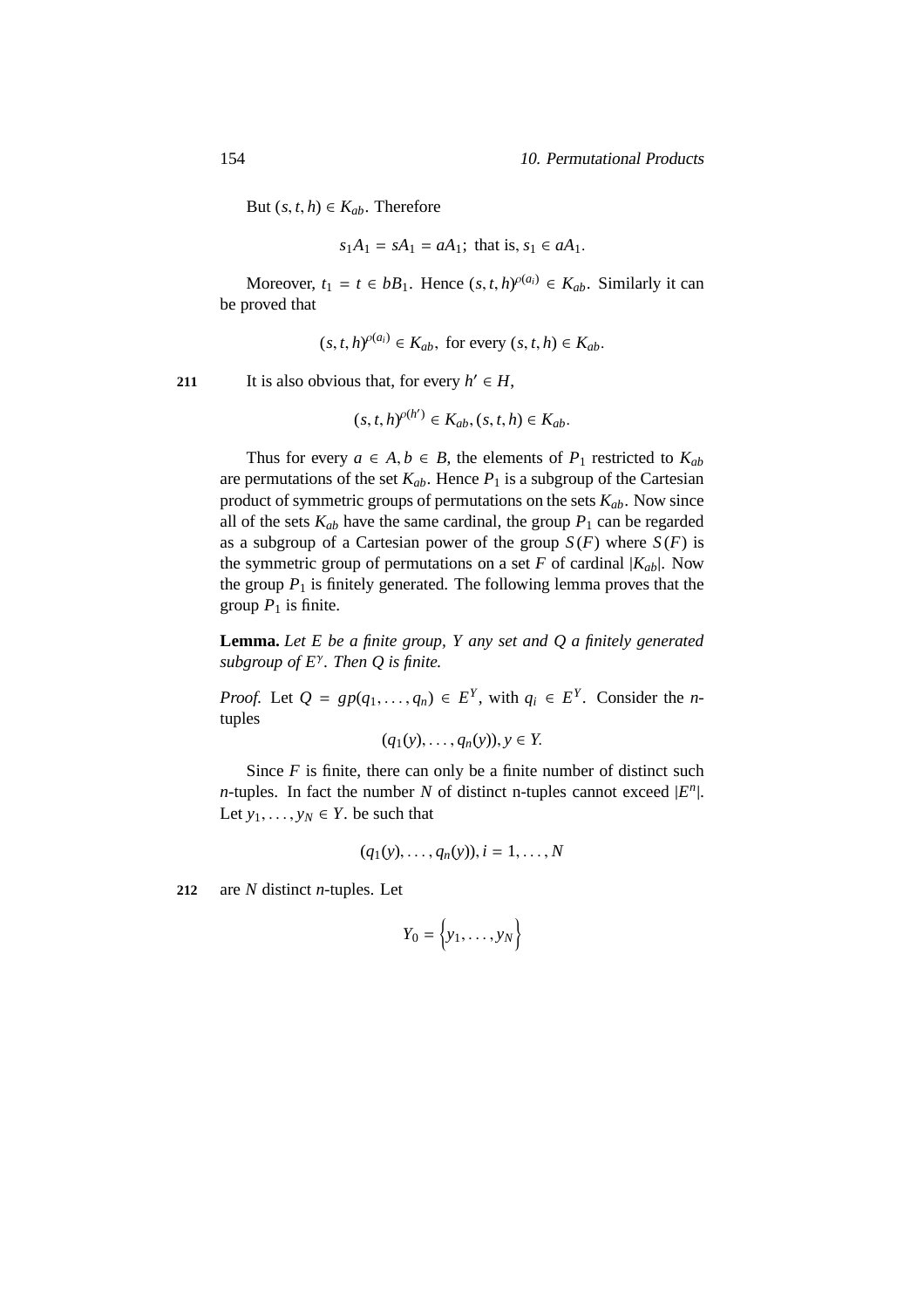Consider the mapping  $\theta$  of  $Q$  into  $E^{Y_0}$  defined by

 $q^{\theta} = q_0,$ 

where  $q_0$  is the restriction of  $q$  to  $Y_0$ . It is easy to verify that is a homomorphism. In fact  $\theta$  is a homomorphism. For let  $q \in Q$  belongs to the kernel of  $\theta$ , that is  $q^{\theta} = e_0$ , where  $e_0$  is the neutral element of  $E^{\gamma_0}$ ; that is

$$
e_0(y_i) = 1, i = 1, ..., N.
$$

 $\Box$ 

If  $q = u(q_1, \ldots, q_n)$ , then

$$
q(y) = u(q_1(y), \ldots, q_n(y)).
$$

Now there exists a  $y_j$ ,  $1 \le j \le n$  such that

$$
q_i(y) = q_i(y_j), i = 1, \ldots, n.
$$

Now

 $u(q_1(y_j),...,q_n(y_j)) = 1$ , since  $q^{\theta} = e_0$ .

Therefore **213**

 $q(y) = u(q_1(y_i), \ldots, q_n(y_i)) = 1;$ 

as *y* was an arbitrary element of *Y*, we see that *q* is the unit elements of  $E<sup>Y</sup>$ . Thus the kernel of  $\theta$  is trivial, in other words,  $\theta$  is a homomorphism. Now  $\theta$ , being isomorphic to a subgroup of the finite group  $E^{Y_0}$ , is finite. This completes the proof of the lemma.

Thus we have proved that every finitely generated subgroup  $P_1$  of  $P$ is finite; that is *P* is locally finite.

Observing that in the proof of the above theorem the transversal *S*, *T* were arbitrary we have:

**Corollary.** *Every permutational product of the amalgam of two locally finite groups with an amalgamated subgroup is locally finite if the amalgamated subgroup is finite.*

If *A* and *B* are locally finite and if *H* is central in *A* and of countable index in *A*, it can be proved that there is an embedding (in a permutation product with a suitable transversal *S* of *H* in *A*) in a locally finite group. We shall, however, not prove this.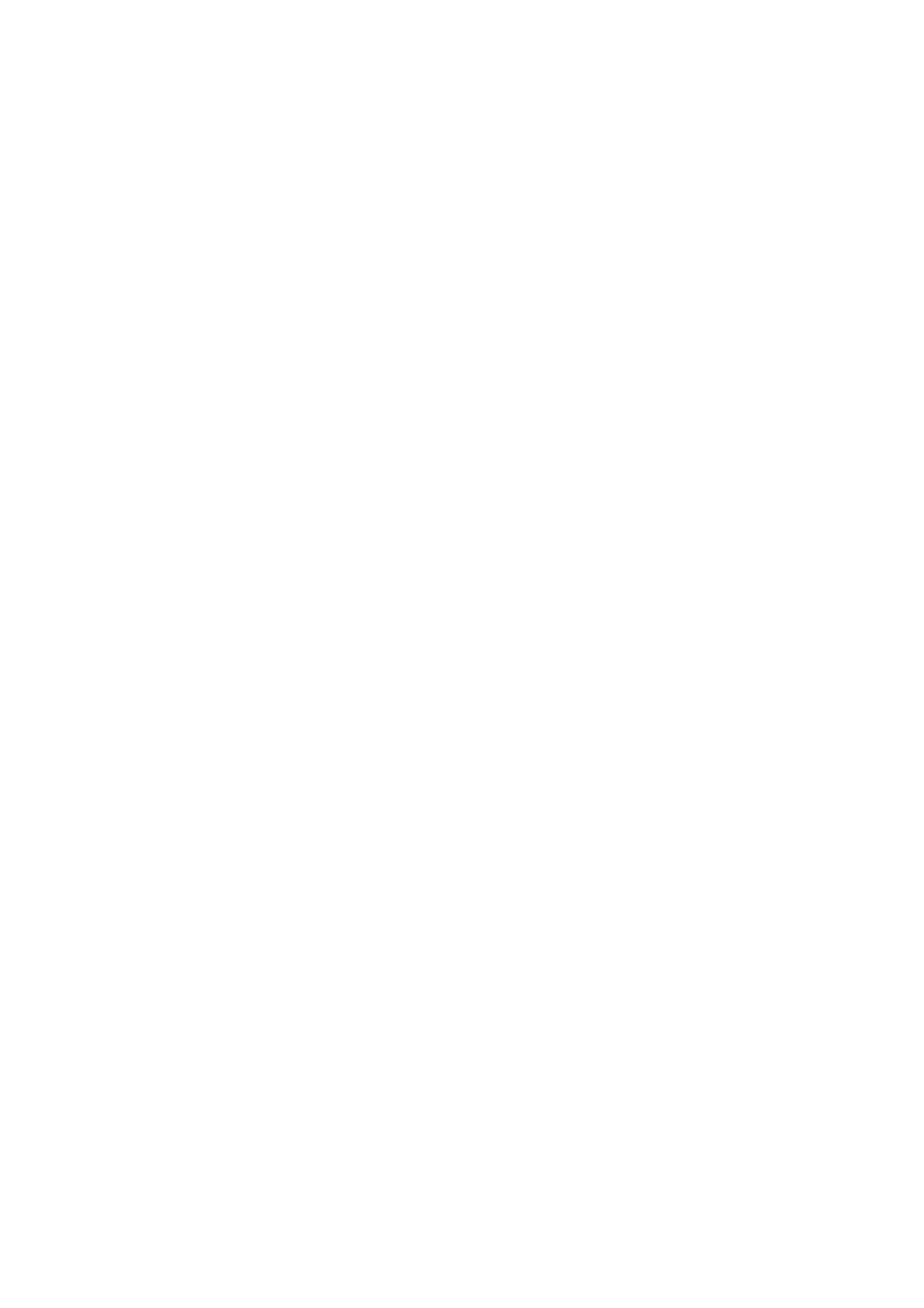## **Chapter 11 Embedding of Nilpotent and Soluble Groups**

**1**

Let *G* be a group and *A* ⊂ *G*, *B* ⊂ *G* be any two subsets of *G*. We define 214 the *commutator subgroup*  $[A, B]$  of these subsets as

$$
[A, B] = gp\Big(\Big\{ [a, b] \big| a \in A, b \in B \Big\} \Big).
$$

In particular [*G*, *G*] is the *derived group* of *G*. A normal series of the form

$$
G=G_0\geq G_1\geq G_2\geq\cdots
$$

is called a *descending central series* if

$$
G_i \Delta G, i = 1, 2, ...,
$$
 and  
 $G_i / G_{i+1} \le$  centre  $(G_i / G_{i+1}), i = 0, 1, 2, ...$ 

It is immediate that

$$
G_i/G_{i+1} \le \text{centre } (G/G_{i+1})
$$

if and only if

 $[G, G_i] \leq G_{i+1}.$ 

157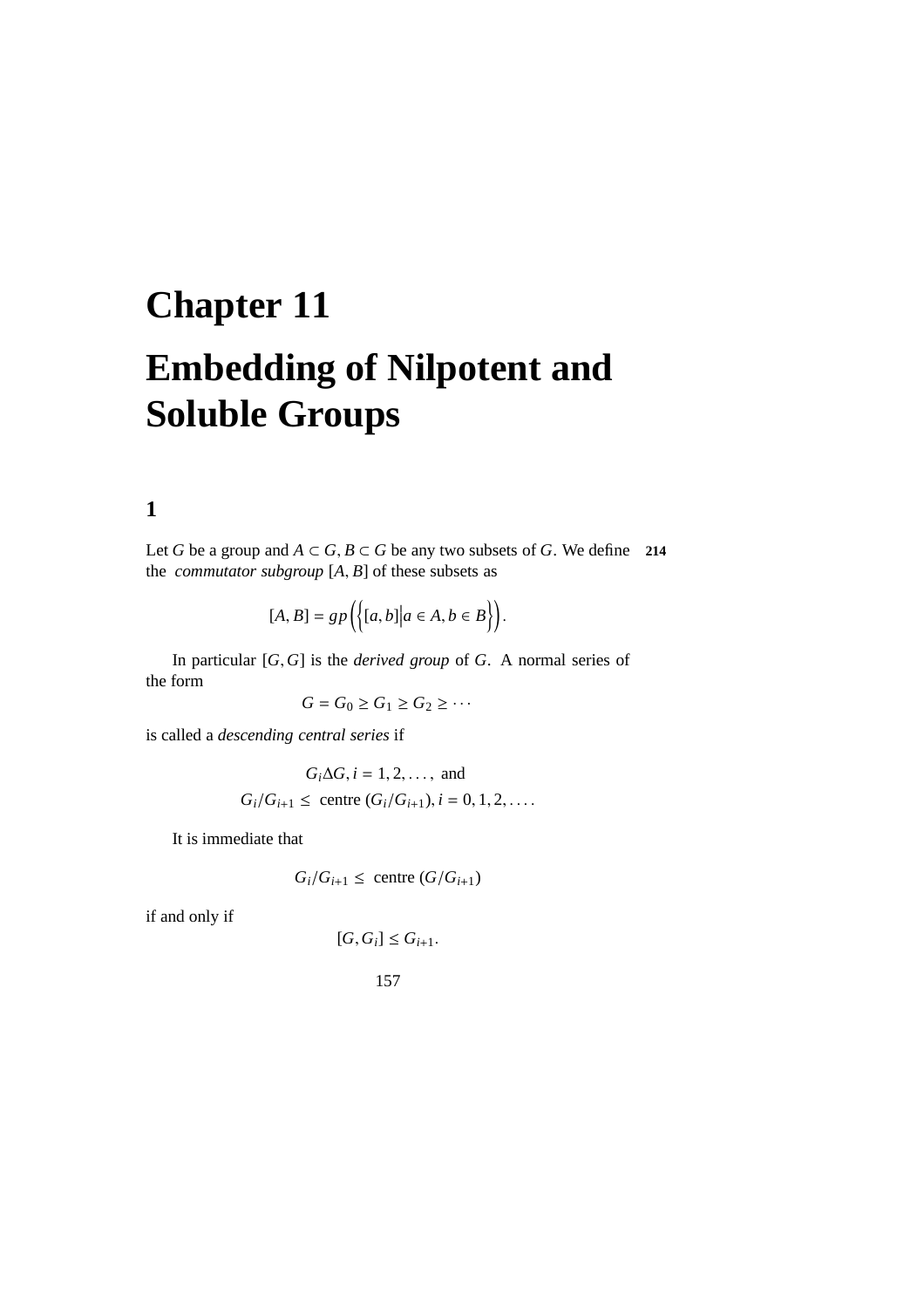In general a descending central series may not become stationary in **215** a finite number of steps. We call a group *G nilpotent of classes n* if *G* has a descending central series with

$$
G_n = \Big\{1\Big\}.
$$

The normal series

 $where$ 

$$
G = G_0 \ge G_1 \ge G_2 \ge \cdots
$$
  
\n
$$
G_{i+1} = [G_i, G], i = 0, 1, 2, \dots
$$

is called the *lower central series.* One can show that the terms of the lower central series are verbal subgroups of *G* and hence fully invariant in *G*. A group *G* is nilpotent of class *n* if and only if the  $n^{\text{th}}$  term in the lower central series is the trivial group. Further if *n* is the least integer such that the  $n<sup>th</sup>$  term of the lower central series is the trivial group, then *G* is nilpotent of class *n* but not of class  $n - 1$ .

A series of the form

$$
\{1\} = H_{\circ} \leq H_1 \leq H_2 \cdots
$$

is called an *ascending central series series* if

$$
H_i \Delta G, i = 1, 2, \dots, \text{ and}
$$
  

$$
H_{i+1}/H_i \le \text{centre } (G/H_i)
$$

**216** or equivalently if

$$
\bigg[G,H_{i+1}\bigg]\leq H_i.
$$

Obviously, in a nilpotent group there is an ascending central series terminating in *G* in a finite number of steps. The ascending central series

$$
\{1\} = H_0 \le H_1 \le H_2 \le \cdots
$$
  
with 
$$
H_{i+1}/H_i = \text{centre } (G/H_i)
$$

is called the *upper central series* of *G*. In general, the upper central series does not become stationary in a finite number of steps and even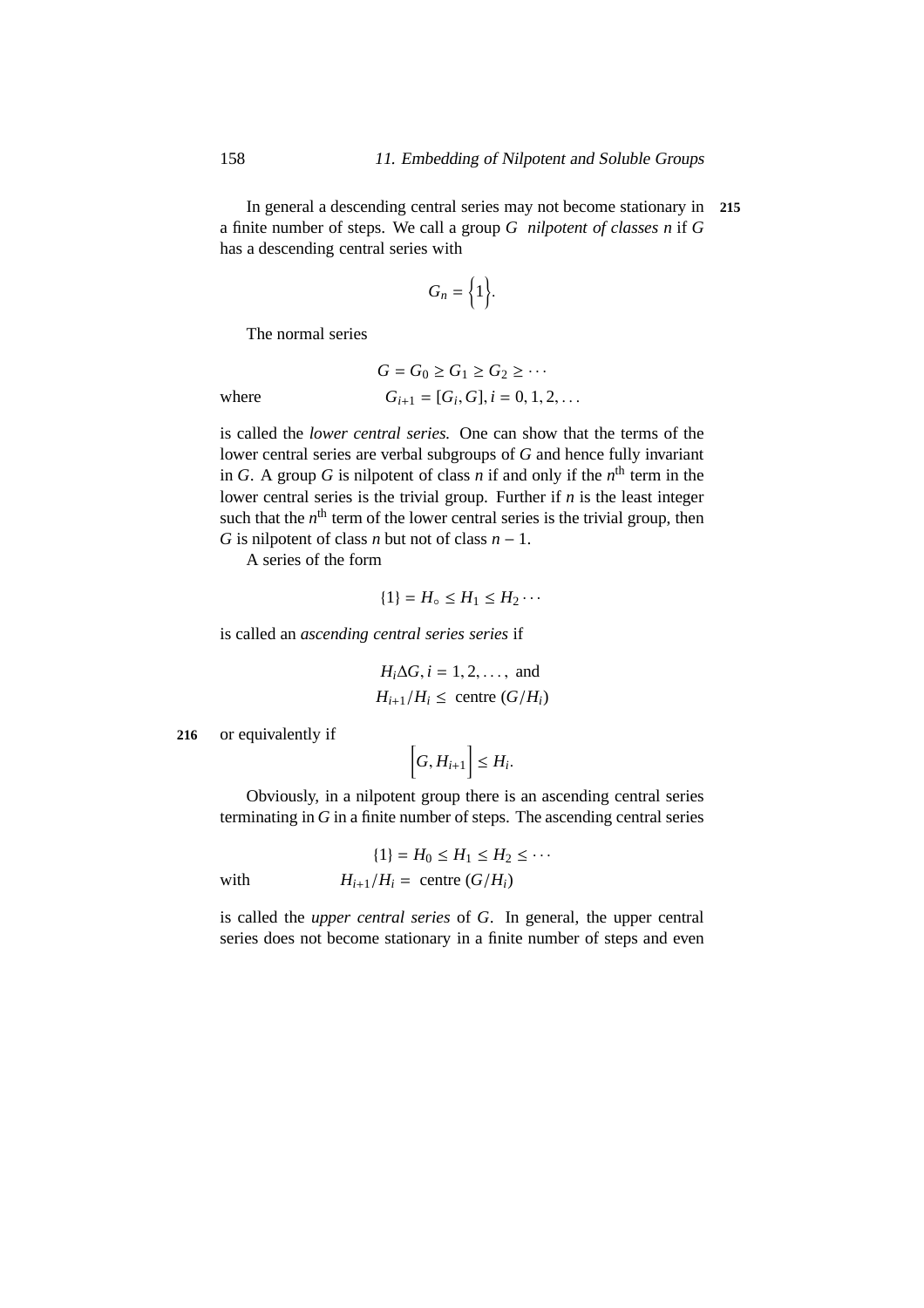if it does it may not end in *G*. But the upper central series of a nilpotent group reaches *G* in a finite number of steps. Further the upper and the lower central series of a nilpotent group (broken off as soon as the former has reached *G* and the latter 1) have the same length.

Obviously every nilpotent groups is soluble and the length of solubility does not exceed the class of nilpotency. It is not difficult to prove **<sup>217</sup>** that

**Theorem 1.** A group of order  $p^n$  where p is a prime and  $n > 1$  is *nilpotent of class n* − 1*.*

The proofs of the above statements including Theorem 1 are straight forward (see eg. Krosh (1956), Chapter XV,p.211.)

## <span id="page-166-0"></span>**2**

We have seen in the last chapter that an amalgam of two abelian groups (i.e. nilpotent groups of class 1) is embeddable in and abelian group. We now ask:

Can every amalgam of two nilpotent (soluble) groups be embedded in a nilpotent (soluble) group?

In general, the answer to this question is 'no'. In fact, there is an amalgam of an abelian group *A* and a nilpotent group *B* of class  $c = 2$ which cannot be embedded in any nilpotent group. (J.Wiegold, 1959)

The following example shows that an amalgam of two nilpotent groups need not even be embeddable in a soluble group.

Let

$$
K = gp(g, h; g5 = h5 = 1, [g, h] = 1),
$$
  
\n
$$
A = gp(H, a; ga = gh, ha = h, a5 = 1),
$$
  
\n
$$
B = gp(H, b; gb = g, hb = g-1h, b5 = 1).
$$

Clearly, **218**

$$
|H| = 5^2, |A| = |B| = 5^3.
$$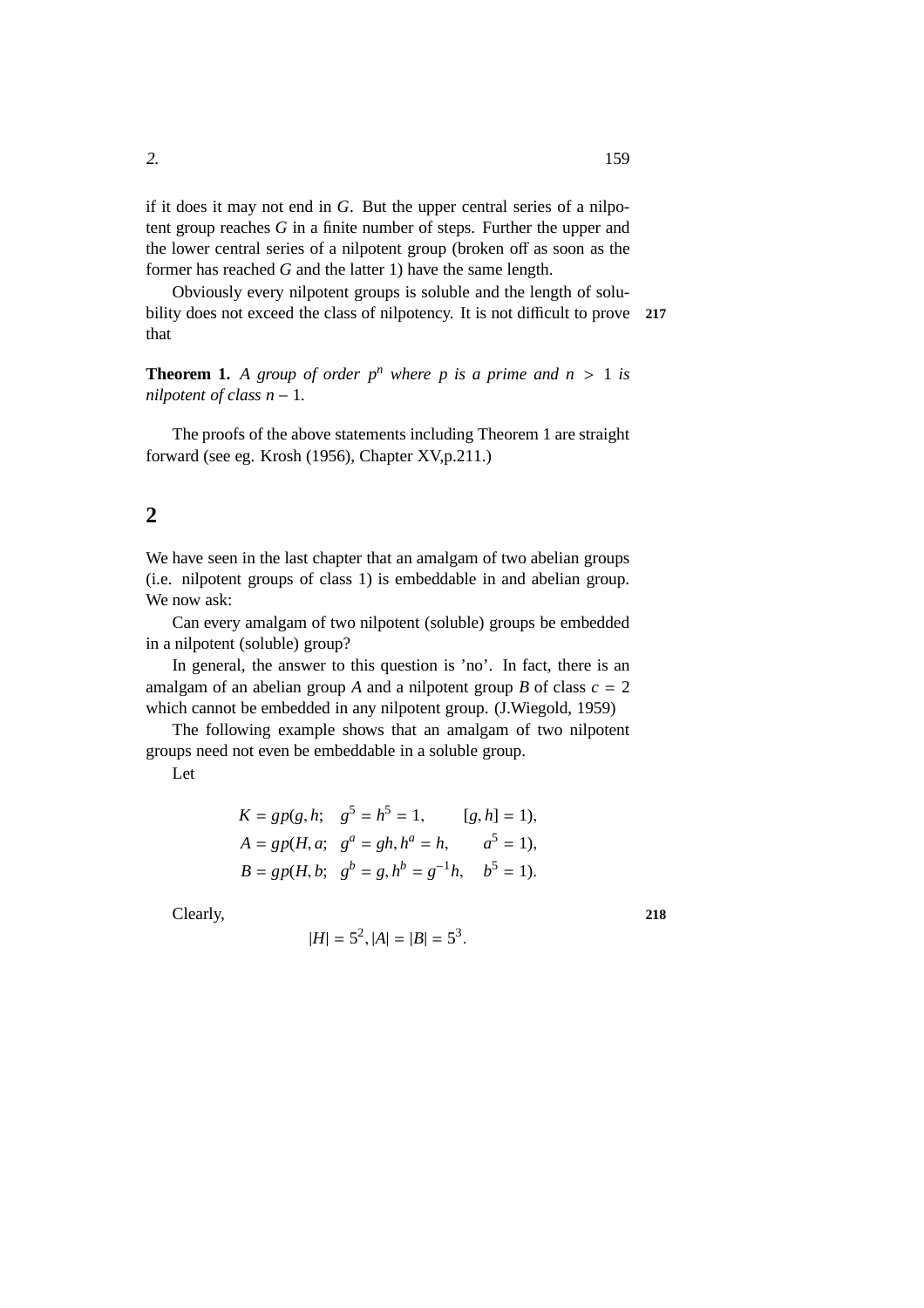By Theorem [1,](#page-178-0) *A* and *B* are nilpotent groups of class 2. Consider the amalgam of the groups *A* and *B* with the amalgamated subgroup *H*. From the definition of *A* and *B* we readily confirm that

#### *H*∆*A*, *H*∆*B*.

We now prove that the amalgam of *A* and *B* with the amalgamated subgroup *H* is not embeddable in any soluble group. Let *G* be a group embedding the amalgam and

$$
p = gp(A, B) \le G.
$$

We first note that

$$
H\Delta P.
$$

Let  $\Gamma$  be the group of all automorphisms of  $H$  induced by the inner automorphisms of *P*. It is well known that

$$
\Gamma \cong P/N,
$$

where *N* is the centralizer of *H* in *P*. (The set *N* of all elements in *P* which commute with every element of  $H$  is group; the group  $N$  is called the *centralizer* of  $H$  in  $P$ . Since  $H$  is normal in  $P$ , one easily verifies that  $N\Delta P$ .)

**219** Now,

$$
\Gamma = gp(\alpha, \beta),
$$

where  $\alpha$ ,  $\beta$  are the automorphisms of *H* induced by the inner automorphisms  $\varphi_a$ ,  $\varphi_b$  of *P* given by

and 
$$
x^{\varphi_a} a = a^{-1} x a, \text{ for every } x \in P
$$

$$
x^{\varphi_b} = b^{-1} x b, \text{ for every } x \in P.
$$

The group *H* being abelian and of exponent 5 can be considered as a vector space over the prime field *GF*(5) of characteristic 5. In fact *H* becomes a two dimensional vector space over  $GF(5)$  with  $(g, h)$  as a basis. Thus the endomorphisms ring of *H* is the ring of all  $2 \times 2$ matrices over *GF*(5). Let us now take the matrix representations of the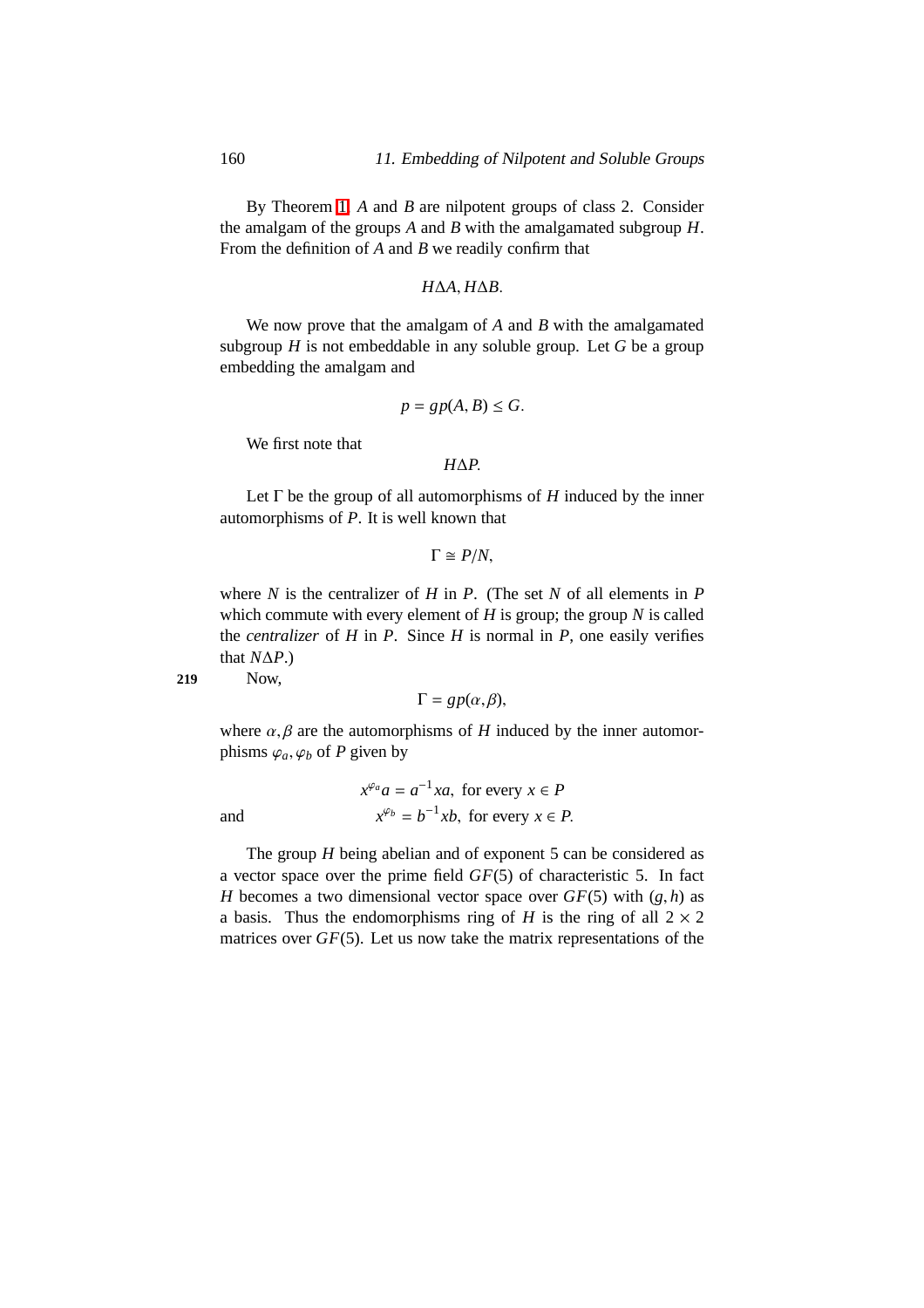automorphisms  $\alpha$ ,  $\beta$  of *H*. Now writing the operations of *H* additively, we have

$$
g^{\alpha} = g^2 = g + h
$$

$$
h^{\alpha} = h^{\alpha} = h.
$$

Thus  $\alpha$  corresponds to the matrix

$$
\begin{pmatrix} 1 & 1 \\ 0 & 1 \end{pmatrix}
$$

Similarly it is easy to see that  $\beta$  corresponds to the matrix **220** 

 $\begin{pmatrix} 1 & 0 \\ -1 & 1 \end{pmatrix}$ 

The multiplicative group *M* generated by the matrices  $\alpha$ ,  $\beta$  is precisely the group of all  $2 \times 2$  matrices with determinant 1 over *GF*(5). The group Γ is isomorphic to this group *M*. We identify Γ with *M*. The group *M* is well known and is called the binary icosahedral group (see Coxeter and Moser, 1957, p.69). The binary icosahedral group has order 120. Its centre is cyclic of order 2, and the factor group of the centre is the icosahedral group (or alternating group  $A_5$  of degree 5). Thus *M* is not soluble. This prove that *P* and therefore *G* is not soluble. Thus the amalgam of two nilpotent group of class 2 need not even be embeddable in a soluble group.

## **3**

In this section we shall impose some conditions on the amalgamated subgroup *H* to achieve a 'good' embedding of the amalgam of nilpotent or soluble groups.

**Theorem 2.** *Let A*, *B be two nilpotent groups of class c (soluble groups of length* ℓ*). The amalgam of A and B with an amalgam subgroup H can be embedded in a nilpotent group of class c (soluble group of length* ℓ*) if H is central both in A and in B.* **221**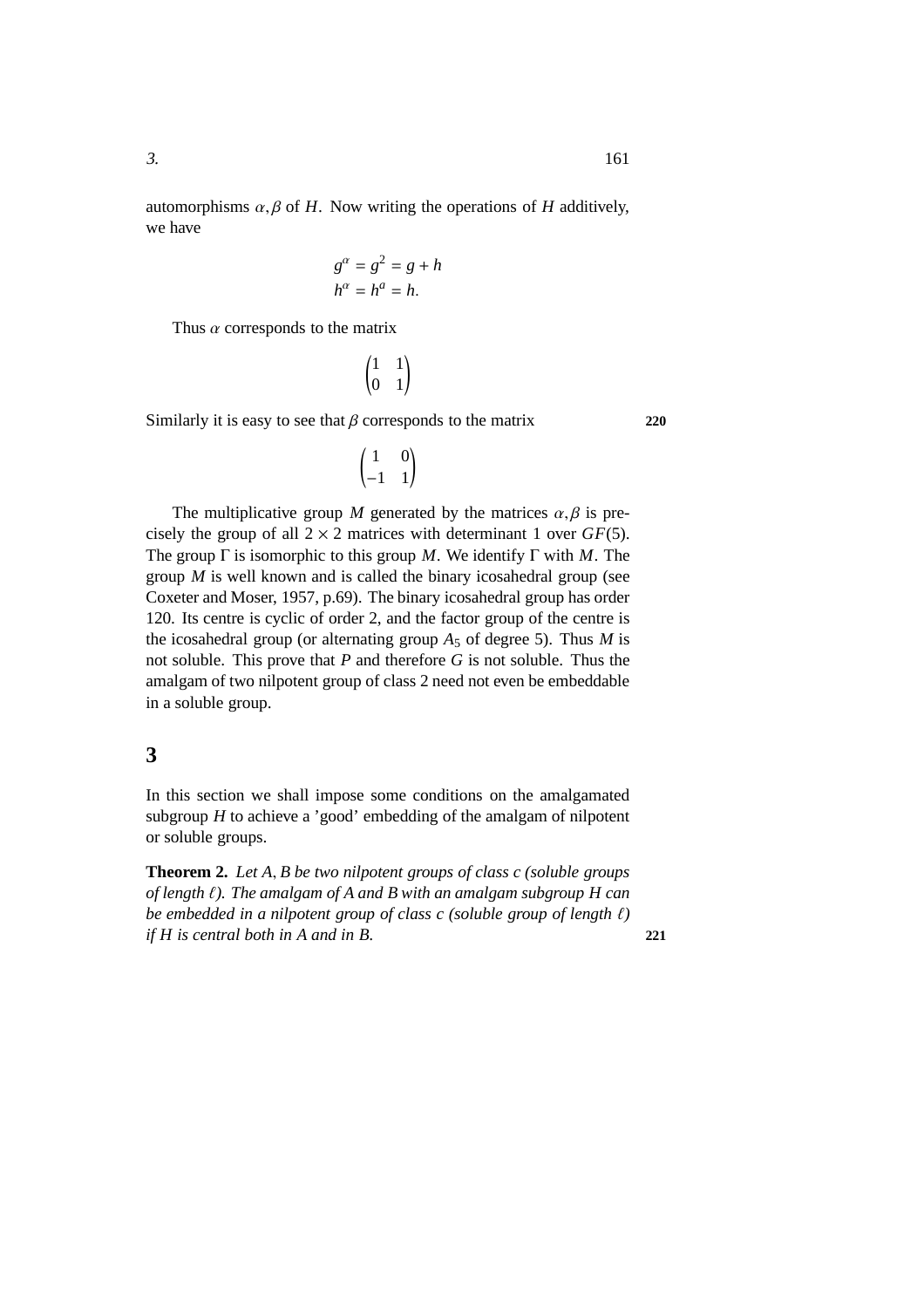*Proof.* Let *P* be the generalised direct product of the amalgam. Then

$$
P = A \times B/N, N\Delta A \times B.
$$

Now the direct product of two groups (and indeed the Cartesian product of an arbitrary family of groups) that are nilpotent of class *c* (soluble of length  $\ell$ ) is itself a nilpotent of class  $c$  (soluble of length  $\ell$ )*i*. In fact the nilpotent groups of class  $c$ , and also the soluble groups of length  $\ell$ , form a variety. [For soluble groups, of cf. Chapter 7, for nilpotent groups we omit the proof]. It follows that  $A \times B$ , and then also *P*, is nilpotent of class  $c$  (soluble length  $\ell$ ).

If *H* is central in *A* but not necessarily central in *B* then Wiegold's example (see Section [2\)](#page-166-0) shows that we cannot in general hope for an embedding in a nilpotent group. But in the case of solubility the situation is different as is shows by the following theorem.

**Theorem 3.** *If A is soluble of length*  $\ell$ , *B soluble of length m and if H is central in A then the permutational product P of the amalgam (irrespective of the transversal chosen) is soluble of length*  $n \leq \ell + m - 1$ *.* 

*Proof.* Let *S*, *T* be transversals of *H* in *A* and *B* respectively and  $K = S \times$ 222  $T \times H$ . Let *P* be the permutational product of the amalgam corresponding of the transversals *S*, *T*. For every  $f \in B^S$ , we define a mapping  $\gamma(f)$  of *K*, called a *quasi-multiplication*, as follows:

$$
(s, t, h)^{\gamma(f)} = (s, t, h)^{\rho(f(s))}, (s, t, h) \in K.
$$

In other words,  $\gamma(f)$  coincides with  $\rho(f(s))$  on all those elements of *K* whose first coordinate is *s*. Thus

$$
(s, t, h)^{\gamma(f)}(s^*, t^*, h^*)
$$
, where  
 $s^* = s, t^*h^* = thf(s)$ .

γ(*f*)

Consider the mapping  $\eta$  of the Cartesian power  $B^S$  into, and in fact onto, the set  $\Gamma$  of all quasi-multiplications,  $\eta$  being defined by

$$
f^{\eta} = \gamma(f), f \in B^{S}.
$$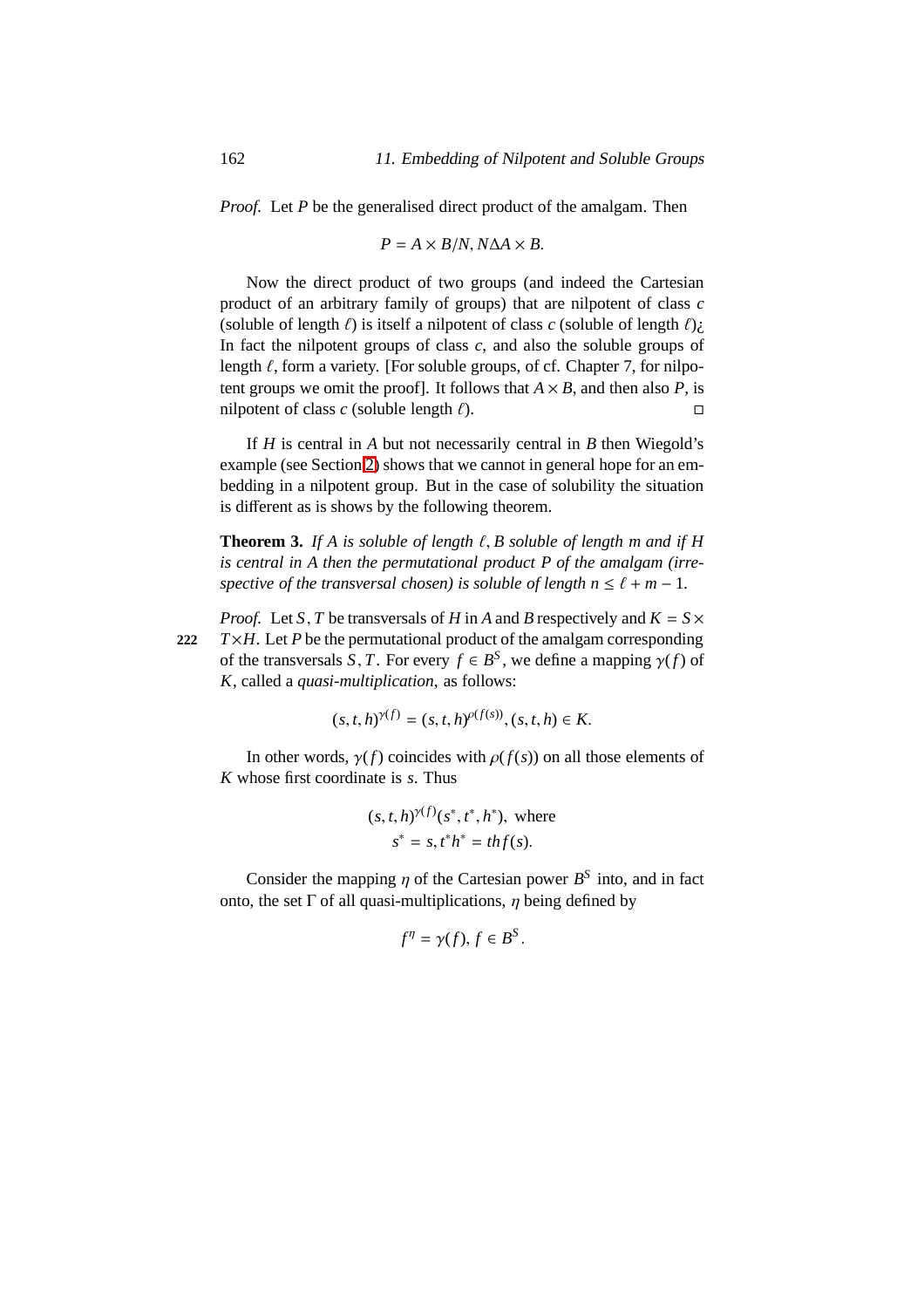First we prove that

$$
\gamma(fg) = \gamma(f)\gamma(g), \text{ for } f, g \in B^S.
$$

Let  $(s, t, h)$  be an arbitrary element of *K*. Then

$$
(s, t, h)^{\gamma(fg)} = (s, t, h)^{\rho(fg(s))} = (s, t, h)^{\rho(f(s)).g(s))} = (s, t, h)^{\rho(f(s))\rho(g(s))}.
$$

$$
= ((s, t, h)^{\gamma(f)})^{\rho(g(s))}.
$$

Now since *s* is not altered after applying  $\gamma(f)$ , we have **223** 

$$
\left( (s,t,h)^{\gamma(f)} \right)^{\rho(g(s))} = \left( (s,t,h)^{\gamma(f)} \right)^{\gamma(g)} = (s,t,h)^{\gamma(f)\rho(g(s)) \circ \gamma(g)}.
$$

Therefore

$$
\gamma(fg) = \gamma(f)\gamma(g).
$$

This proves that  $\eta$  is a homomorphism, and the homomorphic image is a group. In particular, this proves that the quasi-multiplications are permutations on the set *K*. Now if

$$
\gamma(f) = L
$$
, then  
\n $(s, t, h)^{\gamma(f)} = (s, t, h)$  for every  $(s, t, h) \in K$ ;

that is

$$
thf(s) = th, \text{ for every } s \in S; i.e.,
$$
  

$$
f(s) = 1, \text{ for every } s \in S.
$$

Thus the kernel of  $\eta$  is trivial; that is,  $\eta$  is an isomorphism. Thus **224** 

$$
B^S\cong\Gamma.
$$

Further,

$$
\rho(B) \leq \Gamma
$$

 $\Box$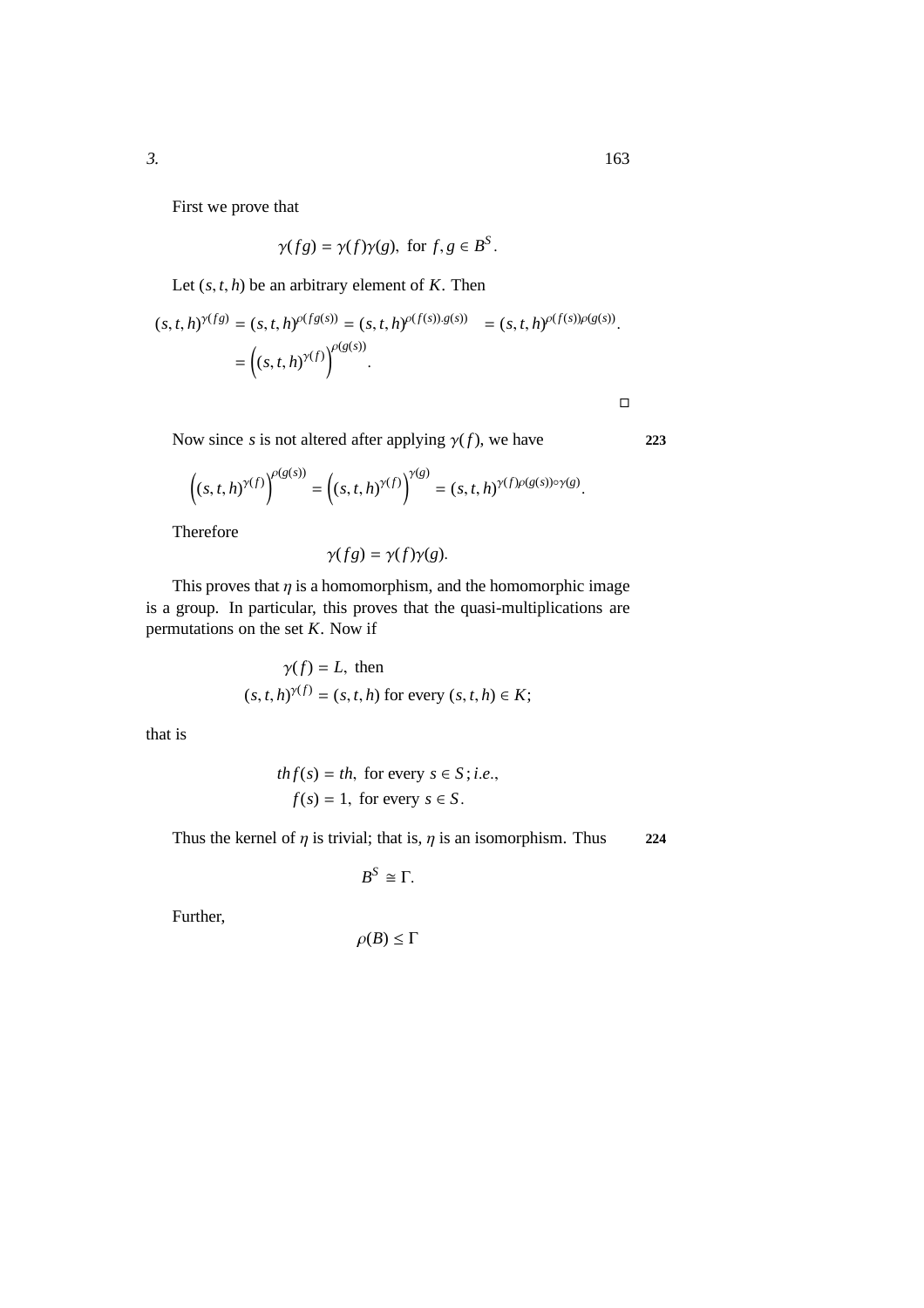For,

$$
\rho(b) = \gamma(f_b), b \in B, \text{ where}
$$
  

$$
f_b \in B^S \text{ is such that}
$$
  

$$
f_b(s) = b \text{ for every } s \in S;
$$

in other words  $f_b$  is in the diagonal of  $B^S$ . Consider the group

$$
\Delta = \Gamma \cap P.
$$

We claim that

$$
\Delta \Delta P.
$$

Let  $a \in A$ ,  $\gamma(f) \in \Gamma$ ,  $f \in B^S$  and

$$
\rho(a^{-1})\gamma(f)\rho(a) = \rho(a)^{-1}\gamma(f)\rho(a) = \gamma'.
$$

225 Let  $(s, t, h) \in K$  and

$$
sa^{-1} = \bar{s}\bar{h}, \bar{s} \in S, \bar{h} \in H.
$$

Thus  $\bar{s}$ ,  $\bar{h}$  are completely determined by *a* and *s*. Then

$$
(s, t, h)^{\rho(a^{-1})} = (\bar{s}, t, h\bar{h});
$$

for, *H* being central in *A*, we have

$$
sha^{-1} = sa^{-1} = \overline{sh}h.
$$

Now

$$
(\bar{s}, t, h\bar{h})^{\gamma(f)} = (\bar{s}, t, h\bar{h})^{\rho(f(\beta\bar{s}))} = (\bar{s}, t_1, h_1), \text{ where}
$$
  

$$
t_1 h_1 = th\bar{h}f(s).
$$

Finally we have,

$$
(\bar{s}, t_1, h_1)^{\rho(a)} = (s_1, t_1, \bar{h}_1)
$$
, where  

$$
s_1\bar{h}_1 = \bar{s}h_1a.
$$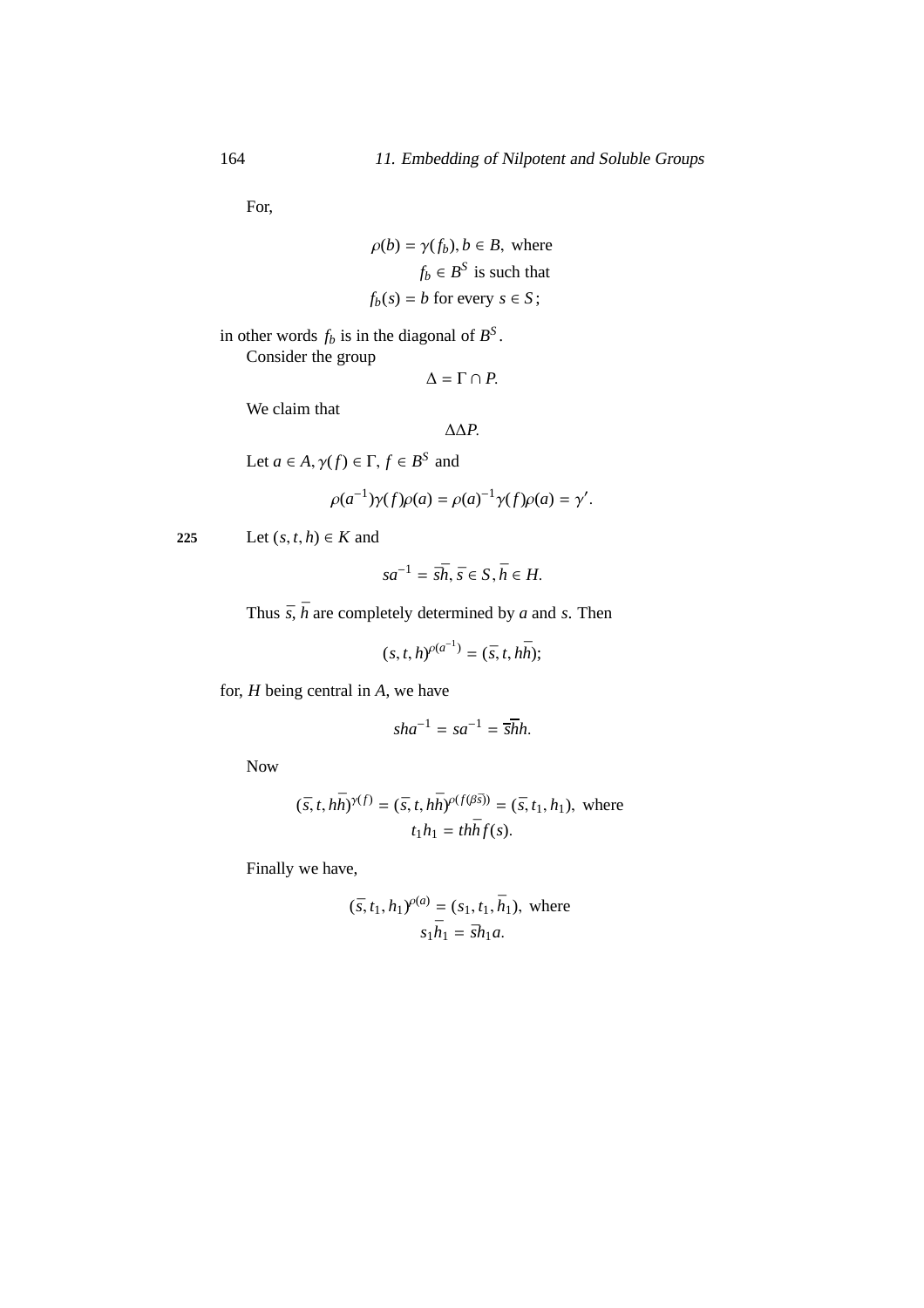Now, again since  $H \le$  centre (*A*), we have

$$
s_1\bar{h}_1 = \bar{s}h_1a = (\bar{s}a)h_1 = s(\bar{h}^{-1}h_1)
$$

**226** Therefore,

$$
s = \bar{s}; \text{ and}
$$

$$
\bar{h}_1 = \bar{h}^{-1} h_1.
$$

Further

$$
t_1\bar{h}_1 = t_1\bar{h}_1 h_1 = (t_1h_1)\bar{h}_1 = (th\bar{h}_1f(\bar{s}))\bar{h}_1
$$
  
=  $th(\bar{h}_1f(\bar{s})\bar{h}_1)$ 

Now, since  $\bar{s}$ ,  $\bar{h}$  are completely determined by *s* and *a*, the function *f* ′ defined by −1

$$
f'(s) = \bar{h}f(\bar{s})\bar{h}^{-1}
$$

is well defined and is in  $B^S$ . We have

$$
(s, t, h)^{\rho(a^{-1})\gamma(f)\rho(a)} = (s_1, t_1, \bar{h}_1);
$$
 and  
 $s_1 = s, t_1\bar{h}_1 = thf'(s).$ 

Therefore **227**

 $\rho(a^{-1})\gamma(f)\rho(a) = \gamma(f') \in \Gamma.$ 

It is now immediate that

$$
\rho(a^{-1})\Delta\rho(a) = \Delta.
$$

Since  $\rho(B) \leq \Delta$ , we have

 $\rho(b^{-1})\Delta(b) = \Delta, b \in B.$ 

Hence,

∆∆*P*.

Further,

$$
P/Delta \cong \rho(A)/\rho(A) \cap \Delta
$$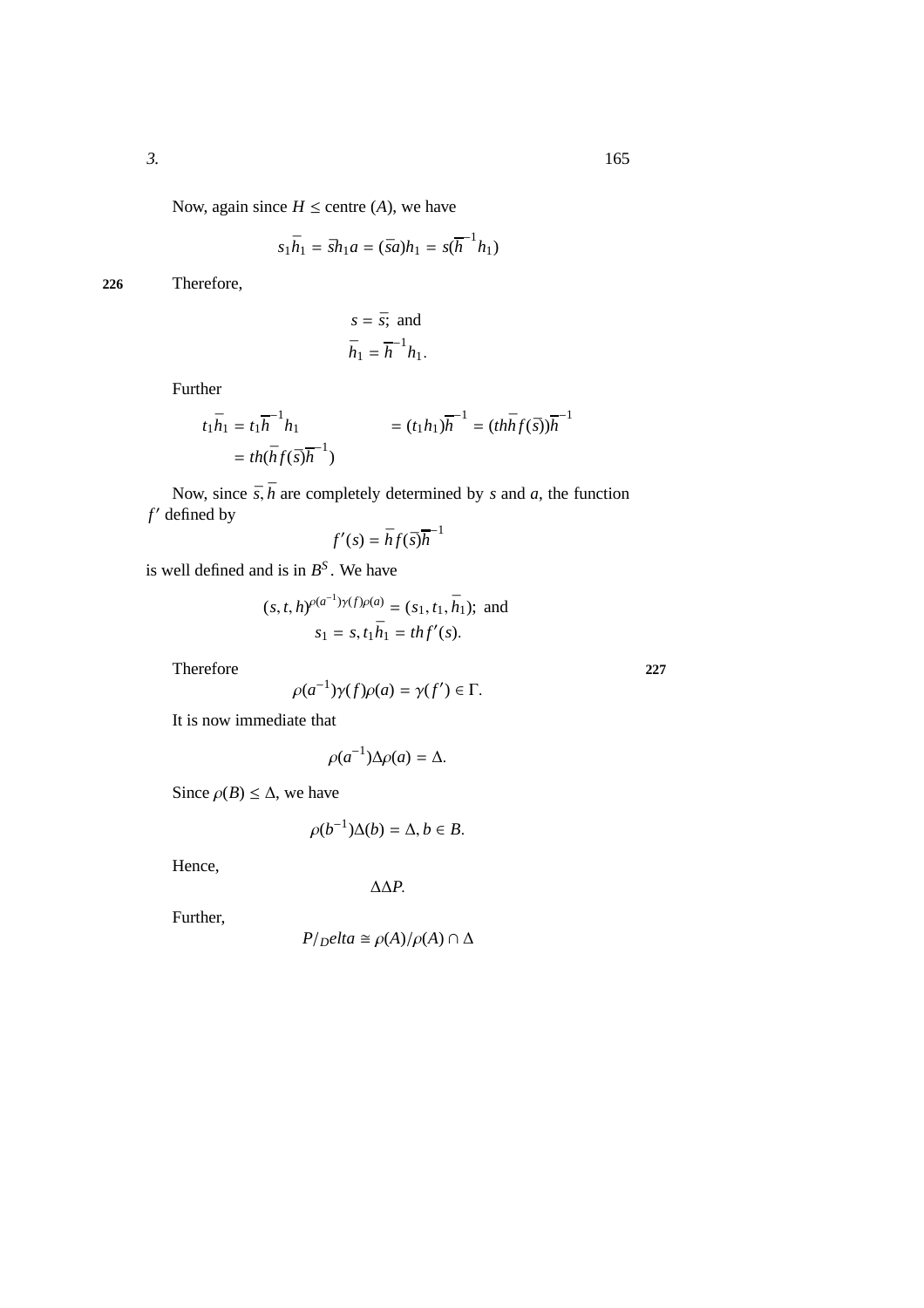Now  $\rho(A)/\rho(A) \cap \Delta$  is soluble of length  $\ell$  and  $\Delta \leq B^s$  is soluble of length *m*. Therefore *P* is soluble of length  $\ell + m$ . This almost proves Theorem [3;](#page-185-0) but we still want to improve the bound for the soluble length of *P*. Consider now,

$$
\rho(a^{-1})\rho(b)\rho(a) \in \Gamma.
$$

By what we have proved, it follows that

$$
\rho(a^{-1})\rho(b)\rho(a) = \gamma(f')
$$

228 where  $f' \in B^S$  is defined by

$$
f'(s) = \bar{h}b\bar{h}^{-1} \text{ where}
$$

$$
s\bar{a}^{-1} = \bar{sh}
$$

Define  $g \in B^S$  by

$$
g(s) = \bar{h}, s \in S \text{ and}
$$
  

$$
f_b \in B^s \text{ by}
$$
  

$$
f_b(s) = b \text{ for every } s \in S.
$$

Then,

$$
\rho(a^{-1})\rho(b)\rho(a) = \gamma(gf_b g^{-1}).
$$

Therefore,

$$
[\rho(b), \rho(a)] = \rho(b^{-1})\rho(a^{-1})\rho(b)\rho(a) = \gamma(f_b^{-1}gfg^{-1})
$$
  
=  $\gamma[f_b, g^{-1}] \in \Gamma'$ , for all  $a \in A, b \in B$ .

Therefore,

$$
[\rho(A), \rho(B)] \leq \Gamma'.
$$

It is not difficult to show that if a group *G* is generated by its sub-**229** groups  $G_1$ ,  $G_2$  then its derived group is

$$
G'=G'_{1}G'_{2}[G_{1},G_{2}];\\
$$

hence

$$
P' = [\rho(A), \rho(A)] [\rho(B), \rho(B)] [\rho(A), \rho(B)]
$$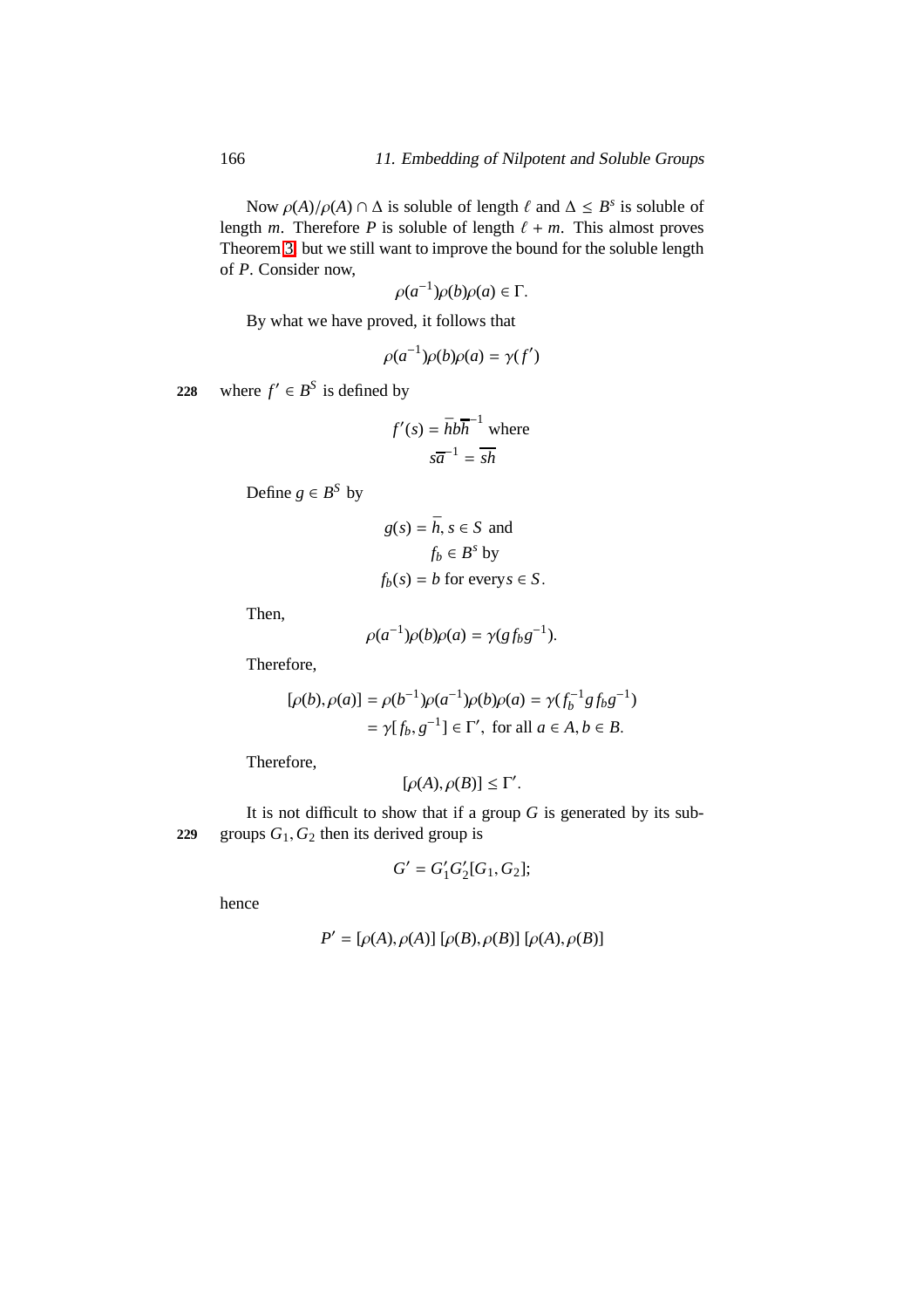$$
\leq \rho(A')\Gamma'.
$$

Again,

$$
P'' = \rho(A'')\Gamma''[\rho(A'), \Gamma'] \le \rho(A'')\Gamma'.
$$

Continuing in this fashion we arrive at  $P^{(\ell)} \le \rho(A^{(\ell)}\Gamma')$ , where  $P^{(\ell)}$ ,  $A(\ell)$  denote the  $\ell$ th derived groups of *P* and *A* respectively. Now since *A* is soluble of length  $\ell$ , we have

Hence,

$$
P^{(\ell)} \leq \Gamma'.
$$

 $A^{(\ell)} = \{1\}.$ 

Therefore,

$$
P^{(\ell+m-1)} \leq (\Gamma')^{(m-1)} = \Gamma^{(m)} = \{1\},\
$$

as  $\Gamma \cong B^s$  is soluble of length *m*. Therefore te group *P* is soluble of 230 length  $\ell + m - 1$ .

This proves our assertion.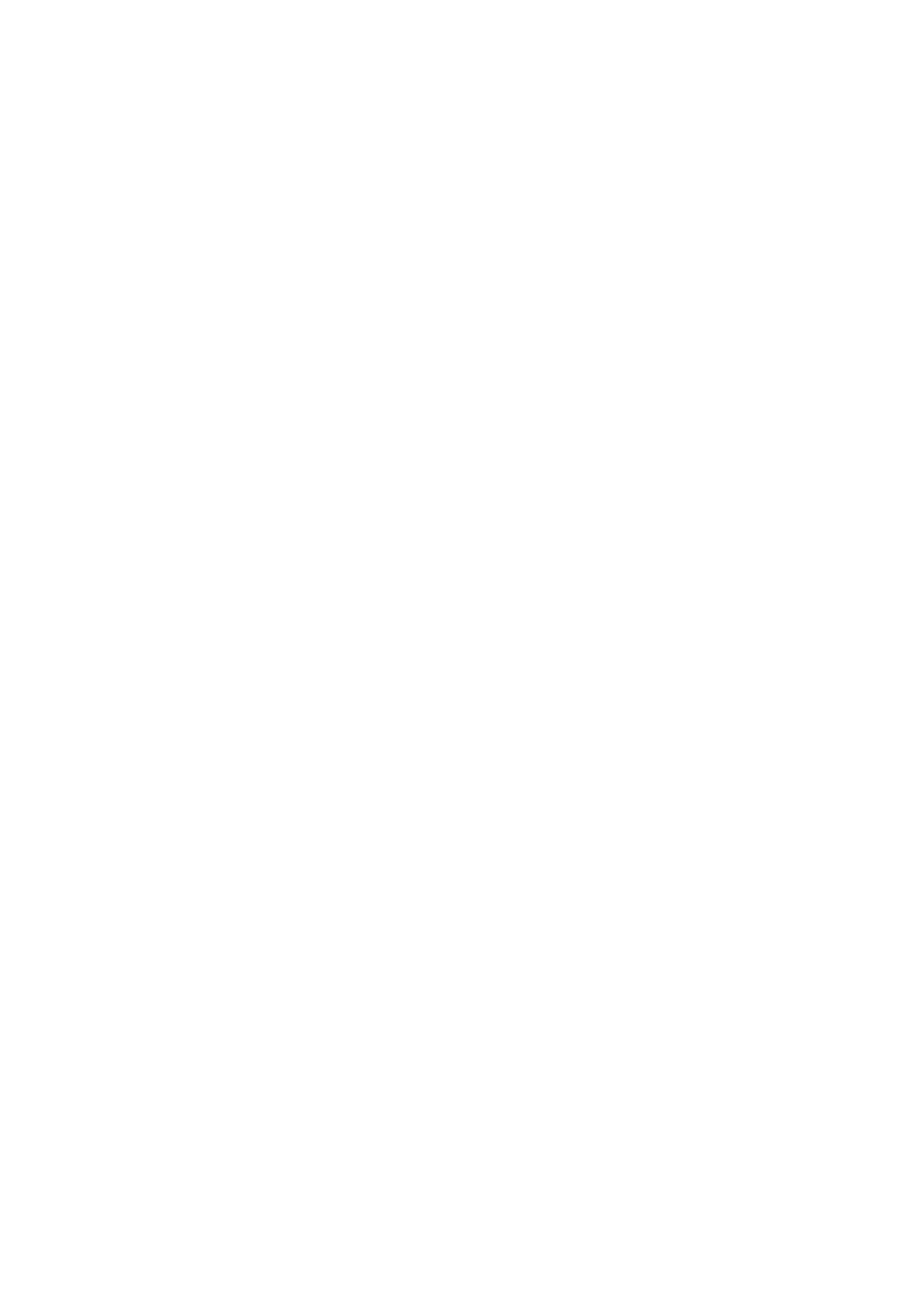# **Chapter 12 The Problems of Heinz Hopf**

## **1**

More than twenty five years ago, Heinz Hopf formulated the following **231** two problems which are closely related. These problems arose out of a topological problem, which we do not formulate here (cf. B.H. Neumann, 1953).

First Hopf Problem. Can a finitely generated group be isomorphic to one of its proper factor groups?

**Second Hopf Problem**. If *G* is a finitely generated group and *H* an epimorphic image of *G*, and *G* an epimorphic image of *H*, are *G* and *H* necessarily isomorphic?

We now take following definition

**Definition.** *A* group *G* is a *Hopf group* if *G* is not isomorphic to ant of its proper factor groups.

In virtue of this definition, the First Hopf Problem can be reformulated as follows:

Is every finitely generated group Hopf group?

There are examples of non-finitely generated groups which are not Hopf group. For instance, one can easily verify that the direct power or the cartesian power of any group  $G \neq 1$  over any infinite index set  $I(e, g.I = \{1, 2, 3, \cdots\})$  is not a Hopf group. The Prufer group  $Z(p^{\infty})$ (see Ch.8, Section [2](#page-113-0) Corollary 3) is also a non-Hopf group. **232**

169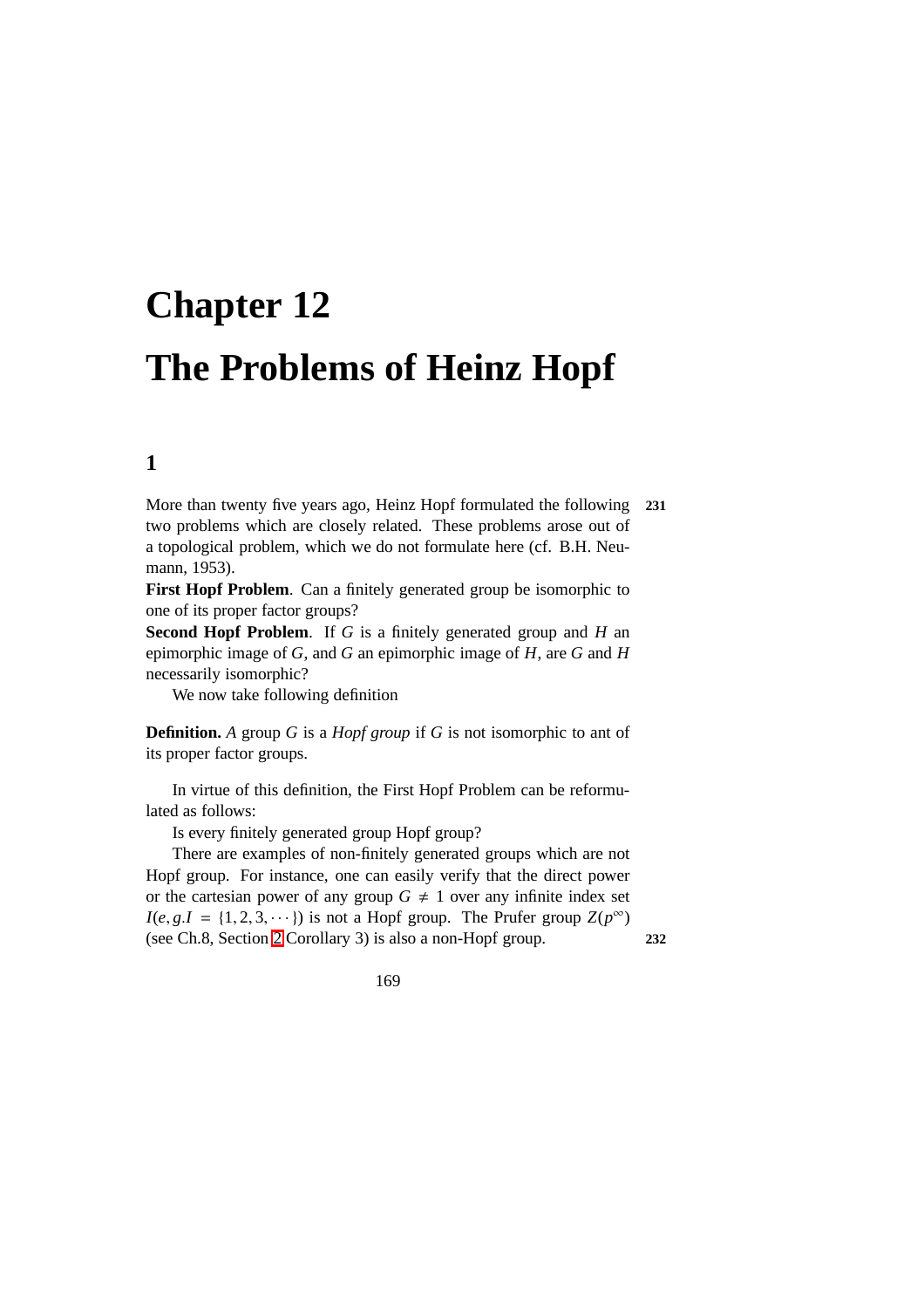A negative answer to the second problem implies an affirmative answer to the first. In other words the existence of two non-isomorphic finitely generated groups which are epimorphic images of each other implies the existence of a finitely generated non-Hopf group. For let *G* be a finitely generated group and *H* any group and let  $\theta$  and  $\psi$  be endomorphisms of *G* onto *H* and *H* onto *G* respectively. Then the composite map  $\theta \psi$  is an epimorphism of *G* onto *G*. Now if  $\psi$  has a non-trivial kernel then  $\theta\psi$  also has a not-trivial kernel. Let *N* be the kernal of  $\theta\psi$ . Then it follows that

$$
G\cong G/N,
$$

that is, *G* is not a Hopf group. On the other hand, the existence of a finitely generated non-Hopf group does not by itself solve the second Hopf Problem.

It is known that all finitely generated free groups are Hopf groups (Magnus (1935); see also Kurosh, (1956)39, *p*.59). Magnus (1935) also proved that the finitely generated reduced free groups of the variety of nilpotent groups of class *c* are Hopf groups. Reinhold Baer made an example of finitely generated non Hopf group. Though he later withdrew this as containing a mistake, it suggested the possibility of finding such a group. B.H. Neumann (1950) thereupon constructed a 2 gener-

**233** ator non-Hopf group; this has an infinite number of defining relations. Graham Higman (1951) constructed a finitely related 3-generator non-Hopf group. Using the group of Graham Higman (1951), B.H. Neumann (1953) gave an example of 3-generator finitely related groups *G* and *H* which are epimorphic images of each other, but are not isomorphic. Thus the first and the second Hopf Problems have been solved now.

Let *G* be a non-Hopf group, Then there exists a non-trivial normal subgroup *N* of *G* such that

$$
G\cong G/N.
$$

Let  $\varphi$  denote the isomorphism of  $G/N$  onto  $G$ , and  $\theta$  the canonical epimorphism of *G* onto *G*/*N*. The mapping

 $\psi = \theta \omega$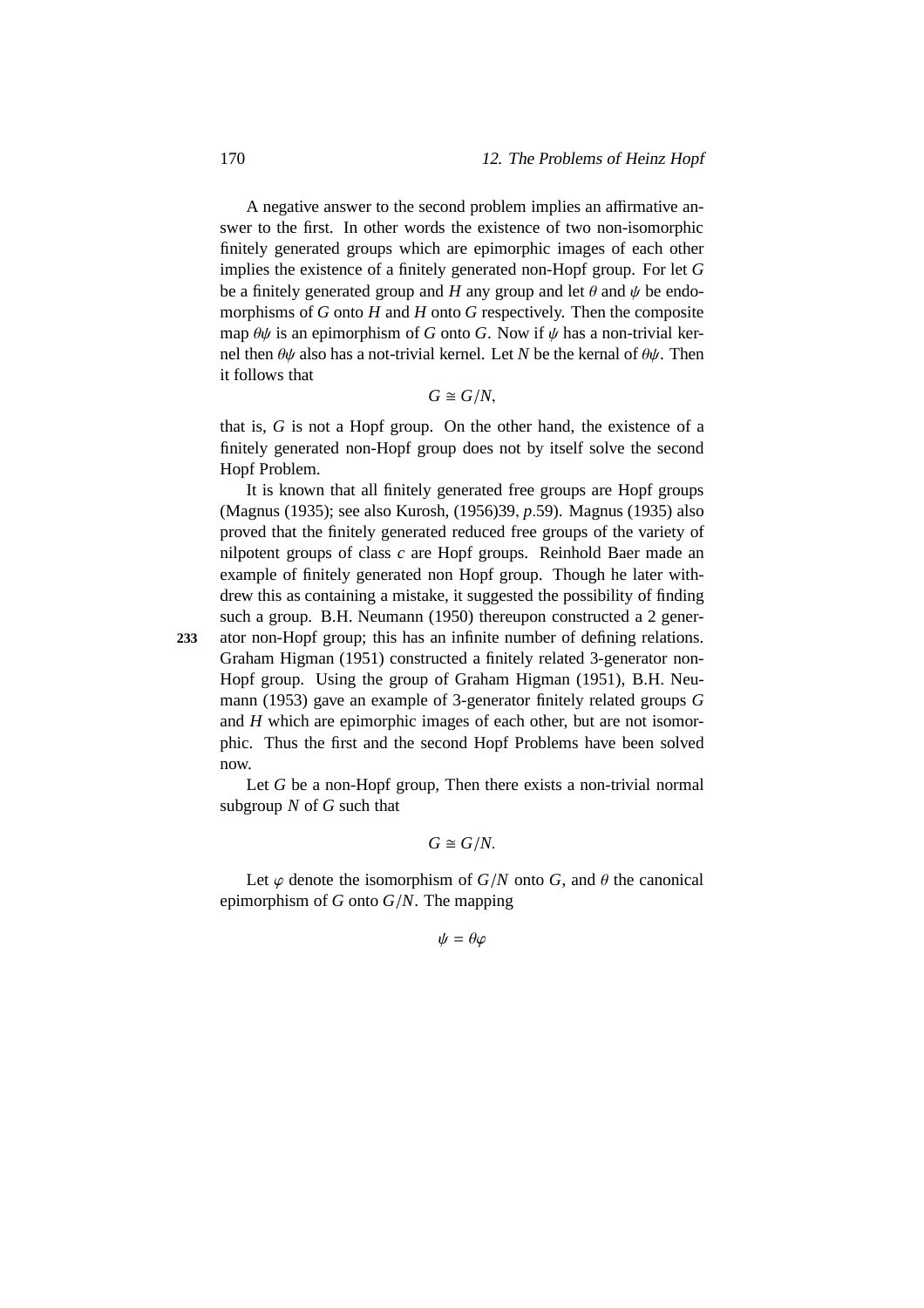is an epimorphism of *G* onto *G*. Let  $N_1$  be the kernal of the mapping  $\psi$ . Then

$$
N_1 = \{1\}^{\psi - 1} = \left(\{1\}^{\varphi^{-1}}\right)^{\theta - 1} = \{1\}^{\theta^{-1}} = N.
$$

Consider now the epimorphism  $\psi^2$  of *G* onto *G*. By an easy application of well-known isomorphism theorems one finds that the kernal  $N_2$ of  $\psi^2$  is such that

$$
N_1 < N_2, N_2/N_1 \cong N.
$$

More generally, if  $N_r$  is the kernel of the epimorphism  $\psi$ , we have 234

$$
N_{r-1} < N_r, N_r / N_{r-1} \cong N.
$$

Thus,

$$
N_1 < N_2 < N_3 < \cdots
$$

<span id="page-178-0"></span>is a strictly ascending of normal subgroups. As this is not possible is a group satisfying the maximal condition for normal subgroups, we have

**Theorem 1.** *A group satisfying the maximal condition for normal subgroups is a Hopf group.*

We know that a finitely generated nilpotent group satisfies the maximal condition for subgroups. (See Kurosh, 1956, Ch. XV, p. 232) Hence we have:

#### **Corollary 1.** *A finitely generated nilpotent group is a Hopf group.*

Again, by a theorem of *P*. Hall (1954*<sup>b</sup>* ) already quoted (in Chapter 8, p. 141) a finitely generated metabelian group satisfies the maximal condition for normal subgroups. Thus we have:

#### **Corollary 2.** *A finitely generated metabelian group is a Hopf group.*

This is the best possible result so far as soluble length of soluble Hopf groups is concerned; we shall later make an example of a finitely generated non-Hopf group which is soluble of length 3 (see section [4](#page-186-0) of this Chapter).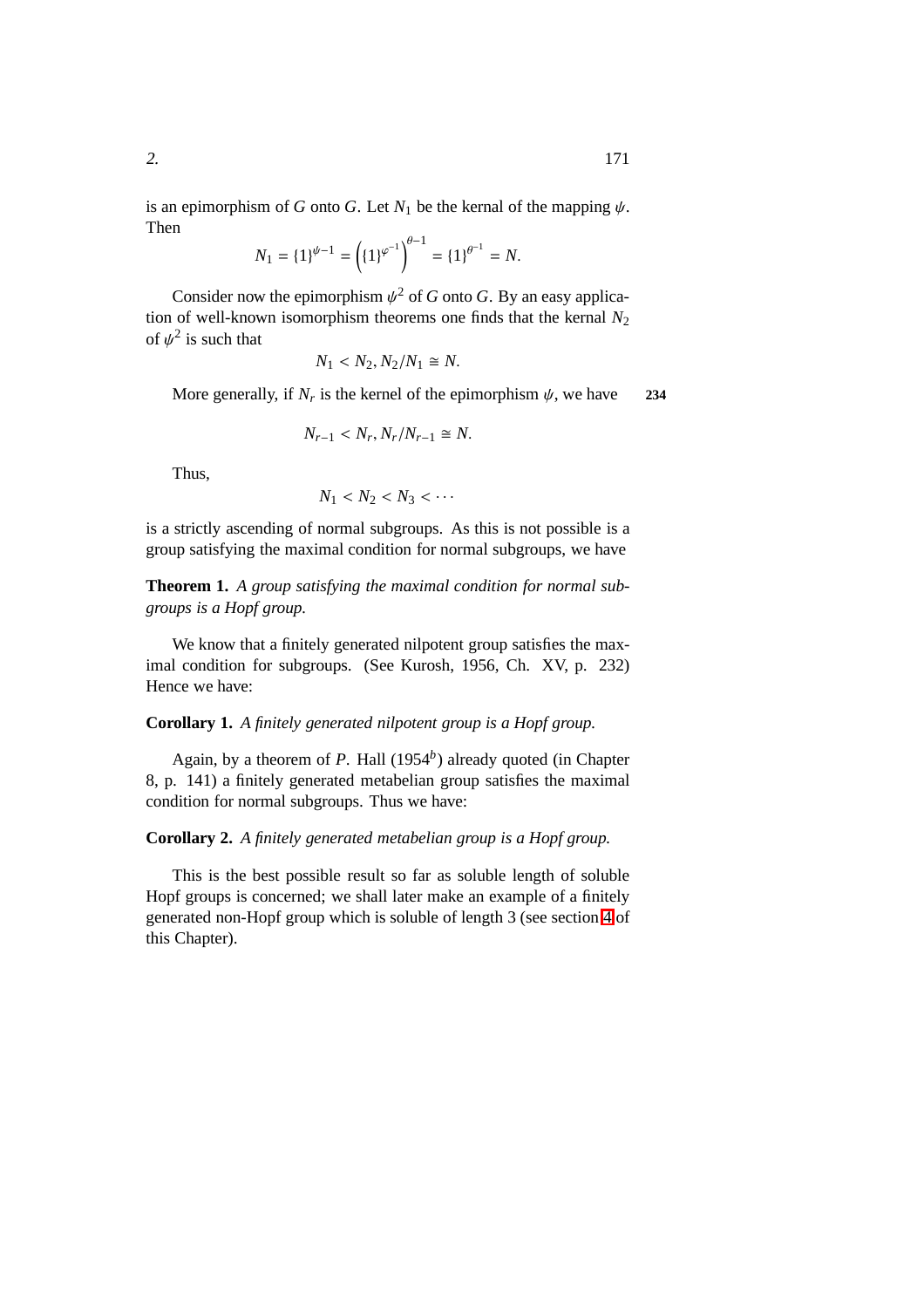**Definition 1.** A subgroup *G* of a group *H* is an *E-subgroup of H if for* **235** *every normal subgroup R of G, there exist a normal subgroup S of H such that*

$$
S\cap G=R.
$$

The above definition is equivalent to the following:

<span id="page-179-1"></span>**Definition 2.** *A* subgroup *G* of a group *H* is an *E*-subgroup of *H* if for every normal subgroup *R* of *G*, we have

$$
R^H \cap G = R,
$$

where  $R^H$  is the normal closure of *R* in *H*. It is clear that if  $R^H \cap G = R$ , then we can take  $R^H$  as the *S* of Definition [\(1\)](#page-179-0); conversely, if there is a normal subgroup *S* of *H* such that  $S \cap G = R$ , then  $R \leq S$ , hence  $R^H \le S^H = S$ , and

$$
R \le R^H \cap G \le S \cap G = R;
$$

thus also  $R^H \cap G = R$ . We give yet another equivalent definition of an E-subgroup:

**Definition.** *A* subgroup *G* is an *E*-subgroup of *H* if every epimorphism  $\theta$  of *G* onto a group  $G_1 = G^{\theta}$  can be extended to an epimorphism  $\theta^*$  of *H* onto a group  $H_1$  containing  $G_1$ .

Let  $G \leq H$  satisfy the conditions of Definition [\(2\)](#page-179-1). **236** Let  $\theta$  be any epimorphism of *G* onto a group  $G_1$  and *R* be its kernel.

Then

$$
R = \{1\}^{\theta^{-1}} \Delta G.
$$

Therefore

$$
R^H \cap G = R.
$$

Now

$$
GR^H/R^H \cong G/R^H \cap G = G/R \cong G_1.
$$

<span id="page-179-0"></span>**2**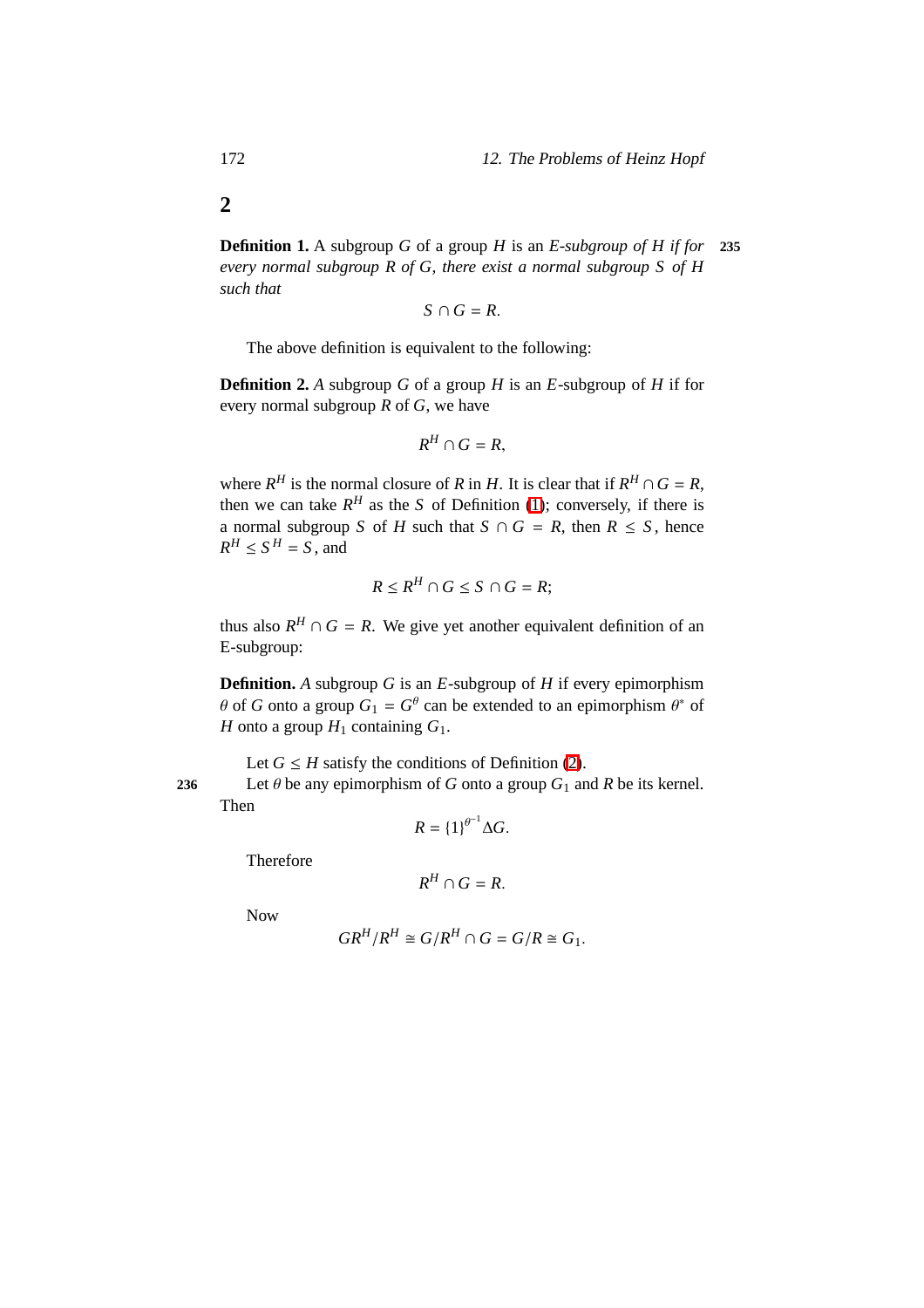Conversely, assume the conditions of Definition [\(10\)](#page-179-0). Let *R*∆*G*, and let  $\theta$  be the canonic epimorphism of *G* onto  $G_1 = G/R$ . Extend  $\theta$  to an epimorphism  $\theta^*$  of *H* onto a group  $H_1$  containing  $G_1$ , and let the kernel of  $\theta^*$  be *S*. As  $R^{\theta^*} = R^{\theta}$  is trivial,  $R \le S \cap G$ . Now if  $s \in S \cap G$  then

$$
1 = s^{\theta^*} = s^{\theta},
$$

and thus  $s \in R$ . It follows that  $S \cap G \leq R$ , and hence

 $S \cap G = R$ .

This is the condition of Definition [\(1\)](#page-179-1), which we already know to be equivalent to Definition [\(2\)](#page-179-2). Thus all the three definitions are equivalent.

If *H* is the direct product of two groups *F* and *G* then *F* and *G* are **237** E-subgroups of *H*. More generally, if *H* is the direct product or the Cartesian product of a family of groups, say  ${G_i}_{i \in I}$ , then each factor  $G_i$  is an E-subgroup of *H*. If *H* is any group and  $Z(H)$  its center, then any subgroups of  $Z(H)$  is an E-subgroup of *H*. This follows from the fact that every subgroup of  $Z(H)$  is a normal subgroup of *H*. Further, if *H* is a simple group then a proper non-trivial subgroup of *H* is not an *E*-subgroup of *H*. We now prove the following:

**Theorem 2.** *The relation "E- subgroup of" is transitive; in other words, if G is an E-subgroup of H, and H an E-subgroup of K, then G is an E-subgroup of K.*

*Proof.* Let,

$$
R\Delta G.
$$

 $\Box$ 

Then since *G* is an *E*-subgroup *H*, there is an  $S \leq H$  such that

$$
S \Delta H, S \cap G = R.
$$

Now since *H* is an E-subgroup of *K*, there is a  $T \leq K$  such that

$$
T\Delta K, T\cap H=S.
$$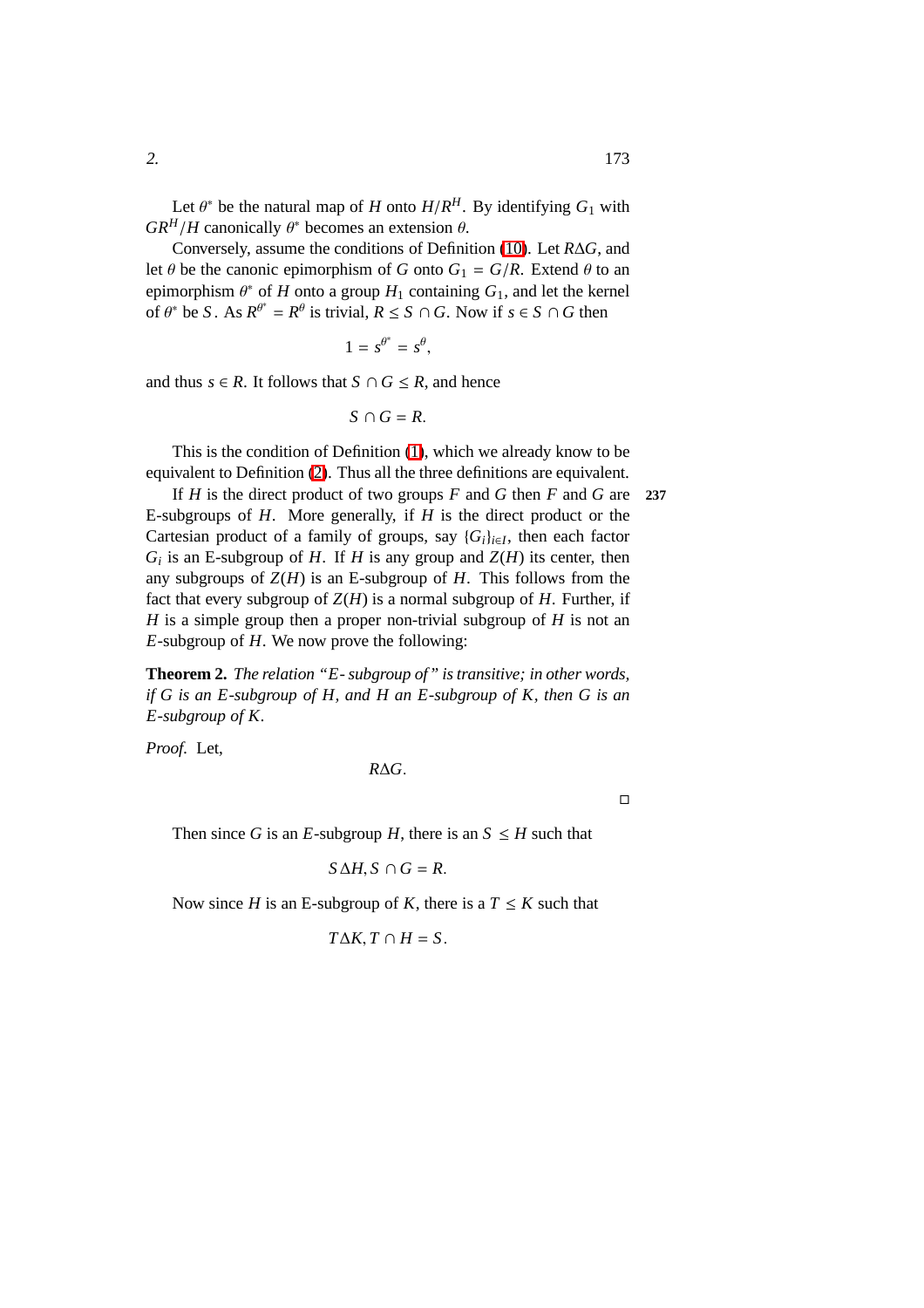We have

$$
G \cap T = G \cap H \cap T = G \cap S = R.
$$

**238** This proves that *G* is an *E*-subgroup of *K*.

**3**

Let *A*, *B* be any two groups. Let

$$
P = AWrB.
$$

We shall now prove that the coordinate subgroups  $A_b \le A^B$ ,  $b \in B$ (that is,

$$
A_b = \left\{ f \middle| f \in A^B, f(y) = 1, \text{ for all } y \neq b \right\}
$$

and the diagonal  $A^{\Delta} \le A^B$  are *E*-subgroups of *P*.

Let  $\varphi$  be any epimorphism of *A* onto a group  $A_0$ . Let

$$
P_o = A_o W r B.
$$

Consider the mapping  $\varphi^*$  of *P* onto  $P_o$  defined as follows. For every  $p = bf \in P$ , with  $b \in B, f \in A^B$ ,

$$
p^{\varphi^*} = (bf)^{\varphi^*} = bf_o, \text{ where } f_o \in A_o^B \text{ and}
$$

$$
f_o(y) = (f(y))^{\varphi}, y \in B.
$$

We claim that  $\varphi^*$  is an epimorphism of *P* onto  $P_o$ . Let  $p = bf$ ,  $p' =$  $b' f' \in P, b, b' \in B, f, f' \in A^B$ .

**239** Then

$$
p^{\varphi^*} = bf_o, p'^{\varphi^*} = b' f'_o, \text{ where}
$$
  
\n
$$
f_o(y) = (f(y))^{\varphi}, y \in B, \text{ and}
$$
  
\n
$$
f'_o(y) = (f'(y))^{\varphi}, y \in B.
$$

Now

$$
pp' = (bf)(b'f') = bb'.f^{b'}f'; \qquad \text{and}
$$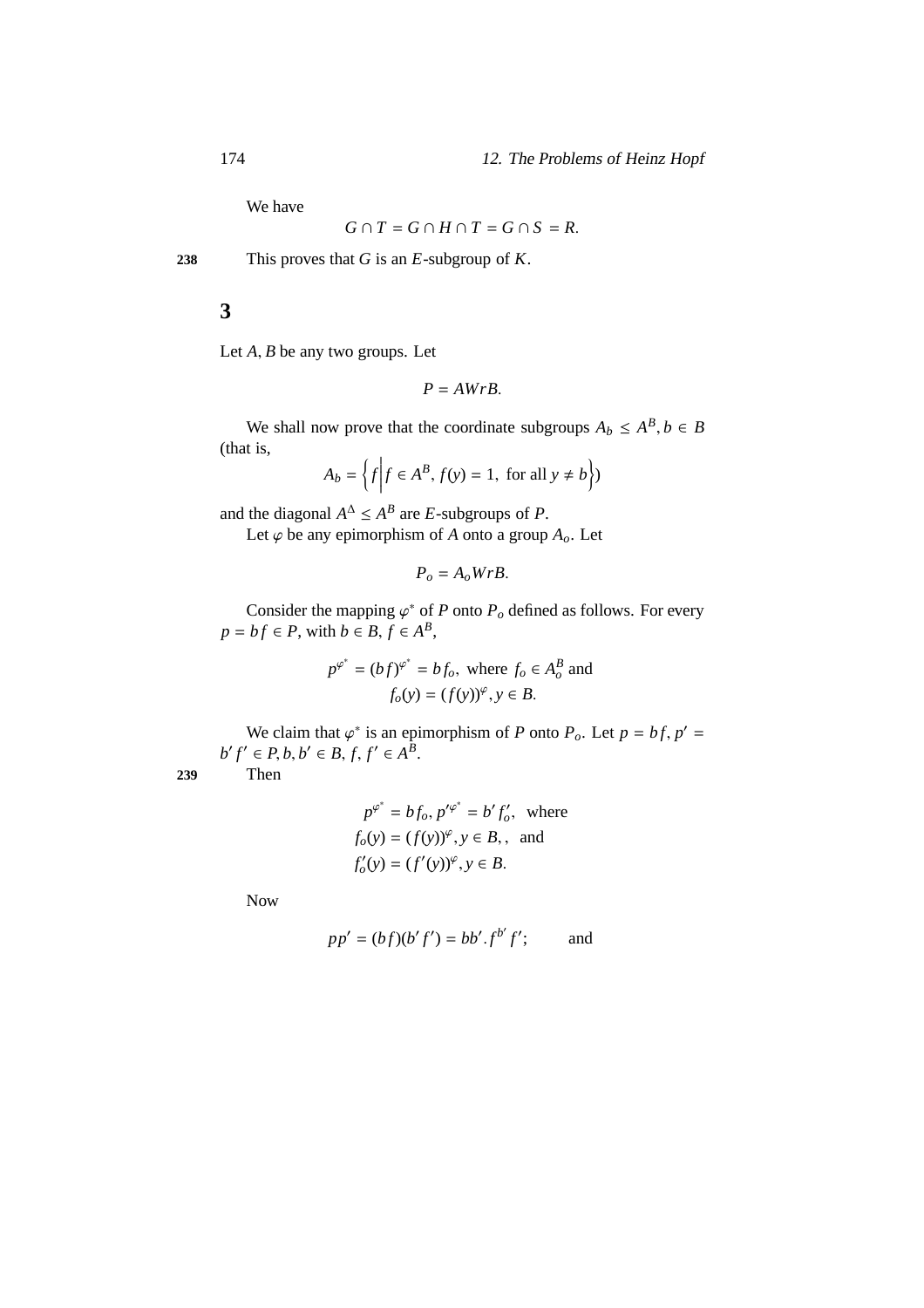therefore.

therefore,  
\n
$$
(pp')^{\varphi^*} = bb'.h, \text{ where } h \in A_o^B
$$
\nand  
\n
$$
h(y) = (f^{b'} f'(y))^{\varphi}
$$
\n
$$
= (f^{b'} (y).f'(y))^{\varphi} = (f^{b'} (y))^{\varphi} (f'(y))^{\varphi},
$$
\n
$$
= (f(yb^{-1}))^{\varphi} (f'(y))^{\varphi}, \text{ for all } y \in B.
$$

On the other hand,

$$
p^{\varphi^*} p'^{\varphi^*} = (bf_o)(b' f'_o) = bb' f_o^{b'} f'_o.
$$

Now 240

$$
f_o^{b'} f_o'(y) = f_o^{b'}(y) \cdot f_o'(y)
$$
  
=  $f_o(yb'^{-1})f_o'(y) = (f(yb^{-1}))^{\varphi}(f'(y))^{\varphi}$ .

Thus,

$$
(pp')^{\varphi*} = p^{\varphi*}p'^{\varphi*}.
$$

This proves that  $\varphi^*$  is a homomorphism. It is easy to see that it maps *P* onto *P*<sub>0</sub>; hence it is an epimorphism, as claimed.

Let  $\theta$  be an epimorphism of  $A_b$ (or  $A^{\Delta}$ ) onto a group  $A_0$  and  $\psi$  be isomorphism of  $\overrightarrow{A}$  onto  $\overrightarrow{A}_b$  (or  $A^{\Delta}$ ). Then the epimorphism

 $\varphi = \psi \theta$ 

of *A* onto  $A_0$  gives rise to a mapping  $\varphi^*$  of *P* onto  $P_0$ . If the group  $A_0$ is identified with  $A_{ob}$ (or  $A_0^{\Delta}$ )  $\phi$ <sup>1</sup>), it follows without difficulty that  $\varphi^*$  is an extension of  $\theta$ . This proves:

<span id="page-182-0"></span>**Lemma 1.** In a wreath product the coordinate subgroups and the diagonal subgroup are *E*-subgroups.

In Chapter [8](#page-110-0) we proved that a countable group *G* can be embedded in a 2-generator group *H*. We shall now prove that the embedding pro- **241** cedure given there embeds *G* as an *E*-subgroup of *H*. In the rest of this Chapter we shall use the notation of Chapter [8.](#page-110-0)

Let us briefly recall the embedding procedure of Chapter [8.](#page-110-0) We started with a countable group *G* where

$$
G = gp(\{a_i\}_{i \in I})
$$
 and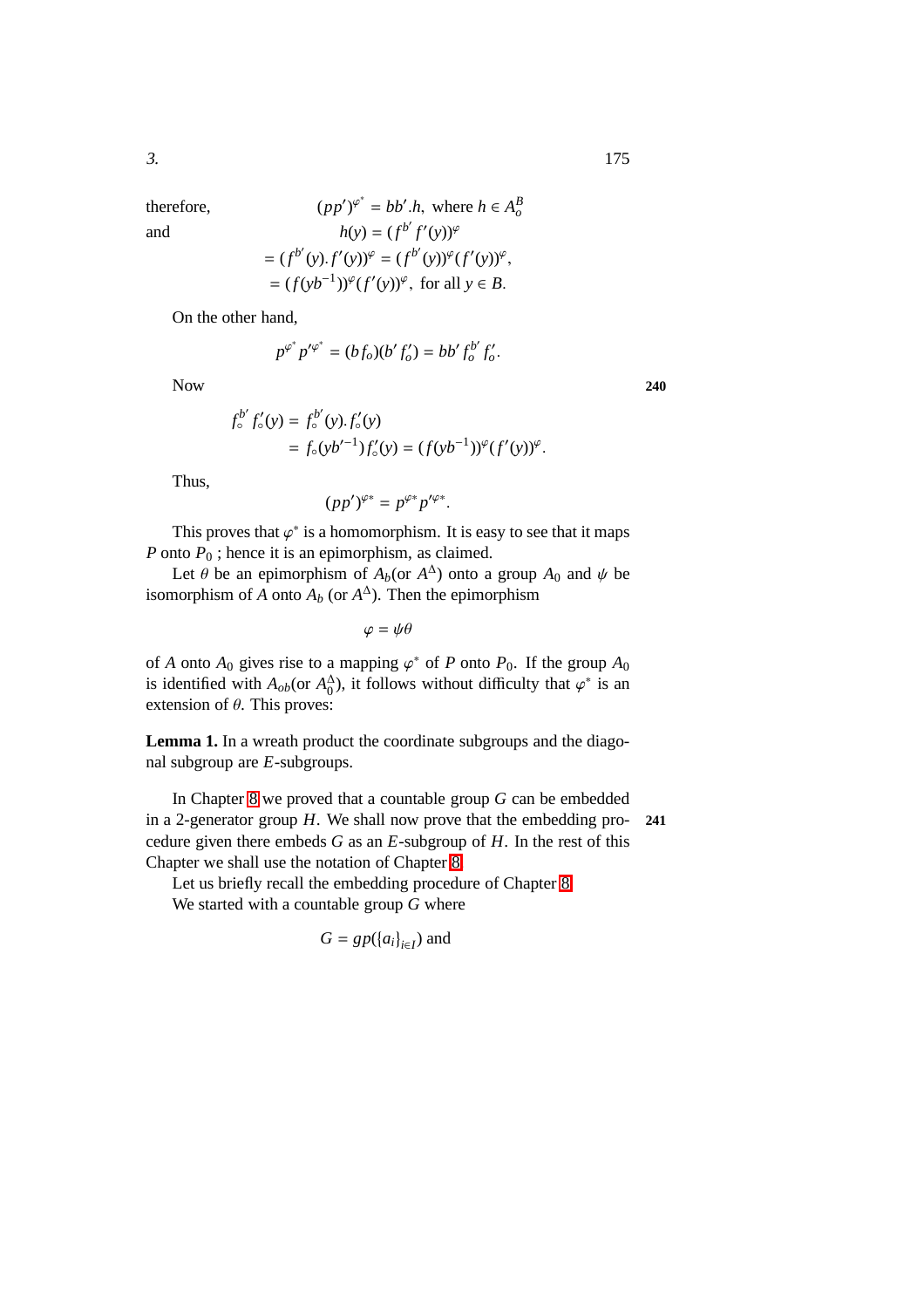176 12. The Problems of Heinz Hopf

$$
I = \{1, 2, 3, \dots\}.
$$

We then formed the wreath product

$$
P = GWrC, \text{ where}
$$

$$
C=gp(c);
$$

and we embedded *G* as the diagonal subgroup  $G^{\Delta}$ ,

$$
G^{\Delta} \leq G \leq P.
$$

We then formed the wreath product

$$
Q = PWrB,
$$

where *B* was any group containing elements  $b_i, i \in I$ , with the property,

$$
b_i \neq 1, b_i \neq b_j, b_i b_j \neq 1, b_i b_j \neq b_k.
$$

**242** Then we realised *G* as a subgroup  $G^*$  of

$$
H = gp(q, B), q \in P^B.
$$

In fact

$$
G^* = gp(\{h_i\}_{i \in I}), \text{ where}
$$

$$
h_i[q^{b_i}, q] \in P^B.
$$

(For the definitions of  $q$  and  $h_i$ , see Chapter [8.](#page-110-0))

Now be Lemma [1,](#page-182-0)  $G^{\Delta}$  is E-subgroup of *P*. Further,  $G^*$  is a subgroup of the coordinate subgroup  $P_1 \leq Q$ , where

$$
P_1 = \left\{ f \middle| f \in P^B, f(y) = 1 \text{ for all } y \neq 1, y \in B \right\}
$$

and *G* is mapped onto  $G^*$  under the natural isomorphism of *P* onto  $P_1$ . Therefore

 $G^*$  is an E-subgroup of  $P_1$ .

Again by Lemma [1,](#page-182-0)  $P_1$  is an *E*-subgroup of *Q*. Hence by the transitivity property of  $E$ -subgroups,  $G^*$  is an  $E$ -subgroup of  $Q$ . Now, since

$$
G^* \le H \le Q,
$$

<span id="page-183-0"></span>it suffices for our purpose to show the following simple lemma.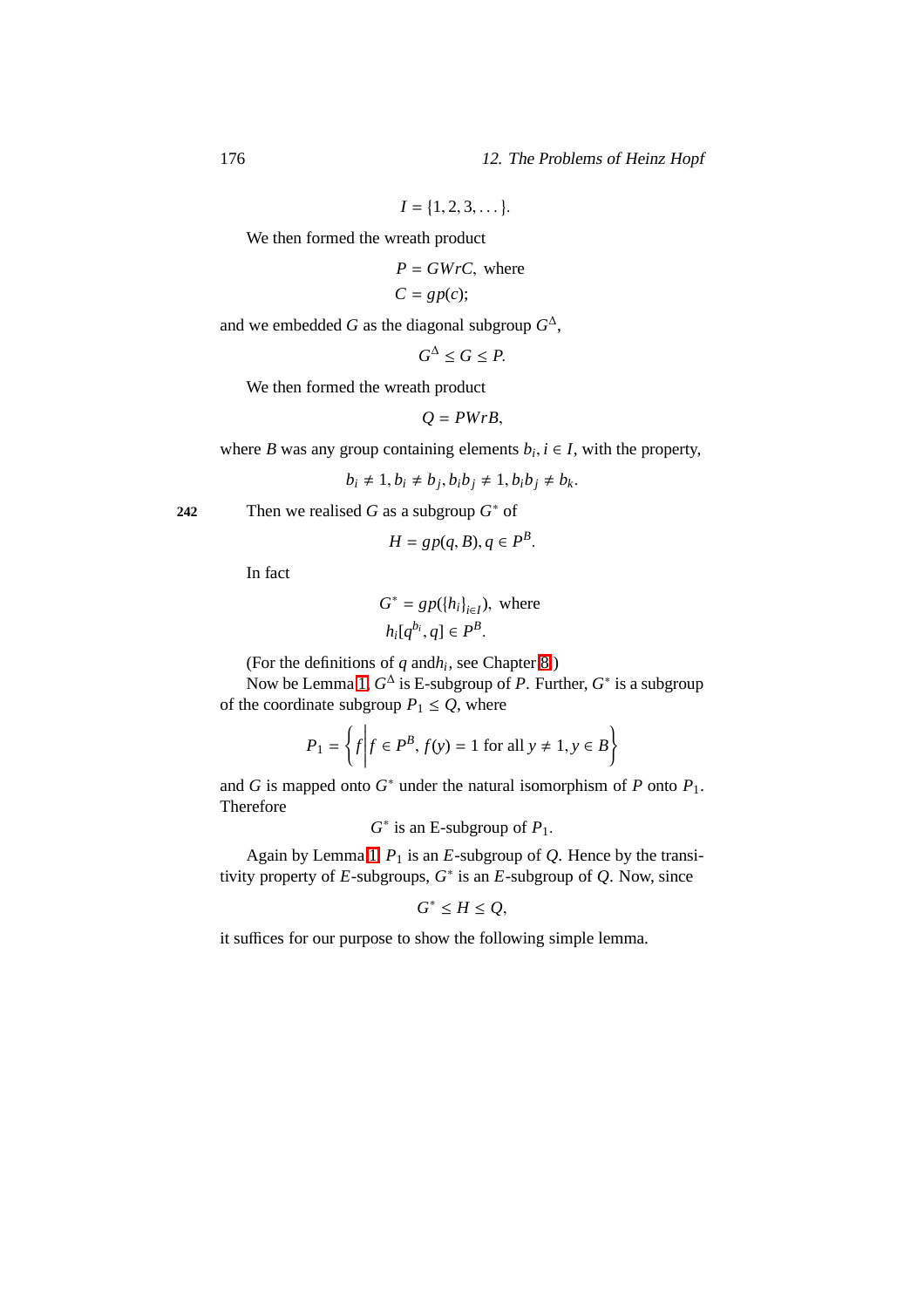**243 Lemma 2.** If  $G \leq H \leq K$ , and if *G* is an *E*-subgroup of *K*, then *G* is an *E*-subgroup of *H*.

For if *R*∆*G*, there is a subgroup *T*∆*K* with

$$
T\cap G=R;
$$

put  $S = T \cap H$ : then  $S \triangle H$ and

$$
S \cap G = T \cap H \cap G = T \cap G = R.
$$

Applying this lemma to  $G^* \leq H \leq Q$ , we obtain the stated result:

**Corollary 3.** *G* ∗ *is an E-subgroup of H.*

Let us now take *G* to be the free group of countably infinite rank presented by

$$
G = gp({a_i}_{i \in I}; \phi), \text{ where}
$$
  

$$
I = {\ldots 2, -1, 0, 1, \ldots}.
$$

Take *B* to be the infinite cyclic group

$$
B = gp(b), \text{ and}
$$

$$
b_i = b^{3i-1}
$$

Then

$$
h_i\bigg[q^{b^{3i-1}},q\bigg] = \bigg[b^{1-3i},qb^{3i-1},q\bigg].
$$

Identifying the group *G* with **244**

$$
G* = gp(\left\{h_i\right\}_{i \in I})
$$
  
we have 
$$
G \le H = gp(q, b).
$$

Let now *F* be the free group

$$
F = gp(s, t; \phi).
$$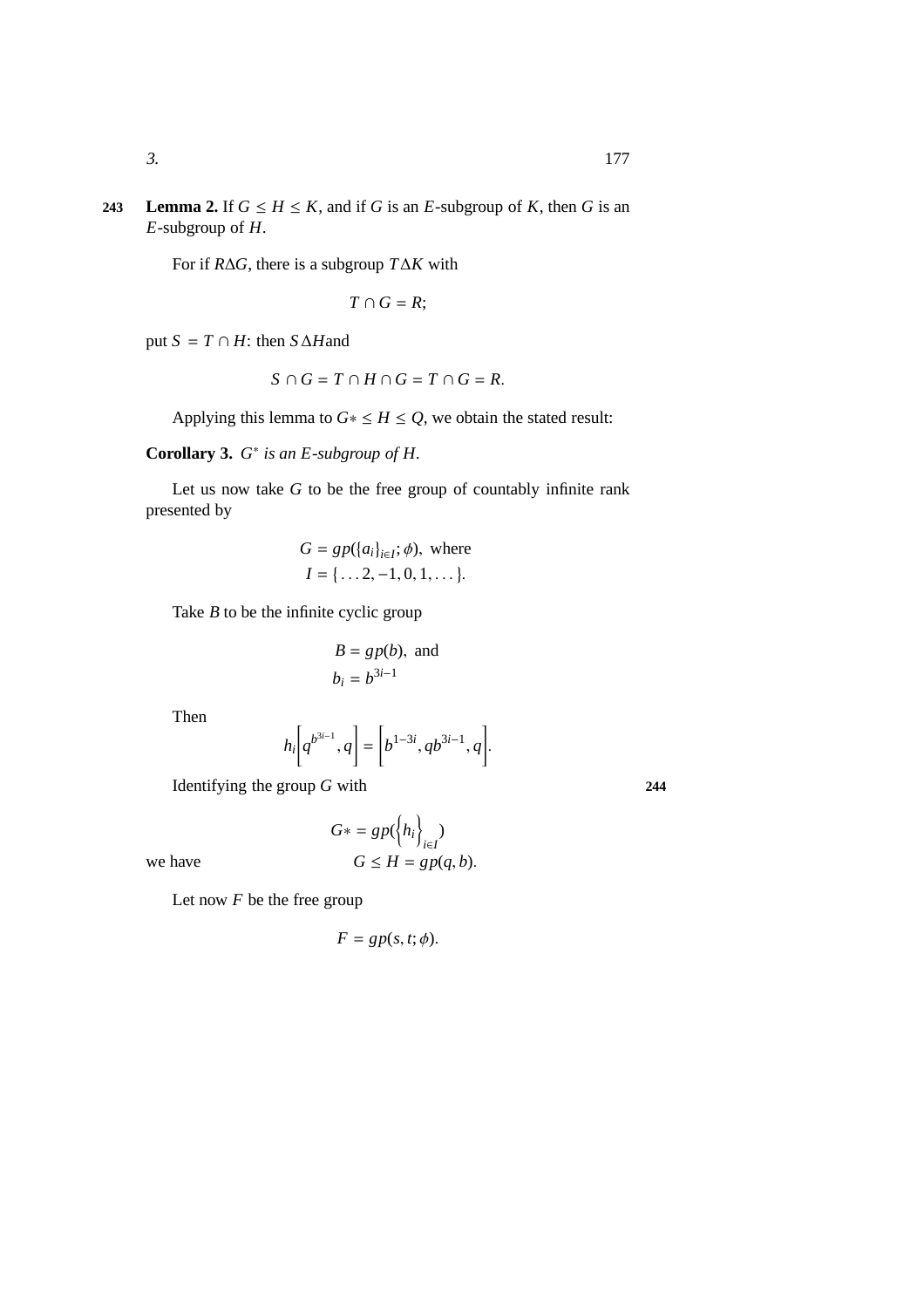### 178 12. The Problems of Heinz Hopf

Define  $E \leq F$  as

$$
E = gp(\{e_i\}_{i \in I}), \text{ where}
$$

$$
e_i = \left[s^{1-3i}, ts^{3i-1}, t\right], i \in I.
$$

We prove:

<span id="page-185-0"></span>**Theorem 3.** *The subgroup E is an E-subgroup of F. Proof.* Let  $\theta$  be the epimorphism of *F* onto *H* defined by

$$
s^{\theta} = b, t^{\theta} = q.
$$

Then we have

$$
e_i^{\theta} = h_i, i \in I, \text{ and}
$$

$$
E^{\theta} = G.
$$

Since *G* is freely generated by  $\{h_i\}$ 245 Since *G* is freely generated by  $\langle h_i \rangle_{i \in I}$ , it follows that *E* is also freely generated by  $\{e_i\}$ . Hence the restriction of  $\theta$  to *E* is an isomorphism. Let

*R*∆*E*.

Then

$$
R^{\theta}=R_0\Delta G.
$$

Now since *G* is an *E*-subgroup of *H*, there is a  $S_0 \Delta H$  such that

*G* ∩ *S*<sub>0</sub> =  $R_0$ .

Let  $S = S_0^{\theta^{-1}}$  $\int_0^{\theta^{-1}}$ . Then

*S*∆*F*.

We have

$$
(S \cap E)^{\theta} \le S^{\theta} \cap E^{\theta} = S_0 \cap G = R_0 = R^{\theta}.
$$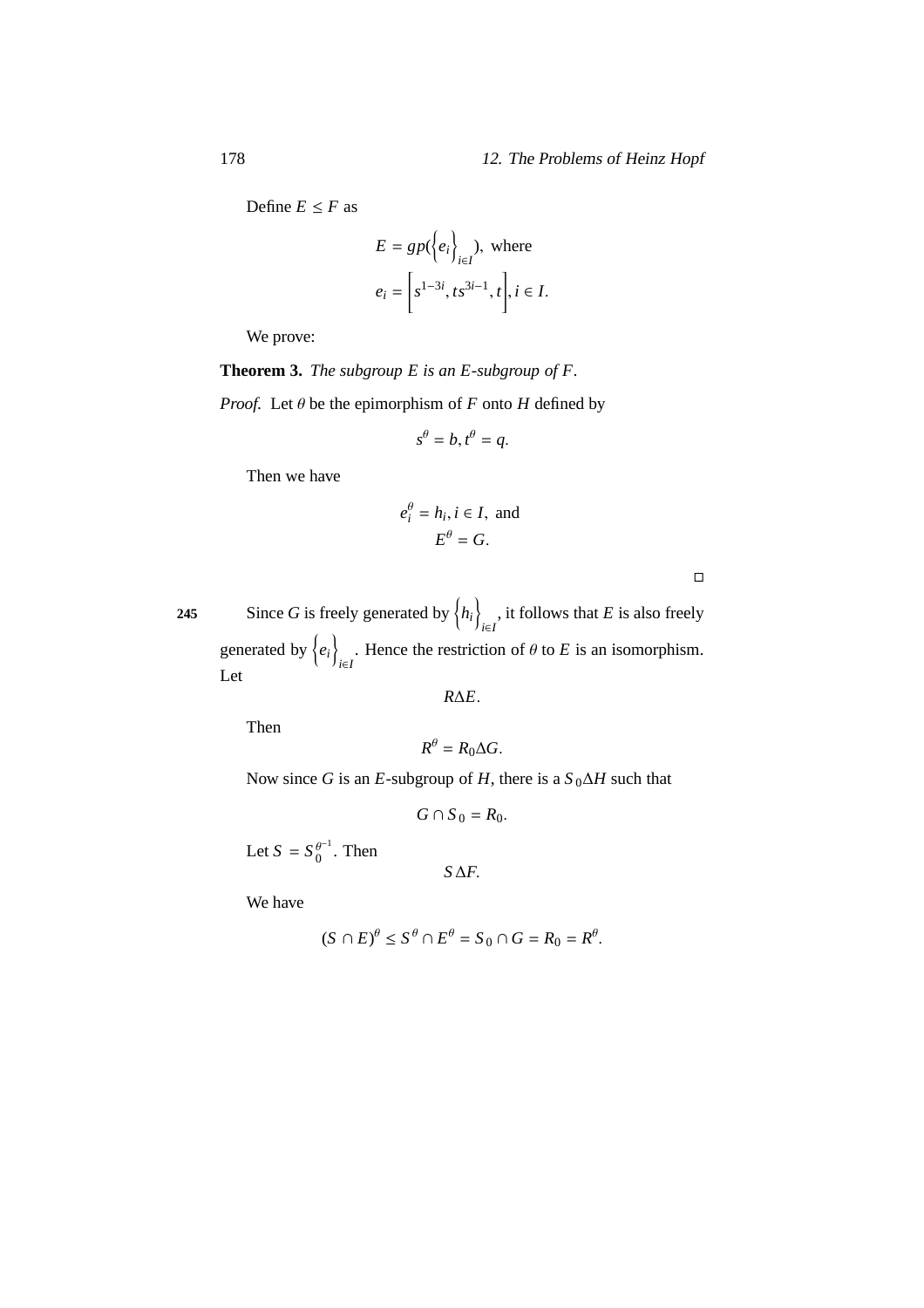#### 4. Finitely generated soluble non-Hopf group 179

This gives

$$
S\cap E\leq R,
$$

as the restriction of  $\theta$  to *E* is one- one. But evidently also  $R \leq S \cap E$ ; hence,

 $S \cap E = R$ .

This proves that *E* is an *E*-subgroup of *F*. **246**

It may be of interest to remark that Theorem [3](#page-185-0) is equivalent to the embedding theorem proved in Chapter [8.](#page-110-0) For a countable group *G* is an epimorphic image of  $E$  by an epimorphism, say  $\theta$ . Now since  $E$  is an *E*-subgroup of  $F$ ,  $\theta$  can be extended to an epimorphism  $\theta^*$  of  $F$ . Then

 $G \leq F^{\theta^*}$ , and

 $F^{\theta^*}$  is generated by 2 elements. The following is an unsolved problem in this context.

**Unsolved problem.** Is there a free infinite rank in the group

$$
F = gp(s, t; s^p = t^q = 1)?
$$

For  $p \ge 2, q \ge 6$ , the answer (unpublished) to this question is 'yes'. For  $p = 2$ ,  $q = 3$ , we have the following interesting problem:

**Problem.** Has the modular group an E-subgroup that is free of infinite rank?

## **4 Finitely generated soluble non-Hopf group**

The object of this section is to construct a finitely generated soluble non-Hopf group. In this section also we shall use the notation of Chapter [8.](#page-110-0) **247** Using the embedding procedure of Chapter [8,](#page-110-0) we embed the free abelian group of countably infinite rank into a 3-generator group *H* by suitably choosing the group *B*; and then we prove that a certain factor group of *H* is a non-Hopf group.

Let *G* be the free abelian group of countably infinite rank presented by

$$
G = gp({a_i}_{i \in I}; [a_i, a_j] = 1, i, j, \in I),
$$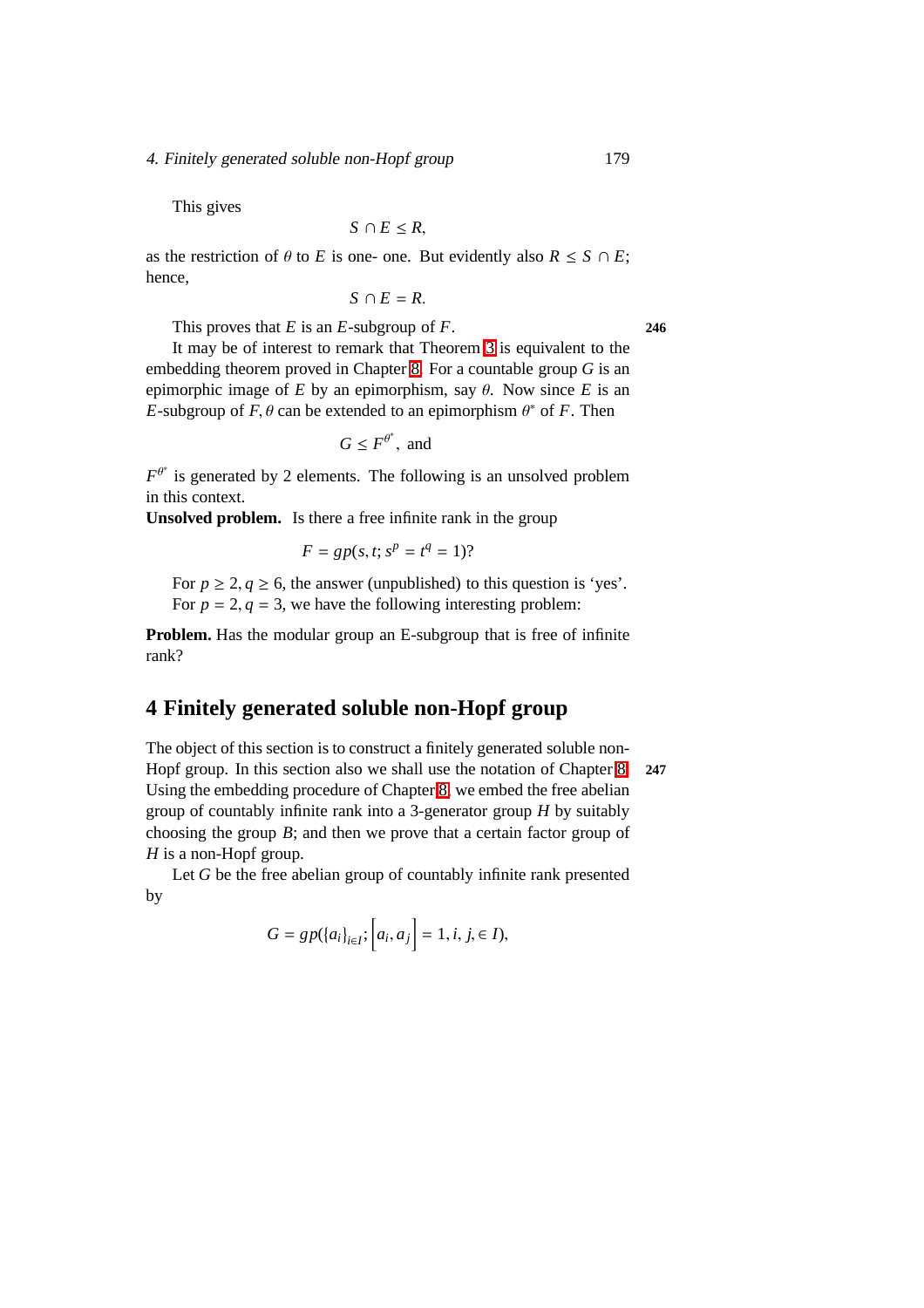180 12. The Problems of Heinz Hopf

 $where$ 

 $\{\ldots -1, 0, 1, 2, \ldots\}.$ 

As in Chapter [8,](#page-110-0) we embed *G* as the diagonal subgroup  $G^{\Delta}$  of  $G^C$  in

$$
P = G \, Wr \, C, \text{ where } C = gp(c).
$$

We now take the group *B* to be the free abelian group of rank 2 presented by

$$
B = gp(b, b'; [b, b'] = 1)
$$

and form the wreath product

$$
Q=PWrB.
$$

**248** Choose the elements  $b_i$  (see Chapter 8) as

$$
b_i=b^ib', i\in I.
$$

One easily verifies that these  $b_i$  satisfy the inequalities:

$$
b_i \neq 1, b_i \neq b_j, b_i b_j \neq 1, b_i b_j \neq b_k
$$

Therefore, as in Chapter 8, the group *G* is embedded as the subgroup *G*∗ of *H*, where

$$
H = gp(q, B) = gp(q, b, b') \le Q
$$

and  $G^* = gp(\{a_i\}_{i \in I}) \le H$ . We recall that  $q \in P^B$  is defined by

$$
q(1) = c,
$$
  
\n
$$
q(b_i^{-1}) = g_i, i \in I,
$$
  
\n
$$
q(y) = 1 \text{ otherwise,}
$$

where

$$
g_i \in G^C
$$
 is defined by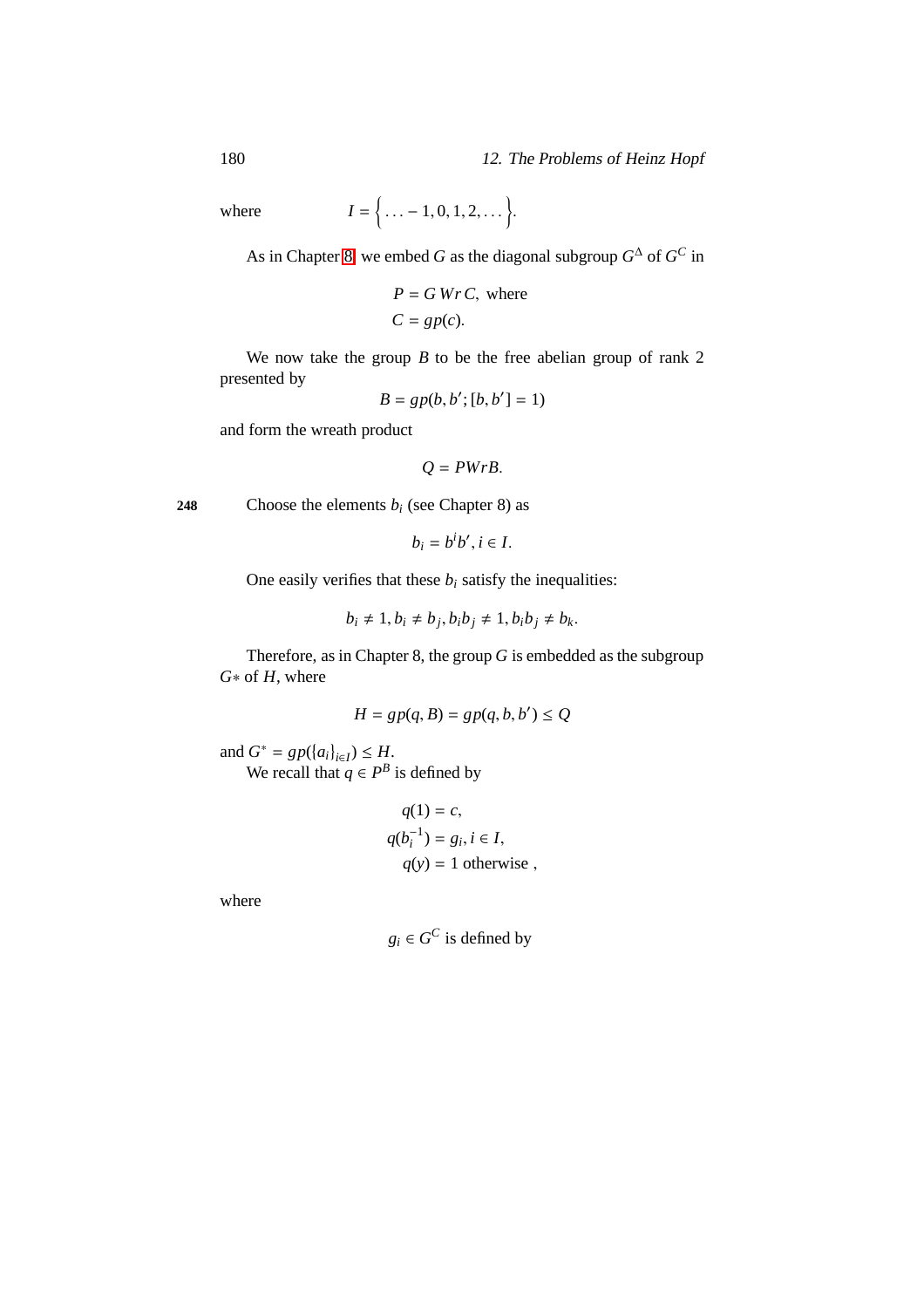### 4. Finitely generated soluble non-Hopf group 181

$$
g_i(c^n) = a_i^{-n}, n \in I
$$
; and further,  
 $h_i = [q^{b_i}, q], i \in I$ .

249 Consider the mapping of 
$$
B
$$
 onto  $B$  defined by

$$
b^{\beta} = b \text{ and}
$$
  

$$
b'^{\beta} = bb'.
$$

It is easy to verify that  $\beta$  is an automorphism of *B*. We want to extend  $\beta$  to an automorphism  $\beta^*$  of  $Q$ . (Our procedure is applicable to an arbitrary automorphism of *B*, but we require it only for the particular  $β$  we have specified.) To do this we first extend  $β$  to an automorphism of  $P^B$  as follows:

For every  $f \in P^B$ , define  $f^{\beta^*} \in P^B$  by

$$
f^{\beta^*}(y) = f(y^{\beta^{-1}}), \text{ for all } y \in B.
$$

It is easy to verify that  $\beta^*$  is one-one. Now if  $f_1, f_2 \in P^B$ , then for every  $y \in B$ , we have

$$
(f_1f_2)^{\beta*}(y) = f_1f_2(y^{\beta^{-1}}) = f_1(y^{\beta^{-1}})f_2(y^{\beta^{-1}}) = f_1^{\beta^*}(y).f_2^{\beta^*}(y).
$$

Hence,

$$
(f_1f_2)^{\beta*} = f_1^{\beta*}f_2^{\beta*};
$$

it follows that  $\beta^*$  is an automorphism of  $P^B$ .

We now extend  $\beta^*$  to Q and denote the extension of  $\beta^*$  also by  $\beta^*$ . For every  $q_o = b_o f \in Q$ , with ba  $\in B, f \in P^B$ , define 250

$$
q_0^{\beta^*} \qquad Q \text{ as follows :}
$$
  

$$
q_0^{\beta^*} = (b_0 f)^{\beta^*} = b_0^{\beta} f^{\beta^*}.
$$

If

$$
q_0 = b_0 f, b_0 \in B, f \in P^B
$$
 and  
 $q'_0 = b'_0 f', b'_0 \in B, f' \in P^B$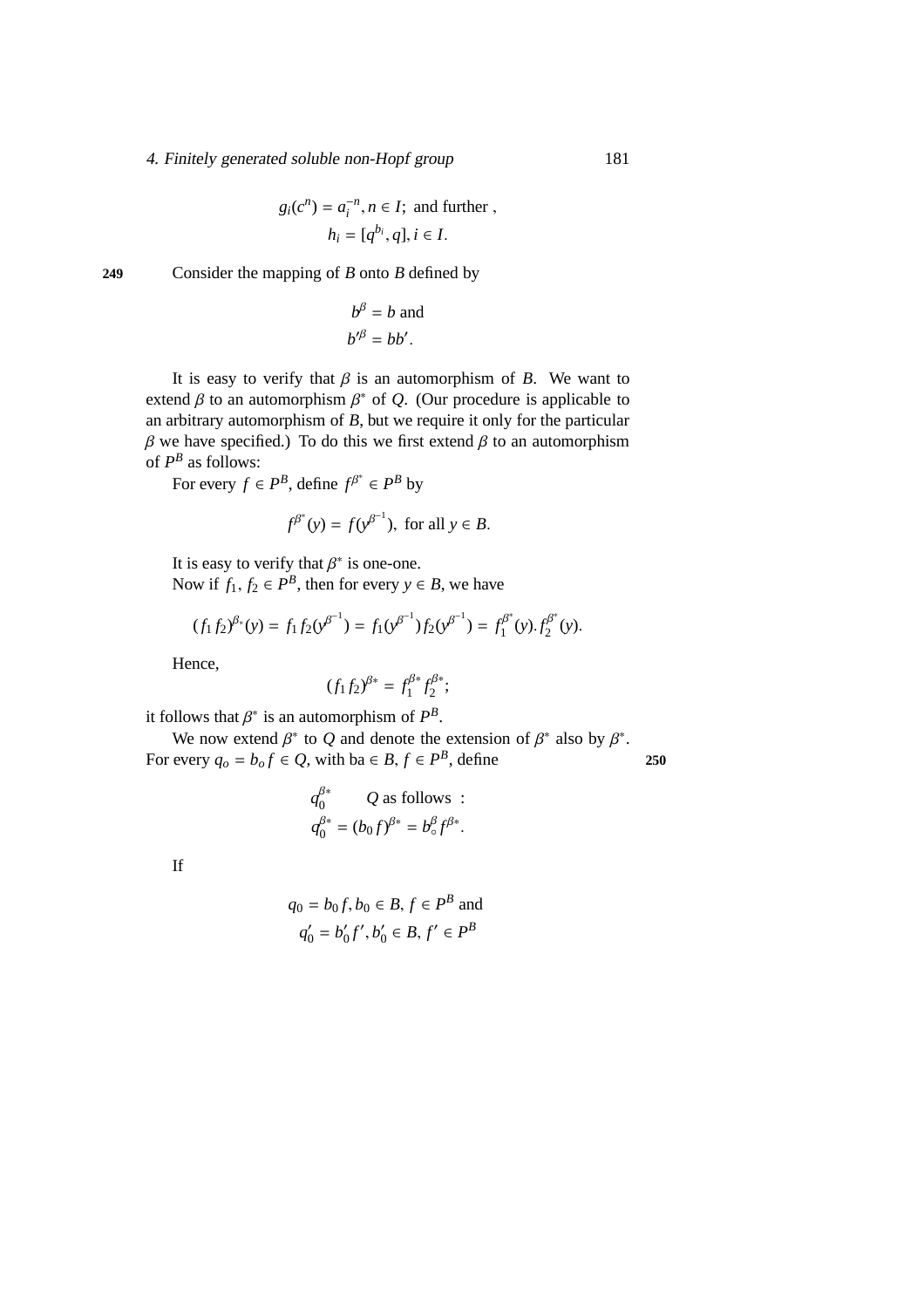.

are arbitrary elements of *Q*, then

$$
(q_0 q'_0)^{\beta^*} = (b_0 f b'_0 f')^{\beta^*} = (b_0 b'_0 f^{b'_0} f')^{\beta^*} = (b_0 b'_0)^{\beta^*} \cdot (f^{b'_0} f')^{\beta^*}
$$

$$
= (b_0 b'_0)^{\beta^*} (f^{b'_0})^{\beta^*} f'^{\beta^*}
$$

and

$$
q_0^{\beta*} q_0^{\beta*} = (b_0 f)^{\beta*} (b'_0 f')^{\beta*} = b_0^{\beta*} f^{\beta*} . b'_0^{\beta*} f'^{\beta*} = b_0^{\beta*} b'_0^{\beta*} (f^{\beta*})^{b'_0} f'^{\beta*}
$$

But

$$
(f'^{b'_0})^{\beta*}(y) = f^{b'_0}(y^{\beta-1}) = f(y^{\beta-1}b'_0{}^{-1})
$$
 for all  $y \in B$ ,

and

$$
\begin{aligned} (f^{\beta *})^{b_0'^{\beta *}}(y) &= f^{\beta *}(y(b_0'^{\beta *})^{-1}) = f^{\beta *}(y(b_0'^{-1})^{\beta *}) \\ &= f((yb'^{-1}\beta_0)^{\beta-1}) = f(y^{\beta-1}b_0'^{-1}), \end{aligned}
$$

**251** for all  $y \in B$ .

Therefore

$$
(f^{\beta*})^{b_0'} = f^{b_0'}\mathcal{S}^*.
$$

Hence

$$
(q_0 q')^{\beta*} = q_0^{\beta*} q'^{\beta*}.
$$

Again one can easily verify that  $\beta$ <sup>\*</sup> is one-one and onto; that is,  $\beta$ <sup>\*</sup> is an automorphism of *Q*.

Next, let  $\gamma$  be the automorphism of *G* defined by

$$
a_i^{\gamma} = a_{i+1} (i \in I).
$$

We want to extend  $\gamma$  to an automorphism  $\gamma *$  of  $Q$ . (Our procedure is applicable to an arbitrary automorphism of *G*, but we require it only for the particular  $\gamma$  we have specified.) Define the mapping  $\gamma^+$  of  $G^C$  onto *G <sup>C</sup>* as follows:

If  $f \in G^C$ , then  $f^{\gamma+} \in G^C$ , and

$$
f^{\gamma+}(c^n) = (f(c^n)) \text{ for } n \in I.
$$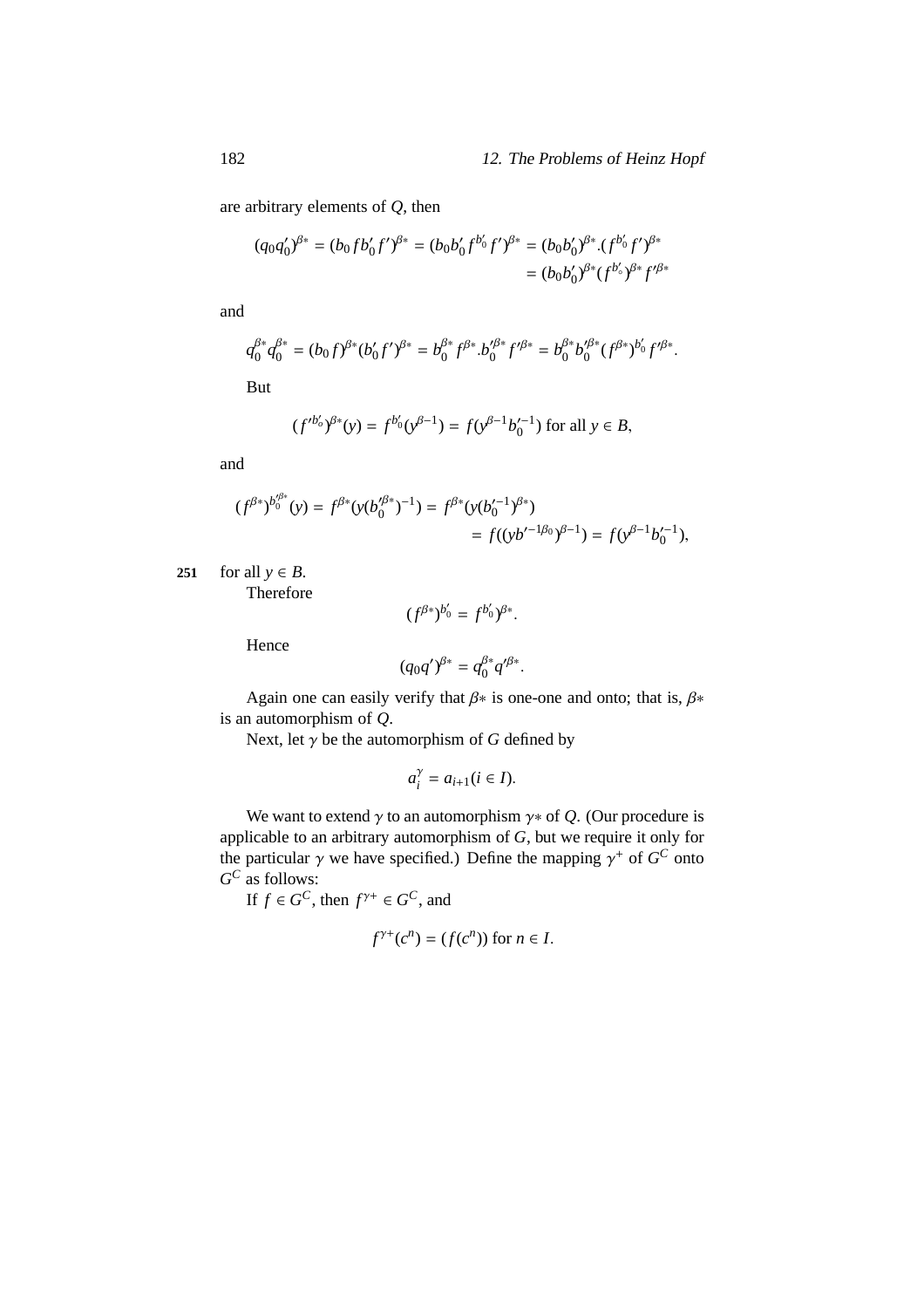252 A straight forward verification shows that  $\gamma^+$  is an automorphism of  $G^C$ . We now extend  $\gamma^+$  to *P* by putting

$$
(c^t f)^{\gamma^+} = c^t f^{\gamma^+}, c \in C, f \in G^C, t \in I.
$$

Let  $p_1 = c^t f$ ,  $P_2 = c^u f'$  belong to *P*. Then

$$
(p_1p_2)^{\gamma^+} = (c^{t+u} f^{c^u} f')^{\gamma^+} = c^{t+u} (f^{c^u} f')^{\gamma^+}
$$
  
=  $c^{t+u} (f^{cu})^{\gamma^+} f'^{\gamma^+};$  and  

$$
p_1^{\gamma^+} p_2^{\gamma^+} = c^t f^{\gamma^+} c^u f'^{\gamma^+} = c^{t+u} (f^{\gamma^+})^{c^u} f'^{\gamma^+}.
$$

But

$$
(f^{c^n})^{\gamma^+}(c^n) = (f^{c^n}(c^n))^{\gamma} = (f(c^{n-u}))^{\gamma}
$$
  
=  $f^{\gamma^+}(c^{n-u}) = (f^{\gamma^+})^{c^n}(c^n)$ , for all  $n \in I$ .

Therefore

$$
(f^{c^u})^{\gamma^+} = (f^{\gamma^+})^{c^u}
$$

.

Hence **253**

$$
(p_1p_2)^{\gamma^+} = p_1^{\gamma^+}p_2^{\gamma^+}
$$

It is obvious that the extended mapping  $\gamma^+$  is one-one and onto. Thus  $\gamma^+$  is an automorphism of *P*.

We now extend  $\gamma^+$  to an automorphism  $\gamma^+$  of Q. We first define  $\gamma^+$ on  $P^B$  as follows. For any  $y \in P^B$ ,  $g^{\gamma^*} \in P^B$  and

$$
g^{\gamma*}(y) = (g(y))^{\gamma^+}
$$

One easily verifies that  $\gamma$ <sup>\*</sup> is an automorphism of  $P^B$ . We now extend  $\gamma$ <sup>\*</sup> to *Q* by putting

$$
(b_0 g)^{\gamma*} = b_0 g^{\gamma*}, \text{ for } b_0 \in B, g \in P^B.
$$

Let

$$
q_1 = b_0g, q_2 = b'_0g',
$$
 be in Q with  
 $b_0, b'_0 \in B, g, g' \in P^B$ . Then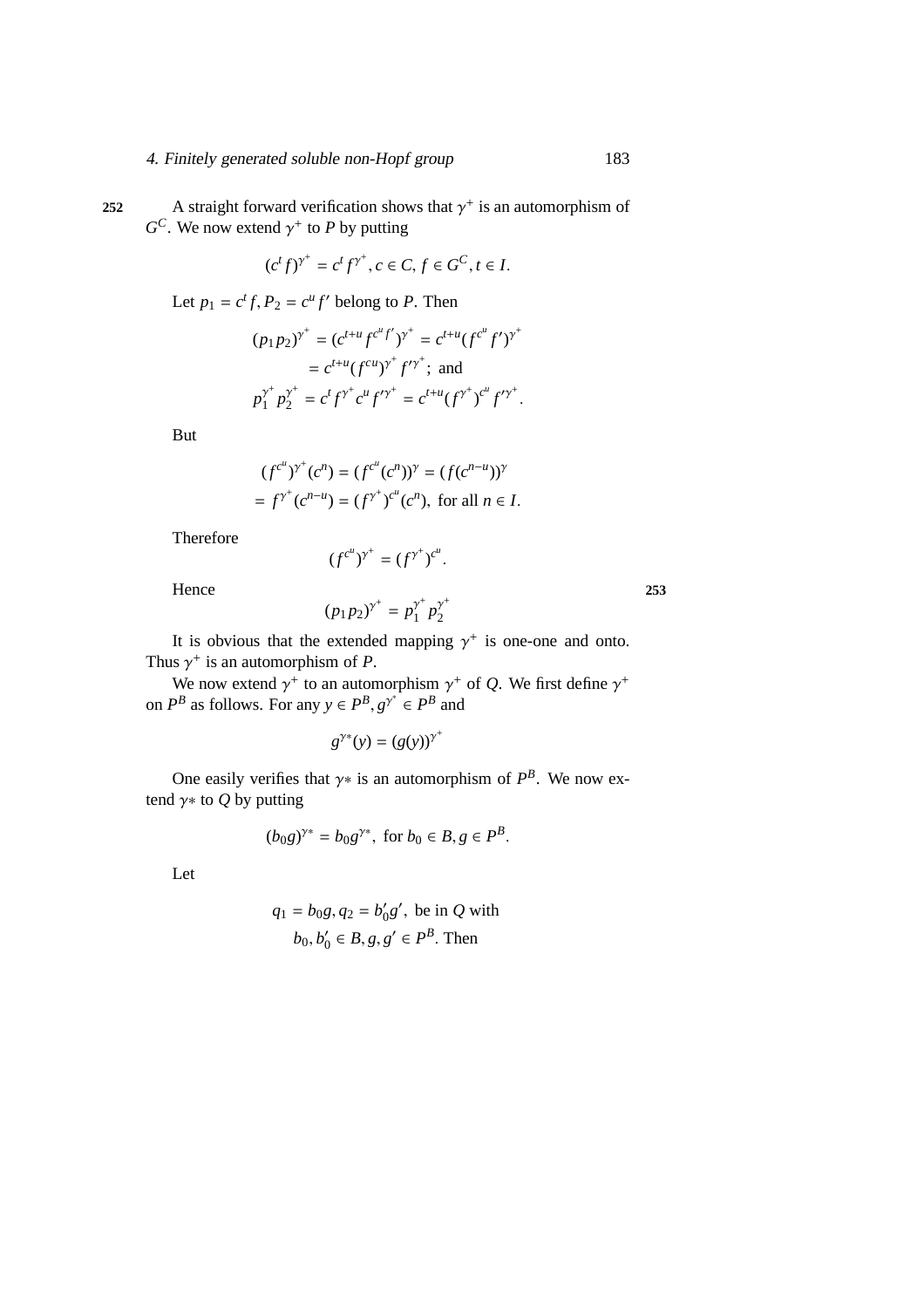$$
(q_1 q_2)^{\gamma^*} = (b_0 b'_0 g^{b'_0} g')^{\gamma^*} = b_0 b'_0 (b^{b'_0} g')^{\gamma^*}
$$
  
=  $b_0 b'_0 (g^{b'_0})^{\gamma^*} g'^{\gamma^*};$  and  

$$
q_1^{\gamma^*} q_2^{\gamma^*} = b_0 g'^{\gamma^*}. b'_0 b'_0 (g^{\gamma^*})^{b'_0} g'^{\gamma^*}.
$$

**254** But,

$$
(g^{b'_0})^{\gamma*}(y) = (g^{b'_0}(y))^{\gamma^+} = (g(yb_0'^{-1}))^{\gamma^+} = g^{\gamma*}(g^{b'_0}(g^{\gamma*})^{b_0}(y)) \text{ for all } y \in B.
$$

That is to say,

$$
(g^{b'_0})^{\gamma*} = (g^{\gamma*})^{b'_0}; \text{ that is },
$$

$$
(q_1q_2)^{\gamma*} = q_1^{\gamma*}q_2^{\gamma*}.
$$

One easily sees that  $\gamma *$  is one-one and onto. Hence,  $\gamma *$  is an automorphism of *Q*.

It will be noticed that the procedure of extending  $\gamma$ <sup>+</sup> by  $\gamma$ <sup>\*</sup> is the same as that of extending  $\gamma$  to  $\gamma^+$ ; in fact it applies to wreath products in gen-**255** eral. Now, however, we being to use the particular automorphisms  $\beta$ ,  $\gamma$ we had chosen and the automorphisms  $\beta^*$ ,  $\gamma^*$  constructed from them.

Now consider automorphism  $\beta * \gamma *$  of *Q*. For any  $b_0 \in B$ , we have *b* β∗γ∗  $b_0^{\beta*\gamma*} = (b_0^\beta)$  $b_0^{\beta}$ )<sup>γ∗</sup> =  $b_0^{\beta}$  $\int_0^\beta$ ; that is  $\beta * \gamma *$  is an extension of  $\beta$ . Further.

$$
q^{\beta^* y^*}(y) = (q^{\beta^*})^{\gamma^*}(y) = (q^{\beta^*}(y))^{\gamma^*} = (q(y^{\beta-1}))^{\gamma^*}.
$$

Therefore

$$
q^{\beta*\gamma*}(1) = (q(1^{\beta-1}))^{\gamma^+} = (c)^{\gamma^+} = c
$$
  

$$
(q^{\beta*\gamma*}(b_i^{-1})) = (q((b_i^{-i})^{\beta^{-1}}))^{\gamma^+} = (q((b_i^{\beta-1})^{-1})))^{\gamma^+}.
$$

But

and (*q*

$$
b_i^{\beta-1} = (b^i b')^{\beta-1} = (b^i)^{\beta-1} (b')^{\beta-1} = b^i b^{-1} b' = b^{i-1} b' = b_{i-1},
$$
  
so that 
$$
q^{\beta * \gamma *}(b_i^{-1}) = (q((b_{i-1}))^{\gamma^+} = (g_{i-1})^{\gamma^+}.
$$

**256** As

$$
g_{i-1}^{\gamma^+}(c^n) = (g_{i-1}(c^n))^{\gamma} = (a_{i-1}^{-n})^{\gamma} = a_i^{-n}, \text{ for all } n \in I,
$$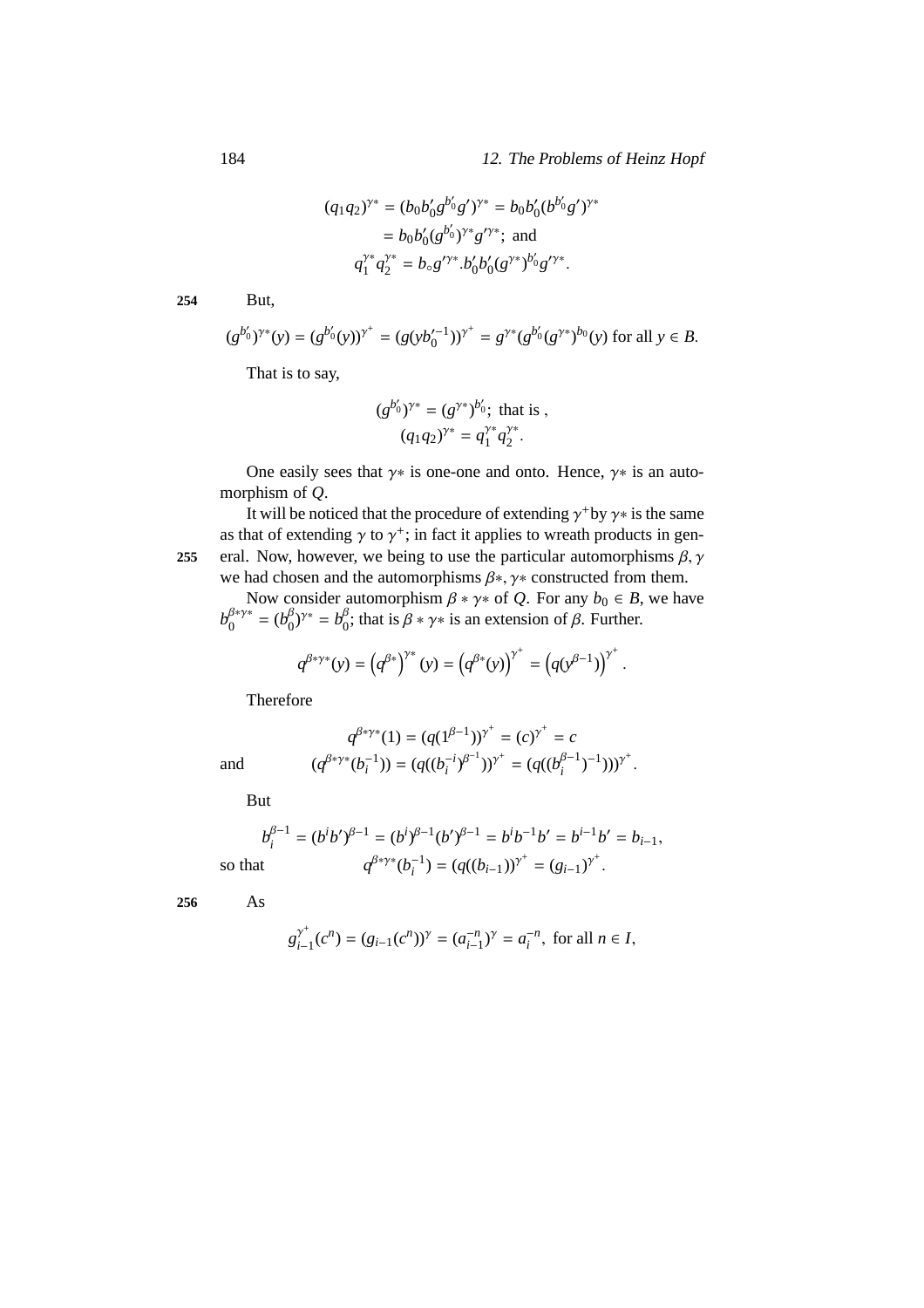### 4. Finitely generated soluble non-Hopf group 185

it follows that

$$
q^{\beta*\gamma*}(b_i^{-1})=g_{i-1}^{\gamma^+}=g_i, i\in I.
$$

Now, since  $b_i$  permute among themselves upon applying  $\beta$ , we have

$$
q^{\beta*\gamma*}(y) = 1, y \neq 1, b_i^{-1}, i \in I.
$$

Therefore

$$
q^{\beta*\gamma*}=q.
$$

This shows that  $\beta * \gamma *$  maps  $H = gp(b, b', q)$  onto itself. Let  $\alpha$  be the restriction of  $\beta * \gamma *$  to *H*, so that  $\alpha$  is an auto-morphism of *H*. We have

$$
h_i^{\alpha} = [q^{b_i}, q]^{\alpha} = \left[q^{\alpha^{b_i^{\alpha}}}, q^{\alpha}\right] = \left[q^{b_i^{\alpha}}, q\right] = \left[q^{b_{i+1}}, q\right] = h_{i+1}
$$
\n(for  $b^{\alpha_i} = (b^i b')^{\alpha} = (b^i)^{\beta} b'^{\beta} = b^i b b = b^{i+1} b' = b_{i+1}$ ).

Consider  $R \leq G$ , where

$$
R = gp(\ldots, a_{-1}, a_0)
$$

In the identification of *G* with  $G^*$ , *R* is identified with **257** 

$$
R^* = gp(\ldots, h_{-1}, h_0).
$$

Trivially,

$$
R^*\Delta G^*.
$$

Now by the corollary of Lemma [2,](#page-183-0) *G* ∗ is an *E*-subgroup of *H*. There is therefore an

$$
S^*\Delta H
$$
, such that  
 $R^* = S^* \cap G^*$ .

Let

$$
K = H/S^*.
$$

Then

$$
K = H/S^* \cong H^{\alpha}/S^{*^{\alpha}} = H/S^{*^{\alpha}}.
$$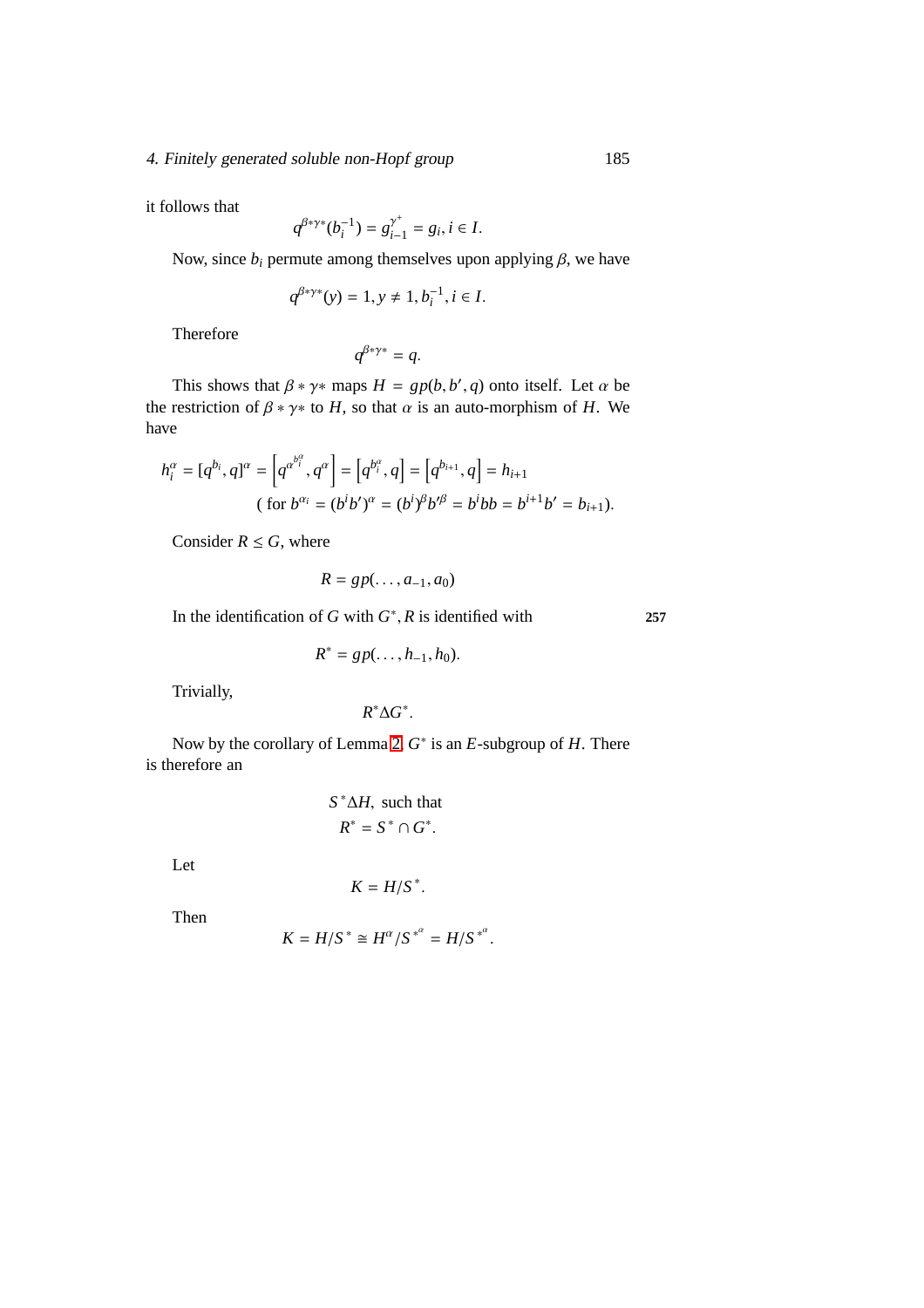Now

$$
S^* \ge gp(\ldots, h_{-1}^{\alpha}, h_0^{\alpha}) = gp(\ldots, h_{-1}, h_0, h_1).
$$

But, **258**

$$
h_1 \notin R^* = S^* \cap G^*, \text{ so that}
$$

$$
h_1 \notin S^*
$$

Thus  $S^*$  is strictly contained in  $S^{*^{\alpha}}$ . We have

$$
H/S^{*^{\alpha}} \cong H/S^*/S^{*^{\alpha}}/S^*.
$$

Thus

$$
K = H/S^{*^{\alpha}} \cong H/S^{*}/S^{*^{\alpha}}/S^{*} = K/N,
$$

where  $N = S^{*^{\alpha}}/S^*$  is not trivial. Evidently *K* is a 3-generator group. Further by Corollary [2,](#page-178-0) p. 141 of Chapter [8,](#page-110-0) since *G* is abelian, *H* and therefore  $K$  is soluble of length 3. Thus we have proved:

**Theorem 4.** *The group*

 $K = H/S^*$ 

*is a 3-generator non-Hopf group, soluble of length 3.*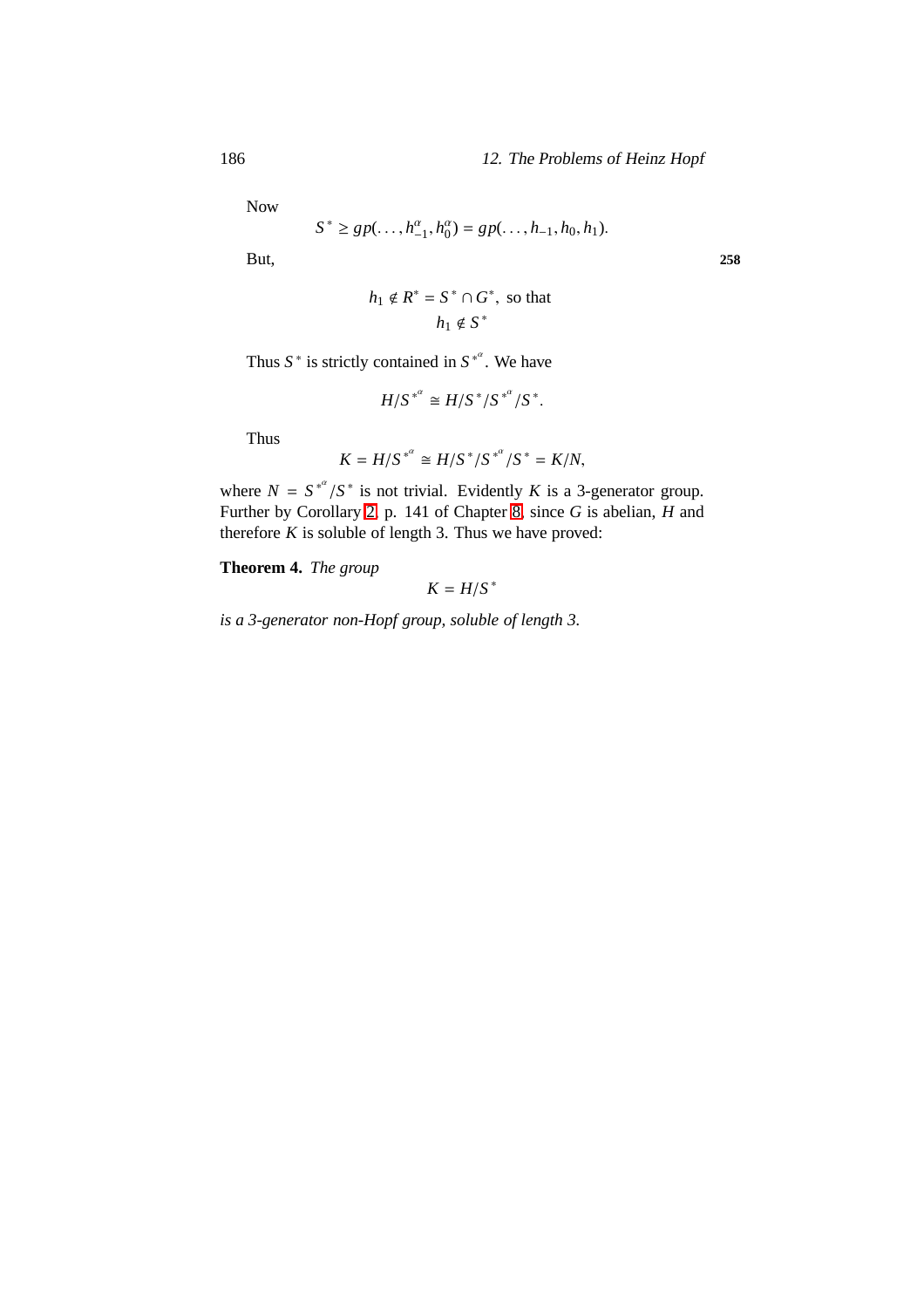# **Bibliography**

- [1] Baer, Reinhold (1953) Das Hyperzentrum einer Gruppe *III*. **259** Math. Zeitschr, 59, 299-338
- [2] Birkhoff, Garret(1935)- On the structure of abstract algebras. Proc Cambridge Philos. Soc. 31, 433-454.
- [3] Boone, W. W. (1954<sup>a</sup>) Certain simple uusolvable problems of group theory I.Proc. K. Nederl. Akad. Wetensch. Amsterdam (*A*) 57, 231-237.

(1954*<sup>b</sup>* )- Certain simple unsolvable problems of group theory II. Proc. K. Nederl. Akad. Wetensch. Amsterdam (*A*)57, 492-497.

(1955*<sup>a</sup>* )- Certain simple unsolvable problems of group theory III. Proc. K. Nederl. Akao. Wetensch. AMsterdam (*A*) 58, 252-256.

 $(1955<sup>b</sup>)$ - Certain simple unsolvable problems of group theory IV. Proc. K. Nederl. Akad. Wetensch. Amsterdam (*A*)58, 571-577.

(1957)- Certain simple unsolvable problems of group theory VI. Proc. K. Nederl. Akad. Wetensch. Amsterdam (*A*)60, 22-27.

(1958)- The word problem. Proc. Nat. Acad. Sc. U.S.A.44, 1061- 1065.

(1959)- The word problem. Annals of Math. (70) No.2, 207-265.

[4] Britton J.L.(1956)- Soution of the word problem for certain types of groups *I*. Proc. Glasgow Math. Assoc. 3, 45-54.

(1957)- Soution of the word problem for certain types of groups *II*. Proc. Glasgow Math. Assoc. 3., 68-90.

187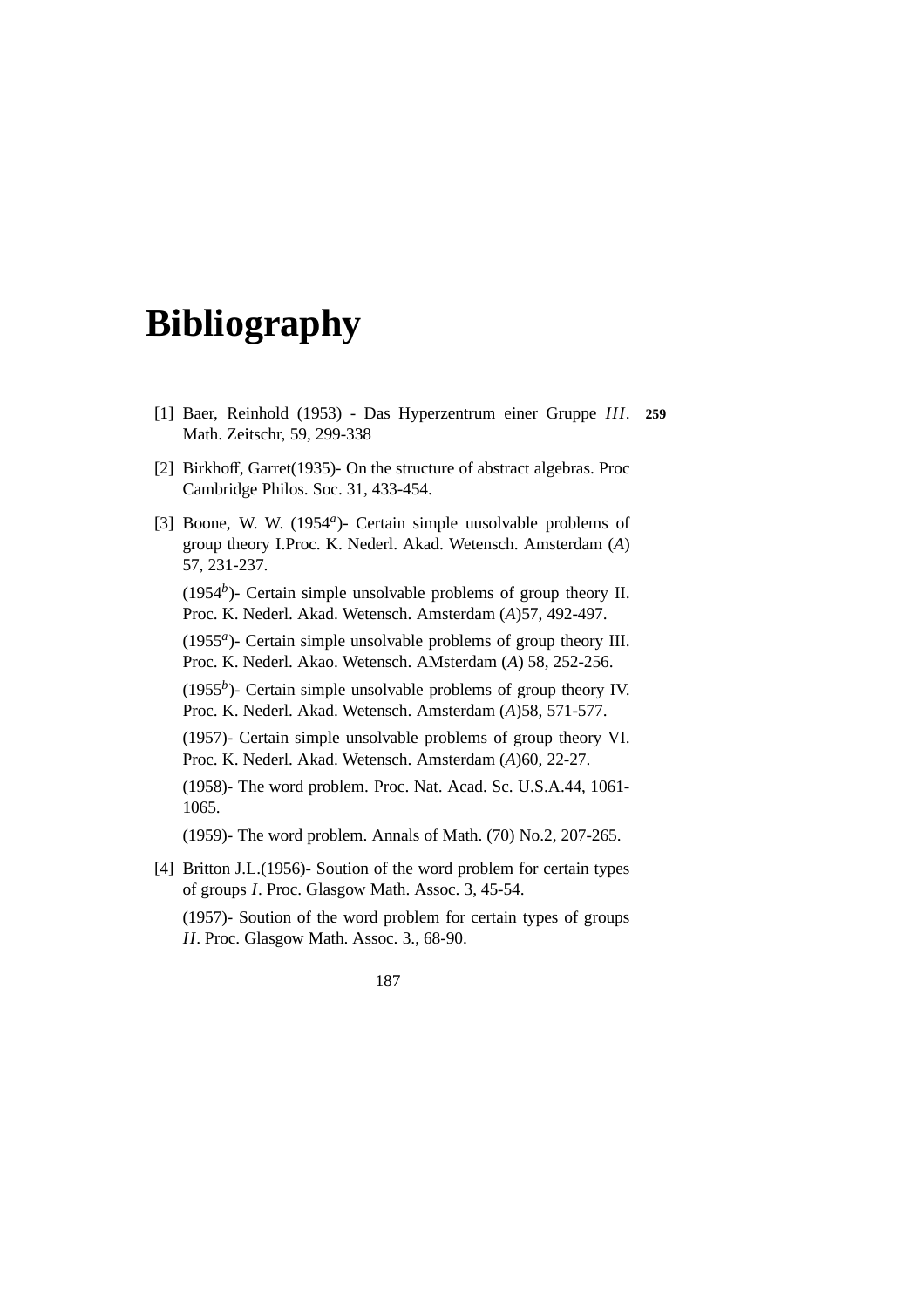(1958) - The word problem for groups. Proc. Lond. Math. Soc. (3) 8, 493-506.

- **260** [5] Burnside, W.(1902) On an unsettled question in the theory of discontinuous groups. Journal of Pure and Applied Maths. (Lond.) 33, 230-238.
	- [6] Coxeter, H.S.M.and W.O.J.Moser (1957) Generators and relations for discrete groups. (Ergebnisse der Mathematik undihrer Grenzgebiete) Springer-Verlag, Berlin, Gottingen, Heidelberg.
	- [7] Hall, P. (1933) A contribution to the theory of groups of prime order. Proc. London Math. Soc. (2) 36, 29-95.

(1954*<sup>a</sup>* ) - The splitting properties of relatively free groups. Proc. London Math. Soc.(3) 4, 343-356.

(1954*<sup>b</sup>* ) - Finiteness conditions on soluble groups. Proc. London Math. Soc. (3)4, 419-436.

- [8] Hall, P. and Graham Higman (1956)- On the p-length of p-soluble groups and reduction theorems for Burnside's problem. Proc. London Math. Soc. (3) 6, 1-42.
- [9] Hall, Marshall Jr.(1959)- Solution of the Burnside problem for exponent six. Illinois J. Math. Vol.2, No.4B(1958) 764-786.
- [10] Higman, Graham (1951)- A finitely related group with an isomorphic proper factor group. J. London Math. Soc. 26, 59-61.

(1956)- On finite groups of exponent five. Proc. Cambridge Philos. Soc. 52, 381-390.

- [11] Higman Graham and B.H. Neumann (1952)- Groups as groupoids with one law. Publ. Math. Debrecen 2, 215-221.
- [12] Higaman Graham, B.H. Neumann and Hanna Neumann(1949)- Embedding theorems for groups. J. London Math. Soc. 24, 247- 254.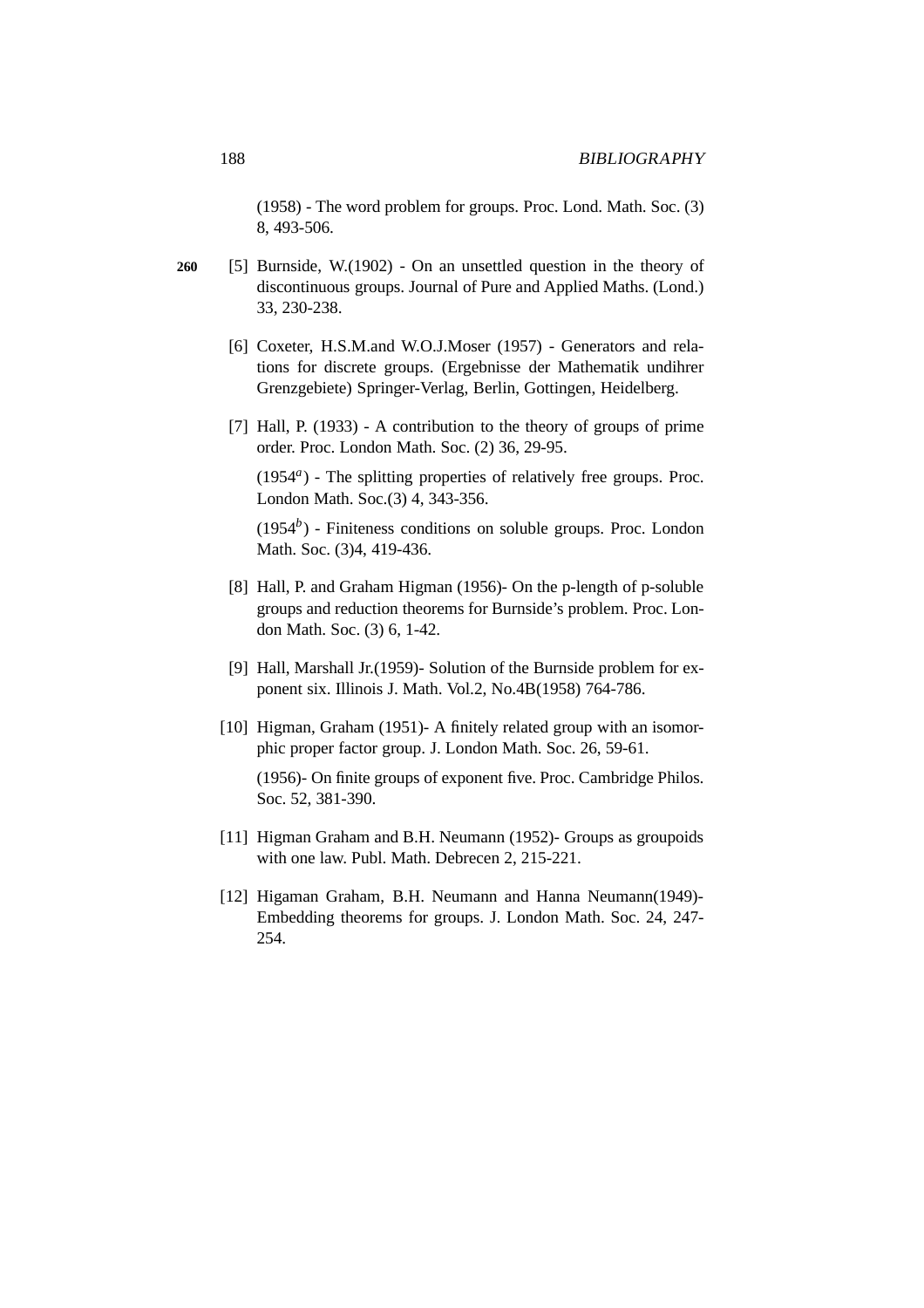- [13] Hirsh, K. A.(1938<sup>a</sup>) On infinite soluble groups I. Proc. London Math. Soc. (2) 44, 53-60. (1938<sup>b</sup>)- On infinite soluble groups II. Proc. London Math. Soc. (2) 44, 336-344.
- [14] Hirsch K.A. (1946) On infinite soluble groups III. Proc. London **261** Math. Soc. (2) 49, 184-194.

(1952)- On finfinite soluble groups IV. J. London math. Soc. 27, 81-85.

(1954)- On infinite soluble groups V. J. London Math. Soc. 29, 250-254.

- [15] Kaloujnine, Leo(1948)- La struture des p-groupes des sylow des groupes symetriques finis. Ann. Sci. Ecole Norm. Sup. (3) 65, 239- 276.
- [16] Kaloujnine, Leo and Marc Krasner (1950)- Produit complet des groupes de permutations et probleme d'extension des roupes, Acta. Sci. Math. Szeged. Vol.13, 208-230.

(1951) - Produit complet des groupes de permutations et probleme d' extension des groupes, Acta Sci. Math. Szeged. Vol. 14, 39- 66,69-82.

[17] Kostriken, A. I.(1955)- Solution of the restricted Burnside problem for exponent five, Izv. Akad. Nauk SSSR, Ser., at. 19, 233- 244(Russian)

(1959)- On Burnside's problems. Izv. Akad. Nauk SSSR Ser Mat. (23), 3-34(Russian).

- [18] Kurosh, A.G. (1955)- Theory of groups. Chelsea Publ, Co., New York, N.Y., Vol. I. (1956)- Theory of groups. Chelsea Publ. Co., New York, N.Y., Vol. II.
- [19] Levi, F. and B.L.van der Waerden (1933)- Über eine besondere Klasse von Gruppen Abh. Math. Sem. Hamburg, 154-158.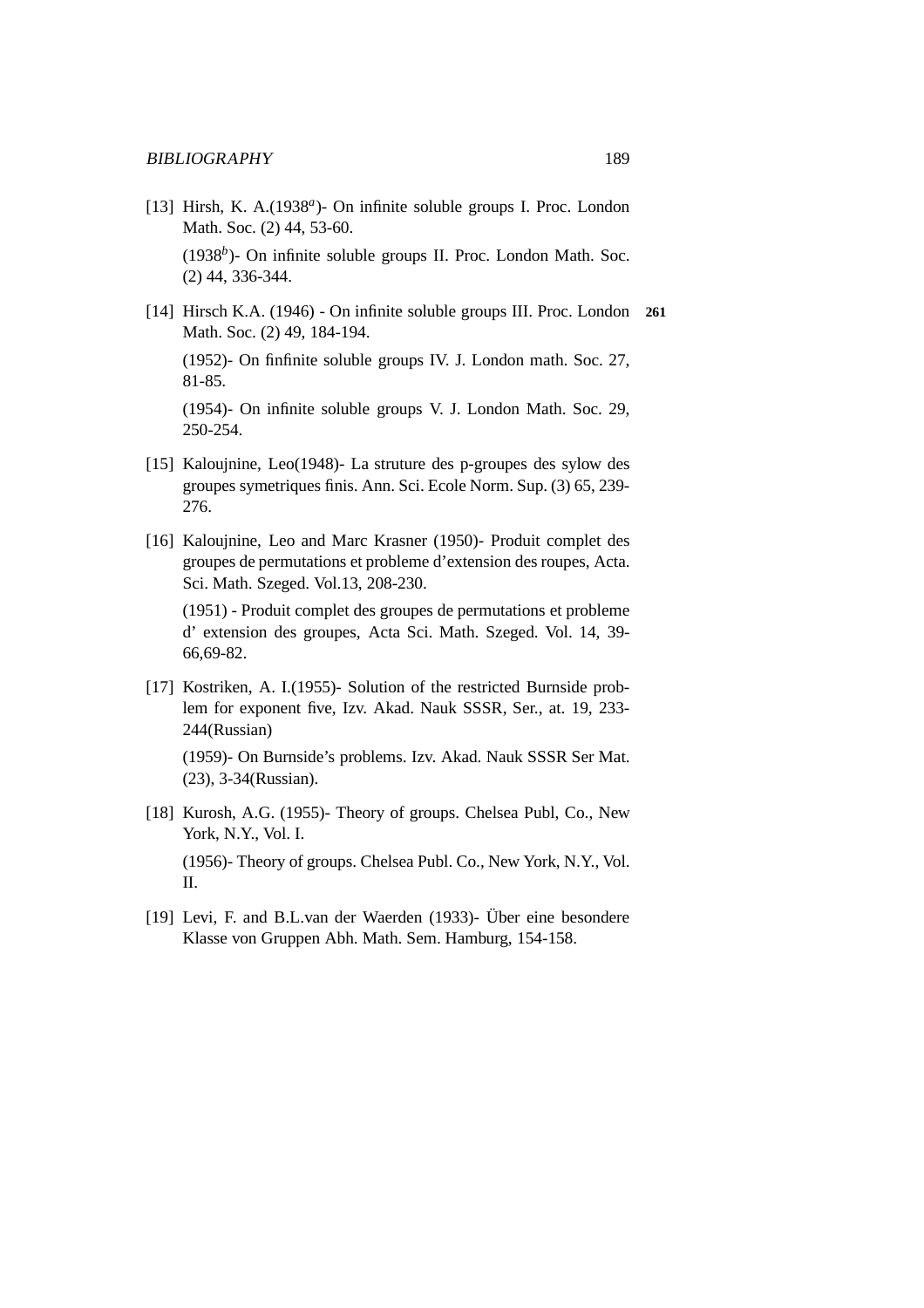- [20] Lyndon, R.C. (1952)- Two notes on nilpotent groups. Proc. Amer. Math. Soc. 3, 579-583.
- [21] Magnus, Wilhelm (1932)- Oas Identitatsproblem fou Gruppen miteiner definierenden Relation, Math. Ann. 106, 295-307.

(1935)- Beziehungen zwischen Gruppen und Idealen in einem speziellen Ring. Math. Ann. 111, 259-280.

262 [22] Neumann, B.H.(1937<sup>*a*</sup>) - Identical relations in groups I. Math. Ann. 114, 506-525.

> (1937*<sup>b</sup>* )- Some remarks on infinite groups. J. London Math. Soc. 12, 120-127.

> (1950)- A two-generator group isomorphic to a proper factor group. J. London Math. Soc. 25, 247-248.

> (1953)- On a problem of Hopf. J. London Math.Soc. 28, 351-353.

(1954)- An essay on free products of guoups with amalgamations. Phil. Trans. Roy. Soc. London. A, 246, 503-545.

(1956)- On some finite groups wiht trivial multiplicator. Publ. Math. Debrecan 4, 186-194.

[23] Neumann, Hanna (1957)- Generalised free products with amalgamated subgroups I. Amer. J. MATH. 70, 590-625.

(1949)- Generalised free products with amalgamated subgroups II. Amer. J. Math. 71, 491-540.

(1950)- Generalised free sums of cyclical groups. Amer. J. Math. 72. 671-685.

(1951)- On an amalgam of abelian groups. J. London Math. Soc. 26, 228-232.

(1956)- On varieties of groups and their associated near rings. Math. Math. Zeitschr. 65, 36-69.

[24] Neumann, B.H. and Hanna Neumann(1950)- A remark on generalised free products. J. London Math. Soc. 25, 202-204.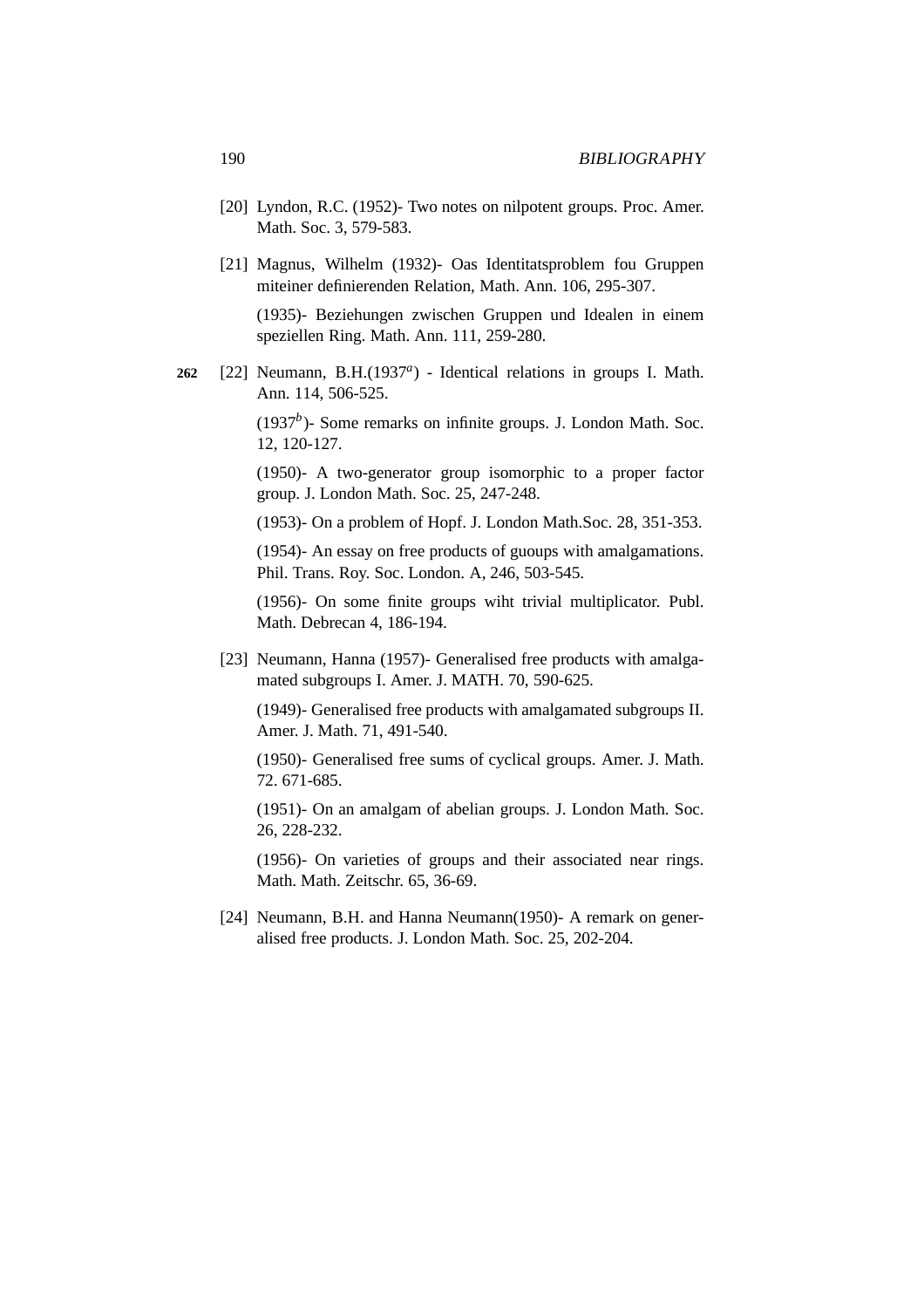(1950-51)- Zwei Klassen charakteristischer unterguppen und ihre factor gruppen. Math. Nach. 4, 106-125.

(1953)- A contribution to the embedding theory of group amalgams. Proc. London Math. Soc. (3), 3, 245-256.

(1959)- Embedding theorems for groups. J. London Math. Soc. 34, 465-479.

- [25] Newman, H.H.A. (1942) On theories with a combinatorial defi- **263** nition of "equivalence". Annals of Math, 43, 223-243.
- [26] Novikov, P.S. (1952)- On the algorithmic unsolvability of the identity problem. Doklady Akad. Nauk SSSR 85, 709-712(Russian).

(1955)- On the algorithmic unsolvability of the word problem in group theory. Trudy Mat. Inst. im. Steklov No.44, Izdat, Akad. Nauk. SSSR 143 p.p. (Russian). = Amer. Math. Transl. seies 2, Vol.9 (1958)1-122.

(1959)- On periodic group. Doklady Akad. Nauk. SSSR 127, 749- 752 (Russian).

- [27] Polya, George(1937)- Kombinatorische Anzahlbestimmungen fur Group, Graphen und Chemische Verbindungen Acta Math. 68, 145-253.
- [28] Sanov, I.N.(1940)- Solution of Burnside problem for exponent four. Ucenye Zapiski Leningrad Univ. 55, 16-170 (Russian).

(1947)- On the Burnside Problem. Dklady Akad. Nauk. SSSR 57, 759-761(Russian).

- [29] Schiek, Helmut(1956)- Ahnlichkeitsanalyse von Gruppenrelationen. Acta Math. (96), 157-252.
- [30] Schreier, Otto(1927)- Die Untergruppen der freien Gruppen. Abh. Math. Sem. Hamburg, 5, 161-183.
- [31] Specht Wilhelm(1932)-Eine Verallgemeinerung der symmetrischen Gruppen. Schriften d. Math. sem. u.d. Inst. F. angew. Math. d. Univ. Berlin 1,4,1.